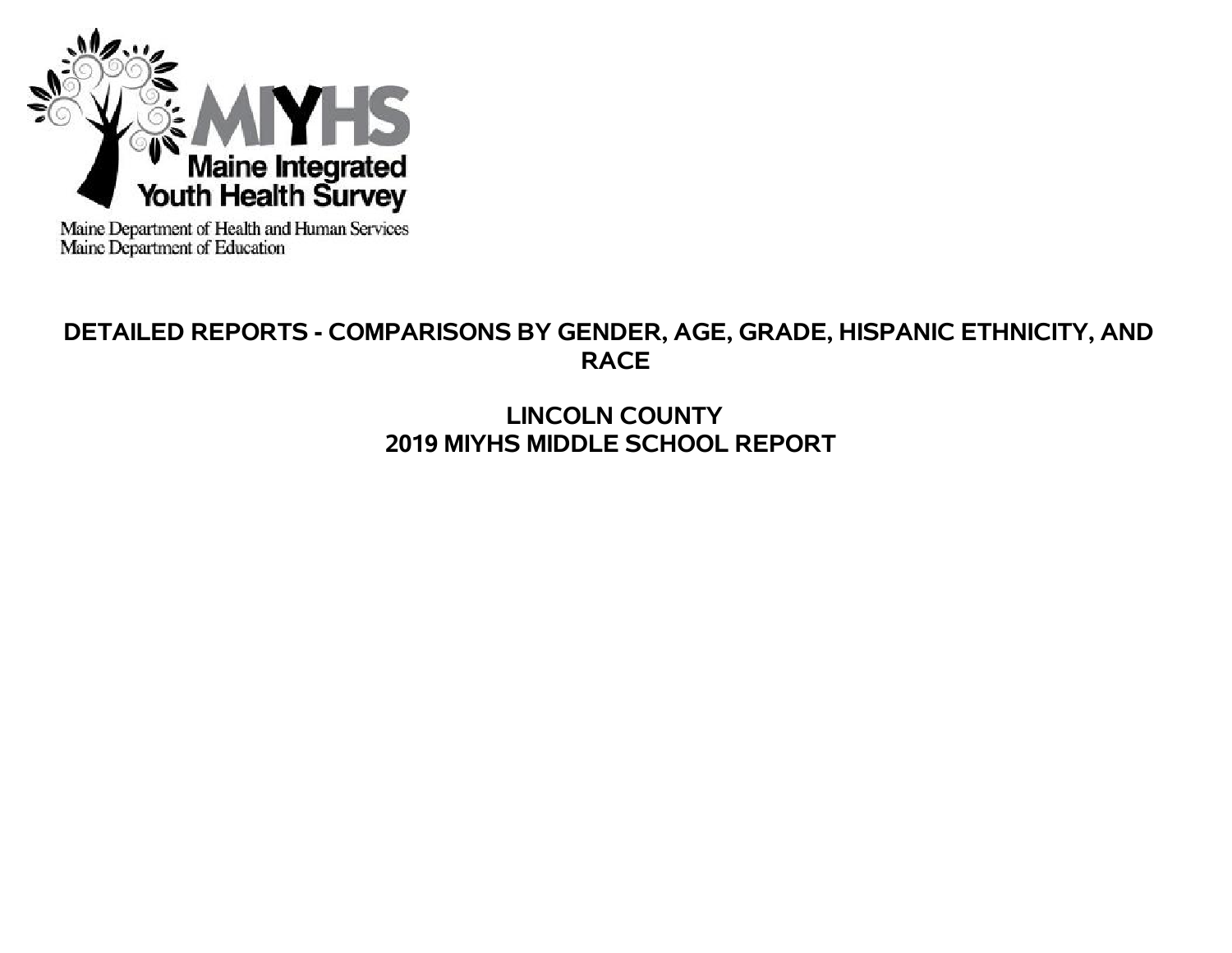|                                           | %     | <b>CI</b>           | N   | n   |
|-------------------------------------------|-------|---------------------|-----|-----|
|                                           |       |                     |     |     |
| Total                                     | 2.7%  |                     | 729 | 369 |
| ----Sex----                               |       |                     |     |     |
| Female                                    | 47.5% | $(42.2\% - 52.8\%)$ | 346 | 190 |
| Male                                      | 50.1% | $(42.3\% - 57.9\%)$ | 365 | 172 |
| Missing                                   | 2.3%  | $(0.0\% - 5.4\%)$   | 17  | 7   |
| ----Grade----                             |       |                     |     |     |
| Grade 7                                   | 49.4% | $(44.3\% - 54.6\%)$ | 360 | 183 |
| Grade 8                                   | 49.0% | $(44.9\% - 53.1\%)$ | 357 | 179 |
| Missing                                   | 1.6%  | $(0.2\% - 2.9\%)$   | 11  | 7   |
| ----Age----                               |       |                     |     |     |
| 12 or younger                             | 27.8% | $(23.9\% - 31.7\%)$ | 203 | 103 |
| 13                                        | 54.1% | $(49.2\% - 59.1\%)$ | 395 | 196 |
| 14 or older                               | 18.0% | $(16.0\% - 20.1\%)$ | 131 | 70  |
| Missing                                   |       | $(-)$               |     | 0   |
| ----Hispanic Ethnicity----                |       |                     |     |     |
| Hispanic                                  | 1.4%  | $(0.5\% - 2.4\%)$   | 11  | 15  |
| Non-Hispanic                              | 91.8% | $(87.7\% - 95.8\%)$ | 669 | 322 |
| Missing                                   | 6.8%  | $(2.1\% - 11.5\%)$  | 50  | 32  |
| ----Race----                              |       |                     |     |     |
| American Indian or Alaskan Native         | 1.1%  | $(0.4\% - 1.7\%)$   | 8   | 14  |
| Asian                                     | 0.1%  | $(0.0\% - 0.3\%)$   | 1   | 1   |
| <b>Black or African American</b>          | 0.1%  | $(0.0\% - 0.3\%)$   | 1   | 3   |
| Native Hawaiian or Other Pacific Islander | 0.1%  | $(0.0\% - 0.2\%)$   | 0   | 1   |
| White                                     | 93.4% | $(91.4\% - 95.5\%)$ | 681 | 308 |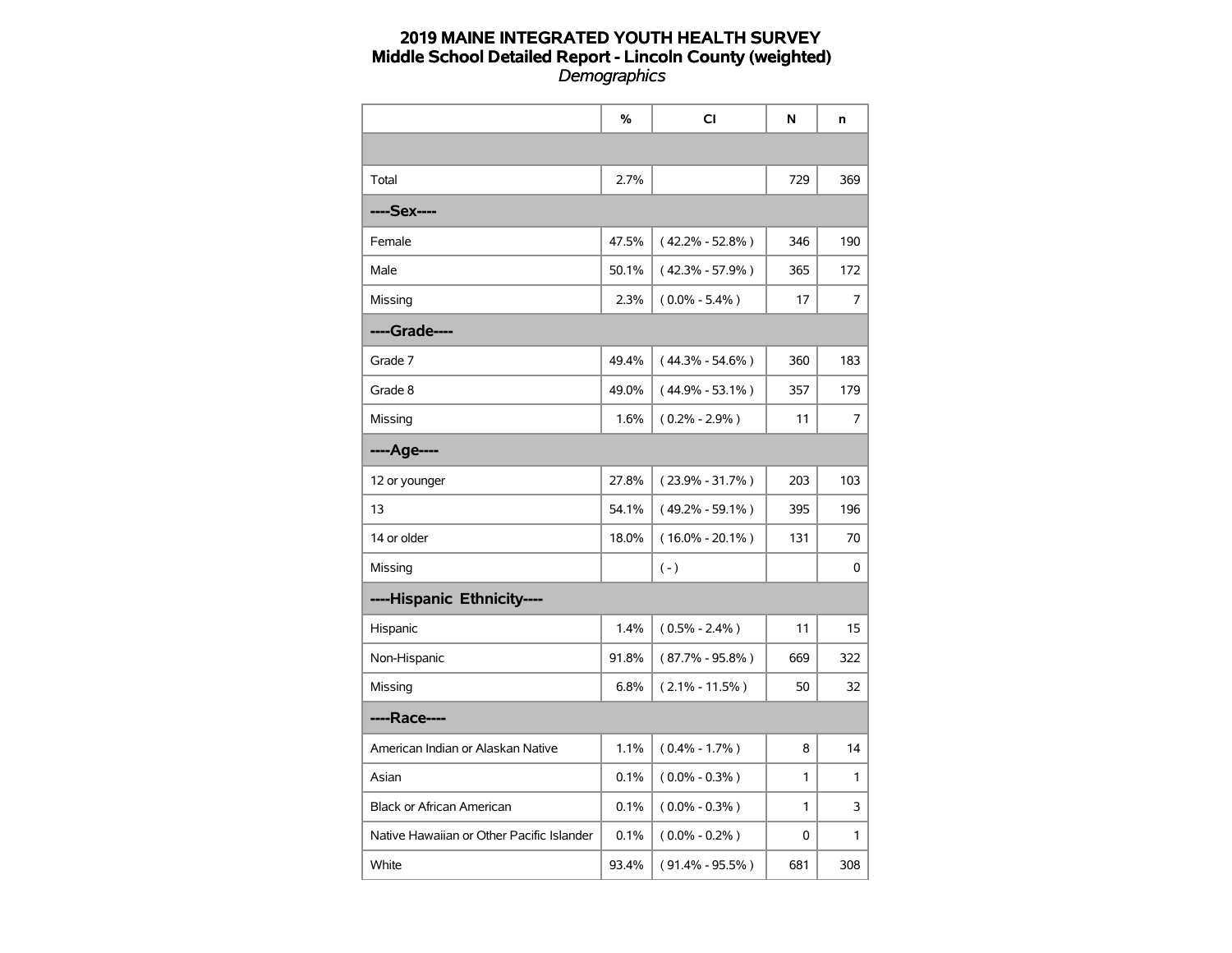|                       | %    |                   | N  | n  |
|-----------------------|------|-------------------|----|----|
| <b>Multiple Races</b> | 2.6% | $(1.0\% - 4.2\%)$ | 19 | 30 |
| Missing               | 2.6% | $(0.1\% - 5.1\%)$ | 19 |    |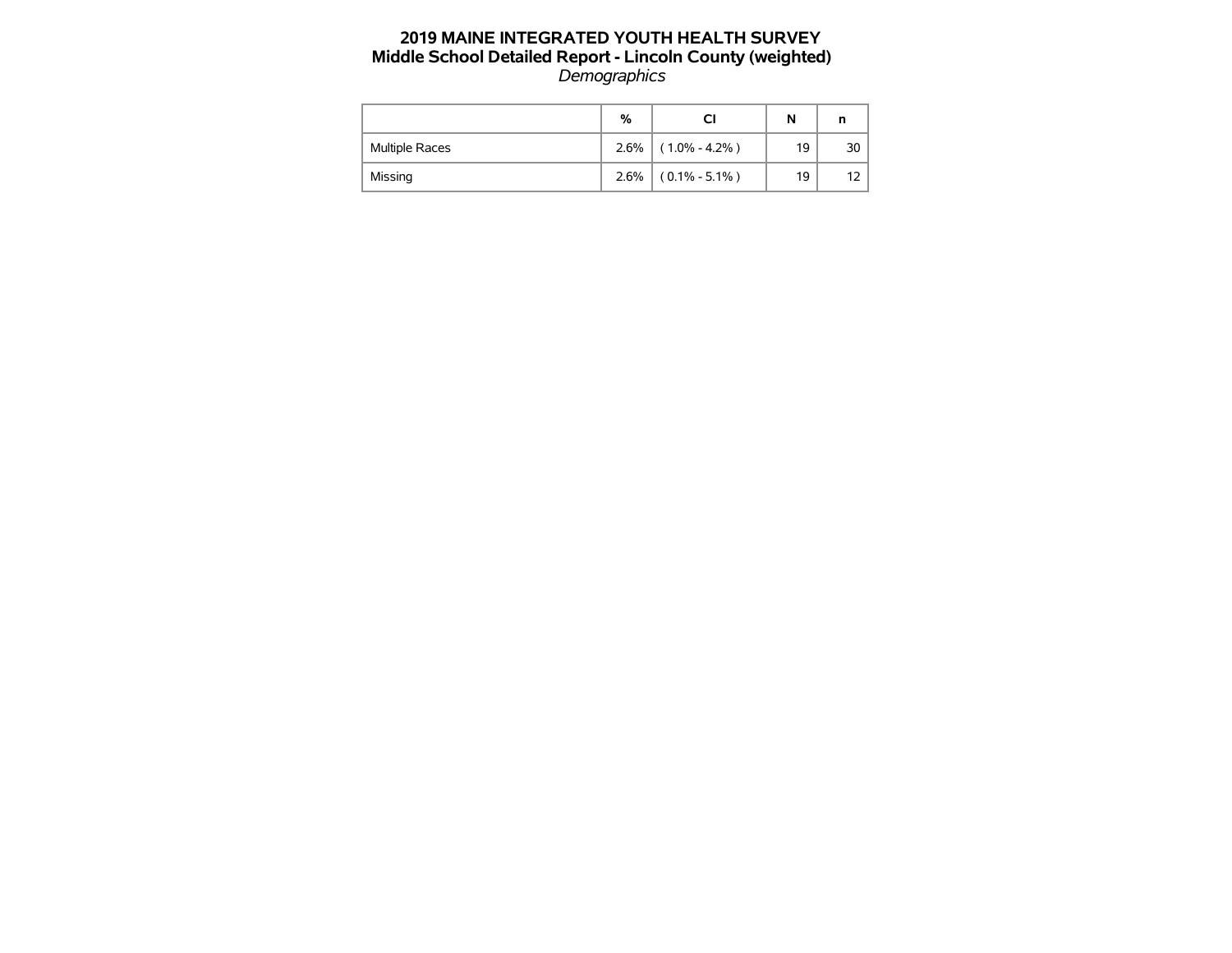*Percentage of students who were overweight (i.e., at or above the 85th percentile but below the 95th percentile for body mass index, by age and sex) -- SELF-REPORTED HEIGHT/WEIGHT (mnowt)*

|                                           |        | <b>Total</b>          |        |             | <b>Female</b>                 |        | <b>Male</b> |                                |              |
|-------------------------------------------|--------|-----------------------|--------|-------------|-------------------------------|--------|-------------|--------------------------------|--------------|
|                                           | %      | <b>CI</b>             | N      | $\%$        | <b>CI</b>                     | N      | %           | <b>CI</b>                      | $\mathsf{N}$ |
|                                           |        |                       |        |             |                               |        |             |                                |              |
| Total                                     |        | $11.8\%$ (6.7%-16.8%) |        |             | $68 6.9\% $ (3.2%-10.5%)      |        |             | $ 20 16.9\%  (6.2\% - 27.5\%)$ | 48           |
| ----Age----                               |        |                       |        |             |                               |        |             |                                |              |
| 12 or younger                             | 16.9%  | $(4.2\% - 29.6\%)$    |        | $28 9.6\% $ | $(5.0\% - 14.1\%)$            | 9      | $26.6\%$    | $(4.3\% - 48.9\%)$             | 19           |
| 13                                        | 9.2%   | $(0.1\% - 18.2\%)$    | 28     | $\ast$      | $\ast$                        | $\ast$ | $\ast$      | $\ast$                         | $\ast$       |
| 14 or older                               |        | $11.1\%$ (0.0%-25.9%) | 11     | $\ast$      | $\ast$                        | $\ast$ | $\ast$      | $\ast$                         | $\ast$       |
| ----Grade----                             |        |                       |        |             |                               |        |             |                                |              |
| Grade 7                                   | 12.0%  | $(4.6\% - 19.5\%)$    |        | 35 5.9%     | $(2.6\% - 9.2\%)$             | 9      | 19.1%       | $(5.8\% - 32.5\%)$             | 26           |
| Grade 8                                   |        | $11.2\%$ (6.7%-15.7%) |        |             | $ 31 6.8\%  (0.0\% - 13.7\%)$ |        |             | $9 15.2\% (2.8\% - 27.6\%)$    | 22           |
| ----Hispanic Ethnicity----                |        |                       |        |             |                               |        |             |                                |              |
| Hispanic                                  | $\ast$ | $\ast$                | $\ast$ | $\ast$      | $\ast$                        | $\ast$ | $\ast$      | $\ast$                         | $\ast$       |
| Non-Hispanic                              | 11.9%  | $(7.1\% - 16.6\%)$    |        |             | $64$ 7.3% (3.6%-11.0%)        |        |             | $ 20 16.7\%  (6.2\% - 27.2\%)$ | 44           |
| ----Race----                              |        |                       |        |             |                               |        |             |                                |              |
| American Indian or Alaskan Native         | $\ast$ | $\ast$                | $\ast$ | $\ast$      | $\ast$                        | $\ast$ | $\ast$      | $\ast$                         | $\ast$       |
| Asian                                     | $\ast$ | $\ast$                | $\ast$ | $\ast$      | $\ast$                        | $\ast$ | $\ast$      | $\ast$                         | $\ast$       |
| <b>Black or African American</b>          | $\ast$ | $\ast$                | $\ast$ | $\ast$      | $\ast$                        | $\ast$ | $\ast$      | $\ast$                         | $\ast$       |
| Native Hawaiian or Other Pacific Islander | $\ast$ | $\ast$                | $\ast$ | $\ast$      | $\ast$                        | $\ast$ | $\ast$      | $\ast$                         | $\ast$       |
| White                                     | 11.4%  | $(6.1\% - 16.7\%)$    | 62     | 7.3%        | $(3.7\% - 10.9\%)$            |        | 20 15.6%    | $(4.3\% - 27.0\%)$             | 42           |
| Multiple Races                            | $\ast$ | $\ast$                | $\ast$ | $\ast$      | $\ast$                        | $\ast$ | $\ast$      | $\ast$                         | $\ast$       |

*\*Estimate suppressed due to small cell sizes. ^Data by sex, hispanic ethnicity, and race are not shown due to small cell sizes in several categories.*

*CI = 95% Confidence Interval*

*N = Number of students who were overweight (i.e., at or above the 85th percentile but below the 95th percentile for body mass index, by age and sex) -- SELF-REPORTED HEIGHT/WEIGHT (weighted). Note: Due to missing data, the sum of demographic categories may not equal the overall total.*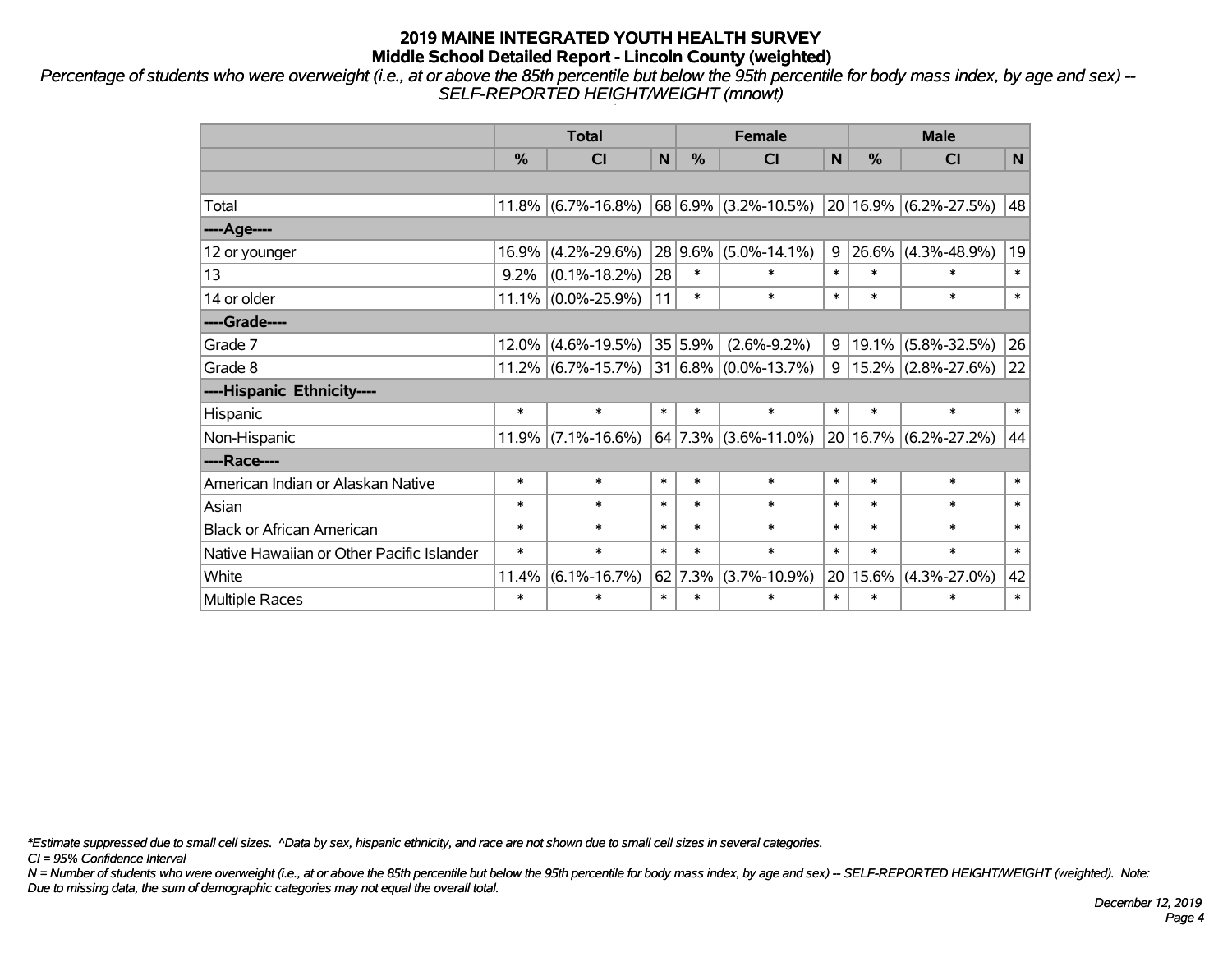*Percentage of students who were obese (i.e., at or above the 95th percentile for body mass index, by age and sex) -- SELF-REPORTED HEIGHT/WEIGHT (mnobese)*

|                                           |                                                                  | <b>Total</b>          |                       |               | <b>Female</b>        |        | <b>Male</b> |                       |        |  |
|-------------------------------------------|------------------------------------------------------------------|-----------------------|-----------------------|---------------|----------------------|--------|-------------|-----------------------|--------|--|
|                                           | %                                                                | CI                    | N                     | $\frac{0}{0}$ | <b>CI</b>            | N      | %           | <b>CI</b>             | N      |  |
|                                           |                                                                  |                       |                       |               |                      |        |             |                       |        |  |
| Total                                     | 12.6%                                                            | $(1.6\% - 23.6\%)$    |                       | 73 5.0%       | $(0.7\% - 9.3\%)$    |        |             | 15 20.5% (0.6%-40.4%) | 58     |  |
| ----Age----                               |                                                                  |                       |                       |               |                      |        |             |                       |        |  |
| 12 or younger                             | 11.1%                                                            | $(3.0\% - 19.3\%)$    |                       | $19 9.3\% $   | $(7.1\% - 11.6\%)$   | 9      |             | $13.5\%$ (0.0%-34.8%) | 10     |  |
| 13                                        | $(2.3\% - 22.8\%)$<br>39 4.0%<br>$(0.0\% - 9.4\%)$<br>12.6%<br>6 |                       | $20.0\%$ (4.2%-35.7%) | 33            |                      |        |             |                       |        |  |
| 14 or older                               | $\ast$<br>15<br>$15.1\%$ (0.0%-43.7%)<br>$\ast$<br>$\ast$        |                       | $\ast$                | $\ast$        | $\ast$               |        |             |                       |        |  |
| ----Grade----                             |                                                                  |                       |                       |               |                      |        |             |                       |        |  |
| Grade 7                                   | 12.0%                                                            | $(5.4\% - 18.5\%)$    |                       | $35 9.4\% $   | $(6.3\% - 12.5\%)$   | 15     | 14.9%       | $(0.0\% - 30.4\%)$    | 20     |  |
| Grade 8                                   |                                                                  | $13.8\%$ (0.0%-36.0%) | 38                    | $\ast$        | $\ast$               | $\ast$ | $\ast$      | $\ast$                | $\ast$ |  |
| ----Hispanic Ethnicity----                |                                                                  |                       |                       |               |                      |        |             |                       |        |  |
| Hispanic                                  | $\ast$                                                           | $\ast$                | $\ast$                | $\ast$        | $\ast$               | $\ast$ | $\ast$      | $\ast$                | $\ast$ |  |
| Non-Hispanic                              | 13.5%                                                            | $(1.8\% - 25.3\%)$    |                       |               | 73 5.3% (0.6%-10.0%) |        |             | 15 22.3% (1.3%-43.3%) | 58     |  |
| ----Race----                              |                                                                  |                       |                       |               |                      |        |             |                       |        |  |
| American Indian or Alaskan Native         | $\ast$                                                           | $\ast$                | $\ast$                | $\ast$        | $\ast$               | $\ast$ | $\ast$      | $\ast$                | $\ast$ |  |
| Asian                                     | $\ast$                                                           | $\ast$                | $\ast$                | $\ast$        | $\ast$               | $\ast$ | $\ast$      | $\ast$                | $\ast$ |  |
| <b>Black or African American</b>          | $\ast$                                                           | $\ast$                | $\ast$                | $\ast$        | $\ast$               | $\ast$ | $\ast$      | $\ast$                | $\ast$ |  |
| Native Hawaiian or Other Pacific Islander | $\ast$                                                           | $\ast$                | $\ast$                | $\ast$        | $\ast$               | $\ast$ | $\ast$      | $\ast$                | $\ast$ |  |
| White                                     | 12.9%                                                            | $(1.2\% - 24.5\%)$    |                       | 70 5.0%       | $(0.3\% - 9.8\%)$    | 14     | 20.9%       | $(0.0\% - 42.5\%)$    | 56     |  |
| Multiple Races                            | $\ast$                                                           | $\ast$                | $\ast$                | $\ast$        | $\ast$               | $\ast$ | $\ast$      | $\ast$                | $\ast$ |  |

*\*Estimate suppressed due to small cell sizes. ^Data by sex, hispanic ethnicity, and race are not shown due to small cell sizes in several categories.*

*CI = 95% Confidence Interval*

*N = Number of students who were obese (i.e., at or above the 95th percentile for body mass index, by age and sex) -- SELF-REPORTED HEIGHT/WEIGHT (weighted). Note: Due to missing data, the sum of demographic categories may not equal the overall total.*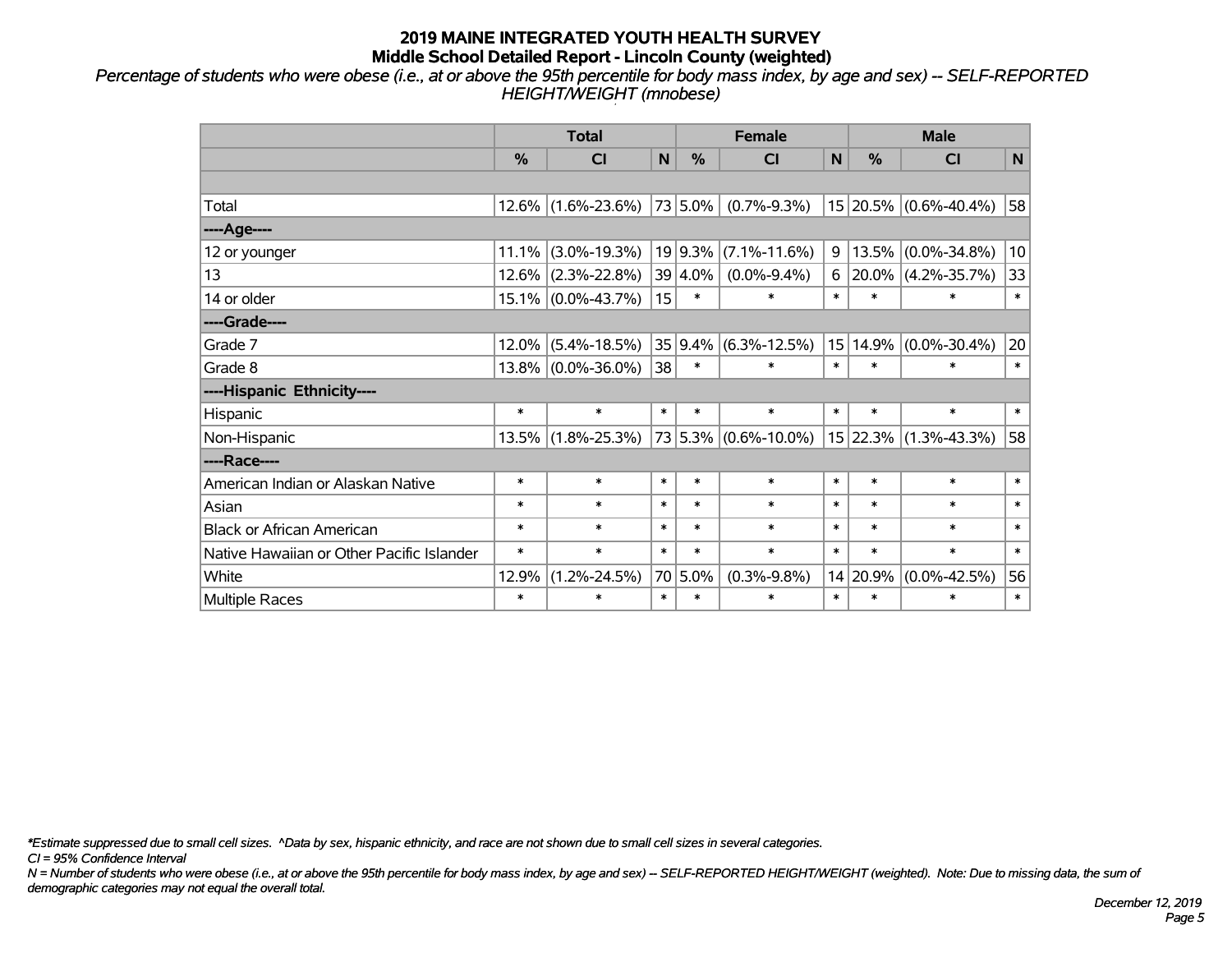*Percentage of students who were either overweight or obese (i.e. at or above the 85th percentile for body mass index, by age and sex) -- SELF-REPORTED HEIGHT/WEIGHT (mnowtob)*

|                                           |        | <b>Total</b>        |        |             | <b>Female</b>       |              | <b>Male</b>   |                                        |        |  |
|-------------------------------------------|--------|---------------------|--------|-------------|---------------------|--------------|---------------|----------------------------------------|--------|--|
|                                           | %      | <b>CI</b>           | N      | %           | <b>CI</b>           | $\mathsf{N}$ | $\frac{0}{0}$ | <b>CI</b>                              | N.     |  |
|                                           |        |                     |        |             |                     |              |               |                                        |        |  |
| Total                                     |        | 24.4% (15.7%-33.0%) |        | 141   11.8% | $(7.4\% - 16.3\%)$  |              |               | 35 37.4% (24.7%-50.0%)                 | 106    |  |
| ----Age----                               |        |                     |        |             |                     |              |               |                                        |        |  |
| 12 or younger                             | 28.0%  | $(22.6\% - 33.4\%)$ | 47     | 18.9%       | $(14.4\% - 23.4\%)$ |              | 18 40.1%      | $(36.1\% - 44.2\%)$                    | 29     |  |
| 13                                        | 21.7%  | $(7.9\% - 35.6\%)$  | 67     | 5.5%        | $(0.0\% - 11.6\%)$  |              | 8 35.8%       | $(19.1\% - 52.4\%)$                    | 59     |  |
| 14 or older                               | 26.3%  | $(3.1\% - 49.4\%)$  | 27     | 15.9%       | $(1.2\% - 30.5\%)$  |              | 9 38.7%       | $(0.0\% - 77.4\%)$                     | 18     |  |
| ----Grade----                             |        |                     |        |             |                     |              |               |                                        |        |  |
| Grade 7                                   | 24.0%  | $(20.3\% - 27.7\%)$ | 70     | 15.3%       | $(11.5\% - 19.2\%)$ |              | 24 34.0%      | $(28.8\% - 39.3\%)$                    | 46     |  |
| Grade 8                                   | 25.1%  | $(4.9\% - 45.2\%)$  | 69     | 6.8%        | $(0.0\% - 13.7\%)$  |              |               | $9 \mid 41.5\% \mid (14.7\% - 68.4\%)$ | 60     |  |
| ----Hispanic Ethnicity----                |        |                     |        |             |                     |              |               |                                        |        |  |
| Hispanic                                  | $\ast$ | $\ast$              | $\ast$ | $\ast$      | $\ast$              | $\ast$       | $\ast$        | $\ast$                                 | $\ast$ |  |
| Non-Hispanic                              | 25.4%  | $(16.2\% - 34.5\%)$ |        | 137 12.6%   | $(7.8\% - 17.3\%)$  |              | 35 39.0%      | $(25.7\% - 52.2\%)$                    | 102    |  |
| ----Race----                              |        |                     |        |             |                     |              |               |                                        |        |  |
| American Indian or Alaskan Native         | $\ast$ | $\ast$              | $\ast$ | $\ast$      | $\ast$              | $\ast$       | $\ast$        | $\ast$                                 | $\ast$ |  |
| Asian                                     | $\ast$ | $\ast$              | $\ast$ | $\ast$      | $\ast$              | $\ast$       | $\ast$        | $\ast$                                 | $\ast$ |  |
| <b>Black or African American</b>          | $\ast$ | $\ast$              | $\ast$ | $\ast$      | $\ast$              | $\ast$       | $\ast$        | $\ast$                                 | $\ast$ |  |
| Native Hawaiian or Other Pacific Islander | $\ast$ | $\ast$              | $\ast$ | $\ast$      | $\ast$              | $\ast$       | $\ast$        | $\ast$                                 | $\ast$ |  |
| White                                     | 24.3%  | $(14.5\% - 34.1\%)$ | 133    | 12.3%       | $(7.5\% - 17.2\%)$  |              | 34 36.5%      | $(21.4\% - 51.5\%)$                    | 99     |  |
| <b>Multiple Races</b>                     | $\ast$ | $\ast$              | $\ast$ | $\ast$      | $\ast$              | $\ast$       | $\ast$        | $\ast$                                 | $\ast$ |  |

*\*Estimate suppressed due to small cell sizes. ^Data by sex, hispanic ethnicity, and race are not shown due to small cell sizes in several categories.*

*CI = 95% Confidence Interval*

*N = Number of students who were either overweight or obese (i.e. at or above the 85th percentile for body mass index, by age and sex) -- SELF-REPORTED HEIGHT/WEIGHT (weighted). Note: Due to missing data, the sum of demographic categories may not equal the overall total.*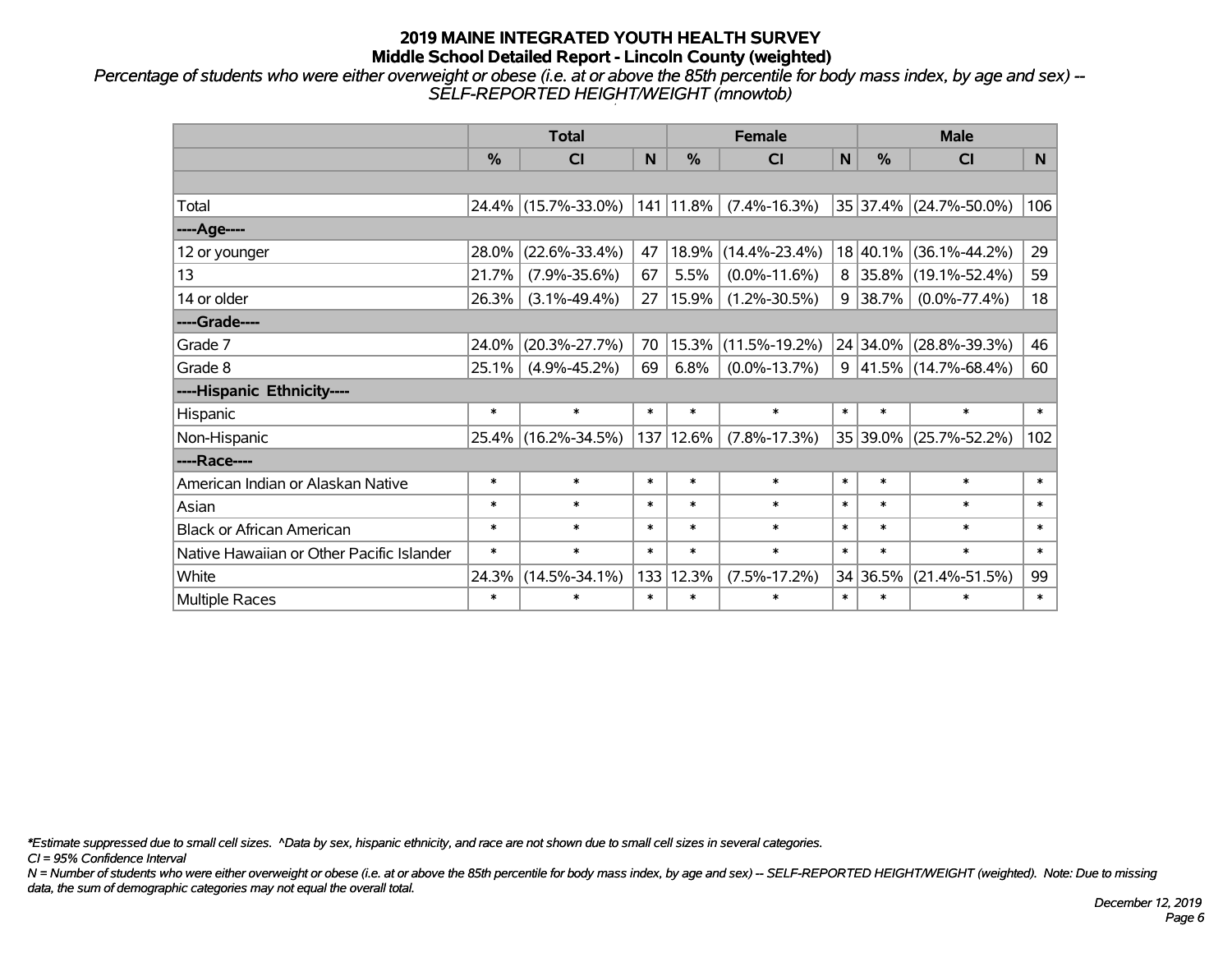*Percentage of students who were at a healthy weight (i.e., at or above the 5th percentile but below the 85th percentile for body mass index, by age and sex) -- SELF-REPORTED HEIGHT/WEIGHT (mnhlthwt)*

|                                           |               | <b>Total</b>        |        |               | <b>Female</b>        |        | <b>Male</b> |                           |        |  |
|-------------------------------------------|---------------|---------------------|--------|---------------|----------------------|--------|-------------|---------------------------|--------|--|
|                                           | $\frac{0}{0}$ | <b>CI</b>           | N      | $\frac{0}{0}$ | CI                   | N      | %           | <b>CI</b>                 | N      |  |
|                                           |               |                     |        |               |                      |        |             |                           |        |  |
| Total                                     |               | 74.1% (65.2%-82.9%) |        | 428 86.7%     | $(83.3\% - 90.0\%)$  |        | 255 61.1%   | $(48.2\% - 73.9\%)$       | 173    |  |
| ----Age----                               |               |                     |        |               |                      |        |             |                           |        |  |
| 12 or younger                             | 70.7%         | $(64.4\% - 76.9\%)$ |        | 119 81.1%     | $(76.6\% - 85.6\%)$  | 78     | 56.7%       | $(49.8\% - 63.7\%)$       | 41     |  |
| 13                                        |               | 77.5% (62.7%-92.4%) |        | 238   94.5%   | $(88.4\% - 100.0\%)$ |        | 135 62.9%   | $(44.8\% - 80.9\%)$       | 104    |  |
| 14 or older                               |               | 69.4% (46.3%-92.5%) | 71     | $ 76.2\% $    | $(63.5\% - 88.9\%)$  | 42     |             | $ 61.3\% $ (22.6%-100.0%) | 28     |  |
| ----Grade----                             |               |                     |        |               |                      |        |             |                           |        |  |
| Grade 7                                   | 74.4%         | $(69.5\% - 79.4\%)$ |        | 216 84.7%     | $(80.8\% - 88.5\%)$  |        | 132 62.6%   | $(54.3\% - 70.9\%)$       | 84     |  |
| Grade 8                                   |               | 73.3% (52.9%-93.7%) |        | 202 89.8%     | $(85.9\% - 93.8\%)$  |        | 117 58.5%   | $(31.6\% - 85.3\%)$       | 85     |  |
| ----Hispanic Ethnicity----                |               |                     |        |               |                      |        |             |                           |        |  |
| Hispanic                                  | $\ast$        | $\ast$              | $\ast$ | $\ast$        | $\ast$               | $\ast$ | $\ast$      | $\ast$                    | $\ast$ |  |
| Non-Hispanic                              |               | 73.0% (63.3%-82.6%) |        | 392 85.8%     | $(81.8\% - 89.8\%)$  |        | 238 59.3%   | $(45.7\% - 72.9\%)$       | 155    |  |
| ----Race----                              |               |                     |        |               |                      |        |             |                           |        |  |
| American Indian or Alaskan Native         | $\ast$        | $\ast$              | $\ast$ | $\ast$        | $\ast$               | $\ast$ | $\ast$      | $\ast$                    | $\ast$ |  |
| Asian                                     | $\ast$        | $\ast$              | $\ast$ | $\ast$        | $\ast$               | $\ast$ | $\ast$      | $\ast$                    | $\ast$ |  |
| <b>Black or African American</b>          | $\ast$        | $\ast$              | $\ast$ | $\ast$        | $\ast$               | $\ast$ | $\ast$      | $\ast$                    | $\ast$ |  |
| Native Hawaiian or Other Pacific Islander | $\ast$        | $\ast$              | $\ast$ | $\ast$        | $\ast$               | $\ast$ | $\ast$      | $\ast$                    | $\ast$ |  |
| White                                     | 74.1%         | $(64.0\% - 84.1\%)$ |        | 405 86.1%     | $(82.0\% - 90.1\%)$  | 237    | 61.8%       | $(46.7\% - 77.0\%)$       | 167    |  |
| <b>Multiple Races</b>                     | $\ast$        | $\ast$              | $\ast$ | $\ast$        | $\ast$               | $\ast$ | $\ast$      | $\ast$                    | $\ast$ |  |

*\*Estimate suppressed due to small cell sizes. ^Data by sex, hispanic ethnicity, and race are not shown due to small cell sizes in several categories.*

*CI = 95% Confidence Interval*

*N = Number of students who were at a healthy weight (i.e., at or above the 5th percentile but below the 85th percentile for body mass index, by age and sex) -- SELF-REPORTED HEIGHT/WEIGHT (weighted). Note: Due to missing data, the sum of demographic categories may not equal the overall total.*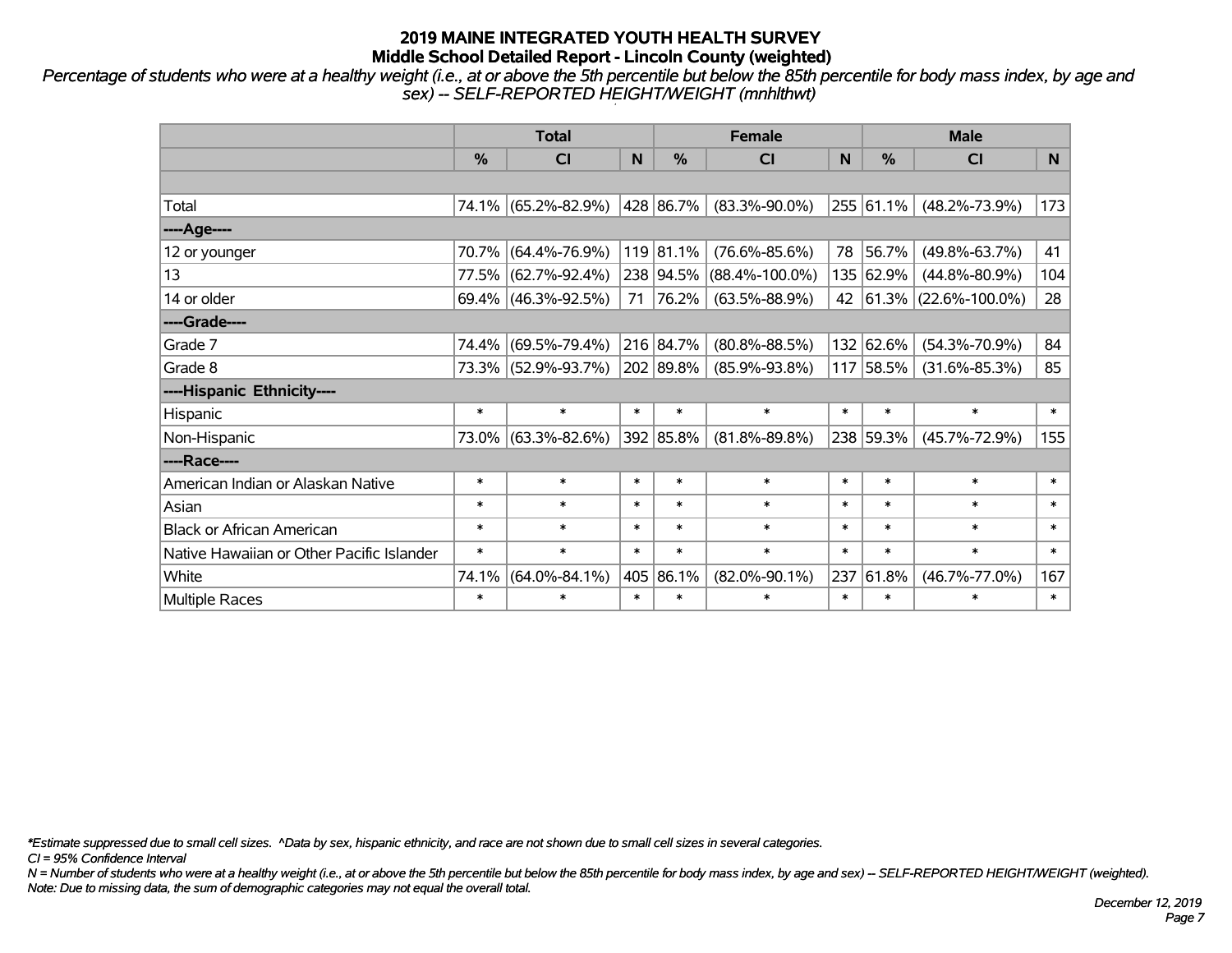# **2019 MAINE INTEGRATED YOUTH HEALTH SURVEY Middle School Detailed Report - Lincoln County (weighted)** *What language is spoken most often at home? (Select only one response.) (mn8b)*

*Percentage of students who answered something other than 'English'*

|                                           |               | <b>Total</b>      |                |        | <b>Female</b> |        |        | <b>Male</b> |        |
|-------------------------------------------|---------------|-------------------|----------------|--------|---------------|--------|--------|-------------|--------|
|                                           | $\frac{0}{0}$ | <b>CI</b>         | N              | %      | CI N          |        | %      | CI N        |        |
|                                           |               |                   |                |        |               |        |        |             |        |
| Total                                     | $1.2\%$       | $(0.2\% - 2.1\%)$ | 8              | $\ast$ | $\ast$        | $\ast$ | *      | *           | $\ast$ |
| ---- Age----                              |               |                   |                |        |               |        |        |             |        |
| 12 or younger                             | $\ast$        | $\ast$            | $\ast$         | $\ast$ | $\ast$        | $\ast$ | $\ast$ | $\ast$      | $\ast$ |
| 13                                        | 1.8%          | $(0.2\% - 3.5\%)$ | $\overline{7}$ | $\ast$ | $\ast$        | $\ast$ | $\ast$ | $\ast$      | *      |
| 14 or older                               | $\ast$        | $\ast$            | $\ast$         | $\ast$ | $\ast$        | $\ast$ | $\ast$ | $\ast$      | *      |
| ----Grade----                             |               |                   |                |        |               |        |        |             |        |
| Grade 7                                   | 1.9%          | $(0.4\% - 3.4\%)$ | 7              | $\ast$ | $\ast$        | $\ast$ | $\ast$ | $\ast$      | $\ast$ |
| Grade 8                                   | $\ast$        | $\ast$            | $\ast$         | $\ast$ | $\ast$        | $\ast$ | $\ast$ | $\ast$      | $\ast$ |
| ----Hispanic Ethnicity----                |               |                   |                |        |               |        |        |             |        |
| Hispanic                                  | $\ast$        | $\ast$            | $\ast$         | $\ast$ | $\ast$        | *      | $\ast$ | *           | *      |
| Non-Hispanic                              | $0.9\%$       | $(0.2\% - 1.7\%)$ | 6              | $\ast$ | $\ast$        | *      | *      | $\ast$      | $\ast$ |
| ----Race----                              |               |                   |                |        |               |        |        |             |        |
| American Indian or Alaskan Native         | $\ast$        | $\ast$            | $\ast$         | $\ast$ | $\ast$        | $\ast$ | $\ast$ | $\ast$      | $\ast$ |
| Asian                                     | $\ast$        | $\ast$            | $\ast$         | $\ast$ | $\ast$        | $\ast$ | $\ast$ | $\ast$      | *      |
| <b>Black or African American</b>          | $\ast$        | $\ast$            | $\ast$         | $\ast$ | $\ast$        | $\ast$ | $\ast$ | $\ast$      | $\ast$ |
| Native Hawaiian or Other Pacific Islander | $\ast$        | $\ast$            | $\ast$         | $\ast$ | $\ast$        | $\ast$ | $\ast$ | $\ast$      | *      |
| White                                     | 1.0%          | $(0.2\% - 1.8\%)$ | 7              | $\ast$ | $\ast$        | $\ast$ | $\ast$ | $\ast$      | $\ast$ |
| <b>Multiple Races</b>                     | $\ast$        | $\ast$            | $\ast$         | $\ast$ | $\ast$        | $\ast$ | $\ast$ | $\ast$      | $\ast$ |

*\*Estimate suppressed due to small cell sizes. ^Data by sex, hispanic ethnicity, and race are not shown due to small cell sizes in several categories.*

*CI = 95% Confidence Interval*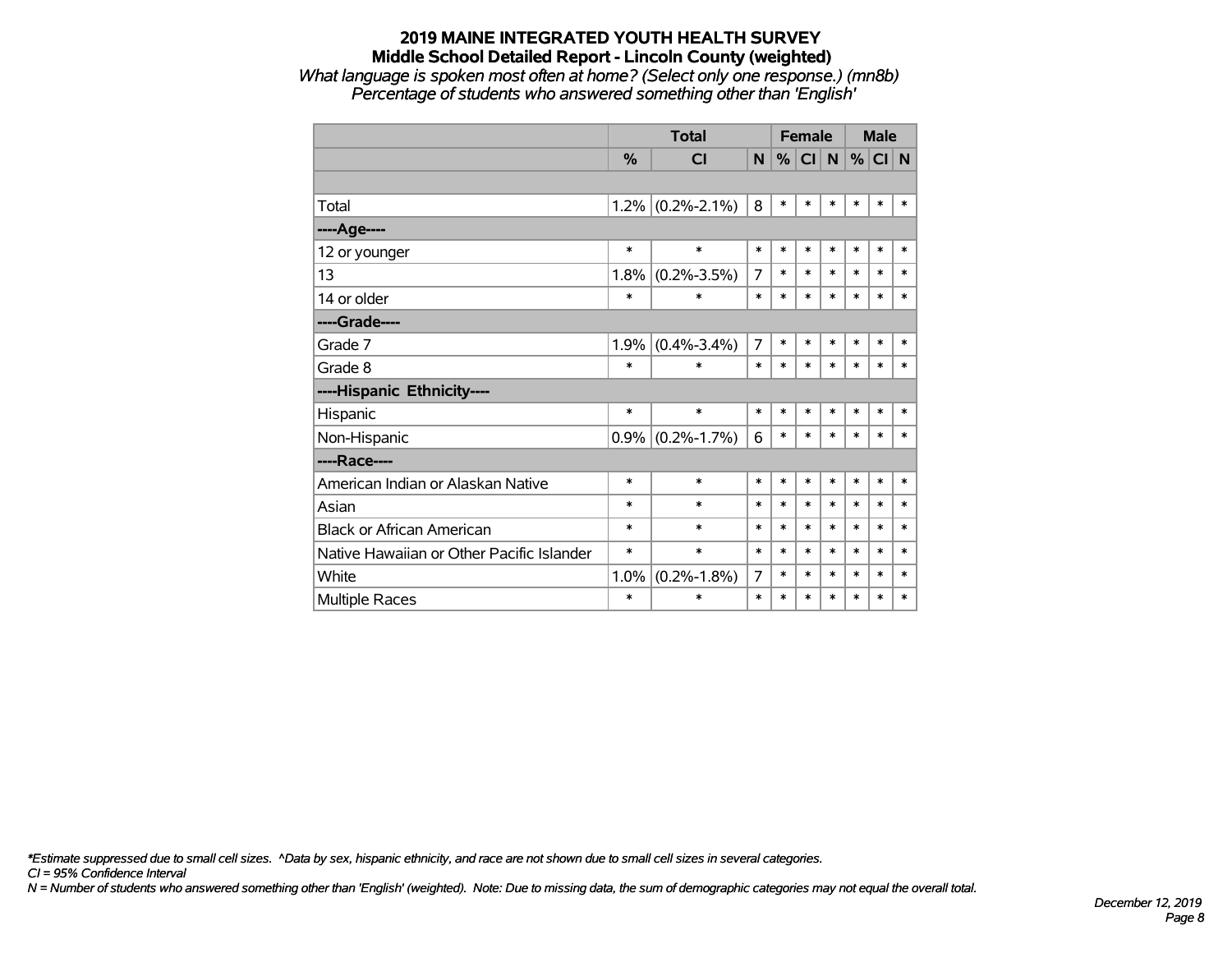*During the past 30 days, where did you usually sleep? (mn187a\_2)*

*Percentage of students who reported housing instability (anything other than 'In my parent's or guardian's home' or school housing)*

|                                           |         | <b>Total</b>        |        |                 | <b>Female</b>            |        |               | <b>Male</b>        |        |  |  |
|-------------------------------------------|---------|---------------------|--------|-----------------|--------------------------|--------|---------------|--------------------|--------|--|--|
|                                           | %       | CI                  | N      | $\%$            | <b>CI</b>                | N      | $\frac{0}{0}$ | <b>CI</b>          | N      |  |  |
|                                           |         |                     |        |                 |                          |        |               |                    |        |  |  |
| Total                                     | $3.1\%$ | $(1.1\% - 5.2\%)$   |        |                 | $ 23 3.0\% $ (0.7%-5.3%) | 10     | 1.8%          | $(0.0\% - 5.6\%)$  | 6      |  |  |
| ----Age----                               |         |                     |        |                 |                          |        |               |                    |        |  |  |
| 12 or younger                             | $\ast$  | $\ast$              | $\ast$ | $\ast$          | $\ast$                   | $\ast$ | $\ast$        | $\ast$             | $\ast$ |  |  |
| 13                                        | 5.3%    | $(1.1\% - 9.6\%)$   |        | $21 \mid 4.5\%$ | $(1.2\% - 7.8\%)$        | 8      | 3.4%          | $(0.0\% - 10.7\%)$ | 6      |  |  |
| 14 or older                               | $\ast$  | $\ast$              | $\ast$ | $\ast$          | $\ast$                   | $\ast$ | $\ast$        | $\ast$             | $\ast$ |  |  |
| ----Grade----                             |         |                     |        |                 |                          |        |               |                    |        |  |  |
| Grade 7                                   | $\ast$  | $\ast$              | $\ast$ | $\ast$          | $\ast$                   | $\ast$ | $\ast$        | $\ast$             | $\ast$ |  |  |
| Grade 8                                   |         | $4.1\%$ (1.7%-6.5%) | 14     | $\ast$          | $\ast$                   | $\ast$ | $\ast$        | $\ast$             | $\ast$ |  |  |
| ----Hispanic Ethnicity----                |         |                     |        |                 |                          |        |               |                    |        |  |  |
| Hispanic                                  | $\ast$  | $\ast$              | $\ast$ | $\ast$          | $\ast$                   | $\ast$ | $\ast$        | $\ast$             | $\ast$ |  |  |
| Non-Hispanic                              | $3.1\%$ | $(1.0\% - 5.3\%)$   |        | 21 2.6%         | $(0.4\% - 4.9\%)$        | 8      | $ 2.0\%$      | $(0.0\% - 6.1\%)$  | $\,6$  |  |  |
| ----Race----                              |         |                     |        |                 |                          |        |               |                    |        |  |  |
| American Indian or Alaskan Native         | $\ast$  | $\ast$              | $\ast$ | $\ast$          | $\ast$                   | $\ast$ | $\ast$        | $\ast$             | $\ast$ |  |  |
| Asian                                     | $\ast$  | $\ast$              | $\ast$ | $\ast$          | $\ast$                   | $\ast$ | $\ast$        | $\ast$             | $\ast$ |  |  |
| <b>Black or African American</b>          | $\ast$  | $\ast$              | $\ast$ | $\ast$          | $\ast$                   | $\ast$ | $\ast$        | $\ast$             | $\ast$ |  |  |
| Native Hawaiian or Other Pacific Islander | $\ast$  | $\ast$              | $\ast$ | $\ast$          | $\ast$                   | $\ast$ | $\ast$        | $\ast$             | $\ast$ |  |  |
| White                                     | 2.8%    | $(1.4\% - 4.3\%)$   |        | 19 3.1%         | $(0.6\% - 5.7\%)$        | 10     | 1.9%          | $(0.0\% - 6.0\%)$  | 6      |  |  |
| Multiple Races                            | $\ast$  | $\ast$              | $\ast$ | $\ast$          | $\ast$                   | $\ast$ | $\ast$        | $\ast$             | $\ast$ |  |  |

*\*Estimate suppressed due to small cell sizes. ^Data by sex, hispanic ethnicity, and race are not shown due to small cell sizes in several categories.*

*CI = 95% Confidence Interval*

*N = Number of students who reported housing instability (anything other than 'In my parent's or guardian's home' or school housing) (weighted). Note: Due to missing data, the sum of demographic categories may not equal the overall total.*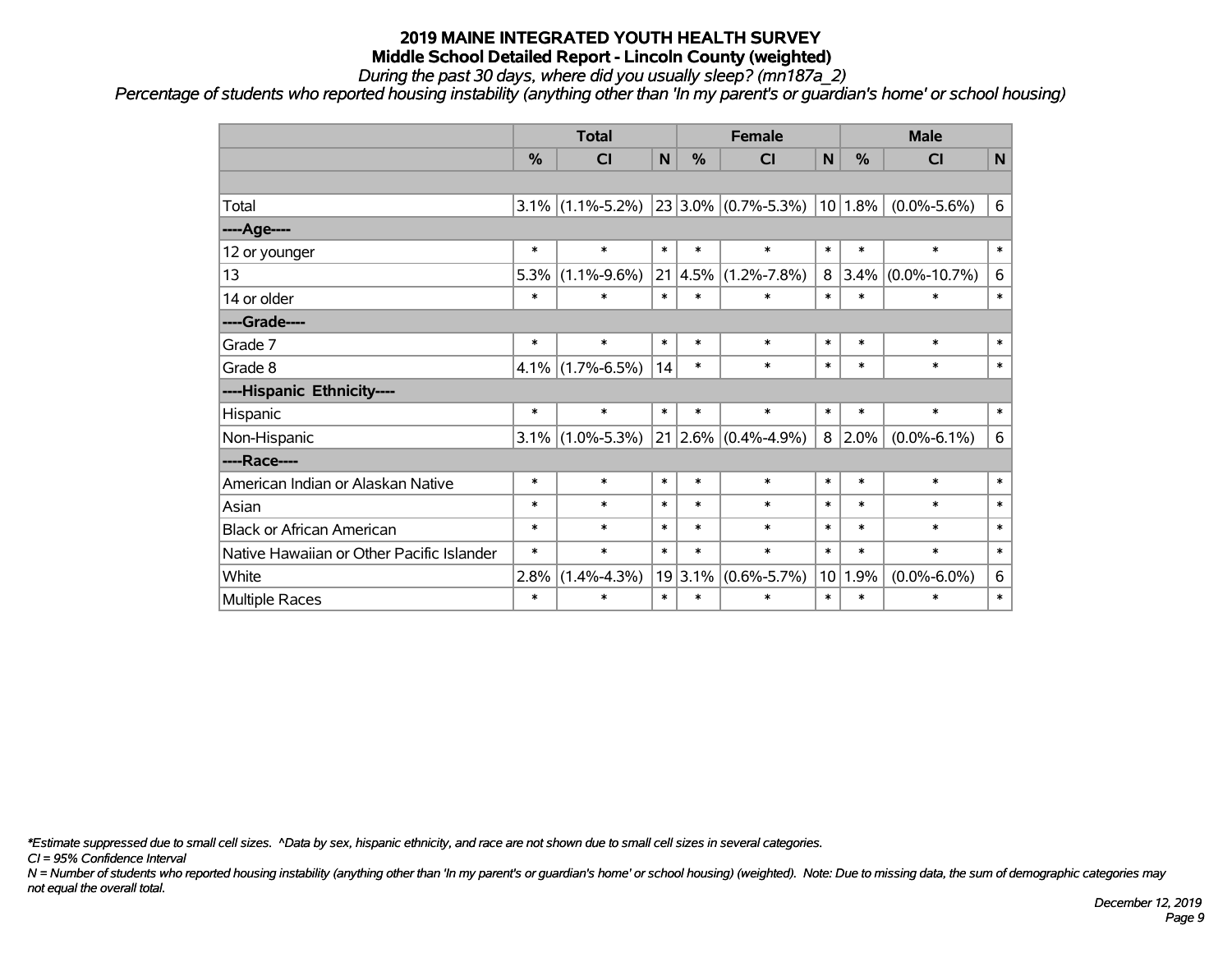# **2019 MAINE INTEGRATED YOUTH HEALTH SURVEY Middle School Detailed Report - Lincoln County (weighted)** *How often do you wear a seat belt when riding in a car? (mn10)*

*Percentage of students who answered 'Never' or 'Rarely'*

|                                           |        | <b>Total</b>         |        | <b>Female</b> |          |        | <b>Male</b> |        |        |
|-------------------------------------------|--------|----------------------|--------|---------------|----------|--------|-------------|--------|--------|
|                                           | %      | <b>CI</b>            | N      |               | %  CI  N |        | $\%$        | CI N   |        |
|                                           |        |                      |        |               |          |        |             |        |        |
| Total                                     | 0.9%   | $(0.0\% - 2.2\%)$    | 6      | $\ast$        | $\ast$   | $\ast$ | $\ast$      | $\ast$ | $\ast$ |
| ---- Age----                              |        |                      |        |               |          |        |             |        |        |
| 12 or younger                             | $\ast$ | $\ast$               | $\ast$ | $\ast$        | $\ast$   | $\ast$ | $\ast$      | $\ast$ | $\ast$ |
| 13                                        | $\ast$ | $\ast$               | $\ast$ | $\ast$        | $\ast$   | $\ast$ | $\ast$      | $\ast$ | $\ast$ |
| 14 or older                               |        | $4.7\%$ (0.0%-11.7%) | 6      | $\ast$        | $\ast$   | $\ast$ | $\ast$      | $\ast$ | $\ast$ |
| ----Grade----                             |        |                      |        |               |          |        |             |        |        |
| Grade 7                                   | $\ast$ | $\ast$               | $\ast$ | $\ast$        | $\ast$   | $\ast$ | $\ast$      | $\ast$ | $\ast$ |
| Grade 8                                   | 1.7%   | $(0.0\% - 4.4\%)$    | 6      | $\ast$        | $\ast$   | $\ast$ | $\ast$      | $\ast$ | $\ast$ |
| ----Hispanic Ethnicity----                |        |                      |        |               |          |        |             |        |        |
| Hispanic                                  | $\ast$ | $\ast$               | $\ast$ | $\ast$        | $\ast$   | $\ast$ | $\ast$      | $\ast$ | ∗      |
| Non-Hispanic                              | 0.9%   | $(0.0\% - 2.4\%)$    | 6      | $\ast$        | $\ast$   | $\ast$ | $\ast$      | $\ast$ | $\ast$ |
| ----Race----                              |        |                      |        |               |          |        |             |        |        |
| American Indian or Alaskan Native         | $\ast$ | $\ast$               | $\ast$ | $\ast$        | $\ast$   | $\ast$ | $\ast$      | $\ast$ | $\ast$ |
| Asian                                     | $\ast$ | $\ast$               | $\ast$ | $\ast$        | $\ast$   | $\ast$ | $\ast$      | $\ast$ | $\ast$ |
| <b>Black or African American</b>          | $\ast$ | $\ast$               | $\ast$ | $\ast$        | $\ast$   | $\ast$ | $\ast$      | $\ast$ | $\ast$ |
| Native Hawaiian or Other Pacific Islander | $\ast$ | $\ast$               | $\ast$ | $\ast$        | $\ast$   | $\ast$ | $\ast$      | $\ast$ | $\ast$ |
| White                                     | $\ast$ | $\ast$               | $\ast$ | $\ast$        | $\ast$   | *      | $\ast$      | $\ast$ | $\ast$ |
| Multiple Races                            | $\ast$ | $\ast$               | $\ast$ | $\ast$        | $\ast$   | $\ast$ | $\ast$      | *      | $\ast$ |

*\*Estimate suppressed due to small cell sizes. ^Data by sex, hispanic ethnicity, and race are not shown due to small cell sizes in several categories.*

*CI = 95% Confidence Interval*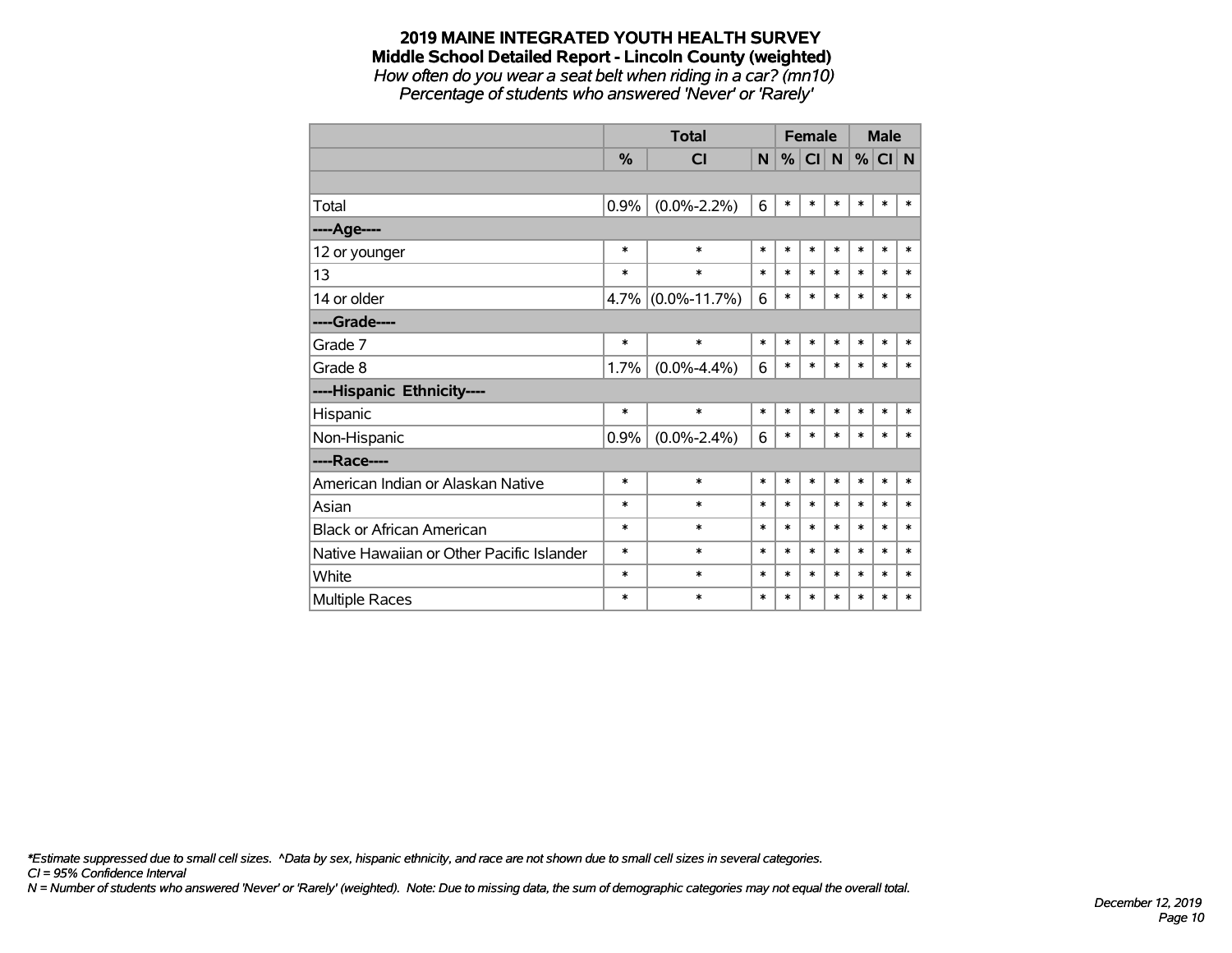#### **2019 MAINE INTEGRATED YOUTH HEALTH SURVEY Middle School Detailed Report - Lincoln County (weighted)** *How often do you wear a seat belt when riding in a car? (mn10\_2) Percentage of students who answered 'Always'*

|                                           |        | <b>Total</b>           |              |           | <b>Female</b>                |        | <b>Male</b>   |                          |        |
|-------------------------------------------|--------|------------------------|--------------|-----------|------------------------------|--------|---------------|--------------------------|--------|
|                                           | %      | <b>CI</b>              | <sub>N</sub> | %         | <b>CI</b>                    | N      | %             | <b>CI</b>                | N.     |
|                                           |        |                        |              |           |                              |        |               |                          |        |
| Total                                     |        | $80.5\%$ (75.7%-85.3%) |              |           | 577 76.0% (71.7%-80.4%)      |        | 260 84.2%     | $(76.0\% - 92.3\%)$      | 309    |
| ----Age----                               |        |                        |              |           |                              |        |               |                          |        |
| 12 or younger                             | 74.9%  | $(54.7\% - 95.1\%)$    |              | 134 69.0% | $(52.3\% - 85.6\%)$          | 67     | $ 82.0\% $    | $(57.8\% - 100.0\%)$     | 67     |
| 13                                        | 82.5%  | $(70.4\% - 94.6\%)$    |              | 335 77.8% | $(71.7\% - 83.8\%)$          |        |               | 157 86.7% (68.1%-100.0%) | 170    |
| 14 or older                               |        | $81.8\%$ (75.5%-88.2%) |              |           | 108 84.0% (70.1%-97.9%)      |        | 36 80.7%      | $(66.4\% - 95.0\%)$      | 72     |
| ----Grade----                             |        |                        |              |           |                              |        |               |                          |        |
| Grade 7                                   | 77.9%  | $(73.5\% - 82.4\%)$    |              | 274 73.1% | $(70.7\% - 75.5\%)$          |        | 134 83.2%     | $(72.9\% - 93.5\%)$      | 140    |
| Grade 8                                   |        | $82.7\%$ (75.6%-89.8%) |              |           | $ 298 78.8\% $ (72.6%-84.9%) |        | $121 85.0\% $ | $(73.5\% - 96.5\%)$      | 169    |
| ----Hispanic Ethnicity----                |        |                        |              |           |                              |        |               |                          |        |
| Hispanic                                  | $\ast$ | $\ast$                 | $\ast$       | $\ast$    | $\ast$                       | $\ast$ | $\ast$        | $\ast$                   | $\ast$ |
| Non-Hispanic                              |        | 79.4% (73.0%-85.7%)    |              |           | 533 73.5% (68.1%-78.8%)      |        | 227 84.1%     | $(75.3\% - 93.0\%)$      | 299    |
| ----Race----                              |        |                        |              |           |                              |        |               |                          |        |
| American Indian or Alaskan Native         | $\ast$ | $\ast$                 | $\ast$       | $\ast$    | $\ast$                       | $\ast$ | $\ast$        | $\ast$                   | $\ast$ |
| Asian                                     | $\ast$ | $\ast$                 | $\ast$       | $\ast$    | $\ast$                       | $\ast$ | $\ast$        | $\ast$                   | $\ast$ |
| <b>Black or African American</b>          | $\ast$ | $\ast$                 | $\ast$       | $\ast$    | $\ast$                       | $\ast$ | $\ast$        | $\ast$                   | $\ast$ |
| Native Hawaiian or Other Pacific Islander | $\ast$ | $\ast$                 | $\ast$       | $\ast$    | $\ast$                       | $\ast$ | $\ast$        | $\ast$                   | $\ast$ |
| White                                     | 82.2%  | $(76.4\% - 87.9\%)$    | 555          | 77.8%     | $(74.0\% - 81.6\%)$          | 247    | 85.7%         | $(77.4\% - 94.1\%)$      | 300    |
| Multiple Races                            | $\ast$ | $\ast$                 | $\ast$       | $\ast$    | $\ast$                       | $\ast$ | $\ast$        | $\ast$                   | $\ast$ |

*\*Estimate suppressed due to small cell sizes. ^Data by sex, hispanic ethnicity, and race are not shown due to small cell sizes in several categories.*

*CI = 95% Confidence Interval*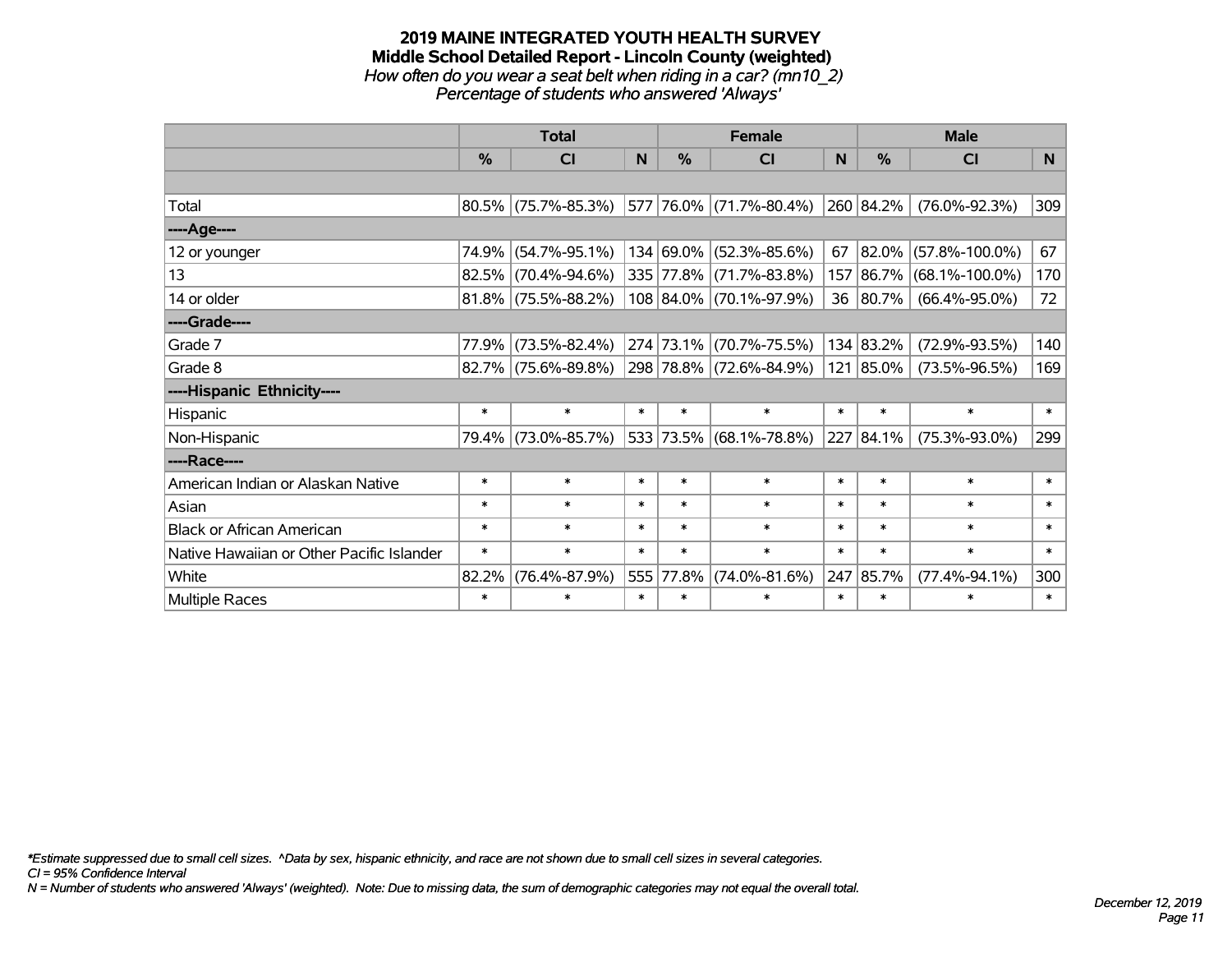*Have you ever ridden in a car or other vehicle driven by someone who had been drinking alcohol? (mn11) Percentage of students who answered 'Yes'*

|                                           |        | <b>Total</b>        |        |           | <b>Female</b>           | <b>Male</b> |               |                          |        |
|-------------------------------------------|--------|---------------------|--------|-----------|-------------------------|-------------|---------------|--------------------------|--------|
|                                           | %      | <b>CI</b>           | N      | %         | <b>CI</b>               | N           | $\frac{0}{0}$ | <b>CI</b>                | N      |
|                                           |        |                     |        |           |                         |             |               |                          |        |
| Total                                     | 34.4%  | $(30.3\% - 38.5\%)$ |        |           | 240 42.8% (34.1%-51.5%) |             |               | 144 27.5% (19.3%-35.6%)  | 93     |
| ----Age----                               |        |                     |        |           |                         |             |               |                          |        |
| 12 or younger                             | 35.8%  | $(24.4\% - 47.2\%)$ | 72     | 46.4%     | $(35.7\% - 57.2\%)$     | 51          |               | 20.9% (11.0%-30.7%)      | 18     |
| 13                                        | 32.2%  | $(23.6\% - 40.7\%)$ |        | 123 42.7% | $(35.2\% - 50.3\%)$     | 69          |               | 26.3% (14.8%-37.8%)      | 53     |
| 14 or older                               |        | 39.5% (12.8%-66.1%) | 46     | 36.8%     | $(9.1\% - 64.5\%)$      |             | 24 42.8%      | $(0.0\% - 92.7\%)$       | 22     |
| ----Grade----                             |        |                     |        |           |                         |             |               |                          |        |
| Grade 7                                   | 36.0%  | $(31.4\% - 40.5\%)$ |        | 123 42.6% | $(36.5\% - 48.7\%)$     | 72          | 28.9%         | $(21.0\% - 36.8\%)$      | 47     |
| Grade 8                                   |        | 32.7% (26.6%-38.8%) |        |           | 109 40.1% (21.2%-58.9%) | 63          |               | $ 26.1\% $ (10.6%-41.6%) | 46     |
| ----Hispanic Ethnicity----                |        |                     |        |           |                         |             |               |                          |        |
| Hispanic                                  | $\ast$ | $\ast$              | $\ast$ | $\ast$    | $\ast$                  | $\ast$      | $\ast$        | $\ast$                   | $\ast$ |
| Non-Hispanic                              | 34.2%  | $(29.7\% - 38.7\%)$ |        | 217 40.9% | $(32.1\% - 49.6\%)$     |             |               | 124 28.9% (21.3%-36.4%)  | 90     |
| ----Race----                              |        |                     |        |           |                         |             |               |                          |        |
| American Indian or Alaskan Native         | $\ast$ | $\ast$              | $\ast$ | $\ast$    | $\ast$                  | $\ast$      | $\ast$        | $\ast$                   | $\ast$ |
| Asian                                     | $\ast$ | $\ast$              | $\ast$ | $\ast$    | $\ast$                  | $\ast$      | $\ast$        | $\ast$                   | $\ast$ |
| <b>Black or African American</b>          | $\ast$ | $\ast$              | $\ast$ | $\ast$    | $\ast$                  | $\ast$      | $\ast$        | $\ast$                   | $\ast$ |
| Native Hawaiian or Other Pacific Islander | $\ast$ | $\ast$              | $\ast$ | $\ast$    | $\ast$                  | $\ast$      | $\ast$        | $\ast$                   | $\ast$ |
| White                                     | 34.1%  | $(30.6\% - 37.5\%)$ |        | 214 41.7% | $(34.1\% - 49.4\%)$     | 126         | 26.7%         | $(19.7\% - 33.7\%)$      | 85     |
| <b>Multiple Races</b>                     | 45.8%  | $(23.7\% - 68.0\%)$ | 10     | $\ast$    | $\ast$                  | $\ast$      | $\ast$        | $\ast$                   | $\ast$ |

*\*Estimate suppressed due to small cell sizes. ^Data by sex, hispanic ethnicity, and race are not shown due to small cell sizes in several categories.*

*CI = 95% Confidence Interval*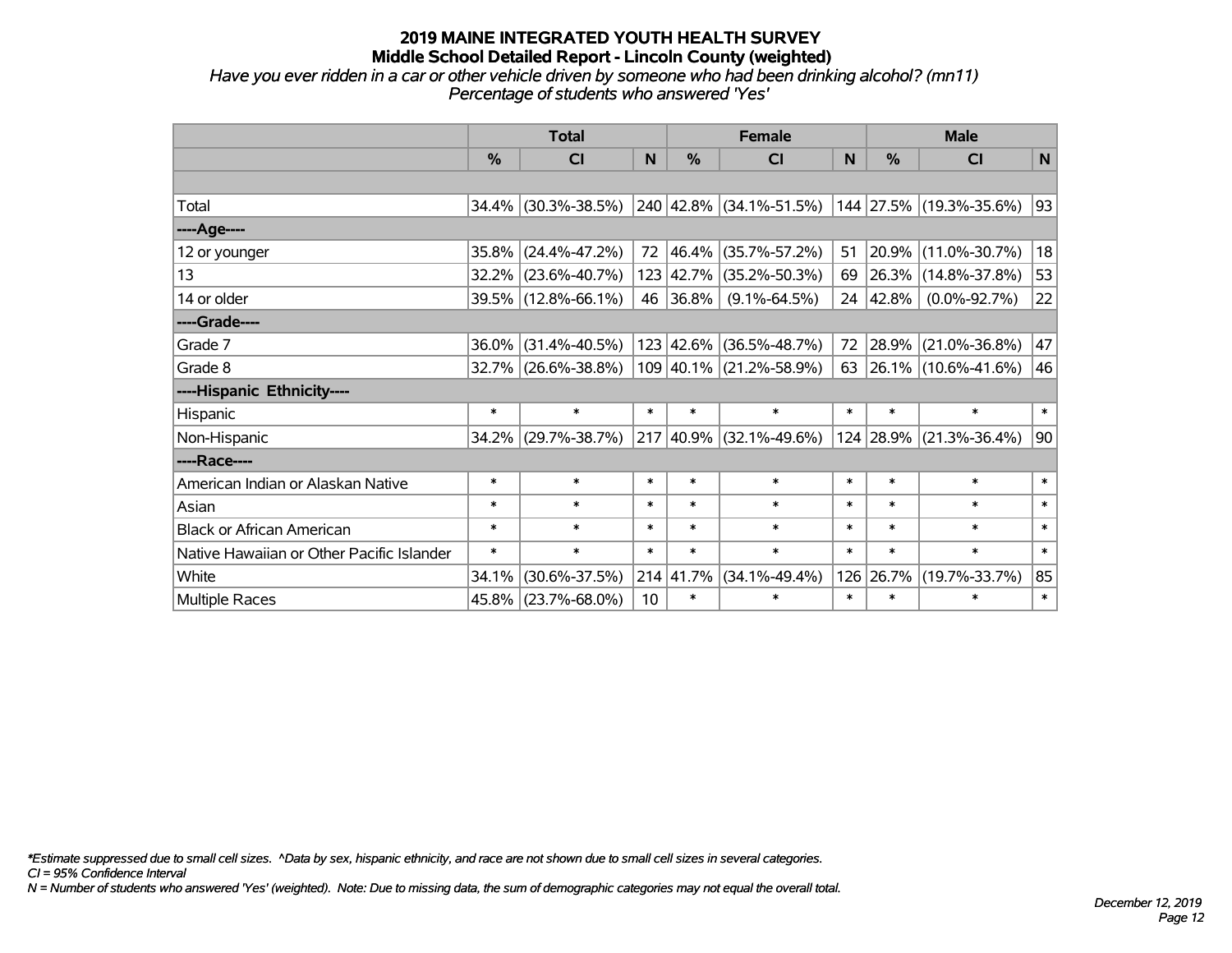*Have you ever ridden in a car or other vehicle driven by someone who had been taking illegal drugs such as marijuana, cocaine, heroin, or LSD? (mn12a)*

*Percentage of students who answered 'Yes'*

|                                           |          | <b>Total</b>       |        | <b>Female</b> | <b>Male</b>                |        |           |                           |             |
|-------------------------------------------|----------|--------------------|--------|---------------|----------------------------|--------|-----------|---------------------------|-------------|
|                                           | %        | <b>CI</b>          | N      | %             | <b>CI</b>                  | N      | %         | <b>CI</b>                 | $\mathbf N$ |
|                                           |          |                    |        |               |                            |        |           |                           |             |
| Total                                     | 15.9%    | $(6.2\% - 25.5\%)$ |        |               | $114 19.3\% $ (7.6%-31.1%) |        |           | $67 13.5\% $ (2.3%-24.7%) | 48          |
| ---- Age----                              |          |                    |        |               |                            |        |           |                           |             |
| 12 or younger                             | 11.4%    | $(0.0\% - 22.8\%)$ | 23     | 13.9%         | $(0.0\% - 28.7\%)$         |        | $16$ 9.1% | $(0.7\% - 17.5\%)$        | 8           |
| 13                                        | 12.3%    | $(2.0\% - 22.6\%)$ | 48     | 13.7%         | $(4.7\% - 22.8\%)$         |        | 23 12.1%  | $(0.0\% - 28.0\%)$        | 24          |
| 14 or older                               | $33.7\%$ | $(2.9\% - 64.4\%)$ | 43     |               | 43.6% (3.4%-83.9%)         |        | 28 23.7%  | $(0.0\% - 50.6\%)$        | 15          |
| ----Grade----                             |          |                    |        |               |                            |        |           |                           |             |
| Grade 7                                   | 8.6%     | $(0.0\% - 18.8\%)$ | 30     | 9.2%          | $(0.0\% - 24.2\%)$         | 17     | 8.5%      | $(0.6\% - 16.4\%)$        | 14          |
| Grade 8                                   | 20.9%    | $(8.3\% - 33.6\%)$ | 72     | $ 26.7\% $    | $(7.4\% - 46.0\%)$         |        | 42 16.0%  | $(0.0\% - 32.9\%)$        | 29          |
| ----Hispanic Ethnicity----                |          |                    |        |               |                            |        |           |                           |             |
| Hispanic                                  | $\ast$   | $\ast$             | $\ast$ | $\ast$        | $\ast$                     | $\ast$ | $\ast$    | $\ast$                    | $\ast$      |
| Non-Hispanic                              | 14.5%    | $(5.3\% - 23.7\%)$ | 94     | 17.2%         | $(7.2\% - 27.2\%)$         |        | 54 12.8%  | $(1.3\% - 24.3\%)$        | 41          |
| ----Race----                              |          |                    |        |               |                            |        |           |                           |             |
| American Indian or Alaskan Native         | $\ast$   | $\ast$             | $\ast$ | $\ast$        | $\ast$                     | $\ast$ | $\ast$    | $\ast$                    | $\ast$      |
| Asian                                     | $\ast$   | $\ast$             | $\ast$ | $\ast$        | $\ast$                     | $\ast$ | $\ast$    | $\ast$                    | $\ast$      |
| <b>Black or African American</b>          | $\ast$   | $\ast$             | $\ast$ | $\ast$        | $\ast$                     | $\ast$ | $\ast$    | $\ast$                    | $\ast$      |
| Native Hawaiian or Other Pacific Islander | $\ast$   | $\ast$             | $\ast$ | $\ast$        | $\ast$                     | $\ast$ | $\ast$    | $\ast$                    | $\ast$      |
| White                                     | 13.5%    | $(4.0\% - 23.1\%)$ | 87     | 15.5%         | $(5.7\% - 25.2\%)$         |        | 48 12.0%  | $(0.0\% - 24.3\%)$        | 39          |
| <b>Multiple Races</b>                     | $\ast$   | $\ast$             | $\ast$ | $\ast$        | $\ast$                     | $\ast$ | $\ast$    | $\ast$                    | $\ast$      |

*\*Estimate suppressed due to small cell sizes. ^Data by sex, hispanic ethnicity, and race are not shown due to small cell sizes in several categories.*

*CI = 95% Confidence Interval*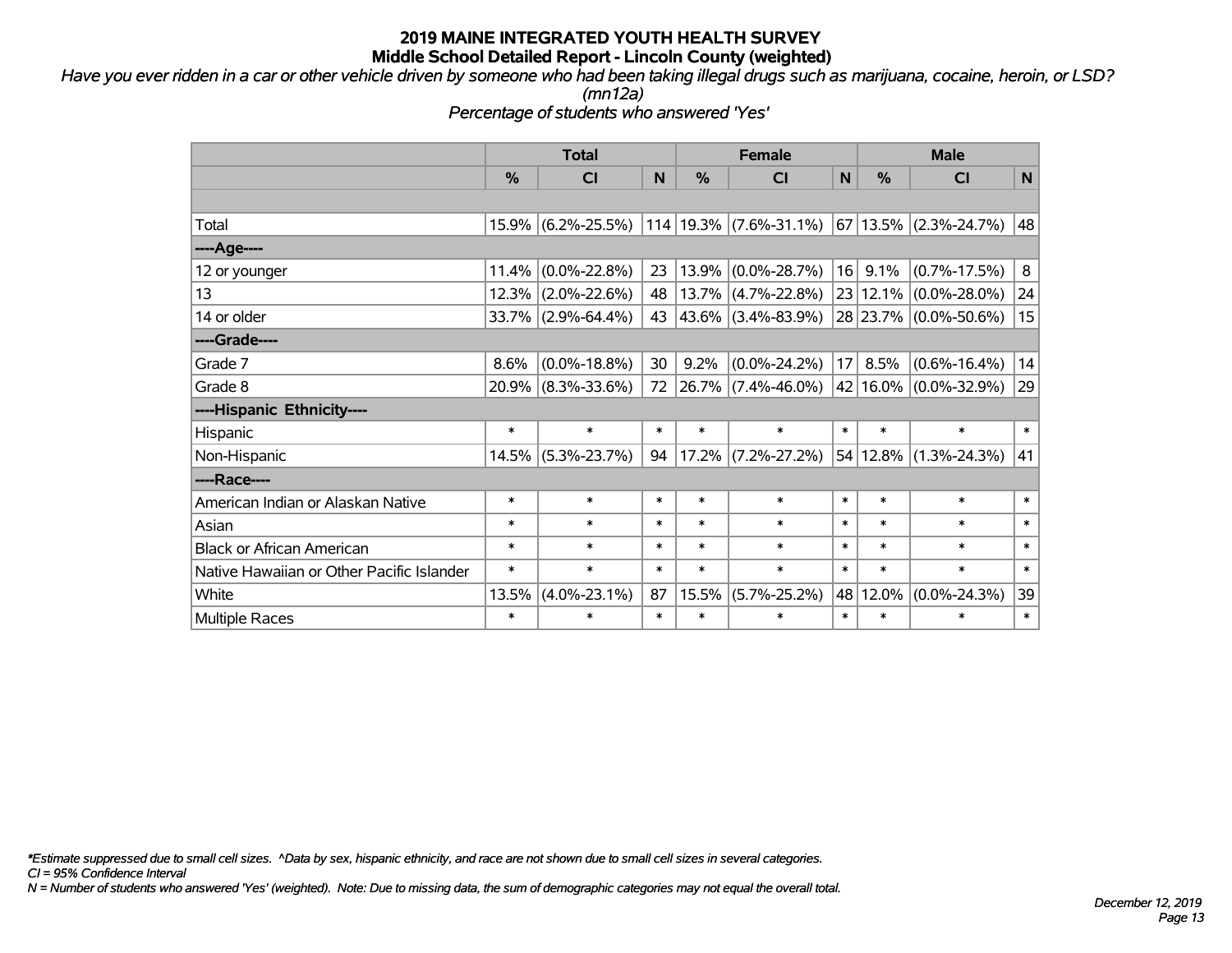*Has violence in your home, or the threat of violence, ever made you want to leave your home, even just for a short while? (mn18) Percentage of students who answered 'Yes'*

|                                           |        | <b>Total</b>        |        |                             | <b>Female</b>            |                  |        | <b>Male</b>           |        |
|-------------------------------------------|--------|---------------------|--------|-----------------------------|--------------------------|------------------|--------|-----------------------|--------|
|                                           | %      | <b>CI</b>           | N      | $\frac{0}{0}$               | <b>CI</b>                | N                | %      | <b>CI</b>             | N      |
|                                           |        |                     |        |                             |                          |                  |        |                       |        |
| Total                                     | 15.5%  | $(7.1\% - 24.0\%)$  |        | 110 17.4%                   | $(1.8\% - 32.9\%)$       |                  |        | 58 13.0% (8.8%-17.3%) | 47     |
| ----Age----                               |        |                     |        |                             |                          |                  |        |                       |        |
| 12 or younger                             | 18.4%  | $(11.8\% - 25.0\%)$ | 33     | 19.7%                       | $(0.0\% - 50.4\%)$       | 19 <sup>1</sup>  | 16.8%  | $(0.0\% - 39.0\%)$    | 14     |
| 13                                        | 11.9%  | $(1.2\% - 22.7\%)$  | 47     | 15.1%                       | $(2.8\% - 27.3\%)$       | 30 <sub>1</sub>  | 7.0%   | $(0.0\% - 14.9\%)$    | 14     |
| 14 or older                               | 22.7%  | $(11.8\% - 33.5\%)$ | 30     | 22.7%                       | $(6.3\% - 39.1\%)$       |                  |        | 10 22.8% (8.2%-37.4%) | 20     |
| ----Grade----                             |        |                     |        |                             |                          |                  |        |                       |        |
| Grade 7                                   | 12.1%  | $(0.0\% - 24.3\%)$  | 42     | 15.7%                       | $(0.0\% - 43.6\%)$       | 29               | 8.1%   | $(2.0\% - 14.2\%)$    | 14     |
| Grade 8                                   |        | 19.3% (11.9%-26.6%) | 68     |                             | $ 20.1\% $ (14.8%-25.4%) |                  |        | 30 17.2% (9.0%-25.4%) | 34     |
| ----Hispanic Ethnicity----                |        |                     |        |                             |                          |                  |        |                       |        |
| Hispanic                                  | $\ast$ | $\ast$              | $\ast$ | $\ast$                      | $\ast$                   | $\ast$           | $\ast$ | $\ast$                | $\ast$ |
| Non-Hispanic                              | 13.7%  | $(6.4\% - 21.0\%)$  | 91     | 15.7%                       | $(0.9\% - 30.5\%)$       |                  |        | 47 11.1% (6.1%-16.1%) | 39     |
| ----Race----                              |        |                     |        |                             |                          |                  |        |                       |        |
| American Indian or Alaskan Native         | $\ast$ | $\ast$              | $\ast$ | $\ast$                      | $\ast$                   | $\ast$           | $\ast$ | $\ast$                | $\ast$ |
| Asian                                     | $\ast$ | $\ast$              | $\ast$ | $\ast$                      | $\ast$                   | $\ast$           | $\ast$ | $\ast$                | $\ast$ |
| <b>Black or African American</b>          | $\ast$ | $\ast$              | $\ast$ | $\ast$                      | $\ast$                   | $\ast$           | $\ast$ | $\ast$                | $\ast$ |
| Native Hawaiian or Other Pacific Islander | $\ast$ | $\ast$              | $\ast$ | $\ast$<br>$\ast$            |                          | $\ast$<br>$\ast$ |        | $\ast$                | $\ast$ |
| White                                     | 14.1%  | $(7.0\% - 21.2\%)$  | 94     | 15.2%<br>$(3.0\% - 27.3\%)$ |                          | 47 <br>12.2%     |        | $(7.1\% - 17.2\%)$    | 42     |
| Multiple Races                            | $\ast$ | $\ast$              | $\ast$ | $\ast$                      | $\ast$                   | $\ast$           | $\ast$ | $\ast$                | $\ast$ |

*\*Estimate suppressed due to small cell sizes. ^Data by sex, hispanic ethnicity, and race are not shown due to small cell sizes in several categories.*

*CI = 95% Confidence Interval*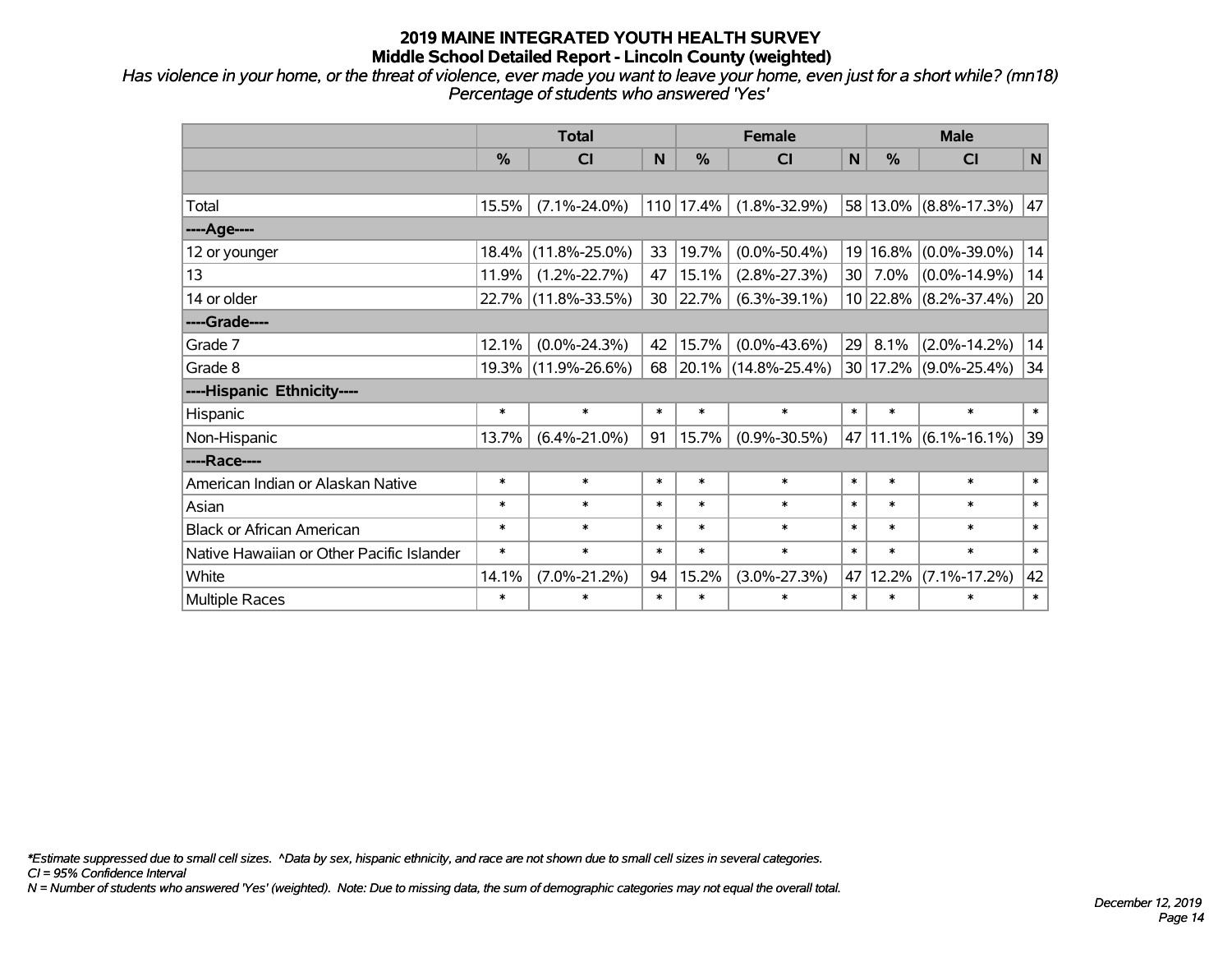## **2019 MAINE INTEGRATED YOUTH HEALTH SURVEY Middle School Detailed Report - Lincoln County (weighted)** *Do you agree or disagree with the following statement? I feel safe at my school. (mn21) Percentage of students who answered 'Strongly agree' or 'Agree'*

|                                           |               | <b>Total</b>        |        |                | <b>Female</b>                |              |               | <b>Male</b>             |        |
|-------------------------------------------|---------------|---------------------|--------|----------------|------------------------------|--------------|---------------|-------------------------|--------|
|                                           | $\frac{0}{0}$ | <b>CI</b>           | N      | %              | <b>CI</b>                    | $\mathsf{N}$ | $\frac{0}{0}$ | <b>CI</b>               | N.     |
|                                           |               |                     |        |                |                              |              |               |                         |        |
| Total                                     |               | 88.2% (83.5%-93.0%) |        | 636 83.9%      | $(78.0\% - 89.7\%)$          |              | 290 93.0%     | $(88.9\% - 97.0\%)$     | 337    |
| ----Age----                               |               |                     |        |                |                              |              |               |                         |        |
| 12 or younger                             | 87.6%         | $(85.3\% - 89.8\%)$ |        | 175 83.3%      | $(78.0\% - 88.6\%)$          | 90           | 92.4%         | $(88.1\% - 96.8\%)$     | 82     |
| 13                                        |               | 88.6% (82.6%-94.6%) |        | 348 83.7%      | $(75.6\% - 91.8\%)$          |              | 160 94.7%     | $(91.1\% - 98.3\%)$     | 182    |
| 14 or older                               |               | 88.0% (76.7%-99.2%) |        |                | 113   86.0%   (69.6%-100.0%) |              |               | 40 89.5% (78.1%-100.0%) | 73     |
| ----Grade----                             |               |                     |        |                |                              |              |               |                         |        |
| Grade 7                                   | 90.4%         | $(86.4\% - 94.5\%)$ | 321    | 86.7%          | $(80.1\% - 93.2\%)$          |              | 159 94.4%     | $(89.7\% - 99.0\%)$     | 159    |
| Grade 8                                   |               | 86.4% (79.1%-93.7%) |        | $ 306 81.6\% $ | $(74.8\% - 88.4\%)$          |              | 127 91.7%     | $(85.6\% - 97.9\%)$     | 176    |
| ----Hispanic Ethnicity----                |               |                     |        |                |                              |              |               |                         |        |
| Hispanic                                  | $\ast$        | $\ast$              | $\ast$ | $\ast$         | $\ast$                       | $\ast$       | $\ast$        | $\ast$                  | $\ast$ |
| Non-Hispanic                              |               | 88.8% (83.5%-94.1%) |        | 588 84.1%      | $(77.3\% - 90.9\%)$          |              | 265 93.7%     | $(89.2\% - 98.3\%)$     | 314    |
| ----Race----                              |               |                     |        |                |                              |              |               |                         |        |
| American Indian or Alaskan Native         | $\ast$        | $\ast$              | $\ast$ | $\ast$         | $\ast$                       | $\ast$       | $\ast$        | $\ast$                  | $\ast$ |
| Asian                                     | $\ast$        | $\ast$              | $\ast$ | $\ast$         | $\ast$                       | $\ast$       | $\ast$        | $\ast$                  | $\ast$ |
| <b>Black or African American</b>          | $\ast$        | $\ast$              | $\ast$ | $\ast$         | $\ast$                       | $\ast$       | $\ast$        | $\ast$                  | $\ast$ |
| Native Hawaiian or Other Pacific Islander | $\ast$        | $\ast$              | $\ast$ | $\ast$         | $\ast$                       | $\ast$       | $\ast$        | $\ast$                  | $\ast$ |
| White                                     | 89.0%         | $(83.6\% - 94.4\%)$ | 602    | 84.8%          | $(78.1\% - 91.5\%)$          | 275          | 93.7%         | $(89.5\% - 97.8\%)$     | 322    |
| Multiple Races                            | $\ast$        | $\ast$              | $\ast$ | $\ast$         | $\ast$                       | $\ast$       | $\ast$        | $\ast$                  | $\ast$ |

*\*Estimate suppressed due to small cell sizes. ^Data by sex, hispanic ethnicity, and race are not shown due to small cell sizes in several categories.*

*CI = 95% Confidence Interval*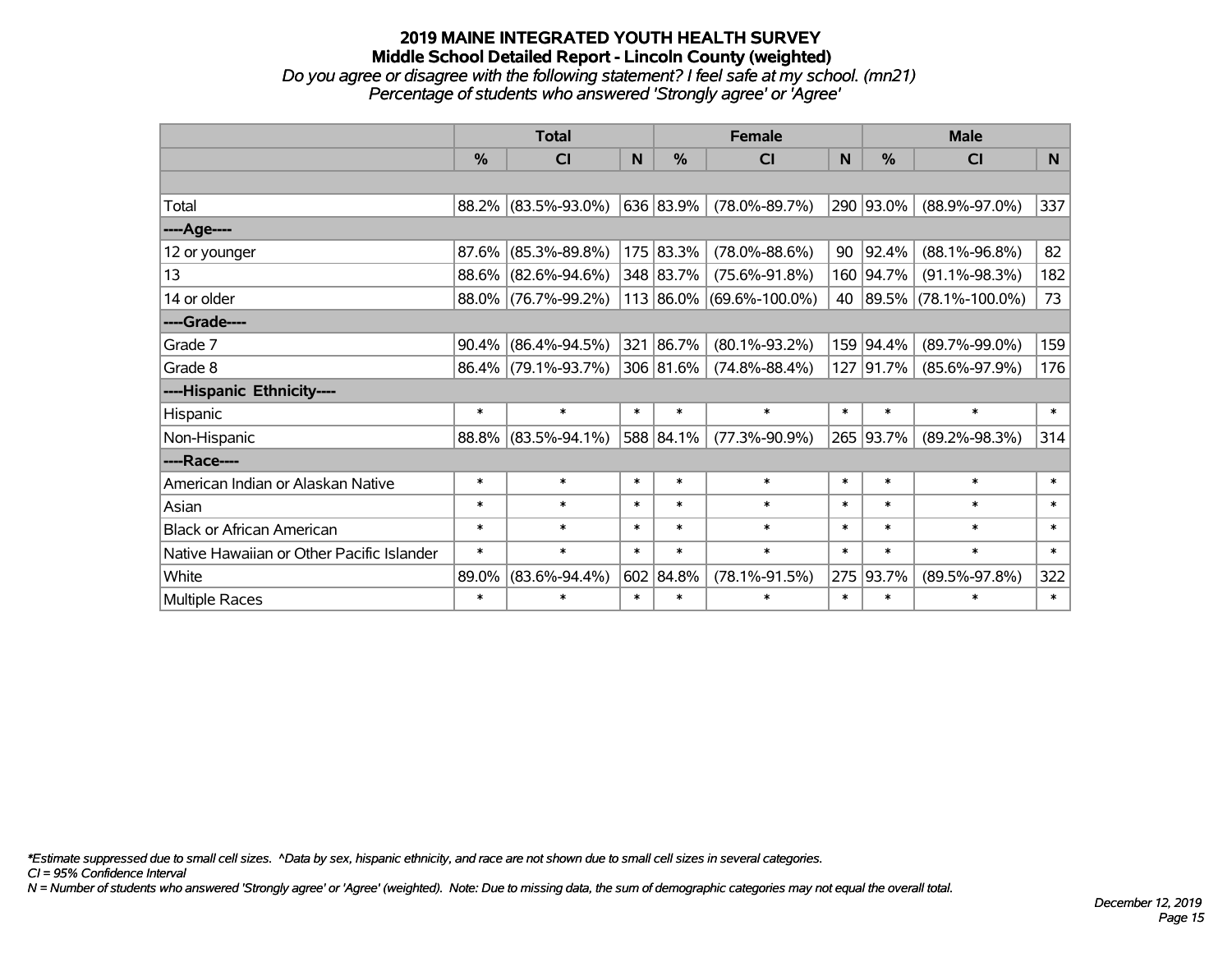#### **2019 MAINE INTEGRATED YOUTH HEALTH SURVEY Middle School Detailed Report - Lincoln County (weighted)** *Have you ever been bullied on school property? (mn22) Percentage of students who answered 'Yes'*

|                                           |          | <b>Total</b>           |        |            | <b>Female</b>             |          |        | <b>Male</b>             |        |
|-------------------------------------------|----------|------------------------|--------|------------|---------------------------|----------|--------|-------------------------|--------|
|                                           | %        | <b>CI</b>              | N      | $\%$       | <b>CI</b>                 | <b>N</b> | %      | <b>CI</b>               | N      |
|                                           |          |                        |        |            |                           |          |        |                         |        |
| Total                                     |          | 46.3% (41.0%-51.5%)    |        |            | 331 54.4% (50.5%-58.3%)   |          |        | 184 39.1% (29.8%-48.4%) | 141    |
| ----Age----                               |          |                        |        |            |                           |          |        |                         |        |
| 12 or younger                             | 39.8%    | $(31.9\% - 47.8\%)$    | 79     | $ 41.7\% $ | $(34.1\% - 49.4\%)$       | 43       | 37.0%  | $(23.2\% - 50.7\%)$     | 33     |
| 13                                        |          | $54.2\%$ (47.4%-61.1%) |        |            | 209 63.9% (55.8%-71.9%)   | 119      |        | 46.0%   (39.2%-52.9%)   | 86     |
| 14 or older                               |          | $32.6\%$ (17.7%-47.4%) |        |            | 43 44.6% (20.1%-69.2%)    | 21       | 26.1%  | $(0.0\% - 54.1\%)$      | 22     |
| ----Grade----                             |          |                        |        |            |                           |          |        |                         |        |
| Grade 7                                   | 43.9%    | $(36.9\% - 50.9\%)$    |        | 155 47.5%  | $(38.9\% - 56.1\%)$       | 84       |        | 40.4% (31.2%-49.6%)     | 68     |
| Grade 8                                   |          | 49.0% (34.7%-63.3%)    |        |            | $172$ 62.4% (49.5%-75.4%) | 96       |        | 38.2% (20.9%-55.5%)     | 73     |
| ----Hispanic Ethnicity----                |          |                        |        |            |                           |          |        |                         |        |
| Hispanic                                  | $\ast$   | $\ast$                 | $\ast$ | ∗          | $\ast$                    | $\ast$   | $\ast$ | $\ast$                  | $\ast$ |
| Non-Hispanic                              | $46.2\%$ | $(39.7\% - 52.8\%)$    |        |            | 303 54.4% (49.9%-59.0%)   |          |        | 167 38.9% (27.8%-50.0%) | 130    |
| ----Race----                              |          |                        |        |            |                           |          |        |                         |        |
| American Indian or Alaskan Native         | $\ast$   | $\ast$                 | $\ast$ | $\ast$     | $\ast$                    | $\ast$   | $\ast$ | $\ast$                  | $\ast$ |
| Asian                                     | $\ast$   | $\ast$                 | $\ast$ | $\ast$     | $\ast$                    | $\ast$   | $\ast$ | $\ast$                  | $\ast$ |
| <b>Black or African American</b>          | $\ast$   | $\ast$                 | $\ast$ | $\ast$     | $\ast$                    | $\ast$   | $\ast$ | $\ast$                  | $\ast$ |
| Native Hawaiian or Other Pacific Islander | $\ast$   | $\ast$                 | $\ast$ | $\ast$     | $\ast$                    | $\ast$   | $\ast$ | $\ast$                  | $\ast$ |
| White                                     | 45.9%    | $(39.9\% - 51.8\%)$    |        | 306 53.8%  | $(49.7\% - 57.9\%)$       | 169      | 38.5%  | $(29.4\% - 47.6\%)$     | 131    |
| Multiple Races                            | 54.3%    | $(45.5\% - 63.0\%)$    | 10     | $\ast$     | $\ast$                    | $\ast$   | $\ast$ | $\ast$                  | $\ast$ |

*\*Estimate suppressed due to small cell sizes. ^Data by sex, hispanic ethnicity, and race are not shown due to small cell sizes in several categories.*

*CI = 95% Confidence Interval*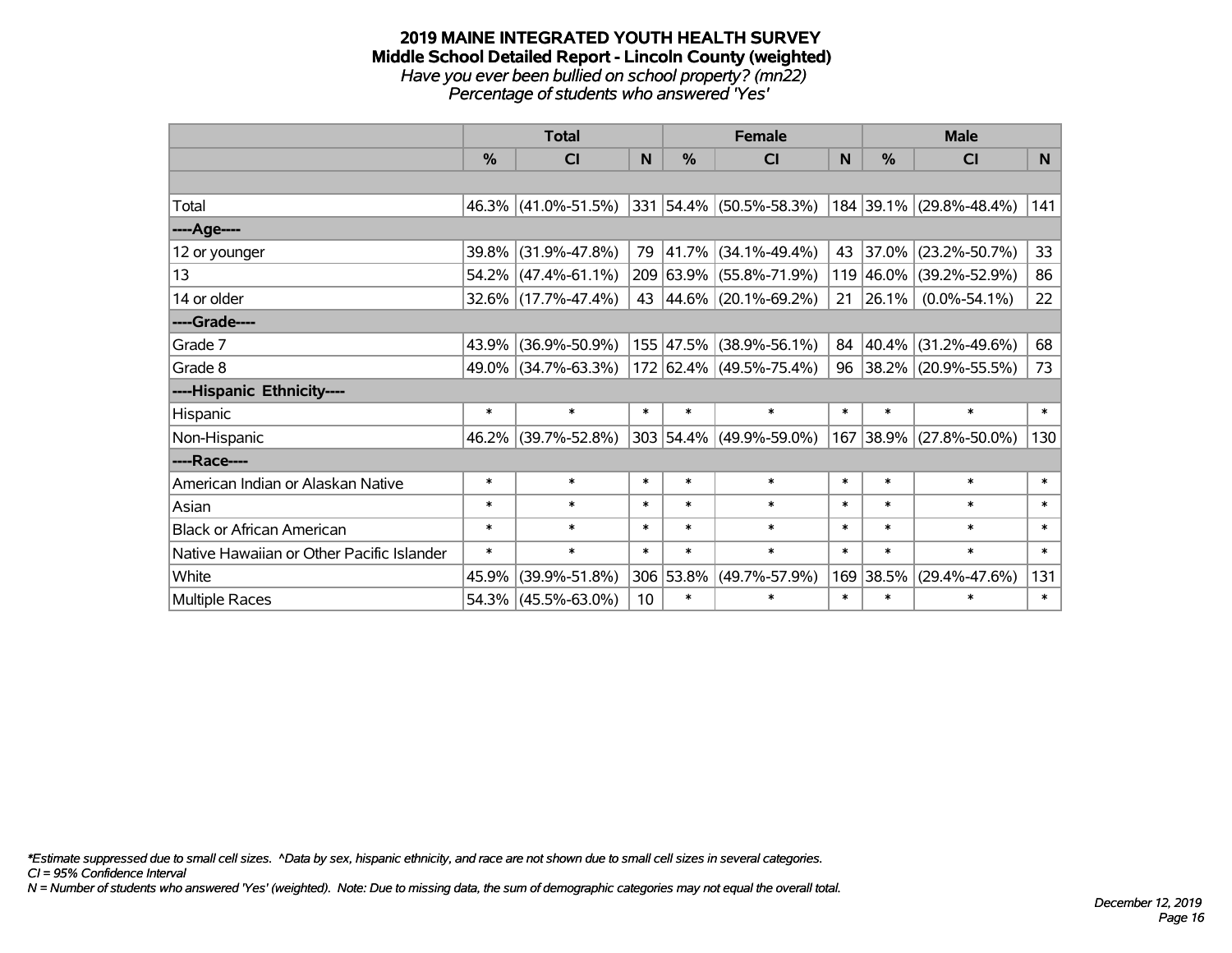*Have you ever felt so sad or hopeless almost every day for two weeks or more in a row that you stopped doing some usual activities? (mn153) Percentage of students who answered 'Yes'*

|                                           |               | <b>Total</b>        |                                                     |             | <b>Female</b>           |                 | <b>Male</b> |                       |        |  |
|-------------------------------------------|---------------|---------------------|-----------------------------------------------------|-------------|-------------------------|-----------------|-------------|-----------------------|--------|--|
|                                           | $\frac{0}{0}$ | CI                  | N                                                   | %           | CI                      | N               | %           | CI                    | N      |  |
|                                           |               |                     |                                                     |             |                         |                 |             |                       |        |  |
| Total                                     |               | 29.5% (23.5%-35.4%) |                                                     | $213$ 43.8% | $(38.8\% - 48.8\%)$     | 155             |             | $14.9\%$ (6.3%-23.4%) | 54     |  |
| ----Age----                               |               |                     |                                                     |             |                         |                 |             |                       |        |  |
| 12 or younger                             | 17.9%         | $(0.0\% - 45.2\%)$  | 32                                                  | 19.7%       | $(0.0\% - 49.5\%)$      | 19              |             | 15.7% (0.0%-39.9%)    | 13     |  |
| 13                                        | 37.0%         | $(20.0\% - 54.0\%)$ |                                                     | 154 56.1%   | $(39.9\% - 72.3\%)$     | 120             |             | $15.3\%$ (0.0%-30.9%) | 30     |  |
| 14 or older                               | 21.1%         | $(8.2\% - 33.9\%)$  | 27                                                  | 37.3%       | $(0.3\% - 74.4\%)$      | 16 <sup>1</sup> |             | $13.0\%$ (0.0%-30.0%) | 11     |  |
| ----Grade----                             |               |                     |                                                     |             |                         |                 |             |                       |        |  |
| Grade 7                                   | 25.0%         | $(22.6\% - 27.4\%)$ | 90                                                  | 39.7%       | $(37.0\% - 42.4\%)$     | 77              | 8.1%        | $(2.0\% - 14.2\%)$    | 14     |  |
| Grade 8                                   |               | 33.9% (21.5%-46.3%) |                                                     |             | 120 49.1% (35.3%-62.9%) | 76              |             | $20.8\%$ (4.8%-36.8%) | 40     |  |
| ----Hispanic Ethnicity----                |               |                     |                                                     |             |                         |                 |             |                       |        |  |
| Hispanic                                  | $\ast$        | $\ast$              | $\ast$                                              | $\ast$      | $\ast$                  | $\ast$          | $\ast$      | $\ast$                | $\ast$ |  |
| Non-Hispanic                              |               | 29.3% (22.7%-36.0%) |                                                     | 199 45.1%   | $(39.6\% - 50.7\%)$     | 144             | 14.3%       | $(5.0\% - 23.6\%)$    | 50     |  |
| ----Race----                              |               |                     |                                                     |             |                         |                 |             |                       |        |  |
| American Indian or Alaskan Native         | $\ast$        | $\ast$              | $\ast$                                              | $\ast$      | $\ast$                  | $\ast$          | $\ast$      | $\ast$                | $\ast$ |  |
| Asian                                     | $\ast$        | $\ast$              | $\ast$                                              | $\ast$      | $\ast$                  | $\ast$          | $\ast$      | $\ast$                | $\ast$ |  |
| <b>Black or African American</b>          | $\ast$        | $\ast$              | $\ast$                                              | $\ast$      | $\ast$                  | $\ast$          | $\ast$      | $\ast$                | $\ast$ |  |
| Native Hawaiian or Other Pacific Islander | $\ast$        | $\ast$              | $\ast$                                              | $\ast$      | $\ast$                  | $\ast$          | $\ast$      | $\ast$                | $\ast$ |  |
| White                                     | 30.6%         | $(24.2\% - 37.1\%)$ | 209<br>47.0%<br>$(42.1\% - 51.8\%)$<br>14.5%<br>154 |             | $(5.0\% - 24.0\%)$      | 50              |             |                       |        |  |
| Multiple Races                            | $\ast$        | $\ast$              | $\ast$                                              | $\ast$      | $\ast$                  | $\ast$          | $\ast$      | $\ast$                | $\ast$ |  |

*\*Estimate suppressed due to small cell sizes. ^Data by sex, hispanic ethnicity, and race are not shown due to small cell sizes in several categories.*

*CI = 95% Confidence Interval*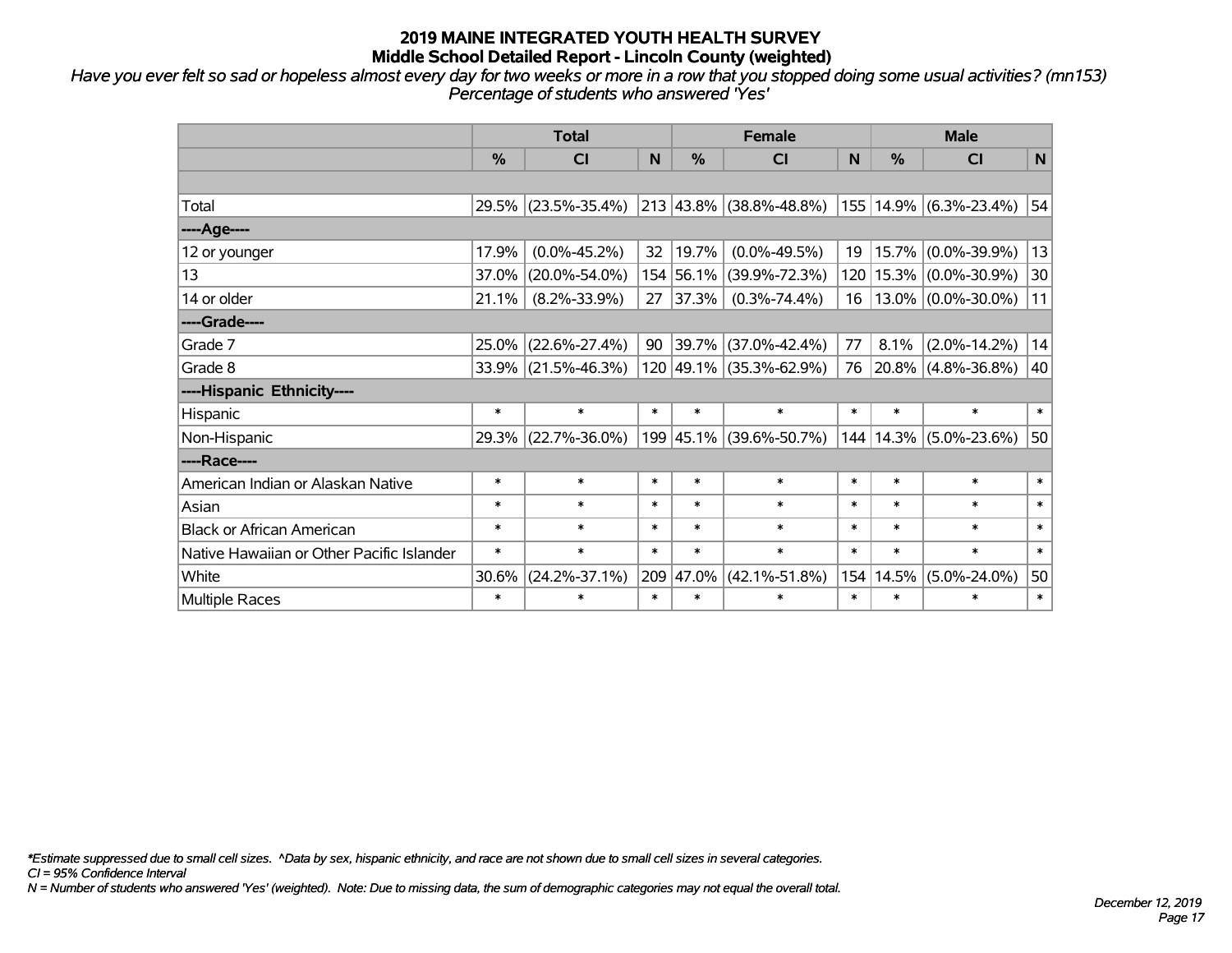*When you have felt sad or hopeless, from whom did you get help? (Select only one response.) (mn154b) Among students who have ever felt sad or hopeless, the percentage of students who answered that they got help from an adult*

|                                           |               | <b>Total</b>           |        |           | <b>Female</b>           |        |               | <b>Male</b>          |                |
|-------------------------------------------|---------------|------------------------|--------|-----------|-------------------------|--------|---------------|----------------------|----------------|
|                                           | $\frac{0}{2}$ | <b>CI</b>              | N      | $\%$      | C <sub>l</sub>          | N      | $\frac{0}{0}$ | <b>CI</b>            | N <sub>1</sub> |
|                                           |               |                        |        |           |                         |        |               |                      |                |
| Total                                     |               | 45.1% (23.7%-66.4%)    |        |           | 187 34.6% (24.1%-45.0%) |        | 79 59.0%      | $(23.4\% - 94.6\%)$  | 109            |
| ----Age----                               |               |                        |        |           |                         |        |               |                      |                |
| 12 or younger                             | 66.5%         | $(58.2\% - 74.7\%)$    | 65     | 67.5%     | $(35.0\% - 99.9\%)$     |        | 40 65.0%      | $(0.0\% - 100.0\%)$  | 25             |
| 13                                        |               | 38.9% (13.5%-64.3%)    | 94     | 24.9%     | $(1.8\% - 48.0\%)$      |        | 34 59.3%      | $(21.2\% - 97.5\%)$  | 60             |
| 14 or older                               |               | $37.2\%$ (21.0%-53.4%) | 29     | $\ast$    | $\ast$                  | $\ast$ | $\ast$        | $\ast$               | $\ast$         |
| ----Grade----                             |               |                        |        |           |                         |        |               |                      |                |
| Grade 7                                   | 58.4%         | $(27.1\% - 89.8\%)$    |        | 103 40.9% | $(39.6\% - 42.2\%)$     |        | 40 80.2%      | $(31.4\% - 100.0\%)$ | 63             |
| Grade 8                                   |               | 33.9% (14.6%-53.1%)    |        | 80 27.0%  | $(5.7\% - 48.3\%)$      |        | 34 43.3%      | $(24.2\% - 62.4\%)$  | 46             |
| ----Hispanic Ethnicity----                |               |                        |        |           |                         |        |               |                      |                |
| Hispanic                                  | $\ast$        | $\ast$                 | $\ast$ | $\ast$    | $\ast$                  | $\ast$ | $\ast$        | $\ast$               | $\ast$         |
| Non-Hispanic                              | 46.4%         | $(24.7\% - 68.2\%)$    |        |           | 183 36.2% (24.8%-47.7%) |        | 79 60.3%      | $(23.0\% - 97.6\%)$  | 105            |
| ----Race----                              |               |                        |        |           |                         |        |               |                      |                |
| American Indian or Alaskan Native         | $\ast$        | $\ast$                 | $\ast$ | $\ast$    | $\ast$                  | $\ast$ | $\ast$        | $\ast$               | $\ast$         |
| Asian                                     | $\ast$        | $\ast$                 | $\ast$ | $\ast$    | $\ast$                  | $\ast$ | $\ast$        | $\ast$               | $\ast$         |
| <b>Black or African American</b>          | $\ast$        | $\ast$                 | $\ast$ | $\ast$    | $\ast$                  | $\ast$ | $\ast$        | $\ast$               | $\ast$         |
| Native Hawaiian or Other Pacific Islander | $\ast$        | $\ast$                 | $\ast$ | $\ast$    | $\ast$                  | $\ast$ | $\ast$        | $\ast$               | $\ast$         |
| White                                     | 43.9%         | $(23.0\% - 64.9\%)$    | 171    | 31.1%     | $(19.6\% - 42.6\%)$     |        | 66 61.0%      | $(23.6\% - 98.3\%)$  | 105            |
| Multiple Races                            | $\ast$        | $\ast$                 | $\ast$ | $\ast$    | $\ast$                  | $\ast$ | $\ast$        | $\ast$               | $\ast$         |

*\*Estimate suppressed due to small cell sizes. ^Data by sex, hispanic ethnicity, and race are not shown due to small cell sizes in several categories.*

*CI = 95% Confidence Interval*

*N = Among students who have ever felt sad or hopeless, the number of students who answered that they got help from an adult (weighted). Note: Due to missing data, the sum of demographic categories may not equal the overall total.*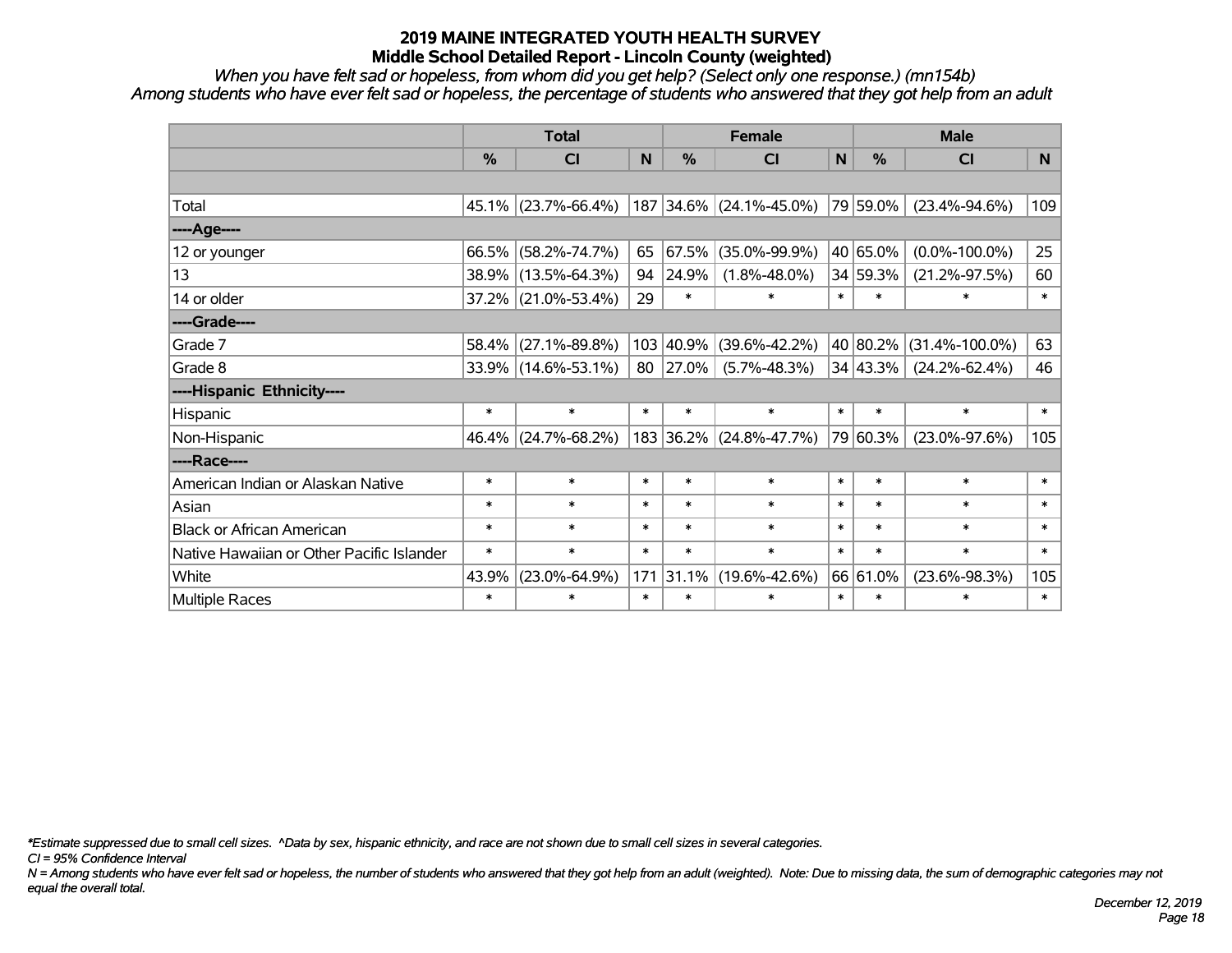*When you have felt sad or hopeless, from whom did you get help? (Select only one response.) (mn154b\_2)*

*Among students who have ever felt sad or hopeless, the percentage of students who answered that they got help from a teacher or other school staff*

|                                           |               | <b>Total</b>        |                | <b>Female</b> |        |        | <b>Male</b> |        |          |
|-------------------------------------------|---------------|---------------------|----------------|---------------|--------|--------|-------------|--------|----------|
|                                           | $\frac{0}{0}$ | <b>CI</b>           | N <sub>1</sub> | %             | CI N   |        | %           | CI     | <b>N</b> |
|                                           |               |                     |                |               |        |        |             |        |          |
| Total                                     |               | $2.0\%$ (0.0%-5.9%) | 9              | $\ast$        | $\ast$ | *      | $\ast$      | $\ast$ | $\ast$   |
| ----Age----                               |               |                     |                |               |        |        |             |        |          |
| 12 or younger                             | $\ast$        | $\ast$              | $\ast$         | $\ast$        | $\ast$ | $\ast$ | $\ast$      | $\ast$ | $\ast$   |
| 13                                        | $\ast$        | $\ast$              | $\ast$         | $\ast$        | $\ast$ | $\ast$ | $\ast$      | $\ast$ | *        |
| 14 or older                               | *             | $\ast$              | $\ast$         | $\ast$        | $\ast$ | $\ast$ | $\ast$      | $\ast$ | $\ast$   |
| ----Grade----                             |               |                     |                |               |        |        |             |        |          |
| Grade 7                                   | $\ast$        | $\ast$              | $\ast$         | $\ast$        | $\ast$ | $\ast$ | $\ast$      | $\ast$ | $\ast$   |
| Grade 8                                   |               | $3.6\%$ (0.0%-8.9%) | 9              | $\ast$        | $\ast$ | $\ast$ | $\ast$      | $\ast$ | $\ast$   |
| ----Hispanic Ethnicity----                |               |                     |                |               |        |        |             |        |          |
| Hispanic                                  | $\ast$        | $\ast$              | $\ast$         | $\ast$        | $\ast$ | *      | *           | $\ast$ | *        |
| Non-Hispanic                              |               | $2.2\%$ (0.0%-6.2%) | 9              | $\ast$        | $\ast$ | $\ast$ | $\ast$      | $\ast$ | $\ast$   |
| ----Race----                              |               |                     |                |               |        |        |             |        |          |
| American Indian or Alaskan Native         | $\ast$        | $\ast$              | $\ast$         | $\ast$        | $\ast$ | $\ast$ | $\ast$      | $\ast$ | $\ast$   |
| Asian                                     | $\ast$        | $\ast$              | $\ast$         | $\ast$        | $\ast$ | $\ast$ | $\ast$      | $\ast$ | $\ast$   |
| <b>Black or African American</b>          | $\ast$        | $\ast$              | $\ast$         | $\ast$        | $\ast$ | $\ast$ | $\ast$      | $\ast$ | $\ast$   |
| Native Hawaiian or Other Pacific Islander | $\ast$        | $\ast$              | $\ast$         | $\ast$        | $\ast$ | $\ast$ | $\ast$      | $\ast$ | $\ast$   |
| White                                     | 2.2%          | $(0.0\% - 6.2\%)$   | 9              | $\ast$        | $\ast$ | *      | $\ast$      | $\ast$ | $\ast$   |
| <b>Multiple Races</b>                     | $\ast$        | $\ast$              | $\ast$         | $\ast$        | $\ast$ | $\ast$ | $\ast$      | $\ast$ | *        |

*\*Estimate suppressed due to small cell sizes. ^Data by sex, hispanic ethnicity, and race are not shown due to small cell sizes in several categories.*

*CI = 95% Confidence Interval*

*N = Among students who have ever felt sad or hopeless, the number of students who answered that they got help from a teacher or other school staff (weighted). Note: Due to missing data, the sum of demographic categories may not equal the overall total.*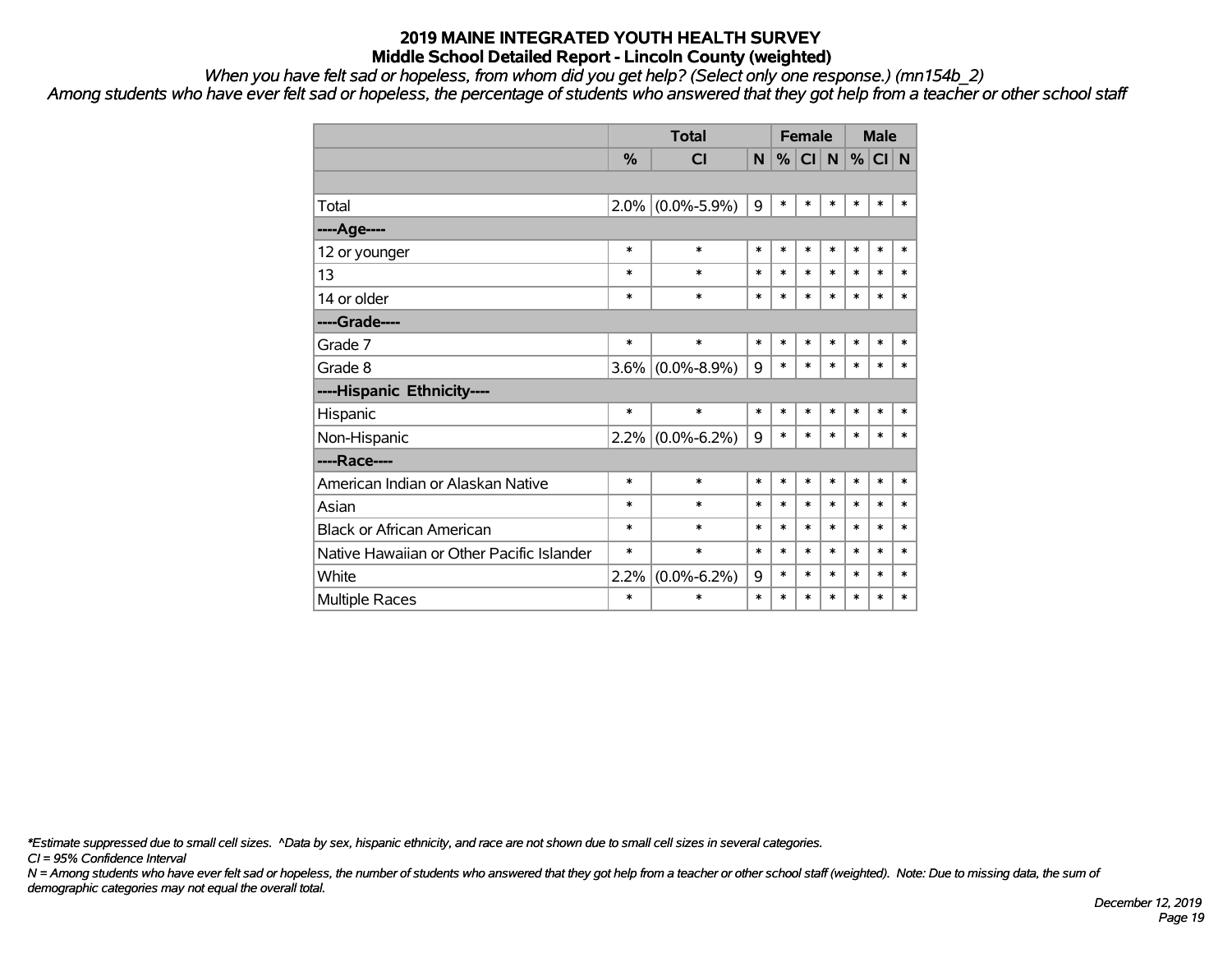#### **2019 MAINE INTEGRATED YOUTH HEALTH SURVEY Middle School Detailed Report - Lincoln County (weighted)** *Have you ever seriously thought about killing yourself? (mn25) Percentage of students who answered 'Yes'*

|                                           |          | <b>Total</b>        | <b>Female</b><br>%<br>N<br><b>CI</b><br>$ 137 22.6\%  (15.3\% - 30.0\%)$<br>29<br>14.1%<br>26.0%<br>81 |           |                          |             |               | <b>Male</b>               |             |
|-------------------------------------------|----------|---------------------|--------------------------------------------------------------------------------------------------------|-----------|--------------------------|-------------|---------------|---------------------------|-------------|
|                                           | %        | <b>CI</b>           |                                                                                                        |           |                          | $\mathbf N$ | $\frac{0}{0}$ | <b>CI</b>                 | $\mathbf N$ |
|                                           |          |                     |                                                                                                        |           |                          |             |               |                           |             |
| Total                                     |          | 19.0% (12.3%-25.8%) |                                                                                                        |           |                          |             |               | 78 15.5% (2.7%-28.3%)     | 56          |
| ----Age----                               |          |                     |                                                                                                        |           |                          |             |               |                           |             |
| 12 or younger                             | 14.5%    | $(8.0\% - 21.1\%)$  |                                                                                                        |           | $(1.1\% - 27.1\%)$       |             |               | 15 16.0% (0.0%-37.7%)     | 14          |
| 13                                        | $20.9\%$ | $(13.0\% - 28.8\%)$ |                                                                                                        |           | $(16.8\% - 35.1\%)$      |             |               | 49 15.1% (6.3%-24.0%)     | 29          |
| 14 or older                               |          | 20.5% (12.2%-28.8%) | 27                                                                                                     |           | 29.1% (16.2%-42.1%)      |             |               | 13 15.8% (0.0%-33.8%)     | 13          |
| ----Grade----                             |          |                     |                                                                                                        |           |                          |             |               |                           |             |
| Grade 7                                   | 13.1%    | $(4.4\% - 21.8\%)$  | 47                                                                                                     | 14.8%     | $(4.5\% - 25.1\%)$       |             |               | $27 11.7\% $ (0.0%-27.1%) | 20          |
| Grade 8                                   |          | 25.1% (17.0%-33.2%) | 88                                                                                                     |           | $ 32.4\% $ (26.5%-38.3%) |             |               | 50 18.4% (4.9%-31.9%)     | 35          |
| ----Hispanic Ethnicity----                |          |                     |                                                                                                        |           |                          |             |               |                           |             |
| Hispanic                                  | $\ast$   | $\ast$              | *                                                                                                      | $\ast$    | $\ast$                   | $\ast$      | $\ast$        | $\ast$                    | $\ast$      |
| Non-Hispanic                              |          | 19.3% (13.1%-25.6%) |                                                                                                        |           | 128 23.3% (15.8%-30.8%)  |             |               | 73 15.5% (2.6%-28.5%)     | 52          |
| ----Race----                              |          |                     |                                                                                                        |           |                          |             |               |                           |             |
| American Indian or Alaskan Native         | $\ast$   | $\ast$              | $\ast$                                                                                                 | $\ast$    | $\ast$                   | $\ast$      | $\ast$        | $\ast$                    | $\ast$      |
| Asian                                     | $\ast$   | $\ast$              | $\ast$                                                                                                 | $\ast$    | $\ast$                   | $\ast$      | $\ast$        | $\ast$                    | $\ast$      |
| <b>Black or African American</b>          | $\ast$   | $\ast$              | $\ast$                                                                                                 | $\ast$    | $\ast$                   | $\ast$      | $\ast$        | $\ast$                    | $\ast$      |
| Native Hawaiian or Other Pacific Islander | $\ast$   | $\ast$              | $\ast$                                                                                                 | $\ast$    | $\ast$                   | $\ast$      | $\ast$        | $\ast$                    | $\ast$      |
| White                                     | 18.6%    | $(12.4\% - 24.8\%)$ |                                                                                                        | 125 23.2% | $(15.6\% - 30.8\%)$      |             | 74 14.0%      | $(2.8\% - 25.2\%)$        | 48          |
| Multiple Races                            | $\ast$   | $\ast$              | $\ast$                                                                                                 | $\ast$    | $\ast$                   | $\ast$      | $\ast$        | $\ast$                    | $\ast$      |

*\*Estimate suppressed due to small cell sizes. ^Data by sex, hispanic ethnicity, and race are not shown due to small cell sizes in several categories.*

*CI = 95% Confidence Interval*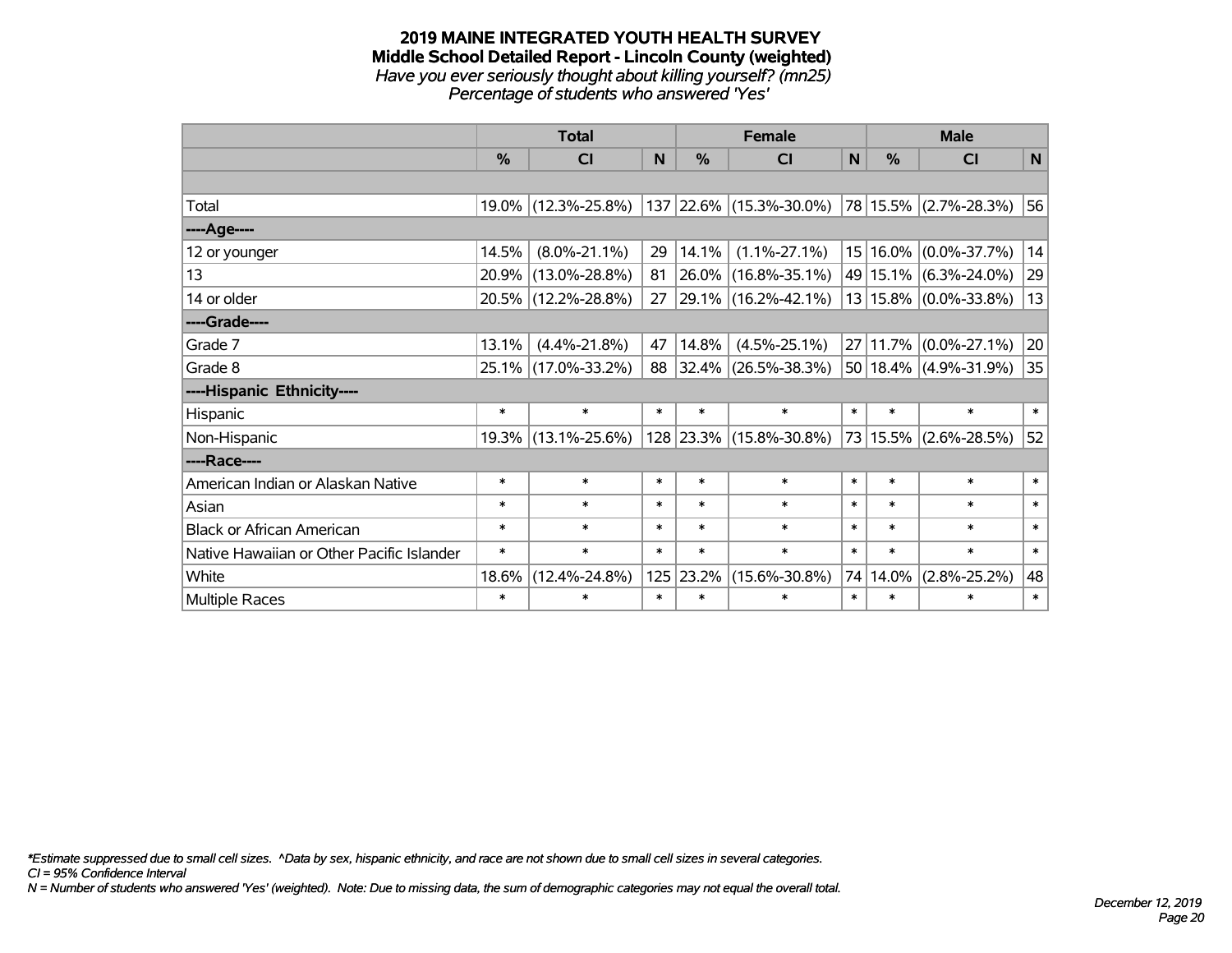*Have you ever done something to purposely hurt yourself without wanting to die, such as cutting or burning yourself on purpose? (mn28) Percentage of students who answered 'Yes'*

|                                           |        | <b>Total</b>        |        |                              | <b>Female</b>            |        | <b>Male</b> |                            |        |        |        |
|-------------------------------------------|--------|---------------------|--------|------------------------------|--------------------------|--------|-------------|----------------------------|--------|--------|--------|
|                                           | $\%$   | <b>CI</b>           | N      | $\%$                         | <b>CI</b>                | N      | $\%$        | <b>CI</b>                  | N      |        |        |
|                                           |        |                     |        |                              |                          |        |             |                            |        |        |        |
| Total                                     | 17.5%  | $(9.5\% - 25.5\%)$  |        |                              | 124 24.5% (19.2%-29.8%)  |        |             | $ 84 10.1\% $ (0.1%-20.2%) | 37     |        |        |
| ----Age----                               |        |                     |        |                              |                          |        |             |                            |        |        |        |
| 12 or younger                             | 10.7%  | $(0.0\% - 27.2\%)$  | 19     | $\ast$                       | $\ast$                   | $\ast$ | $\ast$      | $\ast$                     | $\ast$ |        |        |
| 13                                        | 20.4%  | $(3.3\% - 37.5\%)$  | 82     | 24.7%                        | $(4.2\% - 45.2\%)$       | 50     | 14.5%       | $(0.0\% - 30.0\%)$         | 28     |        |        |
| 14 or older                               | 17.8%  | $(3.4\% - 32.2\%)$  | 23     |                              | $ 34.2\% $ (16.6%-51.8%) | 15     | 9.8%        | $(0.0\% - 28.5\%)$         | 9      |        |        |
| ----Grade----                             |        |                     |        |                              |                          |        |             |                            |        |        |        |
| Grade 7                                   | 10.9%  | $(6.6\% - 15.1\%)$  | 38     | $\ast$                       | $\ast$                   |        | $\ast$      | $\ast$                     | $\ast$ |        |        |
| Grade 8                                   |        | 24.4% (15.2%-33.6%) | 86     | 29.6%                        | $(21.8\% - 37.4\%)$      | 45     |             | $19.0\%$ (9.9%-28.1%)      | 37     |        |        |
| ----Hispanic Ethnicity----                |        |                     |        |                              |                          |        |             |                            |        |        |        |
| Hispanic                                  | $\ast$ | $\ast$              | $\ast$ | $\ast$                       | $\ast$                   | $\ast$ | $\ast$      | $\ast$                     | $\ast$ |        |        |
| Non-Hispanic                              | 16.7%  | $(8.3\% - 25.1\%)$  |        |                              | 112 23.6% (18.4%-28.7%)  | 73     | 9.9%        | $(0.0\% - 20.1\%)$         | 35     |        |        |
| ----Race----                              |        |                     |        |                              |                          |        |             |                            |        |        |        |
| American Indian or Alaskan Native         | $\ast$ | $\ast$              | $\ast$ | $\ast$                       | $\ast$                   | $\ast$ | $\ast$      | $\ast$                     | $\ast$ |        |        |
| Asian                                     | $\ast$ | $\ast$              | $\ast$ | $\ast$                       | $\ast$                   |        | $\ast$      |                            | $\ast$ | $\ast$ | $\ast$ |
| <b>Black or African American</b>          | $\ast$ | $\ast$              | $\ast$ | $\ast$                       | $\ast$                   | $\ast$ | $\ast$      | $\ast$                     | $\ast$ |        |        |
| Native Hawaiian or Other Pacific Islander | $\ast$ | $\ast$              | $\ast$ | $\ast$<br>$\ast$             |                          | $\ast$ | $\ast$      | $\ast$                     | $\ast$ |        |        |
| White                                     | 17.8%  | $(10.4\% - 25.2\%)$ | 119    | 26.1%<br>$(20.9\% - 31.3\%)$ |                          |        | 83<br>9.3%  | $(0.4\% - 18.3\%)$         | 32     |        |        |
| Multiple Races                            | $\ast$ | $\ast$              | $\ast$ | $\ast$                       | $\ast$                   | $\ast$ | $\ast$      | $\ast$                     | $\ast$ |        |        |

*\*Estimate suppressed due to small cell sizes. ^Data by sex, hispanic ethnicity, and race are not shown due to small cell sizes in several categories.*

*CI = 95% Confidence Interval*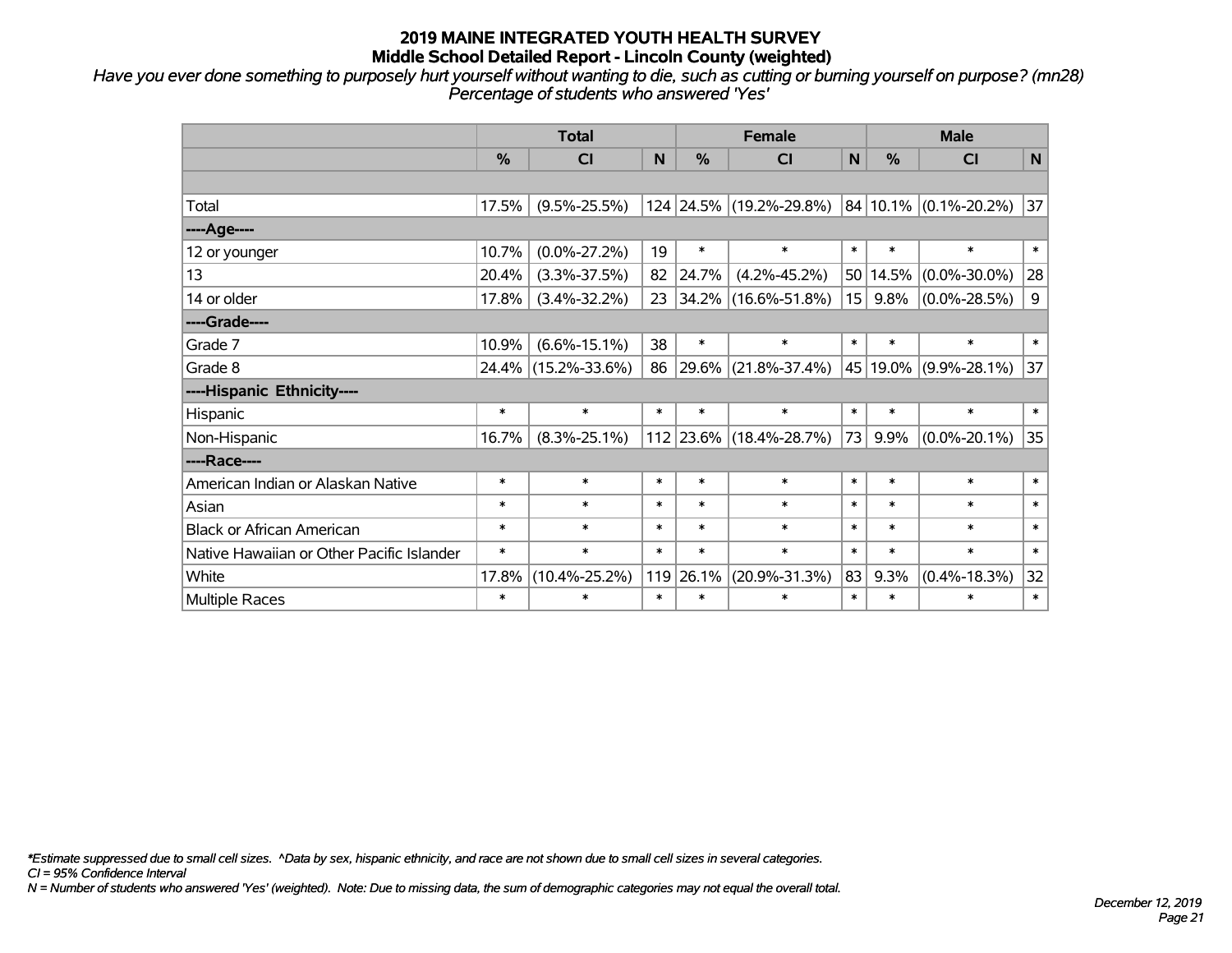#### **2019 MAINE INTEGRATED YOUTH HEALTH SURVEY Middle School Detailed Report - Lincoln County (weighted)** *During the past 30 days, on how many days did you smoke cigarettes? (mn29) Percentage of students who answered at least 1 day*

|                                           |         |                   |                | <b>Female</b> |           | <b>Male</b>  |        |        |        |
|-------------------------------------------|---------|-------------------|----------------|---------------|-----------|--------------|--------|--------|--------|
|                                           | %       | CI                | N              | %             | <b>CI</b> | $\mathsf{N}$ | $\%$   | CI N   |        |
|                                           |         |                   |                |               |           |              |        |        |        |
| Total                                     | $1.0\%$ | $(0.3\% - 1.7\%)$ | $\overline{7}$ | $\ast$        | $\ast$    | $\ast$       | $\ast$ | $\ast$ | $\ast$ |
| ----Age----                               |         |                   |                |               |           |              |        |        |        |
| 12 or younger                             | $\ast$  | $\ast$            | $\ast$         | $\ast$        | $\ast$    | $\ast$       | $\ast$ | $\ast$ | $\ast$ |
| 13                                        | $\ast$  | $\ast$            | $\ast$         | $\ast$        | $\ast$    | $\ast$       | $\ast$ | $\ast$ | $\ast$ |
| 14 or older                               | $\ast$  | $\ast$            | $\ast$         | $\ast$        | $\ast$    | $\ast$       | $\ast$ | $\ast$ | $\ast$ |
| ----Grade----                             |         |                   |                |               |           |              |        |        |        |
| Grade 7                                   | $\ast$  | $\ast$            | $\ast$         | $\ast$        | $\ast$    | $\ast$       | $\ast$ | $\ast$ | $\ast$ |
| Grade 8                                   | $\ast$  | $\ast$            | $\ast$         | $\ast$        | $\ast$    | $\ast$       | $\ast$ | $\ast$ | $\ast$ |
| ----Hispanic Ethnicity----                |         |                   |                |               |           |              |        |        |        |
| Hispanic                                  | $\ast$  | $\ast$            | $\ast$         | $\ast$        | $\ast$    | $\ast$       | $\ast$ | *      | $\ast$ |
| Non-Hispanic                              | $\ast$  | $\ast$            | $\ast$         | $\ast$        | $\ast$    | $\ast$       | $\ast$ | $\ast$ | $\ast$ |
| ----Race----                              |         |                   |                |               |           |              |        |        |        |
| American Indian or Alaskan Native         | $\ast$  | $\ast$            | $\ast$         | $\ast$        | $\ast$    | $\ast$       | $\ast$ | $\ast$ | $\ast$ |
| Asian                                     | $\ast$  | $\ast$            | $\ast$         | $\ast$        | $\ast$    | $\ast$       | $\ast$ | $\ast$ | $\ast$ |
| <b>Black or African American</b>          | $\ast$  | $\ast$            | $\ast$         | $\ast$        | $\ast$    | $\ast$       | $\ast$ | $\ast$ | $\ast$ |
| Native Hawaiian or Other Pacific Islander | $\ast$  | $\ast$            | $\ast$         | $\ast$        | $\ast$    | $\ast$       | $\ast$ | $\ast$ | $\ast$ |
| White                                     | $\ast$  | $\ast$            | $\ast$         | $\ast$        | $\ast$    | $\ast$       | $\ast$ | *      | $\ast$ |
| <b>Multiple Races</b>                     | ∗       | $\ast$            | $\ast$         | $\ast$        | $\ast$    | $\ast$       | $\ast$ | *      | $\ast$ |

*\*Estimate suppressed due to small cell sizes. ^Data by sex, hispanic ethnicity, and race are not shown due to small cell sizes in several categories.*

*CI = 95% Confidence Interval*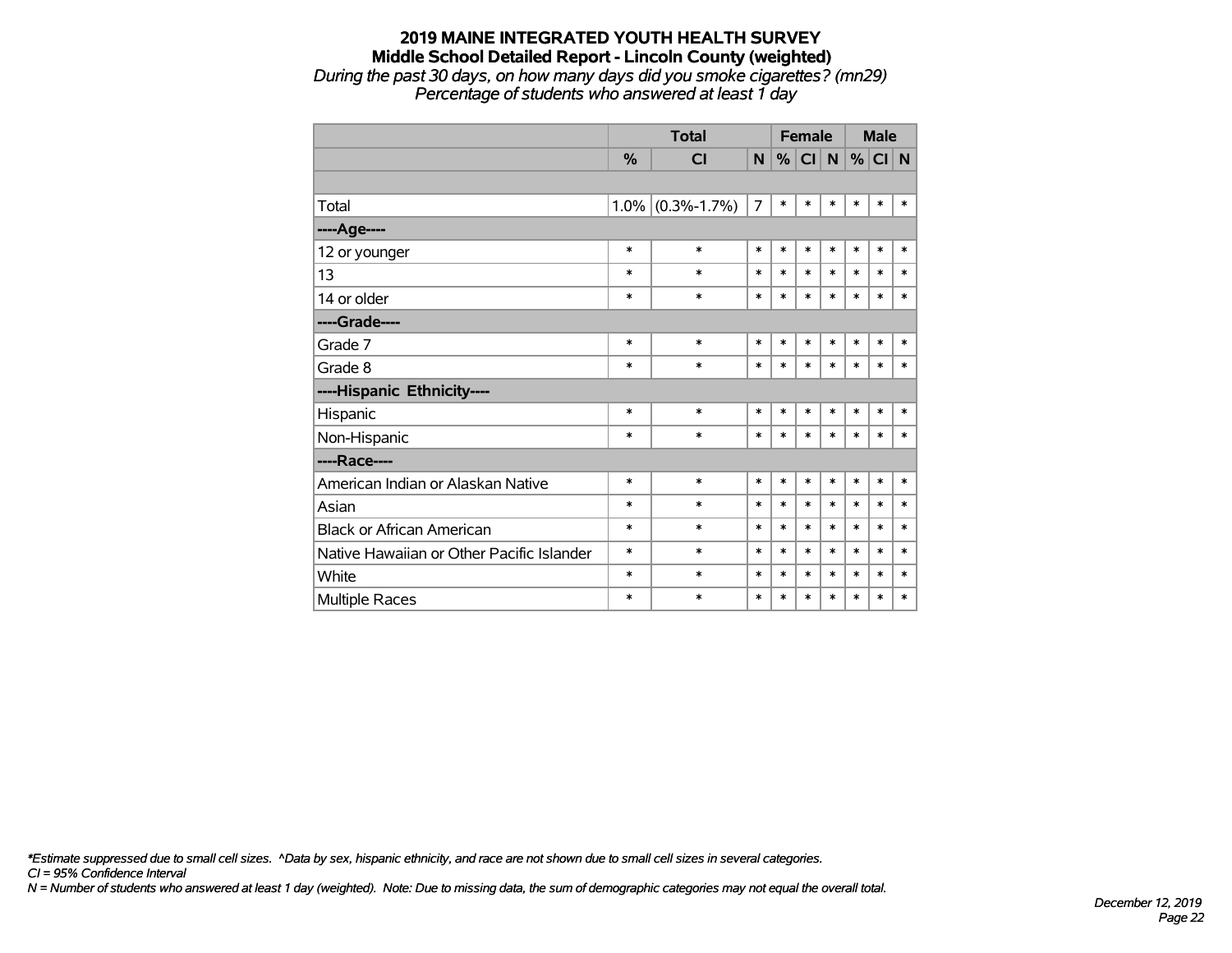#### *How old were you when you smoked a whole cigarette for the first time? (mn32)*

*Among students who have smoked a whole cigarette, the percentage of students who answered before age 11*

|                                           |        | <b>Total</b>       |        |        | <b>Female</b> |        |        | <b>Male</b> |        |
|-------------------------------------------|--------|--------------------|--------|--------|---------------|--------|--------|-------------|--------|
|                                           | %      | <b>CI</b>          | N      | %      | CI            | N      | %      | CI N        |        |
|                                           |        |                    |        |        |               |        |        |             |        |
| Total                                     | 32.2%  | $(3.5\% - 60.9\%)$ | 9      | $\ast$ | $\ast$        | $\ast$ | $\ast$ | $\ast$      | $\ast$ |
| ----Age----                               |        |                    |        |        |               |        |        |             |        |
| 12 or younger                             | *      | $\ast$             | $\ast$ | $\ast$ | $\ast$        | $\ast$ | $\ast$ | $\ast$      | $\ast$ |
| 13                                        | *      | $\ast$             | $\ast$ | $\ast$ | $\ast$        | $\ast$ | $\ast$ | $\ast$      | *      |
| 14 or older                               | *      | $\ast$             | $\ast$ | $\ast$ | $\ast$        | $\ast$ | $\ast$ | $\ast$      | $\ast$ |
| ----Grade----                             |        |                    |        |        |               |        |        |             |        |
| Grade 7                                   | 42.2%  | $(0.0\% - 96.2\%)$ | 6      | $\ast$ | $\ast$        | $\ast$ | $\ast$ | $\ast$      | *      |
| Grade 8                                   | *      | $\ast$             | $\ast$ | $\ast$ | $\ast$        | $\ast$ | $\ast$ | $\ast$      | $\ast$ |
| ----Hispanic Ethnicity----                |        |                    |        |        |               |        |        |             |        |
| Hispanic                                  | $\ast$ | $\ast$             | $\ast$ | $\ast$ | $\ast$        | $\ast$ | $\ast$ | $\ast$      | $\ast$ |
| Non-Hispanic                              | 25.1%  | $(0.0\% - 53.7\%)$ | 7      | $\ast$ | $\ast$        | $\ast$ | $\ast$ | $\ast$      | $\ast$ |
| ----Race----                              |        |                    |        |        |               |        |        |             |        |
| American Indian or Alaskan Native         | $\ast$ | $\ast$             | $\ast$ | $\ast$ | $\ast$        | $\ast$ | $\ast$ | $\ast$      | $\ast$ |
| Asian                                     | *      | $\ast$             | $\ast$ | $\ast$ | $\ast$        | $\ast$ | $\ast$ | $\ast$      | $\ast$ |
| <b>Black or African American</b>          | *      | $\ast$             | $\ast$ | $\ast$ | $\ast$        | $\ast$ | $\ast$ | $\ast$      | *      |
| Native Hawaiian or Other Pacific Islander | *      | $\ast$             | $\ast$ | $\ast$ | $\ast$        | $\ast$ | $\ast$ | $\ast$      | $\ast$ |
| White                                     | 26.3%  | $(0.0\% - 56.2\%)$ | 7      | $\ast$ | $\ast$        | $\ast$ | $\ast$ | $\ast$      | $\ast$ |
| <b>Multiple Races</b>                     | *      | $\ast$             | $\ast$ | $\ast$ | $\ast$        | $\ast$ | $\ast$ | $\ast$      | $\ast$ |

*\*Estimate suppressed due to small cell sizes. ^Data by sex, hispanic ethnicity, and race are not shown due to small cell sizes in several categories.*

*CI = 95% Confidence Interval*

*N = Among students who have smoked a whole cigarette, the number of students who answered before age 11 (weighted). Note: Due to missing data, the sum of demographic categories may not equal the overall total.*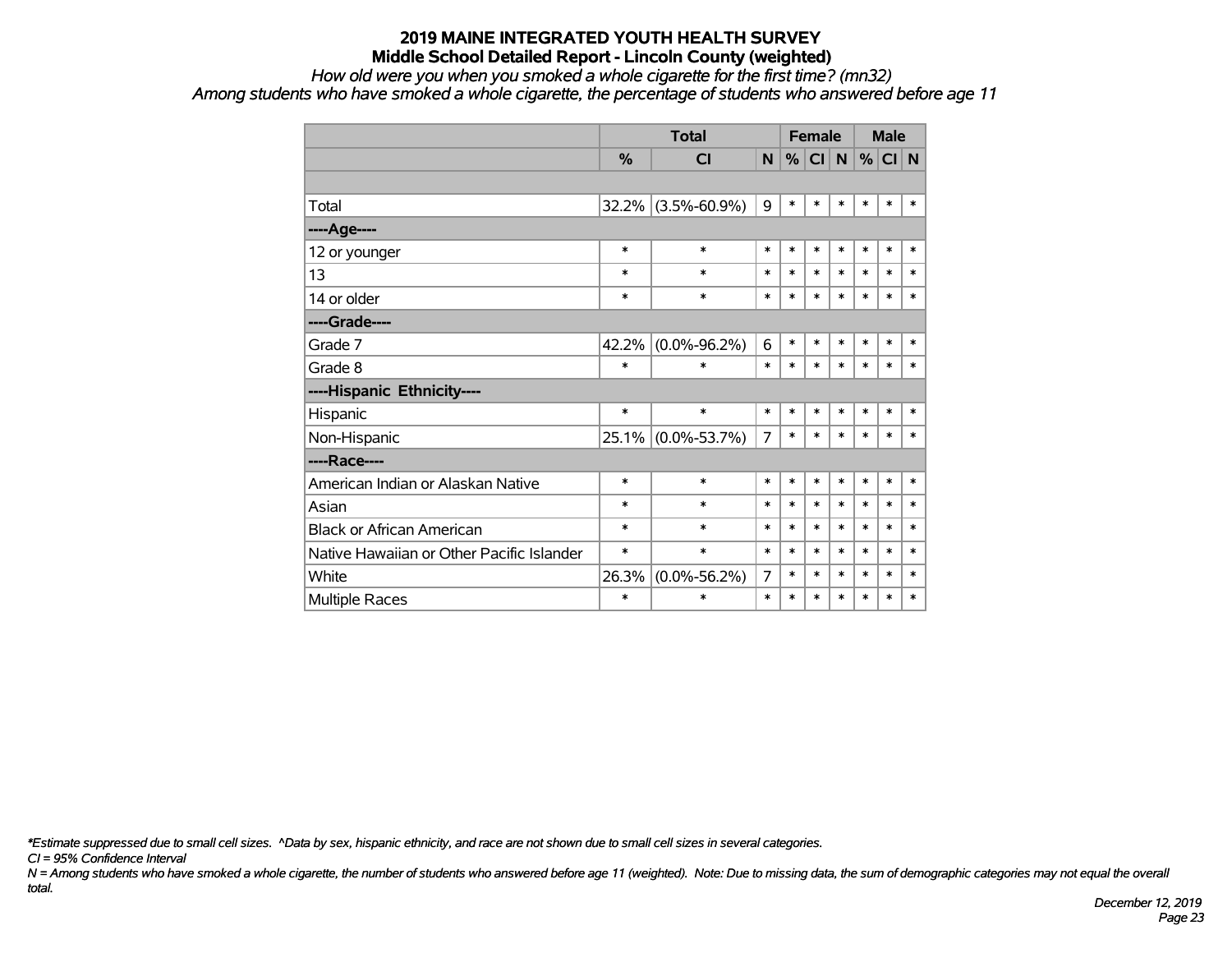#### **2019 MAINE INTEGRATED YOUTH HEALTH SURVEY Middle School Detailed Report - Lincoln County (weighted)** *How old were you when you smoked a whole cigarette for the first time? (mn32\_2) Percentage of students who answered before age 11*

|                                           |               | <b>Total</b>            |        |        | <b>Female</b> |        | <b>Male</b> |        |        |
|-------------------------------------------|---------------|-------------------------|--------|--------|---------------|--------|-------------|--------|--------|
|                                           | $\frac{0}{0}$ | $\overline{\mathsf{C}}$ | N      | $\%$   | <b>CI</b>     | N      | $\%$        | CI N   |        |
|                                           |               |                         |        |        |               |        |             |        |        |
| Total                                     | 1.3%          | $(0.0\% - 3.0\%)$       | 9      | $\ast$ | $\ast$        | $\ast$ | $\ast$      | $\ast$ | $\ast$ |
| ----Age----                               |               |                         |        |        |               |        |             |        |        |
| 12 or younger                             | 3.2%          | $(0.0\% - 7.5\%)$       | 6      | $\ast$ | $\ast$        | $\ast$ | $\ast$      | $\ast$ | $\ast$ |
| 13                                        | $\ast$        | $\ast$                  | $\ast$ | $\ast$ | $\ast$        | $\ast$ | $\ast$      | $\ast$ | $\ast$ |
| 14 or older                               | $\ast$        | $\ast$                  | $\ast$ | $\ast$ | $\ast$        | $\ast$ | $\ast$      | $\ast$ | $\ast$ |
| ----Grade----                             |               |                         |        |        |               |        |             |        |        |
| Grade 7                                   | 1.8%          | $(0.0\% - 4.4\%)$       | 6      | $\ast$ | $\ast$        | $\ast$ | $\ast$      | $\ast$ | $\ast$ |
| Grade 8                                   | $\ast$        | *                       | $\ast$ | $\ast$ | $\ast$        | *      | *           | *      | $\ast$ |
| ----Hispanic Ethnicity----                |               |                         |        |        |               |        |             |        |        |
| Hispanic                                  | $\ast$        | $\ast$                  | $\ast$ | $\ast$ | $\ast$        | *      | *           | *      | ∗      |
| Non-Hispanic                              | $1.0\%$       | $(0.0\% - 2.4\%)$       | 7      | $\ast$ | $\ast$        | *      | $\ast$      | $\ast$ | $\ast$ |
| ----Race----                              |               |                         |        |        |               |        |             |        |        |
| American Indian or Alaskan Native         | $\ast$        | $\ast$                  | $\ast$ | $\ast$ | $\ast$        | $\ast$ | $\ast$      | $\ast$ | $\ast$ |
| Asian                                     | $\ast$        | $\ast$                  | $\ast$ | $\ast$ | $\ast$        | *      | $\ast$      | $\ast$ | $\ast$ |
| <b>Black or African American</b>          | $\ast$        | $\ast$                  | $\ast$ | $\ast$ | $\ast$        | $\ast$ | $\ast$      | $\ast$ | $\ast$ |
| Native Hawaiian or Other Pacific Islander | $\ast$        | $\ast$                  | $\ast$ | $\ast$ | $\ast$        | *      | *           | *      | $\ast$ |
| White                                     | 1.0%          | $(0.0\% - 2.4\%)$       | 7      | $\ast$ | $\ast$        | $\ast$ | $\ast$      | *      | $\ast$ |
| <b>Multiple Races</b>                     | $\ast$        | $\ast$                  | $\ast$ | *      | *             | *      | $\ast$      | *      | $\ast$ |

*\*Estimate suppressed due to small cell sizes. ^Data by sex, hispanic ethnicity, and race are not shown due to small cell sizes in several categories.*

*CI = 95% Confidence Interval*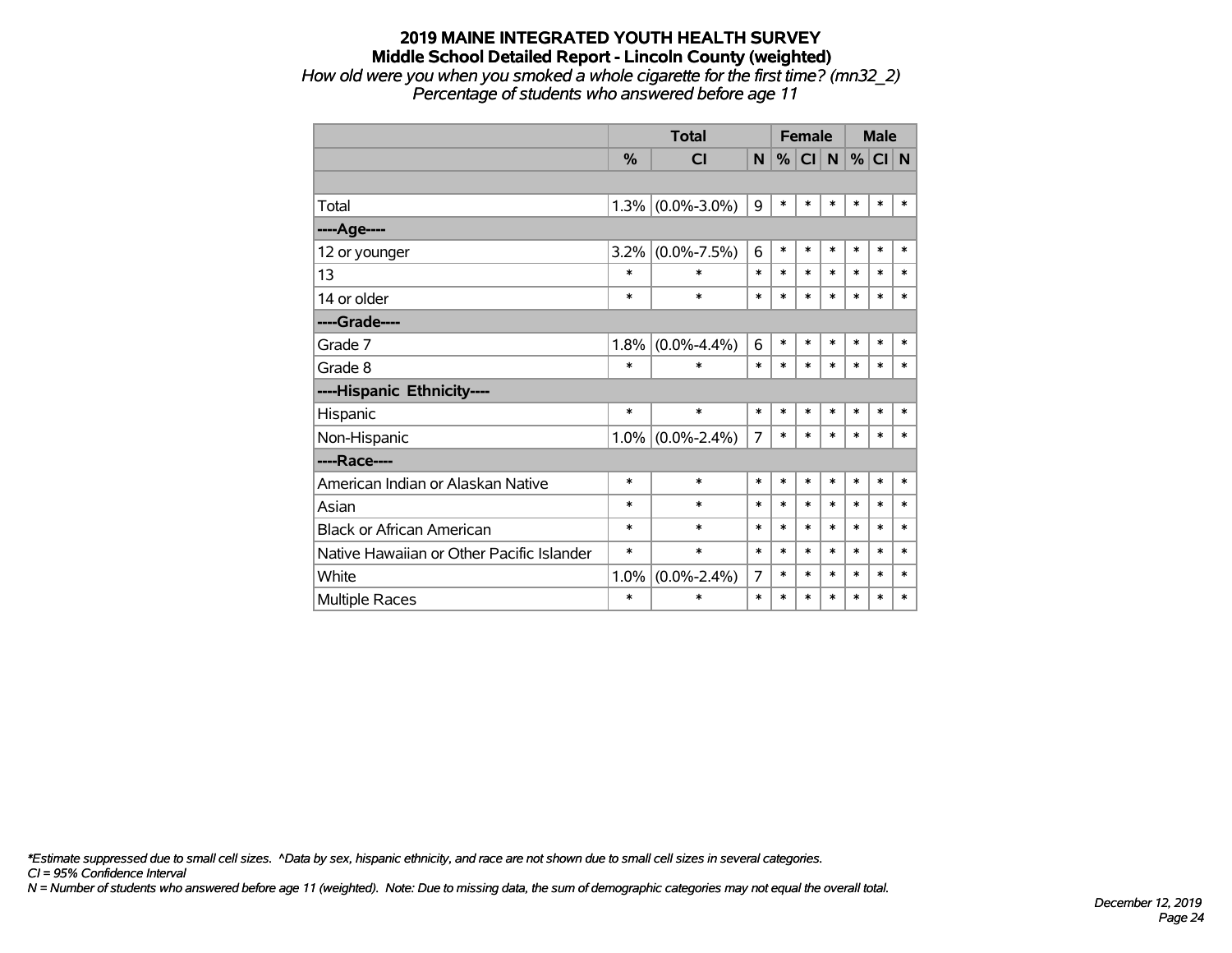*During the past 30 days, on how many days did you use chewing tobacco, snuff, dip, snus, or dissolvable tobacco products, such as Copenhagen, Grizzly, Skoal, or Camel Snus? (Do not count any electronic vapor products.) (mn181a) Percentage of students who answered at least 1 day*

|                                           |         | <b>Total</b>      |        |        | <b>Female</b> |              | <b>Male</b> |        |        |
|-------------------------------------------|---------|-------------------|--------|--------|---------------|--------------|-------------|--------|--------|
|                                           | %       | <b>CI</b>         | N      | %      | ⊺CI I         | <sub>N</sub> | %           | CI N   |        |
|                                           |         |                   |        |        |               |              |             |        |        |
| Total                                     | $1.6\%$ | $(0.0\% - 3.4\%)$ | 12     | $\ast$ | $\ast$        | *            | $\ast$      | $\ast$ | $\ast$ |
| ----Age----                               |         |                   |        |        |               |              |             |        |        |
| 12 or younger                             | $\ast$  | $\ast$            | $\ast$ | $\ast$ | $\ast$        | *            | $\ast$      | $\ast$ | $\ast$ |
| 13                                        | 2.5%    | $(0.2\% - 4.8\%)$ | 10     | *      | $\ast$        | $\ast$       | $\ast$      | $\ast$ | $\ast$ |
| 14 or older                               | $\ast$  | $\ast$            | $\ast$ | $\ast$ | *             | *            | $\ast$      | $\ast$ | *      |
| ----Grade----                             |         |                   |        |        |               |              |             |        |        |
| Grade 7                                   | $\ast$  | $\ast$            | $\ast$ | $\ast$ | $\ast$        | $\ast$       | $\ast$      | $\ast$ | $\ast$ |
| Grade 8                                   | 1.9%    | $(0.0\% - 4.0\%)$ | 7      | $\ast$ | $\ast$        | $\ast$       | $\ast$      | $\ast$ | $\ast$ |
| ----Hispanic Ethnicity----                |         |                   |        |        |               |              |             |        |        |
| Hispanic                                  | $\ast$  | $\ast$            | $\ast$ | $\ast$ | $\ast$        | $\ast$       | $\ast$      | $\ast$ | $\ast$ |
| Non-Hispanic                              | $1.8\%$ | $(0.0\% - 3.7\%)$ | 12     | $\ast$ | $\ast$        | $\ast$       | $\ast$      | $\ast$ | $\ast$ |
| ----Race----                              |         |                   |        |        |               |              |             |        |        |
| American Indian or Alaskan Native         | $\ast$  | $\ast$            | $\ast$ | $\ast$ | $\ast$        | $\ast$       | $\ast$      | $\ast$ | $\ast$ |
| Asian                                     | $\ast$  | $\ast$            | $\ast$ | $\ast$ | $\ast$        | $\ast$       | $\ast$      | $\ast$ | $\ast$ |
| <b>Black or African American</b>          | $\ast$  | $\ast$            | $\ast$ | $\ast$ | $\ast$        | $\ast$       | $\ast$      | $\ast$ | $\ast$ |
| Native Hawaiian or Other Pacific Islander | $\ast$  | $\ast$            | $\ast$ | $\ast$ | $\ast$        | $\ast$       | $\ast$      | $\ast$ | $\ast$ |
| White                                     | 1.7%    | $(0.0\% - 3.6\%)$ | 12     | $\ast$ | $\ast$        | $\ast$       | $\ast$      | $\ast$ | $\ast$ |
| Multiple Races                            | $\ast$  | $\ast$            | $\ast$ | $\ast$ | $\ast$        | $\ast$       | $\ast$      | $\ast$ | $\ast$ |

*\*Estimate suppressed due to small cell sizes. ^Data by sex, hispanic ethnicity, and race are not shown due to small cell sizes in several categories.*

*CI = 95% Confidence Interval*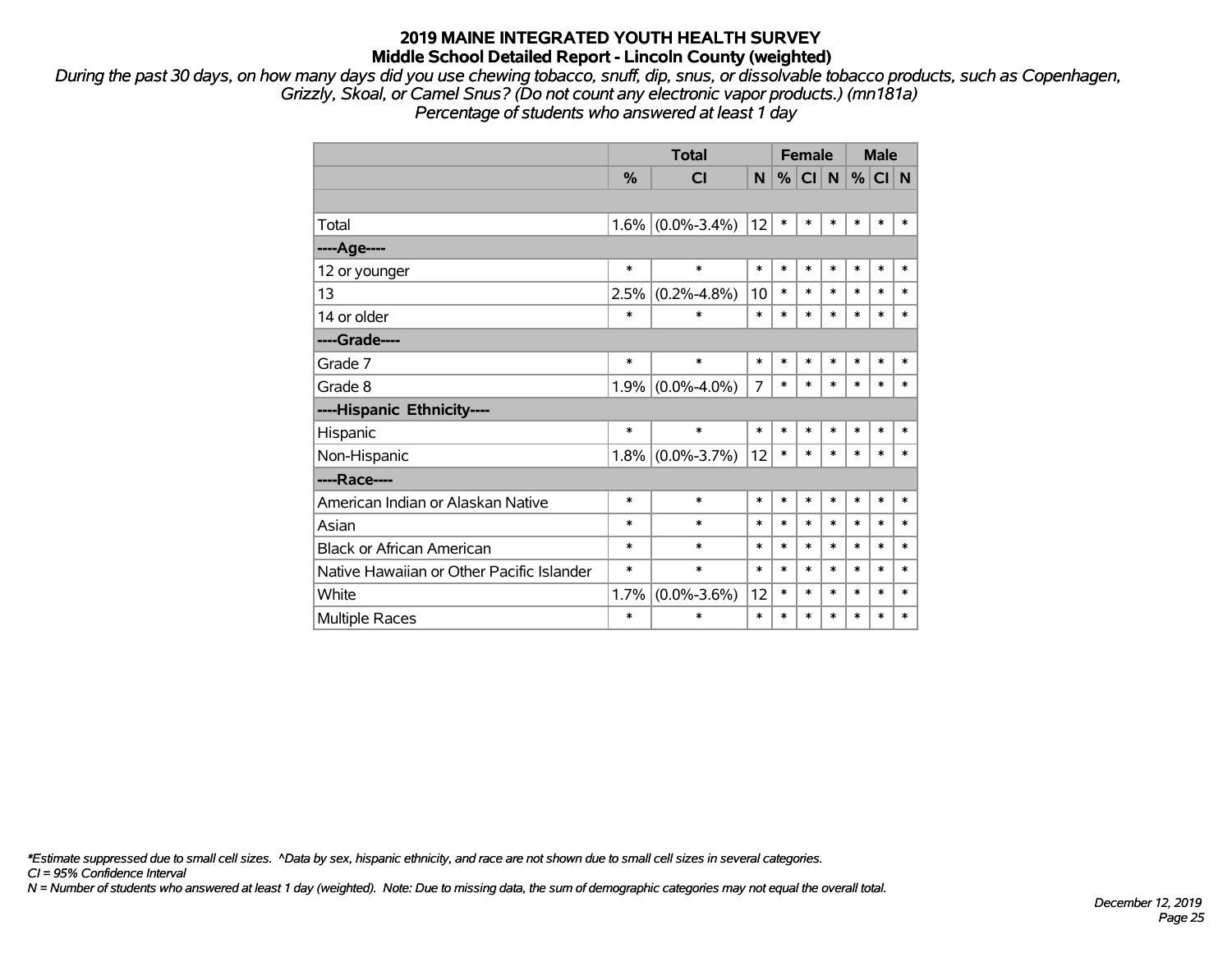*During the past 30 days, on how many days did you smoke cigars, cigarillos, or little cigars? (mn30) Percentage of students who answered at least 1 day*

|                                           |               | <b>Total</b>        |        |        | <b>Female</b> |        |        | <b>Male</b> |        |  |
|-------------------------------------------|---------------|---------------------|--------|--------|---------------|--------|--------|-------------|--------|--|
|                                           | $\frac{0}{0}$ | CI                  | N      | %      | CI N          |        |        | $%$ CI N    |        |  |
|                                           |               |                     |        |        |               |        |        |             |        |  |
| Total                                     |               | $2.3\%$ (1.0%-3.6%) | 16     | $\ast$ | $\ast$        | $\ast$ | $\ast$ | $\ast$      | $\ast$ |  |
| ----Age----                               |               |                     |        |        |               |        |        |             |        |  |
| 12 or younger                             | $\ast$        | $\ast$              | $\ast$ | $\ast$ | $\ast$        | $\ast$ | $\ast$ | $\ast$      | $\ast$ |  |
| 13                                        | 3.6%          | $(1.2\% - 6.1\%)$   | 14     | $\ast$ | *             | $\ast$ | $\ast$ | $\ast$      | $\ast$ |  |
| 14 or older                               | $\ast$        | $\ast$              | $\ast$ | $\ast$ | $\ast$        | $\ast$ | $\ast$ | $\ast$      | $\ast$ |  |
| ----Grade----                             |               |                     |        |        |               |        |        |             |        |  |
| Grade 7                                   | $\ast$        | $\ast$              | $\ast$ | $\ast$ | $\ast$        | $\ast$ | $\ast$ | $\ast$      | $\ast$ |  |
| Grade 8                                   | $4.1\%$       | $(2.4\% - 5.8\%)$   | 14     | $\ast$ | *             | $\ast$ | $\ast$ | $\ast$      | $\ast$ |  |
| ----Hispanic Ethnicity----                |               |                     |        |        |               |        |        |             |        |  |
| Hispanic                                  | $\ast$        | $\ast$              | $\ast$ | $\ast$ | *             | $\ast$ | $\ast$ | $\ast$      | ∗      |  |
| Non-Hispanic                              |               | $2.5\%$ (1.1%-3.9%) | 16     | $\ast$ | $\ast$        | $\ast$ | $\ast$ | $\ast$      | $\ast$ |  |
| ----Race----                              |               |                     |        |        |               |        |        |             |        |  |
| American Indian or Alaskan Native         | $\ast$        | $\ast$              | $\ast$ | $\ast$ | $\ast$        | $\ast$ | $\ast$ | $\ast$      | $\ast$ |  |
| Asian                                     | $\ast$        | $\ast$              | $\ast$ | $\ast$ | $\ast$        | $\ast$ | $\ast$ | $\ast$      | $\ast$ |  |
| <b>Black or African American</b>          | $\ast$        | $\ast$              | $\ast$ | $\ast$ | $\ast$        | $\ast$ | $\ast$ | $\ast$      | $\ast$ |  |
| Native Hawaiian or Other Pacific Islander | $\ast$        | $\ast$              | $\ast$ | $\ast$ | *             | $\ast$ | $\ast$ | $\ast$      | $\ast$ |  |
| White                                     | 2.4%          | $(1.1\% - 3.8\%)$   | 16     | $\ast$ | *             | $\ast$ | $\ast$ | $\ast$      | $\ast$ |  |
| <b>Multiple Races</b>                     | $\ast$        | $\ast$              | $\ast$ | $\ast$ | $\ast$        | $\ast$ | $\ast$ | $\ast$      | $\ast$ |  |

*\*Estimate suppressed due to small cell sizes. ^Data by sex, hispanic ethnicity, and race are not shown due to small cell sizes in several categories.*

*CI = 95% Confidence Interval*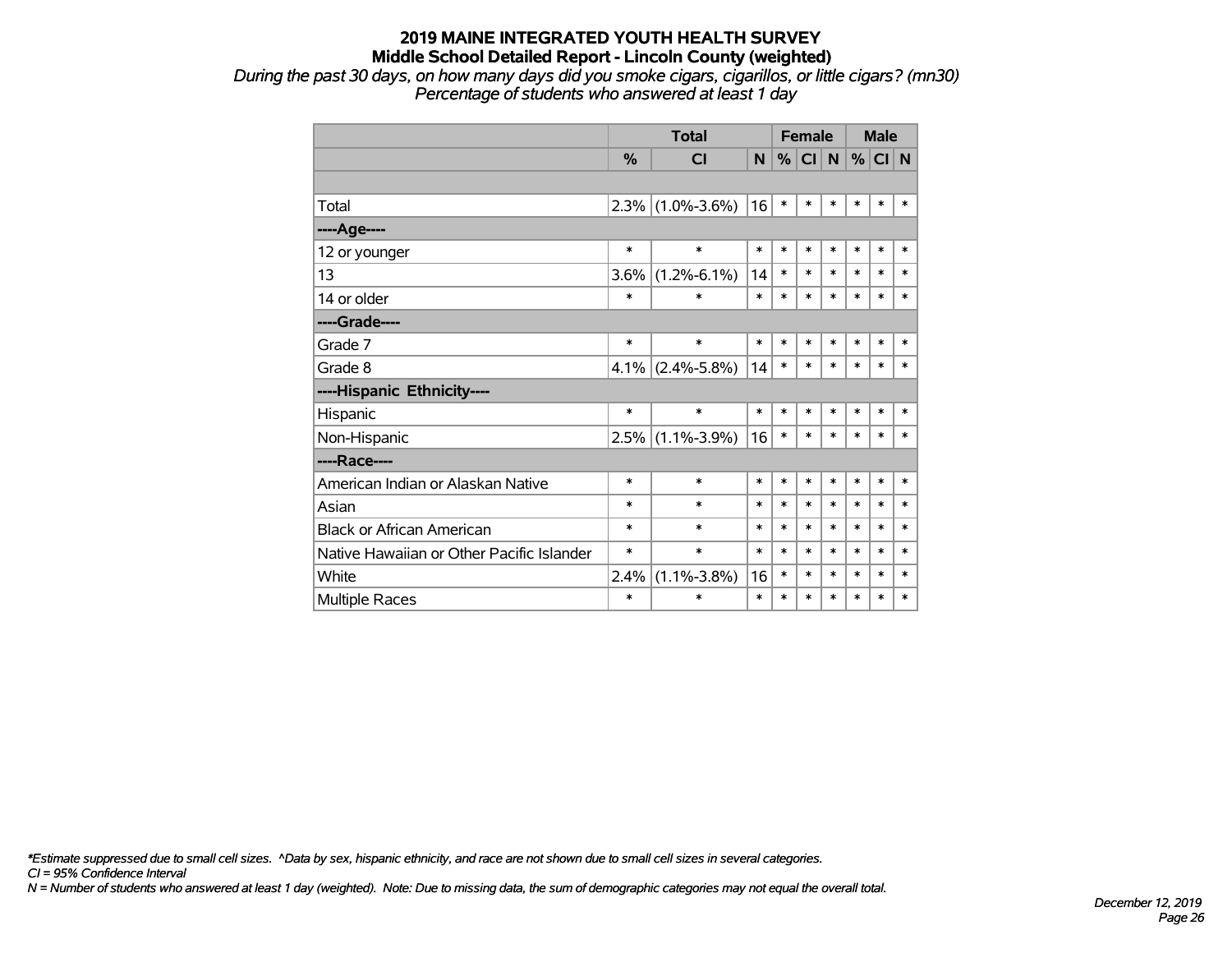*During the past 7 days, on how many days were you in the same room with someone who was smoking cigarettes? (mn33a) Percentage of students who answered at least 1 day*

|                                           | <b>Total</b>  |                        |        |           | <b>Female</b>                                      |        | <b>Male</b> |                           |             |  |
|-------------------------------------------|---------------|------------------------|--------|-----------|----------------------------------------------------|--------|-------------|---------------------------|-------------|--|
|                                           | $\frac{0}{0}$ | <b>CI</b>              | N      | $\%$      | CI                                                 | N      | $\%$        | <b>CI</b>                 | $\mathbf N$ |  |
|                                           |               |                        |        |           |                                                    |        |             |                           |             |  |
| Total                                     |               | $21.2\%$ (11.7%-30.6%) |        |           | $ 153 23.4\% $ (18.1%-28.8%) 81 19.1% (3.3%-34.9%) |        |             |                           | 69          |  |
| ----Age----                               |               |                        |        |           |                                                    |        |             |                           |             |  |
| 12 or younger                             | 12.9%         | $(6.4\% - 19.4\%)$     | 26     | 13.0%     | $(3.7\% - 22.2\%)$                                 |        |             | 14 13.7% (3.4%-24.0%)     | 12          |  |
| 13                                        | 24.4%         | $(12.6\% - 36.2\%)$    | 95     | 27.8%     | $(24.1\% - 31.6\%)$                                |        |             | 53 20.6% (0.0%-42.8%)     | 39          |  |
| 14 or older                               | 24.2%         | $(9.0\% - 39.5\%)$     | 32     | 29.8%     | $(0.0\% - 62.2\%)$                                 |        |             | 14 21.3% (6.5%-36.2%)     | 18          |  |
| ----Grade----                             |               |                        |        |           |                                                    |        |             |                           |             |  |
| Grade 7                                   | 15.4%         | $(5.9\% - 25.0\%)$     | 55     | 17.4%     | $(7.3\% - 27.5\%)$                                 |        |             | $32 14.0\% $ (0.0%-29.8%) | 23          |  |
| Grade 8                                   |               | 27.3% (16.7%-37.9%)    | 98     |           | $ 31.1\% $ (26.8%-35.5%)                           |        |             | 48 23.5% (8.0%-38.9%)     | 46          |  |
| ----Hispanic Ethnicity----                |               |                        |        |           |                                                    |        |             |                           |             |  |
| Hispanic                                  | $\ast$        | $\ast$                 | $\ast$ | $\ast$    | $\ast$                                             | $\ast$ | $\ast$      | $\ast$                    | $\ast$      |  |
| Non-Hispanic                              |               | 21.0% (10.9%-31.2%)    |        | 140 22.9% | $(16.9\% - 29.0\%)$                                |        |             | 72 19.1% (2.6%-35.7%)     | 64          |  |
| ----Race----                              |               |                        |        |           |                                                    |        |             |                           |             |  |
| American Indian or Alaskan Native         | $\ast$        | $\ast$                 | $\ast$ | $\ast$    | $\ast$                                             | $\ast$ | $\ast$      | $\ast$                    | $\ast$      |  |
| Asian                                     | $\ast$        | $\ast$                 | $\ast$ | $\ast$    | $\ast$                                             | $\ast$ | $\ast$      | $\ast$                    | $\ast$      |  |
| <b>Black or African American</b>          | $\ast$        | $\ast$                 | $\ast$ | $\ast$    | $\ast$                                             | $\ast$ | $\ast$      | $\ast$                    | $\ast$      |  |
| Native Hawaiian or Other Pacific Islander | $\ast$        | $\ast$                 | $\ast$ | $\ast$    | $\ast$                                             | $\ast$ | $\ast$      | $\ast$                    | $\ast$      |  |
| White                                     | 20.9%         | $(10.6\% - 31.3\%)$    |        | 142 22.6% | $(16.9\% - 28.2\%)$                                |        | 73 19.2%    | $(2.3\% - 36.2\%)$        | 65          |  |
| Multiple Races                            | 32.8%         | $(26.6\% - 38.9\%)$    | 6      | $\ast$    | $\ast$                                             | $\ast$ | $\ast$      | $\ast$                    | $\ast$      |  |

*\*Estimate suppressed due to small cell sizes. ^Data by sex, hispanic ethnicity, and race are not shown due to small cell sizes in several categories.*

*CI = 95% Confidence Interval*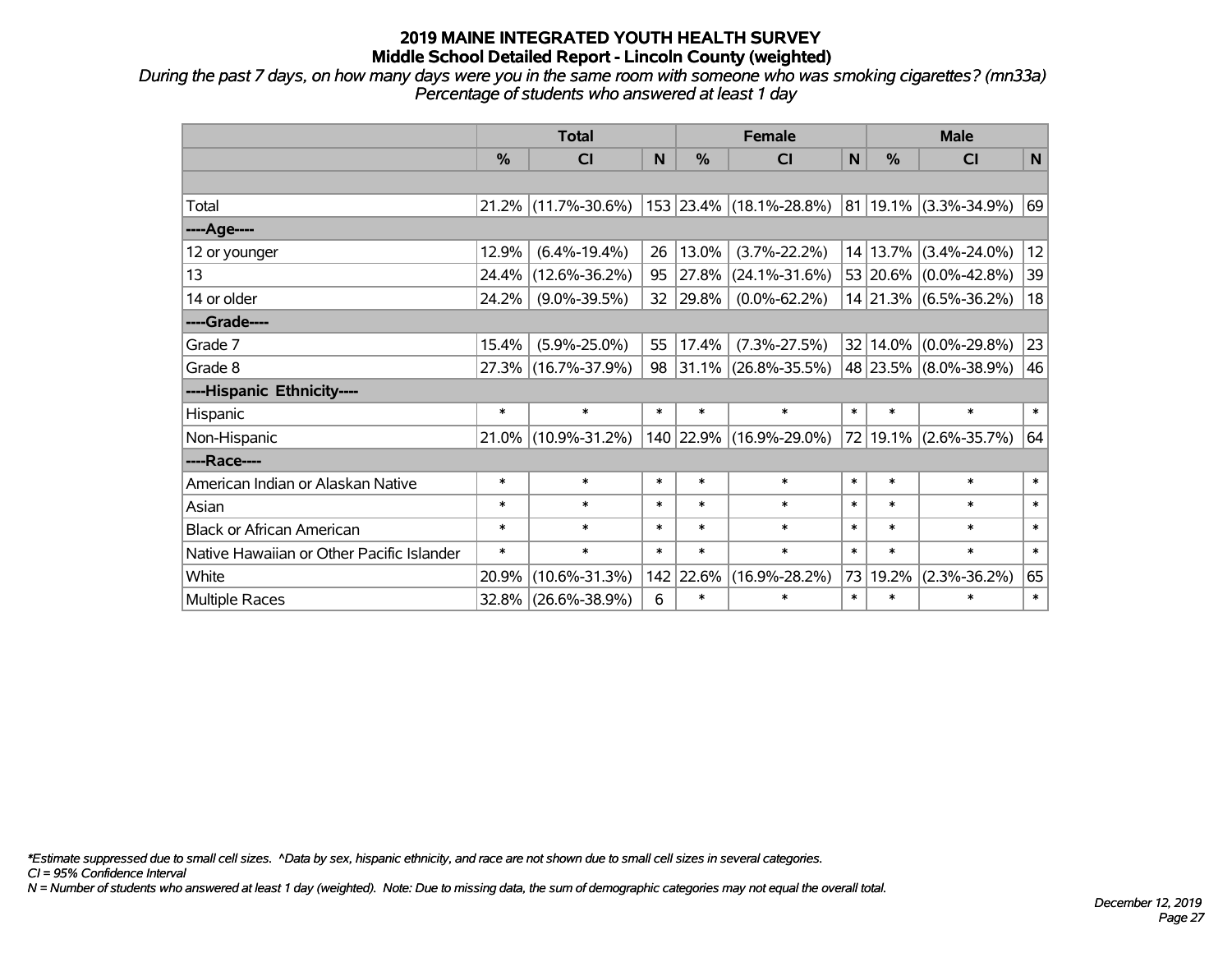*During the past 7 days, on how many days were you in the same car with someone who was smoking cigarettes? (mn56a) Percentage of students who answered at least 1 day*

|                                           | <b>Total</b> |                        |        |               | <b>Female</b>           |              | <b>Male</b>   |                            |        |  |
|-------------------------------------------|--------------|------------------------|--------|---------------|-------------------------|--------------|---------------|----------------------------|--------|--|
|                                           | %            | <b>CI</b>              | N      | $\frac{9}{6}$ | CI                      | $\mathsf{N}$ | $\frac{0}{0}$ | CI                         | N      |  |
|                                           |              |                        |        |               |                         |              |               |                            |        |  |
| Total                                     |              | 18.3% (10.8%-25.8%)    |        |               | 130 19.8% (11.5%-28.1%) |              | 69 17.3%      | $(6.5\% - 28.1\%)$         | 61     |  |
| ---- Age----                              |              |                        |        |               |                         |              |               |                            |        |  |
| 12 or younger                             | 14.3%        | $(9.4\% - 19.1\%)$     | 29     | 12.1%         | $(3.1\% - 21.1\%)$      |              |               | 14   18.3%   (10.3%-26.4%) | 15     |  |
| 13                                        | 22.8%        | $(12.0\% - 33.7\%)$    | 86     | 24.6%         | $(14.8\% - 34.3\%)$     |              | 42 21.6%      | $(2.2\% - 41.0\%)$         | 44     |  |
| 14 or older                               | 11.5%        | $(0.0\% - 24.3\%)$     | 15     | $\ast$        | $\ast$                  | $\ast$       | $\ast$        | $\ast$                     | $\ast$ |  |
| ----Grade----                             |              |                        |        |               |                         |              |               |                            |        |  |
| Grade 7                                   | 14.2%        | $(7.9\% - 20.5\%)$     | 50     | 13.6%         | $(8.6\% - 18.6\%)$      | 25           | 15.6%         | $(3.2\% - 28.0\%)$         | 26     |  |
| Grade 8                                   |              | $23.2\%$ (11.4%-35.1%) | 80     |               | 28.0% (15.2%-40.7%)     |              | 44 19.2%      | $(0.5\% - 37.9\%)$         | 35     |  |
| ----Hispanic Ethnicity----                |              |                        |        |               |                         |              |               |                            |        |  |
| Hispanic                                  | $\ast$       | $\ast$                 | $\ast$ | $\ast$        | $\ast$                  | $\ast$       | $\ast$        | $\ast$                     | $\ast$ |  |
| Non-Hispanic                              |              | 18.6% (11.1%-26.0%)    |        | 119 18.6%     | $(8.8\% - 28.3\%)$      |              | 58 18.9%      | $(7.3\% - 30.6\%)$         | 61     |  |
| ----Race----                              |              |                        |        |               |                         |              |               |                            |        |  |
| American Indian or Alaskan Native         | $\ast$       | $\ast$                 | $\ast$ | $\ast$        | $\ast$                  | $\ast$       | $\ast$        | $\ast$                     | $\ast$ |  |
| Asian                                     | $\ast$       | $\ast$                 | $\ast$ | $\ast$        | $\ast$                  | $\ast$       | $\ast$        | $\ast$                     | $\ast$ |  |
| <b>Black or African American</b>          | $\ast$       | $\ast$                 | $\ast$ | $\ast$        | $\ast$                  | $\ast$       | $\ast$        | $\ast$                     | $\ast$ |  |
| Native Hawaiian or Other Pacific Islander | $\ast$       | $\ast$                 | $\ast$ | $\ast$        | $\ast$                  | $\ast$       | $\ast$        | $\ast$                     | $\ast$ |  |
| White                                     | 18.0%        | $(10.1\% - 25.9\%)$    | 116    | 17.8%         | $(7.8\% - 27.8\%)$      | 56           | 18.7%         | $(6.9\% - 30.5\%)$         | 60     |  |
| Multiple Races                            | $\ast$       | $\ast$                 | $\ast$ | $\ast$        | $\ast$                  | $\ast$       | $\ast$        | $\ast$                     | $\ast$ |  |

*\*Estimate suppressed due to small cell sizes. ^Data by sex, hispanic ethnicity, and race are not shown due to small cell sizes in several categories.*

*CI = 95% Confidence Interval*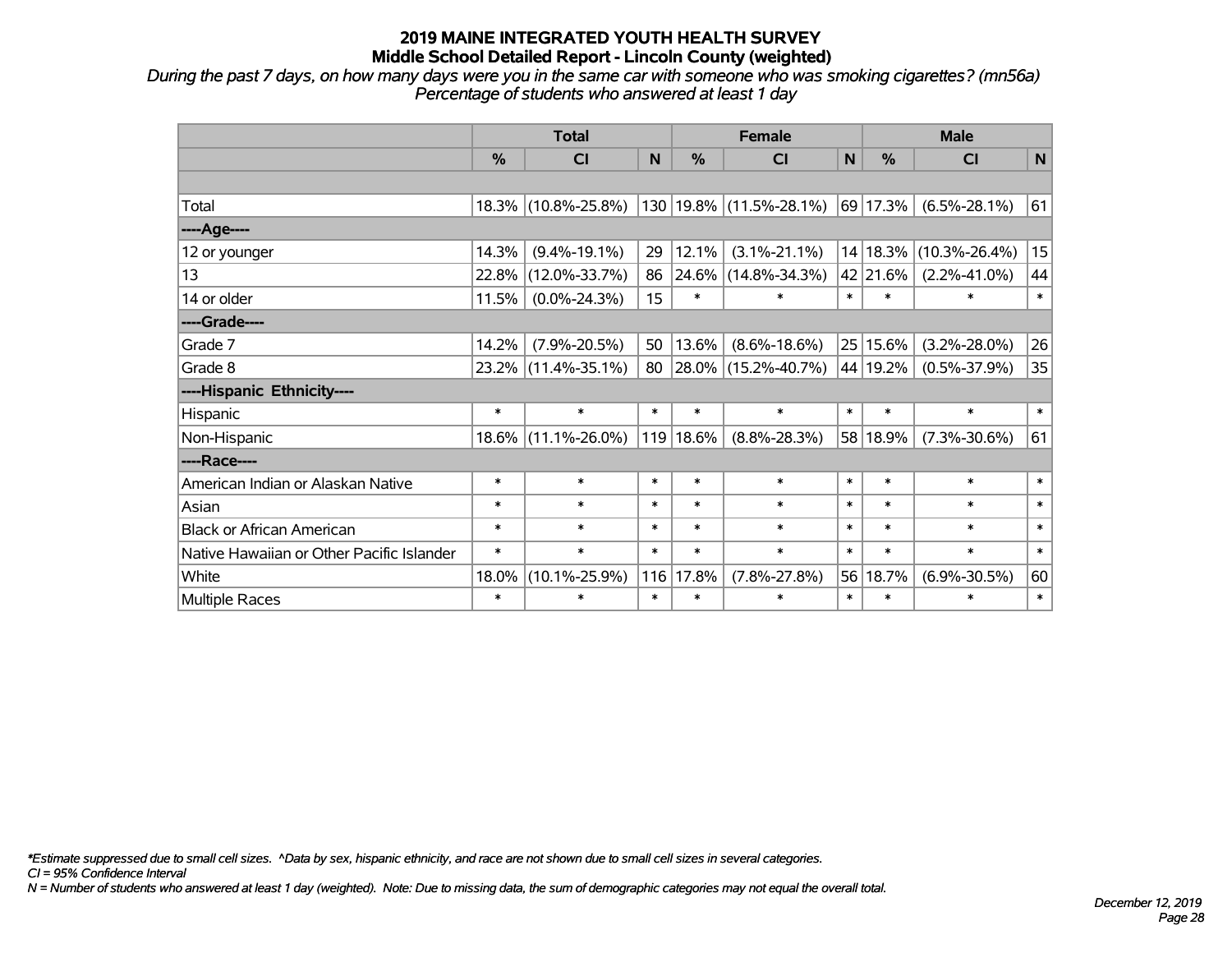#### **2019 MAINE INTEGRATED YOUTH HEALTH SURVEY Middle School Detailed Report - Lincoln County (weighted)** *Besides yourself, does anyone who lives in your home smoke cigarettes now? (mn57) Percentage of students who answered 'Yes'*

|                                           | <b>Total</b>  |                        |        |             | <b>Female</b>             |              | <b>Male</b> |                         |                 |  |
|-------------------------------------------|---------------|------------------------|--------|-------------|---------------------------|--------------|-------------|-------------------------|-----------------|--|
|                                           | $\frac{0}{0}$ | <b>CI</b>              | N      | $\%$        | <b>CI</b>                 | <sub>N</sub> | $\%$        | <b>CI</b>               | N               |  |
|                                           |               |                        |        |             |                           |              |             |                         |                 |  |
| Total                                     |               | 32.2% (21.5%-42.8%)    |        |             | 230 37.1% (26.1%-48.2%)   |              |             | 129 28.2% (13.1%-43.3%) | 100             |  |
| ----Age----                               |               |                        |        |             |                           |              |             |                         |                 |  |
| 12 or younger                             | 38.3%         | $(19.4\% - 57.1\%)$    | 79     |             | 40.8%   (18.8%-62.7%)     | 46           | 38.2%       | $(16.1\% - 60.3\%)$     | 33              |  |
| 13                                        | $30.6\%$      | $(23.5\% - 37.7\%)$    |        | $116$ 34.3% | $(26.1\% - 42.6\%)$       | 59           |             | 27.8% (10.5%-45.2%)     | 57              |  |
| 14 or older                               | 27.0%         | $(0.0\% - 62.4\%)$     |        | 35 38.3%    | $(0.0\% - 96.8\%)$        | $25 -$       | 15.6%       | $(0.0\% - 37.1\%)$      | 10 <sup>1</sup> |  |
| ----Grade----                             |               |                        |        |             |                           |              |             |                         |                 |  |
| Grade 7                                   | 33.0%         | $(21.8\% - 44.2\%)$    |        |             | $118$ 38.8% (31.3%-46.3%) | 71           | 28.6%       | $(12.6\% - 44.5\%)$     | 48              |  |
| Grade 8                                   | 31.4%         | $(9.5\% - 53.2\%)$     |        |             | 107 34.8% (12.7%-56.9%)   | 55           | $ 28.4\% $  | $(0.1\% - 56.7\%)$      | 52              |  |
| ----Hispanic Ethnicity----                |               |                        |        |             |                           |              |             |                         |                 |  |
| Hispanic                                  | $\ast$        | $\ast$                 | $\ast$ | $\ast$      | $\ast$                    | $\ast$       | $\ast$      | $\ast$                  | $\ast$          |  |
| Non-Hispanic                              |               | $31.7\%$ (22.4%-40.9%) |        |             | 203 34.7% (25.0%-44.5%)   |              |             | 108 29.4% (14.3%-44.5%) | 95              |  |
| ----Race----                              |               |                        |        |             |                           |              |             |                         |                 |  |
| American Indian or Alaskan Native         | $\ast$        | $\ast$                 | $\ast$ | $\ast$      | $\ast$                    | $\ast$       | $\ast$      | $\ast$                  | $\ast$          |  |
| Asian                                     | $\ast$        | $\ast$                 | $\ast$ | $\ast$      | $\ast$                    | $\ast$       | $\ast$      | $\ast$                  | $\ast$          |  |
| <b>Black or African American</b>          | $\ast$        | $\ast$                 | $\ast$ | $\ast$      | $\ast$                    | $\ast$       | $\ast$      | $\ast$                  | $\ast$          |  |
| Native Hawaiian or Other Pacific Islander | $\ast$        | $\ast$                 | $\ast$ | $\ast$      | $\ast$                    | $\ast$       | $\ast$      | $\ast$                  | $\ast$          |  |
| White                                     | 32.1%         | $(21.5\% - 42.7\%)$    |        | 209 34.8%   | $(24.8\% - 44.8\%)$       | 109          | 30.4%       | $(13.2\% - 47.6\%)$     | 99              |  |
| <b>Multiple Races</b>                     |               | 28.6% (15.0%-42.2%)    | 6      | $\ast$      | $\ast$                    | $\ast$       | $\ast$      | $\ast$                  | $\ast$          |  |

*\*Estimate suppressed due to small cell sizes. ^Data by sex, hispanic ethnicity, and race are not shown due to small cell sizes in several categories.*

*CI = 95% Confidence Interval*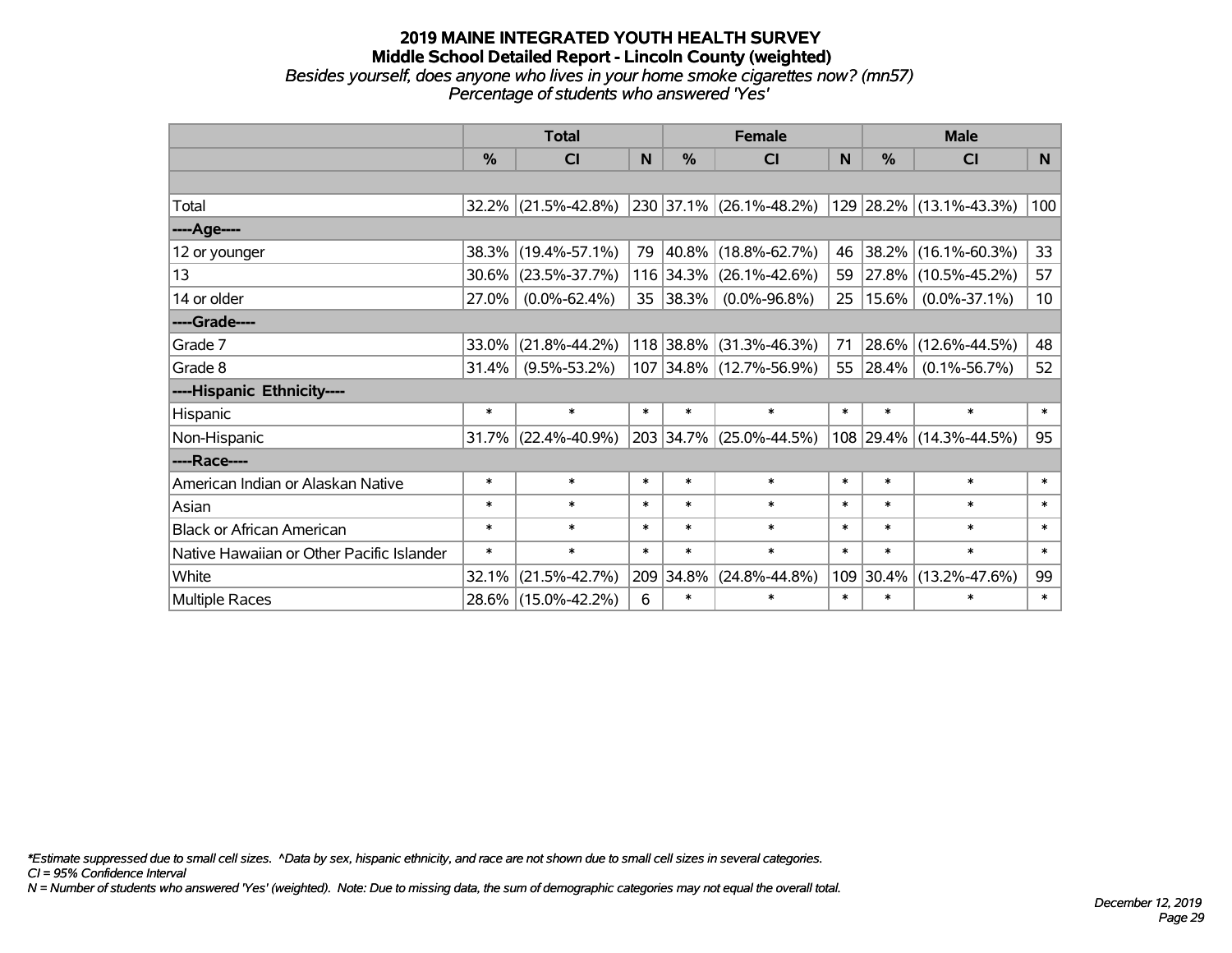### **2019 MAINE INTEGRATED YOUTH HEALTH SURVEY Middle School Detailed Report - Lincoln County (weighted)** *If you wanted to get some cigarettes, how easy would it be for you to get some? (mn37) Percentage of students who answered 'Sort of easy' or 'Very easy'*

|                                           | <b>Total</b> |                                                |        |               | <b>Female</b>            |                 | <b>Male</b>   |                        |        |  |
|-------------------------------------------|--------------|------------------------------------------------|--------|---------------|--------------------------|-----------------|---------------|------------------------|--------|--|
|                                           | $\%$         | <b>CI</b>                                      | N      | $\frac{0}{0}$ | <b>CI</b>                | N               | $\%$          | <b>CI</b>              | N      |  |
|                                           |              |                                                |        |               |                          |                 |               |                        |        |  |
| Total                                     |              | $18.1\%$ (13.1%-23.1%) 131 22.1% (20.2%-24.0%) |        |               |                          |                 | $ 77 15.1\% $ | $(5.7\% - 24.5\%)$     | 54     |  |
| ----Age----                               |              |                                                |        |               |                          |                 |               |                        |        |  |
| 12 or younger                             | 11.7%        | $(3.1\% - 20.3\%)$                             | 24     | 14.3%         | $(5.7\% - 23.0\%)$       | 16              | 9.2%          | $(0.0\% - 21.3\%)$     | 8      |  |
| 13                                        |              | 20.8% (15.5%-26.1%)                            | 82     | 26.0%         | $(19.0\% - 33.0\%)$      |                 | 50 16.7%      | $(0.2\% - 33.3\%)$     | 32     |  |
| 14 or older                               |              | 19.9% (14.2%-25.7%)                            | 26     | 24.3%         | $(0.1\% - 48.6\%)$       |                 | 11 17.5%      | $(8.8\% - 26.3\%)$     | 14     |  |
| ----Grade----                             |              |                                                |        |               |                          |                 |               |                        |        |  |
| Grade 7                                   | 13.1%        | $(7.6\% - 18.7\%)$                             | 47     | 14.7%         | $(9.8\% - 19.6\%)$       | 27 <sup>2</sup> | 12.0%         | $(0.0\% - 27.0\%)$     | 20     |  |
| Grade 8                                   |              | 23.1% (17.7%-28.4%)                            | 82     |               | $ 30.5\% $ (21.8%-39.1%) |                 |               | 47 17.8% (10.9%-24.8%) | 34     |  |
| ----Hispanic Ethnicity----                |              |                                                |        |               |                          |                 |               |                        |        |  |
| Hispanic                                  | $\ast$       | $\ast$                                         | $\ast$ | $\ast$        | $\ast$                   | $\ast$          | $\ast$        | $\ast$                 | $\ast$ |  |
| Non-Hispanic                              |              | 18.2% (13.0%-23.4%)                            |        |               | 121 22.8% (20.1%-25.4%)  |                 | 72 14.7%      | $(5.1\% - 24.4\%)$     | 49     |  |
| ----Race----                              |              |                                                |        |               |                          |                 |               |                        |        |  |
| American Indian or Alaskan Native         | $\ast$       | $\ast$                                         | $\ast$ | $\ast$        | $\ast$                   | $\ast$          | $\ast$        | $\ast$                 | $\ast$ |  |
| Asian                                     | $\ast$       | $\ast$                                         | $\ast$ | $\ast$        | $\ast$                   | $\ast$          | $\ast$        | $\ast$                 | $\ast$ |  |
| <b>Black or African American</b>          | $\ast$       | $\ast$                                         | $\ast$ | $\ast$        | $\ast$                   | $\ast$          | $\ast$        | $\ast$                 | $\ast$ |  |
| Native Hawaiian or Other Pacific Islander | $\ast$       | $\ast$                                         | $\ast$ | $\ast$        | $\ast$                   | $\ast$          | $\ast$        | $\ast$                 | $\ast$ |  |
| White                                     | 17.5%        | $(12.3\% - 22.7\%)$                            |        | 118 22.0%     | $(19.4\% - 24.5\%)$      | 71              | 13.9%         | $(5.0\% - 22.8\%)$     | 47     |  |
| Multiple Races                            | $\ast$       | $\ast$                                         | $\ast$ | $\ast$        | $\ast$                   | $\ast$          | $\ast$        | $\ast$                 | $\ast$ |  |

*\*Estimate suppressed due to small cell sizes. ^Data by sex, hispanic ethnicity, and race are not shown due to small cell sizes in several categories.*

*CI = 95% Confidence Interval*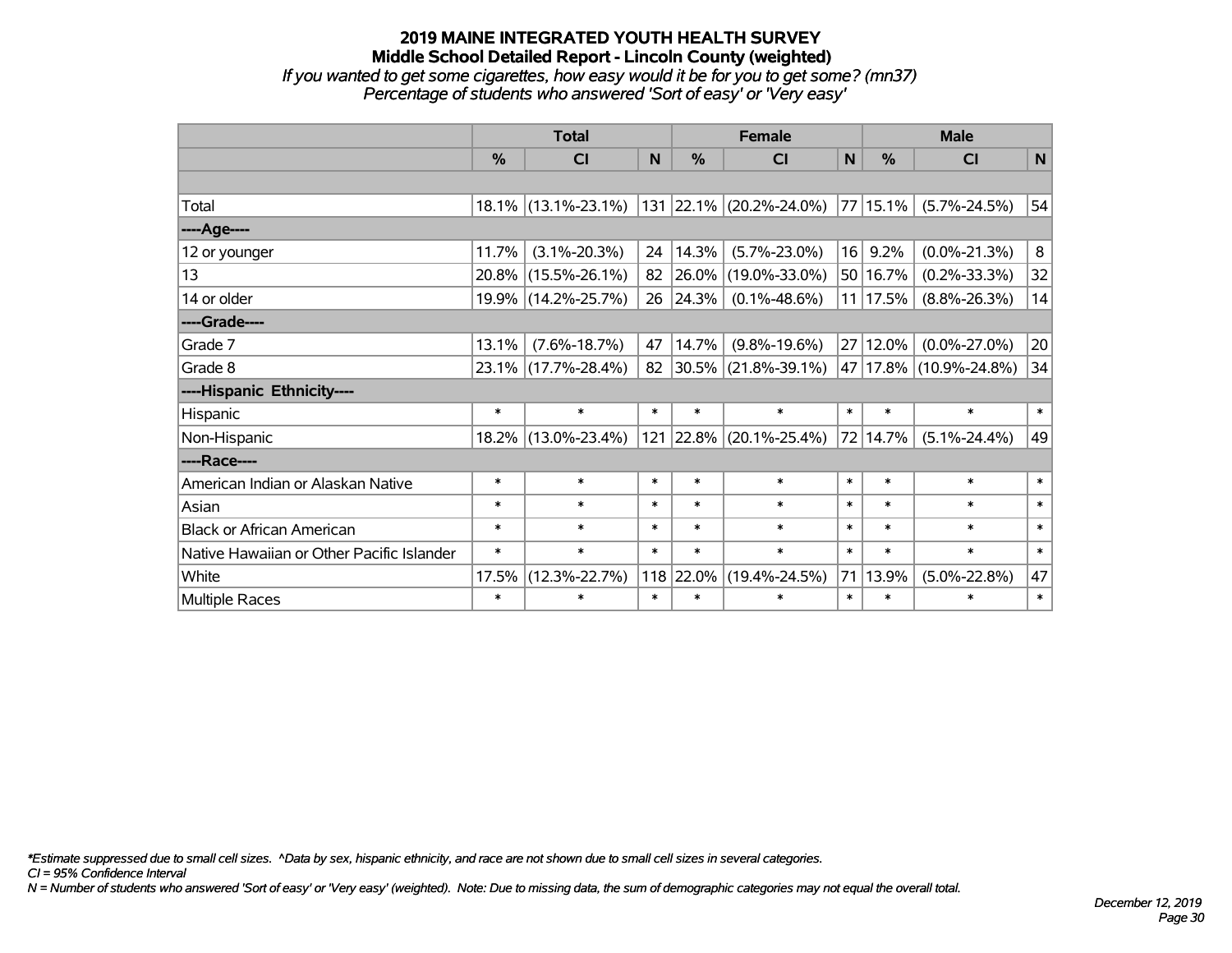*Do you think that you will try a cigarette soon? (mn47) Percentage of students who answered 'I definitely will', 'I probably will' or 'I probably will not'*

|                                           | <b>Total</b>  |                     |        |           | <b>Female</b>            |        | <b>Male</b>   |                           |              |  |
|-------------------------------------------|---------------|---------------------|--------|-----------|--------------------------|--------|---------------|---------------------------|--------------|--|
|                                           | $\frac{0}{0}$ | C <sub>1</sub>      | N      | %         | <b>CI</b>                | N      | $\frac{0}{0}$ | <b>CI</b>                 | $\mathsf{N}$ |  |
|                                           |               |                     |        |           |                          |        |               |                           |              |  |
| Total                                     |               | 24.8% (14.9%-34.7%) |        |           | 180 27.1% (16.3%-37.9%)  |        |               | $93 19.3\% $ (3.5%-35.1%) | 69           |  |
| ----Age----                               |               |                     |        |           |                          |        |               |                           |              |  |
| 12 or younger                             | 16.3%         | $(0.1\% - 32.6\%)$  | 34     | 19.0%     | $(4.1\% - 33.9\%)$       | 21     |               | $10.2\%$ (0.0%-25.0%)     | 9            |  |
| 13                                        |               | 26.8% (18.5%-35.2%) |        | 104 29.7% | $(17.6\% - 41.9\%)$      |        |               | 50 19.7% (5.3%-34.0%)     | 40           |  |
| 14 or older                               |               | 32.3% (14.1%-50.5%) | 42     |           | $ 34.3\% $ (20.0%-48.6%) |        |               | 22 30.3% (0.0%-66.4%)     | 20           |  |
| ----Grade----                             |               |                     |        |           |                          |        |               |                           |              |  |
| Grade 7                                   | 19.2%         | $(10.0\% - 28.5\%)$ | 69     | 20.8%     | $(10.7\% - 31.0\%)$      |        |               | 37 16.5% (7.1%-25.9%)     | 28           |  |
| Grade 8                                   |               | 27.8% (14.3%-41.2%) | 95     |           | 34.2% (13.2%-55.2%)      |        |               | 54 22.3% (0.0%-45.6%)     | 41           |  |
| ----Hispanic Ethnicity----                |               |                     |        |           |                          |        |               |                           |              |  |
| Hispanic                                  | $\ast$        | $\ast$              | $\ast$ | $\ast$    | $\ast$                   | $\ast$ | $\ast$        | $\ast$                    | $\ast$       |  |
| Non-Hispanic                              |               | 26.6% (16.1%-37.0%) |        |           | 174 29.1% (15.2%-43.0%)  |        |               | $90 20.5\% $ (3.7%-37.2%) | 66           |  |
| ----Race----                              |               |                     |        |           |                          |        |               |                           |              |  |
| American Indian or Alaskan Native         | $\ast$        | $\ast$              | $\ast$ | $\ast$    | $\ast$                   | $\ast$ | $\ast$        | $\ast$                    | $\ast$       |  |
| Asian                                     | $\ast$        | $\ast$              | $\ast$ | $\ast$    | $\ast$                   | $\ast$ | $\ast$        | $\ast$                    | $\ast$       |  |
| <b>Black or African American</b>          | $\ast$        | $\ast$              | $\ast$ | $\ast$    | $\ast$                   | $\ast$ | $\ast$        | $\ast$                    | $\ast$       |  |
| Native Hawaiian or Other Pacific Islander | $\ast$        | $\ast$              | $\ast$ | $\ast$    | $\ast$                   | $\ast$ | $\ast$        | $\ast$                    | $\ast$       |  |
| White                                     | 23.9%         | $(13.9\% - 34.0\%)$ | 155    | 28.1%     | $(15.3\% - 40.9\%)$      | 87     | 19.5%         | $(1.8\% - 37.3\%)$        | 64           |  |
| Multiple Races                            | $\ast$        | $\ast$              | $\ast$ | $\ast$    | $\ast$                   | $\ast$ | $\ast$        | $\ast$                    | $\ast$       |  |

*\*Estimate suppressed due to small cell sizes. ^Data by sex, hispanic ethnicity, and race are not shown due to small cell sizes in several categories.*

*CI = 95% Confidence Interval*

*N = Number of students who answered 'I definitely will', 'I probably will' or 'I probably will not' (weighted). Note: Due to missing data, the sum of demographic categories may not equal the overall total.*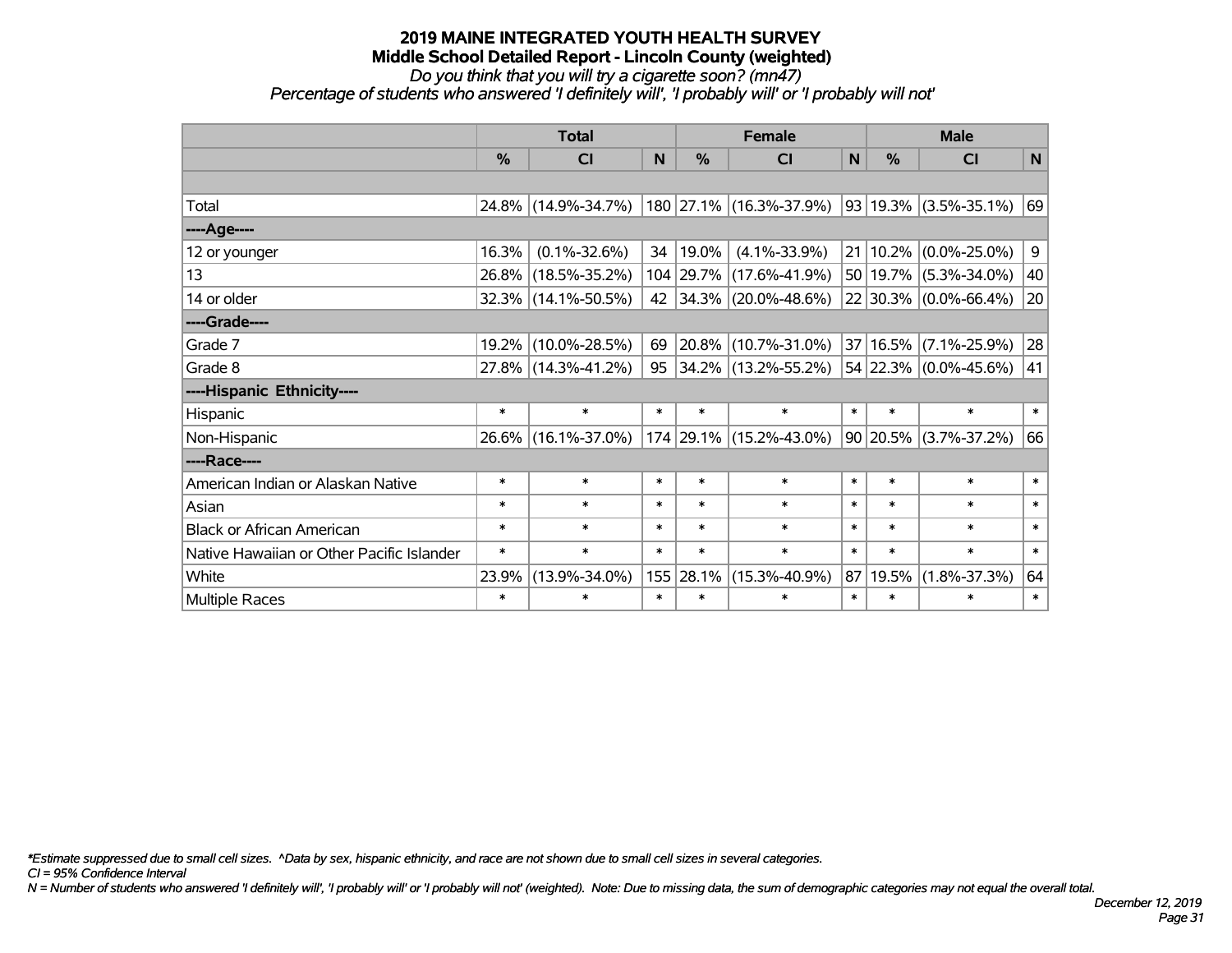#### *Do you think you will smoke a cigarette at any time during the next year? (mn48) Percentage of students who answered 'I definitely will', 'I probably will' or 'I probably will not'*

|                                           | <b>Total</b> |                     |        |        | <b>Female</b>           |             | <b>Male</b> |                       |        |  |
|-------------------------------------------|--------------|---------------------|--------|--------|-------------------------|-------------|-------------|-----------------------|--------|--|
|                                           | %            | CI                  | N      | %      | CI                      | $\mathbf N$ | %           | CI                    | N      |  |
|                                           |              |                     |        |        |                         |             |             |                       |        |  |
| Total                                     |              | 18.6% (10.4%-26.8%) |        |        | 135 20.1% (10.9%-29.4%) |             |             | 69 13.4% (3.7%-23.1%) | 48     |  |
| ----Age----                               |              |                     |        |        |                         |             |             |                       |        |  |
| 12 or younger                             | 9.5%         | $(0.1\% - 18.8\%)$  | 20     | 6.7%   | $(0.2\% - 13.2\%)$      | 8           | 9.7%        | $(0.0\% - 24.2\%)$    | 9      |  |
| 13                                        |              | 22.7% (14.5%-30.8%) | 88     | 29.0%  | $(14.5\% - 43.4\%)$     |             |             | 48 12.4% (5.8%-19.0%) | 26     |  |
| 14 or older                               |              | 21.0% (10.8%-31.3%) | 27     | 20.6%  | $(4.5\% - 36.7\%)$      |             |             | 13 21.5% (0.0%-43.4%) | 14     |  |
| ----Grade----                             |              |                     |        |        |                         |             |             |                       |        |  |
| Grade 7                                   | 11.5%        | $(5.6\% - 17.5\%)$  | 41     | 9.9%   | $(7.7\% - 12.1\%)$      |             | 18 11.8%    | $(0.0\% - 24.4\%)$    | 20     |  |
| Grade 8                                   | 22.7%        | $(9.2\% - 36.1\%)$  | 78     |        | 31.4% (12.9%-49.9%)     |             |             | 50 15.2% (0.0%-30.7%) | 28     |  |
| ----Hispanic Ethnicity----                |              |                     |        |        |                         |             |             |                       |        |  |
| Hispanic                                  | $\ast$       | $\ast$              | $\ast$ | *      | $\ast$                  | $\ast$      | $\ast$      | $\ast$                | $\ast$ |  |
| Non-Hispanic                              |              | 20.2% (10.8%-29.7%) |        |        | 132 22.5% (11.6%-33.4%) |             | 69 14.0%    | $(3.3\% - 24.6\%)$    | 45     |  |
| ----Race----                              |              |                     |        |        |                         |             |             |                       |        |  |
| American Indian or Alaskan Native         | $\ast$       | $\ast$              | $\ast$ | $\ast$ | $\ast$                  | $\ast$      | $\ast$      | $\ast$                | $\ast$ |  |
| Asian                                     | $\ast$       | $\ast$              | $\ast$ | $\ast$ | $\ast$                  | $\ast$      | $\ast$      | $\ast$                | $\ast$ |  |
| <b>Black or African American</b>          | $\ast$       | $\ast$              | $\ast$ | $\ast$ | $\ast$                  | $\ast$      | $\ast$      | $\ast$                | $\ast$ |  |
| Native Hawaiian or Other Pacific Islander | $\ast$       | $\ast$              | $\ast$ | $\ast$ | $\ast$                  | $\ast$      | $\ast$      | $\ast$                | $\ast$ |  |
| White                                     | 15.9%        | $(8.8\% - 23.0\%)$  | 103    | 21.6%  | $(10.9\% - 32.3\%)$     | 67          | 9.9%        | $(4.3\% - 15.5\%)$    | 32     |  |
| <b>Multiple Races</b>                     | $\ast$       | $\ast$              | $\ast$ | *      | $\ast$                  | $\ast$      | $\ast$      | $\ast$                | $\ast$ |  |

*\*Estimate suppressed due to small cell sizes. ^Data by sex, hispanic ethnicity, and race are not shown due to small cell sizes in several categories.*

*CI = 95% Confidence Interval*

*N = Number of students who answered 'I definitely will', 'I probably will' or 'I probably will not' (weighted). Note: Due to missing data, the sum of demographic categories may not equal the overall total.*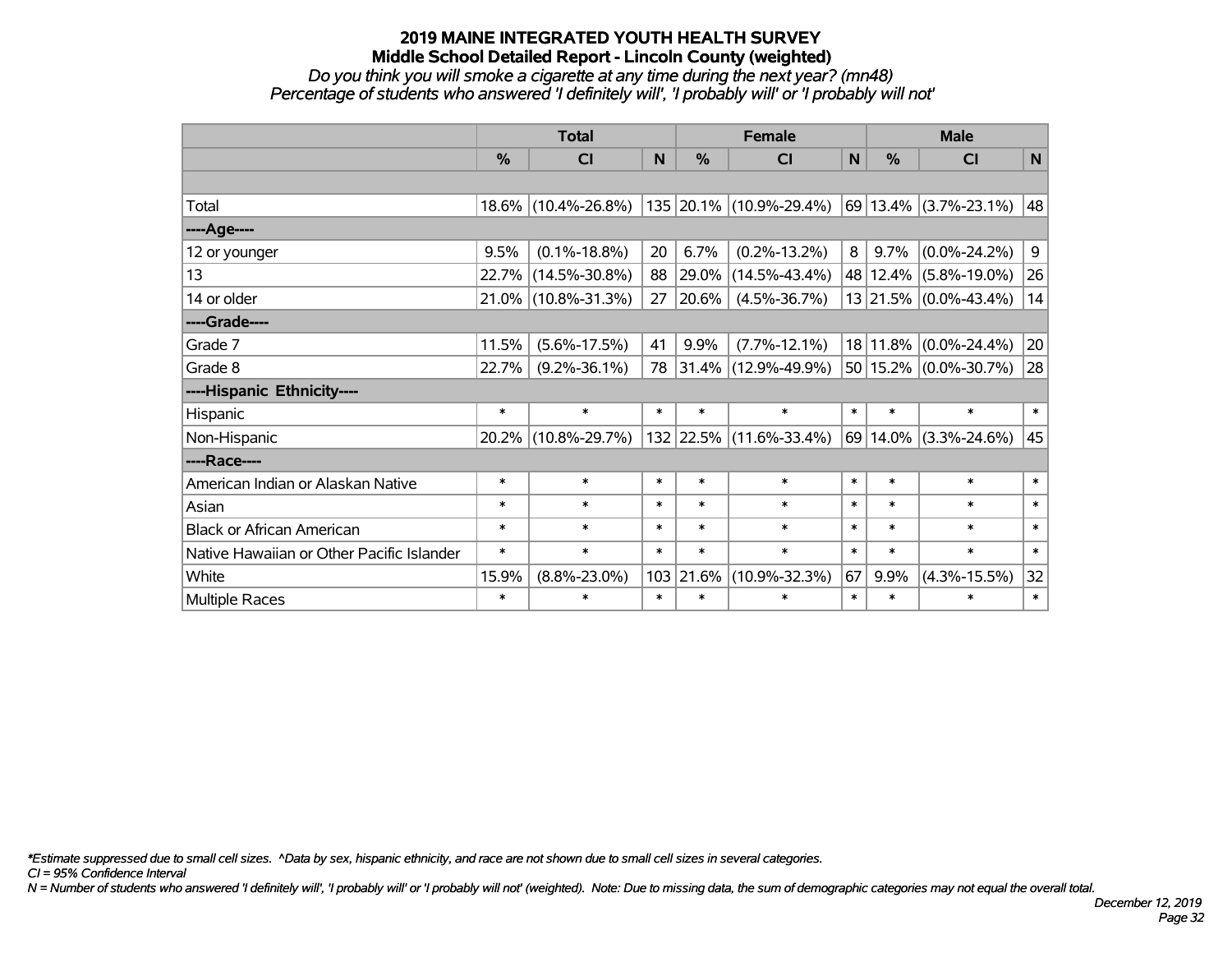#### **2019 MAINE INTEGRATED YOUTH HEALTH SURVEY Middle School Detailed Report - Lincoln County (weighted)** *Do you think you will smoke a cigarette at any time during the next year? (mn48\_2) Percentage of students who answered 'I definitely will not'*

|                                           | <b>Total</b> |                        |        |               | <b>Female</b>           |        | <b>Male</b>    |                          |        |  |
|-------------------------------------------|--------------|------------------------|--------|---------------|-------------------------|--------|----------------|--------------------------|--------|--|
|                                           | %            | <b>CI</b>              | N      | $\frac{0}{0}$ | <b>CI</b>               | N      | $\frac{0}{0}$  | <b>CI</b>                | N.     |  |
|                                           |              |                        |        |               |                         |        |                |                          |        |  |
| Total                                     |              | $81.4\%$ (73.2%-89.6%) |        |               | 590 79.9% (70.6%-89.1%) |        | $ 275 86.6\% $ | $(76.9\% - 96.3\%)$      | 310    |  |
| ----Age----                               |              |                        |        |               |                         |        |                |                          |        |  |
| 12 or younger                             |              | $90.5\%$ (81.2%-99.9%) |        | 188 93.3%     | $(86.8\% - 99.8\%)$     |        | 105 90.3%      | $(75.8\% - 100.0\%)$     | 79     |  |
| 13                                        |              | 77.3% (69.2%-85.5%)    |        |               | 301 71.0% (56.6%-85.5%) |        | 119 87.6%      | $(81.0\% - 94.2\%)$      | 180    |  |
| 14 or older                               |              | 79.0% (68.7%-89.2%)    |        |               | 102 79.4% (63.3%-95.5%) |        |                | 51 78.5% (56.6%-100.0%)  | 51     |  |
| ----Grade----                             |              |                        |        |               |                         |        |                |                          |        |  |
| Grade 7                                   |              | 88.5% (82.5%-94.4%)    |        | 315 90.1%     | $(87.9\% - 92.3\%)$     |        | 161 88.2%      | $(75.6\% - 100.0\%)$     | 149    |  |
| Grade 8                                   |              | 77.3% (63.9%-90.8%)    |        |               | 265 68.6% (50.1%-87.1%) |        |                | 108 84.8% (69.3%-100.0%) | 157    |  |
| ----Hispanic Ethnicity----                |              |                        |        |               |                         |        |                |                          |        |  |
| Hispanic                                  | $\ast$       | $\ast$                 | $\ast$ | $\ast$        | $\ast$                  | $\ast$ | $\ast$         | $\ast$                   | $\ast$ |  |
| Non-Hispanic                              |              | 79.8% (70.3%-89.2%)    |        |               | 521 77.5% (66.6%-88.4%) |        | 239 86.0%      | $(75.4\% - 96.7\%)$      | 279    |  |
| ----Race----                              |              |                        |        |               |                         |        |                |                          |        |  |
| American Indian or Alaskan Native         | $\ast$       | $\ast$                 | $\ast$ | $\ast$        | $\ast$                  | $\ast$ | $\ast$         | $\ast$                   | $\ast$ |  |
| Asian                                     | $\ast$       | $\ast$                 | $\ast$ | $\ast$        | $\ast$                  | $\ast$ | $\ast$         | $\ast$                   | $\ast$ |  |
| <b>Black or African American</b>          | $\ast$       | $\ast$                 | $\ast$ | $\ast$        | $\ast$                  | $\ast$ | $\ast$         | $\ast$                   | $\ast$ |  |
| Native Hawaiian or Other Pacific Islander | $\ast$       | $\ast$                 | $\ast$ | $\ast$        | $\ast$                  | $\ast$ | $\ast$         | $\ast$                   | $\ast$ |  |
| White                                     | 84.1%        | $(77.0\% - 91.2\%)$    | 545    | 78.4%         | $(67.7\% - 89.1\%)$     |        | 244 90.1%      | $(84.5\% - 95.7\%)$      | 295    |  |
| <b>Multiple Races</b>                     | $\ast$       | $\ast$                 | $\ast$ | $\ast$        | $\ast$                  | $\ast$ | $\ast$         | $\ast$                   | $\ast$ |  |

*\*Estimate suppressed due to small cell sizes. ^Data by sex, hispanic ethnicity, and race are not shown due to small cell sizes in several categories.*

*CI = 95% Confidence Interval*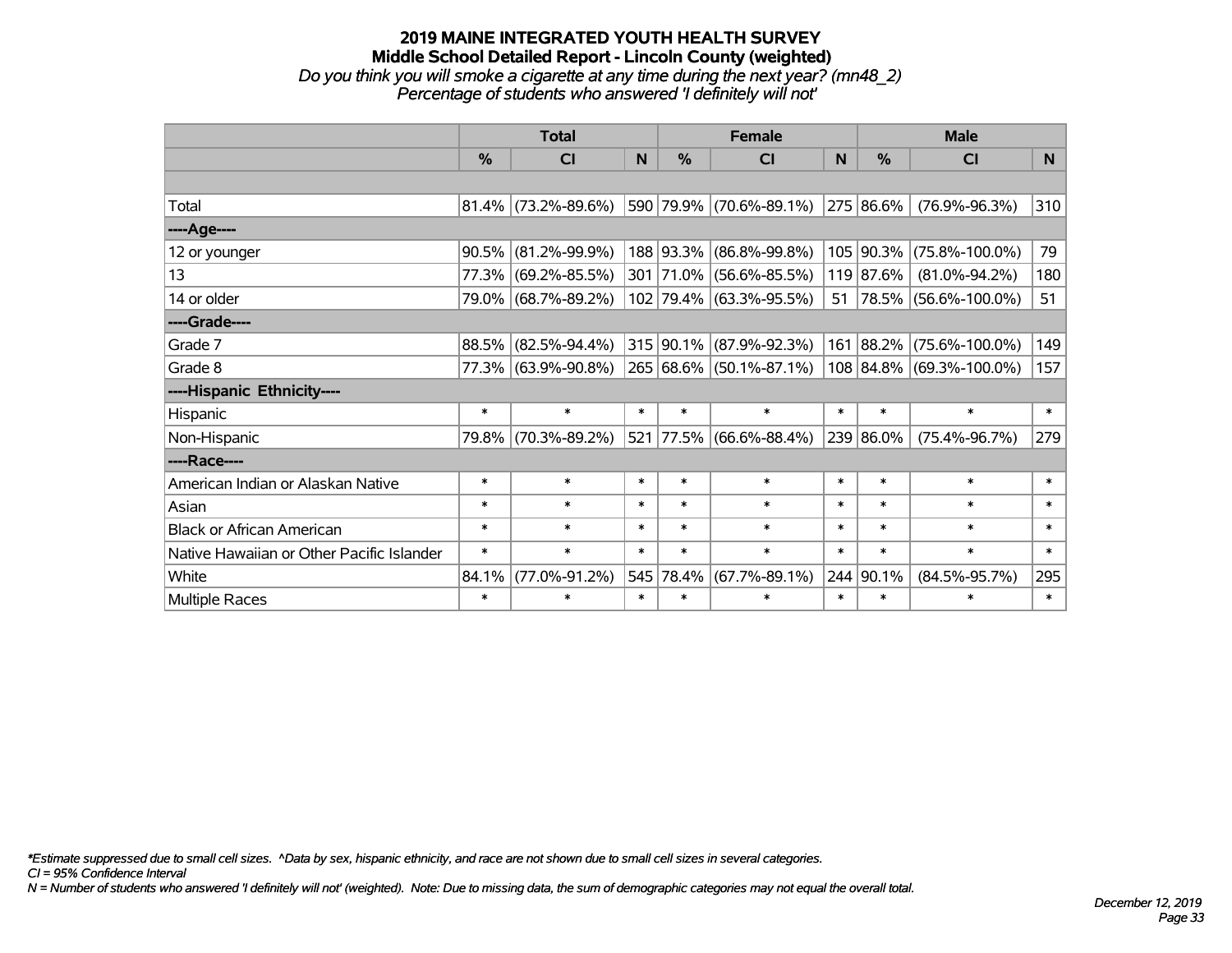#### **2019 MAINE INTEGRATED YOUTH HEALTH SURVEY Middle School Detailed Report - Lincoln County (weighted)** *If one of your best friends offered you a cigarette, would you smoke it? (mn51) Percentage of students who answered 'Definitely yes', 'Probably yes' or 'Probably not'*

|                                           | <b>Total</b>  |                     |        |               | <b>Female</b>             |        |               | <b>Male</b>            |        |  |  |
|-------------------------------------------|---------------|---------------------|--------|---------------|---------------------------|--------|---------------|------------------------|--------|--|--|
|                                           | $\frac{0}{0}$ | <b>CI</b>           | N      | $\frac{0}{0}$ | <b>CI</b>                 | N      | $\frac{0}{0}$ | <b>CI</b>              | N      |  |  |
|                                           |               |                     |        |               |                           |        |               |                        |        |  |  |
| Total                                     |               | 26.9% (17.3%-36.4%) |        |               | 196 30.3% (20.4%-40.1%)   |        |               | 105 21.4% (7.9%-34.9%) | 76     |  |  |
| ----Age----                               |               |                     |        |               |                           |        |               |                        |        |  |  |
| 12 or younger                             | 17.7%         | $(8.4\% - 27.0\%)$  | 37     | 15.7%         | $(5.4\% - 25.9\%)$        | 18     |               | $21.7\%$ (9.4%-33.9%)  | 19     |  |  |
| 13                                        | 27.0%         | $(17.6\% - 36.3\%)$ |        |               | 106 33.2% (17.9%-48.4%)   | 57     |               | 17.0% (1.6%-32.4%)     | 35     |  |  |
| 14 or older                               |               | 41.3% (20.5%-62.2%) | 53     |               | 48.0%   (44.5%-51.5%)     | 31     |               | 34.7% (0.0%-76.2%)     | 22     |  |  |
| ----Grade----                             |               |                     |        |               |                           |        |               |                        |        |  |  |
| Grade 7                                   | 18.6%         | $(11.7\% - 25.4\%)$ | 67     |               | 20.3% (15.0%-25.6%)       | 37     | 17.7%         | $(6.5\% - 28.9\%)$     | 30     |  |  |
| Grade 8                                   |               | 32.9% (20.7%-45.1%) |        |               | $113$ 41.9% (24.6%-59.2%) | 66     |               | 25.2% (8.2%-42.2%)     | 46     |  |  |
| ----Hispanic Ethnicity----                |               |                     |        |               |                           |        |               |                        |        |  |  |
| Hispanic                                  | $\ast$        | $\ast$              | $\ast$ | $\ast$        | $\ast$                    | $\ast$ | $\ast$        | $\ast$                 | $\ast$ |  |  |
| Non-Hispanic                              |               | 28.9% (17.9%-40.0%) |        |               | 190 32.6% (20.0%-45.2%)   |        |               | 102 22.9% (8.6%-37.2%) | 74     |  |  |
| ----Race----                              |               |                     |        |               |                           |        |               |                        |        |  |  |
| American Indian or Alaskan Native         | $\ast$        | $\ast$              | $\ast$ | $\ast$        | $\ast$                    | $\ast$ | $\ast$        | $\ast$                 | $\ast$ |  |  |
| Asian                                     | $\ast$        | $\ast$              | $\ast$ | $\ast$        | $\ast$                    | $\ast$ | $\ast$        | $\ast$                 | $\ast$ |  |  |
| <b>Black or African American</b>          | $\ast$        | $\ast$              | $\ast$ | $\ast$        | $\ast$                    | $\ast$ | $\ast$        | $\ast$                 | $\ast$ |  |  |
| Native Hawaiian or Other Pacific Islander | $\ast$        | $\ast$              | $\ast$ | $\ast$        | $\ast$                    | $\ast$ | $\ast$        | $\ast$                 | $\ast$ |  |  |
| White                                     | 24.5%         | $(15.3\% - 33.8\%)$ |        | 160 31.7%     | $(19.0\% - 44.3\%)$       | 100    | 18.4%         | $(6.6\% - 30.1\%)$     | 60     |  |  |
| <b>Multiple Races</b>                     | $\ast$        | $\ast$              | $\ast$ | $\ast$        | $\ast$                    | $\ast$ | $\ast$        | $\ast$                 | $\ast$ |  |  |

*\*Estimate suppressed due to small cell sizes. ^Data by sex, hispanic ethnicity, and race are not shown due to small cell sizes in several categories.*

*CI = 95% Confidence Interval*

*N = Number of students who answered 'Definitely yes', 'Probably yes' or 'Probably not' (weighted). Note: Due to missing data, the sum of demographic categories may not equal the overall total.*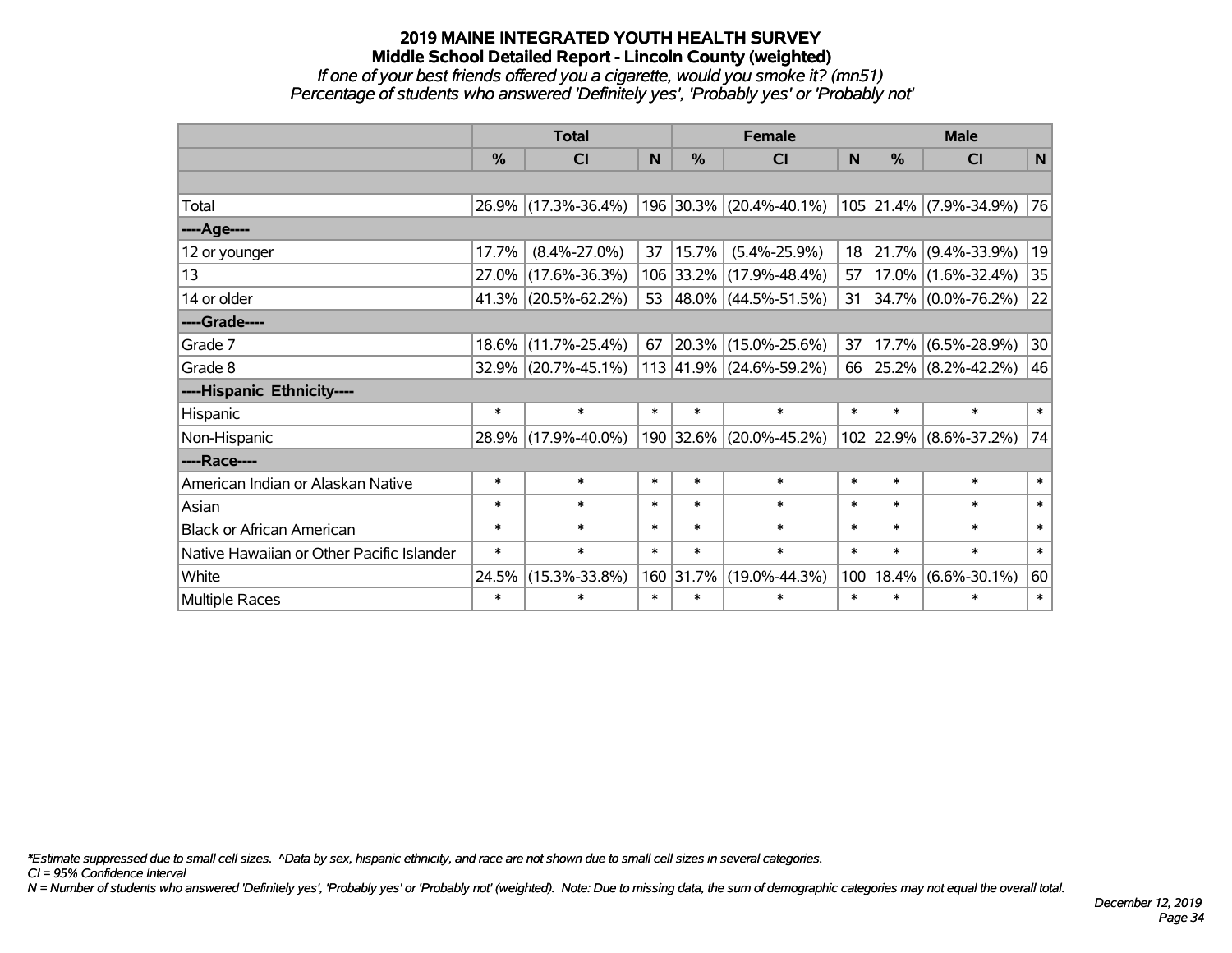*During the past 12 months, were you taught in any of your classes about the dangers of tobacco use? (mn156) Percentage of students who answered 'Yes'*

|                                           | <b>Total</b> |                        |        |               | <b>Female</b>           |              | <b>Male</b>   |                         |          |  |
|-------------------------------------------|--------------|------------------------|--------|---------------|-------------------------|--------------|---------------|-------------------------|----------|--|
|                                           | %            | CI                     | N      | $\frac{0}{0}$ | <b>CI</b>               | $\mathsf{N}$ | $\frac{0}{0}$ | <b>CI</b>               | <b>N</b> |  |
|                                           |              |                        |        |               |                         |              |               |                         |          |  |
| Total                                     |              | $54.4\%$ (33.1%-75.6%) |        |               | 396 51.2% (31.8%-70.5%) |              | 178 61.0%     | $(36.9\% - 85.1\%)$     | 218      |  |
| ---- Age----                              |              |                        |        |               |                         |              |               |                         |          |  |
| 12 or younger                             | 54.7%        | $(33.7\% - 75.7\%)$    |        | 113 50.9%     | $(40.3\% - 61.5\%)$     | 57           | $ 63.9\% $    | $(34.4\% - 93.3\%)$     | 56       |  |
| 13                                        |              | 54.5% (30.4%-78.5%)    |        | 214 58.8%     | $(34.8\% - 82.8\%)$     |              | 100 55.2%     | $(26.8\% - 83.6\%)$     | 113      |  |
| 14 or older                               |              | 53.5% (24.7%-82.4%)    |        | 69 31.4%      | $(4.5\% - 58.3\%)$      |              |               | 20 75.6% (50.3%-100.0%) | 49       |  |
| ----Grade----                             |              |                        |        |               |                         |              |               |                         |          |  |
| Grade 7                                   | 60.2%        | $(35.5\% - 84.9\%)$    |        | 217 55.0%     | $(40.6\% - 69.3\%)$     |              | 100 69.1%     | $(40.1\% - 98.1\%)$     | 117      |  |
| Grade 8                                   |              | $50.7\%$ (24.3%-77.1%) |        |               | 174 48.4% (12.6%-84.3%) | 77           | $ 52.7\% $    | $(22.4\% - 83.1\%)$     | 97       |  |
| ----Hispanic Ethnicity----                |              |                        |        |               |                         |              |               |                         |          |  |
| Hispanic                                  | $\ast$       | $\ast$                 | $\ast$ | $\ast$        | $\ast$                  | $\ast$       | $\ast$        | $\ast$                  | $\ast$   |  |
| Non-Hispanic                              |              | $55.6\%$ (34.4%-76.7%) |        |               | 365 52.7% (30.8%-74.6%) |              | 164 62.0%     | $(38.6\% - 85.3\%)$     | 201      |  |
| ----Race----                              |              |                        |        |               |                         |              |               |                         |          |  |
| American Indian or Alaskan Native         | $\ast$       | $\ast$                 | $\ast$ | $\ast$        | $\ast$                  | $\ast$       | $\ast$        | $\ast$                  | $\ast$   |  |
| Asian                                     | $\ast$       | $\ast$                 | $\ast$ | $\ast$        | $\ast$                  | $\ast$       | $\ast$        | $\ast$                  | $\ast$   |  |
| <b>Black or African American</b>          | $\ast$       | $\ast$                 | $\ast$ | $\ast$        | $\ast$                  | $\ast$       | $\ast$        | $\ast$                  | $\ast$   |  |
| Native Hawaiian or Other Pacific Islander | $\ast$       | $\ast$                 | $\ast$ | $\ast$        | $\ast$                  | $\ast$       | $\ast$        | $\ast$                  | $\ast$   |  |
| White                                     | 54.2%        | $(32.6\% - 75.9\%)$    |        | 353 51.4%     | $(29.9\% - 72.9\%)$     | 162          | 58.5%         | $(32.2\% - 84.8\%)$     | 192      |  |
| Multiple Races                            | $\ast$       | $\ast$                 | $\ast$ | $\ast$        | $\ast$                  | $\ast$       | $\ast$        | $\ast$                  | $\ast$   |  |

*\*Estimate suppressed due to small cell sizes. ^Data by sex, hispanic ethnicity, and race are not shown due to small cell sizes in several categories.*

*CI = 95% Confidence Interval*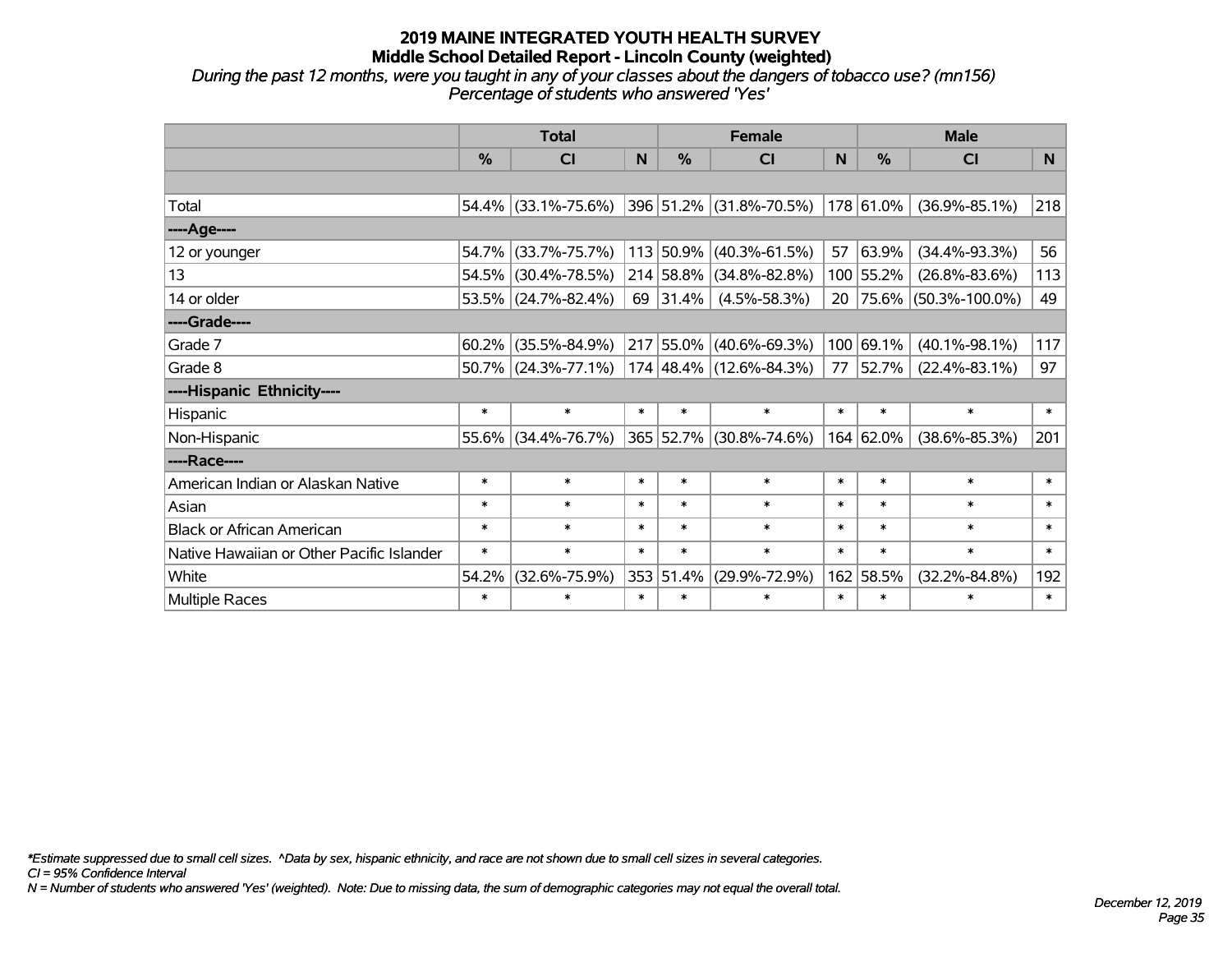*How much do you think people risk harming themselves (physically or in other ways) if they smoke one or more packs of cigarettes per day? (mn36) Percentage of students who answered 'No risk' or 'Slight risk'*

|                                           | <b>Total</b> |                       |        |              | <b>Female</b>                 |        | <b>Male</b>   |                           |        |  |
|-------------------------------------------|--------------|-----------------------|--------|--------------|-------------------------------|--------|---------------|---------------------------|--------|--|
|                                           | %            | <b>CI</b>             | N      | %            | CI                            | N      | $\frac{0}{0}$ | <b>CI</b>                 | N      |  |
|                                           |              |                       |        |              |                               |        |               |                           |        |  |
| Total                                     | 9.0%         | $(6.7\% - 11.3\%)$    |        | $ 65 3.9\% $ | $(1.4\% - 6.5\%)$             |        |               | $14 13.3\% $ (8.6%-18.0%) | 49     |  |
| ----Age----                               |              |                       |        |              |                               |        |               |                           |        |  |
| 12 or younger                             | 4.9%         | $(1.6\% - 8.3\%)$     | 10     | $\ast$       | $\ast$                        | $\ast$ | $\ast$        | $\ast$                    | $\ast$ |  |
| 13                                        | 10.4%        | $(6.6\% - 14.2\%)$    |        | 41 5.4%      | $(2.4\% - 8.4\%)$             | 10     |               | $14.2\%$ (7.3%-21.1%)     | 27     |  |
| 14 or older                               |              | $11.1\%$ (5.5%-16.6%) | 15     | $\ast$       | $\ast$                        | $\ast$ | $\ast$        | $\ast$                    | $\ast$ |  |
| ----Grade----                             |              |                       |        |              |                               |        |               |                           |        |  |
| Grade 7                                   | 7.1%         | $(3.7\% - 10.5\%)$    | 25     | $\ast$       | $\ast$                        | $\ast$ | $\ast$        | $\ast$                    | $\ast$ |  |
| Grade 8                                   |              | $10.1\%$ (7.0%-13.3%) |        |              | $ 36 6.2\%  (2.1\% - 10.4\%)$ |        |               | $10 13.6\% $ (6.7%-20.5%) | 27     |  |
| ----Hispanic Ethnicity----                |              |                       |        |              |                               |        |               |                           |        |  |
| <b>Hispanic</b>                           | $\ast$       | $\ast$                | $\ast$ | $\ast$       | $\ast$                        | $\ast$ | $\ast$        | $\ast$                    | $\ast$ |  |
| Non-Hispanic                              | 8.1%         | $(6.0\% - 10.2\%)$    |        | 54 3.8%      | $(0.8\% - 6.7\%)$             |        |               | $12 11.5\% $ (6.6%-16.5%) | 39     |  |
| ----Race----                              |              |                       |        |              |                               |        |               |                           |        |  |
| American Indian or Alaskan Native         | $\ast$       | $\ast$                | $\ast$ | $\ast$       | $\ast$                        | $\ast$ | $\ast$        | $\ast$                    | $\ast$ |  |
| Asian                                     | $\ast$       | $\ast$                | $\ast$ | $\ast$       | $\ast$                        | $\ast$ | $\ast$        | $\ast$                    | $\ast$ |  |
| <b>Black or African American</b>          | $\ast$       | $\ast$                | $\ast$ | $\ast$       | $\ast$                        | $\ast$ | $\ast$        | $\ast$                    | $\ast$ |  |
| Native Hawaiian or Other Pacific Islander | $\ast$       | $\ast$                | $\ast$ | $\ast$       | $\ast$                        | $\ast$ | $\ast$        | $\ast$                    | $\ast$ |  |
| White                                     | 8.1%         | $(6.0\% - 10.2\%)$    |        | 55 3.9%      | $(1.3\% - 6.5\%)$             | 13     | 12.4%         | $(7.5\% - 17.3\%)$        | 43     |  |
| Multiple Races                            | $\ast$       | $\ast$                | $\ast$ | $\ast$       | *                             | $\ast$ | $\ast$        | $\ast$                    | $\ast$ |  |

*\*Estimate suppressed due to small cell sizes. ^Data by sex, hispanic ethnicity, and race are not shown due to small cell sizes in several categories.*

*CI = 95% Confidence Interval*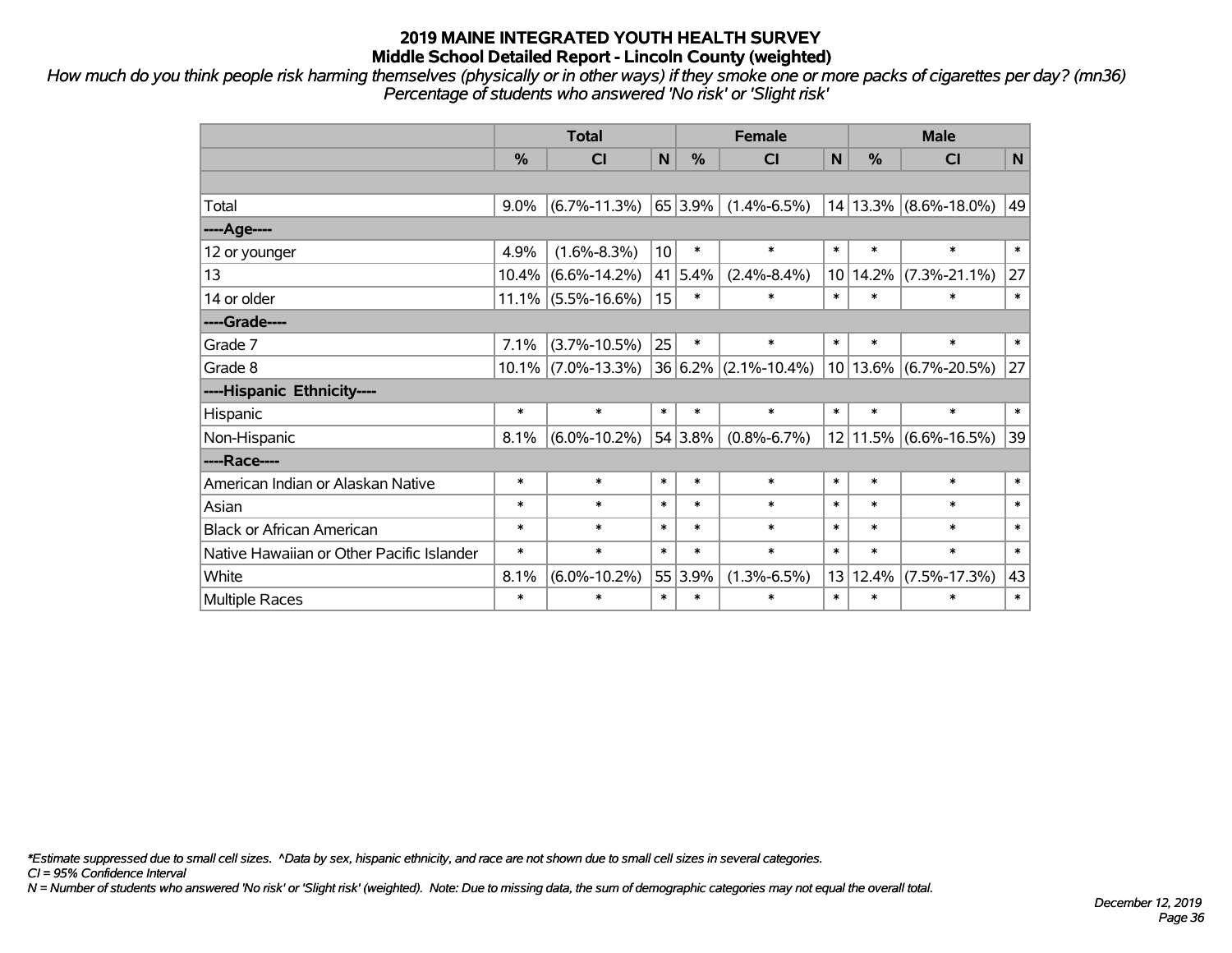# **2019 MAINE INTEGRATED YOUTH HEALTH SURVEY Middle School Detailed Report - Lincoln County (weighted)** *How wrong do you think it is for someone your age to smoke cigarettes? (mn58) Percentage of students who answered 'A little bit wrong' or 'Not wrong at all'*

|                                           |        | <b>Total</b>         |        |         | <b>Female</b>        |        |               | <b>Male</b>             |                 |  |  |
|-------------------------------------------|--------|----------------------|--------|---------|----------------------|--------|---------------|-------------------------|-----------------|--|--|
|                                           | $\%$   | <b>CI</b>            | N      | $\%$    | <b>CI</b>            | N      | $\frac{0}{0}$ | <b>CI</b>               | N               |  |  |
|                                           |        |                      |        |         |                      |        |               |                         |                 |  |  |
| Total                                     | 3.9%   | $(0.0\% - 8.6\%)$    |        |         | 27 5.0% (0.0%-12.6%) |        |               | $17 2.9\% $ (0.0%-7.4%) | 10 <sup>1</sup> |  |  |
| ----Age----                               |        |                      |        |         |                      |        |               |                         |                 |  |  |
| 12 or younger                             | $\ast$ | $\ast$               | $\ast$ | $\ast$  | $\ast$               | $\ast$ | $\ast$        | $\ast$                  | $\ast$          |  |  |
| 13                                        | 5.2%   | $(0.0\% - 10.9\%)$   |        | 19 7.5% | $(0.0\% - 17.4\%)$   |        | 13 3.1%       | $(0.0\% - 7.8\%)$       | 6               |  |  |
| 14 or older                               | $\ast$ | $\ast$               | $\ast$ | $\ast$  | $\ast$               | $\ast$ | $\ast$        | $\ast$                  | $\ast$          |  |  |
| ----Grade----                             |        |                      |        |         |                      |        |               |                         |                 |  |  |
| Grade 7                                   | 3.9%   | $(0.0\% - 11.0\%)$   | 14     | $\ast$  | $\ast$               | $\ast$ | $\ast$        | $\ast$                  | $\ast$          |  |  |
| Grade 8                                   |        | $4.0\%$ (0.0%-11.9%) | 13     | $\ast$  | $\ast$               | $\ast$ | $\ast$        | $\ast$                  | $\ast$          |  |  |
| ----Hispanic Ethnicity----                |        |                      |        |         |                      |        |               |                         |                 |  |  |
| Hispanic                                  | $\ast$ | $\ast$               | $\ast$ | $\ast$  | $\ast$               | $\ast$ | $\ast$        | $\ast$                  | $\ast$          |  |  |
| Non-Hispanic                              | 4.4%   | $(0.0\% - 9.6\%)$    |        |         | 27 5.5% (0.0%-14.2%) |        |               | $17 3.3\% $ (0.0%-8.1%) | 10              |  |  |
| ----Race----                              |        |                      |        |         |                      |        |               |                         |                 |  |  |
| American Indian or Alaskan Native         | $\ast$ | $\ast$               | $\ast$ | $\ast$  | $\ast$               | $\ast$ | $\ast$        | $\ast$                  | $\ast$          |  |  |
| Asian                                     | $\ast$ | $\ast$               | $\ast$ | $\ast$  | $\ast$               | $\ast$ | $\ast$        | $\ast$                  | $\ast$          |  |  |
| <b>Black or African American</b>          | $\ast$ | $\ast$               | $\ast$ | $\ast$  | $\ast$               | $\ast$ | $\ast$        | $\ast$                  | $\ast$          |  |  |
| Native Hawaiian or Other Pacific Islander | $\ast$ | $\ast$               | $\ast$ | $\ast$  | $\ast$               | $\ast$ | $\ast$        | $\ast$                  | $\ast$          |  |  |
| White                                     | 4.2%   | $(0.0\% - 9.4\%)$    |        | 27 5.3% | $(0.0\% - 13.9\%)$   |        | 17 3.1%       | $(0.0\% - 8.0\%)$       | 10              |  |  |
| Multiple Races                            | $\ast$ | $\ast$               | $\ast$ | $\ast$  | $\ast$               | $\ast$ | $\ast$        | $\ast$                  | $\ast$          |  |  |

*\*Estimate suppressed due to small cell sizes. ^Data by sex, hispanic ethnicity, and race are not shown due to small cell sizes in several categories.*

*CI = 95% Confidence Interval*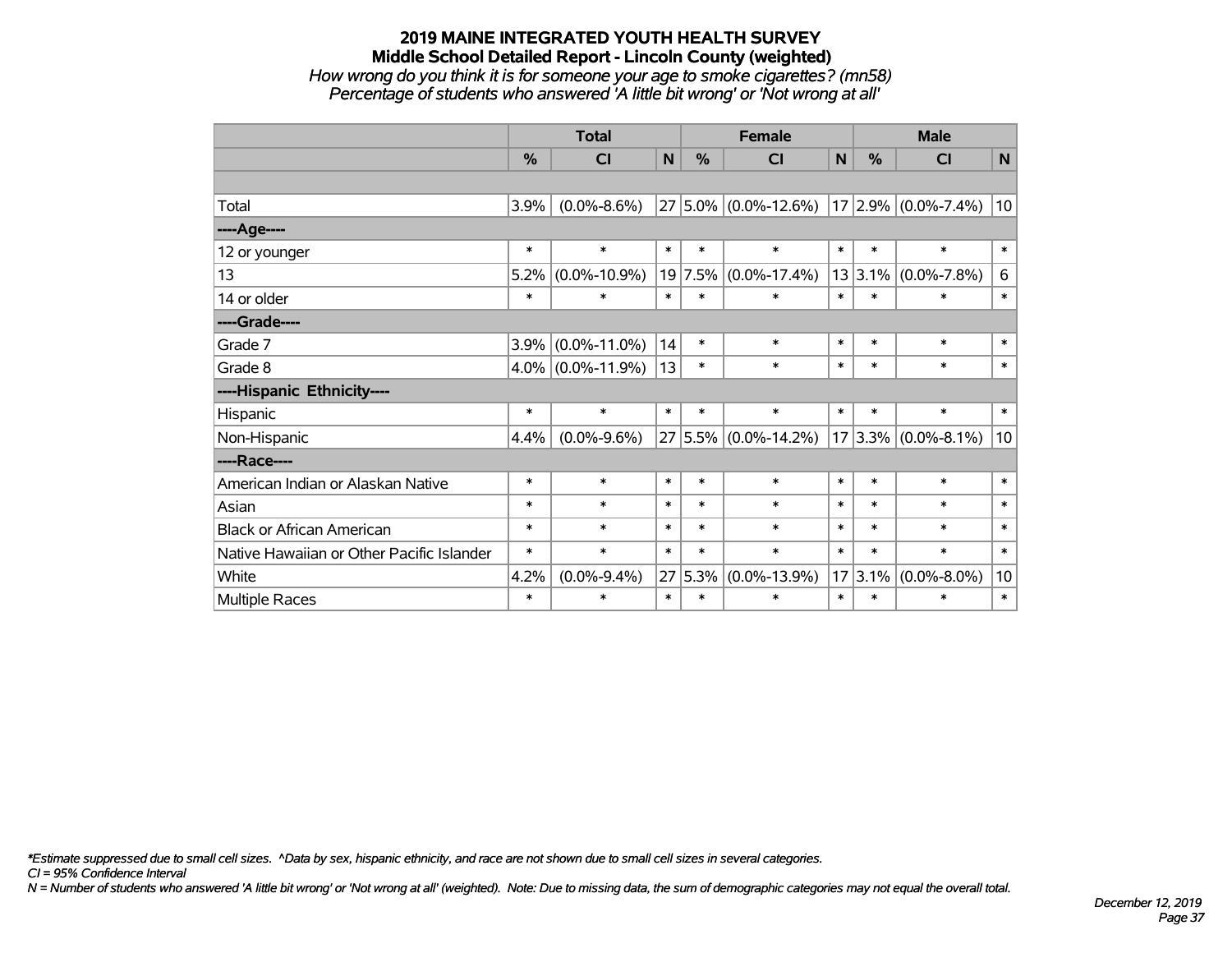# **2019 MAINE INTEGRATED YOUTH HEALTH SURVEY Middle School Detailed Report - Lincoln County (weighted)** *How wrong do your parents feel it would be for you to smoke cigarettes? (mn35) Percentage of students who answered 'A little bit wrong' or 'Not wrong at all'*

|                                           |         | <b>Total</b>                                |        | <b>Female</b> |                       | <b>Male</b> |        |                          |              |
|-------------------------------------------|---------|---------------------------------------------|--------|---------------|-----------------------|-------------|--------|--------------------------|--------------|
|                                           | %       | CI                                          | N      | %             | <b>CI</b>             | N           | $\%$   | <b>CI</b>                | $\mathsf{N}$ |
|                                           |         |                                             |        |               |                       |             |        |                          |              |
| Total                                     | $2.1\%$ | $(0.3\% - 4.0\%)$   15   2.3%   (0.0%-5.0%) |        |               |                       |             |        | $8$ 2.1% (0.0%-4.3%)     | 8            |
| ----Age----                               |         |                                             |        |               |                       |             |        |                          |              |
| 12 or younger                             | $\ast$  | $\ast$                                      | $\ast$ | $\ast$        | $\ast$                | $\ast$      | $\ast$ | $\ast$                   | $\ast$       |
| 13                                        | 3.9%    | $(0.5\% - 7.4\%)$                           | 15     | 4.7%          | $(0.0\% - 9.9\%)$     | 8           | 3.7%   | $(0.0\% - 7.8\%)$        | 8            |
| 14 or older                               | $\ast$  | $\ast$                                      | $\ast$ | $\ast$        | $\ast$                | $\ast$      | $\ast$ | $\ast$                   | $\ast$       |
| ----Grade----                             |         |                                             |        |               |                       |             |        |                          |              |
| Grade 7                                   | 3.1%    | $(0.7\% - 5.5\%)$                           | 11     | $\ast$        | $\ast$                | $\ast$      | $\ast$ | $\ast$                   | $\ast$       |
| Grade 8                                   | $\ast$  | $\ast$                                      | $\ast$ | $\ast$        | $\ast$                | $\ast$      | $\ast$ | $\ast$                   | $\ast$       |
| ----Hispanic Ethnicity----                |         |                                             |        |               |                       |             |        |                          |              |
| Hispanic                                  | $\ast$  | $\ast$                                      | $\ast$ | $\ast$        | $\ast$                | $\ast$      | $\ast$ | $\ast$                   | $\ast$       |
| Non-Hispanic                              | 2.4%    | $(0.3\% - 4.4\%)$                           |        |               | $15$ 2.6% (0.0%-5.6%) |             |        | 8 2.3% $(0.0\% - 4.6\%)$ | 8            |
| ----Race----                              |         |                                             |        |               |                       |             |        |                          |              |
| American Indian or Alaskan Native         | $\ast$  | $\ast$                                      | $\ast$ | $\ast$        | $\ast$                | $\ast$      | $\ast$ | $\ast$                   | $\ast$       |
| Asian                                     | $\ast$  | $\ast$                                      | $\ast$ | $\ast$        | $\ast$                | $\ast$      | $\ast$ | $\ast$                   | $\ast$       |
| <b>Black or African American</b>          | $\ast$  | $\ast$                                      | $\ast$ | $\ast$        | $\ast$                | $\ast$      | $\ast$ | $\ast$                   | $\ast$       |
| Native Hawaiian or Other Pacific Islander | $\ast$  | $\ast$                                      | $\ast$ | $\ast$        | $\ast$                | $\ast$      | $\ast$ | $\ast$                   | $\ast$       |
| White                                     | 2.4%    | $(0.4\% - 4.4\%)$                           |        | 15 2.5%       | $(0.0\% - 5.6\%)$     | 8           | 2.3%   | $(0.0\% - 4.6\%)$        | 8            |
| <b>Multiple Races</b>                     | $\ast$  | $\ast$                                      | $\ast$ | $\ast$        | $\ast$                | $\ast$      | $\ast$ | $\ast$                   | $\ast$       |

*\*Estimate suppressed due to small cell sizes. ^Data by sex, hispanic ethnicity, and race are not shown due to small cell sizes in several categories.*

*CI = 95% Confidence Interval*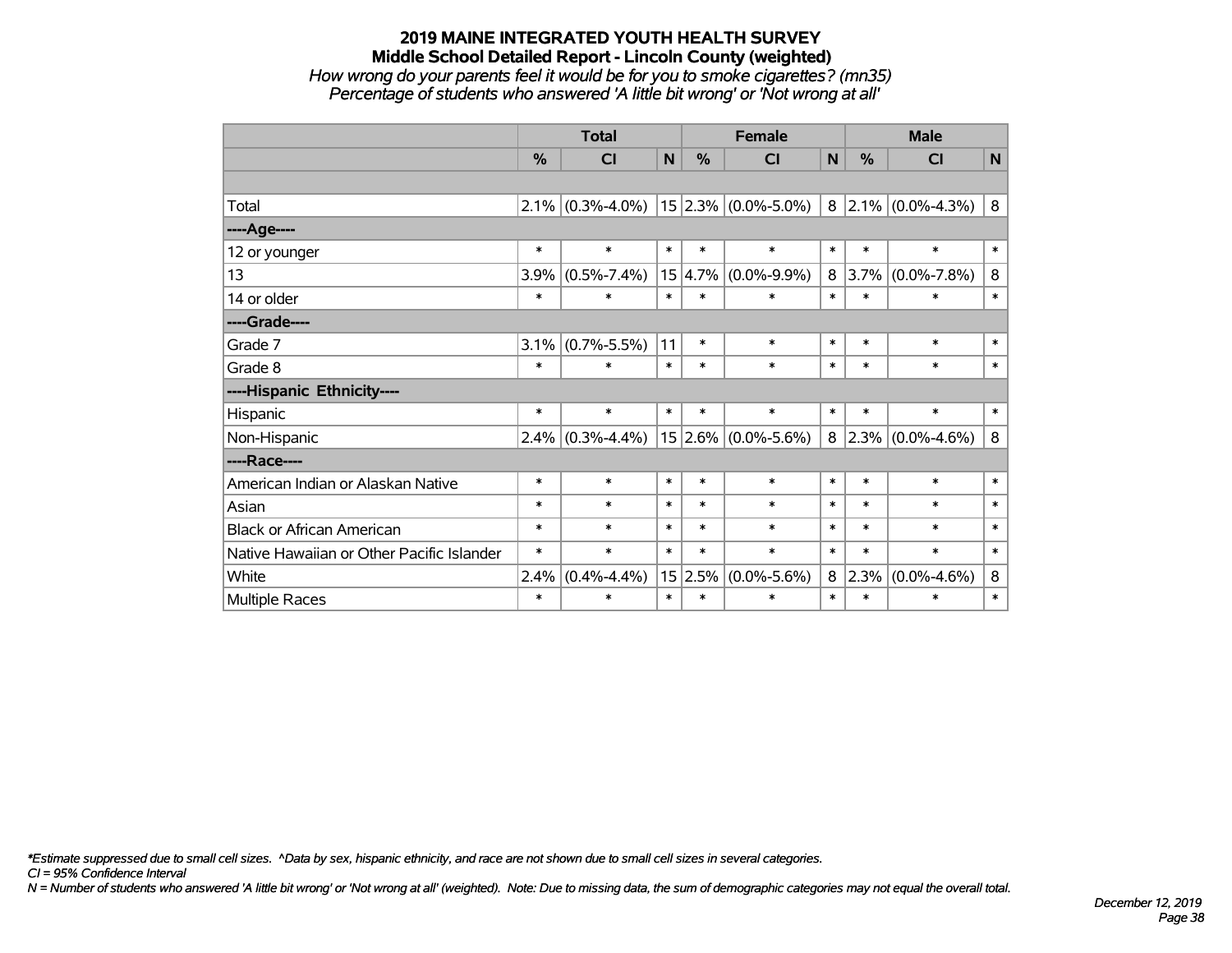# **2019 MAINE INTEGRATED YOUTH HEALTH SURVEY Middle School Detailed Report - Lincoln County (weighted)** *How wrong do your friends feel it would be for you to smoke cigarettes? (mn172) Percentage of students who answered 'A little bit wrong' or 'Not wrong at all'*

|                                           |          | <b>Total</b>        |        |           | <b>Female</b>            |        |               | <b>Male</b>                   |              |
|-------------------------------------------|----------|---------------------|--------|-----------|--------------------------|--------|---------------|-------------------------------|--------------|
|                                           | $\%$     | <b>CI</b>           | N      | $\%$      | <b>CI</b>                | N      | $\frac{0}{0}$ | <b>CI</b>                     | $\mathsf{N}$ |
|                                           |          |                     |        |           |                          |        |               |                               |              |
| Total                                     | 16.3%    | $(7.0\% - 25.6\%)$  |        | 119 17.6% | $(2.0\% - 33.1\%)$       |        |               | $61 16.2\%  (5.3\% - 27.0\%)$ | 57           |
| ----Age----                               |          |                     |        |           |                          |        |               |                               |              |
| 12 or younger                             | 6.3%     | $(0.6\% - 11.9\%)$  | 13     | $\ast$    | $\ast$                   | $\ast$ | $\ast$        | $\ast$                        | $\ast$       |
| 13                                        | 11.4%    | $(1.9\% - 20.9\%)$  | 45     | 9.1%      | $(0.0\% - 19.6\%)$       |        | 16 14.2%      | $(0.0\% - 29.3\%)$            | 29           |
| 14 or older                               | 47.3%    | $(9.1\% - 85.4\%)$  | 61     |           | $64.2\%$ (6.8%-100.0%)   |        |               | 41 30.3% (0.0%-66.4%)         | 20           |
| ----Grade----                             |          |                     |        |           |                          |        |               |                               |              |
| Grade 7                                   | 8.9%     | $(1.0\% - 16.8\%)$  | 32     | 5.5%      | $(0.0\% - 12.2\%)$       |        | 10 13.2%      | $(0.0\% - 26.5\%)$            | 22           |
| Grade 8                                   | $24.8\%$ | $(19.0\% - 30.7\%)$ | 85     |           | $ 31.4\% $ (16.3%-46.4%) |        |               | 50 19.2% (8.5%-29.9%)         | 35           |
| ----Hispanic Ethnicity----                |          |                     |        |           |                          |        |               |                               |              |
| Hispanic                                  | $\ast$   | $\ast$              | $\ast$ | $\ast$    | $\ast$                   | $\ast$ | $\ast$        | $\ast$                        | $\ast$       |
| Non-Hispanic                              | 17.9%    | $(7.2\% - 28.5\%)$  | 117    | 19.3%     | $(2.6\% - 35.9\%)$       |        |               | $60 17.7\%  (6.4\% - 29.0\%)$ | 57           |
| ----Race----                              |          |                     |        |           |                          |        |               |                               |              |
| American Indian or Alaskan Native         | $\ast$   | $\ast$              | $\ast$ | $\ast$    | $\ast$                   | $\ast$ | $\ast$        | $\ast$                        | $\ast$       |
| Asian                                     | $\ast$   | $\ast$              | $\ast$ | $\ast$    | $\ast$                   | $\ast$ | $\ast$        | $\ast$                        | $\ast$       |
| <b>Black or African American</b>          | $\ast$   | $\ast$              | $\ast$ | $\ast$    | $\ast$                   | $\ast$ | $\ast$        | $\ast$                        | $\ast$       |
| Native Hawaiian or Other Pacific Islander | $\ast$   | $\ast$              | $\ast$ | $\ast$    | $\ast$                   | $\ast$ | $\ast$        | $\ast$                        | $\ast$       |
| White                                     | 17.0%    | $(6.5\% - 27.4\%)$  | 110    | 18.3%     | $(1.2\% - 35.4\%)$       | 57     | 16.2%         | $(3.8\% - 28.6\%)$            | 53           |
| <b>Multiple Races</b>                     | $\ast$   | $\ast$              | $\ast$ | $\ast$    | $\ast$                   | $\ast$ | $\ast$        | $\ast$                        | $\ast$       |

*\*Estimate suppressed due to small cell sizes. ^Data by sex, hispanic ethnicity, and race are not shown due to small cell sizes in several categories.*

*CI = 95% Confidence Interval*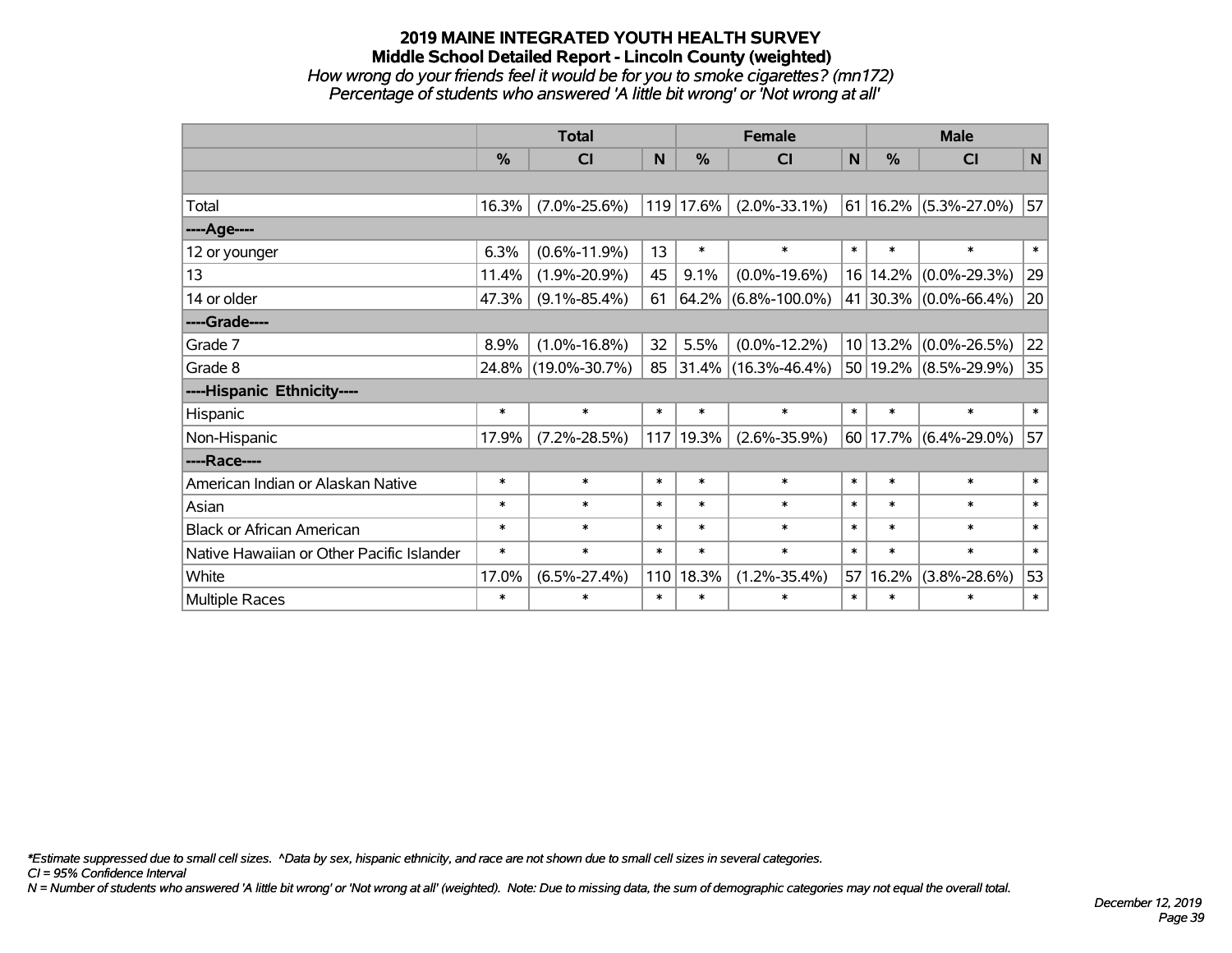#### **2019 MAINE INTEGRATED YOUTH HEALTH SURVEY Middle School Detailed Report - Lincoln County (weighted)** *Have you ever used an electronic vapor product? (mn173) Percentage of students who answered 'Yes'*

|                                           |        | <b>Total</b>        |        |           | <b>Female</b>            |             |               | <b>Male</b>               |             |
|-------------------------------------------|--------|---------------------|--------|-----------|--------------------------|-------------|---------------|---------------------------|-------------|
|                                           | %      | <b>CI</b>           | N      | %         | <b>CI</b>                | $\mathbf N$ | $\frac{0}{0}$ | <b>CI</b>                 | $\mathbf N$ |
|                                           |        |                     |        |           |                          |             |               |                           |             |
| Total                                     | 16.7%  | $(6.7\% - 26.7\%)$  |        | 114 15.5% | $(3.8\% - 27.2\%)$       |             |               | $50 18.1\% $ (6.4%-29.8%) | 64          |
| ----Age----                               |        |                     |        |           |                          |             |               |                           |             |
| 12 or younger                             | 6.6%   | $(2.2\% - 11.1\%)$  | 14     | $\ast$    | $\ast$                   | $\ast$      | $\ast$        | $\ast$                    | $\ast$      |
| 13                                        | 19.2%  | $(8.4\% - 29.9\%)$  | 70     | 16.5%     | $(5.8\% - 27.2\%)$       |             | 26 21.4%      | $(5.4\% - 37.4\%)$        | 44          |
| 14 or older                               | 26.4%  | $(5.7\% - 47.1\%)$  | 31     |           | 39.7% (12.1%-67.4%)      |             |               | 22 14.1% (0.0%-37.6%)     | 9           |
| ----Grade----                             |        |                     |        |           |                          |             |               |                           |             |
| Grade 7                                   | 6.7%   | $(2.5\% - 10.9\%)$  | 24     | 3.4%      | $(1.1\% - 5.7\%)$        | 6           | 10.4%         | $(0.0\% - 21.9\%)$        | 18          |
| Grade 8                                   |        | 28.3% (13.5%-43.1%) | 91     |           | $ 31.5\% $ (10.5%-52.5%) |             |               | 44 25.8% (6.4%-45.2%)     | 46          |
| ----Hispanic Ethnicity----                |        |                     |        |           |                          |             |               |                           |             |
| Hispanic                                  | $\ast$ | $\ast$              | $\ast$ | $\ast$    | $\ast$                   | $\ast$      | $\ast$        | $\ast$                    | $\ast$      |
| Non-Hispanic                              | 18.2%  | $(7.2\% - 29.1\%)$  |        | 113 16.9% | $(4.4\% - 29.5\%)$       |             |               | 50 19.7% (6.8%-32.6%)     | 63          |
| ----Race----                              |        |                     |        |           |                          |             |               |                           |             |
| American Indian or Alaskan Native         | $\ast$ | $\ast$              | $\ast$ | $\ast$    | $\ast$                   | $\ast$      | $\ast$        | $\ast$                    | $\ast$      |
| Asian                                     | $\ast$ | $\ast$              | $\ast$ | $\ast$    | $\ast$                   | $\ast$      | $\ast$        | $\ast$                    | $\ast$      |
| <b>Black or African American</b>          | $\ast$ | $\ast$              | $\ast$ | $\ast$    | $\ast$                   | $\ast$      | $\ast$        | $\ast$                    | $\ast$      |
| Native Hawaiian or Other Pacific Islander | $\ast$ | $\ast$              | $\ast$ | $\ast$    | $\ast$                   | $\ast$      | $\ast$        | $\ast$                    | $\ast$      |
| White                                     | 15.9%  | $(7.6\% - 24.2\%)$  | 101    | 16.3%     | $(3.8\% - 28.9\%)$       | 49          | 16.0%         | $(5.8\% - 26.1\%)$        | 52          |
| Multiple Races                            | $\ast$ | $\ast$              | $\ast$ | $\ast$    | $\ast$                   | $\ast$      | $\ast$        | $\ast$                    | $\ast$      |

*\*Estimate suppressed due to small cell sizes. ^Data by sex, hispanic ethnicity, and race are not shown due to small cell sizes in several categories.*

*CI = 95% Confidence Interval*

*N = Number of students who answered 'Yes' (weighted). Note: Due to missing data, the sum of demographic categories may not equal the overall total.*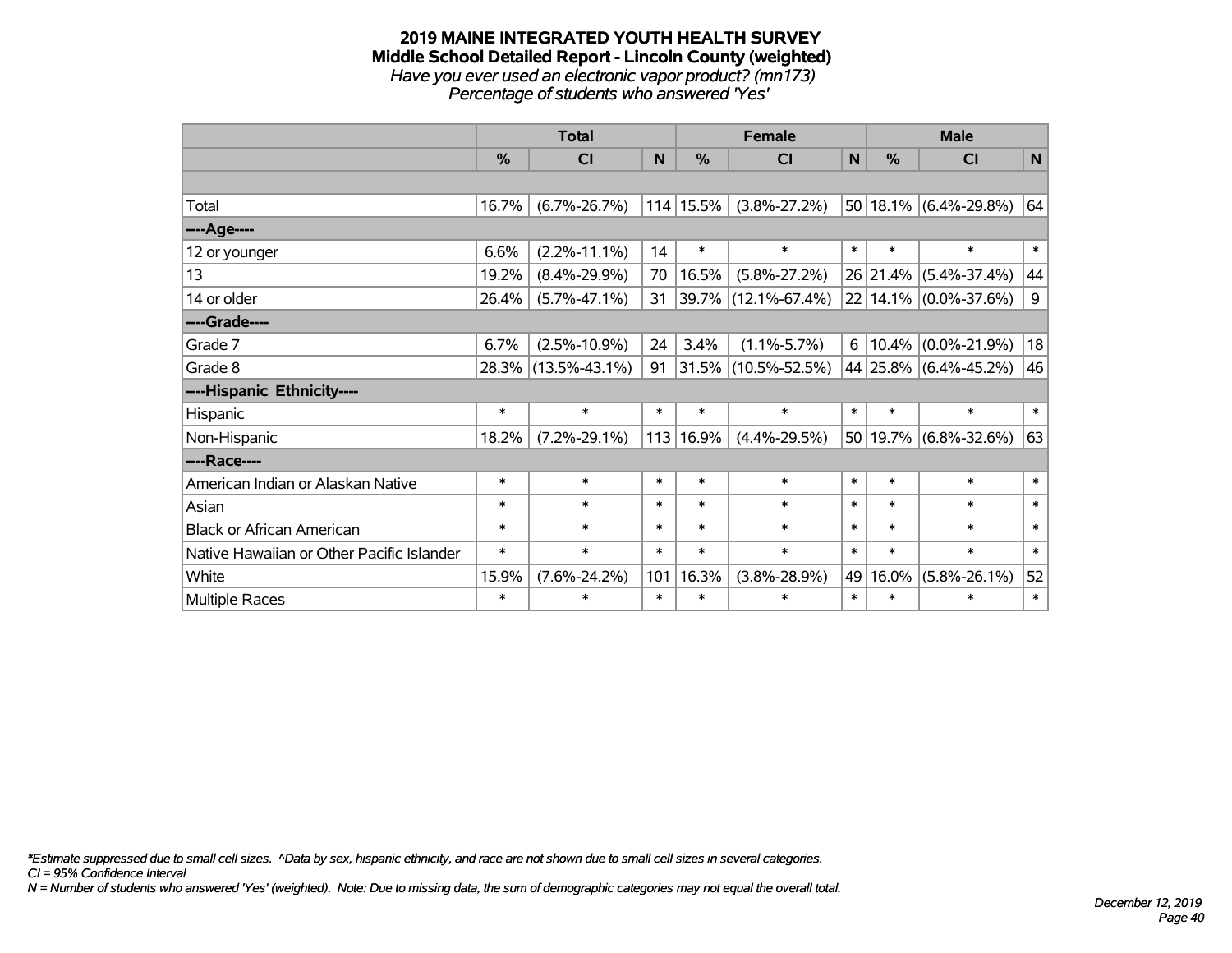#### **2019 MAINE INTEGRATED YOUTH HEALTH SURVEY Middle School Detailed Report - Lincoln County (weighted)** *During the past 30 days, on how many days did you use an electronic vapor product? (mn174) Percentage of students who answered at least 1 day*

|                                           |        | <b>Total</b>          |        |             | <b>Female</b>        |                 |        | <b>Male</b>        |              |
|-------------------------------------------|--------|-----------------------|--------|-------------|----------------------|-----------------|--------|--------------------|--------------|
|                                           | $\%$   | CI                    | N      | $\%$        | <b>CI</b>            | N               | $\%$   | <b>CI</b>          | $\mathsf{N}$ |
|                                           |        |                       |        |             |                      |                 |        |                    |              |
| Total                                     | 5.1%   | $(0.5\% - 9.8\%)$     |        | $34 3.0\% $ | $(0.0\% - 8.2\%)$    | 10 <sup>1</sup> | 7.4%   | $(0.0\% - 15.2\%)$ | 25           |
| ----Age----                               |        |                       |        |             |                      |                 |        |                    |              |
| 12 or younger                             | $\ast$ | $\ast$                | $\ast$ | $\ast$      | $\ast$               | $\ast$          | $\ast$ | $\ast$             | $\ast$       |
| 13                                        | 4.8%   | $(0.2\% - 9.4\%)$     | 17     | $\ast$      | $\ast$               | $\ast$          | $\ast$ | $\ast$             | $\ast$       |
| 14 or older                               |        | $11.2\%$ (0.0%-25.7%) | 13     | $\ast$      | $\ast$               | $\ast$          | $\ast$ | $\ast$             | $\ast$       |
| ----Grade----                             |        |                       |        |             |                      |                 |        |                    |              |
| Grade 7                                   | 2.4%   | $(0.6\% - 4.3\%)$     | 8      | $\ast$      | $\ast$               | $\ast$          | $\ast$ | $\ast$             | $\ast$       |
| Grade 8                                   | 8.4%   | $(0.0\% - 18.3\%)$    |        |             | 26 6.3% (0.0%-18.6%) | 9               | 10.2%  | $(0.0\% - 25.7\%)$ | 17           |
| ----Hispanic Ethnicity----                |        |                       |        |             |                      |                 |        |                    |              |
| Hispanic                                  | $\ast$ | $\ast$                | $\ast$ | $\ast$      | $\ast$               | $\ast$          | $\ast$ | $\ast$             | $\ast$       |
| Non-Hispanic                              | 5.7%   | $(0.6\% - 10.8\%)$    |        | $34 3.3\% $ | $(0.0\% - 9.0\%)$    | 10              | 8.2%   | $(0.0\% - 16.7\%)$ | 25           |
| ----Race----                              |        |                       |        |             |                      |                 |        |                    |              |
| American Indian or Alaskan Native         | $\ast$ | $\ast$                | $\ast$ | $\ast$      | $\ast$               | $\ast$          | $\ast$ | $\ast$             | $\ast$       |
| Asian                                     | $\ast$ | $\ast$                | $\ast$ | $\ast$      | $\ast$               | $\ast$          | $\ast$ | $\ast$             | $\ast$       |
| <b>Black or African American</b>          | $\ast$ | $\ast$                | $\ast$ | $\ast$      | $\ast$               | $\ast$          | $\ast$ | $\ast$             | $\ast$       |
| Native Hawaiian or Other Pacific Islander | $\ast$ | $\ast$                | $\ast$ | $\ast$      | $\ast$               | $\ast$          | $\ast$ | $\ast$             | $\ast$       |
| White                                     | 4.1%   | $(0.9\% - 7.2\%)$     |        | $25 3.0\%$  | $(0.0\% - 8.7\%)$    | 9               | 5.2%   | $(1.3\% - 9.2\%)$  | 16           |
| <b>Multiple Races</b>                     | $\ast$ | $\ast$                | $\ast$ | $\ast$      | $\ast$               | $\ast$          | $\ast$ | $\ast$             | $\ast$       |

*\*Estimate suppressed due to small cell sizes. ^Data by sex, hispanic ethnicity, and race are not shown due to small cell sizes in several categories.*

*CI = 95% Confidence Interval*

*N = Number of students who answered at least 1 day (weighted). Note: Due to missing data, the sum of demographic categories may not equal the overall total.*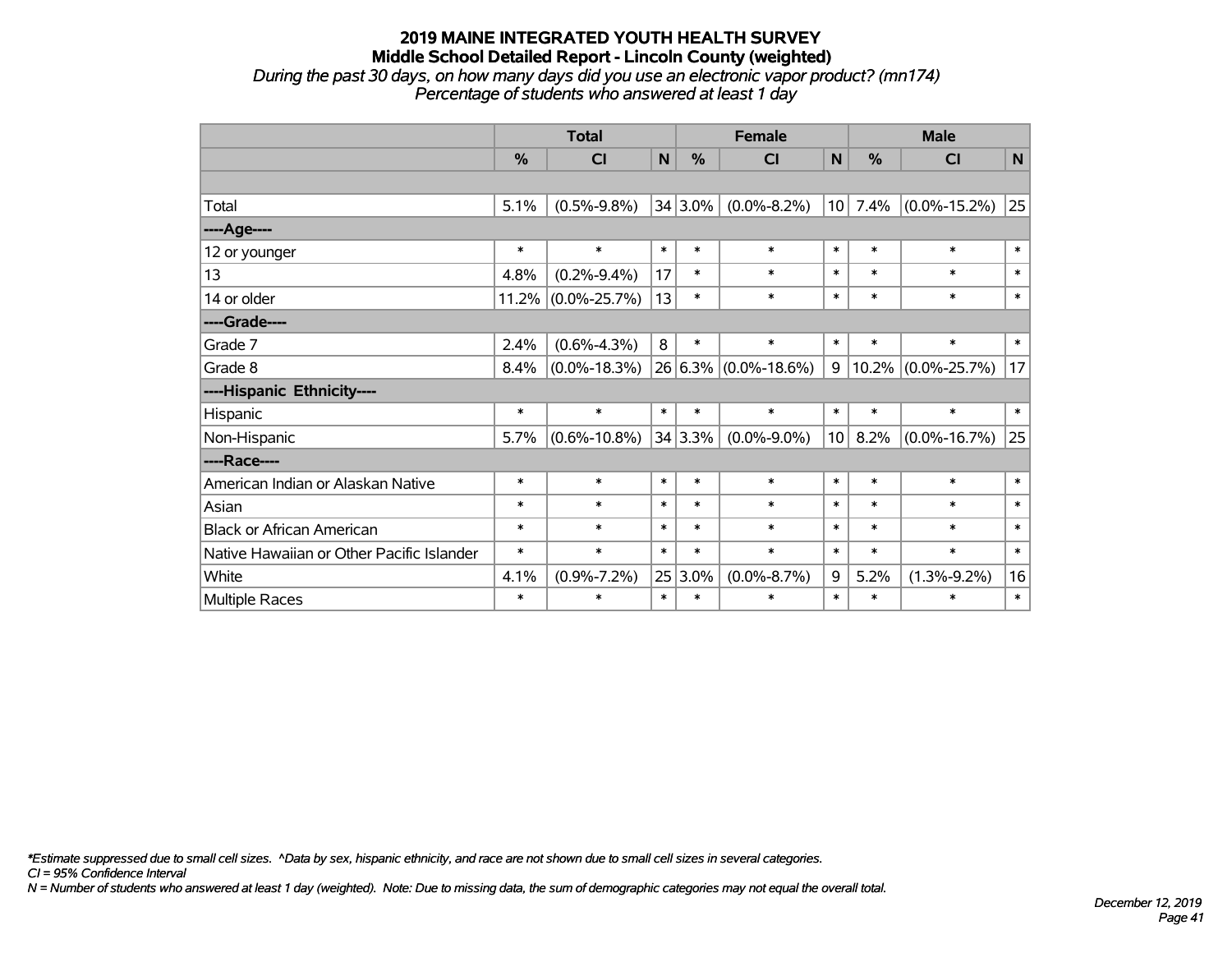#### **2019 MAINE INTEGRATED YOUTH HEALTH SURVEY Middle School Detailed Report - Lincoln County (weighted)** *The last time you used an electronic vapor product, what was in the vapor you inhaled? (mn182) Percentage of students who answered 'Nicotine'*

|                                           |        | <b>Total</b>        |        |               | <b>Female</b>         |        |               | <b>Male</b>               |              |
|-------------------------------------------|--------|---------------------|--------|---------------|-----------------------|--------|---------------|---------------------------|--------------|
|                                           | %      | CI                  | N      | $\frac{0}{0}$ | <b>CI</b>             | N      | $\frac{0}{0}$ | <b>CI</b>                 | N            |
|                                           |        |                     |        |               |                       |        |               |                           |              |
| Total                                     | 32.8%  | $(1.8\% - 63.8\%)$  |        |               | 27 27.0% (0.0%-55.7%) |        |               | $13 41.8\% $ (0.0%-87.4%) | 13           |
| ----Age----                               |        |                     |        |               |                       |        |               |                           |              |
| 12 or younger                             | $\ast$ | $\ast$              | $\ast$ | $\ast$        | $\ast$                | $\ast$ | $\ast$        | $\ast$                    | $\pmb{\ast}$ |
| 13                                        | 37.3%  | $(12.7\% - 61.9\%)$ | 18     | $\ast$        | $\ast$                | $\ast$ | $\ast$        | $\ast$                    | $\ast$       |
| 14 or older                               |        | 40.0% (0.0%-100.0%) | 9      | $\ast$        | $\ast$                | $\ast$ | $\ast$        | $\ast$                    | $\pmb{\ast}$ |
| ----Grade----                             |        |                     |        |               |                       |        |               |                           |              |
| Grade 7                                   | $\ast$ | $\ast$              | $\ast$ | $\ast$        | $\ast$                | $\ast$ | $\ast$        | $\ast$                    | $\ast$       |
| Grade 8                                   | 40.8%  | $(1.5\% - 80.1\%)$  | 24     | $\ast$        | $\ast$                | $\ast$ | $\ast$        | $\ast$                    | $\ast$       |
| ----Hispanic Ethnicity----                |        |                     |        |               |                       |        |               |                           |              |
| Hispanic                                  | $\ast$ | $\ast$              | $\ast$ | $\ast$        | $\ast$                | $\ast$ | $\ast$        | $\ast$                    | $\ast$       |
| Non-Hispanic                              | 32.8%  | $(1.8\% - 63.8\%)$  |        | 27 27.0%      | $(0.0\% - 55.7\%)$    |        | 13 41.8%      | $(0.0\% - 87.4\%)$        | 13           |
| ----Race----                              |        |                     |        |               |                       |        |               |                           |              |
| American Indian or Alaskan Native         | $\ast$ | $\ast$              | $\ast$ | $\ast$        | $\ast$                | $\ast$ | $\ast$        | $\ast$                    | $\ast$       |
| Asian                                     | $\ast$ | $\ast$              | $\ast$ | $\ast$        | $\ast$                | $\ast$ | $\ast$        | $\ast$                    | $\ast$       |
| <b>Black or African American</b>          | $\ast$ | $\ast$              | $\ast$ | $\ast$        | $\ast$                | $\ast$ | $\ast$        | $\ast$                    | $\ast$       |
| Native Hawaiian or Other Pacific Islander | $\ast$ | $\ast$              | $\ast$ | $\ast$        | $\ast$                | $\ast$ | $\ast$        | $\ast$                    | $\ast$       |
| White                                     | 31.5%  | $(1.4\% - 61.5\%)$  |        | 24 27.8%      | $(0.0\% - 57.6\%)$    | 13     | 37.7%         | $(0.0\% - 81.6\%)$        | 11           |
| Multiple Races                            | $\ast$ | $\ast$              | $\ast$ | $\ast$        | $\ast$                | $\ast$ | $\ast$        | $\ast$                    | $\pmb{\ast}$ |

*\*Estimate suppressed due to small cell sizes. ^Data by sex, hispanic ethnicity, and race are not shown due to small cell sizes in several categories.*

*CI = 95% Confidence Interval*

*N = Number of students who answered 'Nicotine' (weighted). Note: Due to missing data, the sum of demographic categories may not equal the overall total.*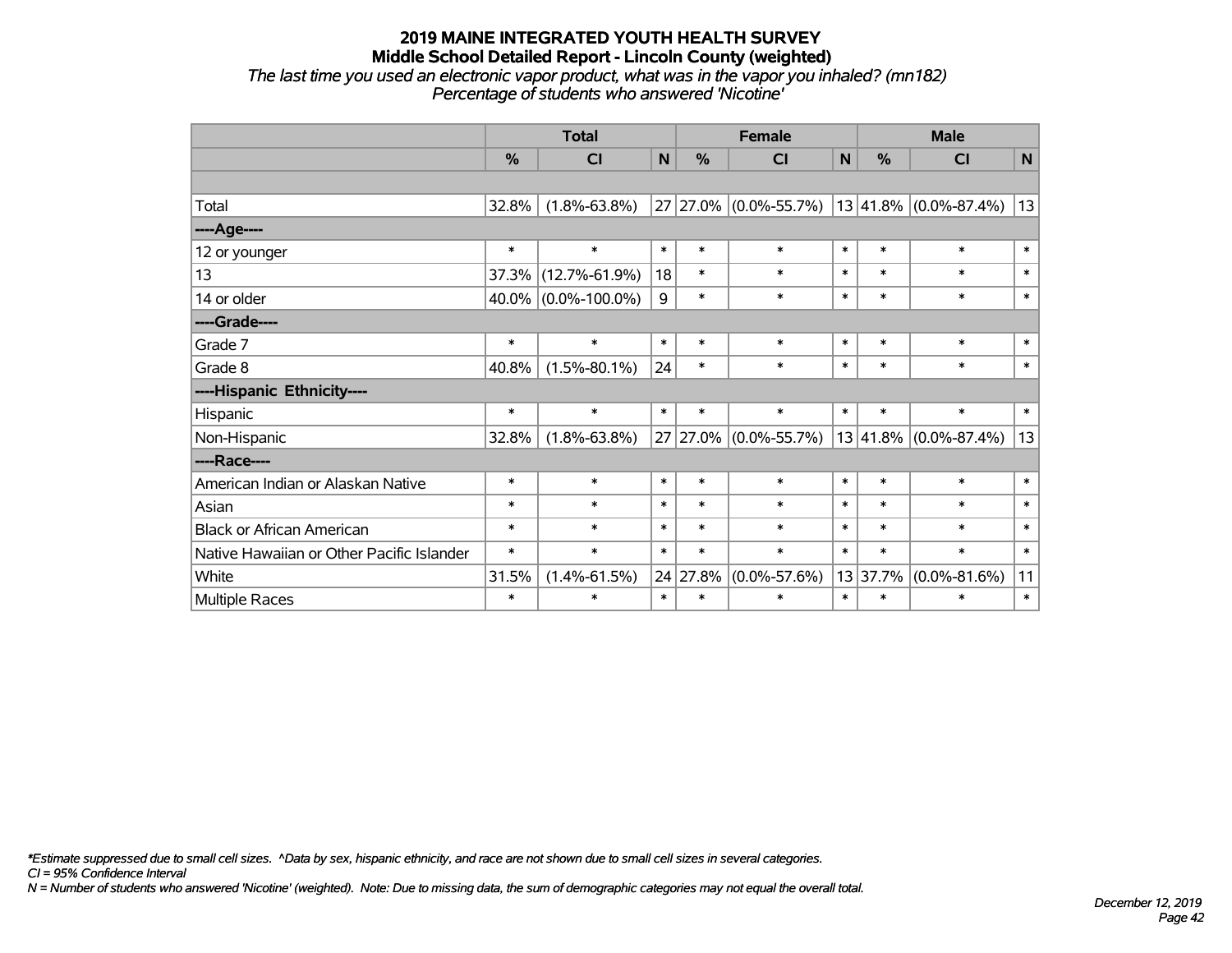*The last time you used an electronic vapor product, what was in the vapor you inhaled? (mn182\_2) Percentage of students who answered 'Marijuana or Hash Oil'*

|                                           |        | <b>Total</b> |        |        | <b>Female</b> |        |        | <b>Male</b> |        |
|-------------------------------------------|--------|--------------|--------|--------|---------------|--------|--------|-------------|--------|
|                                           | $\%$   | CI N         |        |        | %  CI  N      |        | %      | CI N        |        |
|                                           |        |              |        |        |               |        |        |             |        |
| Total                                     | $\ast$ | $\ast$       | $\ast$ | $\ast$ | $\ast$        | $\ast$ | $\ast$ | $\ast$      | $\ast$ |
| ---- Age----                              |        |              |        |        |               |        |        |             |        |
| 12 or younger                             | $\ast$ | *            | $\ast$ | $\ast$ | $\ast$        | $\ast$ | $\ast$ | $\ast$      | $\ast$ |
| 13                                        | $\ast$ | $\ast$       | $\ast$ | $\ast$ | $\ast$        | $\ast$ | *      | $\ast$      | $\ast$ |
| 14 or older                               | $\ast$ | *            | $\ast$ | $\ast$ | $\ast$        | $\ast$ | $\ast$ | $\ast$      | $\ast$ |
| ----Grade----                             |        |              |        |        |               |        |        |             |        |
| Grade 7                                   | $\ast$ | *            | $\ast$ | $\ast$ | $\ast$        | $\ast$ | $\ast$ | $\ast$      | $\ast$ |
| Grade 8                                   | $\ast$ | *            | $\ast$ | $\ast$ | $\ast$        | $\ast$ | $\ast$ | $\ast$      | $\ast$ |
| ----Hispanic Ethnicity----                |        |              |        |        |               |        |        |             |        |
| Hispanic                                  | $\ast$ | $\ast$       | $\ast$ | $\ast$ | $\ast$        | $\ast$ | $\ast$ | $\ast$      | $\ast$ |
| Non-Hispanic                              | $\ast$ | $\ast$       | $\ast$ | $\ast$ | $\ast$        | $\ast$ | $\ast$ | $\ast$      | $\ast$ |
| ----Race----                              |        |              |        |        |               |        |        |             |        |
| American Indian or Alaskan Native         | $\ast$ | $\ast$       | $\ast$ | $\ast$ | $\ast$        | $\ast$ | $\ast$ | $\ast$      | $\ast$ |
| Asian                                     | $\ast$ | *            | $\ast$ | $\ast$ | $\ast$        | $\ast$ | $\ast$ | $\ast$      | $\ast$ |
| <b>Black or African American</b>          | $\ast$ | *            | $\ast$ | $\ast$ | $\ast$        | $\ast$ | $\ast$ | $\ast$      | $\ast$ |
| Native Hawaiian or Other Pacific Islander | $\ast$ | $\ast$       | $\ast$ | $\ast$ | $\ast$        | $\ast$ | $\ast$ | $\ast$      | $\ast$ |
| White                                     | *      | *            | $\ast$ | *      | *             | $\ast$ | $\ast$ | $\ast$      | $\ast$ |
| <b>Multiple Races</b>                     | $\ast$ | $\ast$       | $\ast$ | $\ast$ | $\ast$        | $\ast$ | $\ast$ | $\ast$      | $\ast$ |

*\*Estimate suppressed due to small cell sizes. ^Data by sex, hispanic ethnicity, and race are not shown due to small cell sizes in several categories.*

*CI = 95% Confidence Interval*

*N = Number of students who answered 'Marijuana or Hash Oil' (weighted). Note: Due to missing data, the sum of demographic categories may not equal the overall total.*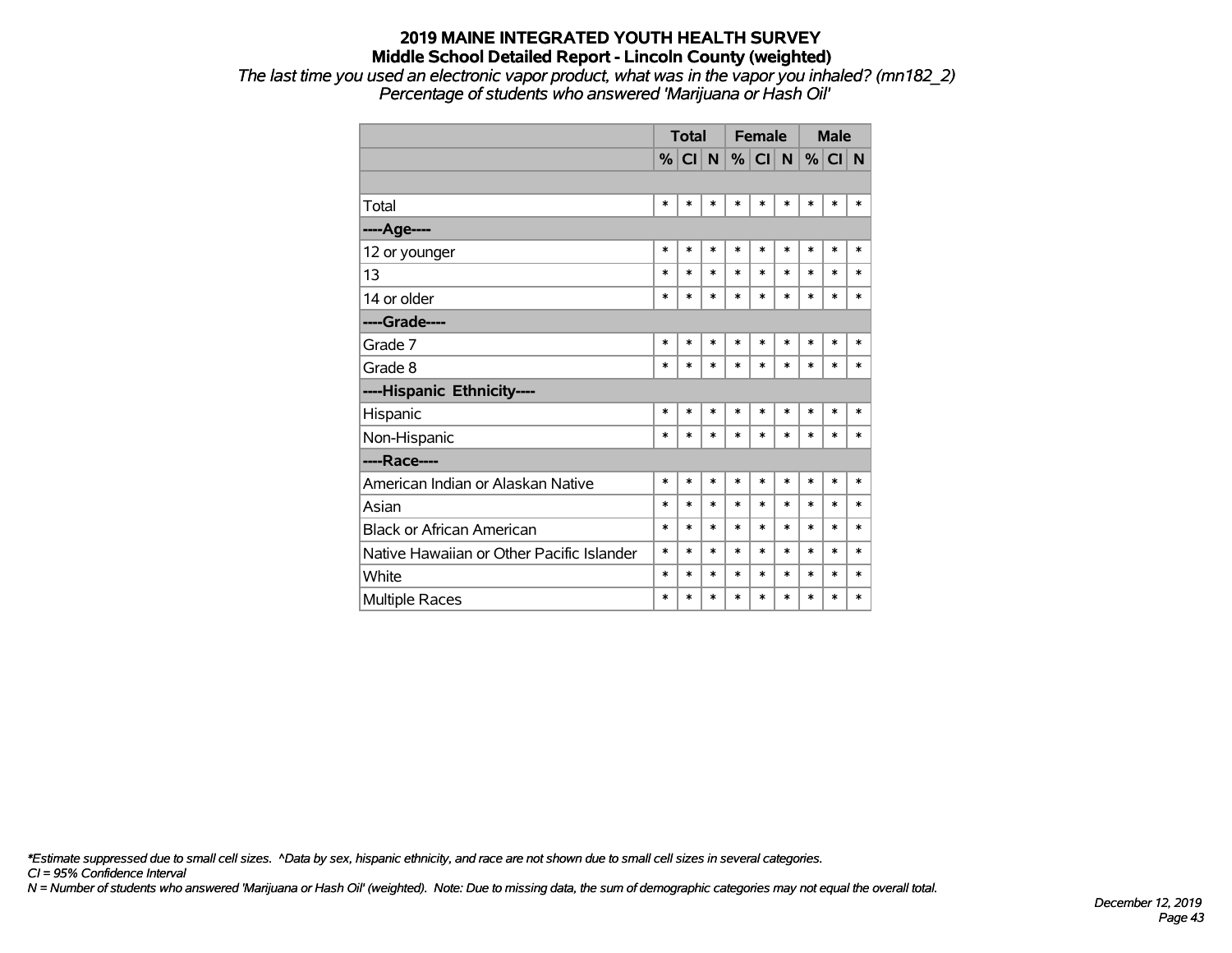*Percentage of students who are susceptible to cigarette use (among all students including those who have tried cigarettes or are current cigarette users) (mntobsus)*

|                                           |               | <b>Total</b>           |        |           | <b>Female</b>            |        |               | <b>Male</b>                      |        |
|-------------------------------------------|---------------|------------------------|--------|-----------|--------------------------|--------|---------------|----------------------------------|--------|
|                                           | $\frac{0}{0}$ | <b>CI</b>              | N      | $\%$      | <b>CI</b>                | N      | $\frac{0}{0}$ | <b>CI</b>                        | N.     |
|                                           |               |                        |        |           |                          |        |               |                                  |        |
| Total                                     |               | $32.2\%$ (22.2%-42.1%) |        |           | 233 32.8% (22.8%-42.8%)  |        |               | 113 28.7% (13.5%-44.0%)          | 103    |
| ----Age----                               |               |                        |        |           |                          |        |               |                                  |        |
| 12 or younger                             | 21.6%         | $(9.6\% - 33.5\%)$     | 45     | 19.7%     | $(6.1\% - 33.4\%)$       | 22     | 21.7%         | $(9.4\% - 33.9\%)$               | 19     |
| 13                                        | 31.2%         | $(22.4\% - 39.9\%)$    |        |           | 121 35.7% (19.5%-52.0%)  |        | $60$   23.0%  | $(10.2\% - 35.8\%)$              | 47     |
| 14 or older                               |               | $52.3\%$ (35.4%-69.3%) | 67     |           | $ 48.0\% $ (44.5%-51.5%) |        |               | 31   56.7%   $(24.1\% - 89.3\%)$ | 37     |
| ----Grade----                             |               |                        |        |           |                          |        |               |                                  |        |
| Grade 7                                   |               | 23.9% (17.7%-30.1%)    | 85     | 24.5%     | $(17.2\% - 31.7\%)$      | 44     | 22.4%         | $(14.4\% - 30.5\%)$              | 38     |
| Grade 8                                   |               | 38.6% (23.5%-53.6%)    |        |           | 132 42.6% (24.3%-60.8%)  | 67     |               | 35.2% (15.4%-55.0%)              | 65     |
| ----Hispanic Ethnicity----                |               |                        |        |           |                          |        |               |                                  |        |
| Hispanic                                  | $\ast$        | $\ast$                 | $\ast$ | $\ast$    | $\ast$                   | $\ast$ | $\ast$        | $\ast$                           | $\ast$ |
| Non-Hispanic                              |               | 34.8% (23.6%-46.0%)    |        |           | 227 35.5% (22.3%-48.7%)  | 109    | 30.9%         | $(15.1\% - 46.8\%)$              | 100    |
| ----Race----                              |               |                        |        |           |                          |        |               |                                  |        |
| American Indian or Alaskan Native         | $\ast$        | $\ast$                 | $\ast$ | $\ast$    | $\ast$                   | $\ast$ | $\ast$        | $\ast$                           | $\ast$ |
| Asian                                     | $\ast$        | $\ast$                 | $\ast$ | $\ast$    | $\ast$                   | $\ast$ | $\ast$        | $\ast$                           | $\ast$ |
| <b>Black or African American</b>          | $\ast$        | $\ast$                 | $\ast$ | $\ast$    | $\ast$                   | $\ast$ | $\ast$        | $\ast$                           | $\ast$ |
| Native Hawaiian or Other Pacific Islander | $\ast$        | $\ast$                 | $\ast$ | $\ast$    | $\ast$                   | $\ast$ | $\ast$        | $\ast$                           | $\ast$ |
| White                                     | 30.3%         | $(20.6\% - 40.0\%)$    |        | 196 34.2% | $(21.6\% - 46.8\%)$      | 106    | 26.4%         | $(10.6\% - 42.2\%)$              | 87     |
| <b>Multiple Races</b>                     | $\ast$        | $\ast$                 | $\ast$ | $\ast$    | $\ast$                   | $\ast$ | $\ast$        | $\ast$                           | $\ast$ |

*\*Estimate suppressed due to small cell sizes. ^Data by sex, hispanic ethnicity, and race are not shown due to small cell sizes in several categories.*

*CI = 95% Confidence Interval*

*N = Number of students who are susceptible to cigarette use (among all students including those who have tried cigarettes or are current cigarette users) (weighted). Note: Due to missing data, the sum of demographic categories may not equal the overall total.*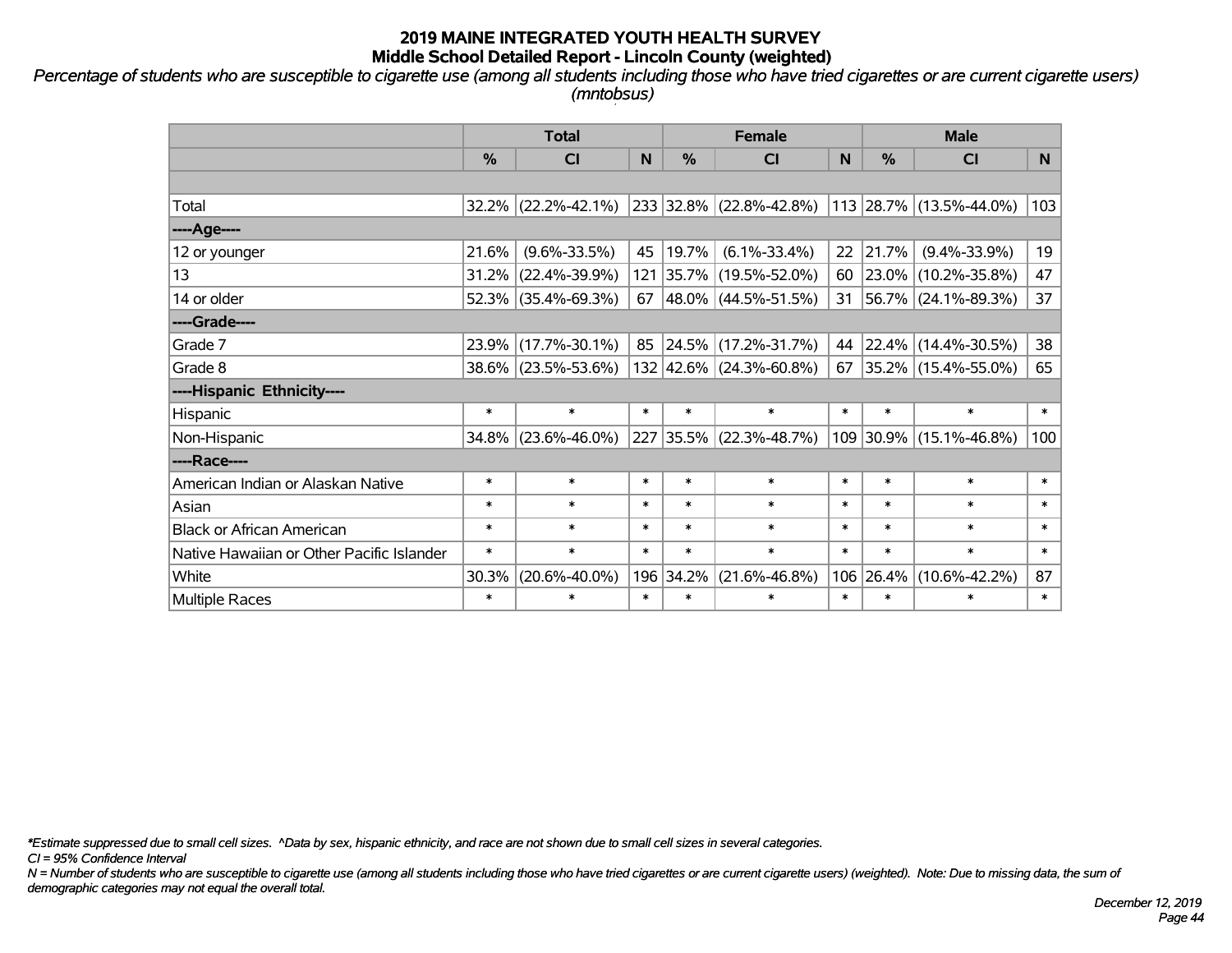*Percentage of students who are susceptible to cigarette use (among students who have never tried cigarettes) (mntobsus\_2)*

|                                           |               | <b>Total</b>        |        |               |                          | <b>Male</b> |               |                          |        |
|-------------------------------------------|---------------|---------------------|--------|---------------|--------------------------|-------------|---------------|--------------------------|--------|
|                                           | $\frac{0}{0}$ | CI                  | N      | $\frac{9}{6}$ | CI                       | N           | $\frac{0}{0}$ | <b>CI</b>                | N      |
|                                           |               |                     |        |               |                          |             |               |                          |        |
| Total                                     |               | 29.8% (20.6%-38.9%) |        |               | 205 31.3% (22.8%-39.7%)  |             |               | 102 25.9% (11.7%-40.1%)  | 89     |
| ----Age----                               |               |                     |        |               |                          |             |               |                          |        |
| 12 or younger                             | 18.5%         | $(8.7\% - 28.4\%)$  | 35     | 19.4%         | $(3.1\% - 35.8\%)$       | 20          | 18.2%         | $(7.2\% - 29.2\%)$       | 15     |
| 13                                        | 29.3%         | $(21.4\% - 37.3\%)$ |        | 111 34.0%     | $(19.3\% - 48.7\%)$      | 55          | 20.8%         | $(9.9\% - 31.7\%)$       | 41     |
| 14 or older                               |               | 48.9% (27.7%-70.1%) | 59     |               | $ 44.2\% $ (33.6%-54.7%) | 26          |               | $ 53.6\% $ (15.4%-91.9%) | 32     |
| ----Grade----                             |               |                     |        |               |                          |             |               |                          |        |
| Grade 7                                   | 20.9%         | $(17.3\% - 24.5\%)$ | 70     | 24.5%         | $(15.4\% - 33.7\%)$      | 41          |               | 17.8% (12.4%-23.3%)      | 28     |
| Grade 8                                   |               | 36.1% (20.7%-51.5%) |        |               | 119 39.1% (23.8%-54.5%)  | 58          |               | 33.6% (12.2%-55.1%)      | 61     |
| ----Hispanic Ethnicity----                |               |                     |        |               |                          |             |               |                          |        |
| Hispanic                                  | $\ast$        | $\ast$              | $\ast$ | $\ast$        | $\ast$                   | $\ast$      | $\ast$        | $\ast$                   | $\ast$ |
| Non-Hispanic                              |               | 32.2% (21.7%-42.6%) |        | 199 33.9%     | $(22.3\% - 45.6\%)$      | 98          | $ 27.8\% $    | $(12.8\% - 42.8\%)$      | 86     |
| ----Race----                              |               |                     |        |               |                          |             |               |                          |        |
| American Indian or Alaskan Native         | $\ast$        | $\ast$              | $\ast$ | $\ast$        | $\ast$                   | $\ast$      | $\ast$        | $\ast$                   | $\ast$ |
| Asian                                     | $\ast$        | $\ast$              | $\ast$ | $\ast$        | $\ast$                   | $\ast$      | $\ast$        | $\ast$                   | $\ast$ |
| <b>Black or African American</b>          | $\ast$        | $\ast$              | $\ast$ | $\ast$        | $\ast$                   | $\ast$      | $\ast$        | $\ast$                   | $\ast$ |
| Native Hawaiian or Other Pacific Islander | $\ast$        | $\ast$              | $\ast$ | $\ast$        | $\ast$                   | $\ast$      | $\ast$        | $\ast$                   | $\ast$ |
| White                                     | 28.0%         | $(19.5\% - 36.4\%)$ | 172    | 32.6%         | $(21.8\% - 43.3\%)$      | 95          | 24.2%         | $(10.8\% - 37.7\%)$      | 77     |
| Multiple Races                            | $\ast$        | $\ast$              | $\ast$ | $\ast$        | $\ast$                   | $\ast$      | $\ast$        | $\ast$                   | $\ast$ |

*\*Estimate suppressed due to small cell sizes. ^Data by sex, hispanic ethnicity, and race are not shown due to small cell sizes in several categories.*

*CI = 95% Confidence Interval*

*N = Number of students who are susceptible to cigarette use (among students who have never tried cigarettes) (weighted). Note: Due to missing data, the sum of demographic categories may not equal the overall total.*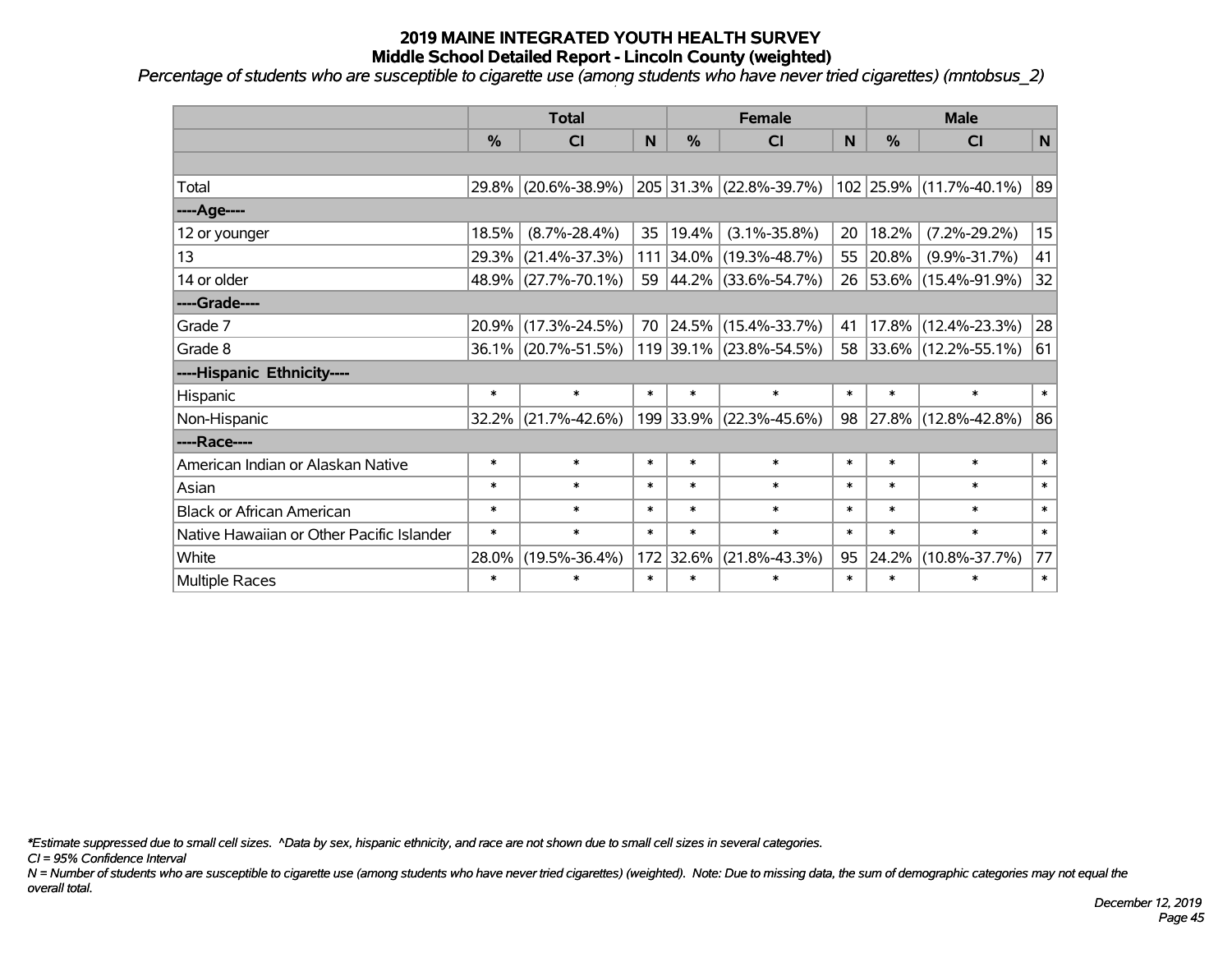*Percentage of students who smoked cigarettes or cigars or used chewing tobacco, snuff, dip, or dissolvable tobacco products on one or more of the past 30 days (mnanytoba)*

|                                           | <b>Total</b> |                     |        |           | <b>Female</b>                              |        | <b>Male</b> |                        |              |  |
|-------------------------------------------|--------------|---------------------|--------|-----------|--------------------------------------------|--------|-------------|------------------------|--------------|--|
|                                           | %            | CI                  | N      | %         | <b>CI</b>                                  | N      | %           | <b>CI</b>              | $\mathsf{N}$ |  |
|                                           |              |                     |        |           |                                            |        |             |                        |              |  |
| Total                                     |              | $3.8\%$ (2.0%-5.6%) |        | $27$ 2.8% | $(0.7\% - 5.0\%)$                          |        | 10 4.1%     | $(0.1\% - 8.0\%)$      | 14           |  |
| ----Age----                               |              |                     |        |           |                                            |        |             |                        |              |  |
| 12 or younger                             | $\ast$       | $\ast$              | $\ast$ | $\ast$    | $\ast$                                     | $\ast$ | $\ast$      | $\ast$                 | $\ast$       |  |
| 13                                        | 4.7%         | $(3.3\% - 6.0\%)$   | 18     | $\ast$    | $\ast$                                     | $\ast$ | $\ast$      | $\ast$                 | $\ast$       |  |
| 14 or older                               | $\ast$       | $\ast$              | $\ast$ | $\ast$    | $\ast$                                     | $\ast$ | $\ast$      | $\ast$                 | $\ast$       |  |
| ----Grade----                             |              |                     |        |           |                                            |        |             |                        |              |  |
| Grade 7                                   | 2.3%         | $(0.0\% - 5.0\%)$   | 8      | $\ast$    | $\ast$                                     | $\ast$ | $\ast$      | $\ast$                 | $\pmb{\ast}$ |  |
| Grade 8                                   |              |                     |        |           | $5.4\%$ (3.9%-6.9%)   19 5.1% (0.0%-10.1%) | 8      |             | $ 5.9\% $ (0.0%-11.8%) | 11           |  |
| ----Hispanic Ethnicity----                |              |                     |        |           |                                            |        |             |                        |              |  |
| Hispanic                                  | $\ast$       | $\ast$              | $\ast$ | $\ast$    | $\ast$                                     | $\ast$ | $\ast$      | $\ast$                 | $\ast$       |  |
| Non-Hispanic                              | 3.9%         | $(2.0\% - 5.8\%)$   |        | 25 2.6%   | $(0.0\% - 5.1\%)$                          | 8      | $ 4.4\%$    | $(0.1\% - 8.7\%)$      | 14           |  |
| ----Race----                              |              |                     |        |           |                                            |        |             |                        |              |  |
| American Indian or Alaskan Native         | $\ast$       | $\ast$              | $\ast$ | $\ast$    | $\ast$                                     | $\ast$ | $\ast$      | $\ast$                 | $\ast$       |  |
| Asian                                     | $\ast$       | $\ast$              | $\ast$ | $\ast$    | $\ast$                                     | $\ast$ | $\ast$      | $\ast$                 | $\ast$       |  |
| <b>Black or African American</b>          | $\ast$       | $\ast$              | $\ast$ | $\ast$    | $\ast$                                     | $\ast$ | $\ast$      | $\ast$                 | $\ast$       |  |
| Native Hawaiian or Other Pacific Islander | $\ast$       | $\ast$              | $\ast$ | $\ast$    | $\ast$                                     | $\ast$ | $\ast$      | $\ast$                 | $\ast$       |  |
| White                                     | 3.8%         | $(2.0\% - 5.6\%)$   | 25     | 2.5%      | $(0.0\% - 5.0\%)$                          | 8      | 4.3%        | $(0.1\% - 8.5\%)$      | 14           |  |
| Multiple Races                            | $\ast$       | $\ast$              | $\ast$ | $\ast$    | $\ast$                                     | $\ast$ | $\ast$      | $\ast$                 | $\ast$       |  |

*\*Estimate suppressed due to small cell sizes. ^Data by sex, hispanic ethnicity, and race are not shown due to small cell sizes in several categories.*

*CI = 95% Confidence Interval*

*N = Number of students who smoked cigarettes or cigars or used chewing tobacco, snuff, dip, or dissolvable tobacco products on one or more of the past 30 days (weighted). Note: Due to missing data, the sum of demographic categories may not equal the overall total.*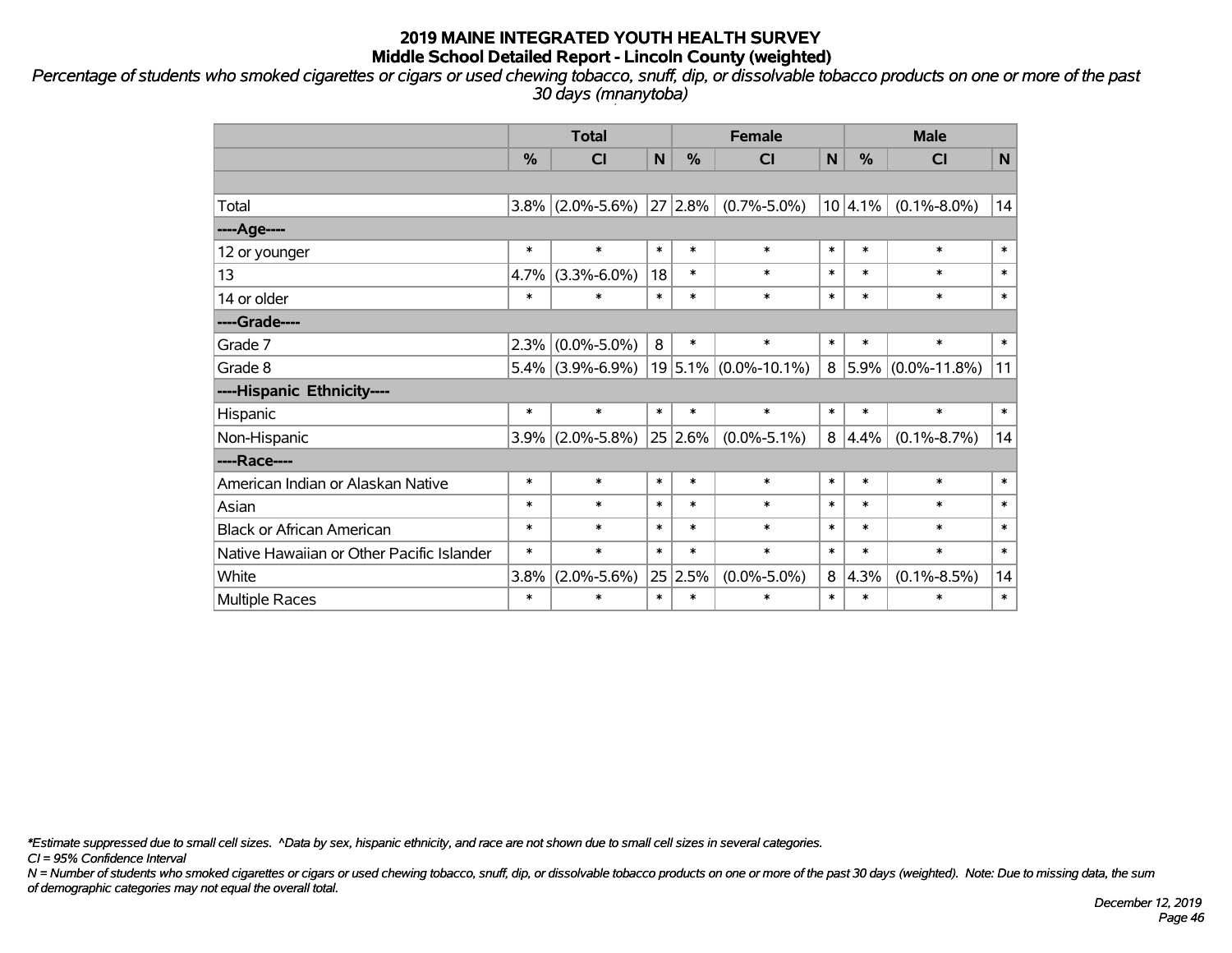*Percentage of students who smoked cigarettes or cigars; used an electronic vapor product; or used chewing tobacco, snuff, dip, or dissolvable tobacco products on one or more of the past 30 days (mnanytob\_2a)*

|                                           | <b>Total</b> |                       |        |              | <b>Female</b>                 |              | <b>Male</b> |                           |              |  |
|-------------------------------------------|--------------|-----------------------|--------|--------------|-------------------------------|--------------|-------------|---------------------------|--------------|--|
|                                           | %            | <b>CI</b>             | N      | $\%$         | <b>CI</b>                     | $\mathsf{N}$ | %           | <b>CI</b>                 | $\mathsf{N}$ |  |
|                                           |              |                       |        |              |                               |              |             |                           |              |  |
| Total                                     | 7.1%         | $(3.0\% - 11.3\%)$    |        | $ 46 3.1\% $ | $(0.0\% - 8.5\%)$             |              |             | $10 10.1\% $ (1.7%-18.5%) | 33           |  |
| ----Age----                               |              |                       |        |              |                               |              |             |                           |              |  |
| 12 or younger                             | 4.1%         | $(1.2\% - 7.1\%)$     | 8      | $\ast$       | $\ast$                        | $\ast$       | $\ast$      | $\ast$                    | $\ast$       |  |
| 13                                        | 7.5%         | $(2.5\% - 12.5\%)$    | 25     | $\ast$       | $\ast$                        | $\ast$       | $\ast$      | $\ast$                    | $\ast$       |  |
| 14 or older                               |              | 11.2% (0.0%-25.7%)    | 13     | $\ast$       | $\ast$                        | $\ast$       | $\ast$      | $\ast$                    | $\ast$       |  |
| ----Grade----                             |              |                       |        |              |                               |              |             |                           |              |  |
| Grade 7                                   | 3.6%         | $(1.1\% - 6.1\%)$     | 12     | $\ast$       | $\ast$                        | $\ast$       | $\ast$      | $\ast$                    | $\ast$       |  |
| Grade 8                                   |              | $11.4\%$ (4.4%-18.3%) |        |              | $ 34 6.3\%  (0.0\% - 18.6\%)$ | 9            |             | $15.8\%$ (0.8%-30.7%)     | 26           |  |
| ----Hispanic Ethnicity----                |              |                       |        |              |                               |              |             |                           |              |  |
| Hispanic                                  | $\ast$       | $\ast$                | $\ast$ | $\ast$       | $\ast$                        | $\ast$       | $\ast$      | $\ast$                    | $\ast$       |  |
| Non-Hispanic                              | 7.9%         | $(3.3\% - 12.4\%)$    |        | 46 3.4%      | $(0.0\% - 9.3\%)$             |              |             | $10 11.2\% $ (1.7%-20.7%) | 33           |  |
| ----Race----                              |              |                       |        |              |                               |              |             |                           |              |  |
| American Indian or Alaskan Native         | $\ast$       | $\ast$                | $\ast$ | $\ast$       | $\ast$                        | $\ast$       | $\ast$      | $\ast$                    | $\ast$       |  |
| Asian                                     | $\ast$       | $\ast$                | $\ast$ | $\ast$       | $\ast$                        | $\ast$       | $\ast$      | $\ast$                    | $\ast$       |  |
| <b>Black or African American</b>          | $\ast$       | $\ast$                | $\ast$ | $\ast$       | $\ast$                        | $\ast$       | $\ast$      | $\ast$                    | $\ast$       |  |
| Native Hawaiian or Other Pacific Islander | $\ast$       | $\ast$                | $\ast$ | $\ast$       | $\ast$                        | $\ast$       | $\ast$      | $\ast$                    | $\ast$       |  |
| White                                     | 6.2%         | $(3.4\% - 8.9\%)$     |        | 37 3.1%      | $(0.0\% - 9.0\%)$             | 9            | 8.1%        | $(2.1\% - 14.2\%)$        | 25           |  |
| Multiple Races                            | $\ast$       | $\ast$                | $\ast$ | $\ast$       | $\ast$                        | $\ast$       | $\ast$      | *                         | $\ast$       |  |

*\*Estimate suppressed due to small cell sizes. ^Data by sex, hispanic ethnicity, and race are not shown due to small cell sizes in several categories.*

*CI = 95% Confidence Interval*

*N = Number of students who smoked cigarettes or cigars; used an electronic vapor product; or used chewing tobacco, snuff, dip, or dissolvable tobacco products on one or more of the past 30 days (weighted). Note: Due to missing data, the sum of demographic categories may not equal the overall total.*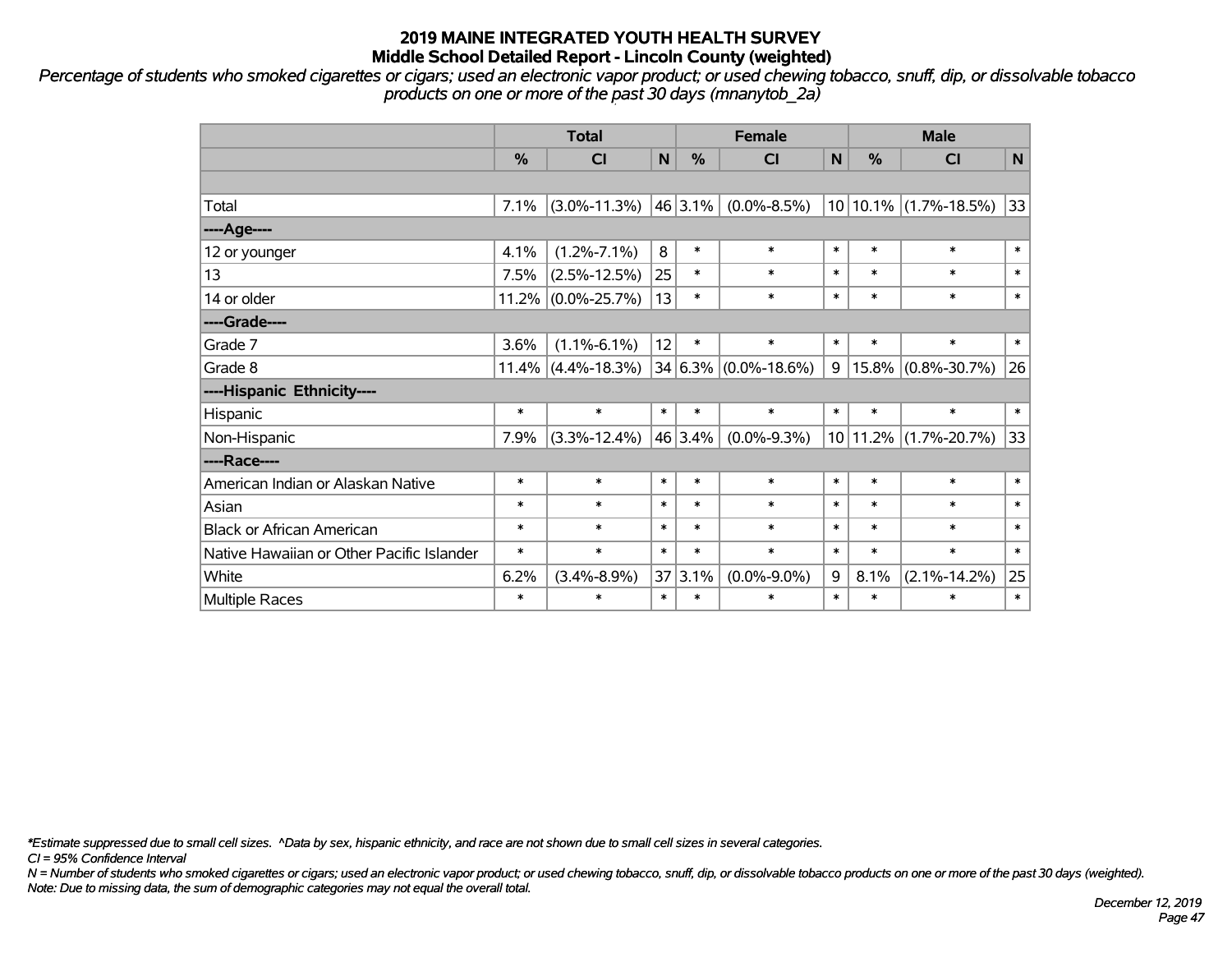*Percentage of students who smoked cigarettes or cigars; used an electronic vapor product with nicotine; or used chewing tobacco, snuff, dip, or dissolvable tobacco products on one or more of the past 30 days (mnanytob\_3)*

|                                           |        | <b>Total</b>         |                | <b>Female</b> |           |        |        | <b>Male</b> |        |
|-------------------------------------------|--------|----------------------|----------------|---------------|-----------|--------|--------|-------------|--------|
|                                           | %      | <b>CI</b>            | N              | %             | <b>CI</b> | N      | $\%$   | CI N        |        |
|                                           |        |                      |                |               |           |        |        |             |        |
| Total                                     | 4.4%   | $(1.5\% - 7.4\%)$    | 29             | $\ast$        | $\ast$    | $\ast$ | $\ast$ | $\ast$      | $\ast$ |
| ----Age----                               |        |                      |                |               |           |        |        |             |        |
| 12 or younger                             | $\ast$ | $\ast$               | $\ast$         | $\ast$        | $\ast$    | $\ast$ | $\ast$ | $\ast$      | $\ast$ |
| 13                                        | 7.5%   | $(2.5\% - 12.5\%)$   | 25             | $\ast$        | *         | $\ast$ | $\ast$ | $\ast$      | $\ast$ |
| 14 or older                               | $\ast$ | $\ast$               | $\ast$         | $\ast$        | $\ast$    | $\ast$ | $\ast$ | $\ast$      | $\ast$ |
| ----Grade----                             |        |                      |                |               |           |        |        |             |        |
| Grade 7                                   | 2.2%   | $(0.0\% - 5.4\%)$    | $\overline{7}$ | $\ast$        | $\ast$    | $\ast$ | $\ast$ | $\ast$      | $\ast$ |
| Grade 8                                   |        | $7.1\%$ (4.1%-10.1%) | 21             | $\ast$        | $\ast$    | $\ast$ | $\ast$ | $\ast$      | $\ast$ |
| ----Hispanic Ethnicity----                |        |                      |                |               |           |        |        |             |        |
| Hispanic                                  | $\ast$ | $\ast$               | $\ast$         | $\ast$        | *         | $\ast$ | $\ast$ | $\ast$      | $\ast$ |
| Non-Hispanic                              | 4.9%   | $(1.7\% - 8.1\%)$    | 29             | $\ast$        | $\ast$    | $\ast$ | $\ast$ | $\ast$      | $\ast$ |
| ----Race----                              |        |                      |                |               |           |        |        |             |        |
| American Indian or Alaskan Native         | $\ast$ | $\ast$               | $\ast$         | $\ast$        | $\ast$    | $\ast$ | $\ast$ | $\ast$      | $\ast$ |
| Asian                                     | *      | $\ast$               | $\ast$         | $\ast$        | *         | $\ast$ | $\ast$ | $\ast$      | $\ast$ |
| <b>Black or African American</b>          | *      | $\ast$               | $\ast$         | $\ast$        | $\ast$    | $\ast$ | $\ast$ | $\ast$      | $\ast$ |
| Native Hawaiian or Other Pacific Islander | *      | $\ast$               | $\ast$         | $\ast$        | $\ast$    | $\ast$ | $\ast$ | $\ast$      | $\ast$ |
| White                                     | 4.8%   | $(1.6\% - 8.0\%)$    | 29             | $\ast$        | $\ast$    | *      | $\ast$ | *           | $\ast$ |
| <b>Multiple Races</b>                     | *      | $\ast$               | $\ast$         | $\ast$        | $\ast$    | $\ast$ | $\ast$ | $\ast$      | $\ast$ |

*\*Estimate suppressed due to small cell sizes. ^Data by sex, hispanic ethnicity, and race are not shown due to small cell sizes in several categories.*

*CI = 95% Confidence Interval*

*N = Number of students who smoked cigarettes or cigars; used an electronic vapor product with nicotine; or used chewing tobacco, snuff, dip, or dissolvable tobacco products on one or more of the past 30 days (weighted). Note: Due to missing data, the sum of demographic categories may not equal the overall total.*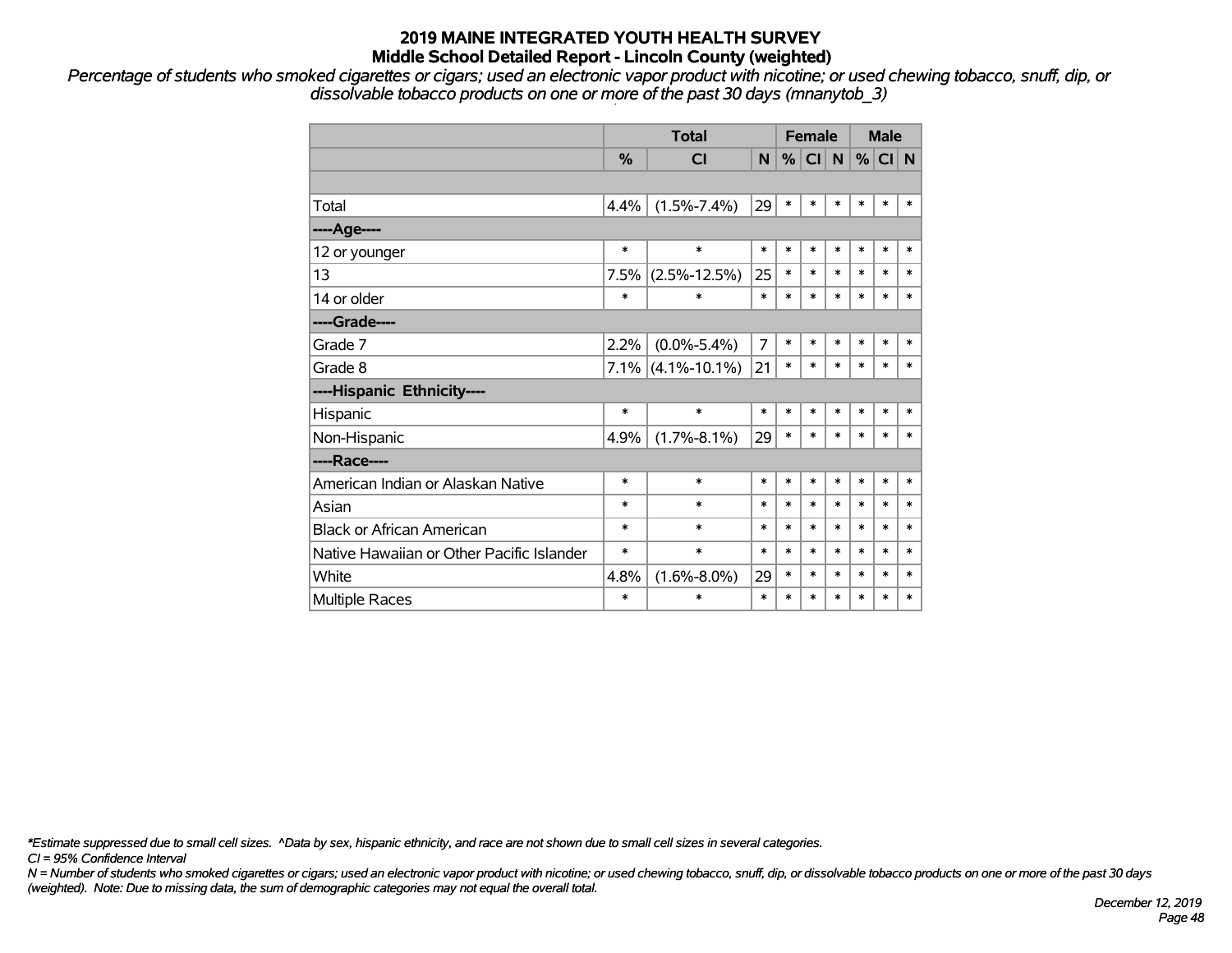#### **2019 MAINE INTEGRATED YOUTH HEALTH SURVEY Middle School Detailed Report - Lincoln County (weighted)** *Have you ever had a drink of alcohol, other than a few sips? (mn59a) Percentage of students who answered 'Yes'*

|                                           | <b>Total</b> |                     |        |               | <b>Female</b>          |                | <b>Male</b> |                           |        |  |
|-------------------------------------------|--------------|---------------------|--------|---------------|------------------------|----------------|-------------|---------------------------|--------|--|
|                                           | $\%$         | <b>CI</b>           | N      | $\%$          | <b>CI</b>              | N              | $\%$        | <b>CI</b>                 | N      |  |
|                                           |              |                     |        |               |                        |                |             |                           |        |  |
| Total                                     | 13.6%        | $(6.6\% - 20.6\%)$  |        | $ 92 12.9\% $ | $(7.5\% - 18.3\%)$     |                |             | 43 13.8% (3.1%-24.5%)     | 46     |  |
| ----Age----                               |              |                     |        |               |                        |                |             |                           |        |  |
| 12 or younger                             | 8.9%         | $(0.0\% - 18.5\%)$  | 17     | $\ast$        | $\ast$                 | $\ast$         | $\ast$      | $\ast$                    | $\ast$ |  |
| 13                                        | 15.4%        | $(9.0\% - 21.9\%)$  |        |               | 56 17.3% (10.8%-23.7%) | 31             | 14.0%       | $(2.5\% - 25.5\%)$        | 24     |  |
| 14 or older                               | 15.5%        | $(7.1\% - 24.0\%)$  |        | 19 18.4%      | $(0.5\% - 36.4\%)$     | 81             |             | $13.8\%$ (7.0%-20.6%)     | 11     |  |
| ----Grade----                             |              |                     |        |               |                        |                |             |                           |        |  |
| Grade 7                                   | 8.5%         | $(0.6\% - 16.4\%)$  | 28     | 5.2%          | $(2.4\% - 8.1\%)$      | 9 <sup>1</sup> |             | $10.4\%$ (0.0%-24.7%)     | 16     |  |
| Grade 8                                   | $18.6\%$     | $(10.4\% - 26.9\%)$ |        | 62 22.1%      | $(7.7\% - 36.5\%)$     |                |             | 34   16.3%   (5.4%-27.2%) | 29     |  |
| ----Hispanic Ethnicity----                |              |                     |        |               |                        |                |             |                           |        |  |
| Hispanic                                  | $\ast$       | $\ast$              | $\ast$ | $\ast$        | $\ast$                 | $\ast$         | $\ast$      | $\ast$                    | $\ast$ |  |
| Non-Hispanic                              | 13.9%        | $(6.1\% - 21.7\%)$  |        | 86 13.9%      | $(7.4\% - 20.3\%)$     | 42             |             | $13.5\%$ (2.2%-24.7%)     | 41     |  |
| ----Race----                              |              |                     |        |               |                        |                |             |                           |        |  |
| American Indian or Alaskan Native         | $\ast$       | $\ast$              | $\ast$ | $\ast$        | $\ast$                 | $\ast$         | $\ast$      | $\ast$                    | $\ast$ |  |
| Asian                                     | $\ast$       | $\ast$              | $\ast$ | $\ast$        | $\ast$                 | $\ast$         | $\ast$      | $\ast$                    | $\ast$ |  |
| <b>Black or African American</b>          | $\ast$       | $\ast$              | $\ast$ | $\ast$        | $\ast$                 | $\ast$         | $\ast$      | $\ast$                    | $\ast$ |  |
| Native Hawaiian or Other Pacific Islander | $\ast$       | $\ast$              | $\ast$ | $\ast$        | $\ast$                 | $\ast$         | $\ast$      | $\ast$                    | $\ast$ |  |
| White                                     | 13.7%        | $(6.4\% - 21.0\%)$  | 88     | 13.4%         | $(7.9\% - 18.8\%)$     | 42             | 13.5%       | $(2.4\% - 24.7\%)$        | 43     |  |
| <b>Multiple Races</b>                     | $\ast$       | $\ast$              | $\ast$ | $\ast$        | $\ast$                 | $\ast$         | $\ast$      | $\ast$                    | $\ast$ |  |

*\*Estimate suppressed due to small cell sizes. ^Data by sex, hispanic ethnicity, and race are not shown due to small cell sizes in several categories.*

*CI = 95% Confidence Interval*

*N = Number of students who answered 'Yes' (weighted). Note: Due to missing data, the sum of demographic categories may not equal the overall total.*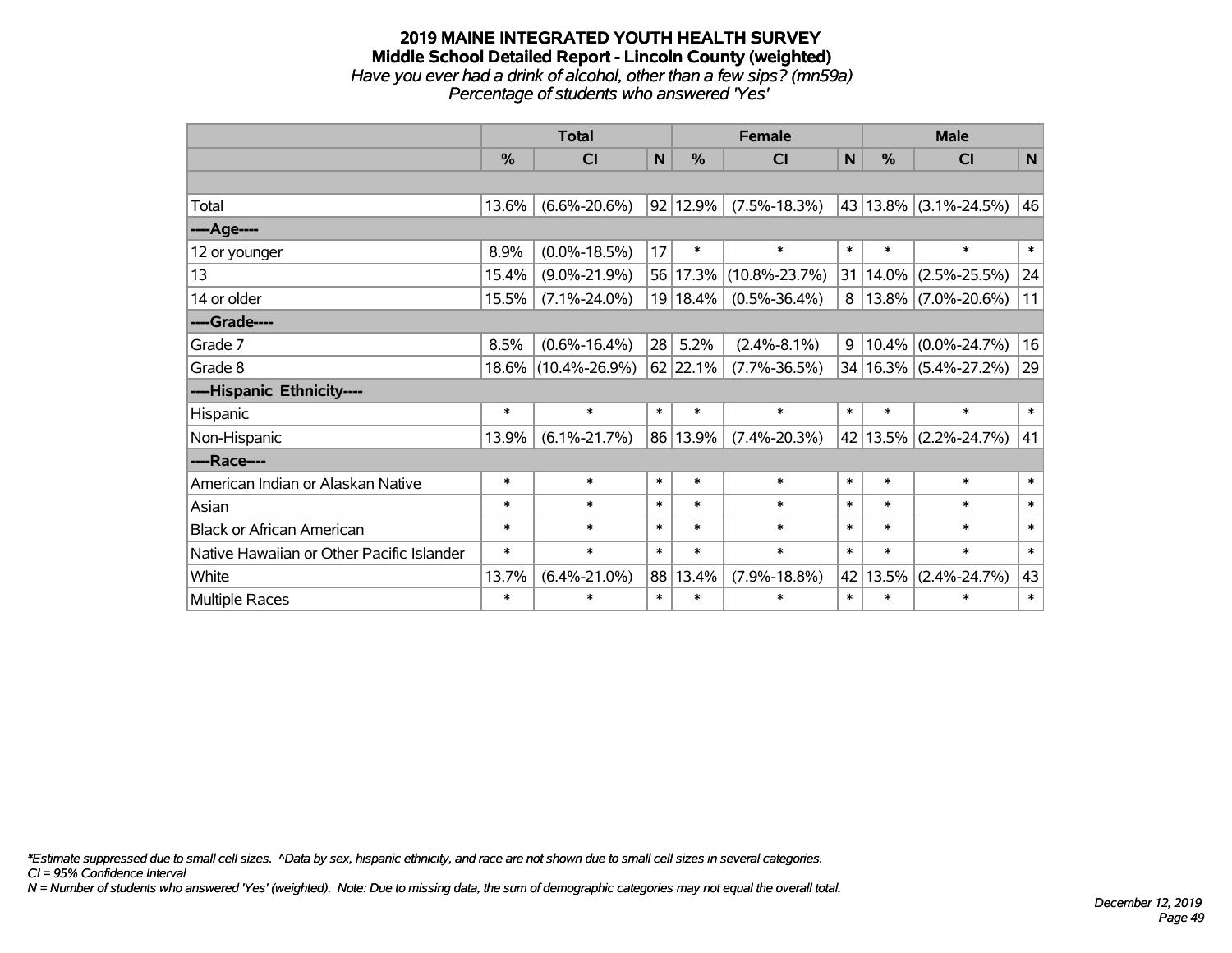*How old were you when you had your first drink of alcohol other than a few sips? (mn60)*

*Among students who have had more than a few sips of alcohol, the percentage of students who answered before age 11*

|                                           | <b>Total</b> |                        |        |          | <b>Female</b>               | <b>Male</b>  |               |                            |             |
|-------------------------------------------|--------------|------------------------|--------|----------|-----------------------------|--------------|---------------|----------------------------|-------------|
|                                           | %            | <b>CI</b>              | N      | %        | <b>CI</b>                   | $\mathsf{N}$ | $\frac{0}{0}$ | <b>CI</b>                  | $\mathbf N$ |
|                                           |              |                        |        |          |                             |              |               |                            |             |
| Total                                     |              | $40.5\%$ (23.1%-57.9%) |        |          | $ 37 40.1\% $ (20.5%-59.8%) |              |               | $17 43.5\% $ (22.4%-64.6%) | 20          |
| ----Age----                               |              |                        |        |          |                             |              |               |                            |             |
| 12 or younger                             | 42.8%        | $(2.7\% - 82.8\%)$     | 6      | $\ast$   | $\ast$                      | $\ast$       | $\ast$        | $\ast$                     | $\ast$      |
| 13                                        | 40.7%        | $(21.8\% - 59.6\%)$    |        | 23 45.4% | $(25.5\% - 65.3\%)$         |              | 14 34.7%      | $(5.4\% - 64.0\%)$         | 8           |
| 14 or older                               | 38.4%        | $(7.4\% - 69.4\%)$     | 8      | $\ast$   | $\ast$                      | $\ast$       | $\ast$        | $\ast$                     | $\ast$      |
| ----Grade----                             |              |                        |        |          |                             |              |               |                            |             |
| Grade 7                                   | 43.6%        | $(4.7\% - 82.5\%)$     | 12     | $\ast$   | $\ast$                      | $\ast$       | $\ast$        | $\ast$                     | $\ast$      |
| Grade 8                                   |              | $39.8\%$ (24.3%-55.4%) |        |          | 25 32.4% (19.8%-44.9%)      |              |               | $11 48.6\% $ (20.8%-76.3%) | 14          |
| ----Hispanic Ethnicity----                |              |                        |        |          |                             |              |               |                            |             |
| Hispanic                                  | $\ast$       | $\ast$                 | $\ast$ | $\ast$   | $\ast$                      | $\ast$       | $\ast$        | $\ast$                     | $\ast$      |
| Non-Hispanic                              | 41.2%        | $(21.7\% - 60.8\%)$    |        |          | 35 40.5% (20.3%-60.8%)      | 17           |               | 45.0%  (19.2%-70.8%)       | 18          |
| ----Race----                              |              |                        |        |          |                             |              |               |                            |             |
| American Indian or Alaskan Native         | $\ast$       | $\ast$                 | $\ast$ | $\ast$   | $\ast$                      | $\ast$       | $\ast$        | $\ast$                     | $\ast$      |
| Asian                                     | $\ast$       | $\ast$                 | $\ast$ | $\ast$   | $\ast$                      | $\ast$       | $\ast$        | $\ast$                     | $\ast$      |
| <b>Black or African American</b>          | $\ast$       | $\ast$                 | $\ast$ | $\ast$   | $\ast$                      | $\ast$       | $\ast$        | $\ast$                     | $\ast$      |
| Native Hawaiian or Other Pacific Islander | $\ast$       | $\ast$                 | $\ast$ | $\ast$   | $\ast$                      | $\ast$       | $\ast$        | $\ast$                     | $\ast$      |
| White                                     | 39.8%        | $(19.7\% - 60.0\%)$    |        | 35 39.1% | $(18.0\% - 60.2\%)$         |              | 16 43.3%      | $(16.9\% - 69.7\%)$        | 18          |
| Multiple Races                            | $\ast$       | $\ast$                 | $\ast$ | $\ast$   | $\ast$                      | $\ast$       | $\ast$        | $\ast$                     | $\ast$      |

*\*Estimate suppressed due to small cell sizes. ^Data by sex, hispanic ethnicity, and race are not shown due to small cell sizes in several categories.*

*CI = 95% Confidence Interval*

*N = Among students who have had more than a few sips of alcohol, the number of students who answered before age 11 (weighted). Note: Due to missing data, the sum of demographic categories may not equal the overall total.*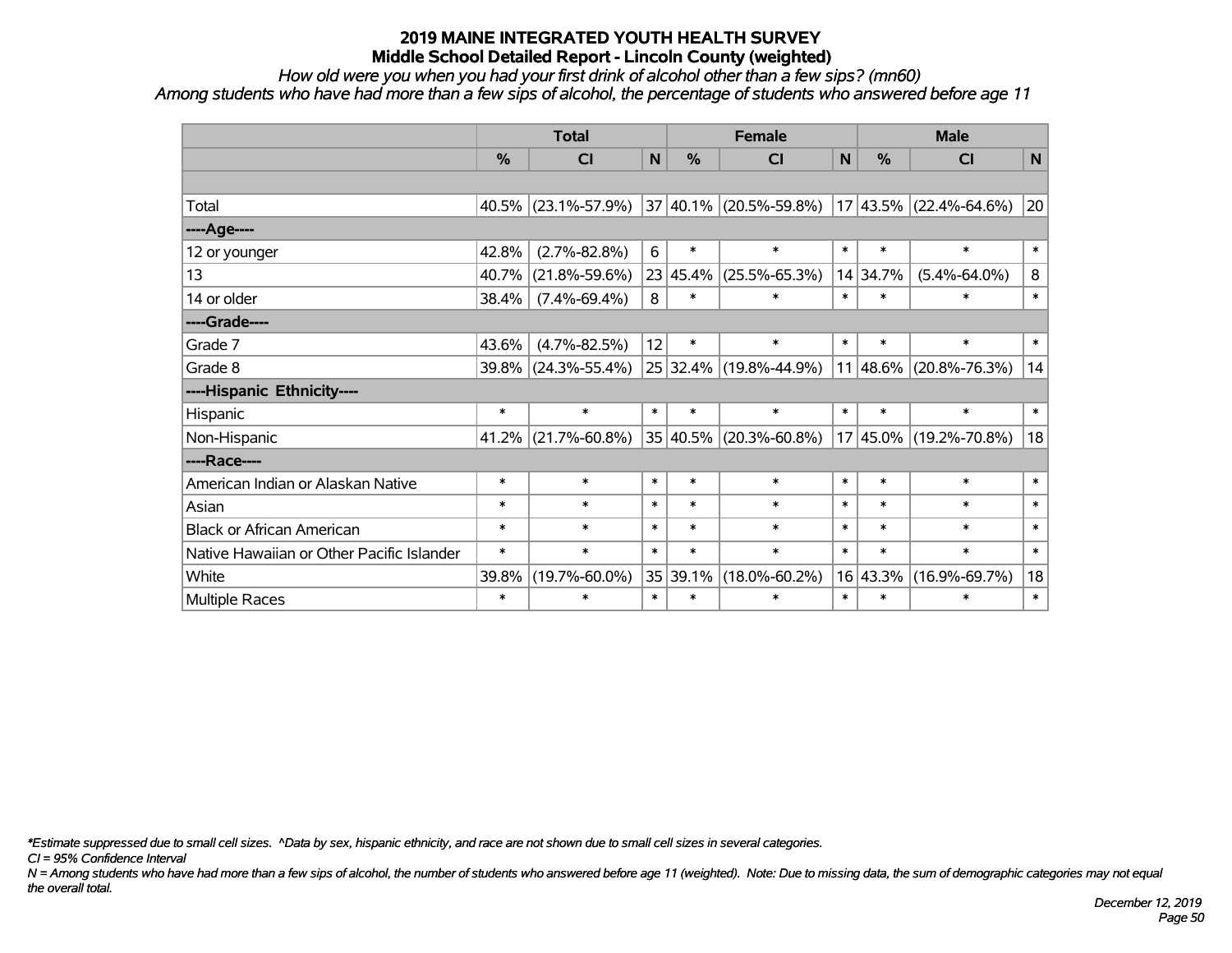### **2019 MAINE INTEGRATED YOUTH HEALTH SURVEY Middle School Detailed Report - Lincoln County (weighted)** *How old were you when you had your first drink of alcohol other than a few sips? (mn60\_2) Percentage of students who answered before age 11*

|                                           | <b>Total</b>  |                      |        |             | <b>Female</b>          |        | <b>Male</b> |                          |        |  |
|-------------------------------------------|---------------|----------------------|--------|-------------|------------------------|--------|-------------|--------------------------|--------|--|
|                                           | $\frac{9}{6}$ | <b>CI</b>            | N      | $\%$        | CI                     | N      | %           | <b>CI</b>                | N      |  |
|                                           |               |                      |        |             |                        |        |             |                          |        |  |
| Total                                     | 5.6%          | $(2.9\% - 8.3\%)$    |        | 37 5.3%     | $(3.4\% - 7.1\%)$      |        |             | $17 6.0\% $ (1.8%-10.2%) | 20     |  |
| ----Age----                               |               |                      |        |             |                        |        |             |                          |        |  |
| 12 or younger                             | 3.4%          | $(0.0\% - 9.7\%)$    | 6      | $\ast$      | $\ast$                 | $\ast$ | $\ast$      | $\ast$                   | $\ast$ |  |
| 13                                        | 6.4%          | $(3.8\% - 9.1\%)$    |        | $23 8.0\% $ | $(5.7\% - 10.2\%)$     |        | $14 5.0\%$  | $(0.9\% - 9.2\%)$        | 8      |  |
| 14 or older                               |               | $6.2\%$ (2.3%-10.1%) | 8      | $\ast$      | $\ast$                 | $\ast$ | $\ast$      | $\ast$                   | $\ast$ |  |
| ----Grade----                             |               |                      |        |             |                        |        |             |                          |        |  |
| Grade 7                                   | 3.7%          | $(0.0\% - 7.4\%)$    |        | 12 3.7%     | $(1.1\% - 6.3\%)$      | 6      | $3.8\%$     | $(0.0\% - 10.4\%)$       | 6      |  |
| Grade 8                                   | 7.5%          | $(5.4\% - 9.6\%)$    |        |             | $25$ 7.1% (4.3%-10.0%) |        |             | $11 8.0\% $ (3.8%-12.2%) | 14     |  |
| ----Hispanic Ethnicity----                |               |                      |        |             |                        |        |             |                          |        |  |
| Hispanic                                  | $\ast$        | $\ast$               | $\ast$ | $\ast$      | $\ast$                 | $\ast$ | $\ast$      | $\ast$                   | $\ast$ |  |
| Non-Hispanic                              | 5.7%          | $(2.9\% - 8.6\%)$    |        | 35 5.6%     | $(3.8\% - 7.4\%)$      |        |             | $17 6.0\% $ (1.5%-10.6%) | 18     |  |
| ----Race----                              |               |                      |        |             |                        |        |             |                          |        |  |
| American Indian or Alaskan Native         | $\ast$        | $\ast$               | $\ast$ | $\ast$      | $\ast$                 | $\ast$ | $\ast$      | $\ast$                   | $\ast$ |  |
| Asian                                     | $\ast$        | $\ast$               | $\ast$ | $\ast$      | $\ast$                 | $\ast$ | $\ast$      | $\ast$                   | $\ast$ |  |
| <b>Black or African American</b>          | $\ast$        | $\ast$               | $\ast$ | $\ast$      | $\ast$                 | $\ast$ | $\ast$      | $\ast$                   | $\ast$ |  |
| Native Hawaiian or Other Pacific Islander | $\ast$        | $\ast$               | $\ast$ | $\ast$      | $\ast$                 | $\ast$ | $\ast$      | $\ast$                   | $\ast$ |  |
| White                                     | 5.5%          | $(2.6\% - 8.5\%)$    |        | 35 5.3%     | $(3.5\% - 7.1\%)$      |        | 16 5.9%     | $(1.3\% - 10.4\%)$       | 18     |  |
| Multiple Races                            | $\ast$        | $\ast$               | $\ast$ | $\ast$      | $\ast$                 | $\ast$ | $\ast$      | $\ast$                   | $\ast$ |  |

*\*Estimate suppressed due to small cell sizes. ^Data by sex, hispanic ethnicity, and race are not shown due to small cell sizes in several categories.*

*CI = 95% Confidence Interval*

*N = Number of students who answered before age 11 (weighted). Note: Due to missing data, the sum of demographic categories may not equal the overall total.*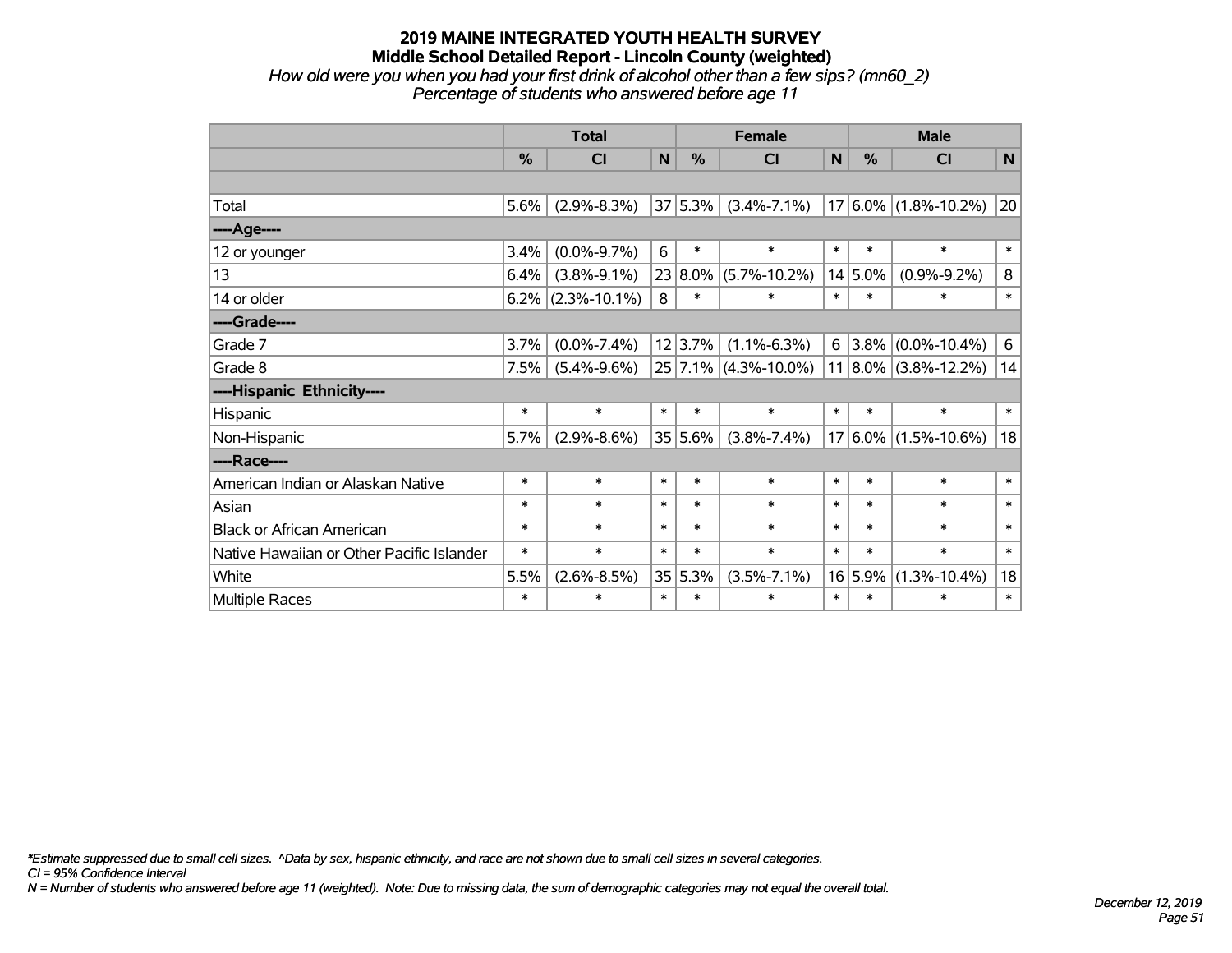#### **2019 MAINE INTEGRATED YOUTH HEALTH SURVEY Middle School Detailed Report - Lincoln County (weighted)** *During the past 30 days, on how many days did you have at least one drink of alcohol? (mn61) Percentage of students who answered at least 1 day*

|                                           | <b>Total</b> |                     |             |        | <b>Female</b>           | <b>Male</b>    |        |                     |              |
|-------------------------------------------|--------------|---------------------|-------------|--------|-------------------------|----------------|--------|---------------------|--------------|
|                                           | %            | CI                  | $\mathbf N$ | %      | <b>CI</b>               | N              | %      | <b>CI</b>           | $\mathsf{N}$ |
|                                           |              |                     |             |        |                         |                |        |                     |              |
| Total                                     | 2.9%         | $(0.8\% - 5.1\%)$   |             |        | $20 2.0\% $ (0.1%-3.9%) | 6 <sup>1</sup> |        | $3.9\%$ (0.0%-8.7%) | 14           |
| ----Age----                               |              |                     |             |        |                         |                |        |                     |              |
| 12 or younger                             | $\ast$       | $\ast$              | $\ast$      | $\ast$ | $\ast$                  | $\ast$         | $\ast$ | $\ast$              | $\ast$       |
| 13                                        | 4.2%         | $(1.3\% - 7.0\%)$   | 15          | $\ast$ | $\ast$                  | $\ast$         | $\ast$ | $\ast$              | $\ast$       |
| 14 or older                               | $\ast$       | $\ast$              | $\ast$      | $\ast$ | $\ast$                  | $\ast$         | $\ast$ | $\ast$              | $\ast$       |
| ----Grade----                             |              |                     |             |        |                         |                |        |                     |              |
| Grade 7                                   | 2.5%         | $(0.0\% - 6.8\%)$   | 8           | $\ast$ | $\ast$                  | $\ast$         | $\ast$ | $\ast$              | $\ast$       |
| Grade 8                                   |              | $3.4\%$ (1.4%-5.4%) | 12          | $\ast$ | $\ast$                  | $\ast$         | $\ast$ | $\ast$              | $\ast$       |
| ----Hispanic Ethnicity----                |              |                     |             |        |                         |                |        |                     |              |
| Hispanic                                  | $\ast$       | $\ast$              | $\ast$      | $\ast$ | $\ast$                  | $\ast$         | $\ast$ | $\ast$              | $\ast$       |
| Non-Hispanic                              | $3.2\%$      | $(0.8\% - 5.5\%)$   |             |        | $20 2.2\% $ (0.0%-4.4%) | 6              |        | $4.1\%$ (0.0%-9.3%) | 14           |
| ----Race----                              |              |                     |             |        |                         |                |        |                     |              |
| American Indian or Alaskan Native         | $\ast$       | $\ast$              | $\ast$      | $\ast$ | $\ast$                  | $\ast$         | $\ast$ | $\ast$              | $\ast$       |
| Asian                                     | $\ast$       | $\ast$              | $\ast$      | $\ast$ | $\ast$                  | $\ast$         | $\ast$ | $\ast$              | $\ast$       |
| <b>Black or African American</b>          | $\ast$       | $\ast$              | $\ast$      | $\ast$ | $\ast$                  | $\ast$         | $\ast$ | $\ast$              | $\ast$       |
| Native Hawaiian or Other Pacific Islander | $\ast$       | $\ast$              | $\ast$      | $\ast$ | $\ast$                  | $\ast$         | $\ast$ | $\ast$              | $\ast$       |
| White                                     | 3.1%         | $(0.8\% - 5.4\%)$   | 20          | 2.1%   | $(0.0\% - 4.2\%)$       | 6              | 4.1%   | $(0.0\% - 9.2\%)$   | 14           |
| Multiple Races                            | $\ast$       | $\ast$              | $\ast$      | $\ast$ | $\ast$                  | $\ast$         | $\ast$ | $\ast$              | $\ast$       |

*\*Estimate suppressed due to small cell sizes. ^Data by sex, hispanic ethnicity, and race are not shown due to small cell sizes in several categories.*

*CI = 95% Confidence Interval*

*N = Number of students who answered at least 1 day (weighted). Note: Due to missing data, the sum of demographic categories may not equal the overall total.*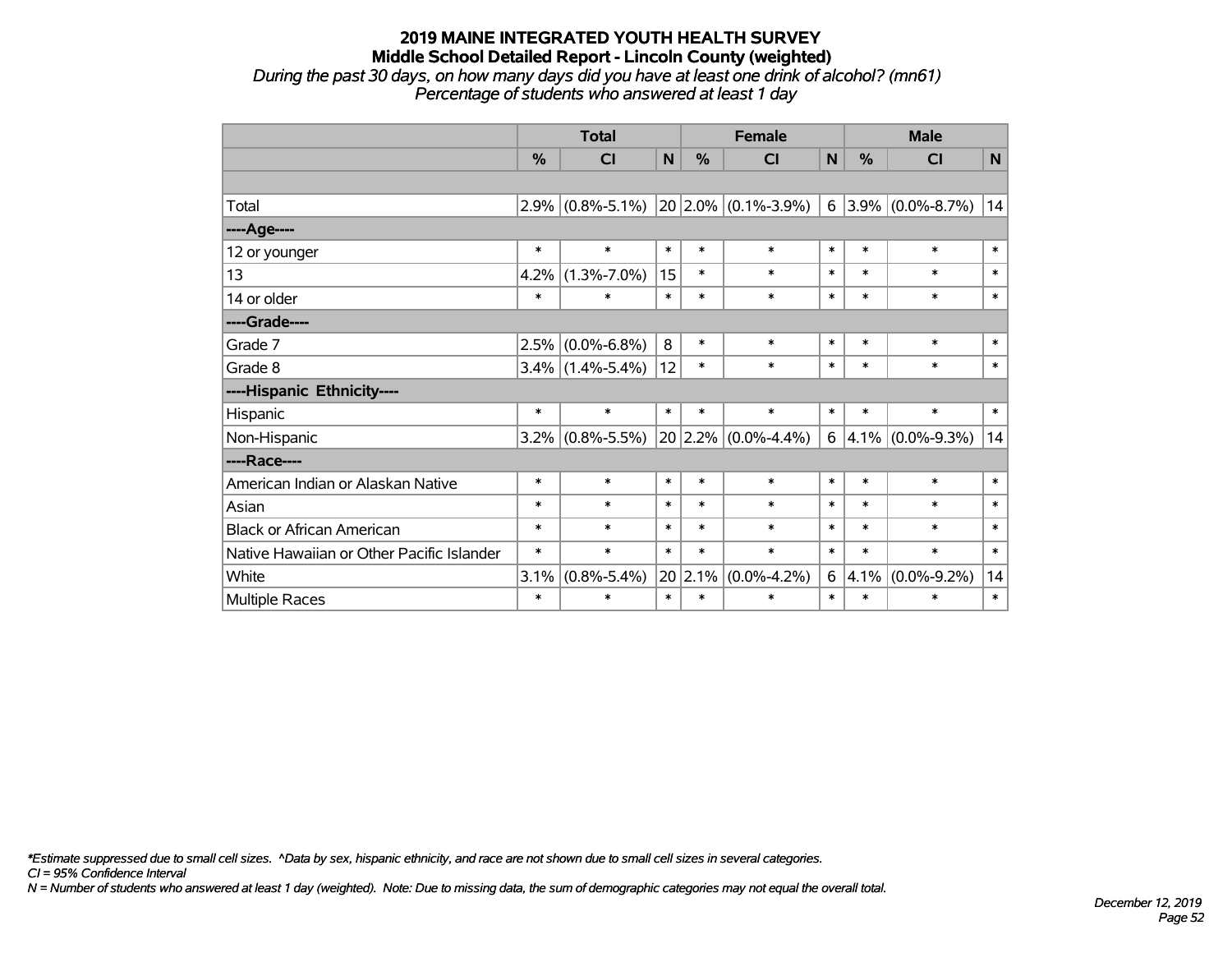*During the past 30 days, on how many days did you have 5 or more drinks of alcohol in a row, that is, within a couple of hours? (mn62a) Percentage of students who answered at least 1 day*

|                                           | <b>Total</b>  |        |        |        | <b>Female</b> |        | <b>Male</b> |        |        |
|-------------------------------------------|---------------|--------|--------|--------|---------------|--------|-------------|--------|--------|
|                                           | $\frac{9}{6}$ | CI N   |        |        | %  CI         | N      | %           | CI     | N      |
|                                           |               |        |        |        |               |        |             |        |        |
| Total                                     | $\ast$        | $\ast$ | $\ast$ | $\ast$ | *             | $\ast$ | $\ast$      | $\ast$ | $\ast$ |
| ----Age----                               |               |        |        |        |               |        |             |        |        |
| 12 or younger                             | $\ast$        | $\ast$ | $\ast$ | $\ast$ | $\ast$        | $\ast$ | $\ast$      | $\ast$ | $\ast$ |
| 13                                        | $\ast$        | $\ast$ | $\ast$ | $\ast$ | $\ast$        | $\ast$ | $\ast$      | $\ast$ | $\ast$ |
| 14 or older                               | $\ast$        | $\ast$ | $\ast$ | $\ast$ | $\ast$        | $\ast$ | $\ast$      | $\ast$ | $\ast$ |
| ----Grade----                             |               |        |        |        |               |        |             |        |        |
| Grade 7                                   | $\ast$        | $\ast$ | $\ast$ | $\ast$ | $\ast$        | $\ast$ | $\ast$      | $\ast$ | $\ast$ |
| Grade 8                                   | $\ast$        | $\ast$ | $\ast$ | $\ast$ | $\ast$        | $\ast$ | $\ast$      | $\ast$ | $\ast$ |
| ----Hispanic Ethnicity----                |               |        |        |        |               |        |             |        |        |
| Hispanic                                  | $\ast$        | $\ast$ | $\ast$ | $\ast$ | $\ast$        | $\ast$ | $\ast$      | $\ast$ | $\ast$ |
| Non-Hispanic                              | $\ast$        | *      | $\ast$ | $\ast$ | $\ast$        | $\ast$ | $\ast$      | *      | $\ast$ |
| ----Race----                              |               |        |        |        |               |        |             |        |        |
| American Indian or Alaskan Native         | $\ast$        | $\ast$ | $\ast$ | $\ast$ | *             | $\ast$ | *           | *      | $\ast$ |
| Asian                                     | $\ast$        | $\ast$ | $\ast$ | $\ast$ | *             | $\ast$ | $\ast$      | *      | $\ast$ |
| <b>Black or African American</b>          | $\ast$        | $\ast$ | $\ast$ | $\ast$ | $\ast$        | $\ast$ | $\ast$      | $\ast$ | *      |
| Native Hawaiian or Other Pacific Islander | $\ast$        | $\ast$ | $\ast$ | $\ast$ | $\ast$        | $\ast$ | $\ast$      | *      | *      |
| White                                     | $\ast$        | *      | *      | $\ast$ | $\ast$        | $\ast$ | $\ast$      | *      | $\ast$ |
| <b>Multiple Races</b>                     | $\ast$        | $\ast$ | $\ast$ | $\ast$ | $\ast$        | $\ast$ | $\ast$      | $\ast$ | $\ast$ |

*\*Estimate suppressed due to small cell sizes. ^Data by sex, hispanic ethnicity, and race are not shown due to small cell sizes in several categories.*

*CI = 95% Confidence Interval*

*N = Number of students who answered at least 1 day (weighted). Note: Due to missing data, the sum of demographic categories may not equal the overall total.*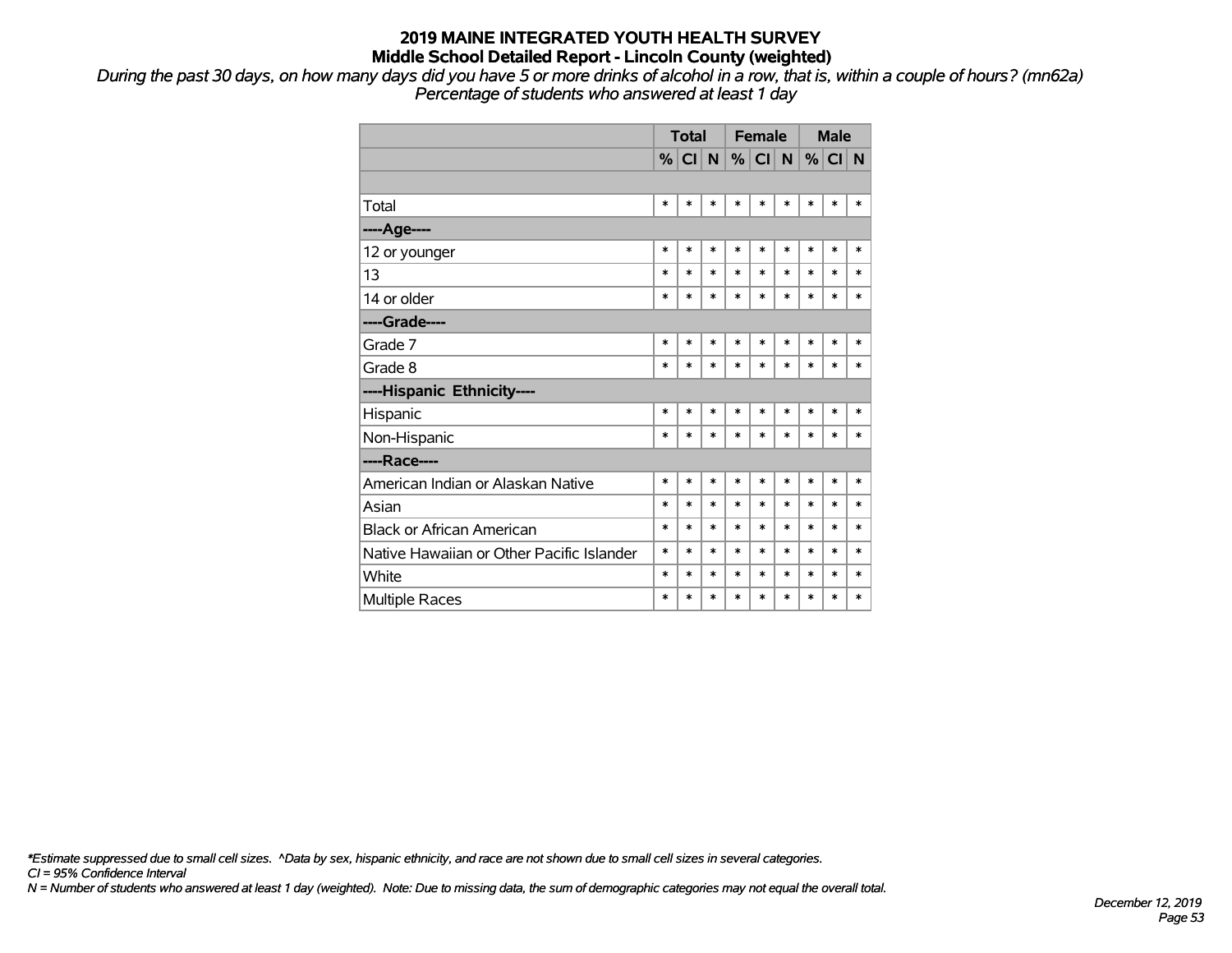*During the past 30 days, how did you usually get the alcohol you drank? (mn63b)*

*Among students who reported alcohol use during the past 30 days, the percentage of students who answered 'Someone gave it to me'*

|                                           |        | <b>Total</b>         |        |        | <b>Female</b> |        |        | <b>Male</b> |          |
|-------------------------------------------|--------|----------------------|--------|--------|---------------|--------|--------|-------------|----------|
|                                           |        | $%$ CI $\mid N \mid$ |        |        | %  CI  N      |        |        | $\%$ CI     | <b>N</b> |
|                                           |        |                      |        |        |               |        |        |             |          |
| Total                                     | $\ast$ | $\ast$               | $\ast$ | $\ast$ | $\ast$        | *      | $\ast$ | $\ast$      | *        |
| ----Age----                               |        |                      |        |        |               |        |        |             |          |
| 12 or younger                             | $\ast$ | $\ast$               | $\ast$ | $\ast$ | $\ast$        | *      | $\ast$ | $\ast$      | *        |
| 13                                        | $\ast$ | $\ast$               | $\ast$ | $\ast$ | $\ast$        | $\ast$ | $\ast$ | $\ast$      | *        |
| 14 or older                               | *      | $\ast$               | $\ast$ | $\ast$ | $\ast$        | $\ast$ | $\ast$ | $\ast$      | *        |
| ----Grade----                             |        |                      |        |        |               |        |        |             |          |
| Grade 7                                   | $\ast$ | $\ast$               | $\ast$ | $\ast$ | $\ast$        | $\ast$ | $\ast$ | $\ast$      | *        |
| Grade 8                                   | *      | $\ast$               | $\ast$ | $\ast$ | $\ast$        | *      | $\ast$ | $\ast$      | *        |
| ----Hispanic Ethnicity----                |        |                      |        |        |               |        |        |             |          |
| Hispanic                                  | $\ast$ | $\ast$               | $\ast$ | $\ast$ | $\ast$        | $\ast$ | $\ast$ | $\ast$      | $\ast$   |
| Non-Hispanic                              | $\ast$ | $\ast$               | $\ast$ | $\ast$ | $\ast$        | $\ast$ | $\ast$ | $\ast$      | *        |
| ----Race----                              |        |                      |        |        |               |        |        |             |          |
| American Indian or Alaskan Native         | $\ast$ | $\ast$               | $\ast$ | $\ast$ | *             | $\ast$ | $\ast$ | $\ast$      | *        |
| Asian                                     | $\ast$ | $\ast$               | $\ast$ | $\ast$ | $\ast$        | $\ast$ | $\ast$ | $\ast$      | *        |
| <b>Black or African American</b>          | $\ast$ | $\ast$               | $\ast$ | $\ast$ | $\ast$        | $\ast$ | $\ast$ | $\ast$      | *        |
| Native Hawaiian or Other Pacific Islander | $\ast$ | $\ast$               | $\ast$ | $\ast$ | $\ast$        | $\ast$ | $\ast$ | $\ast$      | *        |
| White                                     | *      | $\ast$               | $\ast$ | *      | $\ast$        | $\ast$ | $\ast$ | *           | *        |
| <b>Multiple Races</b>                     | $\ast$ | $\ast$               | $\ast$ | $\ast$ | $\ast$        | $\ast$ | $\ast$ | $\ast$      | $\ast$   |

*\*Estimate suppressed due to small cell sizes. ^Data by sex, hispanic ethnicity, and race are not shown due to small cell sizes in several categories.*

*CI = 95% Confidence Interval*

*N = Among students who reported alcohol use during the past 30 days, the number of students who answered 'Someone gave it to me' (weighted). Note: Due to missing data, the sum of demographic categories may not equal the overall total.*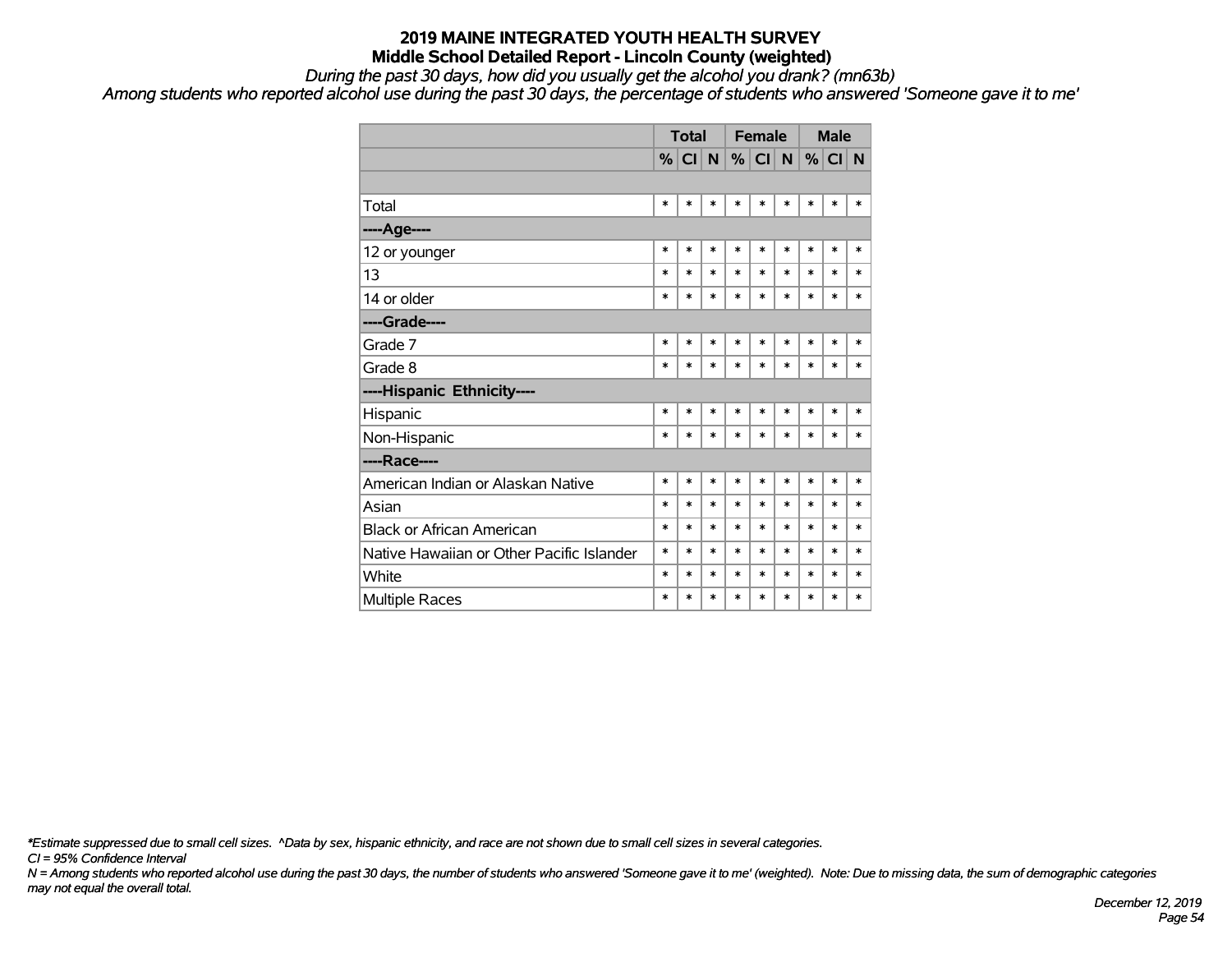# **2019 MAINE INTEGRATED YOUTH HEALTH SURVEY Middle School Detailed Report - Lincoln County (weighted)** *If you wanted to get some alcohol, how easy would it be for you to get some? (mn64) Percentage of students who answered 'Sort of easy' or 'Very easy'*

|                                           | <b>Total</b>  |                        |                | <b>Female</b> | <b>Male</b>                  |                 |        |                             |                 |
|-------------------------------------------|---------------|------------------------|----------------|---------------|------------------------------|-----------------|--------|-----------------------------|-----------------|
|                                           | $\frac{0}{0}$ | CI                     | N <sub>1</sub> | $\frac{0}{0}$ | <b>CI</b>                    | <b>N</b>        | %      | <b>CI</b>                   | N <sub>1</sub>  |
|                                           |               |                        |                |               |                              |                 |        |                             |                 |
| Total                                     |               | $41.0\%$ (36.0%-45.9%) |                |               | $ 285 43.3\% $ (26.2%-60.3%) |                 |        | 146 37.6% (32.4%-42.7%)     | 129             |
| ----Age----                               |               |                        |                |               |                              |                 |        |                             |                 |
| 12 or younger                             | 34.6%         | $(27.2\% - 42.0\%)$    | 67             |               | 34.3% (18.2%-50.3%)          | 36              |        | $30.5\%$ (18.4%-42.6%)      | 25              |
| 13                                        |               | 44.6% (38.9%-50.2%)    |                |               | 167 50.3% (33.8%-66.8%)      | 94              |        | 38.7% (30.0%-47.5%)         | 70              |
| 14 or older                               |               | 40.1% (35.4%-44.8%)    |                |               | 50 35.7% (14.8%-56.5%)       | 17 <sup>2</sup> |        | $ 42.5\% $ (28.2%-56.7%)    | 33 <sup>2</sup> |
| ----Grade----                             |               |                        |                |               |                              |                 |        |                             |                 |
| Grade 7                                   | 35.3%         | $(27.2\% - 43.4\%)$    |                |               | 122 36.2% (19.8%-52.7%)      | 64              | 32.3%  | $(20.9\% - 43.7\%)$         | 51              |
| Grade 8                                   |               | 46.8% (41.7%-51.9%)    |                |               | 160 52.3% (33.0%-71.6%)      |                 |        | 80 $ 41.8\% $ (32.3%-51.3%) | 77              |
| ----Hispanic Ethnicity----                |               |                        |                |               |                              |                 |        |                             |                 |
| Hispanic                                  | $\ast$        | $\ast$                 | $\ast$         | $\ast$        | $\ast$                       | $\ast$          | $\ast$ | $\ast$                      | $\ast$          |
| Non-Hispanic                              |               | $42.8\%$ (37.6%-48.0%) |                |               | 274 46.4% (28.0%-64.8%)      |                 |        | 144 38.0% (32.4%-43.5%)     | 120             |
| ----Race----                              |               |                        |                |               |                              |                 |        |                             |                 |
| American Indian or Alaskan Native         | $\ast$        | $\ast$                 | $\ast$         | $\ast$        | $\ast$                       | $\ast$          | $\ast$ | $\ast$                      | $\ast$          |
| Asian                                     | $\ast$        | $\ast$                 | $\ast$         | $\ast$        | $\ast$                       | $\ast$          | $\ast$ | $\ast$                      | $\ast$          |
| <b>Black or African American</b>          | $\ast$        | $\ast$                 | $\ast$         | $\ast$        | $\ast$                       | $\ast$          | $\ast$ | $\ast$                      | $\ast$          |
| Native Hawaiian or Other Pacific Islander | $\ast$        | $\ast$                 | $\ast$         | $\ast$        | $\ast$                       | $\ast$          | $\ast$ | $\ast$                      | $\ast$          |
| White                                     | 41.9%         | $(36.2\% - 47.5\%)$    |                | 274 44.3%     | $(27.0\% - 61.7\%)$          | 141             | 38.4%  | $(33.8\% - 42.9\%)$         | 123             |
| Multiple Races                            | $\ast$        | $\ast$                 | $\ast$         | $\ast$        | $\ast$                       | $\ast$          | $\ast$ | $\ast$                      | $\ast$          |

*\*Estimate suppressed due to small cell sizes. ^Data by sex, hispanic ethnicity, and race are not shown due to small cell sizes in several categories.*

*CI = 95% Confidence Interval*

*N = Number of students who answered 'Sort of easy' or 'Very easy' (weighted). Note: Due to missing data, the sum of demographic categories may not equal the overall total.*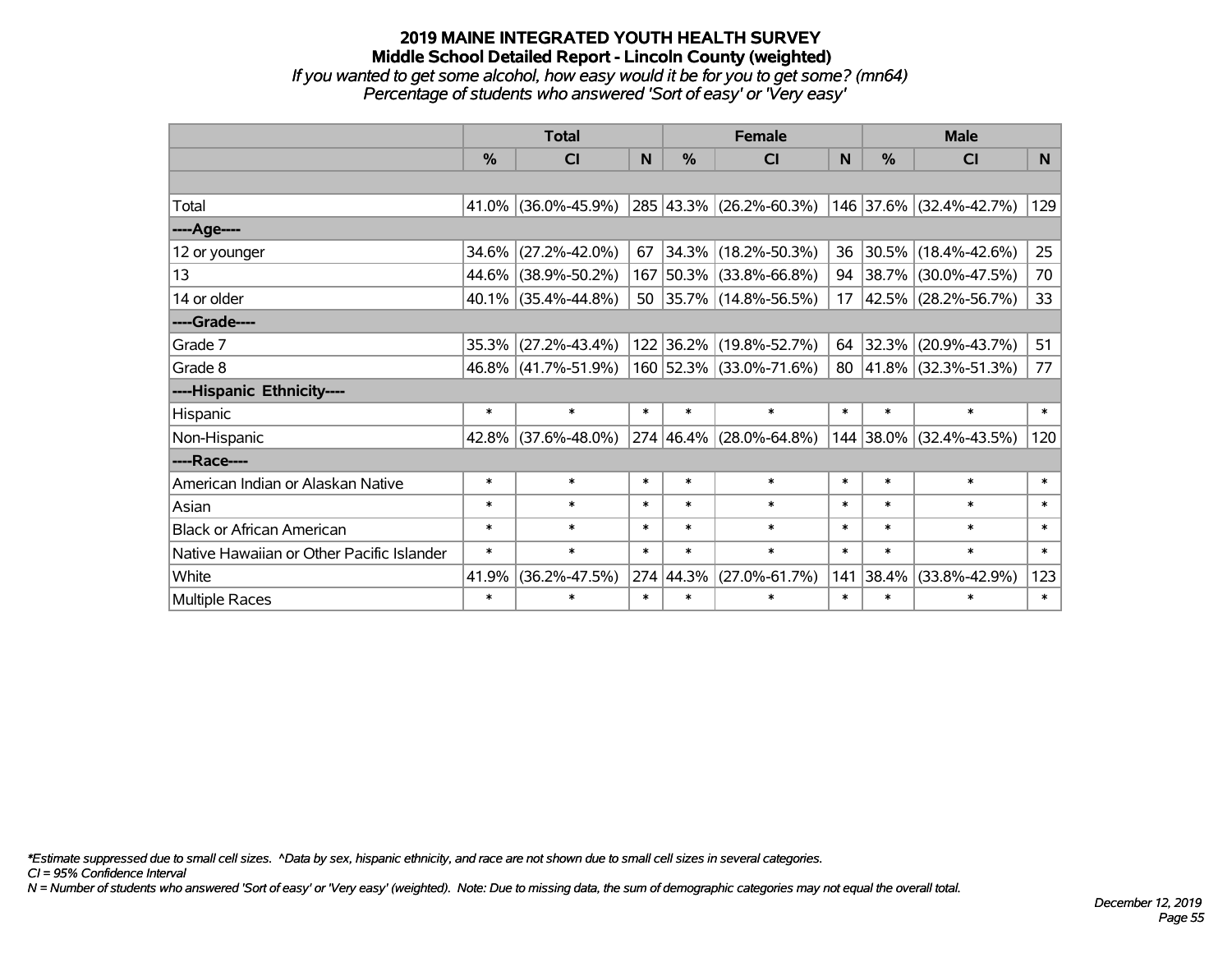*If you drank some alcohol without your parents' permission, would you be caught by your parents? (mn66) Percentage of students who answered 'Probably not' or 'Definitely not'*

|                                           | <b>Total</b>  |                     |        |        | <b>Female</b>           |              | <b>Male</b>   |                        |              |  |
|-------------------------------------------|---------------|---------------------|--------|--------|-------------------------|--------------|---------------|------------------------|--------------|--|
|                                           | $\frac{0}{0}$ | CI                  | N      | %      | CI                      | $\mathsf{N}$ | $\frac{0}{0}$ | <b>CI</b>              | $\mathsf{N}$ |  |
|                                           |               |                     |        |        |                         |              |               |                        |              |  |
| Total                                     |               | 23.7% (19.1%-28.3%) |        |        | 167 21.3% (13.4%-29.2%) |              |               | 72 26.0% (18.5%-33.4%) | 92           |  |
| ----Age----                               |               |                     |        |        |                         |              |               |                        |              |  |
| 12 or younger                             | 17.1%         | $(9.6\% - 24.6\%)$  | 34     | 7.6%   | $(0.0\% - 17.3\%)$      | 8            | $ 29.8\% $    | $(16.9\% - 42.8\%)$    | 26           |  |
| 13                                        | 29.4%         | $(22.3\% - 36.6\%)$ | 111    | 33.0%  | $(23.7\% - 42.2\%)$     |              |               | 61 25.3% (15.8%-34.7%) | 47           |  |
| 14 or older                               | 17.1%         | $(0.5\% - 33.6\%)$  | 22     | $\ast$ | $\ast$                  | $\ast$       | $\ast$        | *                      | $\ast$       |  |
| ----Grade----                             |               |                     |        |        |                         |              |               |                        |              |  |
| Grade 7                                   | 20.5%         | $(14.1\% - 26.8\%)$ | 71     | 14.3%  | $(5.8\% - 22.8\%)$      |              | 25 28.2%      | $(21.8\% - 34.6\%)$    | 46           |  |
| Grade 8                                   |               | 26.7% (18.4%-35.0%) | 93     |        | 29.3% (19.9%-38.7%)     |              |               | 44 23.7% (10.7%-36.7%) | 45           |  |
| ----Hispanic Ethnicity----                |               |                     |        |        |                         |              |               |                        |              |  |
| Hispanic                                  | $\ast$        | $\ast$              | $\ast$ | $\ast$ | $\ast$                  | $\ast$       | $\ast$        | $\ast$                 | $\ast$       |  |
| Non-Hispanic                              |               | 24.7% (19.8%-29.7%) |        |        | 161 22.2% (13.1%-31.3%) |              |               | 69 27.0% (19.4%-34.6%) | 89           |  |
| ----Race----                              |               |                     |        |        |                         |              |               |                        |              |  |
| American Indian or Alaskan Native         | $\ast$        | $\ast$              | $\ast$ | $\ast$ | $\ast$                  | $\ast$       | $\ast$        | $\ast$                 | $\ast$       |  |
| Asian                                     | $\ast$        | $\ast$              | $\ast$ | $\ast$ | $\ast$                  | $\ast$       | $\ast$        | $\ast$                 | $\ast$       |  |
| <b>Black or African American</b>          | $\ast$        | $\ast$              | $\ast$ | $\ast$ | $\ast$                  | $\ast$       | $\ast$        | $\ast$                 | $\ast$       |  |
| Native Hawaiian or Other Pacific Islander | $\ast$        | $\ast$              | $\ast$ | $\ast$ | $\ast$                  | $\ast$       | $\ast$        | $\ast$                 | $\ast$       |  |
| White                                     | 22.8%         | $(18.9\% - 26.7\%)$ | 151    | 20.9%  | $(12.8\% - 29.0\%)$     |              | 66 24.6%      | $(18.7\% - 30.5\%)$    | 82           |  |
| <b>Multiple Races</b>                     | $\ast$        | $\ast$              | $\ast$ | $\ast$ | $\ast$                  | $\ast$       | $\ast$        | $\ast$                 | $\ast$       |  |

*\*Estimate suppressed due to small cell sizes. ^Data by sex, hispanic ethnicity, and race are not shown due to small cell sizes in several categories.*

*CI = 95% Confidence Interval*

*N = Number of students who answered 'Probably not' or 'Definitely not' (weighted). Note: Due to missing data, the sum of demographic categories may not equal the overall total.*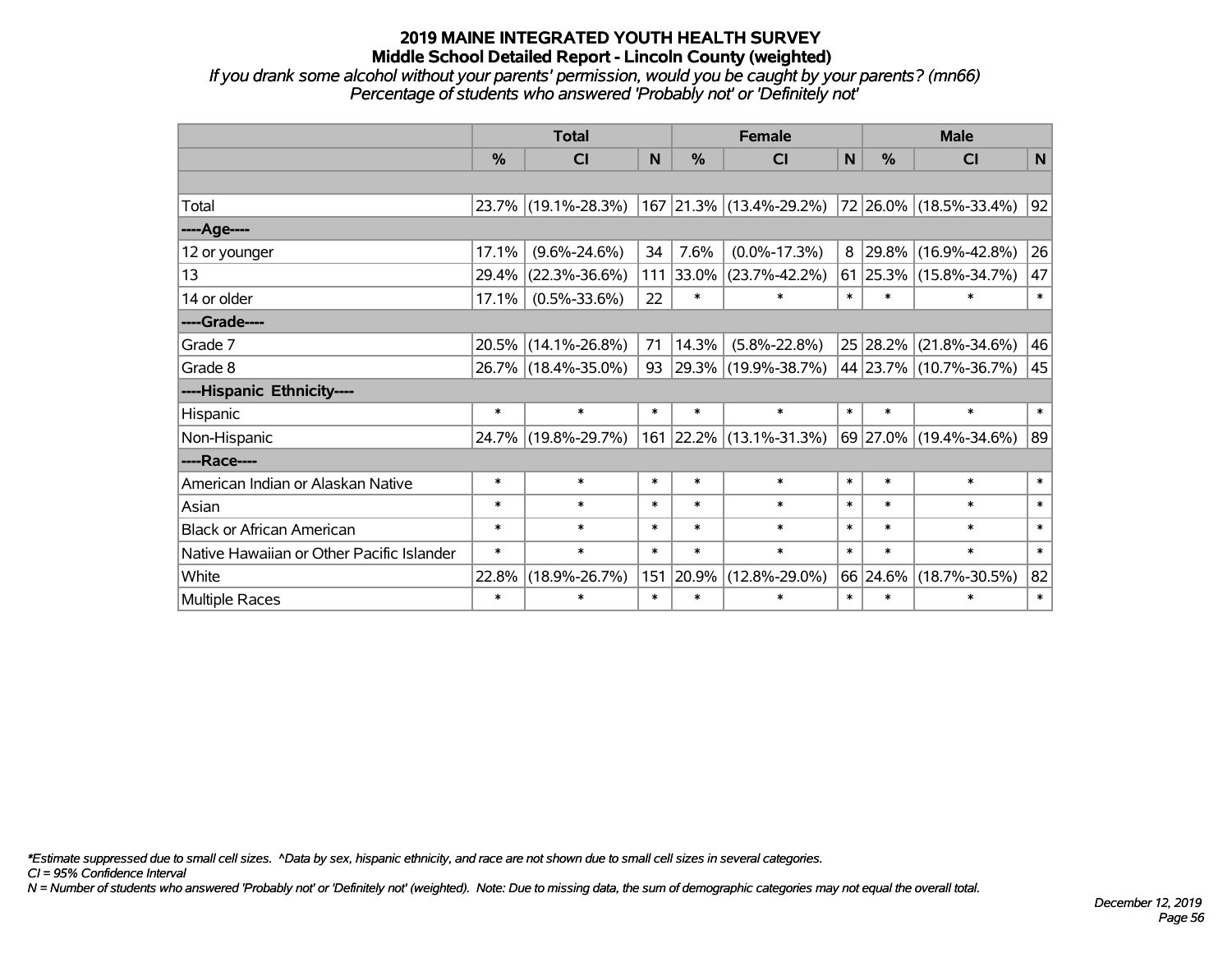*How much do you think people risk harming themselves (physically or in other ways) if they have 1 or 2 drinks of an alcoholic beverage nearly every day? (mn67b)*

*Percentage of students who answered 'No risk' or 'Slight risk'*

|                                           | <b>Total</b>  |                        | <b>Female</b> |           |                         |        |            | <b>Male</b>             |        |
|-------------------------------------------|---------------|------------------------|---------------|-----------|-------------------------|--------|------------|-------------------------|--------|
|                                           | $\frac{0}{0}$ | CI                     | N             | $\%$      | C <sub>l</sub>          | N      | %          | <b>CI</b>               | N      |
|                                           |               |                        |               |           |                         |        |            |                         |        |
| Total                                     |               | $33.1\%$ (22.3%-43.8%) |               |           | 225 31.7% (13.5%-49.9%) |        |            | 107 34.7% (30.5%-38.9%) | 116    |
| ----Age----                               |               |                        |               |           |                         |        |            |                         |        |
| 12 or younger                             | $23.1\%$      | $(12.4\% - 33.9\%)$    | 46            | 28.8%     | $(13.8\% - 43.8\%)$     | 30     | 18.0%      | $(9.3\% - 26.7\%)$      | 15     |
| 13                                        | 38.0%         | $(27.2\% - 48.7\%)$    |               | 135 27.3% | $(9.8\% - 44.8\%)$      | 46     | 46.9%      | $(40.3\% - 53.6\%)$     | 87     |
| 14 or older                               | 34.8%         | $(9.8\% - 59.8\%)$     |               | 45 48.0%  | $(8.7\% - 87.2\%)$      | 31     | $ 21.6\% $ | $(4.2\% - 39.0\%)$      | 14     |
| ----Grade----                             |               |                        |               |           |                         |        |            |                         |        |
| Grade 7                                   | 31.9%         | $(20.9\% - 42.9\%)$    |               | 110 31.2% | $(12.4\% - 50.1\%)$     | 53     | 33.2%      | $(26.3\% - 40.0\%)$     | 54     |
| Grade 8                                   |               | 35.5% (18.9%-52.1%)    |               | 116 33.9% | $(5.7\% - 62.0\%)$      |        |            | 53 37.0% (32.3%-41.8%)  | 62     |
| ----Hispanic Ethnicity----                |               |                        |               |           |                         |        |            |                         |        |
| Hispanic                                  | $\ast$        | $\ast$                 | $\ast$        | $\ast$    | $\ast$                  | $\ast$ | $\ast$     | $\ast$                  | $\ast$ |
| Non-Hispanic                              | 31.4%         | $(21.9\% - 40.8\%)$    |               |           | 193 28.6% (13.7%-43.5%) | 87     | 34.9%      | $(29.5\% - 40.2\%)$     | 106    |
| ----Race----                              |               |                        |               |           |                         |        |            |                         |        |
| American Indian or Alaskan Native         | $\ast$        | $\ast$                 | $\ast$        | $\ast$    | $\ast$                  | $\ast$ | $\ast$     | $\ast$                  | $\ast$ |
| Asian                                     | $\ast$        | $\ast$                 | $\ast$        | $\ast$    | $\ast$                  | $\ast$ | $\ast$     | $\ast$                  | $\ast$ |
| <b>Black or African American</b>          | $\ast$        | $\ast$                 | $\ast$        | $\ast$    | $\ast$                  | $\ast$ | $\ast$     | $\ast$                  | $\ast$ |
| Native Hawaiian or Other Pacific Islander | $\ast$        | $\ast$                 | $\ast$        | $\ast$    | $\ast$                  | $\ast$ | $\ast$     | $\ast$                  | $\ast$ |
| White                                     | 30.6%         | $(22.0\% - 39.2\%)$    | 191           | 29.6%     | $(13.6\% - 45.6\%)$     | 91     | 31.9%      | $(27.7\% - 36.1\%)$     | 98     |
| <b>Multiple Races</b>                     | 55.4%         | $(37.8\% - 73.0\%)$    | 12            | $\ast$    | $\ast$                  | $\ast$ | $\ast$     | $\ast$                  | $\ast$ |

*\*Estimate suppressed due to small cell sizes. ^Data by sex, hispanic ethnicity, and race are not shown due to small cell sizes in several categories.*

*CI = 95% Confidence Interval*

*N = Number of students who answered 'No risk' or 'Slight risk' (weighted). Note: Due to missing data, the sum of demographic categories may not equal the overall total.*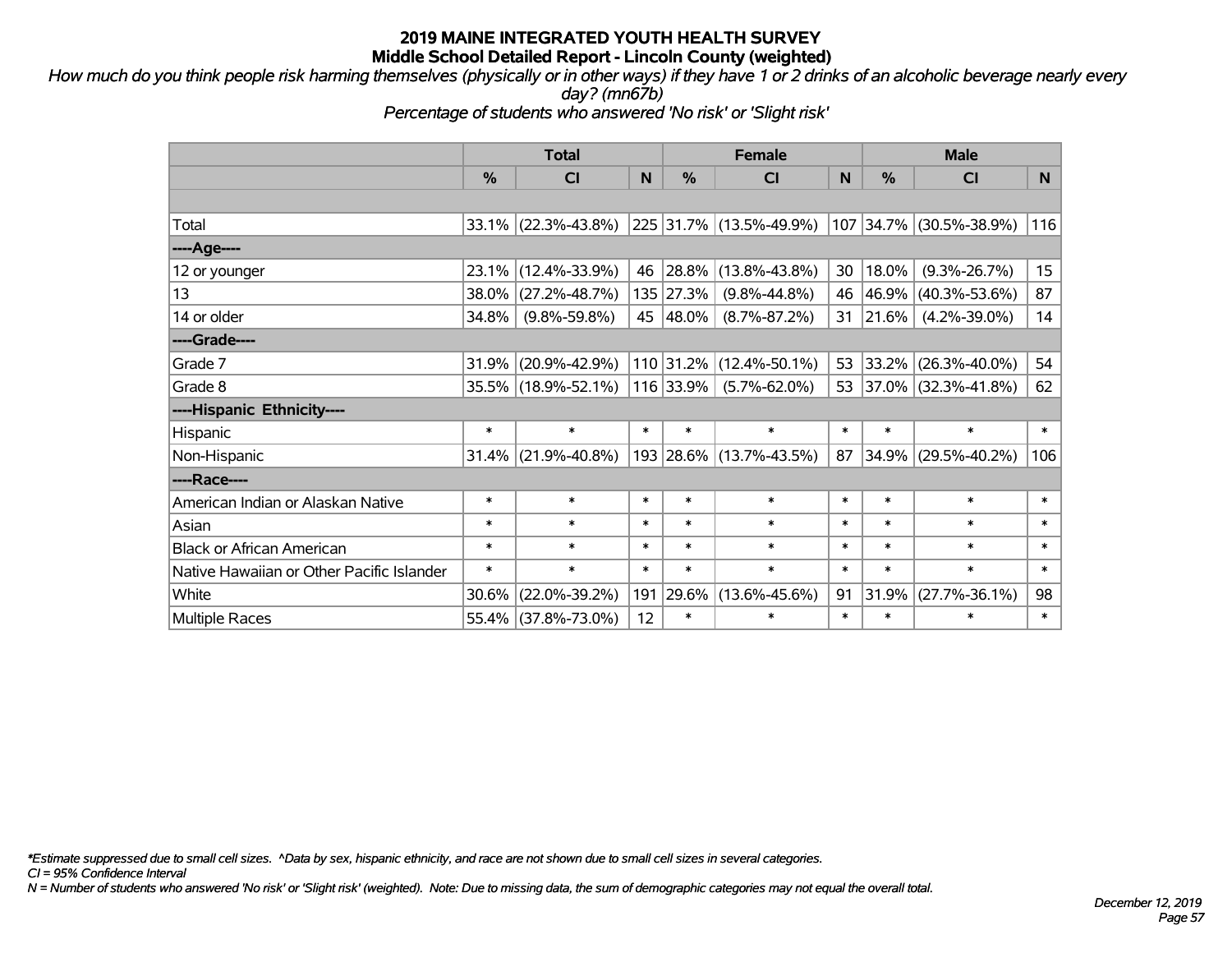*How much do you think people risk harming themselves (physically or in other ways) if they have 5 or more drinks of an alcoholic beverage in a row once or twice a week? (mn68b)*

*Percentage of students who answered 'No risk' or 'Slight risk'*

|                                           | <b>Total</b> |                    |        | <b>Female</b> |                          | <b>Male</b> |          |                                   |        |
|-------------------------------------------|--------------|--------------------|--------|---------------|--------------------------|-------------|----------|-----------------------------------|--------|
|                                           | %            | C <sub>1</sub>     | N      | $\frac{0}{0}$ | CI                       | N           | %        | <b>CI</b>                         | N      |
|                                           |              |                    |        |               |                          |             |          |                                   |        |
| Total                                     |              | 18.6% (7.3%-30.0%) |        | 125 17.6%     | $(9.1\% - 26.1\%)$       |             |          | $\vert$ 60   18.5%   (2.4%-34.7%) | 59     |
| ----Age----                               |              |                    |        |               |                          |             |          |                                   |        |
| 12 or younger                             | 14.9%        | $(3.7\% - 26.2\%)$ | 29     | 11.0%         | $(1.2\% - 20.7\%)$       |             | 12 17.1% | $(1.8\% - 32.5\%)$                | 14     |
| 13                                        | 18.5%        | $(6.0\% - 31.0\%)$ | 64     | 15.5%         | $(6.5\% - 24.5\%)$       |             |          | 26 20.4% (0.8%-40.0%)             | 36     |
| 14 or older                               |              | 24.8% (9.1%-40.6%) | 32     | $ 34.3\% $    | $(20.0\% - 48.6\%)$      |             |          | 22 15.2% (0.0%-37.0%)             | 10     |
| ----Grade----                             |              |                    |        |               |                          |             |          |                                   |        |
| Grade 7                                   | 16.1%        | $(0.6\% - 31.5\%)$ | 55     | 11.3%         | $(1.7\% - 20.9\%)$       |             | 20 18.7% | $(0.0\% - 40.9\%)$                | 29     |
| Grade 8                                   |              | 22.1% (8.2%-36.1%) | 70     |               | $ 25.5\% $ (17.3%-33.7%) |             |          | 40 18.8% (0.0%-43.7%)             | 30     |
| ----Hispanic Ethnicity----                |              |                    |        |               |                          |             |          |                                   |        |
| Hispanic                                  | $\ast$       | $\ast$             | $\ast$ | $\ast$        | $\ast$                   | $\ast$      | $\ast$   | $\ast$                            | $\ast$ |
| Non-Hispanic                              | $17.8\%$     | $(7.2\% - 28.4\%)$ |        | 108 15.6%     | $(6.7\% - 24.4\%)$       |             |          | 48 19.5% (2.1%-36.9%)             | 56     |
| ----Race----                              |              |                    |        |               |                          |             |          |                                   |        |
| American Indian or Alaskan Native         | $\ast$       | $\ast$             | $\ast$ | $\ast$        | $\ast$                   | $\ast$      | $\ast$   | $\ast$                            | $\ast$ |
| Asian                                     | $\ast$       | $\ast$             | $\ast$ | $\ast$        | $\ast$                   | $\ast$      | $\ast$   | $\ast$                            | $\ast$ |
| <b>Black or African American</b>          | $\ast$       | $\ast$             | $\ast$ | $\ast$        | $\ast$                   | $\ast$      | $\ast$   | $\ast$                            | $\ast$ |
| Native Hawaiian or Other Pacific Islander | $\ast$       | $\ast$             | $\ast$ | $\ast$        | $\ast$                   | $\ast$      | $\ast$   | $\ast$                            | $\ast$ |
| White                                     | 16.6%        | $(7.5\% - 25.8\%)$ | 102    | 14.7%         | $(5.9\% - 23.6\%)$       | 46          | 17.3%    | $(3.9\% - 30.6\%)$                | 51     |
| <b>Multiple Races</b>                     | $\ast$       | $\ast$             | $\ast$ | $\ast$        | $\ast$                   | $\ast$      | *        | $\ast$                            | $\ast$ |

*\*Estimate suppressed due to small cell sizes. ^Data by sex, hispanic ethnicity, and race are not shown due to small cell sizes in several categories.*

*CI = 95% Confidence Interval*

*N = Number of students who answered 'No risk' or 'Slight risk' (weighted). Note: Due to missing data, the sum of demographic categories may not equal the overall total.*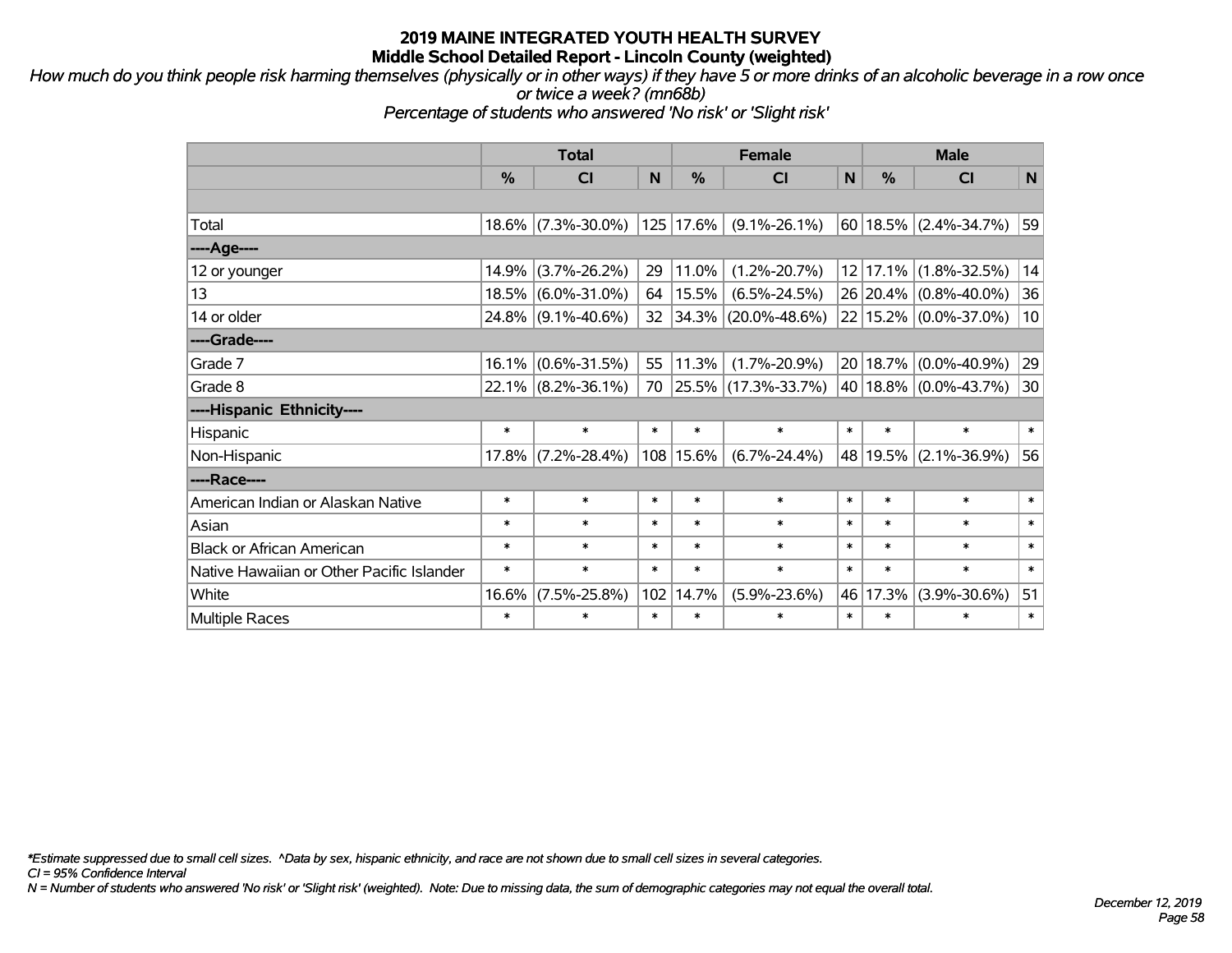# **2019 MAINE INTEGRATED YOUTH HEALTH SURVEY Middle School Detailed Report - Lincoln County (weighted)** *If a kid drank some alcohol in your neighborhood, would he or she be caught by the police? (mn69)*

*Percentage of students who answered 'Probably not' or 'Definitely not'*

|                                           | <b>Total</b>  |                     |        | <b>Female</b> |                         | <b>Male</b> |               |                         |                |
|-------------------------------------------|---------------|---------------------|--------|---------------|-------------------------|-------------|---------------|-------------------------|----------------|
|                                           | $\frac{0}{0}$ | <b>CI</b>           | N      | $\frac{0}{0}$ | <b>CI</b>               | N           | $\frac{0}{0}$ | <b>CI</b>               | N <sub>1</sub> |
|                                           |               |                     |        |               |                         |             |               |                         |                |
| Total                                     |               | 71.5% (66.7%-76.3%) |        |               | 477 70.2% (63.5%-76.9%) |             | 239 72.7%     | $(66.3\% - 79.1\%)$     | 230            |
| ----Age----                               |               |                     |        |               |                         |             |               |                         |                |
| 12 or younger                             | 74.7%         | $(69.5\% - 79.8\%)$ |        | 148 67.4%     | $(53.3\% - 81.4\%)$     | 73          | 82.2%         | $(72.1\% - 92.3\%)$     | 67             |
| 13                                        |               | 68.0% (58.1%-77.9%) |        | 232 73.8%     | $(60.8\% - 86.8\%)$     |             | 123 63.2%     | $(48.7\% - 77.6\%)$     | 108            |
| 14 or older                               |               | 75.8% (64.4%-87.1%) |        |               | 98 65.7% (51.4%-80.0%)  |             |               | 42 85.8% (66.3%-100.0%) | 55             |
| ----Grade----                             |               |                     |        |               |                         |             |               |                         |                |
| Grade 7                                   | 70.2%         | $(68.4\% - 71.9\%)$ |        | 240 65.2%     | $(59.5\% - 70.8\%)$     |             | 114 75.3%     | $(69.0\% - 81.6\%)$     | 119            |
| Grade 8                                   |               | 71.7% (61.2%-82.3%) |        |               | 225 74.2% (65.8%-82.6%) |             | 117 69.2%     | $(57.7\% - 80.7\%)$     | 107            |
| ----Hispanic Ethnicity----                |               |                     |        |               |                         |             |               |                         |                |
| Hispanic                                  | $\ast$        | $\ast$              | $\ast$ | $\ast$        | $\ast$                  | $\ast$      | $\ast$        | $\ast$                  | $\ast$         |
| Non-Hispanic                              |               | 72.5% (67.5%-77.5%) |        |               | 439 73.1% (64.7%-81.6%) |             | 225 71.2%     | $(64.4\% - 77.9\%)$     | 207            |
| ----Race----                              |               |                     |        |               |                         |             |               |                         |                |
| American Indian or Alaskan Native         | $\ast$        | $\ast$              | $\ast$ | $\ast$        | $\ast$                  | $\ast$      | $\ast$        | $\ast$                  | $\ast$         |
| Asian                                     | $\ast$        | $\ast$              | $\ast$ | $\ast$        | $\ast$                  | $\ast$      | $\ast$        | $\ast$                  | $\ast$         |
| <b>Black or African American</b>          | $\ast$        | $\ast$              | $\ast$ | $\ast$        | $\ast$                  | $\ast$      | $\ast$        | $\ast$                  | $\ast$         |
| Native Hawaiian or Other Pacific Islander | $\ast$        | $\ast$              | $\ast$ | $\ast$        | $\ast$                  | $\ast$      | $\ast$        | $\ast$                  | $\ast$         |
| White                                     | 72.0%         | $(66.1\% - 77.8\%)$ | 439    | 71.7%         | $(63.3\% - 80.1\%)$     | 223         | 72.1%         | $(63.8\% - 80.4\%)$     | 209            |
| Multiple Races                            |               | 70.3% (44.0%-96.5%) | 16     | $\ast$        | $\ast$                  | $\ast$      | $\ast$        | $\ast$                  | $\ast$         |

*\*Estimate suppressed due to small cell sizes. ^Data by sex, hispanic ethnicity, and race are not shown due to small cell sizes in several categories.*

*CI = 95% Confidence Interval*

*N = Number of students who answered 'Probably not' or 'Definitely not' (weighted). Note: Due to missing data, the sum of demographic categories may not equal the overall total.*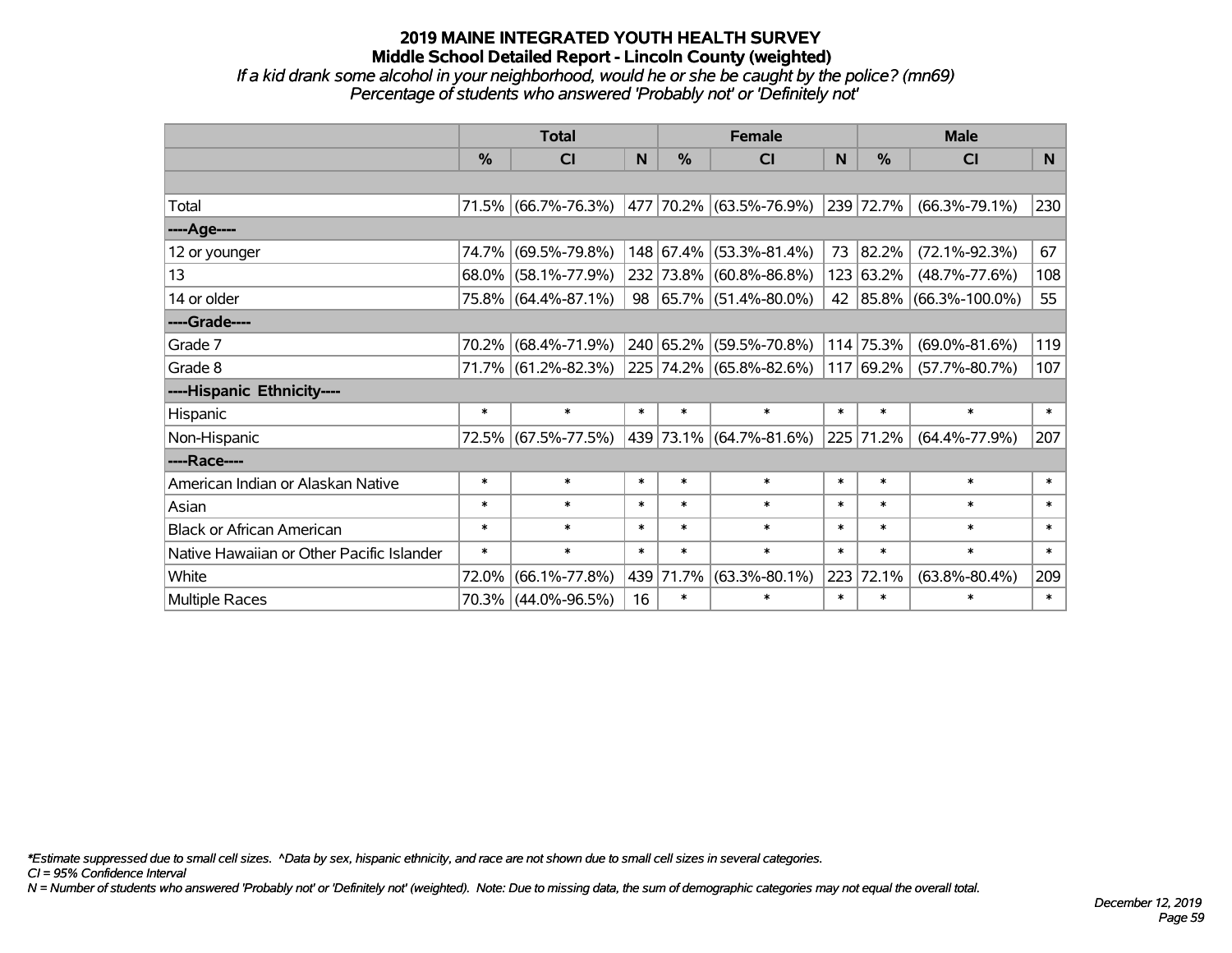*How wrong would most adults over 21 in your neighborhood think it is for kids your age to drink alcohol? (mn71a) Percentage of students who answered 'A little bit wrong' or 'Not wrong at all'*

|                                           | <b>Total</b> |                       |        |          | <b>Female</b>      |              | <b>Male</b> |                           |        |  |
|-------------------------------------------|--------------|-----------------------|--------|----------|--------------------|--------------|-------------|---------------------------|--------|--|
|                                           | %            | <b>CI</b>             | N      | %        | <b>CI</b>          | $\mathsf{N}$ | %           | <b>CI</b>                 | N      |  |
|                                           |              |                       |        |          |                    |              |             |                           |        |  |
| Total                                     | 9.2%         | $(0.8\% - 17.6\%)$    | 66     | 6.1%     | $(0.0\% - 14.8\%)$ |              |             | 21 12.4% (0.0%-27.3%)     | 45     |  |
| ---- Age----                              |              |                       |        |          |                    |              |             |                           |        |  |
| 12 or younger                             | 7.1%         | $(0.0\% - 17.9\%)$    | 13     | $\ast$   | $\ast$             | $\ast$       | $\ast$      | $\ast$                    | $\ast$ |  |
| 13                                        | 11.2%        | $(0.6\% - 21.7\%)$    | 45     | 8.4%     | $(0.0\% - 19.0\%)$ | 18           | 14.7%       | $(0.0\% - 33.6\%)$        | 28     |  |
| 14 or older                               | 6.0%         | $(0.0\% - 13.1\%)$    | 8      | $\ast$   | $\ast$             | $\ast$       | $\ast$      | $\ast$                    | $\ast$ |  |
| ----Grade----                             |              |                       |        |          |                    |              |             |                           |        |  |
| Grade 7                                   | 7.0%         | $(0.0\% - 20.7\%)$    | 25     | $\ast$   | $\ast$             | $\ast$       | $\ast$      | $\ast$                    | $\ast$ |  |
| Grade 8                                   |              | $10.7\%$ (4.9%-16.5%) |        | 38 11.9% | $(0.0\% - 25.0\%)$ |              |             | $18 10.1\% $ (2.2%-18.1%) | 19     |  |
| ----Hispanic Ethnicity----                |              |                       |        |          |                    |              |             |                           |        |  |
| Hispanic                                  | $\ast$       | $\ast$                | $\ast$ | $\ast$   | $\ast$             | $\ast$       | $\ast$      | $\ast$                    | $\ast$ |  |
| Non-Hispanic                              | 9.5%         | $(0.0\% - 19.2\%)$    | 64     | 6.5%     | $(0.0\% - 16.1\%)$ | 21           | 12.4%       | $(0.0\% - 28.3\%)$        | 43     |  |
| ----Race----                              |              |                       |        |          |                    |              |             |                           |        |  |
| American Indian or Alaskan Native         | $\ast$       | $\ast$                | $\ast$ | $\ast$   | $\ast$             | $\ast$       | $\ast$      | $\ast$                    | $\ast$ |  |
| Asian                                     | $\ast$       | $\ast$                | $\ast$ | $\ast$   | $\ast$             | $\ast$       | $\ast$      | $\ast$                    | $\ast$ |  |
| <b>Black or African American</b>          | $\ast$       | $\ast$                | $\ast$ | $\ast$   | $\ast$             | $\ast$       | $\ast$      | $\ast$                    | $\ast$ |  |
| Native Hawaiian or Other Pacific Islander | $\ast$       | $\ast$                | $\ast$ | $\ast$   | $\ast$             | $\ast$       | $\ast$      | $\ast$                    | $\ast$ |  |
| White                                     | 8.9%         | $(0.2\% - 17.6\%)$    | 60     | 6.5%     | $(0.0\% - 15.7\%)$ | 21           | 11.3%       | $(0.0\% - 26.8\%)$        | 39     |  |
| Multiple Races                            | $\ast$       | $\ast$                | $\ast$ | $\ast$   | $\ast$             | $\ast$       | $\ast$      | $\ast$                    | $\ast$ |  |

*\*Estimate suppressed due to small cell sizes. ^Data by sex, hispanic ethnicity, and race are not shown due to small cell sizes in several categories.*

*CI = 95% Confidence Interval*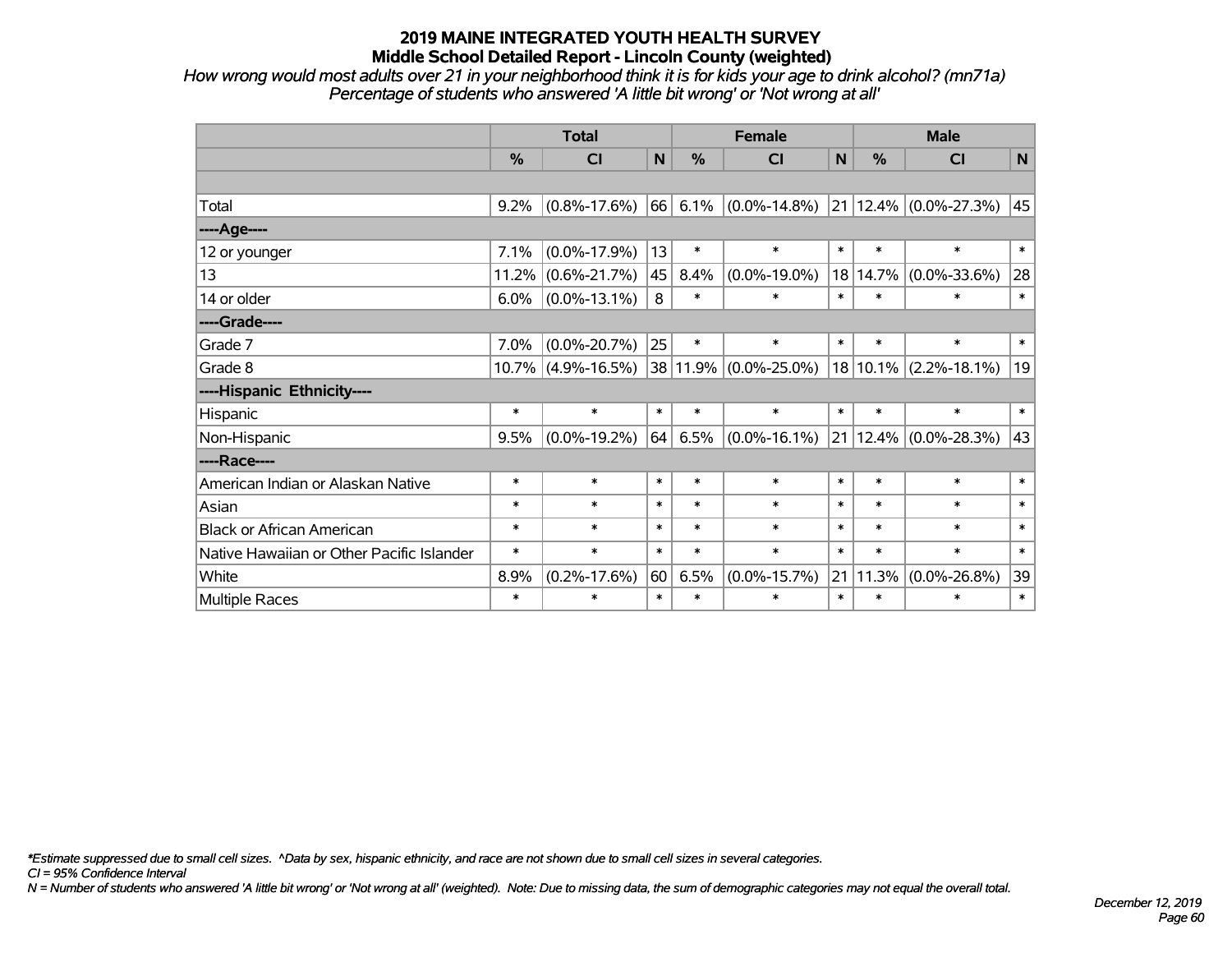*How do you feel about someone your age having 1 or 2 drinks of an alcoholic beverage nearly every day? (mn164) Percentage of students who answered 'Strongly approve' or 'Approve'*

|                                           | <b>Total</b> |                    |              |               | <b>Female</b>         |        | <b>Male</b> |                    |             |  |
|-------------------------------------------|--------------|--------------------|--------------|---------------|-----------------------|--------|-------------|--------------------|-------------|--|
|                                           | %            | CI                 | $\mathsf{N}$ | $\frac{0}{0}$ | <b>CI</b>             | N      | %           | <b>CI</b>          | $\mathbf N$ |  |
|                                           |              |                    |              |               |                       |        |             |                    |             |  |
| Total                                     | 5.2%         | $(0.0\% - 10.4\%)$ | 34           | 2.6%          | $(0.0\% - 8.0\%)$     | 9      | 8.0%        | $(1.0\% - 14.9\%)$ | 25          |  |
| ---- Age----                              |              |                    |              |               |                       |        |             |                    |             |  |
| 12 or younger                             | $\ast$       | $\ast$             | $\ast$       | $\ast$        | $\ast$                | $\ast$ | $\ast$      | $\ast$             | $\ast$      |  |
| 13                                        | 4.5%         | $(0.0\% - 9.3\%)$  | 15           | $\ast$        | $\ast$                | $\ast$ | $\ast$      | $\ast$             | $\ast$      |  |
| 14 or older                               | $14.8\%$     | $(0.0\% - 37.8\%)$ |              |               | 19 13.7% (0.0%-40.1%) | 9      | 15.8%       | $(0.0\% - 37.2\%)$ | 10          |  |
| ----Grade----                             |              |                    |              |               |                       |        |             |                    |             |  |
| Grade 7                                   | 3.4%         | $(0.0\% - 7.6\%)$  | 11           | $\ast$        | $\ast$                | $\ast$ | $\ast$      | $\ast$             | $\ast$      |  |
| Grade 8                                   | 7.4%         | $(0.0\% - 17.4\%)$ | 23           | 5.6%          | $(0.0\% - 17.7\%)$    | 9      | 9.3%        | $(0.0\% - 19.2\%)$ | 14          |  |
| ----Hispanic Ethnicity----                |              |                    |              |               |                       |        |             |                    |             |  |
| Hispanic                                  | $\ast$       | $\ast$             | $\ast$       | $\ast$        | $\ast$                | $\ast$ | $\ast$      | $\ast$             | $\ast$      |  |
| Non-Hispanic                              | 5.2%         | $(0.0\% - 11.0\%)$ | 31           | 2.9%          | $(0.0\% - 9.1\%)$     | 9      | 7.7%        | $(0.7\% - 14.7\%)$ | 22          |  |
| ----Race----                              |              |                    |              |               |                       |        |             |                    |             |  |
| American Indian or Alaskan Native         | $\ast$       | $\ast$             | $\ast$       | $\ast$        | $\ast$                | $\ast$ | $\ast$      | $\ast$             | $\ast$      |  |
| Asian                                     | $\ast$       | $\ast$             | $\ast$       | $\ast$        | $\ast$                | $\ast$ | $\ast$      | $\ast$             | $\ast$      |  |
| <b>Black or African American</b>          | $\ast$       | $\ast$             | $\ast$       | $\ast$        | $\ast$                | $\ast$ | $\ast$      | $\ast$             | $\ast$      |  |
| Native Hawaiian or Other Pacific Islander | $\ast$       | $\ast$             | $\ast$       | $\ast$        | $\ast$                | $\ast$ | $\ast$      | $\ast$             | $\ast$      |  |
| White                                     | 4.0%         | $(0.4\% - 7.5\%)$  | 24           | 2.9%          | $(0.0\% - 9.0\%)$     | 9      | 5.2%        | $(0.0\% - 11.0\%)$ | 15          |  |
| Multiple Races                            | $\ast$       | $\ast$             | $\ast$       | $\ast$        | $\ast$                | $\ast$ | $\ast$      | $\ast$             | $\ast$      |  |

*\*Estimate suppressed due to small cell sizes. ^Data by sex, hispanic ethnicity, and race are not shown due to small cell sizes in several categories.*

*CI = 95% Confidence Interval*

*N = Number of students who answered 'Strongly approve' or 'Approve' (weighted). Note: Due to missing data, the sum of demographic categories may not equal the overall total.*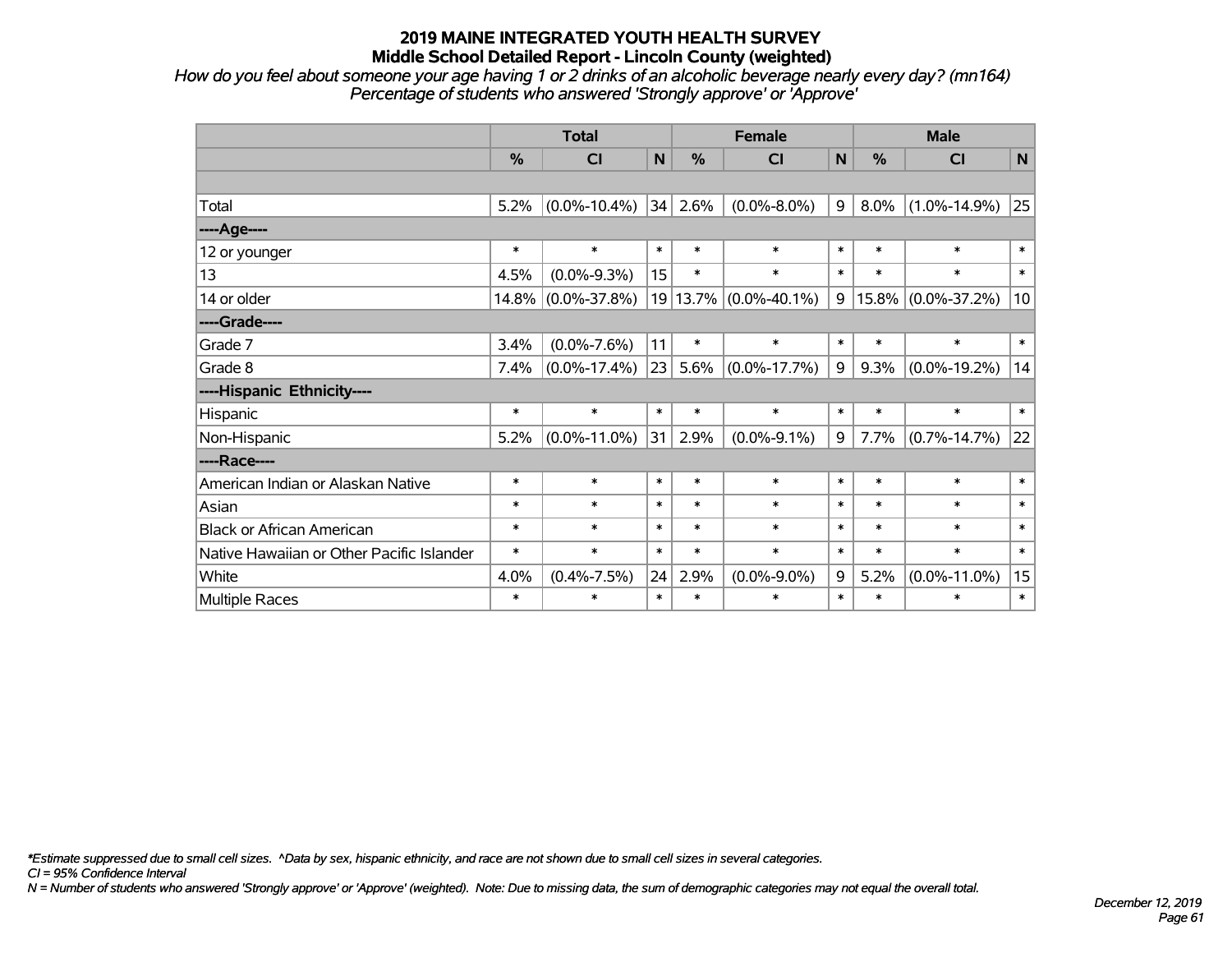*How wrong do your parents feel it would be for you to have 1 or 2 drinks of an alcoholic beverage nearly every day? (mn165) Percentage of students who answered 'A little bit wrong' or 'Not wrong at all'*

|                                           |               | <b>Total</b>      |                | <b>Female</b> |           |        | <b>Male</b> |        |        |
|-------------------------------------------|---------------|-------------------|----------------|---------------|-----------|--------|-------------|--------|--------|
|                                           | $\frac{0}{2}$ | <b>CI</b>         | N              | %             | <b>CI</b> | N      | %           | CI N   |        |
|                                           |               |                   |                |               |           |        |             |        |        |
| Total                                     | 2.0%          | $(0.6\% - 3.4\%)$ | 14             | $\ast$        | $\ast$    | $\ast$ | $\ast$      | $\ast$ | $\ast$ |
| ----Age----                               |               |                   |                |               |           |        |             |        |        |
| 12 or younger                             | 3.0%          | $(0.0\% - 8.4\%)$ | 6              | $\ast$        | $\ast$    | $\ast$ | $\ast$      | $\ast$ | $\ast$ |
| 13                                        | 2.2%          | $(0.4\% - 3.9\%)$ | 8              | $\ast$        | $\ast$    | $\ast$ | $\ast$      | $\ast$ | $\ast$ |
| 14 or older                               | $\ast$        | $\ast$            | $\ast$         | $\ast$        | $\ast$    | $\ast$ | $\ast$      | $\ast$ | $\ast$ |
| ----Grade----                             |               |                   |                |               |           |        |             |        |        |
| Grade 7                                   | 2.0%          | $(0.0\% - 5.5\%)$ | $\overline{7}$ | $\ast$        | $\ast$    | $\ast$ | $\ast$      | $\ast$ | *      |
| Grade 8                                   | 2.1%          | $(0.0\% - 4.3\%)$ | 7              | $\ast$        | $\ast$    | $\ast$ | $\ast$      | $\ast$ | $\ast$ |
| ----Hispanic Ethnicity----                |               |                   |                |               |           |        |             |        |        |
| Hispanic                                  | $\ast$        | $\ast$            | $\ast$         | $\ast$        | $\ast$    | $\ast$ | $\ast$      | $\ast$ | $\ast$ |
| Non-Hispanic                              | 2.2%          | $(0.7\% - 3.6\%)$ | 14             | $\ast$        | $\ast$    | $\ast$ | $\ast$      | $\ast$ | $\ast$ |
| ----Race----                              |               |                   |                |               |           |        |             |        |        |
| American Indian or Alaskan Native         | $\ast$        | $\ast$            | $\ast$         | $\ast$        | $\ast$    | $\ast$ | $\ast$      | $\ast$ | $\ast$ |
| Asian                                     | $\ast$        | $\ast$            | $\ast$         | $\ast$        | $\ast$    | $\ast$ | $\ast$      | $\ast$ | $\ast$ |
| <b>Black or African American</b>          | *             | $\ast$            | $\ast$         | $\ast$        | $\ast$    | *      | $\ast$      | $\ast$ | $\ast$ |
| Native Hawaiian or Other Pacific Islander | *             | $\ast$            | $\ast$         | $\ast$        | $\ast$    | $\ast$ | $\ast$      | $\ast$ | $\ast$ |
| White                                     | 2.1%          | $(0.7\% - 3.6\%)$ | 14             | $\ast$        | $\ast$    | $\ast$ | $\ast$      | $\ast$ | $\ast$ |
| <b>Multiple Races</b>                     | *             | $\ast$            | $\ast$         | $\ast$        | $\ast$    | $\ast$ | $\ast$      | $\ast$ | $\ast$ |

*\*Estimate suppressed due to small cell sizes. ^Data by sex, hispanic ethnicity, and race are not shown due to small cell sizes in several categories.*

*CI = 95% Confidence Interval*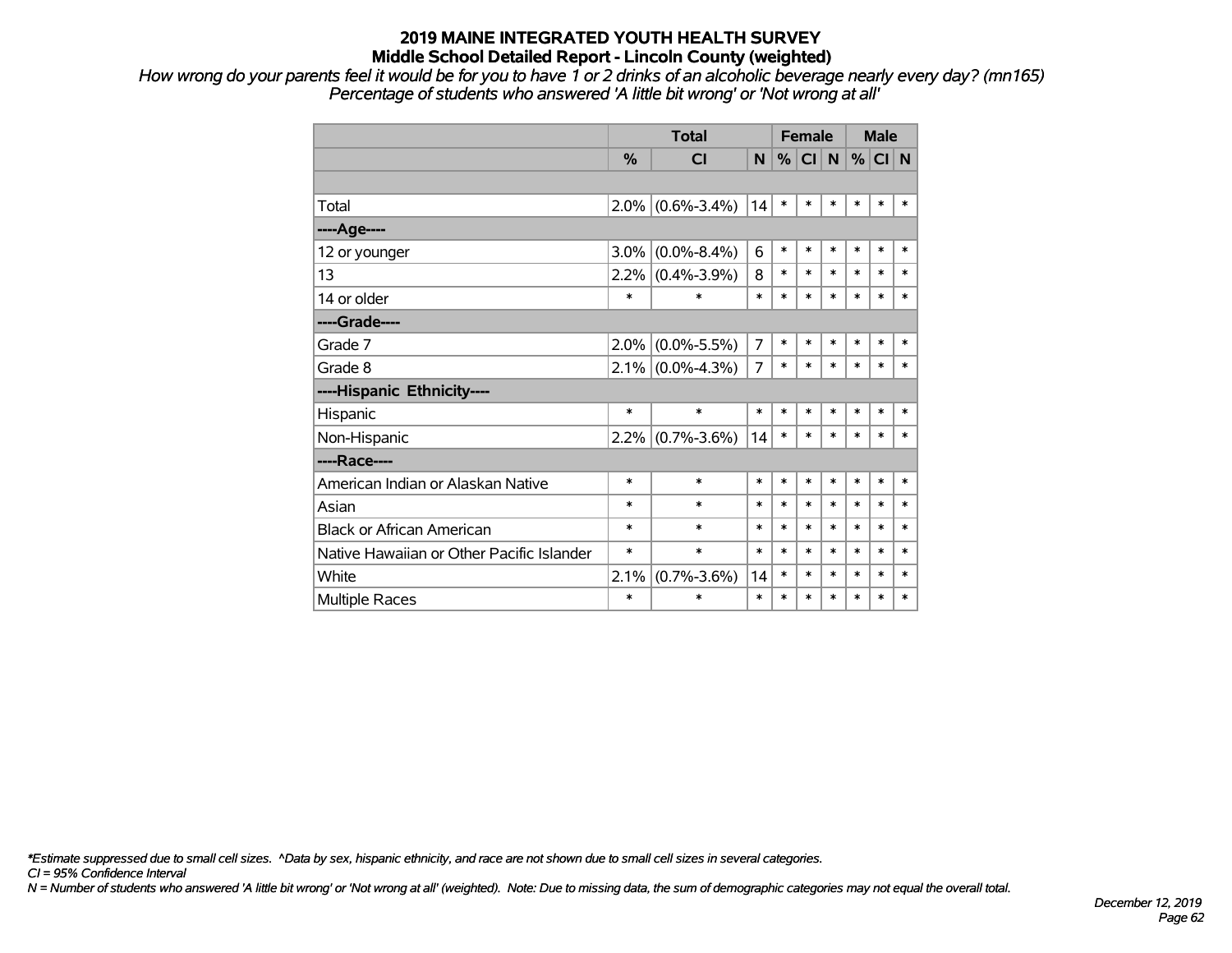*How wrong do your friends feel it would be for you to have 1 or 2 drinks of an alcoholic beverage nearly every day? (mn175) Percentage of students who answered 'A little bit wrong' or 'Not wrong at all'*

|                                           | <b>Total</b>  |                     |        | <b>Female</b> |                        |              | <b>Male</b> |                              |        |  |
|-------------------------------------------|---------------|---------------------|--------|---------------|------------------------|--------------|-------------|------------------------------|--------|--|
|                                           | $\frac{0}{0}$ | <b>CI</b>           | N      | %             | <b>CI</b>              | $\mathsf{N}$ | %           | <b>CI</b>                    | N      |  |
|                                           |               |                     |        |               |                        |              |             |                              |        |  |
| Total                                     | 13.0%         | $(6.6\% - 19.5\%)$  |        | 87 13.4%      | $(6.9\% - 19.9\%)$     |              |             | 45 13.0% (1.0%-25.0%)        | 41     |  |
| ----Age----                               |               |                     |        |               |                        |              |             |                              |        |  |
| 12 or younger                             | 9.2%          | $(2.8\% - 15.5\%)$  | 18     | 7.4%          | $(0.0\% - 17.1\%)$     | 8            | 12.3%       | $(1.8\% - 22.8\%)$           | 10     |  |
| 13                                        | 6.4%          | $(1.9\% - 11.0\%)$  | 22     | 8.2%          | $(0.0\% - 18.3\%)$     | 13           | 4.8%        | $(0.0\% - 9.7\%)$            | 8      |  |
| 14 or older                               | $36.3\%$      | $(16.1\% - 56.6\%)$ |        |               | 47 36.8% (20.8%-52.8%) |              | 24 35.9%    | $(2.2\% - 69.5\%)$           | 23     |  |
| ----Grade----                             |               |                     |        |               |                        |              |             |                              |        |  |
| Grade 7                                   | 9.0%          | $(3.1\% - 14.9\%)$  | 30     | 6.7%          | $(0.9\% - 12.5\%)$     |              | 12 12.1%    | $(0.0\% - 26.2\%)$           | 19     |  |
| Grade 8                                   | 17.4%         | $(8.2\% - 26.6\%)$  |        | 55 20.8%      | $(4.6\% - 36.9\%)$     |              |             | $32 14.2\% (1.4\% - 27.0\%)$ | 23     |  |
| ----Hispanic Ethnicity----                |               |                     |        |               |                        |              |             |                              |        |  |
| Hispanic                                  | $\ast$        | $\ast$              | $\ast$ | $\ast$        | $\ast$                 | $\ast$       | $\ast$      | $\ast$                       | $\ast$ |  |
| Non-Hispanic                              | 14.5%         | $(7.2\% - 21.8\%)$  |        | 87 14.9%      | $(7.1\% - 22.7\%)$     |              | 45 14.4%    | $(1.8\% - 27.0\%)$           | 41     |  |
| ----Race----                              |               |                     |        |               |                        |              |             |                              |        |  |
| American Indian or Alaskan Native         | $\ast$        | $\ast$              | $\ast$ | $\ast$        | $\ast$                 | $\ast$       | $\ast$      | $\ast$                       | $\ast$ |  |
| Asian                                     | $\ast$        | $\ast$              | $\ast$ | $\ast$        | $\ast$                 | $\ast$       | $\ast$      | $\ast$                       | $\ast$ |  |
| <b>Black or African American</b>          | $\ast$        | $\ast$              | $\ast$ | $\ast$        | $\ast$                 | $\ast$       | $\ast$      | $\ast$                       | $\ast$ |  |
| Native Hawaiian or Other Pacific Islander | $\ast$        | $\ast$              | $\ast$ | $\ast$        | $\ast$                 | $\ast$       | $\ast$      | $\ast$                       | $\ast$ |  |
| White                                     | 12.3%         | $(5.9\% - 18.8\%)$  | 75     | 13.9%         | $(6.0\% - 21.8\%)$     |              | 43 11.1%    | $(0.0\% - 23.7\%)$           | 32     |  |
| Multiple Races                            | $\ast$        | $\ast$              | $\ast$ | $\ast$        | $\ast$                 | $\ast$       | $\ast$      | $\ast$                       | $\ast$ |  |

*\*Estimate suppressed due to small cell sizes. ^Data by sex, hispanic ethnicity, and race are not shown due to small cell sizes in several categories.*

*CI = 95% Confidence Interval*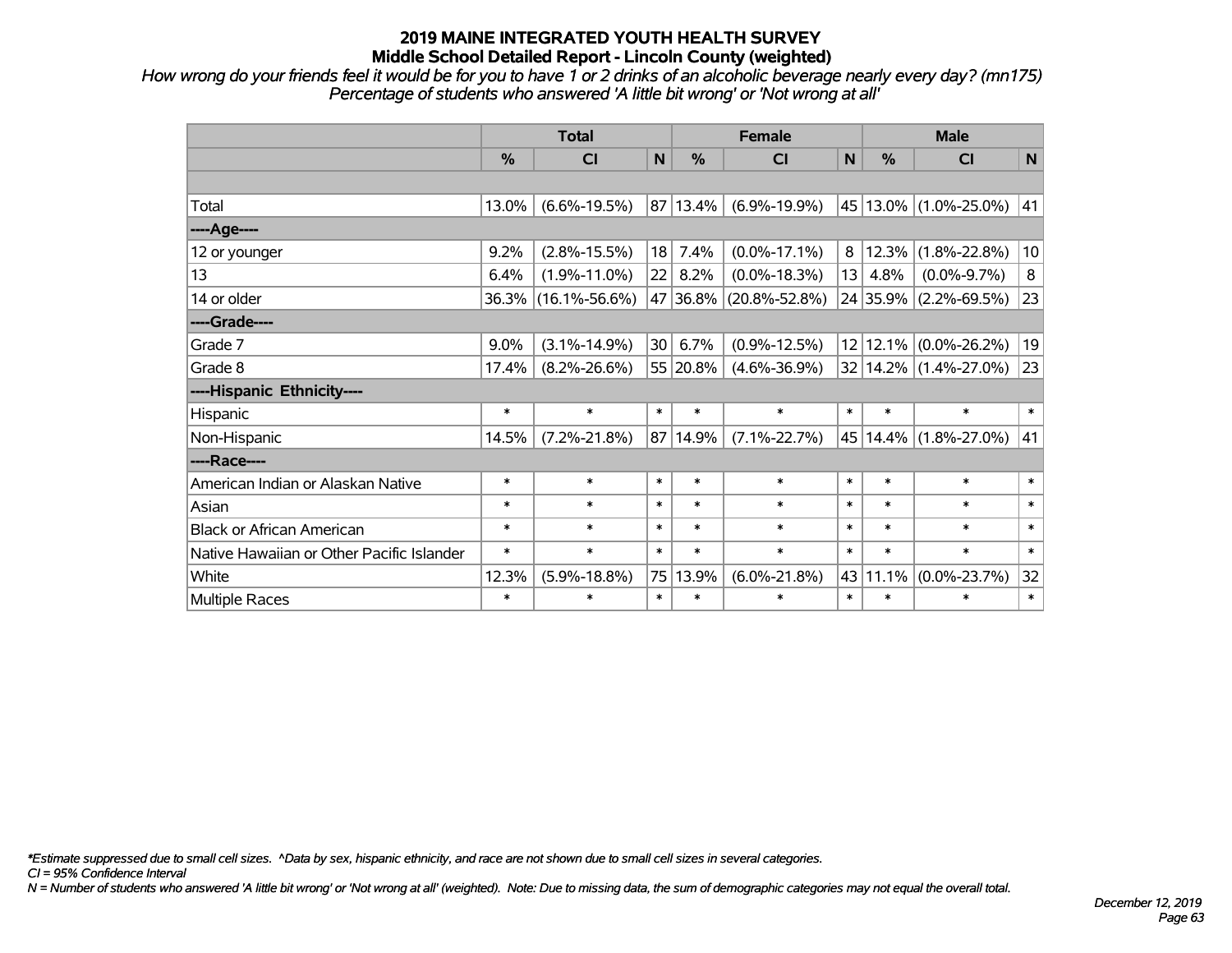#### **2019 MAINE INTEGRATED YOUTH HEALTH SURVEY Middle School Detailed Report - Lincoln County (weighted)** *Have you ever used marijuana? (mn74) Percentage of students who answered 'Yes'*

|                                           | <b>Total</b>  |                       |        |               | <b>Female</b>         |        | <b>Male</b> |                          |        |  |
|-------------------------------------------|---------------|-----------------------|--------|---------------|-----------------------|--------|-------------|--------------------------|--------|--|
|                                           | $\frac{9}{6}$ | CI                    | N      | $\frac{9}{6}$ | <b>CI</b>             | N      | %           | <b>CI</b>                | N      |  |
|                                           |               |                       |        |               |                       |        |             |                          |        |  |
| Total                                     | 7.1%          | $(2.8\% - 11.4\%)$    | 49     | 6.9%          | $(3.2\% - 10.6\%)$    |        |             | $23 7.7\% $ (1.3%-14.0%) | 26     |  |
| ----Age----                               |               |                       |        |               |                       |        |             |                          |        |  |
| 12 or younger                             | 3.9%          | $(0.3\% - 7.6\%)$     | 8      | $\ast$        | $\ast$                | $\ast$ | $\ast$      | $\ast$                   | $\ast$ |  |
| 13                                        | 8.7%          | $(1.8\% - 15.6\%)$    | 31     | 7.9%          | $(2.5\% - 13.4\%)$    |        | 15 9.9%     | $(0.0\% - 21.5\%)$       | 17     |  |
| 14 or older                               | 7.6%          | $(0.9\% - 14.2\%)$    | 10     | $\ast$        | $\ast$                | $\ast$ | $\ast$      | $\ast$                   | $\ast$ |  |
| ----Grade----                             |               |                       |        |               |                       |        |             |                          |        |  |
| Grade 7                                   | 3.3%          | $(0.0\% - 6.9\%)$     | 11     | $\ast$        | $\ast$                | $\ast$ | $\ast$      | $\ast$                   | $\ast$ |  |
| Grade 8                                   |               | $11.1\%$ (3.1%-19.2%) | 38     |               | $14.5\%$ (4.8%-24.3%) |        |             | $22 8.7\% $ (0.0%-18.0%) | 16     |  |
| ----Hispanic Ethnicity----                |               |                       |        |               |                       |        |             |                          |        |  |
| Hispanic                                  | $\ast$        | $\ast$                | $\ast$ | $\ast$        | $\ast$                | $\ast$ | $\ast$      | $\ast$                   | $\ast$ |  |
| Non-Hispanic                              | 7.6%          | $(3.0\% - 12.2\%)$    | 48     | 7.5%          | $(3.2\% - 11.8\%)$    |        | $23 8.0\% $ | $(1.5\% - 14.5\%)$       | 25     |  |
| ----Race----                              |               |                       |        |               |                       |        |             |                          |        |  |
| American Indian or Alaskan Native         | $\ast$        | $\ast$                | $\ast$ | $\ast$        | $\ast$                | $\ast$ | $\ast$      | $\ast$                   | $\ast$ |  |
| Asian                                     | $\ast$        | $\ast$                | $\ast$ | $\ast$        | $\ast$                | $\ast$ | $\ast$      | $\ast$                   | $\ast$ |  |
| <b>Black or African American</b>          | $\ast$        | $\ast$                | $\ast$ | $\ast$        | $\ast$                | $\ast$ | $\ast$      | $\ast$                   | $\ast$ |  |
| Native Hawaiian or Other Pacific Islander | $\ast$        | $\ast$                | $\ast$ | $\ast$        | $\ast$                | $\ast$ | $\ast$      | $\ast$                   | $\ast$ |  |
| White                                     | 7.3%          | $(2.7\% - 12.0\%)$    | 47     | 7.0%          | $(2.7\% - 11.4\%)$    |        | 22 7.9%     | $(1.3\% - 14.5\%)$       | 25     |  |
| Multiple Races                            | $\ast$        | $\ast$                | $\ast$ | $\ast$        | $\ast$                | $\ast$ | $\ast$      | $\ast$                   | $\ast$ |  |

*\*Estimate suppressed due to small cell sizes. ^Data by sex, hispanic ethnicity, and race are not shown due to small cell sizes in several categories.*

*CI = 95% Confidence Interval*

*N = Number of students who answered 'Yes' (weighted). Note: Due to missing data, the sum of demographic categories may not equal the overall total.*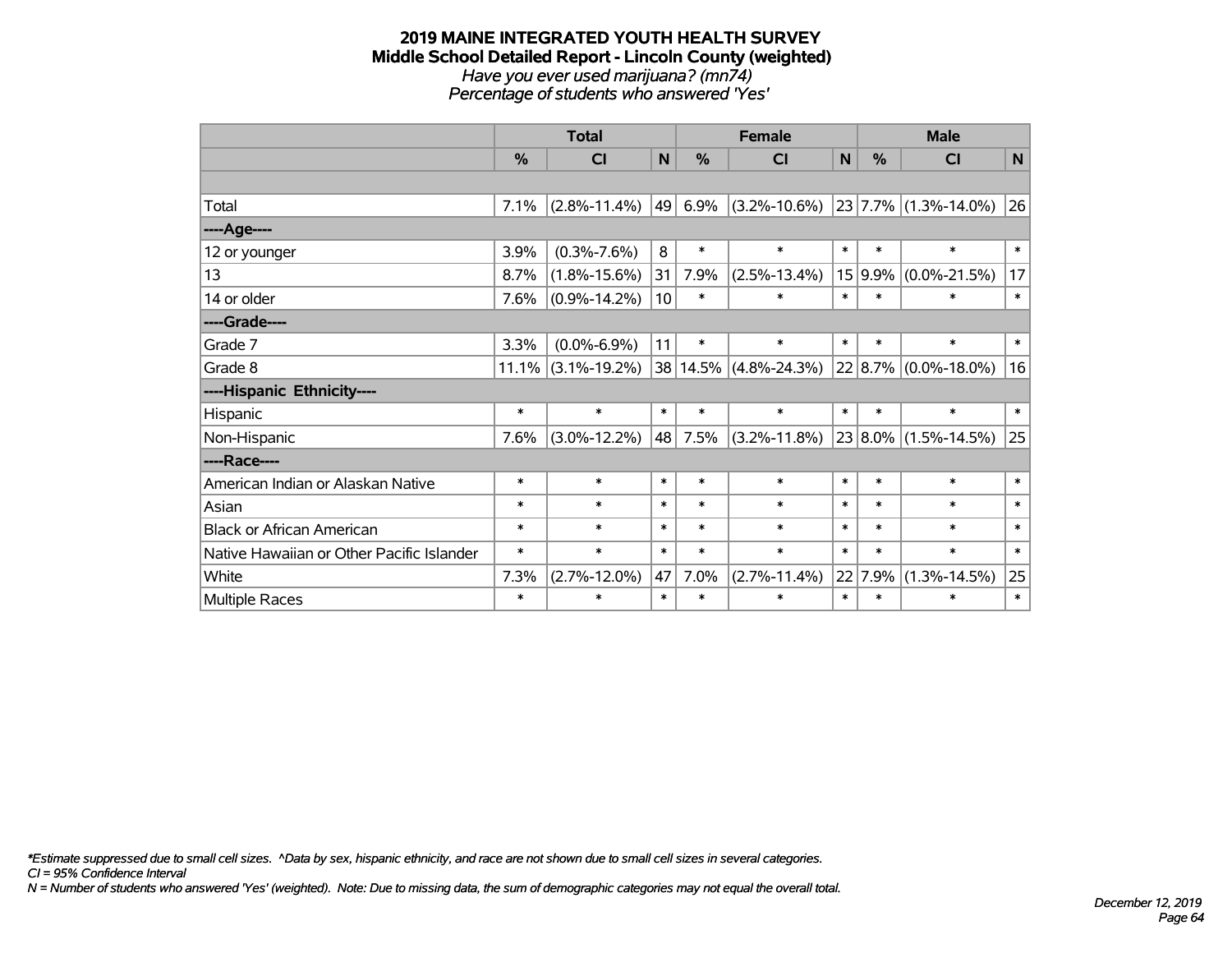#### *How old were you when you tried marijuana for the first time? (mn75)*

*Among students who have tried marijuana, the percentage of students who answered before age 11*

|                                           |        | <b>Total</b>       |        |        |        | <b>Female</b> |        | <b>Male</b> |        |
|-------------------------------------------|--------|--------------------|--------|--------|--------|---------------|--------|-------------|--------|
|                                           | %      | <b>CI</b>          | N      | %      | CI N   |               | %      | CI N        |        |
|                                           |        |                    |        |        |        |               |        |             |        |
| Total                                     | 12.0%  | $(1.0\% - 23.1\%)$ | 6      | $\ast$ | *      | $\ast$        | $\ast$ | $\ast$      | $\ast$ |
| ----Age----                               |        |                    |        |        |        |               |        |             |        |
| 12 or younger                             | $\ast$ | $\ast$             | $\ast$ | $\ast$ | $\ast$ | $\ast$        | $\ast$ | $\ast$      | $\ast$ |
| 13                                        | $\ast$ | $\ast$             | $\ast$ | *      | $\ast$ | $\ast$        | $\ast$ | $\ast$      | $\ast$ |
| 14 or older                               | $\ast$ | $\ast$             | $\ast$ | $\ast$ | $\ast$ | $\ast$        | $\ast$ | $\ast$      | $\ast$ |
| ----Grade----                             |        |                    |        |        |        |               |        |             |        |
| Grade 7                                   | $\ast$ | $\ast$             | $\ast$ | $\ast$ | $\ast$ | $\ast$        | $\ast$ | $\ast$      | $\ast$ |
| Grade 8                                   | $\ast$ | $\ast$             | $\ast$ | $\ast$ | *      | $\ast$        | *      | $\ast$      | $\ast$ |
| ----Hispanic Ethnicity----                |        |                    |        |        |        |               |        |             |        |
| Hispanic                                  | $\ast$ | $\ast$             | $\ast$ | $\ast$ | $\ast$ | $\ast$        | *      | $\ast$      | $\ast$ |
| Non-Hispanic                              | 12.3%  | $(1.3\% - 23.4\%)$ | 6      | $\ast$ | $\ast$ | $\ast$        | *      | $\ast$      | $\ast$ |
| ----Race----                              |        |                    |        |        |        |               |        |             |        |
| American Indian or Alaskan Native         | $\ast$ | $\ast$             | $\ast$ | $\ast$ | $\ast$ | $\ast$        | $\ast$ | $\ast$      | $\ast$ |
| Asian                                     | $\ast$ | $\ast$             | $\ast$ | $\ast$ | $\ast$ | $\ast$        | $\ast$ | $\ast$      | $\ast$ |
| <b>Black or African American</b>          | $\ast$ | $\ast$             | $\ast$ | $\ast$ | $\ast$ | $\ast$        | $\ast$ | $\ast$      | $\ast$ |
| Native Hawaiian or Other Pacific Islander | $\ast$ | $\ast$             | $\ast$ | $\ast$ | $\ast$ | $\ast$        | $\ast$ | $\ast$      | $\ast$ |
| White                                     | $\ast$ | $\ast$             | $\ast$ | *      | $\ast$ | $\ast$        | $\ast$ | $\ast$      | $\ast$ |
| <b>Multiple Races</b>                     | $\ast$ | $\ast$             | $\ast$ | $\ast$ | $\ast$ | $\ast$        | $\ast$ | $\ast$      | $\ast$ |

*\*Estimate suppressed due to small cell sizes. ^Data by sex, hispanic ethnicity, and race are not shown due to small cell sizes in several categories.*

*CI = 95% Confidence Interval*

*N = Among students who have tried marijuana, the number of students who answered before age 11 (weighted). Note: Due to missing data, the sum of demographic categories may not equal the overall total.*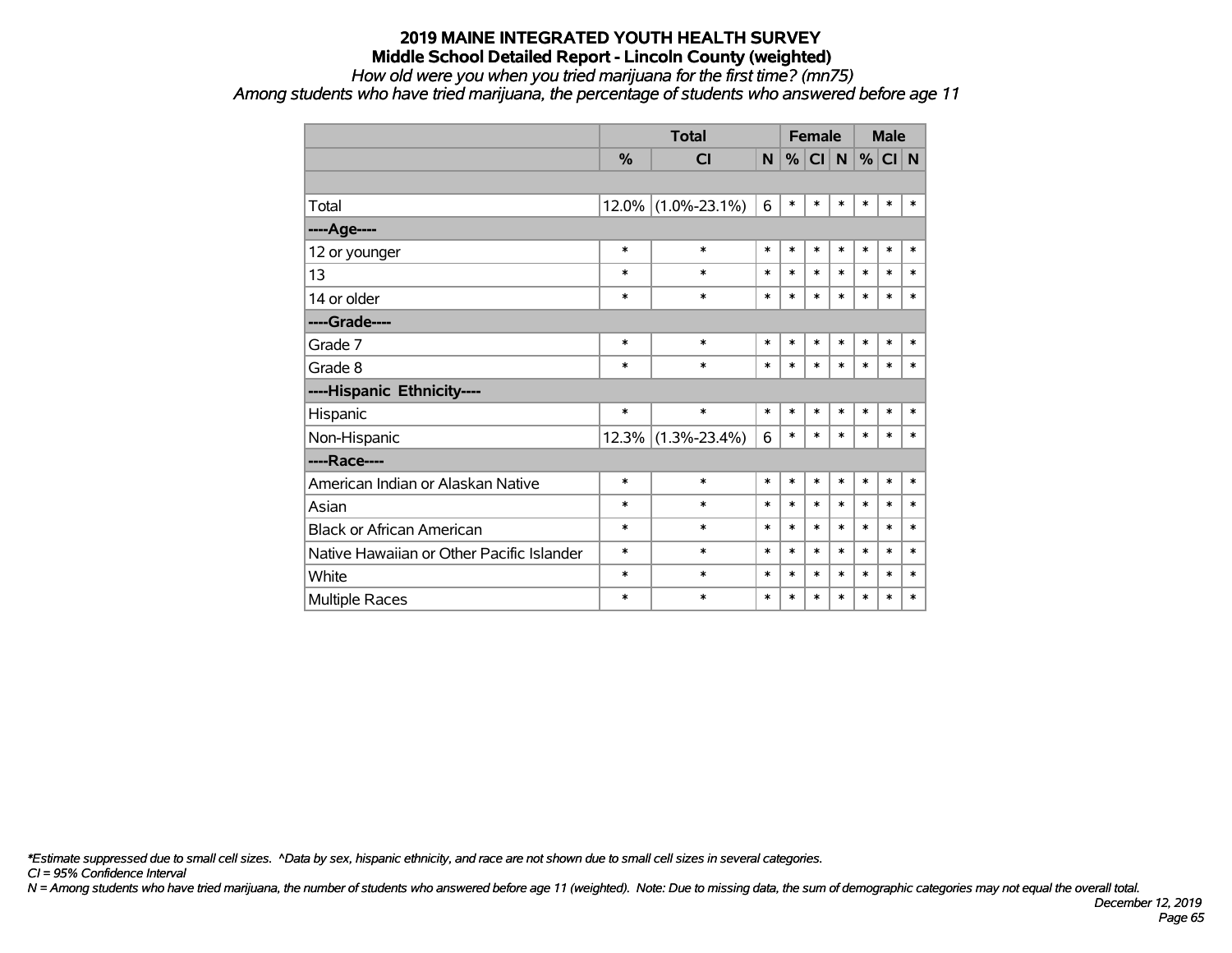#### **2019 MAINE INTEGRATED YOUTH HEALTH SURVEY Middle School Detailed Report - Lincoln County (weighted)** *How old were you when you tried marijuana for the first time? (mn75\_2) Percentage of students who answered before age 11*

|                                           |        | <b>Total</b>        |        | <b>Female</b> |        |              |        | <b>Male</b> |        |  |
|-------------------------------------------|--------|---------------------|--------|---------------|--------|--------------|--------|-------------|--------|--|
|                                           | $\%$   | CI                  | N      | %             | CI     | $\mathsf{N}$ | %      | CI N        |        |  |
|                                           |        |                     |        |               |        |              |        |             |        |  |
| Total                                     |        | $0.9\%$ (0.0%-1.7%) | 6      | $\ast$        | $\ast$ | *            | $\ast$ | $\ast$      | $\ast$ |  |
| ----Age----                               |        |                     |        |               |        |              |        |             |        |  |
| 12 or younger                             | $\ast$ | $\ast$              | $\ast$ | $\ast$        | $\ast$ | $\ast$       | $\ast$ | $\ast$      | $\ast$ |  |
| 13                                        | $\ast$ | $\ast$              | $\ast$ | $\ast$        | *      | $\ast$       | $\ast$ | $\ast$      | $\ast$ |  |
| 14 or older                               | $\ast$ | $\ast$              | $\ast$ | $\ast$        | $\ast$ | $\ast$       | $\ast$ | $\ast$      | $\ast$ |  |
| ----Grade----                             |        |                     |        |               |        |              |        |             |        |  |
| Grade 7                                   | $\ast$ | $\ast$              | $\ast$ | $\ast$        | $\ast$ | $\ast$       | $\ast$ | $\ast$      | $\ast$ |  |
| Grade 8                                   | $\ast$ | $\ast$              | $\ast$ | $\ast$        | $\ast$ | $\ast$       | $\ast$ | $\ast$      | $\ast$ |  |
| ----Hispanic Ethnicity----                |        |                     |        |               |        |              |        |             |        |  |
| Hispanic                                  | $\ast$ | $\ast$              | $\ast$ | $\ast$        | $\ast$ | $\ast$       | $\ast$ | $\ast$      | $\ast$ |  |
| Non-Hispanic                              |        | $0.9\%$ (0.0%-1.9%) | 6      | $\ast$        | $\ast$ | $\ast$       | $\ast$ | $\ast$      | $\ast$ |  |
| ----Race----                              |        |                     |        |               |        |              |        |             |        |  |
| American Indian or Alaskan Native         | $\ast$ | $\ast$              | $\ast$ | $\ast$        | $\ast$ | $\ast$       | $\ast$ | $\ast$      | $\ast$ |  |
| Asian                                     | $\ast$ | $\ast$              | $\ast$ | $\ast$        | $\ast$ | *            | $\ast$ | *           | $\ast$ |  |
| <b>Black or African American</b>          | $\ast$ | $\ast$              | $\ast$ | $\ast$        | $\ast$ | $\ast$       | $\ast$ | *           | $\ast$ |  |
| Native Hawaiian or Other Pacific Islander | $\ast$ | $\ast$              | $\ast$ | $\ast$        | $\ast$ | $\ast$       | $\ast$ | *           | $\ast$ |  |
| White                                     | $\ast$ | $\ast$              | $\ast$ | $\ast$        | $\ast$ | $\ast$       | $\ast$ | $\ast$      | $\ast$ |  |
| <b>Multiple Races</b>                     | ∗      | $\ast$              | $\ast$ | $\ast$        | $\ast$ | $\ast$       | *      | $\ast$      | $\ast$ |  |

*\*Estimate suppressed due to small cell sizes. ^Data by sex, hispanic ethnicity, and race are not shown due to small cell sizes in several categories.*

*CI = 95% Confidence Interval*

*N = Number of students who answered before age 11 (weighted). Note: Due to missing data, the sum of demographic categories may not equal the overall total.*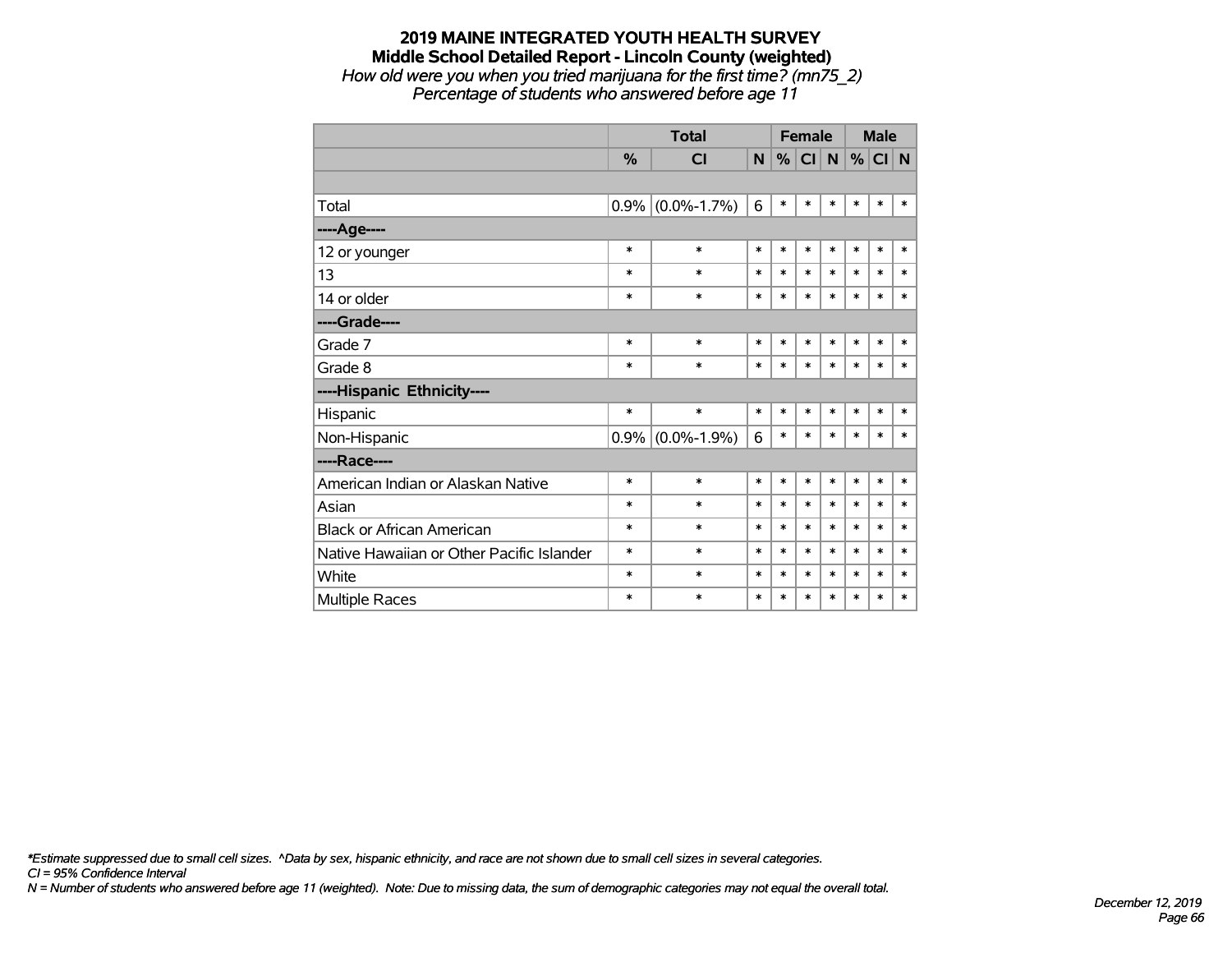# **2019 MAINE INTEGRATED YOUTH HEALTH SURVEY Middle School Detailed Report - Lincoln County (weighted)** *During the past 30 days, how many times did you use marijuana? (mn76) Percentage of students who answered at least 1 time*

|                                           | <b>Total</b> |                             |                |               | <b>Female</b>                                |        |               | <b>Male</b>        |        |  |  |
|-------------------------------------------|--------------|-----------------------------|----------------|---------------|----------------------------------------------|--------|---------------|--------------------|--------|--|--|
|                                           | $\%$         | CI                          | N              | $\frac{0}{0}$ | <b>CI</b>                                    | N      | $\frac{0}{0}$ | CI                 | N      |  |  |
|                                           |              |                             |                |               |                                              |        |               |                    |        |  |  |
| Total                                     |              | $3.9\%$ (2.2%-5.7%) 27 3.6% |                |               | $(1.9\% - 5.3\%)$                            |        | 12 4.4%       | $(1.1\% - 7.7\%)$  | 15     |  |  |
| ----Age----                               |              |                             |                |               |                                              |        |               |                    |        |  |  |
| 12 or younger                             | $\ast$       | $\ast$                      | $\ast$         | $\ast$        | $\ast$                                       | $\ast$ | $\ast$        | $\ast$             | $\ast$ |  |  |
| 13                                        | 5.0%         | $(1.9\% - 8.1\%)$           |                | 18 4.8%       | $(1.4\% - 8.1\%)$                            | 9      | $5.4\%$       | $(0.0\% - 12.4\%)$ | 10     |  |  |
| 14 or older                               |              | $4.3\%$ (0.0%-9.8%)         | 6              | $\ast$        | $\ast$                                       | $\ast$ | $\ast$        | $\ast$             | $\ast$ |  |  |
| ----Grade----                             |              |                             |                |               |                                              |        |               |                    |        |  |  |
| Grade 7                                   | $2.0\%$      | $(0.2\% - 3.8\%)$           | $\overline{7}$ | $\ast$        | $\ast$                                       | $\ast$ | $\ast$        | $\ast$             | $\ast$ |  |  |
| Grade 8                                   |              | $5.9\%$ (2.1%-9.7%)         |                |               | $\vert$ 21 $\vert$ 8.0% $\vert$ (3.9%-12.1%) |        | 12 4.4%       | $(0.0\% - 9.6\%)$  | 8      |  |  |
| ----Hispanic Ethnicity----                |              |                             |                |               |                                              |        |               |                    |        |  |  |
| Hispanic                                  | $\ast$       | $\ast$                      | $\ast$         | *             | $\ast$                                       | $\ast$ | $\ast$        | $\ast$             | $\ast$ |  |  |
| Non-Hispanic                              |              | $4.1\%$ (2.2%-5.9%)         |                | 26 3.9%       | $(1.9\% - 6.0\%)$                            |        | $12 4.4\%$    | $(1.2\% - 7.5\%)$  | 14     |  |  |
| ----Race----                              |              |                             |                |               |                                              |        |               |                    |        |  |  |
| American Indian or Alaskan Native         | $\ast$       | $\ast$                      | $\ast$         | $\ast$        | $\ast$                                       | $\ast$ | $\ast$        | $\ast$             | $\ast$ |  |  |
| Asian                                     | $\ast$       | $\ast$                      | $\ast$         | $\ast$        | $\ast$                                       | $\ast$ | $\ast$        | $\ast$             | $\ast$ |  |  |
| <b>Black or African American</b>          | $\ast$       | $\ast$                      | $\ast$         | $\ast$        | $\ast$                                       | $\ast$ | $\ast$        | $\ast$             | $\ast$ |  |  |
| Native Hawaiian or Other Pacific Islander | $\ast$       | $\ast$                      | $\ast$         | $\ast$        | $\ast$                                       | $\ast$ | $\ast$        | $\ast$             | $\ast$ |  |  |
| White                                     | 4.1%         | $(2.3\% - 5.9\%)$           | 27             | 3.8%          | $(2.0\% - 5.7\%)$                            |        | 12 4.5%       | $(1.2\% - 7.9\%)$  | 15     |  |  |
| Multiple Races                            | $\ast$       | $\ast$                      | $\ast$         | $\ast$        | $\ast$                                       | $\ast$ | $\ast$        | $\ast$             | $\ast$ |  |  |

*\*Estimate suppressed due to small cell sizes. ^Data by sex, hispanic ethnicity, and race are not shown due to small cell sizes in several categories.*

*CI = 95% Confidence Interval*

*N = Number of students who answered at least 1 time (weighted). Note: Due to missing data, the sum of demographic categories may not equal the overall total.*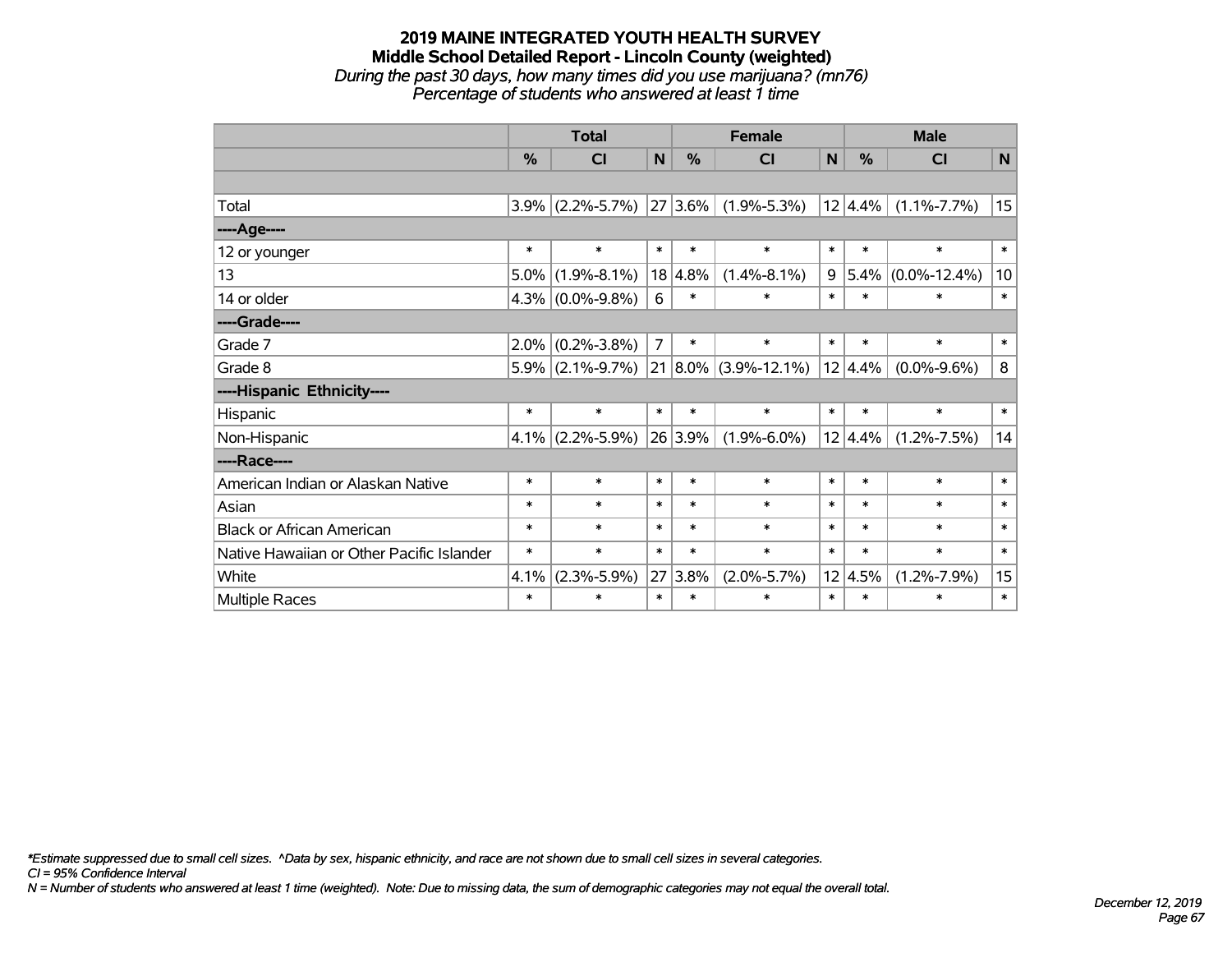#### **2019 MAINE INTEGRATED YOUTH HEALTH SURVEY Middle School Detailed Report - Lincoln County (weighted)** *If you wanted to get some marijuana, how easy would it be for you to get some? (mn77) Percentage of students who answered 'Sort of easy' or 'Very easy'*

|                                           | <b>Total</b> |                     |        |               | <b>Female</b>            |              | <b>Male</b>   |                        |              |  |
|-------------------------------------------|--------------|---------------------|--------|---------------|--------------------------|--------------|---------------|------------------------|--------------|--|
|                                           | %            | CI                  | N      | $\frac{0}{0}$ | CI                       | $\mathsf{N}$ | $\frac{0}{0}$ | CI                     | $\mathsf{N}$ |  |
|                                           |              |                     |        |               |                          |              |               |                        |              |  |
| Total                                     |              | 19.6% (12.0%-27.2%) |        |               | 135 25.6% (14.5%-36.6%)  |              | 86 14.4%      | $(8.5\% - 20.3\%)$     | 49           |  |
| ---- Age----                              |              |                     |        |               |                          |              |               |                        |              |  |
| 12 or younger                             | 14.0%        | $(7.3\% - 20.6\%)$  | 27     | 18.6%         | $(8.4\% - 28.9\%)$       | 20           | 9.1%          | $(1.8\% - 16.3\%)$     | 8            |  |
| 13                                        | 21.1%        | $(12.8\% - 29.5\%)$ | 78     | 26.5%         | $(16.9\% - 36.0\%)$      |              | 49 16.5%      | $(6.0\% - 26.9\%)$     | 29           |  |
| 14 or older                               |              | 23.6% (14.0%-33.2%) | 30     | 37.9%         | $(5.4\% - 70.4\%)$       |              | 18 15.5%      | $(8.3\% - 22.8\%)$     | 13           |  |
| ----Grade----                             |              |                     |        |               |                          |              |               |                        |              |  |
| Grade 7                                   | 12.4%        | $(3.3\% - 21.5\%)$  | 42     | 13.9%         | $(4.2\% - 23.5\%)$       |              | 25 11.3%      | $(0.0\% - 23.1\%)$     | 17           |  |
| Grade 8                                   |              | 25.4% (19.5%-31.3%) | 88     |               | $ 37.3\% $ (23.2%-51.4%) |              |               | 57 16.5% (11.3%-21.8%) | 31           |  |
| ----Hispanic Ethnicity----                |              |                     |        |               |                          |              |               |                        |              |  |
| Hispanic                                  | $\ast$       | $\ast$              | $\ast$ | $\ast$        | $\ast$                   | $\ast$       | $\ast$        | $\ast$                 | $\ast$       |  |
| Non-Hispanic                              |              | 19.9% (12.0%-27.8%) |        |               | 126 27.2% (14.8%-39.6%)  | 84           | 13.5%         | $(8.3\% - 18.7\%)$     | 42           |  |
| ----Race----                              |              |                     |        |               |                          |              |               |                        |              |  |
| American Indian or Alaskan Native         | $\ast$       | $\ast$              | $\ast$ | $\ast$        | $\ast$                   | $\ast$       | $\ast$        | $\ast$                 | $\ast$       |  |
| Asian                                     | $\ast$       | $\ast$              | $\ast$ | $\ast$        | $\ast$                   | $\ast$       | $\ast$        | $\ast$                 | $\ast$       |  |
| <b>Black or African American</b>          | $\ast$       | $\ast$              | $\ast$ | $\ast$        | $\ast$                   | $\ast$       | $\ast$        | $\ast$                 | $\ast$       |  |
| Native Hawaiian or Other Pacific Islander | $\ast$       | $\ast$              | $\ast$ | $\ast$        | $\ast$                   | $\ast$       | $\ast$        | $\ast$                 | $\ast$       |  |
| White                                     | 18.8%        | $(11.6\% - 26.1\%)$ | 123    | 25.0%         | $(13.9\% - 36.2\%)$      | 80           | 13.5%         | $(7.5\% - 19.5\%)$     | 43           |  |
| <b>Multiple Races</b>                     | $\ast$       | $\ast$              | $\ast$ | $\ast$        | $\ast$                   | $\ast$       | $\ast$        | $\ast$                 | $\ast$       |  |

*\*Estimate suppressed due to small cell sizes. ^Data by sex, hispanic ethnicity, and race are not shown due to small cell sizes in several categories.*

*CI = 95% Confidence Interval*

*N = Number of students who answered 'Sort of easy' or 'Very easy' (weighted). Note: Due to missing data, the sum of demographic categories may not equal the overall total.*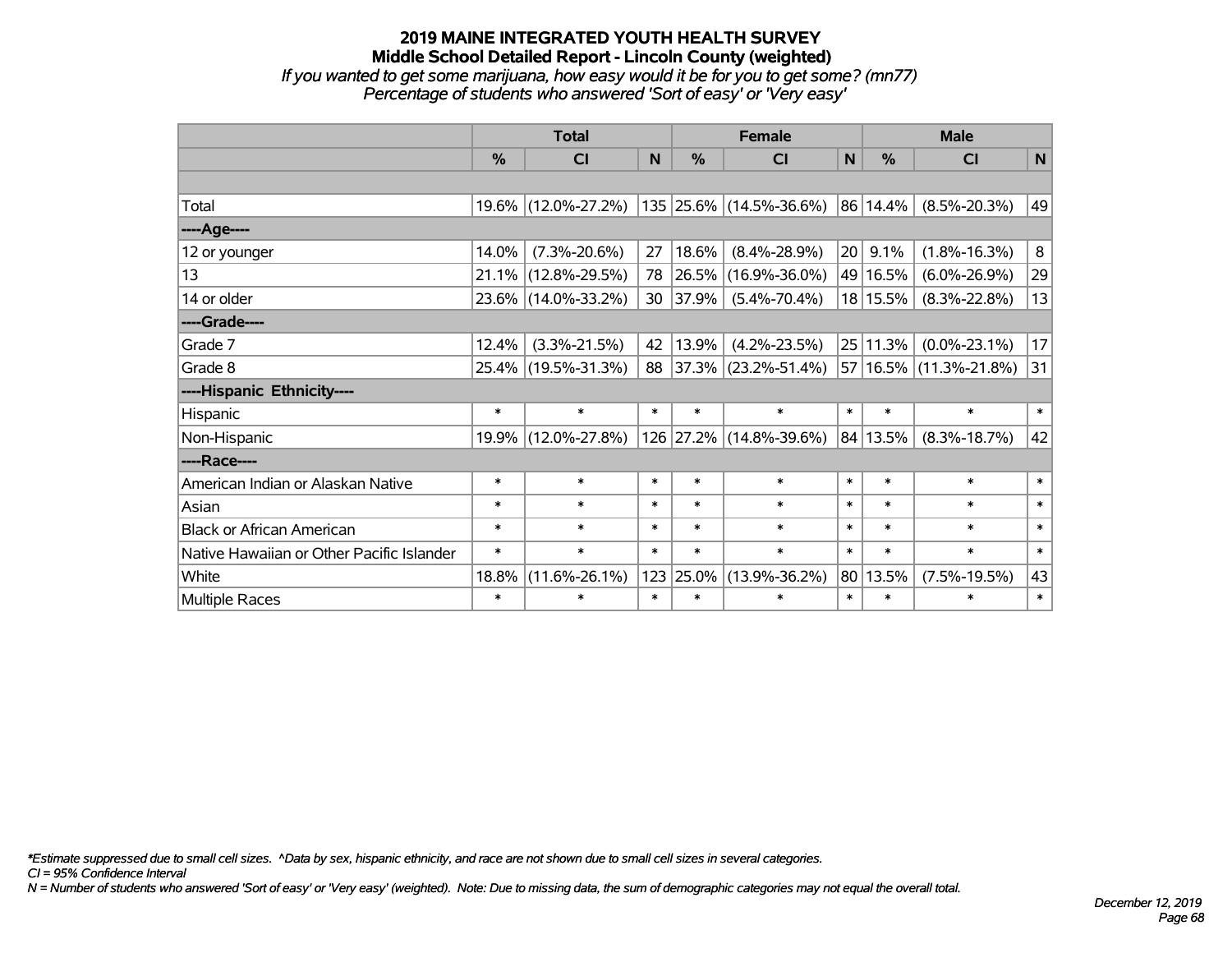# **2019 MAINE INTEGRATED YOUTH HEALTH SURVEY Middle School Detailed Report - Lincoln County (weighted)** *How wrong do your parents feel it would be for you to use marijuana? (mn193) Percentage of students who answered 'A little bit wrong' or 'Not wrong at all'*

|                                           | <b>Total</b>  |                       |                |          | <b>Female</b>                 |        | <b>Male</b> |                    |        |  |
|-------------------------------------------|---------------|-----------------------|----------------|----------|-------------------------------|--------|-------------|--------------------|--------|--|
|                                           | $\frac{0}{0}$ | <b>CI</b>             | N <sub>1</sub> | %        | <b>CI</b>                     | N      | %           | <b>CI</b>          | N      |  |
|                                           |               |                       |                |          |                               |        |             |                    |        |  |
| Total                                     | 9.2%          | $(5.8\% - 12.5\%)$    | 64             | 9.9%     | $(3.8\% - 16.0\%)$            | 33     | 8.8%        | $(5.6\% - 12.0\%)$ | 30     |  |
| ----Age----                               |               |                       |                |          |                               |        |             |                    |        |  |
| 12 or younger                             | 6.4%          | $(2.4\% - 10.3\%)$    | 12             | $\ast$   | $\ast$                        | $\ast$ | $\ast$      | $\ast$             | $\ast$ |  |
| 13                                        | 10.6%         | $(5.9\% - 15.4\%)$    |                | 39 11.0% | $(3.6\% - 18.4\%)$            | 20     | 10.7%       | $(6.5\% - 14.9\%)$ | 19     |  |
| 14 or older                               | 9.2%          | $(2.1\% - 16.3\%)$    | 12             | $\ast$   | $\ast$                        | $\ast$ | $\ast$      | $\ast$             | $\ast$ |  |
| ----Grade----                             |               |                       |                |          |                               |        |             |                    |        |  |
| Grade 7                                   | 8.1%          | $(2.7\% - 13.6\%)$    | 27             | 6.9%     | $(0.5\% - 13.4\%)$            | 12     | $9.9\%$     | $(3.4\% - 16.4\%)$ | 15     |  |
| Grade 8                                   |               | $10.4\%$ (3.9%-16.8%) |                |          | $ 36 13.8\% $ (2.9%-24.6%) 21 |        | $8.0\%$     | $(1.9\% - 14.0\%)$ | 15     |  |
| ----Hispanic Ethnicity----                |               |                       |                |          |                               |        |             |                    |        |  |
| Hispanic                                  | $\ast$        | $\ast$                | $\ast$         | $\ast$   | $\ast$                        | $\ast$ | $\ast$      | $\ast$             | $\ast$ |  |
| Non-Hispanic                              | 9.4%          | $(5.9\% - 12.9\%)$    | 60             | 9.7%     | $(4.0\% - 15.5\%)$            | 30     | 9.4%        | $(5.9\% - 12.9\%)$ | 30     |  |
| ----Race----                              |               |                       |                |          |                               |        |             |                    |        |  |
| American Indian or Alaskan Native         | $\ast$        | $\ast$                | $\ast$         | $\ast$   | $\ast$                        | $\ast$ | $\ast$      | $\ast$             | $\ast$ |  |
| Asian                                     | $\ast$        | $\ast$                | $\ast$         | $\ast$   | $\ast$                        | $\ast$ | $\ast$      | $\ast$             | $\ast$ |  |
| <b>Black or African American</b>          | $\ast$        | $\ast$                | $\ast$         | $\ast$   | $\ast$                        | $\ast$ | $\ast$      | $\ast$             | $\ast$ |  |
| Native Hawaiian or Other Pacific Islander | $\ast$        | $\ast$                | $\ast$         | $\ast$   | $\ast$                        | $\ast$ | $\ast$      | $\ast$             | $\ast$ |  |
| White                                     | 8.9%          | $(5.7\% - 12.1\%)$    | 58             | 9.1%     | $(3.5\% - 14.7\%)$            | 29     | 9.1%        | $(5.6\% - 12.5\%)$ | 29     |  |
| Multiple Races                            | $\ast$        | $\ast$                | $\ast$         | $\ast$   | $\ast$                        | $\ast$ | $\ast$      | $\ast$             | $\ast$ |  |

*\*Estimate suppressed due to small cell sizes. ^Data by sex, hispanic ethnicity, and race are not shown due to small cell sizes in several categories.*

*CI = 95% Confidence Interval*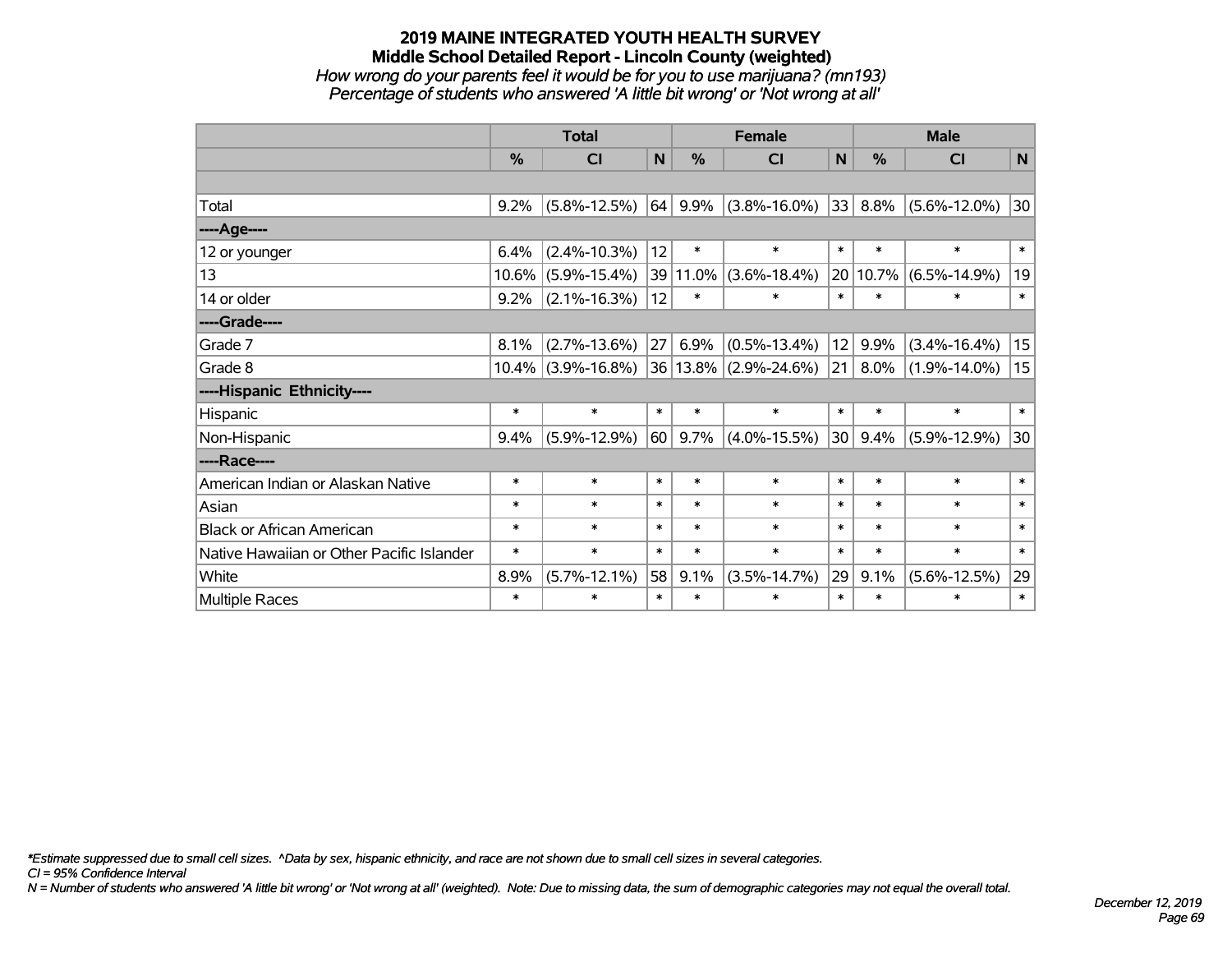*How much do you think people risk harming themselves (physically or in other ways) if they use marijuana once or twice a week? (mn194) Percentage of students who answered 'No risk' or 'Slight risk'*

|                                           | <b>Total</b>  |                     |                 | <b>Female</b> |                          | <b>Male</b> |               |                          |        |
|-------------------------------------------|---------------|---------------------|-----------------|---------------|--------------------------|-------------|---------------|--------------------------|--------|
|                                           | $\frac{0}{0}$ | C <sub>l</sub>      | N               | $\frac{0}{0}$ | CI                       | N           | $\frac{0}{0}$ | <b>CI</b>                | N.     |
|                                           |               |                     |                 |               |                          |             |               |                          |        |
| Total                                     |               | 38.0% (28.0%-48.0%) |                 |               | 263 34.3% (23.8%-44.9%)  |             |               | 115 41.2% (30.8%-51.6%)  | 142    |
| ----Age----                               |               |                     |                 |               |                          |             |               |                          |        |
| 12 or younger                             | $41.1\%$      | $(26.4\% - 55.8\%)$ | 80              |               | $ 40.3\% $ (29.7%-51.0%) | 43          | 38.0%         | $(17.9\% - 58.1\%)$      | 32     |
| 13                                        |               | 33.4% (24.2%-42.6%) |                 |               | 123 29.4% (17.9%-40.9%)  | 53          |               | $ 38.9\% $ (30.6%-47.3%) | 69     |
| 14 or older                               |               | 46.0% (32.9%-59.2%) |                 |               | 60 39.9% (22.0%-57.8%)   |             |               | 19 49.2% (35.9%-62.5%)   | 41     |
| ----Grade----                             |               |                     |                 |               |                          |             |               |                          |        |
| Grade 7                                   | $36.6\%$      | $(24.7\% - 48.5\%)$ |                 |               | 123 33.0% (21.7%-44.3%)  | 57          | $ 38.6\% $    | $(24.6\% - 52.6\%)$      | 60     |
| Grade 8                                   |               | 39.4% (30.2%-48.6%) |                 |               | 137 36.3% (24.3%-48.4%)  |             |               | 55 43.0% (31.3%-54.6%)   | 81     |
| ----Hispanic Ethnicity----                |               |                     |                 |               |                          |             |               |                          |        |
| Hispanic                                  | $\ast$        | $\ast$              | $\ast$          | $\ast$        | $\ast$                   | $\ast$      | $\ast$        | $\ast$                   | $\ast$ |
| Non-Hispanic                              |               | 36.5% (26.6%-46.4%) |                 |               | 233 32.9% (22.9%-43.0%)  |             | 101 39.4%     | $(29.5\% - 49.4\%)$      | 126    |
| ----Race----                              |               |                     |                 |               |                          |             |               |                          |        |
| American Indian or Alaskan Native         | $\ast$        | $\ast$              | $\ast$          | $\ast$        | $\ast$                   | $\ast$      | $\ast$        | $\ast$                   | $\ast$ |
| Asian                                     | $\ast$        | $\ast$              | $\ast$          | $\ast$        | $\ast$                   | $\ast$      | $\ast$        | $\ast$                   | $\ast$ |
| <b>Black or African American</b>          | $\ast$        | $\ast$              | $\ast$          | $\ast$        | $\ast$                   | $\ast$      | $\ast$        | $\ast$                   | $\ast$ |
| Native Hawaiian or Other Pacific Islander | $\ast$        | $\ast$              | $\ast$          | $\ast$        | $\ast$                   | $\ast$      | $\ast$        | $\ast$                   | $\ast$ |
| White                                     | 36.9%         | $(26.6\% - 47.2\%)$ |                 | 241 33.7%     | $(23.1\% - 44.4\%)$      | 106         | 39.8%         | $(29.0\% - 50.6\%)$      | 129    |
| Multiple Races                            |               | 54.7% (43.4%-66.1%) | 10 <sup>1</sup> | $\ast$        | $\ast$                   | $\ast$      | $\ast$        | $\ast$                   | $\ast$ |

*\*Estimate suppressed due to small cell sizes. ^Data by sex, hispanic ethnicity, and race are not shown due to small cell sizes in several categories.*

*CI = 95% Confidence Interval*

*N = Number of students who answered 'No risk' or 'Slight risk' (weighted). Note: Due to missing data, the sum of demographic categories may not equal the overall total.*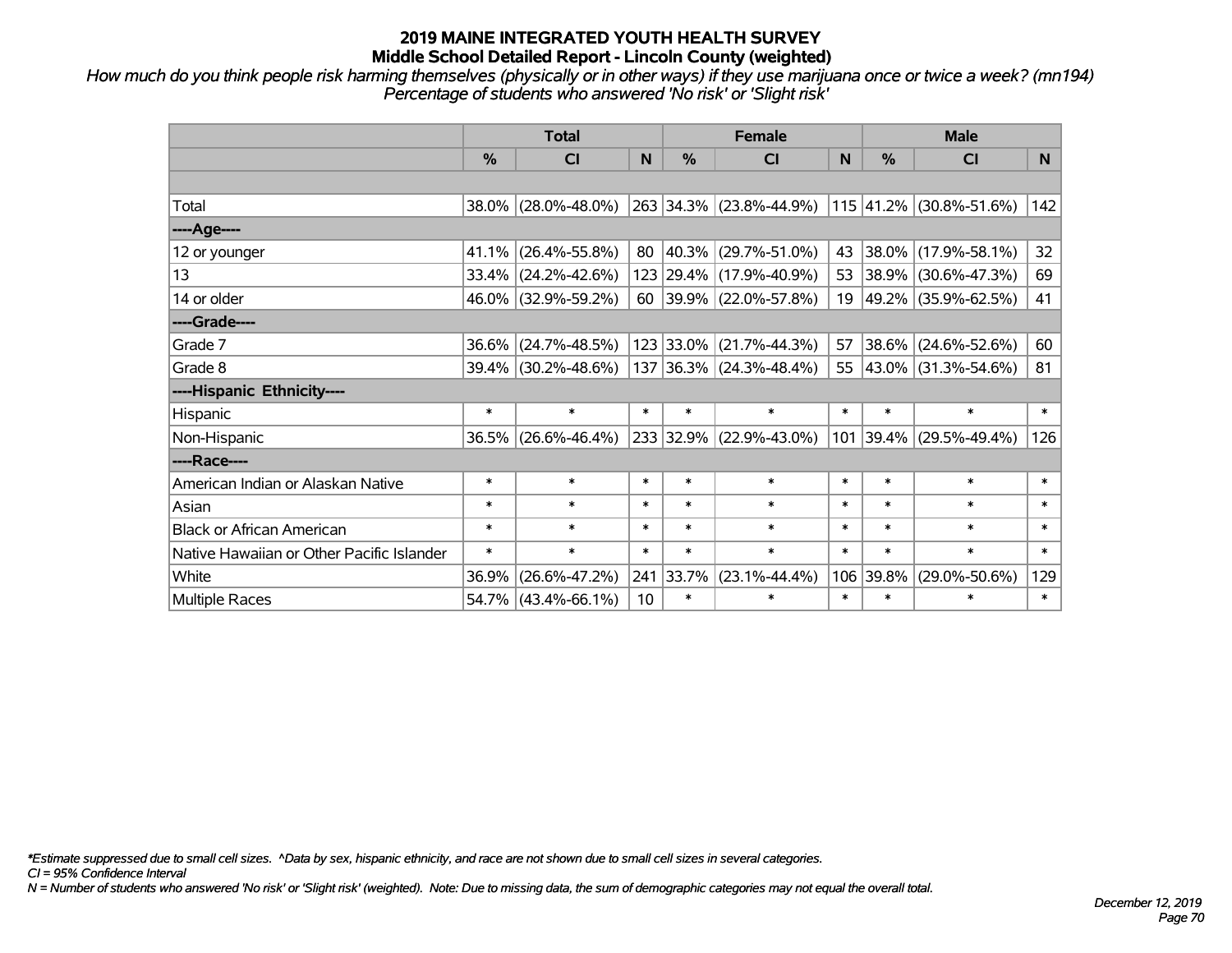## **2019 MAINE INTEGRATED YOUTH HEALTH SURVEY Middle School Detailed Report - Lincoln County (weighted)** *How wrong do your friends feel it would be for you to use marijuana? (mn195) Percentage of students who answered 'A little bit wrong' or 'Not wrong at all'*

|                                           | <b>Total</b>  |                        |        |               | <b>Female</b>           |        | <b>Male</b>   |                        |        |  |
|-------------------------------------------|---------------|------------------------|--------|---------------|-------------------------|--------|---------------|------------------------|--------|--|
|                                           | $\frac{0}{0}$ | <b>CI</b>              | N      | $\frac{0}{0}$ | <b>CI</b>               | N      | $\frac{0}{0}$ | <b>CI</b>              | N      |  |
|                                           |               |                        |        |               |                         |        |               |                        |        |  |
| Total                                     | 24.8%         | $(9.5\% - 40.0\%)$     |        |               | 163 24.8% (11.9%-37.7%) |        | 82 24.3%      | $(0.5\% - 48.2\%)$     | 77     |  |
| ----Age----                               |               |                        |        |               |                         |        |               |                        |        |  |
| 12 or younger                             | 8.2%          | $(0.0\% - 16.5\%)$     | 16     | 5.9%          | $(1.6\% - 10.1\%)$      | 6      | 7.7%          | $(0.0\% - 21.4\%)$     | 6      |  |
| 13                                        | 20.6%         | $(4.6\% - 36.6\%)$     | 68     | 15.6%         | $(0.0\% - 35.9\%)$      |        | 25 25.5%      | $(1.3\% - 49.6\%)$     | 44     |  |
| 14 or older                               |               | $60.9\%$ (47.9%-73.9%) | 79     |               | 79.4% (63.3%-95.5%)     |        |               | 51 42.4% (15.5%-69.4%) | 27     |  |
| ----Grade----                             |               |                        |        |               |                         |        |               |                        |        |  |
| Grade 7                                   | 10.6%         | $(0.2\% - 20.9\%)$     | 35     | 7.4%          | $(4.1\% - 10.6\%)$      |        | 13 12.5%      | $(0.0\% - 31.9\%)$     | 19     |  |
| Grade 8                                   |               | 39.0% (21.9%-56.1%)    |        | 122 44.4%     | $(22.9\% - 65.9\%)$     |        | 68 33.8%      | $(6.8\% - 60.8\%)$     | 54     |  |
| ----Hispanic Ethnicity----                |               |                        |        |               |                         |        |               |                        |        |  |
| Hispanic                                  | $\ast$        | $\ast$                 | $\ast$ | $\ast$        | $\ast$                  | $\ast$ | $\ast$        | $\ast$                 | $\ast$ |  |
| Non-Hispanic                              |               | 25.3% (10.1%-40.5%)    |        |               | 150 24.6% (12.1%-37.0%) |        | 73 25.4%      | $(0.0\% - 51.3\%)$     | 73     |  |
| ----Race----                              |               |                        |        |               |                         |        |               |                        |        |  |
| American Indian or Alaskan Native         | $\ast$        | $\ast$                 | $\ast$ | $\ast$        | $\ast$                  | $\ast$ | $\ast$        | $\ast$                 | $\ast$ |  |
| Asian                                     | $\ast$        | $\ast$                 | $\ast$ | $\ast$        | $\ast$                  | $\ast$ | $\ast$        | $\ast$                 | $\ast$ |  |
| <b>Black or African American</b>          | $\ast$        | $\ast$                 | $\ast$ | $\ast$        | $\ast$                  | $\ast$ | $\ast$        | $\ast$                 | $\ast$ |  |
| Native Hawaiian or Other Pacific Islander | $\ast$        | $\ast$                 | $\ast$ | $\ast$        | $\ast$                  | $\ast$ | $\ast$        | $\ast$                 | $\ast$ |  |
| White                                     | 23.3%         | $(8.6\% - 38.0\%)$     |        | 140 22.8%     | $(9.7\% - 36.0\%)$      |        | 69 23.3%      | $(0.0\% - 47.3\%)$     | 68     |  |
| Multiple Races                            | $\ast$        | $\ast$                 | $\ast$ | $\ast$        | $\ast$                  | $\ast$ | $\ast$        | $\ast$                 | $\ast$ |  |

*\*Estimate suppressed due to small cell sizes. ^Data by sex, hispanic ethnicity, and race are not shown due to small cell sizes in several categories.*

*CI = 95% Confidence Interval*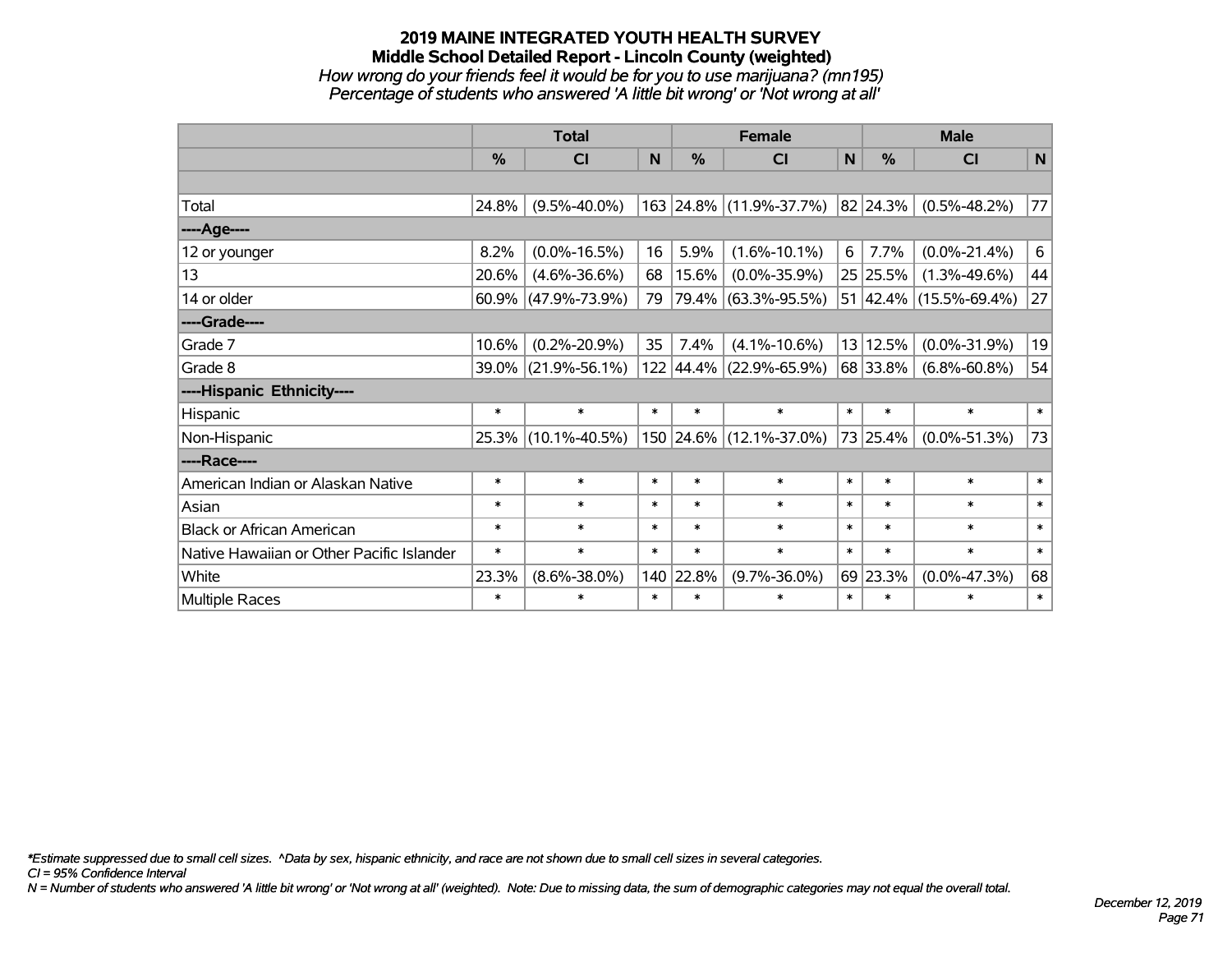# **2019 MAINE INTEGRATED YOUTH HEALTH SURVEY Middle School Detailed Report - Lincoln County (weighted)** *If a kid used marijuana in your neighborhood, would he or she be caught by the police? (mn196) Percentage of students who answered 'Probably not' or 'Definitely not'*

|                                           | <b>Total</b> |                      |        |           | <b>Female</b>           |              | <b>Male</b> |                      |        |  |
|-------------------------------------------|--------------|----------------------|--------|-----------|-------------------------|--------------|-------------|----------------------|--------|--|
|                                           | %            | <b>CI</b>            | N      | $\%$      | <b>CI</b>               | $\mathsf{N}$ | $\%$        | <b>CI</b>            | N.     |  |
|                                           |              |                      |        |           |                         |              |             |                      |        |  |
| Total                                     | 58.1%        | $(43.8\% - 72.3\%)$  |        |           | 380 60.5% (45.3%-75.7%) |              | 201 56.1%   | $(39.2\% - 73.0\%)$  | 176    |  |
| ----Age----                               |              |                      |        |           |                         |              |             |                      |        |  |
| 12 or younger                             | 53.5%        | $(45.2\% - 61.8\%)$  |        |           | 103 47.5% (37.4%-57.7%) | 52           | 62.1%       | $(33.2\% - 91.1\%)$  | 48     |  |
| 13                                        | 52.5%        | $(34.0\% - 71.0\%)$  |        |           | 174 61.7% (41.2%-82.1%) | 98           | 44.7%       | $(25.3\% - 64.1\%)$  | 77     |  |
| 14 or older                               |              | 79.3% (56.9%-100.0%) |        |           | 102 79.4% (63.3%-95.5%) | 51           |             | 79.2% (47.9%-100.0%) | 51     |  |
| ----Grade----                             |              |                      |        |           |                         |              |             |                      |        |  |
| Grade 7                                   | 48.9%        | $(37.7\% - 60.1\%)$  |        | 161 44.0% | $(33.1\% - 54.9\%)$     | 75           | 55.2%       | $(28.7\% - 81.6\%)$  | 83     |  |
| Grade 8                                   | 66.1%        | $(44.8\% - 87.3\%)$  |        |           | 207 76.7% (59.7%-93.6%) |              | 118 55.8%   | $(30.3\% - 81.3\%)$  | 89     |  |
| ----Hispanic Ethnicity----                |              |                      |        |           |                         |              |             |                      |        |  |
| Hispanic                                  | $\ast$       | $\ast$               | $\ast$ | $\ast$    | $\ast$                  | $\ast$       | $\ast$      | $\ast$               | $\ast$ |  |
| Non-Hispanic                              | 56.7%        | $(42.3\% - 71.0\%)$  |        |           | 336 59.8% (43.1%-76.6%) |              | 179 53.6%   | $(36.7\% - 70.4\%)$  | 154    |  |
| ----Race----                              |              |                      |        |           |                         |              |             |                      |        |  |
| American Indian or Alaskan Native         | $\ast$       | $\ast$               | $\ast$ | $\ast$    | $\ast$                  | $\ast$       | $\ast$      | $\ast$               | $\ast$ |  |
| Asian                                     | $\ast$       | $\ast$               | $\ast$ | $\ast$    | $\ast$                  | $\ast$       | $\ast$      | $\ast$               | $\ast$ |  |
| <b>Black or African American</b>          | $\ast$       | $\ast$               | $\ast$ | $\ast$    | $\ast$                  | $\ast$       | $\ast$      | $\ast$               | $\ast$ |  |
| Native Hawaiian or Other Pacific Islander | $\ast$       | $\ast$               | $\ast$ | $\ast$    | $\ast$                  | $\ast$       | $\ast$      | $\ast$               | $\ast$ |  |
| White                                     | 57.1%        | $(42.7\% - 71.5\%)$  |        | 342 58.2% | $(40.8\% - 75.5\%)$     |              | 176 56.5%   | $(41.3\% - 71.8\%)$  | 162    |  |
| <b>Multiple Races</b>                     | 54.5%        | $(30.1\% - 78.8\%)$  | 12     | $\ast$    | $\ast$                  | $\ast$       | $\ast$      | $\ast$               | $\ast$ |  |

*\*Estimate suppressed due to small cell sizes. ^Data by sex, hispanic ethnicity, and race are not shown due to small cell sizes in several categories.*

*CI = 95% Confidence Interval*

*N = Number of students who answered 'Probably not' or 'Definitely not' (weighted). Note: Due to missing data, the sum of demographic categories may not equal the overall total.*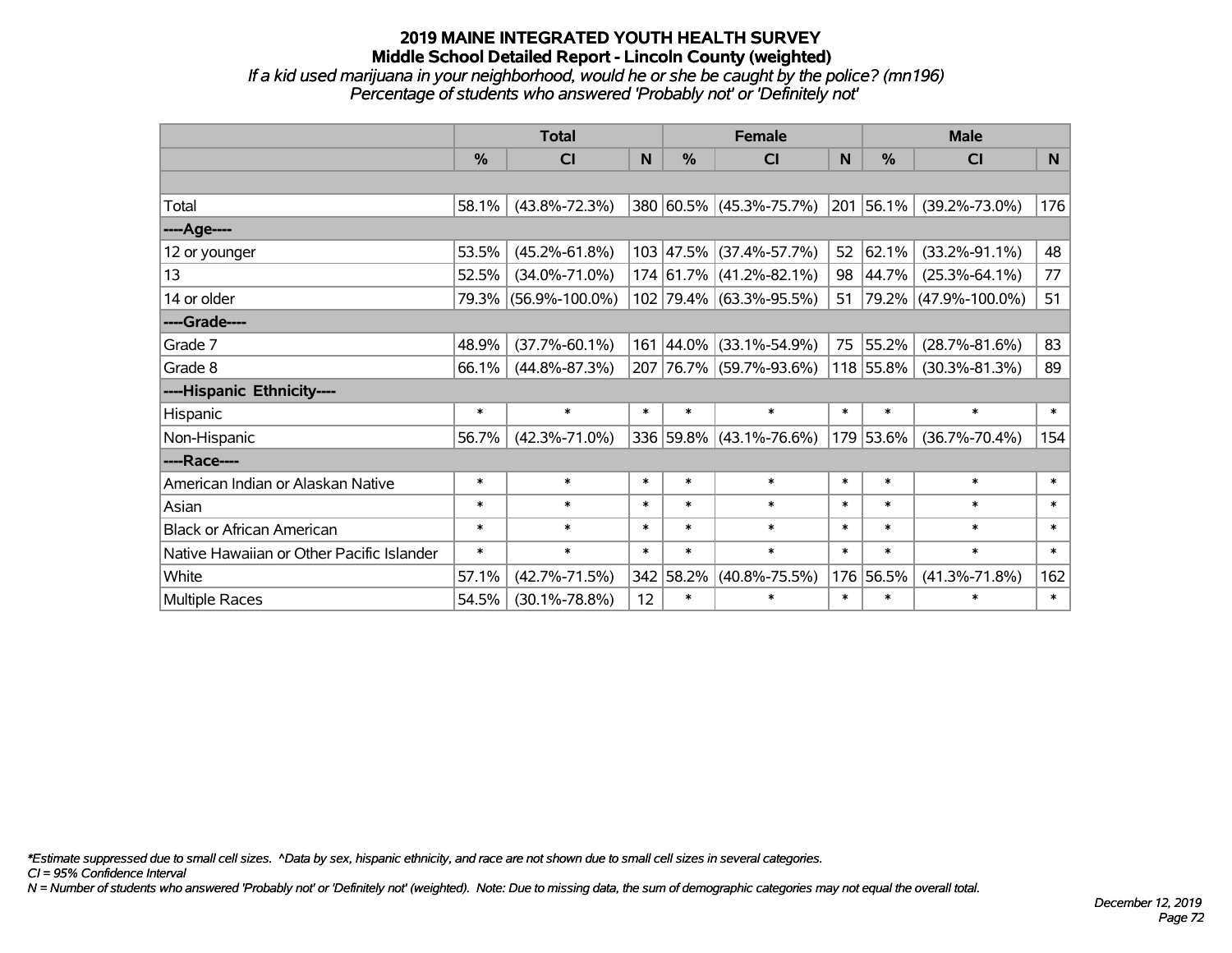## **2019 MAINE INTEGRATED YOUTH HEALTH SURVEY Middle School Detailed Report - Lincoln County (weighted)** *How wrong do you think it is for someone your age to use marijuana? (mn197) Percentage of students who answered 'A little bit wrong' or 'Not wrong at all'*

|                                           | <b>Total</b> |                       |        |            | <b>Female</b>               | <b>Male</b> |          |                           |        |
|-------------------------------------------|--------------|-----------------------|--------|------------|-----------------------------|-------------|----------|---------------------------|--------|
|                                           | %            | CI                    | N      | %          | <b>CI</b>                   | <b>N</b>    | $\%$     | <b>CI</b>                 | N      |
|                                           |              |                       |        |            |                             |             |          |                           |        |
| Total                                     |              | $17.8\%$ (5.0%-30.5%) |        |            | $ 113 23.9\% $ (6.7%-41.2%) |             |          | 79 11.3% (0.4%-22.2%)     | 34     |
| ---- Age----                              |              |                       |        |            |                             |             |          |                           |        |
| 12 or younger                             | 9.5%         | $(3.5\% - 15.5\%)$    | 18     | 7.3%       | $(0.0\% - 16.3\%)$          | 8           | 12.9%    | $(0.8\% - 25.1\%)$        | 10     |
| 13                                        |              | $17.4\%$ (4.9%-29.8%) | 55     | $ 25.5\% $ | $(5.3\% - 45.7\%)$          | 40          | 9.5%     | $(0.0\% - 19.6\%)$        | 15     |
| 14 or older                               |              | $30.9\%$ (3.5%-58.3%) | 40     |            | $ 48.0\% $ (8.7%-87.2%)     |             | 31 13.9% | $(0.0\% - 36.4\%)$        | 9      |
| ----Grade----                             |              |                       |        |            |                             |             |          |                           |        |
| Grade 7                                   | 9.2%         | $(0.2\% - 18.1\%)$    | 30     | 7.7%       | $(0.0\% - 15.6\%)$          |             | 13 11.2% | $(0.0\% - 24.9\%)$        | 17     |
| Grade 8                                   |              | $27.9\%$ (8.8%-47.0%) | 83     |            | 43.1%  (7.9%-78.4%)         |             |          | 66   11.7%   (0.0%-29.8%) | 17     |
| ----Hispanic Ethnicity----                |              |                       |        |            |                             |             |          |                           |        |
| Hispanic                                  | $\ast$       | $\ast$                | $\ast$ | $\ast$     | $\ast$                      | $\ast$      | $\ast$   | $\ast$                    | $\ast$ |
| Non-Hispanic                              |              | $18.3\%$ (6.1%-30.5%) |        |            | 104 23.5% (7.2%-39.8%)      |             | 70 12.6% | $(0.9\% - 24.3\%)$        | 34     |
| ----Race----                              |              |                       |        |            |                             |             |          |                           |        |
| American Indian or Alaskan Native         | $\ast$       | $\ast$                | $\ast$ | $\ast$     | $\ast$                      | $\ast$      | $\ast$   | $\ast$                    | $\ast$ |
| Asian                                     | $\ast$       | $\ast$                | $\ast$ | $\ast$     | $\ast$                      | $\ast$      | $\ast$   | $\ast$                    | $\ast$ |
| <b>Black or African American</b>          | $\ast$       | $\ast$                | $\ast$ | $\ast$     | $\ast$                      | $\ast$      | $\ast$   | $\ast$                    | $\ast$ |
| Native Hawaiian or Other Pacific Islander | $\ast$       | $\ast$                | $\ast$ | $\ast$     | $\ast$                      | $\ast$      | $\ast$   | $\ast$                    | $\ast$ |
| White                                     | 16.1%        | $(5.8\% - 26.4\%)$    | 93     | 22.9%      | $(6.7\% - 39.1\%)$          | 69          | 8.9%     | $(1.8\% - 16.0\%)$        | 24     |
| <b>Multiple Races</b>                     | $\ast$       | $\ast$                | $\ast$ | $\ast$     | $\ast$                      | $\ast$      | $\ast$   | $\ast$                    | $\ast$ |

*\*Estimate suppressed due to small cell sizes. ^Data by sex, hispanic ethnicity, and race are not shown due to small cell sizes in several categories.*

*CI = 95% Confidence Interval*

*N = Number of students who answered 'A little bit wrong' or 'Not wrong at all' (weighted). Note: Due to missing data, the sum of demographic categories may not equal the overall total.*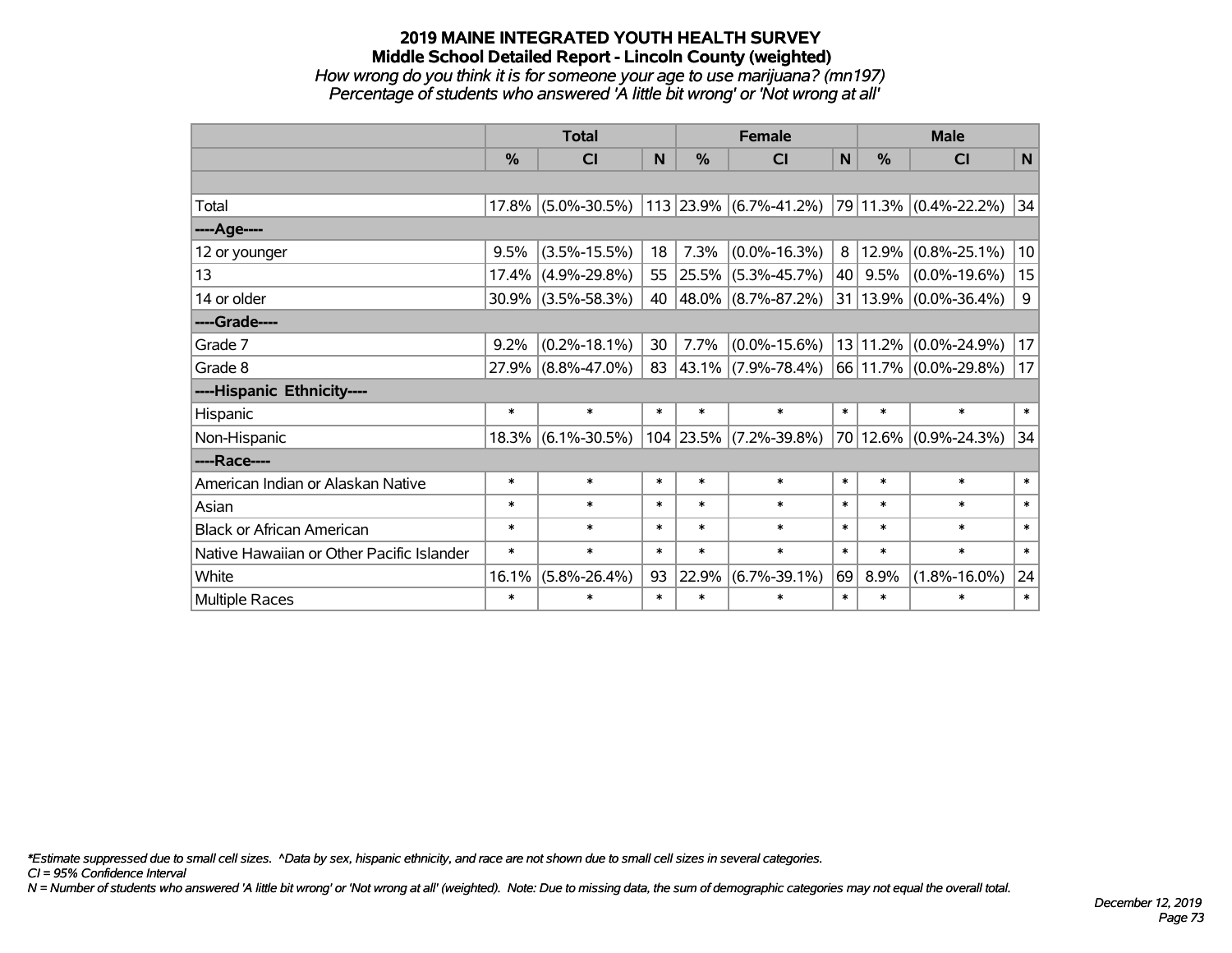*Have you ever sniffed glue, breathed the contents of spray cans, or inhaled any paints or sprays to get high? (mn86a) Percentage of students who answered 'Yes'*

|                                           | <b>Total</b>  |                      |                |         | <b>Female</b>            |        |         | <b>Male</b>              |        |  |  |
|-------------------------------------------|---------------|----------------------|----------------|---------|--------------------------|--------|---------|--------------------------|--------|--|--|
|                                           | $\frac{0}{0}$ | <b>CI</b>            | N              | $\%$    | <b>CI</b>                | N      | $\%$    | <b>CI</b>                | N      |  |  |
|                                           |               |                      |                |         |                          |        |         |                          |        |  |  |
| Total                                     |               | $5.4\%$ (0.5%-10.2%) |                | 36 4.1% | $(0.0\% - 9.0\%)$        |        |         | $13 6.8\% $ (0.0%-14.0%) | 22     |  |  |
| ----Age----                               |               |                      |                |         |                          |        |         |                          |        |  |  |
| 12 or younger                             | 3.6%          | $(0.0\% - 7.8\%)$    | $\overline{7}$ | $\ast$  | $\ast$                   | $\ast$ | $\ast$  | $\ast$                   | $\ast$ |  |  |
| 13                                        | 5.2%          | $(0.0\% - 10.6\%)$   | 19             | $\ast$  | $\ast$                   | $\ast$ | $\ast$  | $\ast$                   | $\ast$ |  |  |
| 14 or older                               |               | $8.5\%$ (0.1%-17.0%) | 11             | $\ast$  | $\ast$                   | $\ast$ | $\ast$  | $\ast$                   | $\ast$ |  |  |
| ----Grade----                             |               |                      |                |         |                          |        |         |                          |        |  |  |
| Grade 7                                   | 3.6%          | $(0.0\% - 7.7\%)$    | 12             | $\ast$  | $\ast$                   | $\ast$ | $\ast$  | $\ast$                   | $\ast$ |  |  |
| Grade 8                                   |               | $7.0\%$ (0.5%-13.6%) |                |         | $23 6.9\% $ (0.0%-16.2%) |        |         | 10 7.4% (1.1%-13.7%)     | 13     |  |  |
| ----Hispanic Ethnicity----                |               |                      |                |         |                          |        |         |                          |        |  |  |
| Hispanic                                  | $\ast$        | $\ast$               | $\ast$         | $\ast$  | $\ast$                   | $\ast$ | $\ast$  | $\ast$                   | $\ast$ |  |  |
| Non-Hispanic                              |               | $5.1\%$ (0.2%-10.1%) |                | 32 4.5% | $(0.0\% - 9.9\%)$        |        |         | $13 5.9\% $ (0.0%-12.3%) | 18     |  |  |
| ----Race----                              |               |                      |                |         |                          |        |         |                          |        |  |  |
| American Indian or Alaskan Native         | $\ast$        | $\ast$               | $\ast$         | $\ast$  | $\ast$                   | $\ast$ | $\ast$  | $\ast$                   | $\ast$ |  |  |
| Asian                                     | $\ast$        | $\ast$               | $\ast$         | $\ast$  | $\ast$                   | $\ast$ | $\ast$  | $\ast$                   | $\ast$ |  |  |
| <b>Black or African American</b>          | $\ast$        | $\ast$               | $\ast$         | $\ast$  | $\ast$                   | $\ast$ | $\ast$  | $\ast$                   | $\ast$ |  |  |
| Native Hawaiian or Other Pacific Islander | $\ast$        | $\ast$               | $\ast$         | $\ast$  | $\ast$                   | $\ast$ | $\ast$  | $\ast$                   | $\ast$ |  |  |
| White                                     | 5.2%          | $(0.3\% - 10.1\%)$   |                | 33 4.1% | $(0.0\% - 9.3\%)$        |        | 13 6.4% | $(0.0\% - 13.3\%)$       | 20     |  |  |
| Multiple Races                            | $\ast$        | $\ast$               | $\ast$         | $\ast$  | $\ast$                   | $\ast$ | $\ast$  | $\ast$                   | $\ast$ |  |  |

*\*Estimate suppressed due to small cell sizes. ^Data by sex, hispanic ethnicity, and race are not shown due to small cell sizes in several categories.*

*CI = 95% Confidence Interval*

*N = Number of students who answered 'Yes' (weighted). Note: Due to missing data, the sum of demographic categories may not equal the overall total.*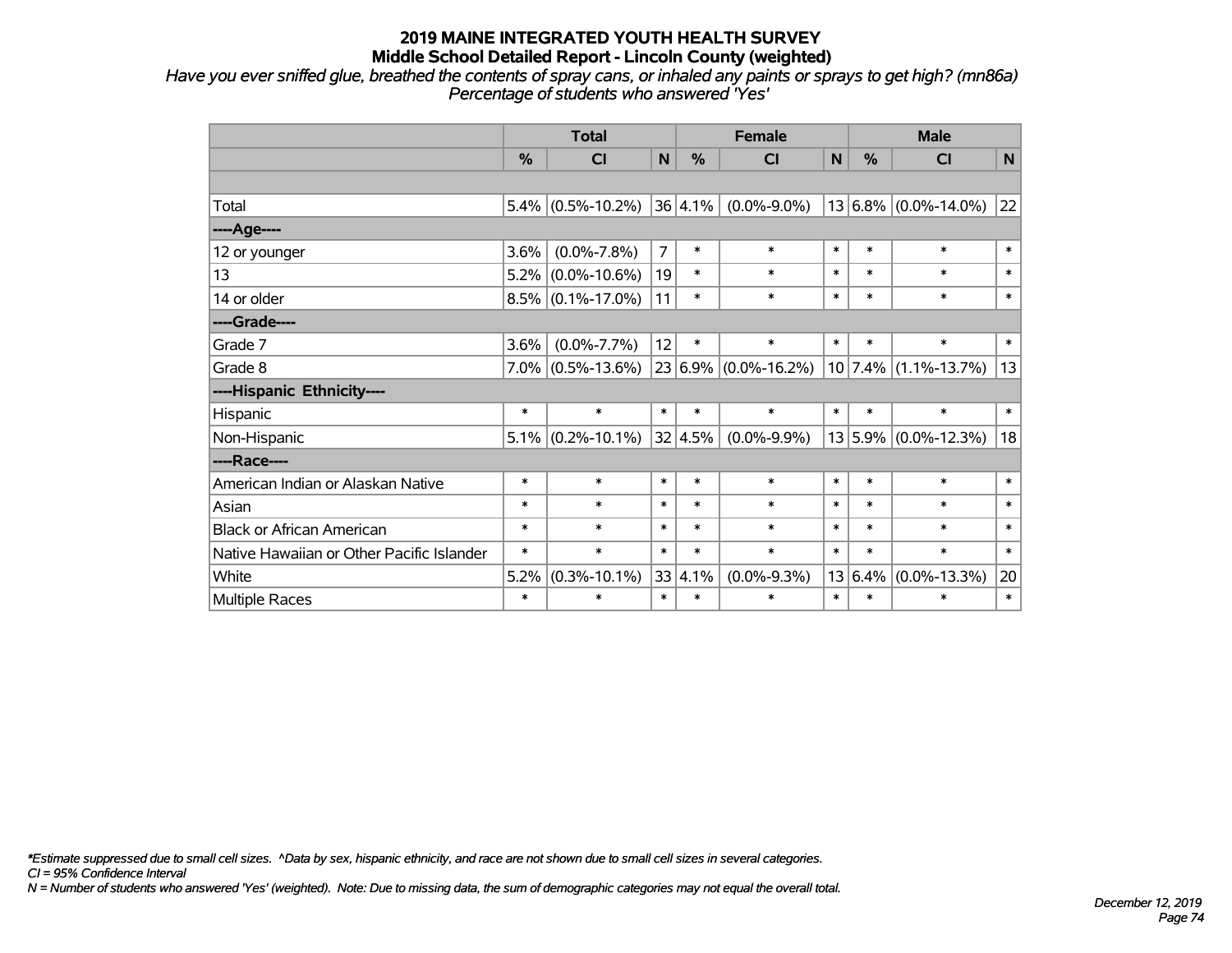*During the past 30 days, how many times did you sniff glue, breathe the contents of spray cans, or inhale any paints or sprays to get high? (mn91a) Percentage of students who answered at least 1 time*

|                                           |               | <b>Total</b>        | <b>Female</b>  |        |           |        |        | <b>Male</b> |        |
|-------------------------------------------|---------------|---------------------|----------------|--------|-----------|--------|--------|-------------|--------|
|                                           | $\frac{0}{2}$ | <b>CI</b>           | N <sub>1</sub> | %      | <b>CI</b> | N      |        | $%$ CI N    |        |
|                                           |               |                     |                |        |           |        |        |             |        |
| Total                                     |               | $1.8\%$ (0.0%-3.9%) | 12             | $\ast$ | $\ast$    | *      | $\ast$ | $\ast$      | *      |
| ----Age----                               |               |                     |                |        |           |        |        |             |        |
| 12 or younger                             | $\ast$        | $\ast$              | $\ast$         | $\ast$ | $\ast$    | $\ast$ | $\ast$ | $\ast$      | $\ast$ |
| 13                                        | 2.5%          | $(0.0\% - 5.6\%)$   | 9              | $\ast$ | $\ast$    | $\ast$ | *      | $\ast$      | $\ast$ |
| 14 or older                               | $\ast$        | $\ast$              | $\ast$         | $\ast$ | $\ast$    | $\ast$ | $\ast$ | $\ast$      | $\ast$ |
| ----Grade----                             |               |                     |                |        |           |        |        |             |        |
| Grade 7                                   | 1.8%          | $(0.0\% - 4.5\%)$   | 6              | $\ast$ | $\ast$    | $\ast$ | $\ast$ | $\ast$      | $\ast$ |
| Grade 8                                   |               | $1.9\%$ (0.0%-4.7%) | 6              | $\ast$ | $\ast$    | $\ast$ | $\ast$ | $\ast$      | $\ast$ |
| ----Hispanic Ethnicity----                |               |                     |                |        |           |        |        |             |        |
| Hispanic                                  | $\ast$        | $\ast$              | $\ast$         | *      | $\ast$    | *      | *      | $\ast$      | *      |
| Non-Hispanic                              |               | $2.0\%$ (0.0%-4.3%) | 12             | $\ast$ | $\ast$    | $\ast$ | $\ast$ | $\ast$      | $\ast$ |
| ----Race----                              |               |                     |                |        |           |        |        |             |        |
| American Indian or Alaskan Native         | $\ast$        | $\ast$              | $\ast$         | *      | $\ast$    | *      | $\ast$ | $\ast$      | $\ast$ |
| Asian                                     | $\ast$        | $\ast$              | $\ast$         | $\ast$ | *         | *      | *      | $\ast$      | $\ast$ |
| <b>Black or African American</b>          | $\ast$        | $\ast$              | $\ast$         | $\ast$ | $\ast$    | $\ast$ | $\ast$ | $\ast$      | $\ast$ |
| Native Hawaiian or Other Pacific Islander | $\ast$        | $\ast$              | $\ast$         | $\ast$ | *         | $\ast$ | *      | $\ast$      | $\ast$ |
| White                                     | 1.8%          | $(0.0\% - 3.9\%)$   | 11             | $\ast$ | $\ast$    | $\ast$ | $\ast$ | $\ast$      | $\ast$ |
| <b>Multiple Races</b>                     | $\ast$        | $\ast$              | $\ast$         | $\ast$ | $\ast$    | $\ast$ | $\ast$ | $\ast$      | $\ast$ |

*\*Estimate suppressed due to small cell sizes. ^Data by sex, hispanic ethnicity, and race are not shown due to small cell sizes in several categories.*

*CI = 95% Confidence Interval*

*N = Number of students who answered at least 1 time (weighted). Note: Due to missing data, the sum of demographic categories may not equal the overall total.*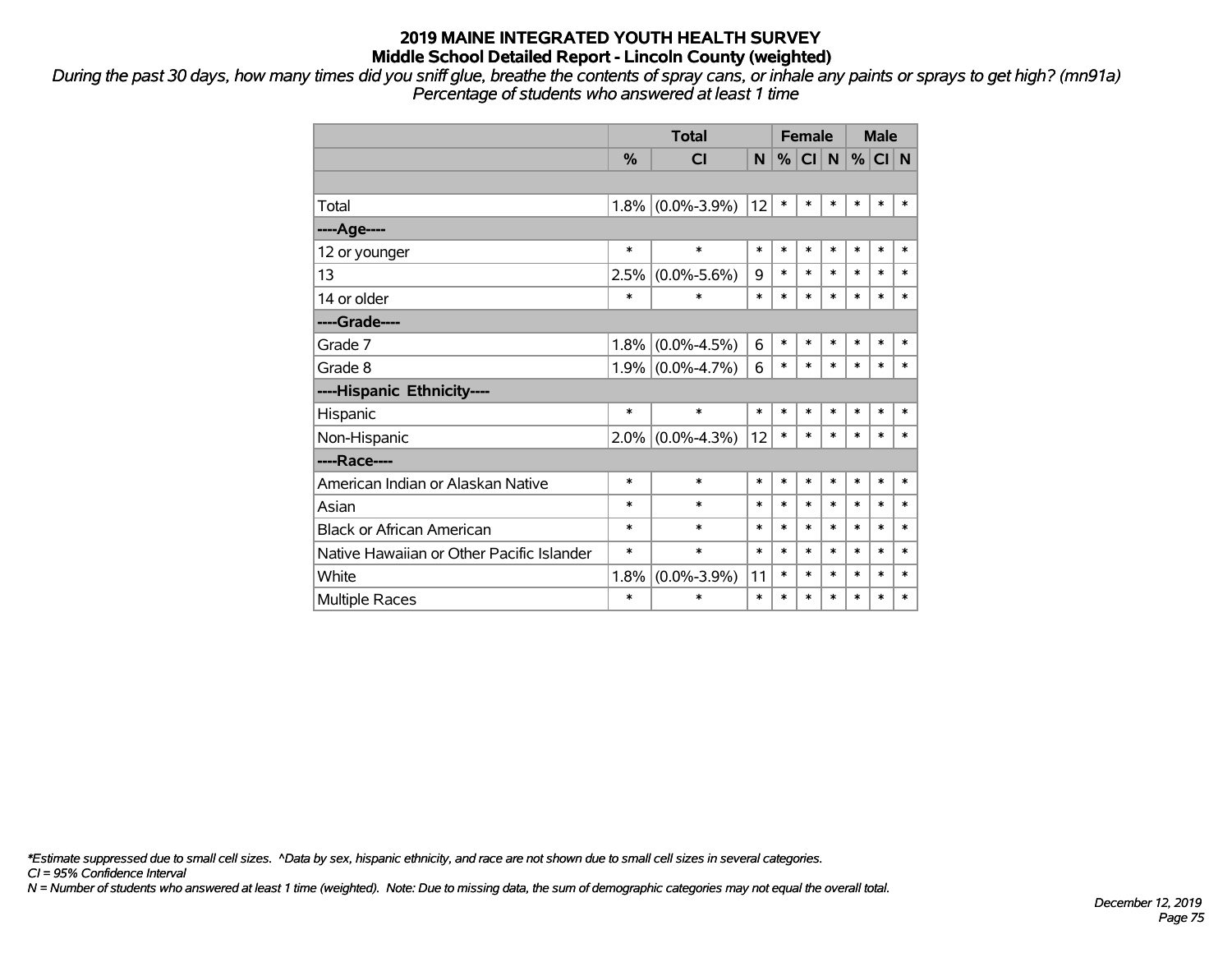*Have you ever taken prescription pain medicine without a doctor's prescription or differently than how a doctor told you to use it? (mn183) Percentage of students who answered 'Yes'*

|                                           | <b>Total</b>  |                    |        |              | <b>Female</b>                         |              |             | <b>Male</b>          |                |  |  |
|-------------------------------------------|---------------|--------------------|--------|--------------|---------------------------------------|--------------|-------------|----------------------|----------------|--|--|
|                                           | $\frac{0}{0}$ | CI                 | N      | %            | <b>CI</b>                             | $\mathsf{N}$ | %           | <b>CI</b>            | N              |  |  |
|                                           |               |                    |        |              |                                       |              |             |                      |                |  |  |
| Total                                     | 8.8%          | $(5.4\% - 12.2\%)$ |        |              | 59 11.8% (6.7%-16.9%)                 |              | 38 6.2%     | $(2.8\% - 9.5\%)$    | 20             |  |  |
| ----Age----                               |               |                    |        |              |                                       |              |             |                      |                |  |  |
| 12 or younger                             | 5.8%          | $(3.0\% - 8.5\%)$  | 10     | $\ast$       | $\ast$                                | $\ast$       | $\ast$      | $\ast$               | $\ast$         |  |  |
| 13                                        | 10.9%         | $(4.9\% - 16.9\%)$ | 39     | 16.1%        | $(7.5\% - 24.6\%)$                    |              | $29 6.0\% $ | $(0.8\% - 11.2\%)$   | 10             |  |  |
| 14 or older                               | 7.1%          | $(0.0\% - 14.9\%)$ | 9      | $\ast$       | $\ast$                                | $\ast$       | $\ast$      | $\ast$               | $\ast$         |  |  |
| ----Grade----                             |               |                    |        |              |                                       |              |             |                      |                |  |  |
| Grade 7                                   | 9.7%          | $(4.9\% - 14.4\%)$ |        | $31 10.6\% $ | $(5.1\% - 16.2\%)$                    |              | $18 8.9\% $ | $(2.4\% - 15.4\%)$   | 13             |  |  |
| Grade 8                                   | $8.0\%$       | $(3.8\% - 12.2\%)$ |        |              | 27   13.1%   (4.7%-21.5%)   20   3.9% |              |             | $(0.2\% - 7.6\%)$    | $\overline{7}$ |  |  |
| ----Hispanic Ethnicity----                |               |                    |        |              |                                       |              |             |                      |                |  |  |
| Hispanic                                  | $\ast$        | $\ast$             | $\ast$ | $\ast$       | $\ast$                                | $\ast$       | $\ast$      | $\ast$               | $\ast$         |  |  |
| Non-Hispanic                              | $9.0\%$       | $(4.9\% - 13.1\%)$ |        | 55 12.5%     | $(7.1\% - 17.9\%)$                    |              |             | 38 5.8% (1.6%-10.1%) | 18             |  |  |
| ----Race----                              |               |                    |        |              |                                       |              |             |                      |                |  |  |
| American Indian or Alaskan Native         | $\ast$        | $\ast$             | $\ast$ | $\ast$       | $\ast$                                | $\ast$       | $\ast$      | $\ast$               | $\ast$         |  |  |
| Asian                                     | $\ast$        | $\ast$             | $\ast$ | $\ast$       | $\ast$                                | $\ast$       | $\ast$      | $\ast$               | $\ast$         |  |  |
| <b>Black or African American</b>          | $\ast$        | $\ast$             | $\ast$ | $\ast$       | $\ast$                                | $\ast$       | $\ast$      | $\ast$               | $\ast$         |  |  |
| Native Hawaiian or Other Pacific Islander | $\ast$        | $\ast$             | $\ast$ | $\ast$       | $\ast$                                | $\ast$       | $\ast$      | $\ast$               | $\ast$         |  |  |
| White                                     | 8.7%          | $(5.1\% - 12.4\%)$ | 55     | 11.8%        | $(6.8\% - 16.8\%)$                    | 37           | $6.0\%$     | $(2.2\% - 9.8\%)$    | 19             |  |  |
| Multiple Races                            | $\ast$        | $\ast$             | $\ast$ | $\ast$       | $\ast$                                | $\ast$       | $\ast$      | $\ast$               | $\ast$         |  |  |

*\*Estimate suppressed due to small cell sizes. ^Data by sex, hispanic ethnicity, and race are not shown due to small cell sizes in several categories.*

*CI = 95% Confidence Interval*

*N = Number of students who answered 'Yes' (weighted). Note: Due to missing data, the sum of demographic categories may not equal the overall total.*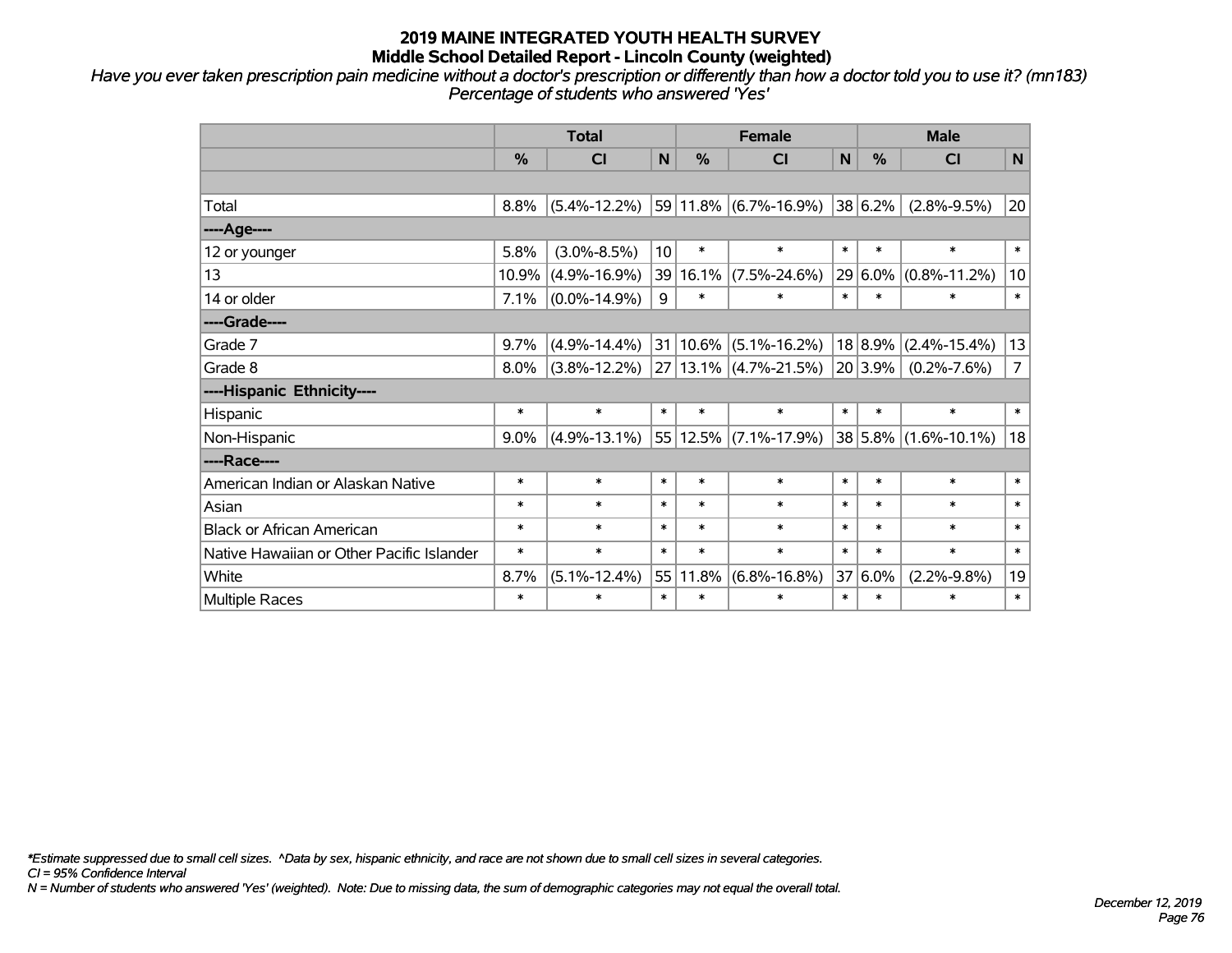*During the past 30 days, how many times did you take a prescription drug (such as OxyContin, Percocet, Vicodin, codeine, Adderall, Ritalin, or Xanax) without a doctor's prescription? (mn88a)*

*Percentage of students who answered at least 1 time*

|                                           | <b>Total</b> |                     |        |        | <b>Female</b>           | <b>Male</b> |        |                         |          |
|-------------------------------------------|--------------|---------------------|--------|--------|-------------------------|-------------|--------|-------------------------|----------|
|                                           | %            | CI                  | N      | %      | <b>CI</b>               | N           | %      | <b>CI</b>               | <b>N</b> |
|                                           |              |                     |        |        |                         |             |        |                         |          |
| Total                                     | $2.6\%$      | $(1.3\% - 3.9\%)$   |        |        | $17 1.7\% $ (0.3%-3.1%) | 6           |        | $3.6\%$ (0.4%-6.7%)     | 12       |
| ----Age----                               |              |                     |        |        |                         |             |        |                         |          |
| 12 or younger                             | $\ast$       | $\ast$              | $\ast$ | $\ast$ | $\ast$                  | $\ast$      | $\ast$ | $\ast$                  | $\ast$   |
| 13                                        | 3.9%         | $(1.8\% - 6.1\%)$   | 14     | $\ast$ | $\ast$                  | $\ast$      | $\ast$ | $\ast$                  | $\ast$   |
| 14 or older                               | $\ast$       | $\ast$              | $\ast$ | $\ast$ | $\ast$                  | $\ast$      | $\ast$ | $\ast$                  | $\ast$   |
| ----Grade----                             |              |                     |        |        |                         |             |        |                         |          |
| Grade 7                                   | 1.9%         | $(0.0\% - 4.5\%)$   | 6      | $\ast$ | $\ast$                  | $\ast$      | $\ast$ | $\ast$                  | $\ast$   |
| Grade 8                                   |              | $3.2\%$ (1.5%-5.0%) | 11     | $\ast$ | *                       | $\ast$      | $\ast$ | $\ast$                  | $\ast$   |
| ----Hispanic Ethnicity----                |              |                     |        |        |                         |             |        |                         |          |
| Hispanic                                  | $\ast$       | $\ast$              | $\ast$ | $\ast$ | $\ast$                  | $\ast$      | $\ast$ | $\ast$                  | $\ast$   |
| Non-Hispanic                              | 2.6%         | $(1.1\% - 4.2\%)$   | 16     | 1.9%   | $(0.4\% - 3.3\%)$       |             |        | 6 $ 3.4\% $ (0.0%-7.3%) | 11       |
| ----Race----                              |              |                     |        |        |                         |             |        |                         |          |
| American Indian or Alaskan Native         | $\ast$       | $\ast$              | $\ast$ | $\ast$ | $\ast$                  | $\ast$      | $\ast$ | $\ast$                  | $\ast$   |
| Asian                                     | $\ast$       | $\ast$              | $\ast$ | $\ast$ | $\ast$                  | $\ast$      | $\ast$ | $\ast$                  | $\ast$   |
| <b>Black or African American</b>          | $\ast$       | $\ast$              | $\ast$ | $\ast$ | $\ast$                  | $\ast$      | $\ast$ | $\ast$                  | $\ast$   |
| Native Hawaiian or Other Pacific Islander | $\ast$       | $\ast$              | $\ast$ | $\ast$ | $\ast$                  | $\ast$      | $\ast$ | $\ast$                  | $\ast$   |
| White                                     | 2.5%         | $(0.9\% - 4.0\%)$   | 16     | $\ast$ | $\ast$                  | $\ast$      | $\ast$ | $\ast$                  | $\ast$   |
| Multiple Races                            | $\ast$       | $\ast$              | $\ast$ | $\ast$ | $\ast$                  | $\ast$      | $\ast$ | $\ast$                  | $\ast$   |

*\*Estimate suppressed due to small cell sizes. ^Data by sex, hispanic ethnicity, and race are not shown due to small cell sizes in several categories.*

*CI = 95% Confidence Interval*

*N = Number of students who answered at least 1 time (weighted). Note: Due to missing data, the sum of demographic categories may not equal the overall total.*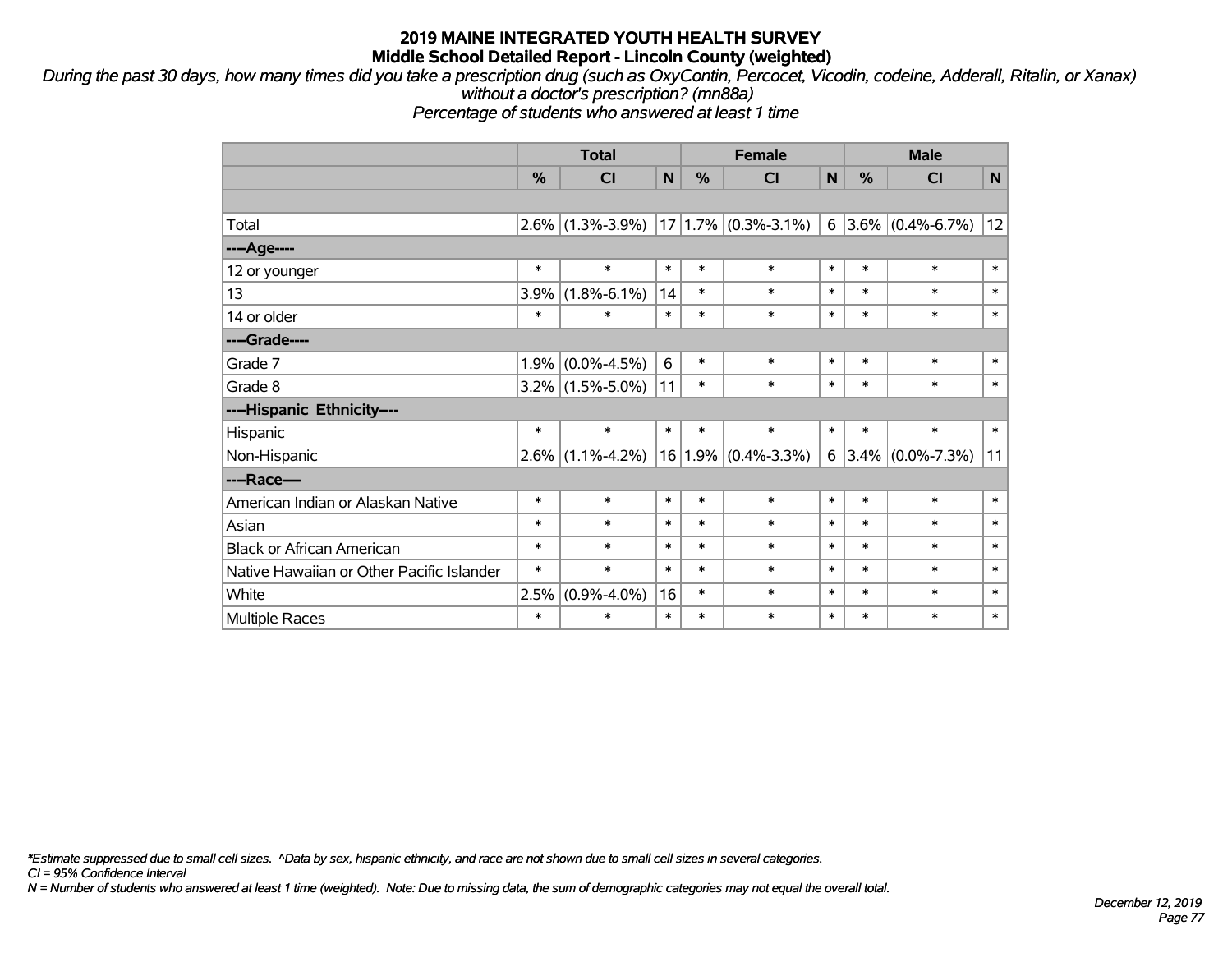*How wrong do your parents feel it would be for you to take prescription drugs not prescribed to you? (mn176) Percentage of students who answered 'A little bit wrong' or 'Not wrong at all'*

|                                           | <b>Total</b> |                      |        |             | <b>Female</b>                    | <b>Male</b>    |            |                      |              |
|-------------------------------------------|--------------|----------------------|--------|-------------|----------------------------------|----------------|------------|----------------------|--------------|
|                                           | %            | <b>CI</b>            | N      | $\%$        | <b>CI</b>                        | N              | %          | <b>CI</b>            | $\mathsf{N}$ |
|                                           |              |                      |        |             |                                  |                |            |                      |              |
| Total                                     | 5.3%         | $(1.6\% - 8.9\%)$    |        |             | $32 6.7\% $ (0.2%-13.3%) 22 3.6% |                |            | $(1.4\% - 5.9\%)$    | 10           |
| ---- Age----                              |              |                      |        |             |                                  |                |            |                      |              |
| 12 or younger                             | $\ast$       | $\ast$               | $\ast$ | $\ast$      | $\ast$                           | $\ast$         | $\ast$     | $\ast$               | $\ast$       |
| 13                                        | 7.2%         | $(1.8\% - 12.6\%)$   |        | 22 7.5%     | $(0.0\% - 16.5\%)$               |                | $11 7.0\%$ | $(2.1\% - 11.9\%)$   | 10           |
| 14 or older                               |              | $8.7\%$ (0.0%-22.8%) | 10     | $\ast$      | $\ast$                           | $\ast$         | $\ast$     | $\ast$               | $\ast$       |
| ----Grade----                             |              |                      |        |             |                                  |                |            |                      |              |
| Grade 7                                   | 5.4%         | $(2.3\% - 8.5\%)$    |        | $17 4.2\% $ | $(0.0\% - 10.1\%)$               | $\overline{7}$ |            | $6.9\%$ (1.2%-12.7%) | 10           |
| Grade 8                                   |              | $4.8\%$ (0.0%-11.1%) | 13     | ∗           | $\ast$                           | $\ast$         | $\ast$     | $\ast$               | $\ast$       |
| ----Hispanic Ethnicity----                |              |                      |        |             |                                  |                |            |                      |              |
| Hispanic                                  | $\ast$       | $\ast$               | $\ast$ | $\ast$      | $\ast$                           | $\ast$         | $\ast$     | $\ast$               | $\ast$       |
| Non-Hispanic                              | 4.2%         | $(1.1\% - 7.3\%)$    |        |             | $23 4.5\% $ (0.0%-10.0%)         |                | 13 3.9%    | $(1.7\% - 6.1\%)$    | 10           |
| ----Race----                              |              |                      |        |             |                                  |                |            |                      |              |
| American Indian or Alaskan Native         | $\ast$       | $\ast$               | $\ast$ | $\ast$      | $\ast$                           | $\ast$         | $\ast$     | $\ast$               | $\ast$       |
| Asian                                     | $\ast$       | $\ast$               | $\ast$ | $\ast$      | $\ast$                           | $\ast$         | $\ast$     | $\ast$               | $\ast$       |
| <b>Black or African American</b>          | $\ast$       | $\ast$               | $\ast$ | $\ast$      | $\ast$                           | $\ast$         | $\ast$     | $\ast$               | $\ast$       |
| Native Hawaiian or Other Pacific Islander | $\ast$       | $\ast$               | $\ast$ | $\ast$      | $\ast$                           | $\ast$         | $\ast$     | $\ast$               | $\ast$       |
| White                                     | 3.8%         | $(1.0\% - 6.7\%)$    |        | 22 3.9%     | $(0.0\% - 8.6\%)$                | 11             | 3.9%       | $(1.6\% - 6.3\%)$    | 10           |
| Multiple Races                            | $\ast$       | $\ast$               | $\ast$ | $\ast$      | $\ast$                           | $\ast$         | $\ast$     | $\ast$               | $\ast$       |

*\*Estimate suppressed due to small cell sizes. ^Data by sex, hispanic ethnicity, and race are not shown due to small cell sizes in several categories.*

*CI = 95% Confidence Interval*

*N = Number of students who answered 'A little bit wrong' or 'Not wrong at all' (weighted). Note: Due to missing data, the sum of demographic categories may not equal the overall total.*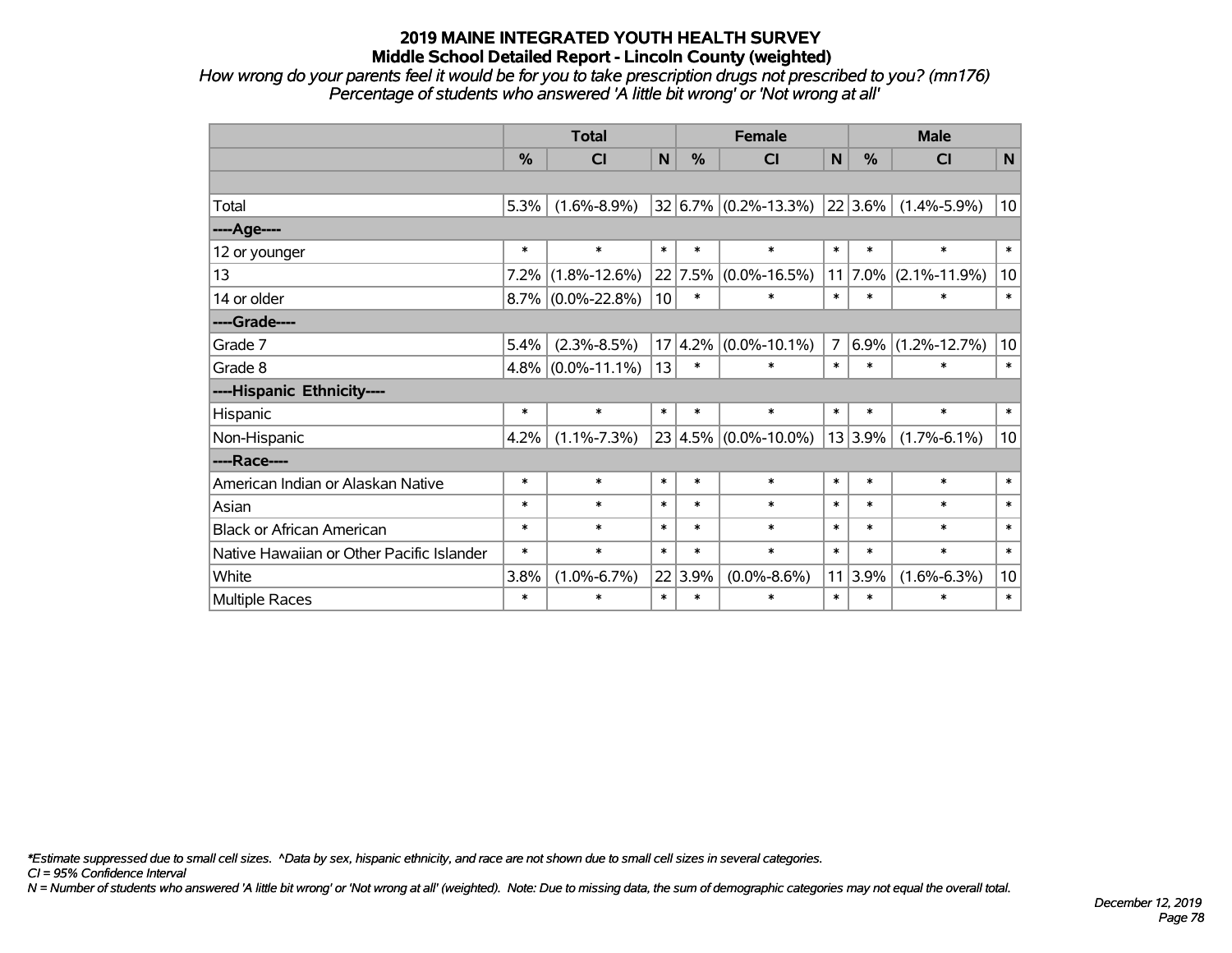*How wrong do your friends feel it would be for you to take prescription drugs not prescribed to you? (mn177) Percentage of students who answered 'A little bit wrong' or 'Not wrong at all'*

|                                           | <b>Total</b> |                     |        |        | <b>Female</b>                 | <b>Male</b>  |            |                    |         |
|-------------------------------------------|--------------|---------------------|--------|--------|-------------------------------|--------------|------------|--------------------|---------|
|                                           | %            | C <sub>1</sub>      | N      | $\%$   | <b>CI</b>                     | $\mathsf{N}$ | $\%$       | <b>CI</b>          | N       |
|                                           |              |                     |        |        |                               |              |            |                    |         |
| Total                                     | 8.2%         | $(3.9\% - 12.4\%)$  |        |        | $50 11.4\%  (6.0\% - 16.8\%)$ |              | 38 4.5%    | $(0.3\% - 8.7\%)$  | 13      |
| ----Age----                               |              |                     |        |        |                               |              |            |                    |         |
| 12 or younger                             | $\ast$       | $\ast$              | $\ast$ | $\ast$ | $\ast$                        | $\ast$       | $\ast$     | $\ast$             | $\ast$  |
| 13                                        | 7.5%         | $(1.6\% - 13.4\%)$  | 23     | 9.4%   | $(0.0\% - 21.2\%)$            |              | $15 5.6\%$ | $(0.0\% - 12.2\%)$ | 8       |
| 14 or older                               | 19.5%        | $(10.9\% - 28.2\%)$ | 24     | $\ast$ | $\ast$                        | $\ast$       | $\ast$     | $\ast$             | $\ast$  |
| ----Grade----                             |              |                     |        |        |                               |              |            |                    |         |
| Grade 7                                   | 5.1%         | $(1.6\% - 8.7\%)$   | 16     | 4.8%   | $(2.1\% - 7.6\%)$             | 8            | 5.7%       | $(0.0\% - 15.0\%)$ | $\bf 8$ |
| Grade 8                                   | 9.9%         | $(5.4\% - 14.4\%)$  | 28     | $\ast$ | $\ast$                        | $\ast$       | $\ast$     | $\ast$             | $\ast$  |
| ----Hispanic Ethnicity----                |              |                     |        |        |                               |              |            |                    |         |
| Hispanic                                  | $\ast$       | $\ast$              | $\ast$ | $\ast$ | $\ast$                        | $\ast$       | $\ast$     | $\ast$             | $\ast$  |
| Non-Hispanic                              | 6.8%         | $(3.9\% - 9.7\%)$   | 37     | 9.7%   | $(5.0\% - 14.4\%)$            |              | 29 3.3%    | $(0.0\% - 7.1\%)$  | 8       |
| ----Race----                              |              |                     |        |        |                               |              |            |                    |         |
| American Indian or Alaskan Native         | $\ast$       | $\ast$              | $\ast$ | $\ast$ | $\ast$                        | $\ast$       | $\ast$     | $\ast$             | $\ast$  |
| Asian                                     | $\ast$       | $\ast$              | $\ast$ | $\ast$ | $\ast$                        | $\ast$       | $\ast$     | $\ast$             | $\ast$  |
| <b>Black or African American</b>          | $\ast$       | $\ast$              | $\ast$ | $\ast$ | $\ast$                        | $\ast$       | $\ast$     | $\ast$             | $\ast$  |
| Native Hawaiian or Other Pacific Islander | $\ast$       | $\ast$              | $\ast$ | $\ast$ | $\ast$                        | $\ast$       | $\ast$     | $\ast$             | $\ast$  |
| White                                     | 6.8%         | $(2.5\% - 11.0\%)$  | 38     | 8.5%   | $(3.5\% - 13.5\%)$            |              | 26 4.8%    | $(0.2\% - 9.4\%)$  | 13      |
| Multiple Races                            | $\ast$       | $\ast$              | $\ast$ | $\ast$ | $\ast$                        | $\ast$       | $\ast$     | $\ast$             | $\ast$  |

*\*Estimate suppressed due to small cell sizes. ^Data by sex, hispanic ethnicity, and race are not shown due to small cell sizes in several categories.*

*CI = 95% Confidence Interval*

*N = Number of students who answered 'A little bit wrong' or 'Not wrong at all' (weighted). Note: Due to missing data, the sum of demographic categories may not equal the overall total.*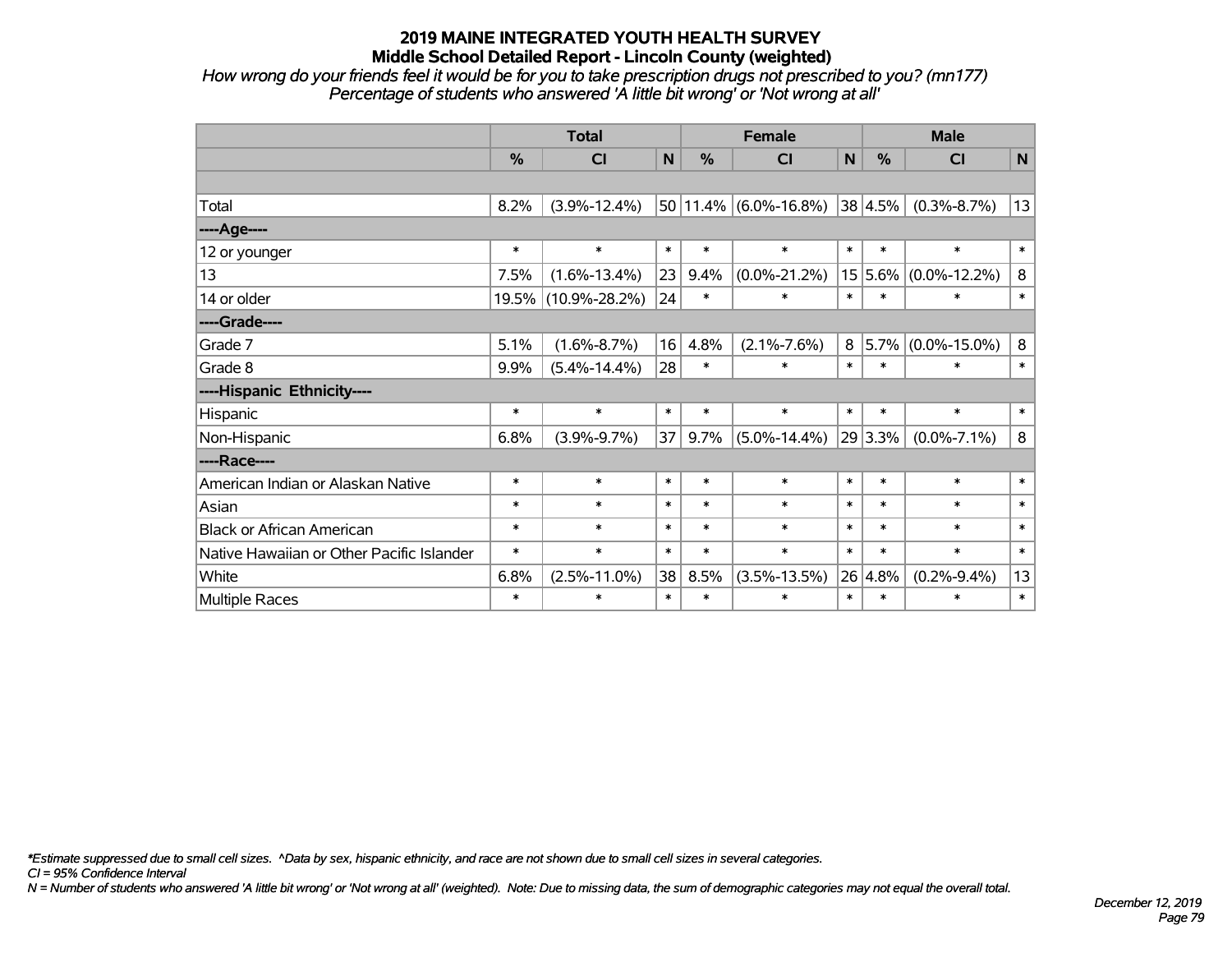*Do you agree or disagree with the following statement? My family has clear rules about alcohol and drug use. (mn90) Percentage of students who answered 'Strongly agree' or 'Agree'*

|                                           |        | <b>Total</b>         |        | <b>Female</b> |           |           | <b>Male</b> |        |        |
|-------------------------------------------|--------|----------------------|--------|---------------|-----------|-----------|-------------|--------|--------|
|                                           | %      | <b>CI</b>            | N      | %             | <b>CI</b> | ${\sf N}$ | $\%$        | CI N   |        |
|                                           |        |                      |        |               |           |           |             |        |        |
| Total                                     | 96.6%  | $(93.6\% - 99.5\%)$  | 594    | $\ast$        | $\ast$    | $\ast$    | $\ast$      | $\ast$ | $\ast$ |
| ----Age----                               |        |                      |        |               |           |           |             |        |        |
| 12 or younger                             | $\ast$ | $\ast$               | $\ast$ | $\ast$        | $\ast$    | $\ast$    | $\ast$      | $\ast$ | $\ast$ |
| 13                                        | 94.0%  | $(89.0\% - 99.1\%)$  | 288    | $\ast$        | $\ast$    | $\ast$    | $\ast$      | $\ast$ | $\ast$ |
| 14 or older                               | $\ast$ | $\ast$               | $\ast$ | $\ast$        | $\ast$    | $\ast$    | $\ast$      | $\ast$ | $\ast$ |
| ----Grade----                             |        |                      |        |               |           |           |             |        |        |
| Grade 7                                   | 96.1%  | $(94.0\% - 98.3\%)$  | 309    | $\ast$        | $\ast$    | $\ast$    | $\ast$      | $\ast$ | $\ast$ |
| Grade 8                                   |        | 96.9% (90.9%-100.0%) | 273    | $\ast$        | $\ast$    | $\ast$    | $\ast$      | $\ast$ | $\ast$ |
| ----Hispanic Ethnicity----                |        |                      |        |               |           |           |             |        |        |
| Hispanic                                  | $\ast$ | $\ast$               | $\ast$ | $\ast$        | $\ast$    | $\ast$    | $\ast$      | $\ast$ | $\ast$ |
| Non-Hispanic                              | 96.3%  | $(93.0\% - 99.6\%)$  | 530    | $\ast$        | $\ast$    | $\ast$    | $\ast$      | $\ast$ | $\ast$ |
| ----Race----                              |        |                      |        |               |           |           |             |        |        |
| American Indian or Alaskan Native         | $\ast$ | $\ast$               | $\ast$ | $\ast$        | $\ast$    | $\ast$    | $\ast$      | $\ast$ | $\ast$ |
| Asian                                     | *      | $\ast$               | $\ast$ | $\ast$        | $\ast$    | $\ast$    | $\ast$      | $\ast$ | $\ast$ |
| <b>Black or African American</b>          | $\ast$ | $\ast$               | $\ast$ | $\ast$        | $\ast$    | $\ast$    | $\ast$      | $\ast$ | $\ast$ |
| Native Hawaiian or Other Pacific Islander | $\ast$ | $\ast$               | $\ast$ | $\ast$        | $\ast$    | $\ast$    | $\ast$      | $\ast$ | $\ast$ |
| White                                     | 96.8%  | $(93.4\% - 100.0\%)$ | 550    | $\ast$        | $\ast$    | $\ast$    | $\ast$      | $\ast$ | $\ast$ |
| <b>Multiple Races</b>                     | *      | *                    | $\ast$ | *             | $\ast$    | $\ast$    | $\ast$      | $\ast$ | $\ast$ |

*\*Estimate suppressed due to small cell sizes. ^Data by sex, hispanic ethnicity, and race are not shown due to small cell sizes in several categories.*

*CI = 95% Confidence Interval*

*N = Number of students who answered 'Strongly agree' or 'Agree' (weighted). Note: Due to missing data, the sum of demographic categories may not equal the overall total.*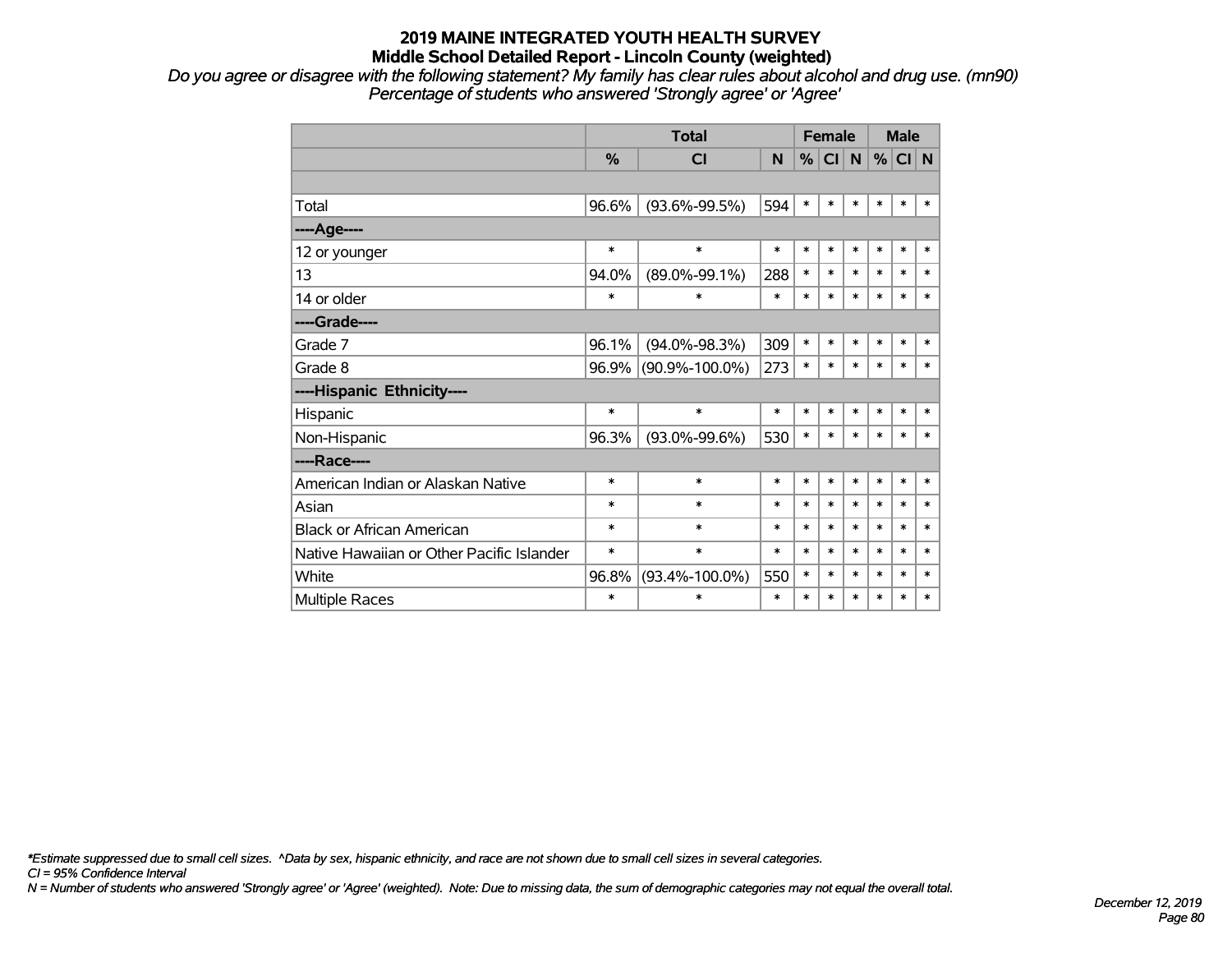*If you wanted to get prescription drugs (such as OxyContin, Percocet, Vicodin, codeine, Adderall, Ritalin, or Xanax) that were not prescribed to you, how easy would it be to get some? (mn184)*

*Percentage of students who answered 'Sort of easy' or 'Very easy'*

|                                           | <b>Total</b> |                    |        |          | <b>Female</b>         | <b>Male</b> |              |                         |        |
|-------------------------------------------|--------------|--------------------|--------|----------|-----------------------|-------------|--------------|-------------------------|--------|
|                                           | %            | C <sub>l</sub>     | N      | %        | CI                    | N           | %            | <b>CI</b>               | N      |
|                                           |              |                    |        |          |                       |             |              |                         |        |
| Total                                     |              | 12.2% (2.5%-22.0%) |        |          | 74 13.1% (0.0%-27.8%) |             |              | 43 11.5% (0.0%-23.4%)   | 32     |
| ----Age----                               |              |                    |        |          |                       |             |              |                         |        |
| 12 or younger                             | 11.9%        | $(0.6\% - 23.2\%)$ | 21     | 7.8%     | $(0.0\% - 18.4\%)$    | 8           | 18.2%        | $(0.0\% - 37.8\%)$      | 13     |
| 13                                        | 9.6%         | $(0.0\% - 20.1\%)$ | 30     | $\ast$   | $\ast$                | $\ast$      | $\ast$       | $\ast$                  | $\ast$ |
| 14 or older                               |              | 19.5% (0.0%-45.9%) |        | 23 13.7% | $(0.0\% - 40.1\%)$    | 9           |              | $ 26.1\% $ (0.0%-67.6%) | 15     |
| ----Grade----                             |              |                    |        |          |                       |             |              |                         |        |
| Grade 7                                   | $9.0\%$      | $(0.0\% - 18.1\%)$ | 28     | 6.5%     | $(0.0\% - 15.5\%)$    |             | $11$   12.2% | $(0.0\% - 25.5\%)$      | 18     |
| Grade 8                                   |              | 14.8% (0.0%-31.0%) |        | 42 17.9% | $(0.0\% - 46.6\%)$    |             |              | 27 11.1% (0.0%-31.3%)   | 14     |
| ----Hispanic Ethnicity----                |              |                    |        |          |                       |             |              |                         |        |
| Hispanic                                  | $\ast$       | $\ast$             | $\ast$ | $\ast$   | $\ast$                | $\ast$      | $\ast$       | $\ast$                  | $\ast$ |
| Non-Hispanic                              |              | 12.6% (1.9%-23.3%) |        | 69 13.0% | $(0.0\% - 28.9\%)$    |             | 38 12.3%     | $(0.0\% - 25.0\%)$      | 31     |
| ----Race----                              |              |                    |        |          |                       |             |              |                         |        |
| American Indian or Alaskan Native         | $\ast$       | $\ast$             | $\ast$ | $\ast$   | $\ast$                | $\ast$      | $\ast$       | $\ast$                  | $\ast$ |
| Asian                                     | $\ast$       | $\ast$             | $\ast$ | $\ast$   | $\ast$                | $\ast$      | $\ast$       | $\ast$                  | $\ast$ |
| <b>Black or African American</b>          | $\ast$       | $\ast$             | $\ast$ | $\ast$   | $\ast$                | $\ast$      | $\ast$       | $\ast$                  | $\ast$ |
| Native Hawaiian or Other Pacific Islander | $\ast$       | $\ast$             | $\ast$ | $\ast$   | $\ast$                | $\ast$      | $\ast$       | $\ast$                  | $\ast$ |
| White                                     | 12.1%        | $(2.0\% - 22.2\%)$ | 68     | 12.3%    | $(0.0\% - 27.2\%)$    | 37          | 12.1%        | $(0.0\% - 24.8\%)$      | 31     |
| <b>Multiple Races</b>                     | $\ast$       | $\ast$             | $\ast$ | $\ast$   | $\ast$                | $\ast$      | $\ast$       | $\ast$                  | $\ast$ |

*\*Estimate suppressed due to small cell sizes. ^Data by sex, hispanic ethnicity, and race are not shown due to small cell sizes in several categories.*

*CI = 95% Confidence Interval*

*N = Number of students who answered 'Sort of easy' or 'Very easy' (weighted). Note: Due to missing data, the sum of demographic categories may not equal the overall total.*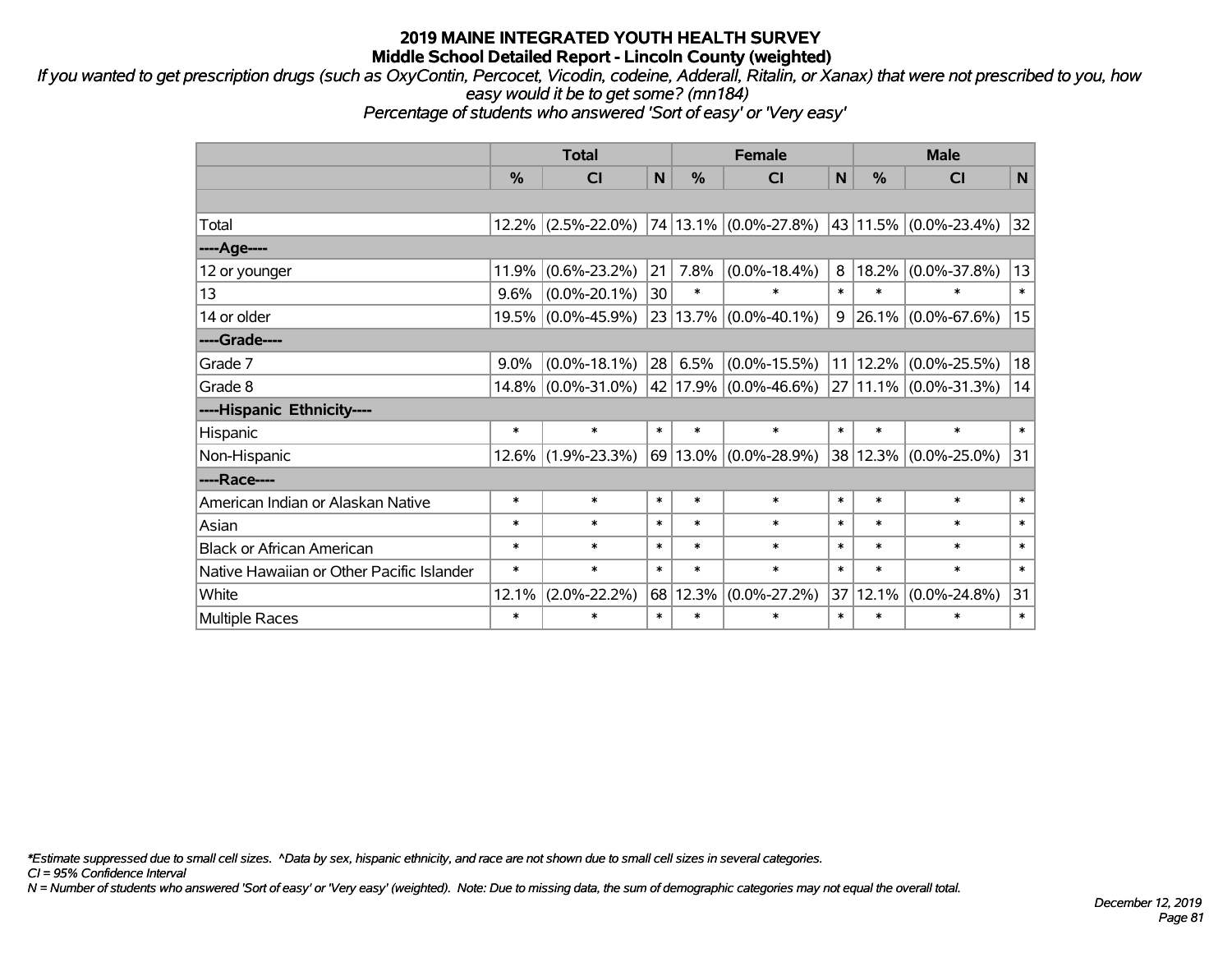*During the past 12 months, do you recall hearing, reading or watching an advertisement about the prevention of substance use? (mn93) Percentage of students who answered 'Yes'*

|                                           | <b>Total</b>  |                        |        |               | <b>Female</b>              |        | <b>Male</b> |                         |                  |  |
|-------------------------------------------|---------------|------------------------|--------|---------------|----------------------------|--------|-------------|-------------------------|------------------|--|
|                                           | $\frac{0}{0}$ | CI                     | N      | $\frac{9}{6}$ | CI                         | N      | %           | <b>CI</b>               | <b>N</b>         |  |
|                                           |               |                        |        |               |                            |        |             |                         |                  |  |
| Total                                     |               | $63.0\%$ (57.1%-68.9%) |        |               | 384 62.1% (52.5%-71.8%)    |        |             | 203 64.1% (55.8%-72.4%) | 177              |  |
| ----Age----                               |               |                        |        |               |                            |        |             |                         |                  |  |
| 12 or younger                             | 64.8%         | $(50.4\% - 79.3\%)$    |        |               | 118 59.4% (45.2%-73.7%)    | 62     | 70.8%       | $(52.7\% - 88.9\%)$     | 52               |  |
| 13                                        | 69.8%         | $(58.6\% - 81.1\%)$    |        |               | 215 66.2% (59.4%-73.0%)    |        | 105 74.8%   | $(58.8\% - 90.7\%)$     | 110              |  |
| 14 or older                               | 42.8%         | $(2.7\% - 82.9\%)$     |        |               | 52   56.4%   (16.1%-96.6%) |        | 36 27.3%    | $(0.0\% - 64.8\%)$      | 15 <sub>15</sub> |  |
| ----Grade----                             |               |                        |        |               |                            |        |             |                         |                  |  |
| Grade 7                                   | $63.4\%$      | $(53.8\% - 73.0\%)$    |        |               | 200 60.2% (50.0%-70.5%)    |        | 100 67.1%   | $(56.8\% - 77.5\%)$     | 97               |  |
| Grade 8                                   |               | $62.2\%$ (53.3%-71.2%) |        |               | 175 64.5% (50.6%-78.5%)    |        |             | 99 59.5% (47.6%-71.3%)  | 76               |  |
| ----Hispanic Ethnicity----                |               |                        |        |               |                            |        |             |                         |                  |  |
| Hispanic                                  | $\ast$        | $\ast$                 | $\ast$ | $\ast$        | $\ast$                     | $\ast$ | $\ast$      | $\ast$                  | $\ast$           |  |
| Non-Hispanic                              |               | $64.0\%$ (60.9%-67.1%) |        |               | 351 64.7% (58.4%-71.0%)    |        | 191 62.6%   | $(52.7\% - 72.5\%)$     | 156              |  |
| ----Race----                              |               |                        |        |               |                            |        |             |                         |                  |  |
| American Indian or Alaskan Native         | $\ast$        | $\ast$                 | $\ast$ | $\ast$        | $\ast$                     | $\ast$ | $\ast$      | $\ast$                  | $\ast$           |  |
| Asian                                     | $\ast$        | $\ast$                 | $\ast$ | $\ast$        | $\ast$                     | $\ast$ | $\ast$      | $\ast$                  | $\ast$           |  |
| <b>Black or African American</b>          | $\ast$        | $\ast$                 | $\ast$ | $\ast$        | $\ast$                     | $\ast$ | $\ast$      | $\ast$                  | $\ast$           |  |
| Native Hawaiian or Other Pacific Islander | $\ast$        | $\ast$                 | $\ast$ | $\ast$        | $\ast$                     | $\ast$ | $\ast$      | $\ast$                  | $\ast$           |  |
| White                                     | 65.2%         | $(60.4\% - 70.0\%)$    | 367    | 64.6%         | $(57.4\% - 71.8\%)$        | 193    | 65.9%       | $(59.7\% - 72.1\%)$     | 170              |  |
| Multiple Races                            |               | $51.1\%$ (27.1%-75.0%) | 11     | $\ast$        | $\ast$                     | $\ast$ | $\ast$      | $\ast$                  | $\ast$           |  |

*\*Estimate suppressed due to small cell sizes. ^Data by sex, hispanic ethnicity, and race are not shown due to small cell sizes in several categories.*

*CI = 95% Confidence Interval*

*N = Number of students who answered 'Yes' (weighted). Note: Due to missing data, the sum of demographic categories may not equal the overall total.*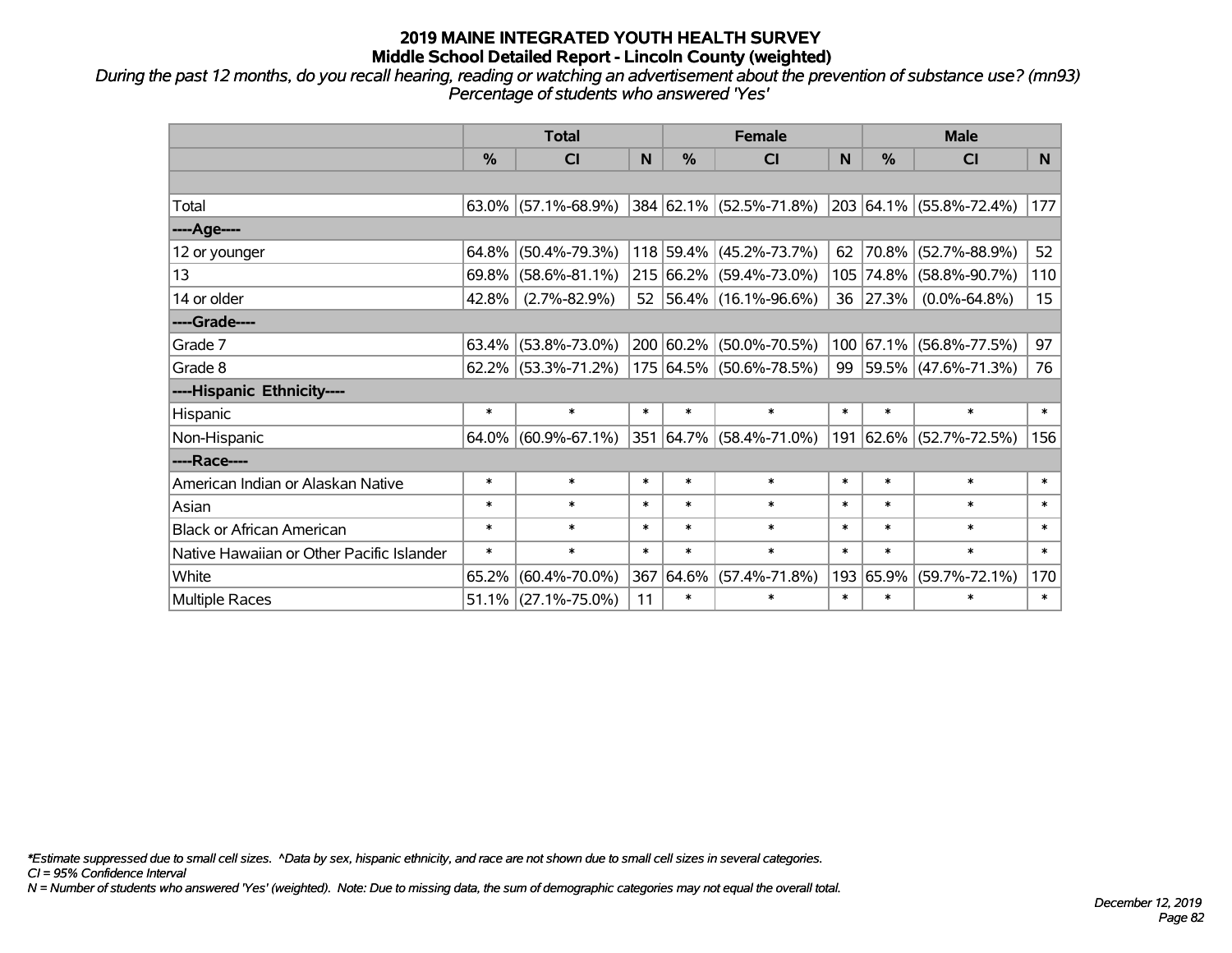*How much do you think people risk harming themselves (physically or in other ways) if they take prescription drugs that are not prescribed to them? (mn95)*

*Percentage of students who answered 'No risk' or 'Slight risk'*

|                                           | <b>Total</b> |                     |                 |              | <b>Female</b>             | <b>Male</b>    |          |                           |              |
|-------------------------------------------|--------------|---------------------|-----------------|--------------|---------------------------|----------------|----------|---------------------------|--------------|
|                                           | %            | CI                  | N               | %            | CI                        | N              | %        | CI                        | $\mathsf{N}$ |
|                                           |              |                     |                 |              |                           |                |          |                           |              |
| Total                                     | 11.2%        | $(6.6\% - 15.8\%)$  |                 |              | $68 10.4\% $ (2.1%-18.6%) |                |          | $34 11.6\% $ (5.2%-18.1%) | 33           |
| ----Age----                               |              |                     |                 |              |                           |                |          |                           |              |
| 12 or younger                             | 7.9%         | $(0.0\% - 19.0\%)$  | 15 <sup>2</sup> | 6.8%         | $(0.0\% - 17.7\%)$        | $\overline{7}$ | 9.7%     | $(0.0\% - 31.3\%)$        | 8            |
| 13                                        | 17.1%        | $(11.1\% - 23.2\%)$ |                 | 53 16.9%     | $(2.6\% - 31.1\%)$        | 27             | 16.2%    | $(5.2\% - 27.2\%)$        | 24           |
| 14 or older                               | $\ast$       | $\ast$              | $\ast$          | $\ast$       | $\ast$                    | $\ast$         | $\ast$   | $\ast$                    | $\ast$       |
| ----Grade----                             |              |                     |                 |              |                           |                |          |                           |              |
| Grade 7                                   | 13.9%        | $(5.1\% - 22.7\%)$  | 44              | 6.5%         | $(0.0\% - 15.3\%)$        | 11             | 21.2%    | $(4.7\% - 37.7\%)$        | 31           |
| Grade 8                                   | 7.1%         | $(1.9\% - 12.3\%)$  | 20              | $\ast$       | $\ast$                    | $\ast$         | $\ast$   | $\ast$                    | $\ast$       |
| ----Hispanic Ethnicity----                |              |                     |                 |              |                           |                |          |                           |              |
| Hispanic                                  | $\ast$       | $\ast$              | $\ast$          | $\ast$       | $\ast$                    | $\ast$         | $\ast$   | $\ast$                    | $\ast$       |
| Non-Hispanic                              | 11.2%        | $(7.1\% - 15.4\%)$  |                 | $62 10.0\% $ | $(3.0\% - 17.0\%)$        |                | 29 12.9% | $(6.1\% - 19.6\%)$        | 32           |
| ----Race----                              |              |                     |                 |              |                           |                |          |                           |              |
| American Indian or Alaskan Native         | $\ast$       | $\ast$              | $\ast$          | $\ast$       | $\ast$                    | $\ast$         | $\ast$   | $\ast$                    | $\ast$       |
| Asian                                     | $\ast$       | $\ast$              | $\ast$          | $\ast$       | $\ast$                    | $\ast$         | $\ast$   | $\ast$                    | $\ast$       |
| <b>Black or African American</b>          | $\ast$       | $\ast$              | $\ast$          | $\ast$       | $\ast$                    | $\ast$         | $\ast$   | $\ast$                    | $\ast$       |
| Native Hawaiian or Other Pacific Islander | $\ast$       | $\ast$              | $\ast$          | $\ast$       | $\ast$                    | $\ast$         | $\ast$   | $\ast$                    | $\ast$       |
| White                                     | 10.9%        | $(6.6\% - 15.1\%)$  | 61              | 9.4%         | $(2.5\% - 16.3\%)$        | 28             | 12.0%    | $(4.6\% - 19.3\%)$        | 31           |
| <b>Multiple Races</b>                     | $\ast$       | $\ast$              | $\ast$          | $\ast$       | $\ast$                    | $\ast$         | $\ast$   | $\ast$                    | $\ast$       |

*\*Estimate suppressed due to small cell sizes. ^Data by sex, hispanic ethnicity, and race are not shown due to small cell sizes in several categories.*

*CI = 95% Confidence Interval*

*N = Number of students who answered 'No risk' or 'Slight risk' (weighted). Note: Due to missing data, the sum of demographic categories may not equal the overall total.*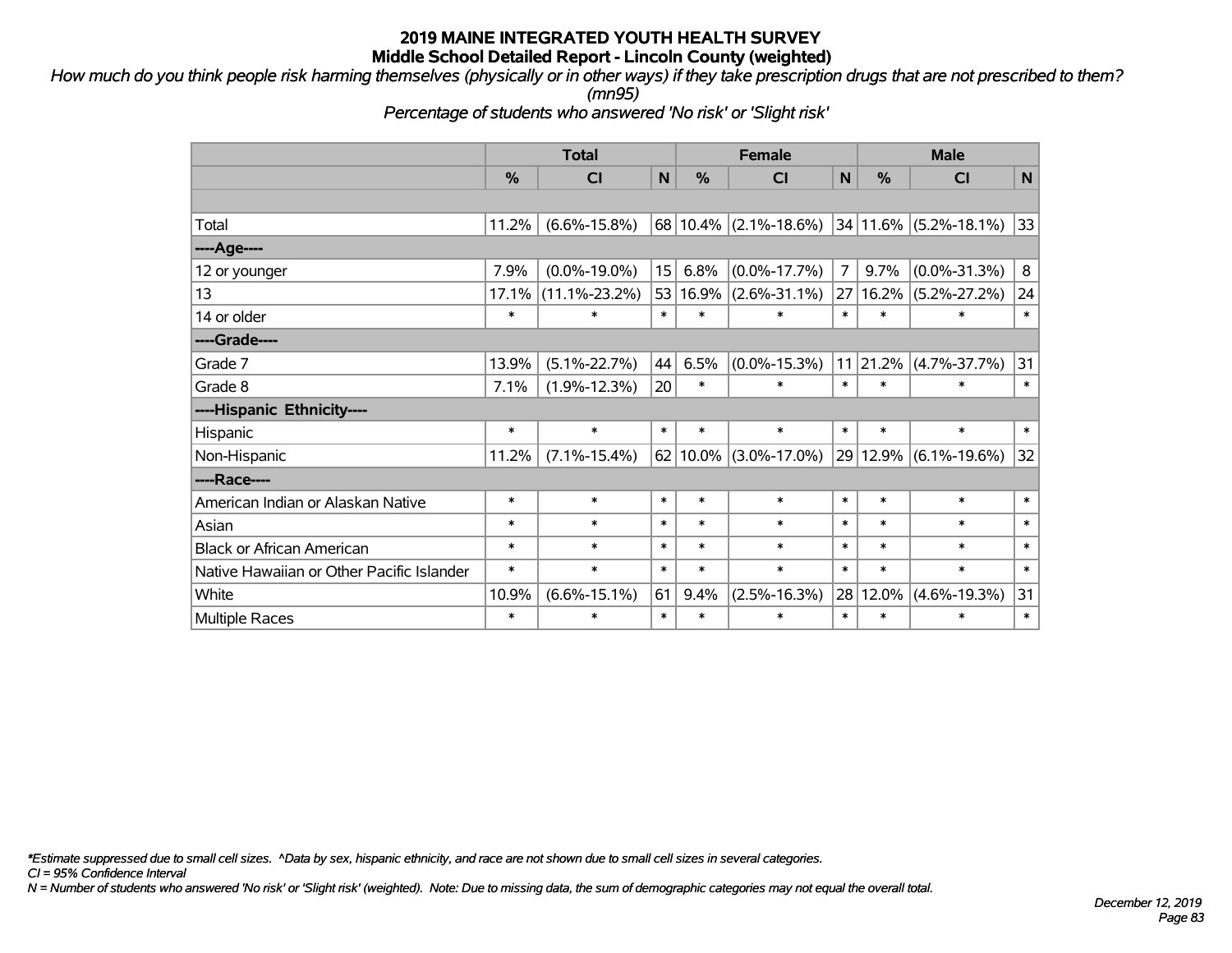#### **2019 MAINE INTEGRATED YOUTH HEALTH SURVEY Middle School Detailed Report - Lincoln County (weighted)** *How many times in the past year (12 months) have you been drunk or high at school? (mn96) Percentage of students who answered at least 1 time*

|                                           | <b>Total</b> |                      |                |               | <b>Female</b>           | <b>Male</b>  |         |                       |        |
|-------------------------------------------|--------------|----------------------|----------------|---------------|-------------------------|--------------|---------|-----------------------|--------|
|                                           | %            | <b>CI</b>            | N              | $\frac{0}{0}$ | <b>CI</b>               | $\mathsf{N}$ | %       | <b>CI</b>             | N      |
|                                           |              |                      |                |               |                         |              |         |                       |        |
| Total                                     | 2.9%         | $(0.0\% - 6.0\%)$    |                |               | $18 3.7\% $ (0.0%-8.0%) |              |         | $12$ 2.1% (0.0%-5.3%) | 6      |
| ----Age----                               |              |                      |                |               |                         |              |         |                       |        |
| 12 or younger                             | $\ast$       | $\ast$               | $\ast$         | $\ast$        | $\ast$                  | $\ast$       | $\ast$  | $\ast$                | $\ast$ |
| 13                                        | 2.3%         | $(0.0\% - 5.4\%)$    | $\overline{7}$ | $\ast$        | $\ast$                  | $\ast$       | $\ast$  | $\ast$                | $\ast$ |
| 14 or older                               |              | $7.3\%$ (0.0%-18.3%) | 9              | $\ast$        | $\ast$                  | $\ast$       | $\ast$  | $\ast$                | $\ast$ |
| ----Grade----                             |              |                      |                |               |                         |              |         |                       |        |
| Grade 7                                   | 2.9%         | $(0.0\% - 7.3\%)$    | 9              | $\ast$        | $\ast$                  | $\ast$       | $\ast$  | $\ast$                | $\ast$ |
| Grade 8                                   | 3.1%         | $(0.0\% - 7.7\%)$    | 9              | $\ast$        | $\ast$                  | $\ast$       | $\ast$  | $\ast$                | $\ast$ |
| ----Hispanic Ethnicity----                |              |                      |                |               |                         |              |         |                       |        |
| Hispanic                                  | $\ast$       | $\ast$               | $\ast$         | $\ast$        | $\ast$                  | $\ast$       | $\ast$  | $\ast$                | $\ast$ |
| Non-Hispanic                              | 2.9%         | $(0.0\% - 6.0\%)$    |                | $16 3.4\% $   | $(0.0\% - 8.0\%)$       |              |         | $10$ 2.4% (0.0%-5.9%) | 6      |
| ----Race----                              |              |                      |                |               |                         |              |         |                       |        |
| American Indian or Alaskan Native         | $\ast$       | $\ast$               | $\ast$         | $\ast$        | $\ast$                  | $\ast$       | $\ast$  | $\ast$                | $\ast$ |
| Asian                                     | $\ast$       | $\ast$               | $\ast$         | $\ast$        | $\ast$                  | $\ast$       | $\ast$  | $\ast$                | $\ast$ |
| <b>Black or African American</b>          | $\ast$       | $\ast$               | $\ast$         | $\ast$        | $\ast$                  | $\ast$       | $\ast$  | $\ast$                | $\ast$ |
| Native Hawaiian or Other Pacific Islander | $\ast$       | $\ast$               | $\ast$         | $\ast$        | $\ast$                  | $\ast$       | $\ast$  | $\ast$                | $\ast$ |
| White                                     | 3.2%         | $(0.0\% - 6.4\%)$    | 18             | 4.0%          | $(0.0\% - 8.6\%)$       |              | 12 2.3% | $(0.0\% - 5.7\%)$     | 6      |
| Multiple Races                            | $\ast$       | $\ast$               | $\ast$         | $\ast$        | $\ast$                  | $\ast$       | $\ast$  | $\ast$                | $\ast$ |

*\*Estimate suppressed due to small cell sizes. ^Data by sex, hispanic ethnicity, and race are not shown due to small cell sizes in several categories.*

*CI = 95% Confidence Interval*

*N = Number of students who answered at least 1 time (weighted). Note: Due to missing data, the sum of demographic categories may not equal the overall total.*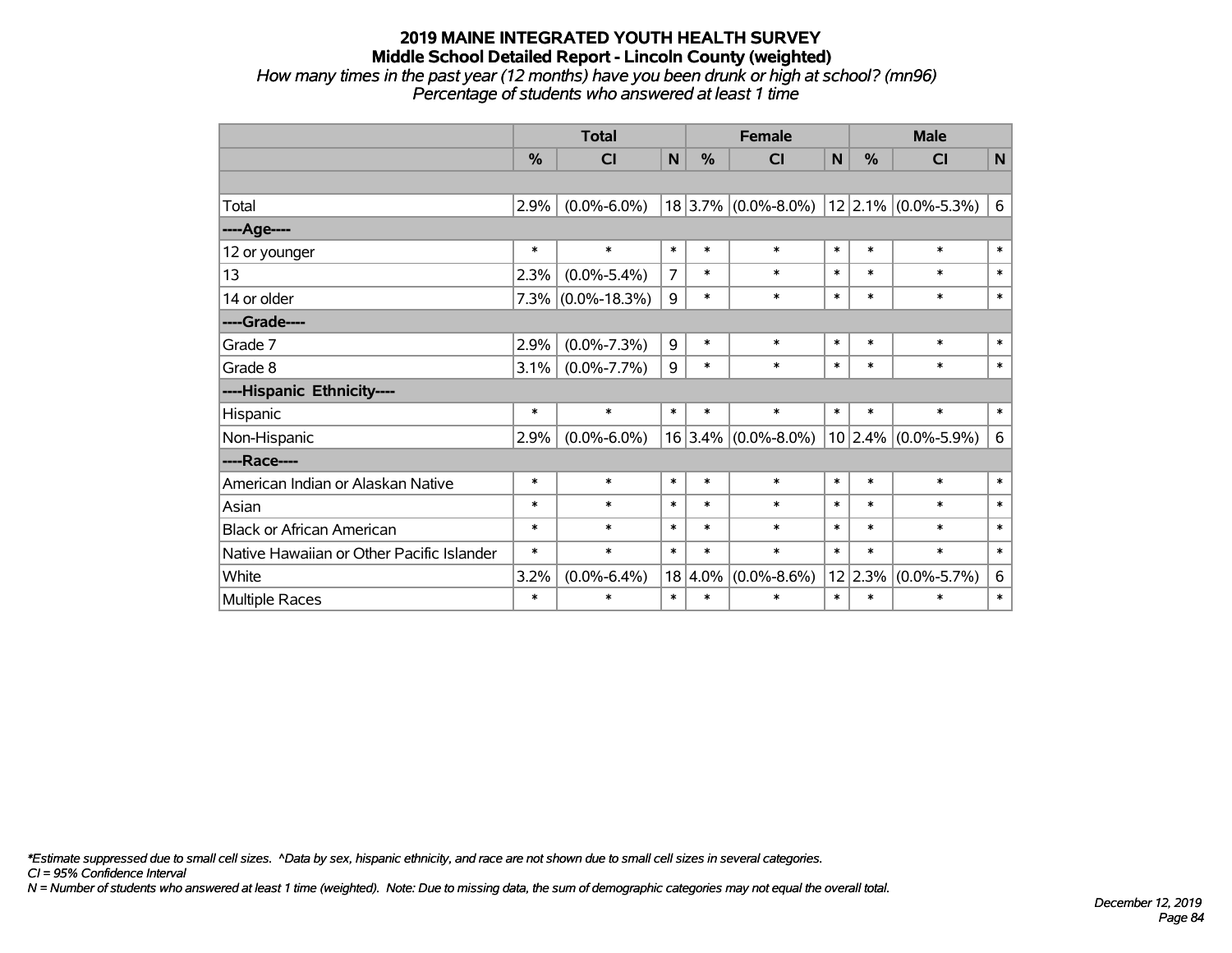### **2019 MAINE INTEGRATED YOUTH HEALTH SURVEY Middle School Detailed Report - Lincoln County (weighted)** *Has anyone offered, sold, or given you an illegal drug on school property? (mn97) Percentage of students who answered 'Yes'*

|                                           | <b>Total</b>  |                      |                 |               | <b>Female</b>                 |              | <b>Male</b> |                       |        |  |
|-------------------------------------------|---------------|----------------------|-----------------|---------------|-------------------------------|--------------|-------------|-----------------------|--------|--|
|                                           | $\frac{0}{0}$ | CI                   | N               | $\frac{0}{0}$ | <b>CI</b>                     | $\mathsf{N}$ | %           | C <sub>1</sub>        | N      |  |
|                                           |               |                      |                 |               |                               |              |             |                       |        |  |
| Total                                     |               | $5.5\%$ (0.0%-10.9%) |                 | 38 4.1%       | $(0.0\% - 8.4\%)$             | 14           | 7.0%        | $(0.0\% - 14.0\%)$    | 24     |  |
| ----Age----                               |               |                      |                 |               |                               |              |             |                       |        |  |
| 12 or younger                             | $\ast$        | $\ast$               | $\ast$          | $\ast$        | $\ast$                        | $\ast$       | $\ast$      | $\ast$                | $\ast$ |  |
| 13                                        | $7.0\%$       | $(0.0\% - 14.8\%)$   |                 |               | 28 5.4% (0.5%-10.3%)          | 11           | 9.2%        | $(0.0\% - 21.7\%)$    | 17     |  |
| 14 or older                               |               | $7.5\%$ (1.0%-14.0%) | 10 <sup>1</sup> | $\ast$        | $\ast$                        | $\ast$       | $\ast$      | $\ast$                | $\ast$ |  |
| ----Grade----                             |               |                      |                 |               |                               |              |             |                       |        |  |
| Grade 7                                   | $\ast$        | $\ast$               | $\ast$          | $\ast$        | $\ast$                        | $\ast$       | $\ast$      | $\ast$                | $\ast$ |  |
| Grade 8                                   |               | $9.8\%$ (5.7%-13.9%) |                 |               | $ 35 7.4\% $ (4.3%-10.5%) $ $ | 11           |             | $12.0\%$ (4.5%-19.5%) | 24     |  |
| ----Hispanic Ethnicity----                |               |                      |                 |               |                               |              |             |                       |        |  |
| Hispanic                                  | $\ast$        | $\ast$               | $\ast$          | $\ast$        | $\ast$                        | $\ast$       | $\ast$      | $\ast$                | $\ast$ |  |
| Non-Hispanic                              |               | $5.6\%$ (0.0%-11.2%) |                 | 37 4.6%       | $(0.0\% - 9.3\%)$             | 14           | 6.7%        | $(0.0\% - 13.8\%)$    | 22     |  |
| ----Race----                              |               |                      |                 |               |                               |              |             |                       |        |  |
| American Indian or Alaskan Native         | $\ast$        | $\ast$               | $\ast$          | $\ast$        | $\ast$                        | $\ast$       | $\ast$      | $\ast$                | $\ast$ |  |
| Asian                                     | $\ast$        | $\ast$               | $\ast$          | $\ast$        | $\ast$                        | $\ast$       | $\ast$      | $\ast$                | $\ast$ |  |
| <b>Black or African American</b>          | $\ast$        | $\ast$               | $\ast$          | $\ast$        | $\ast$                        | $\ast$       | $\ast$      | $\ast$                | $\ast$ |  |
| Native Hawaiian or Other Pacific Islander | $\ast$        | $\ast$               | $\ast$          | $\ast$        | $\ast$                        | $\ast$       | $\ast$      | $\ast$                | $\ast$ |  |
| White                                     | 5.4%          | $(0.0\% - 11.1\%)$   | 36              | 4.4%          | $(0.0\% - 8.9\%)$             | 14           | 6.6%        | $(0.0\% - 14.0\%)$    | 21     |  |
| Multiple Races                            | $\ast$        | $\ast$               | $\ast$          | $\ast$        | $\ast$                        | $\ast$       | $\ast$      | $\ast$                | $\ast$ |  |

*\*Estimate suppressed due to small cell sizes. ^Data by sex, hispanic ethnicity, and race are not shown due to small cell sizes in several categories.*

*CI = 95% Confidence Interval*

*N = Number of students who answered 'Yes' (weighted). Note: Due to missing data, the sum of demographic categories may not equal the overall total.*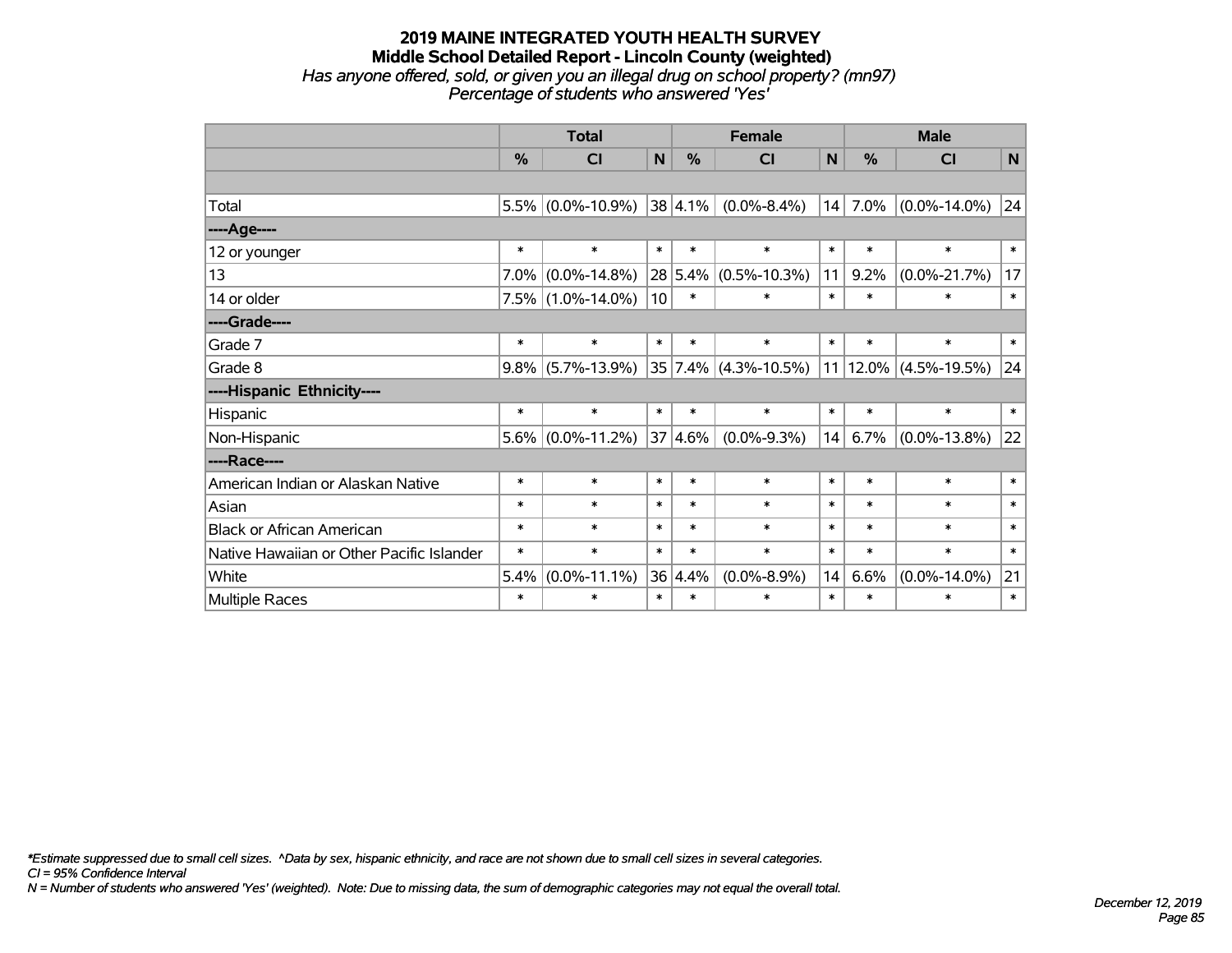#### **2019 MAINE INTEGRATED YOUTH HEALTH SURVEY Middle School Detailed Report - Lincoln County (weighted)** *Have you ever had sexual intercourse? (mn100) Percentage of students who answered 'Yes'*

|                                           | <b>Total</b>  |                    |              |             | <b>Female</b>        |        | <b>Male</b>   |                         |                |  |
|-------------------------------------------|---------------|--------------------|--------------|-------------|----------------------|--------|---------------|-------------------------|----------------|--|
|                                           | $\frac{0}{0}$ | CI                 | $\mathsf{N}$ | %           | <b>CI</b>            | N      | $\frac{0}{0}$ | <b>CI</b>               | N              |  |
|                                           |               |                    |              |             |                      |        |               |                         |                |  |
| Total                                     | 4.6%          | $(1.2\% - 8.0\%)$  |              | $29 4.3\% $ | $(0.6\% - 7.9\%)$    |        |               | $14 5.0\% $ (0.6%-9.5%) | 16             |  |
| ---- Age----                              |               |                    |              |             |                      |        |               |                         |                |  |
| 12 or younger                             | $\ast$        | $\ast$             | $\ast$       | $\ast$      | $\ast$               | $\ast$ | $\ast$        | $\ast$                  | $\ast$         |  |
| 13                                        | 3.6%          | $(0.0\% - 7.3\%)$  | 12           | $\ast$      | $\ast$               | $\ast$ | $\ast$        | $\ast$                  | $\ast$         |  |
| 14 or older                               | 11.6%         | $(8.2\% - 15.1\%)$ | 13           | $\ast$      | $\ast$               | $\ast$ | $\ast$        | $\ast$                  | $\ast$         |  |
| ----Grade----                             |               |                    |              |             |                      |        |               |                         |                |  |
| Grade 7                                   | 2.8%          | $(0.0\% - 7.5\%)$  | 9            | $\ast$      | $\ast$               | $\ast$ | $\ast$        | $\ast$                  | $\ast$         |  |
| Grade 8                                   | 6.5%          | $(3.1\% - 9.9\%)$  |              |             | 20 9.6% (1.3%-17.9%) |        |               | $14 4.0\% $ (1.6%-6.4%) | $\overline{7}$ |  |
| ----Hispanic Ethnicity----                |               |                    |              |             |                      |        |               |                         |                |  |
| Hispanic                                  | $\ast$        | $\ast$             | $\ast$       | $\ast$      | $\ast$               | $\ast$ | $\ast$        | $\ast$                  | $\ast$         |  |
| Non-Hispanic                              | 4.8%          | $(1.4\% - 8.2\%)$  |              | $28 4.6\% $ | $(0.7\% - 8.6\%)$    |        |               | $14 5.1\% $ (1.0%-9.2%) | 15             |  |
| ----Race----                              |               |                    |              |             |                      |        |               |                         |                |  |
| American Indian or Alaskan Native         | $\ast$        | $\ast$             | $\ast$       | $\ast$      | $\ast$               | $\ast$ | $\ast$        | $\ast$                  | $\ast$         |  |
| Asian                                     | $\ast$        | $\ast$             | $\ast$       | $\ast$      | $\ast$               | $\ast$ | $\ast$        | $\ast$                  | $\ast$         |  |
| <b>Black or African American</b>          | $\ast$        | $\ast$             | $\ast$       | $\ast$      | $\ast$               | $\ast$ | $\ast$        | $\ast$                  | $\ast$         |  |
| Native Hawaiian or Other Pacific Islander | $\ast$        | $\ast$             | $\ast$       | $\ast$      | $\ast$               | $\ast$ | $\ast$        | $\ast$                  | $\ast$         |  |
| White                                     | 4.6%          | $(1.1\% - 8.2\%)$  |              | 28 4.4%     | $(0.4\% - 8.3\%)$    | 13     | 5.0%          | $(0.3\% - 9.6\%)$       | 15             |  |
| <b>Multiple Races</b>                     | $\ast$        | $\ast$             | $\ast$       | $\ast$      | $\ast$               | $\ast$ | $\ast$        | $\ast$                  | $\ast$         |  |

*\*Estimate suppressed due to small cell sizes. ^Data by sex, hispanic ethnicity, and race are not shown due to small cell sizes in several categories.*

*CI = 95% Confidence Interval*

*N = Number of students who answered 'Yes' (weighted). Note: Due to missing data, the sum of demographic categories may not equal the overall total.*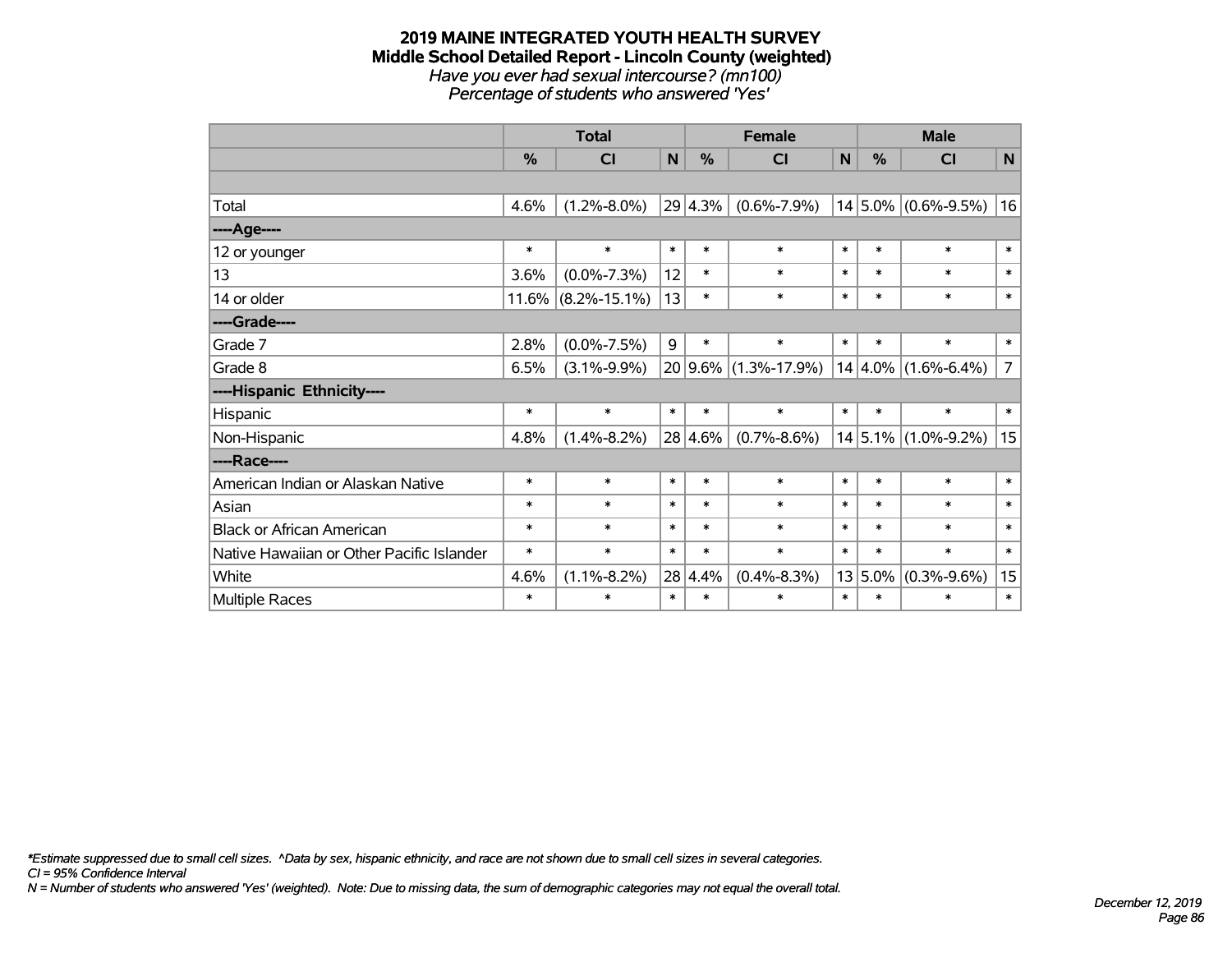*The last time you had sexual intercourse, did you or your partner use a condom? (mn101) Among students who ever had sexual intercourse, the percentage of students who answered 'Yes'*

|                                           |        | <b>Total</b>       |        | <b>Female</b> |        |        | <b>Male</b> |        |        |
|-------------------------------------------|--------|--------------------|--------|---------------|--------|--------|-------------|--------|--------|
|                                           | %      | <b>CI</b>          | N      | %             | CI N   |        | $\%$        | CI N   |        |
|                                           |        |                    |        |               |        |        |             |        |        |
| Total                                     | 42.6%  | $(0.0\% - 92.1\%)$ | 7      | $\ast$        | $\ast$ | $\ast$ | $\ast$      | $\ast$ | *      |
| ----Age----                               |        |                    |        |               |        |        |             |        |        |
| 12 or younger                             | $\ast$ | $\ast$             | $\ast$ | $\ast$        | $\ast$ | $\ast$ | $\ast$      | $\ast$ | *      |
| 13                                        | $\ast$ | $\ast$             | $\ast$ | $\ast$        | $\ast$ | $\ast$ | $\ast$      | $\ast$ | $\ast$ |
| 14 or older                               | $\ast$ | $\ast$             | $\ast$ | $\ast$        | $\ast$ | $\ast$ | $\ast$      | $\ast$ | $\ast$ |
| ----Grade----                             |        |                    |        |               |        |        |             |        |        |
| Grade 7                                   | $\ast$ | $\ast$             | $\ast$ | $\ast$        | $\ast$ | $\ast$ | $\ast$      | $\ast$ | $\ast$ |
| Grade 8                                   | 39.1%  | $(0.0\% - 90.5\%)$ | 6      | $\ast$        | $\ast$ | $\ast$ | $\ast$      | $\ast$ | $\ast$ |
| ----Hispanic Ethnicity----                |        |                    |        |               |        |        |             |        |        |
| Hispanic                                  | $\ast$ | $\ast$             | $\ast$ | $\ast$        | $\ast$ | $\ast$ | $\ast$      | $\ast$ | *      |
| Non-Hispanic                              | $\ast$ | $\ast$             | $\ast$ | $\ast$        | $\ast$ | $\ast$ | $\ast$      | $\ast$ | $\ast$ |
| ----Race----                              |        |                    |        |               |        |        |             |        |        |
| American Indian or Alaskan Native         | $\ast$ | $\ast$             | $\ast$ | $\ast$        | $\ast$ | $\ast$ | $\ast$      | $\ast$ | $\ast$ |
| Asian                                     | $\ast$ | $\ast$             | $\ast$ | $\ast$        | $\ast$ | $\ast$ | $\ast$      | $\ast$ | $\ast$ |
| <b>Black or African American</b>          | $\ast$ | $\ast$             | $\ast$ | $\ast$        | $\ast$ | $\ast$ | $\ast$      | $\ast$ | $\ast$ |
| Native Hawaiian or Other Pacific Islander | $\ast$ | $\ast$             | $\ast$ | $\ast$        | $\ast$ | $\ast$ | $\ast$      | $\ast$ | $\ast$ |
| White                                     | 40.4%  | $(0.0\% - 96.1\%)$ | 6      | $\ast$        | $\ast$ | $\ast$ | $\ast$      | $\ast$ | $\ast$ |
| <b>Multiple Races</b>                     | $\ast$ | $\ast$             | $\ast$ | $\ast$        | $\ast$ | $\ast$ | $\ast$      | $\ast$ | $\ast$ |

*\*Estimate suppressed due to small cell sizes. ^Data by sex, hispanic ethnicity, and race are not shown due to small cell sizes in several categories.*

*CI = 95% Confidence Interval*

*N = Among students who ever had sexual intercourse, the number of students who answered 'Yes' (weighted). Note: Due to missing data, the sum of demographic categories may not equal the overall total.*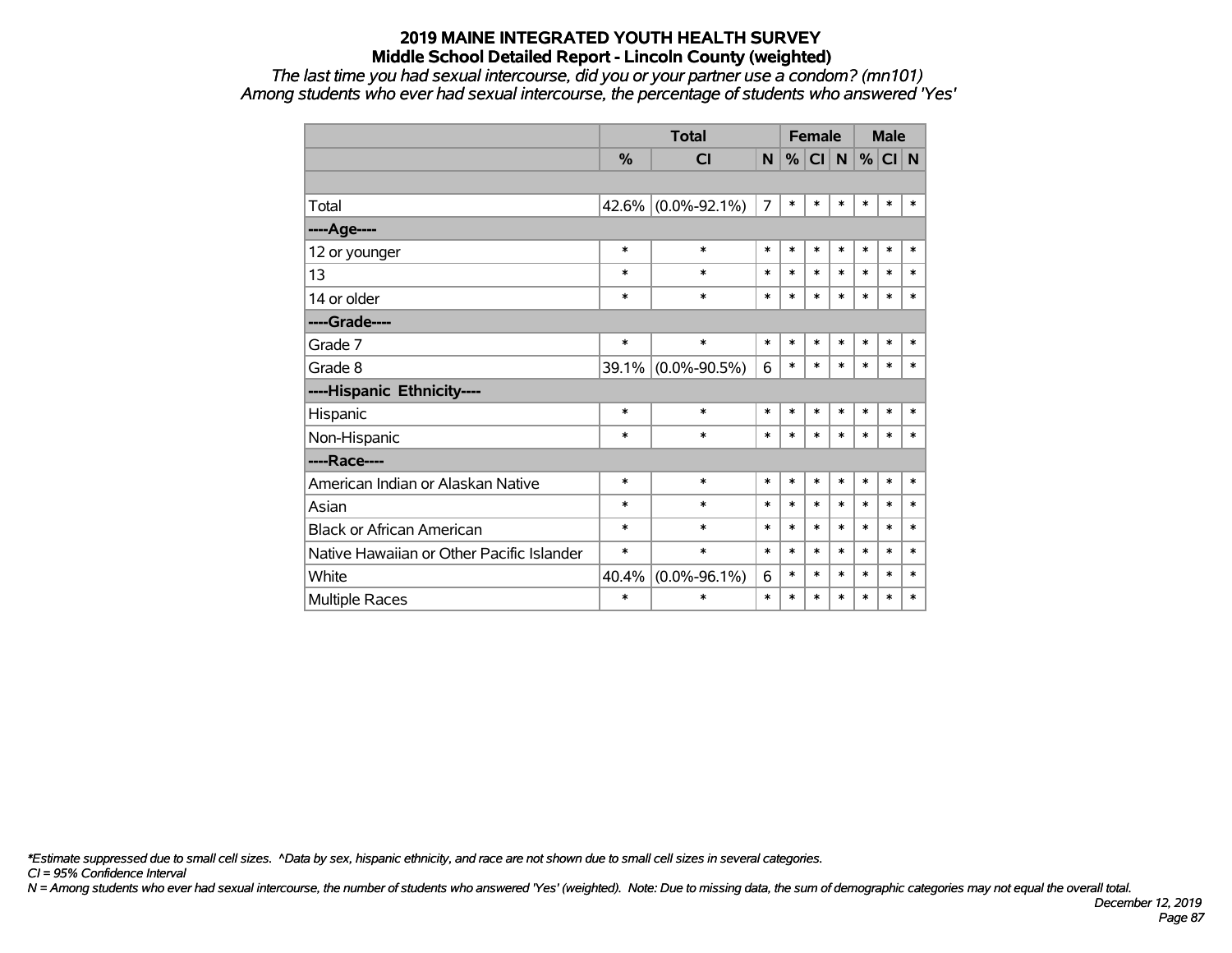*Percentage of students who drank 100% fruit juice and/or ate fruit two or more times per day during the past seven days (mnfruit)*

|                                           | <b>Total</b>  |                        |        |               | <b>Female</b>            | <b>Male</b> |           |                         |              |
|-------------------------------------------|---------------|------------------------|--------|---------------|--------------------------|-------------|-----------|-------------------------|--------------|
|                                           | $\frac{0}{0}$ | CI                     | N      | $\frac{9}{6}$ | CI                       | N           | %         | <b>CI</b>               | <b>N</b>     |
|                                           |               |                        |        |               |                          |             |           |                         |              |
| Total                                     |               | 39.8% (31.4%-48.2%)    |        |               | 263 35.1% (25.0%-45.2%)  |             |           | 114 44.5% (36.1%-53.0%) | 145          |
| ----Age----                               |               |                        |        |               |                          |             |           |                         |              |
| 12 or younger                             | 41.9%         | $(28.7\% - 55.0\%)$    | 77     |               | 33.7% (18.9%-48.4%)      | 34          | 50.1%     | $(34.0\% - 66.3\%)$     | 40           |
| 13                                        | 39.3%         | $(29.7\% - 49.0\%)$    |        |               | 139 34.9% (26.6%-43.2%)  |             |           | 62 45.4% (32.0%-58.9%)  | 76           |
| 14 or older                               |               | $37.9\%$ (31.3%-44.6%) | 47     |               | $ 39.2\% $ (25.9%-52.6%) |             |           | 18 36.9% (28.2%-45.6%)  | 29           |
| ----Grade----                             |               |                        |        |               |                          |             |           |                         |              |
| Grade 7                                   | 43.5%         | $(31.9\% - 55.1\%)$    |        |               | 140 33.6% (21.1%-46.2%)  | 57          | 53.7%     | $(41.1\% - 66.3\%)$     | 80           |
| Grade 8                                   |               | 35.3% (29.7%-40.9%)    |        |               | 117 34.5% (23.6%-45.3%)  |             |           | 51 37.1% (32.4%-41.7%)  | 66           |
| ----Hispanic Ethnicity----                |               |                        |        |               |                          |             |           |                         |              |
| Hispanic                                  | $\ast$        | $\ast$                 | $\ast$ | $\ast$        | $\ast$                   | $\ast$      | $\ast$    | $\ast$                  | $\ast$       |
| Non-Hispanic                              |               | 40.7% (32.4%-49.0%)    |        |               | 248 37.1% (26.9%-47.4%)  |             | 110 44.5% | $(36.2\% - 52.8\%)$     | 134          |
| ----Race----                              |               |                        |        |               |                          |             |           |                         |              |
| American Indian or Alaskan Native         | $\ast$        | $\ast$                 | $\ast$ | $\ast$        | $\ast$                   | $\ast$      | $\ast$    | $\ast$                  | $\ast$       |
| Asian                                     | $\ast$        | $\ast$                 | $\ast$ | $\ast$        | $\ast$                   | $\ast$      | $\ast$    | $\ast$                  | $\ast$       |
| <b>Black or African American</b>          | $\ast$        | $\ast$                 | $\ast$ | $\ast$        | $\ast$                   | $\ast$      | $\ast$    | $\ast$                  | $\ast$       |
| Native Hawaiian or Other Pacific Islander | $\ast$        | $\ast$                 | $\ast$ | $\ast$        | $\ast$                   | $\ast$      | $\ast$    | $\ast$                  | $\pmb{\ast}$ |
| White                                     | 40.1%         | $(31.7\% - 48.5\%)$    |        | 250 35.1%     | $(25.1\% - 45.2\%)$      |             | 108 45.3% | $(36.9\% - 53.7\%)$     | 140          |
| Multiple Races                            |               | 43.5% (28.3%-58.7%)    | 8      | $\ast$        | $\ast$                   | $\ast$      | $\ast$    | *                       | $\ast$       |

*\*Estimate suppressed due to small cell sizes. ^Data by sex, hispanic ethnicity, and race are not shown due to small cell sizes in several categories.*

*CI = 95% Confidence Interval*

*N = Number of students who drank 100% fruit juice and/or ate fruit two or more times per day during the past seven days (weighted). Note: Due to missing data, the sum of demographic categories may not equal the overall total.*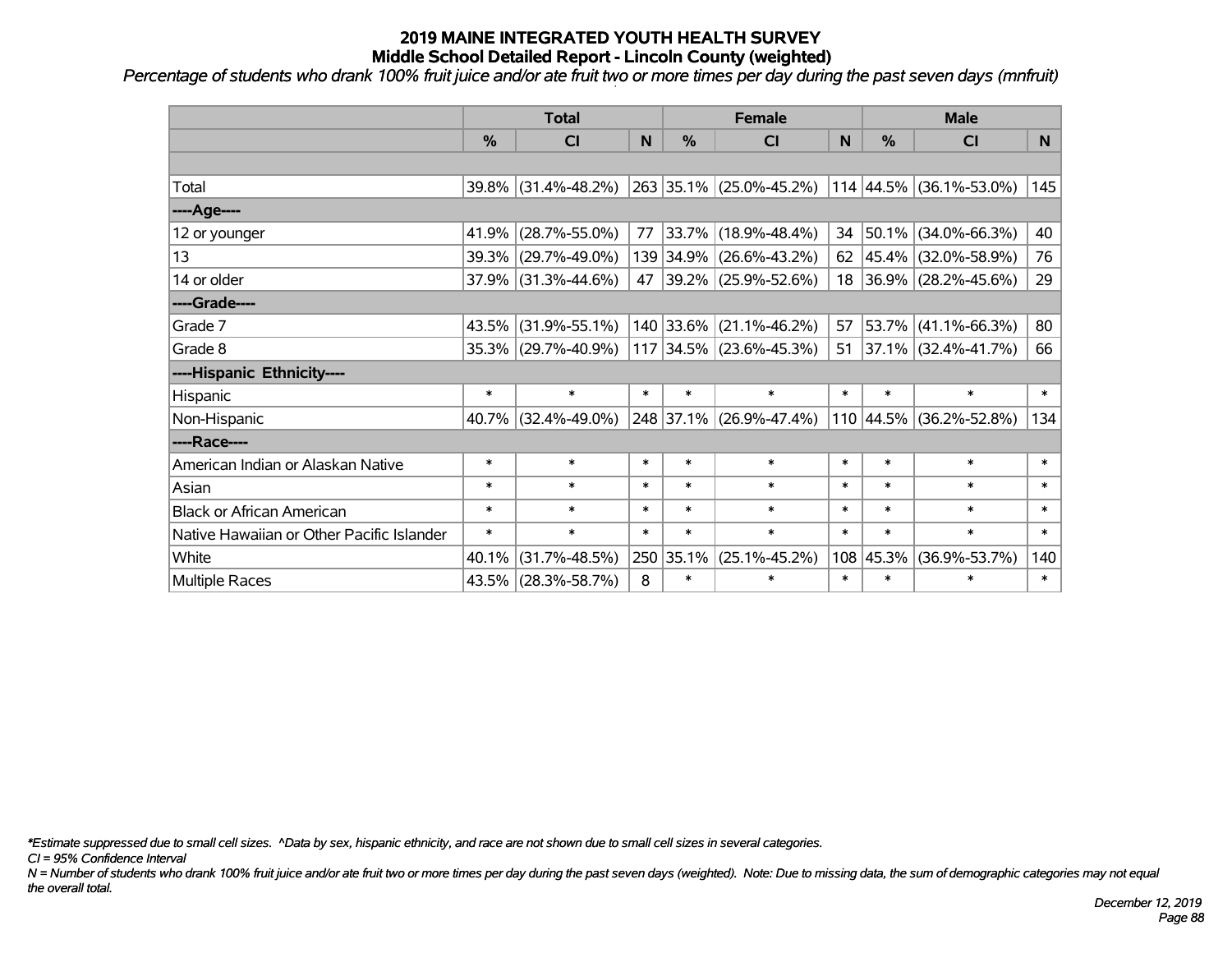*Percentage of students who drank 100% fruit juice and/or ate fruit less then 1 time per day during the past seven days (mnonefrt)*

|                                           | <b>Total</b>  |                        |                |               | <b>Female</b>               |        | <b>Male</b> |                          |        |  |
|-------------------------------------------|---------------|------------------------|----------------|---------------|-----------------------------|--------|-------------|--------------------------|--------|--|
|                                           | $\frac{0}{0}$ | CI                     | N <sub>1</sub> | $\frac{9}{6}$ | <b>CI</b>                   | N      | %           | <b>CI</b>                | N.     |  |
|                                           |               |                        |                |               |                             |        |             |                          |        |  |
| Total                                     |               | $31.9\%$ (26.2%-37.6%) |                |               | 211 33.0% (22.2%-43.9%)     |        |             | 107 30.7% (23.4%-38.0%)  | 100    |  |
| ----Age----                               |               |                        |                |               |                             |        |             |                          |        |  |
| 12 or younger                             | 31.5%         | $(22.3\% - 40.6\%)$    | 58             |               | $ 33.5\% $ (20.4%-46.5%)    | 34     | 30.0%       | $(20.4\% - 39.6\%)$      | 24     |  |
| 13                                        | 31.8%         | $(25.8\% - 37.8\%)$    |                |               | 112 29.6% (15.9%-43.3%)     |        | 53 33.3%    | $(20.8\% - 45.7\%)$      | 56     |  |
| 14 or older                               |               | $33.0\%$ (21.6%-44.4%) |                |               | 41 $ 45.8\% $ (29.1%-62.5%) | 21     |             | $ 25.9\% $ (10.3%-41.6%) | 20     |  |
| ----Grade----                             |               |                        |                |               |                             |        |             |                          |        |  |
| Grade 7                                   | 30.2%         | $(22.5\% - 37.8\%)$    | 97             |               | 31.3% (17.9%-44.7%)         | 53     | 29.5%       | $(24.3\% - 34.7\%)$      | 44     |  |
| Grade 8                                   |               | $33.9\%$ (27.1%-40.7%) |                |               | $112$ 36.1% (26.2%-46.0%)   |        |             | 54 31.4% (19.0%-43.7%)   | 56     |  |
| ----Hispanic Ethnicity----                |               |                        |                |               |                             |        |             |                          |        |  |
| Hispanic                                  | $\ast$        | $\ast$                 | $\ast$         | $\ast$        | $\ast$                      | $\ast$ | $\ast$      | $\ast$                   | $\ast$ |  |
| Non-Hispanic                              |               | $31.3\%$ (26.7%-36.0%) |                | 191 32.0%     | $(22.8\% - 41.2\%)$         | 95     | 30.5%       | $(23.1\% - 37.9\%)$      | 92     |  |
| ----Race----                              |               |                        |                |               |                             |        |             |                          |        |  |
| American Indian or Alaskan Native         | $\ast$        | $\ast$                 | $\ast$         | $\ast$        | $\ast$                      | $\ast$ | $\ast$      | $\ast$                   | $\ast$ |  |
| Asian                                     | $\ast$        | $\ast$                 | $\ast$         | $\ast$        | $\ast$                      | $\ast$ | $\ast$      | $\ast$                   | $\ast$ |  |
| <b>Black or African American</b>          | $\ast$        | $\ast$                 | $\ast$         | $\ast$        | $\ast$                      | $\ast$ | $\ast$      | $\ast$                   | $\ast$ |  |
| Native Hawaiian or Other Pacific Islander | $\ast$        | $\ast$                 | $\ast$         | $\ast$        | $\ast$                      | $\ast$ | $\ast$      | $\ast$                   | $\ast$ |  |
| White                                     | 32.1%         | $(26.9\% - 37.4\%)$    |                | 200 33.6%     | $(22.5\% - 44.7\%)$         | 103    | 30.5%       | $(23.3\% - 37.6\%)$      | 94     |  |
| Multiple Races                            | $\ast$        | $\ast$                 | $\ast$         | $\ast$        | $\ast$                      | $\ast$ | $\ast$      | $\ast$                   | $\ast$ |  |

*\*Estimate suppressed due to small cell sizes. ^Data by sex, hispanic ethnicity, and race are not shown due to small cell sizes in several categories.*

*CI = 95% Confidence Interval*

*N = Number of students who drank 100% fruit juice and/or ate fruit less then 1 time per day during the past seven days (weighted). Note: Due to missing data, the sum of demographic categories may not equal the overall total.*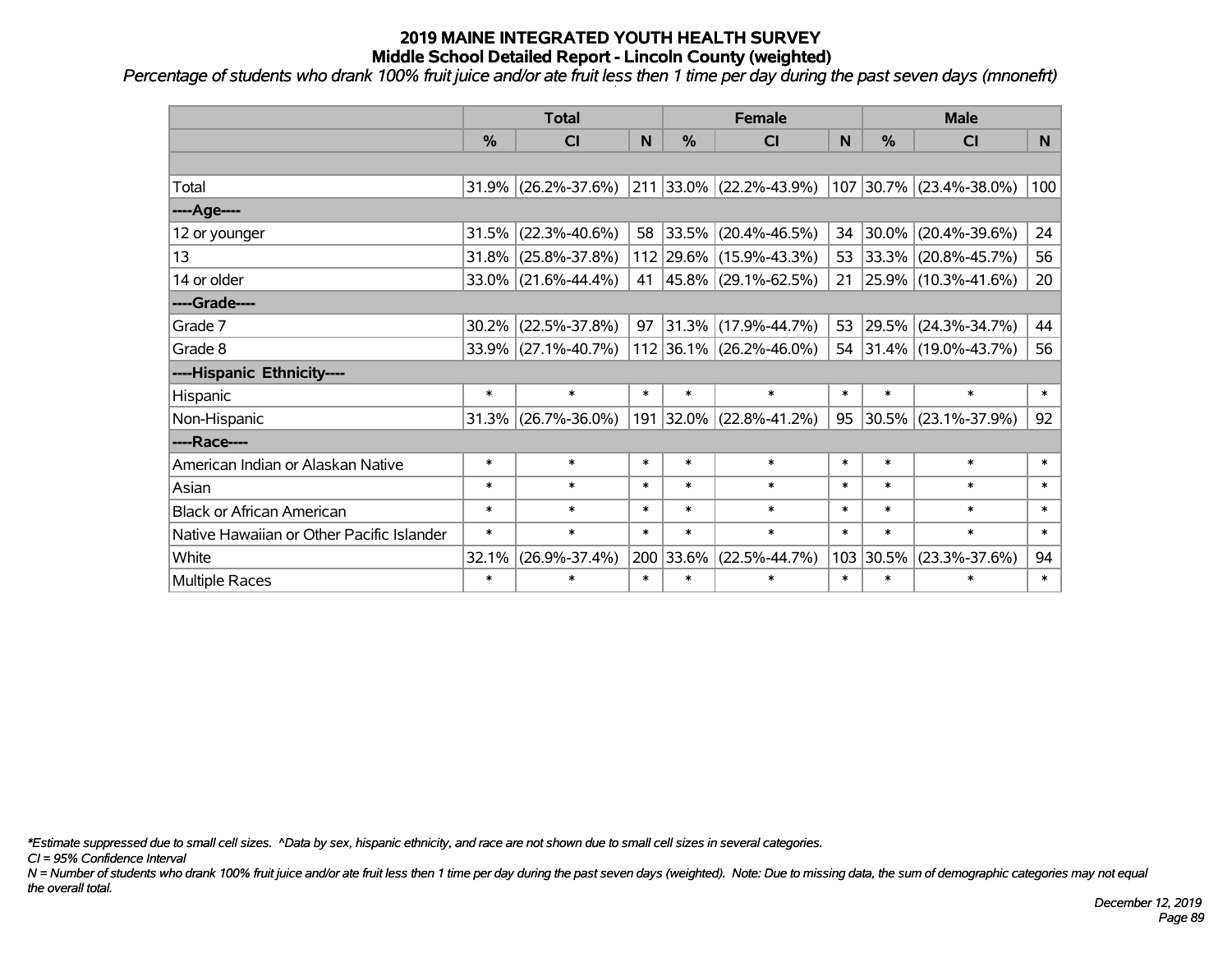*Percentage of students who ate vegetables three or more times per day during the past seven days (mnveg)*

|                                           | <b>Total</b>  |                     |        | <b>Female</b> | <b>Male</b>         |                 |             |                        |        |
|-------------------------------------------|---------------|---------------------|--------|---------------|---------------------|-----------------|-------------|------------------------|--------|
|                                           | $\frac{0}{0}$ | <b>CI</b>           | N      | $\frac{0}{0}$ | <b>CI</b>           | N               | %           | <b>CI</b>              | N      |
|                                           |               |                     |        |               |                     |                 |             |                        |        |
| Total                                     |               | 16.2% (11.9%-20.4%) |        | 107 17.3%     | $(9.0\% - 25.6\%)$  |                 |             | 56 15.5% (10.0%-21.0%) | 51     |
| ---- Age----                              |               |                     |        |               |                     |                 |             |                        |        |
| 12 or younger                             | 22.5%         | $(8.5\% - 36.5\%)$  | 41     | 21.1%         | $(0.0\% - 45.6\%)$  |                 | $21 25.0\%$ | $(2.9\% - 47.2\%)$     | 20     |
| 13                                        | $13.6\%$      | $(10.8\% - 16.4\%)$ | 48     | 16.2%         | $(12.2\% - 20.2\%)$ |                 | 29 11.3%    | $(4.7\% - 18.0\%)$     | 19     |
| 14 or older                               |               | 14.3% (10.9%-17.6%) | 18     | $ 13.3\% $    | $(2.6\% - 24.1\%)$  |                 | 6 14.9%     | $(7.7\% - 22.1\%)$     | 12     |
| ----Grade----                             |               |                     |        |               |                     |                 |             |                        |        |
| Grade 7                                   | 21.0%         | $(12.9\% - 29.2\%)$ | 67     | 20.2%         | $(4.6\% - 35.8\%)$  |                 | 34 22.4%    | $(10.5\% - 34.3\%)$    | 34     |
| Grade 8                                   | $11.2\%$      | $(9.1\% - 13.4\%)$  | 37     | $13.4\%$      | $(8.4\% - 18.3\%)$  | 20 <sub>1</sub> | 9.8%        | $(6.0\% - 13.7\%)$     | 18     |
| ----Hispanic Ethnicity----                |               |                     |        |               |                     |                 |             |                        |        |
| <b>Hispanic</b>                           | $\ast$        | $\ast$              | $\ast$ | $\ast$        | $\ast$              | $\ast$          | $\ast$      | $\ast$                 | $\ast$ |
| Non-Hispanic                              |               | 16.8% (12.0%-21.6%) |        | 102 18.5%     | $(9.9\% - 27.2\%)$  | 55              | 15.6%       | $(9.8\% - 21.3\%)$     | 47     |
| ----Race----                              |               |                     |        |               |                     |                 |             |                        |        |
| American Indian or Alaskan Native         | $\ast$        | $\ast$              | $\ast$ | $\ast$        | $\ast$              | $\ast$          | $\ast$      | $\ast$                 | $\ast$ |
| Asian                                     | $\ast$        | $\ast$              | $\ast$ | $\ast$        | $\ast$              | $\ast$          | $\ast$      | $\ast$                 | $\ast$ |
| <b>Black or African American</b>          | $\ast$        | $\ast$              | $\ast$ | $\ast$        | $\ast$              | $\ast$          | $\ast$      | $\ast$                 | $\ast$ |
| Native Hawaiian or Other Pacific Islander | $\ast$        | $\ast$              | $\ast$ | $\ast$        | $\ast$              | $\ast$          | $\ast$      | $\ast$                 | $\ast$ |
| White                                     | 16.1%         | $(11.8\% - 20.4\%)$ | 101    | 17.3%         | $(9.4\% - 25.2\%)$  | 53              | 15.4%       | $(9.6\% - 21.2\%)$     | 48     |
| Multiple Races                            | $\ast$        | $\ast$              | $\ast$ | $\ast$        | $\ast$              | $\ast$          | $\ast$      | $\ast$                 | $\ast$ |

*\*Estimate suppressed due to small cell sizes. ^Data by sex, hispanic ethnicity, and race are not shown due to small cell sizes in several categories.*

*CI = 95% Confidence Interval*

*N = Number of students who ate vegetables three or more times per day during the past seven days (weighted). Note: Due to missing data, the sum of demographic categories may not equal the overall total.*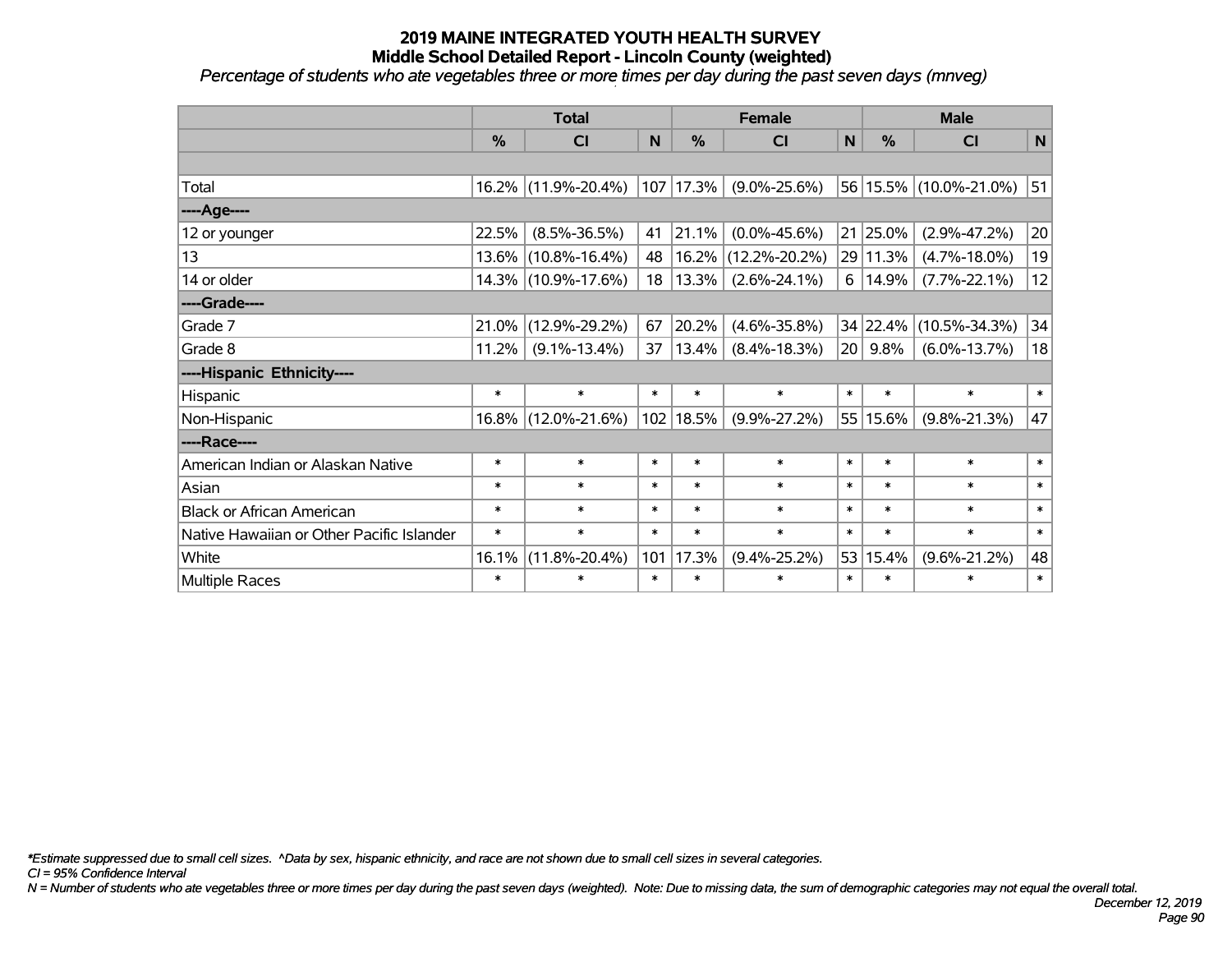*Percentage of students who ate vegetables less than 1 time per day during the past seven days (mnoneveg)*

|                                           | <b>Total</b> |                        |        |               | <b>Female</b>                      |        | <b>Male</b> |                         |        |  |
|-------------------------------------------|--------------|------------------------|--------|---------------|------------------------------------|--------|-------------|-------------------------|--------|--|
|                                           | %            | <b>CI</b>              | N      | $\frac{0}{0}$ | <b>CI</b>                          | N      | %           | <b>CI</b>               | N      |  |
|                                           |              |                        |        |               |                                    |        |             |                         |        |  |
| Total                                     |              | $51.3\%$ (40.7%-61.9%) |        |               | 340 49.5% (34.3%-64.7%)            |        |             | 160 51.8% (41.8%-61.8%) | 171    |  |
| ----Age----                               |              |                        |        |               |                                    |        |             |                         |        |  |
| 12 or younger                             | 47.1%        | $(32.3\% - 61.8\%)$    | 86     |               | 39.1% (11.7%-66.5%)                | 39     | 55.0%       | $(36.6\% - 73.5\%)$     | 44     |  |
| 13                                        |              | 53.1% (40.5%-65.8%)    |        |               | 189 55.8% (44.3%-67.4%)            |        |             | 100 48.7% (29.8%-67.6%) | 83     |  |
| 14 or older                               |              | 52.3% (38.3%-66.2%)    |        |               | 65 47.5% (27.7%-67.3%)             | 21     |             | 55.2% (41.4%-69.1%)     | 44     |  |
| ----Grade----                             |              |                        |        |               |                                    |        |             |                         |        |  |
| Grade 7                                   | 47.1%        | $(35.0\% - 59.3\%)$    |        |               | $151   44.0\%   (24.5\% - 63.6\%)$ | 74     |             | 49.6% (42.2%-57.0%)     | 74     |  |
| Grade 8                                   |              | 55.2% (39.8%-70.6%)    |        |               | 184 55.9% (41.4%-70.3%)            |        |             | 83 53.4% (31.1%-75.6%)  | 96     |  |
| ----Hispanic Ethnicity----                |              |                        |        |               |                                    |        |             |                         |        |  |
| Hispanic                                  | $\ast$       | $\ast$                 | $\ast$ | $\ast$        | $\ast$                             | $\ast$ | $\ast$      | $\ast$                  | $\ast$ |  |
| Non-Hispanic                              | $50.2\%$     | $(38.5\% - 61.8\%)$    |        | 306 48.4%     | $(33.3\% - 63.6\%)$                |        |             | 144 50.4% (39.1%-61.7%) | 153    |  |
| ----Race----                              |              |                        |        |               |                                    |        |             |                         |        |  |
| American Indian or Alaskan Native         | $\ast$       | $\ast$                 | $\ast$ | $\ast$        | $\ast$                             | $\ast$ | $\ast$      | $\ast$                  | $\ast$ |  |
| Asian                                     | $\ast$       | $\ast$                 | $\ast$ | $\ast$        | $\ast$                             | $\ast$ | $\ast$      | $\ast$                  | $\ast$ |  |
| <b>Black or African American</b>          | $\ast$       | $\ast$                 | $\ast$ | $\ast$        | $\ast$                             | $\ast$ | $\ast$      | $\ast$                  | $\ast$ |  |
| Native Hawaiian or Other Pacific Islander | $\ast$       | $\ast$                 | $\ast$ | $\ast$        | $\ast$                             | $\ast$ | $\ast$      | $\ast$                  | $\ast$ |  |
| White                                     | 50.6%        | $(40.0\% - 61.1\%)$    | 317    | 49.1%         | $(33.8\% - 64.3\%)$                | 150    | 50.7%       | $(39.8\% - 61.5\%)$     | 158    |  |
| Multiple Races                            |              | $57.3\%$ (44.0%-70.6%) | 10     | $\ast$        | $\ast$                             | $\ast$ | $\ast$      | $\ast$                  | $\ast$ |  |

*\*Estimate suppressed due to small cell sizes. ^Data by sex, hispanic ethnicity, and race are not shown due to small cell sizes in several categories.*

*CI = 95% Confidence Interval*

*N = Number of students who ate vegetables less than 1 time per day during the past seven days (weighted). Note: Due to missing data, the sum of demographic categories may not equal the overall total.*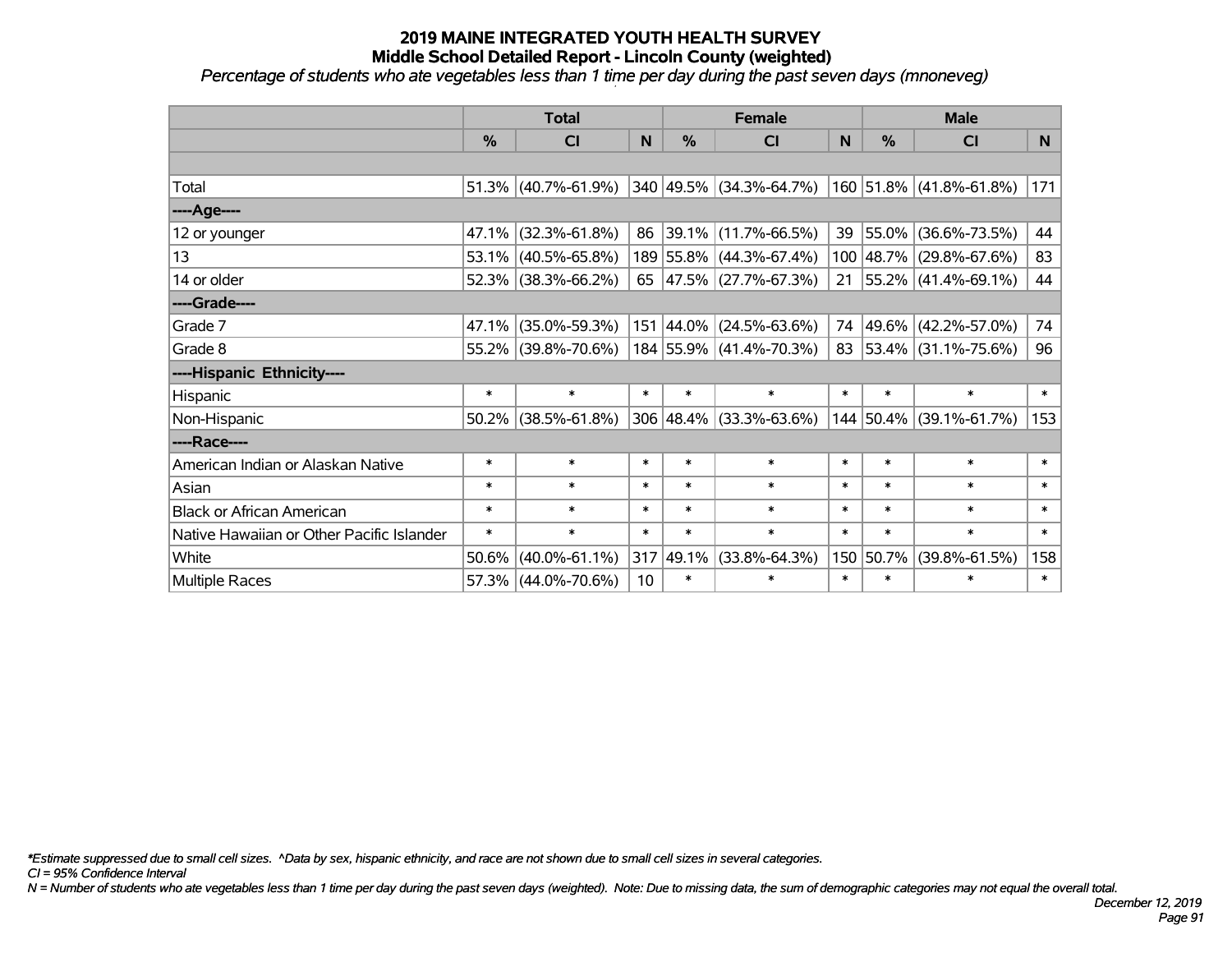*Percentage of students who drank 100% fruit juice, ate fruit and/or ate vegetables five or more times per day during the past seven days (mnfrvg)*

|                                           | <b>Total</b>  |                     |        |               | <b>Female</b>            | <b>Male</b> |               |                        |        |
|-------------------------------------------|---------------|---------------------|--------|---------------|--------------------------|-------------|---------------|------------------------|--------|
|                                           | $\frac{0}{0}$ | C <sub>l</sub>      | N      | $\frac{0}{0}$ | <b>CI</b>                | ${\sf N}$   | $\frac{0}{0}$ | <b>CI</b>              | N      |
|                                           |               |                     |        |               |                          |             |               |                        |        |
| Total                                     |               | 26.0% (22.7%-29.2%) | 171    |               | $ 22.1\% $ (16.2%-28.0%) |             |               | 71 29.5% (24.7%-34.3%) | 96     |
| ---- Age----                              |               |                     |        |               |                          |             |               |                        |        |
| 12 or younger                             | 30.6%         | $(17.9\% - 43.3\%)$ | 55     |               | 29.2% (12.1%-46.3%)      |             | 29 29.7%      | $(7.5\% - 51.9\%)$     | 24     |
| 13                                        |               | 24.8% (17.4%-32.2%) | 88     |               | 20.9% (15.9%-26.0%)      |             | 37 29.9%      | $(16.6\% - 43.1\%)$    | 50     |
| 14 or older                               |               | 22.5% (10.0%-34.9%) | 28     | $\ast$        | $\ast$                   | $\ast$      | $\ast$        | *                      | $\ast$ |
| ----Grade----                             |               |                     |        |               |                          |             |               |                        |        |
| Grade 7                                   | 32.6%         | $(22.9\% - 42.2\%)$ |        | 104 27.7%     | $(13.9\% - 41.6\%)$      |             | 46 36.7%      | $(24.7\% - 48.7\%)$    | 55     |
| Grade 8                                   |               | 18.5% (14.2%-22.7%) | 61     | 12.8%         | $(6.4\% - 19.2\%)$       |             |               | 19 23.7% (15.2%-32.1%) | 42     |
| ----Hispanic Ethnicity----                |               |                     |        |               |                          |             |               |                        |        |
| Hispanic                                  | $\ast$        | $\ast$              | $\ast$ | $\ast$        | $\ast$                   | $\ast$      | $\ast$        | $\ast$                 | $\ast$ |
| Non-Hispanic                              | 26.8%         | $(23.7\% - 29.9\%)$ |        |               | 163 23.3% (18.2%-28.5%)  |             |               | 69 30.0% (25.6%-34.5%) | 91     |
| ----Race----                              |               |                     |        |               |                          |             |               |                        |        |
| American Indian or Alaskan Native         | $\ast$        | $\ast$              | $\ast$ | $\ast$        | $\ast$                   | $\ast$      | $\ast$        | $\ast$                 | $\ast$ |
| Asian                                     | $\ast$        | $\ast$              | $\ast$ | $\ast$        | $\ast$                   | $\ast$      | $\ast$        | $\ast$                 | $\ast$ |
| <b>Black or African American</b>          | $\ast$        | $\ast$              | $\ast$ | $\ast$        | $\ast$                   | $\ast$      | $\ast$        | $\ast$                 | $\ast$ |
| Native Hawaiian or Other Pacific Islander | $\ast$        | $\ast$              | $\ast$ | $\ast$        | $\ast$                   | $\ast$      | $\ast$        | $\ast$                 | $\ast$ |
| White                                     | 26.0%         | $(23.3\% - 28.8\%)$ | 162    | 21.8%         | $(17.3\% - 26.4\%)$      | 67          | 30.0%         | $(25.2\% - 34.8\%)$    | 93     |
| <b>Multiple Races</b>                     |               | 34.4% (27.1%-41.7%) | 6      | $\ast$        | $\ast$                   | $\ast$      | $\ast$        | $\ast$                 | $\ast$ |

*\*Estimate suppressed due to small cell sizes. ^Data by sex, hispanic ethnicity, and race are not shown due to small cell sizes in several categories.*

*CI = 95% Confidence Interval*

*N = Number of students who drank 100% fruit juice, ate fruit and/or ate vegetables five or more times per day during the past seven days (weighted). Note: Due to missing data, the sum of demographic categories may not equal the overall total.*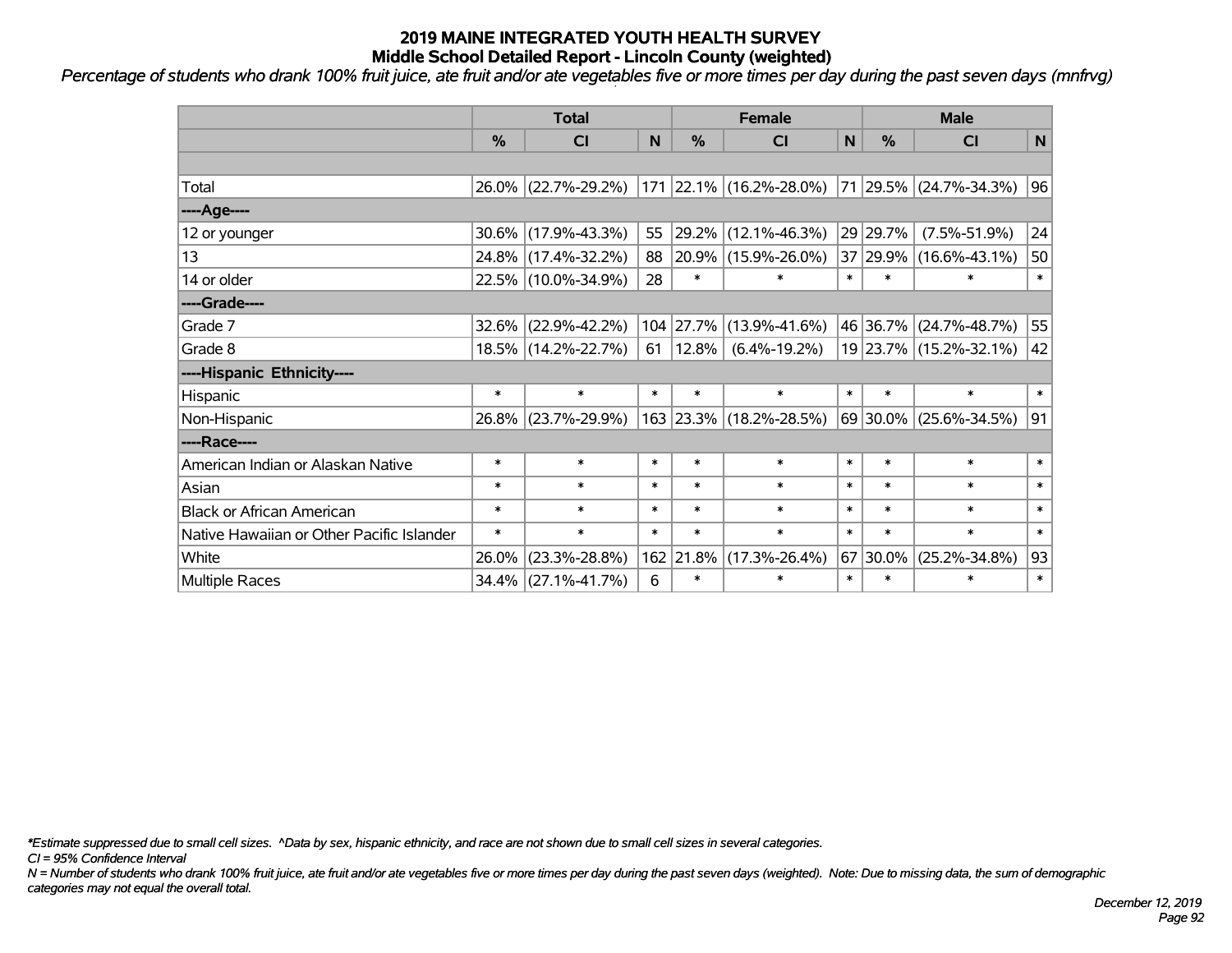*During the past 7 days, how many times did you drink a can, bottle, or glass of soda, sports drink, energy drink, or other sugar-sweetened beverage such as Gatorade, Red Bull, lemonade, sweetened tea or coffee drinks, flavored milk, Snapple, or Sunny D? (Do not count diet soda, other diet drinks, or 100% fruit juice.) (mn159a)*

*Percentage of students who answered at least one time per day in the past week*

|                                           | <b>Total</b>  |                     |        |        | <b>Female</b>         |                | <b>Male</b> |                     |              |  |
|-------------------------------------------|---------------|---------------------|--------|--------|-----------------------|----------------|-------------|---------------------|--------------|--|
|                                           | $\frac{0}{0}$ | <b>CI</b>           | N      | %      | <b>CI</b>             | $\mathsf{N}$   | %           | <b>CI</b>           | $\mathsf{N}$ |  |
|                                           |               |                     |        |        |                       |                |             |                     |              |  |
| Total                                     |               | 15.8% (10.3%-21.2%) | 104    | 8.9%   | $(5.9\% - 11.8\%)$    |                | 29 22.0%    | $(9.6\% - 34.5\%)$  | 72           |  |
| ---- Age----                              |               |                     |        |        |                       |                |             |                     |              |  |
| 12 or younger                             | 13.6%         | $(5.0\% - 22.2\%)$  | 25     | 6.5%   | $(0.0\% - 15.9\%)$    | $\overline{7}$ | 23.2%       | $(8.3\% - 38.2\%)$  | 19           |  |
| 13                                        | 17.4%         | $(9.0\% - 25.9\%)$  | 61     | 8.6%   | $(3.9\% - 13.4\%)$    |                | 15 25.4%    | $(11.7\% - 39.1\%)$ | 42           |  |
| 14 or older                               | 14.1%         | $(1.0\% - 27.3\%)$  | 18     |        | $15.0\%$ (3.7%-26.2%) | 7              | 13.7%       | $(0.0\% - 32.1\%)$  | 11           |  |
| ----Grade----                             |               |                     |        |        |                       |                |             |                     |              |  |
| Grade 7                                   | 13.8%         | $(9.3\% - 18.3\%)$  | 44     | 8.3%   | $(0.9\% - 15.6\%)$    |                | 14 20.4%    | $(9.2\% - 31.7\%)$  | 30           |  |
| Grade 8                                   | 17.7%         | $(6.2\% - 29.2\%)$  | 59     |        | $10.0\%$ (3.2%-16.8%) |                | 15 22.9%    | $(7.9\% - 37.9\%)$  | 41           |  |
| ----Hispanic Ethnicity----                |               |                     |        |        |                       |                |             |                     |              |  |
| Hispanic                                  | $\ast$        | $\ast$              | $\ast$ | $\ast$ | $\ast$                | $\ast$         | $\ast$      | $\ast$              | $\ast$       |  |
| Non-Hispanic                              | 15.6%         | $(9.0\% - 22.2\%)$  | 95     | 8.8%   | $(5.8\% - 11.8\%)$    |                | 26 21.5%    | $(7.4\% - 35.6\%)$  | 65           |  |
| ----Race----                              |               |                     |        |        |                       |                |             |                     |              |  |
| American Indian or Alaskan Native         | $\ast$        | $\ast$              | $\ast$ | $\ast$ | $\ast$                | $\ast$         | $\ast$      | $\ast$              | $\ast$       |  |
| Asian                                     | $\ast$        | $\ast$              | $\ast$ | $\ast$ | $\ast$                | $\ast$         | $\ast$      | $\ast$              | $\ast$       |  |
| <b>Black or African American</b>          | $\ast$        | $\ast$              | $\ast$ | $\ast$ | $\ast$                | $\ast$         | $\ast$      | $\ast$              | $\ast$       |  |
| Native Hawaiian or Other Pacific Islander | $\ast$        | $\ast$              | $\ast$ | $\ast$ | $\ast$                | $\ast$         | $\ast$      | $\ast$              | $\ast$       |  |
| White                                     | 16.1%         | $(10.0\% - 22.2\%)$ | 101    | 9.1%   | $(6.1\% - 12.1\%)$    |                | 28 22.4%    | $(9.0\% - 35.8\%)$  | 69           |  |
| Multiple Races                            | $\ast$        | $\ast$              | $\ast$ | $\ast$ | $\ast$                | $\ast$         | $\ast$      | $\ast$              | $\ast$       |  |

*\*Estimate suppressed due to small cell sizes. ^Data by sex, hispanic ethnicity, and race are not shown due to small cell sizes in several categories.*

*CI = 95% Confidence Interval*

*N = Number of students who answered at least one time per day in the past week (weighted). Note: Due to missing data, the sum of demographic categories may not equal the overall total.*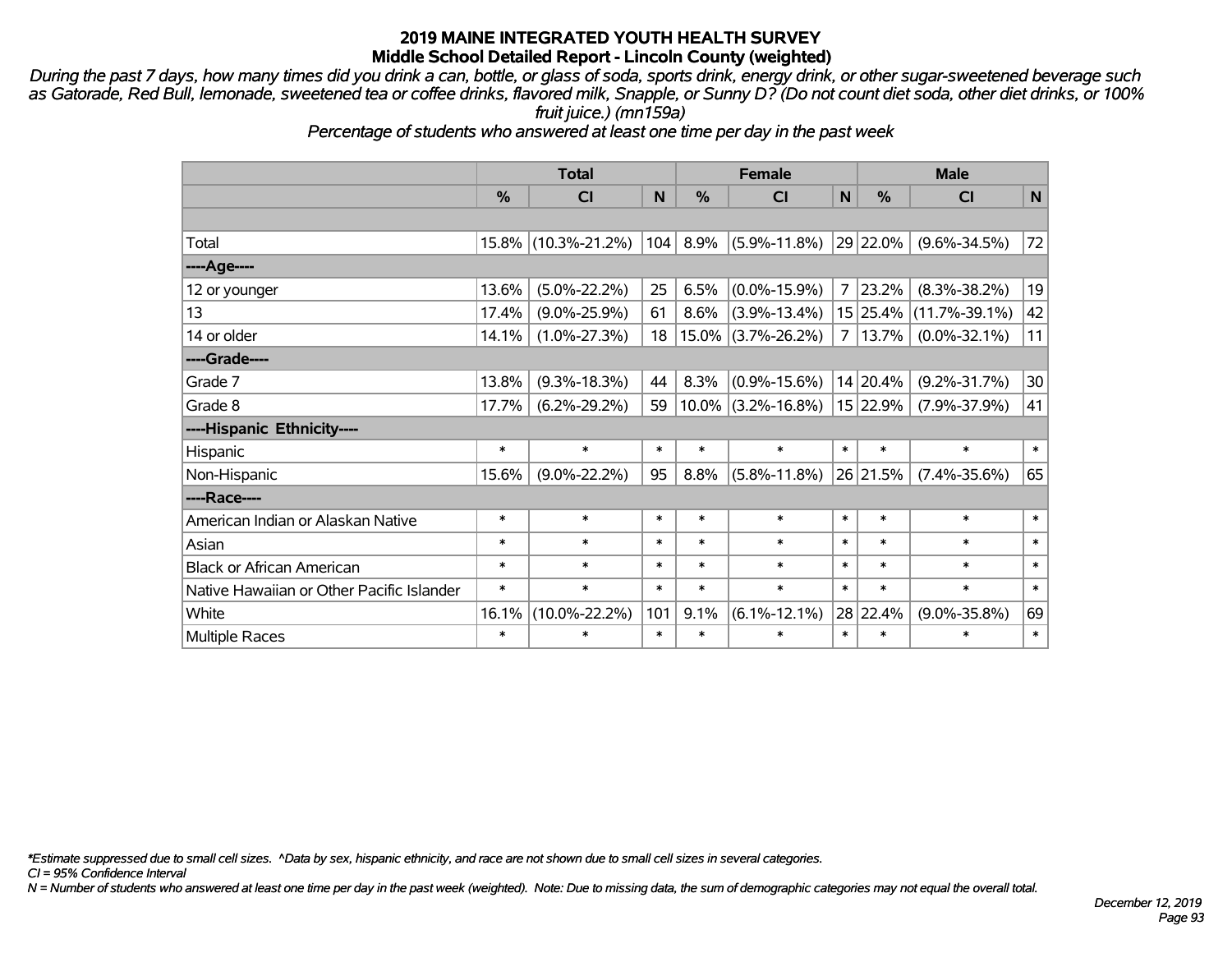*During the past 7 days, on how many days did you eat dinner at home with at least one of your parents or guardians? (mn185b) Percentage of students who answered at least 5 days*

|                                           | <b>Total</b> |                        |        |           | <b>Female</b>              |        | <b>Male</b>   |                      |          |  |
|-------------------------------------------|--------------|------------------------|--------|-----------|----------------------------|--------|---------------|----------------------|----------|--|
|                                           | %            | <b>CI</b>              | N      | %         | <b>CI</b>                  | N      | $\frac{0}{0}$ | <b>CI</b>            | <b>N</b> |  |
|                                           |              |                        |        |           |                            |        |               |                      |          |  |
| Total                                     |              | 76.7% (70.2%-83.2%)    |        | 530 63.8% | $(46.4\% - 81.1\%)$        | 217    | 89.9%         | $(81.1\% - 98.7\%)$  | 309      |  |
| ----Age----                               |              |                        |        |           |                            |        |               |                      |          |  |
| 12 or younger                             | 67.2%        | $(49.7\% - 84.7\%)$    | 120    | $\ast$    | $\ast$                     | $\ast$ | $\ast$        | $\ast$               | $\ast$   |  |
| 13                                        |              | 78.5% (75.7%-81.3%)    |        | 309 70.8% | $(56.2\% - 85.5\%)$        |        | 143 87.7%     | $(74.3\% - 100.0\%)$ | 162      |  |
| 14 or older                               |              | 84.9% (76.4%-93.4%)    |        |           | $101$ 83.3% (62.1%-100.0%) |        | 34 85.7%      | $(76.9\% - 94.5\%)$  | 66       |  |
| ----Grade----                             |              |                        |        |           |                            |        |               |                      |          |  |
| Grade 7                                   | 72.3%        | $(61.3\% - 83.3\%)$    | 253    | $\ast$    | $\ast$                     | $\ast$ | $\ast$        | $\ast$               | $\ast$   |  |
| Grade 8                                   |              | $81.2\%$ (78.2%-84.2%) |        | 278 81.3% | $(67.0\% - 95.7\%)$        |        | 120 82.0%     | $(75.9\% - 88.1\%)$  | 153      |  |
| ----Hispanic Ethnicity----                |              |                        |        |           |                            |        |               |                      |          |  |
| Hispanic                                  | $\ast$       | $\ast$                 | $\ast$ | $\ast$    | $\ast$                     | $\ast$ | $\ast$        | $\ast$               | $\ast$   |  |
| Non-Hispanic                              |              | $80.3\%$ (77.7%-82.8%) |        | 519 69.4% | $(55.2\% - 83.5\%)$        |        | 213 90.8%     | $(82.6\% - 99.0\%)$  | 302      |  |
| ----Race----                              |              |                        |        |           |                            |        |               |                      |          |  |
| American Indian or Alaskan Native         | $\ast$       | $\ast$                 | $\ast$ | $\ast$    | $\ast$                     | $\ast$ | $\ast$        | $\ast$               | $\ast$   |  |
| Asian                                     | $\ast$       | $\ast$                 | $\ast$ | $\ast$    | $\ast$                     | $\ast$ | $\ast$        | $\ast$               | $\ast$   |  |
| <b>Black or African American</b>          | $\ast$       | $\ast$                 | $\ast$ | $\ast$    | $\ast$                     | $\ast$ | $\ast$        | $\ast$               | $\ast$   |  |
| Native Hawaiian or Other Pacific Islander | $\ast$       | $\ast$                 | $\ast$ | $\ast$    | $\ast$                     | $\ast$ | $\ast$        | $\ast$               | $\ast$   |  |
| White                                     | 78.1%        | $(72.3\% - 83.9\%)$    | 508    | 64.2%     | $(47.1\% - 81.2\%)$        | 202    | 92.0%         | $(84.3\% - 99.6\%)$  | 301      |  |
| Multiple Races                            | $\ast$       | $\ast$                 | $\ast$ | $\ast$    | $\ast$                     | $\ast$ | $\ast$        | $\ast$               | $\ast$   |  |

*\*Estimate suppressed due to small cell sizes. ^Data by sex, hispanic ethnicity, and race are not shown due to small cell sizes in several categories.*

*CI = 95% Confidence Interval*

*N = Number of students who answered at least 5 days (weighted). Note: Due to missing data, the sum of demographic categories may not equal the overall total.*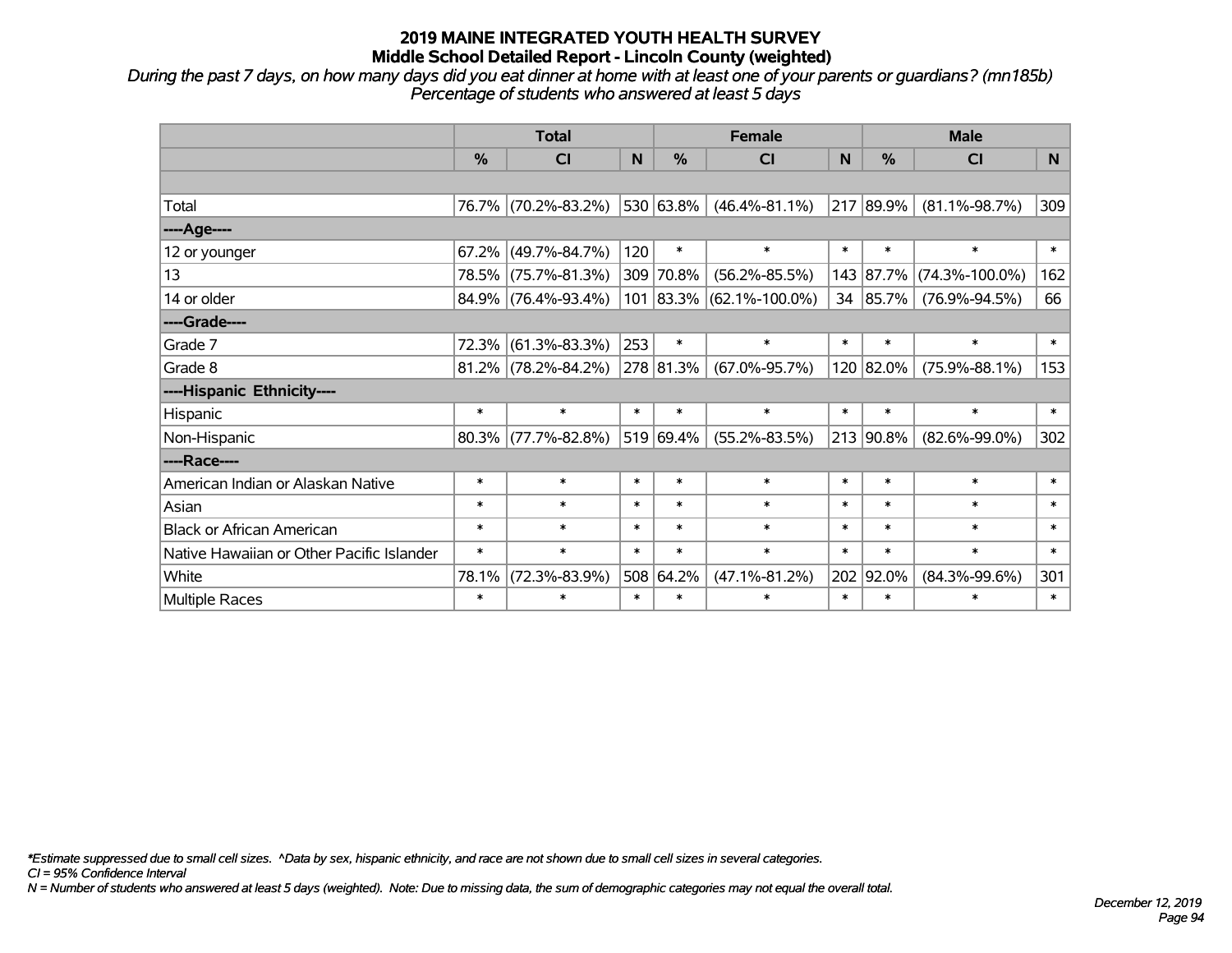*During the past 7 days, on how many days were you physically active for a total of at least 60 minutes per day? (Add up all the time you spent in any kind of physical activity that increased your heart rate and made you breathe hard some of the time.) (mn161) Percentage of students who answered at least 5 days*

|                                           | <b>Total</b>  |                     |        |               | <b>Female</b>           |        | <b>Male</b>   |                          |        |  |
|-------------------------------------------|---------------|---------------------|--------|---------------|-------------------------|--------|---------------|--------------------------|--------|--|
|                                           | $\frac{0}{0}$ | <b>CI</b>           | N      | $\frac{0}{0}$ | CI                      | N      | $\frac{0}{0}$ | <b>CI</b>                | N.     |  |
|                                           |               |                     |        |               |                         |        |               |                          |        |  |
| Total                                     |               | 49.3% (41.3%-57.3%) |        |               | 325 41.0% (32.6%-49.4%) |        | 133 57.9%     | $(49.8\% - 66.1\%)$      | 189    |  |
| ----Age----                               |               |                     |        |               |                         |        |               |                          |        |  |
| 12 or younger                             | 59.2%         | $(44.3\% - 74.2\%)$ |        | 109 54.7%     | $(36.5\% - 72.9\%)$     | 56     | 63.6%         | $(49.0\% - 78.1\%)$      | 51     |  |
| 13                                        |               | 44.2% (34.7%-53.8%) |        | 155 38.6%     | $(31.3\% - 45.8\%)$     |        | 68 51.8%      | $(39.2\% - 64.3\%)$      | 87     |  |
| 14 or older                               |               | 49.0% (43.5%-54.4%) | 61     | $ 19.9\% $    | $(8.7\% - 31.0\%)$      | 9      |               | 65.3% (54.4%-76.2%)      | 52     |  |
| ----Grade----                             |               |                     |        |               |                         |        |               |                          |        |  |
| Grade 7                                   | 53.6%         | $(44.0\% - 63.3\%)$ |        | 171 52.1%     | $(38.2\% - 65.9\%)$     | 88     | 54.5%         | $(43.6\% - 65.5\%)$      | 80     |  |
| Grade 8                                   |               | 45.9% (38.6%-53.2%) |        |               | 154 29.6% (23.1%-36.2%) | 45     |               | $ 61.0\% $ (49.8%-72.2%) | 109    |  |
| ----Hispanic Ethnicity----                |               |                     |        |               |                         |        |               |                          |        |  |
| Hispanic                                  | $\ast$        | $\ast$              | $\ast$ | $\ast$        | $\ast$                  | $\ast$ | $\ast$        | $\ast$                   | $\ast$ |  |
| Non-Hispanic                              |               | 49.2% (41.4%-57.0%) |        |               | 301 41.1% (32.9%-49.2%) |        | 122 57.6%     | $(49.4\% - 65.7\%)$      | 175    |  |
| ----Race----                              |               |                     |        |               |                         |        |               |                          |        |  |
| American Indian or Alaskan Native         | $\ast$        | $\ast$              | $\ast$ | $\ast$        | $\ast$                  | $\ast$ | $\ast$        | $\ast$                   | $\ast$ |  |
| Asian                                     | $\ast$        | $\ast$              | $\ast$ | $\ast$        | $\ast$                  | $\ast$ | $\ast$        | $\ast$                   | $\ast$ |  |
| <b>Black or African American</b>          | $\ast$        | $\ast$              | $\ast$ | $\ast$        | $\ast$                  | $\ast$ | $\ast$        | $\ast$                   | $\ast$ |  |
| Native Hawaiian or Other Pacific Islander | $\ast$        | $\ast$              | $\ast$ | $\ast$        | $\ast$                  | $\ast$ | $\ast$        | $\ast$                   | $\ast$ |  |
| White                                     | 48.5%         | $(39.6\% - 57.5\%)$ |        | 304 40.1%     | $(31.6\% - 48.5\%)$     | 123    | 57.3%         | $(47.4\% - 67.2\%)$      | 178    |  |
| <b>Multiple Races</b>                     | $\ast$        | $\ast$              | $\ast$ | $\ast$        | $\ast$                  | $\ast$ | $\ast$        | *                        | $\ast$ |  |

*\*Estimate suppressed due to small cell sizes. ^Data by sex, hispanic ethnicity, and race are not shown due to small cell sizes in several categories.*

*CI = 95% Confidence Interval*

*N = Number of students who answered at least 5 days (weighted). Note: Due to missing data, the sum of demographic categories may not equal the overall total.*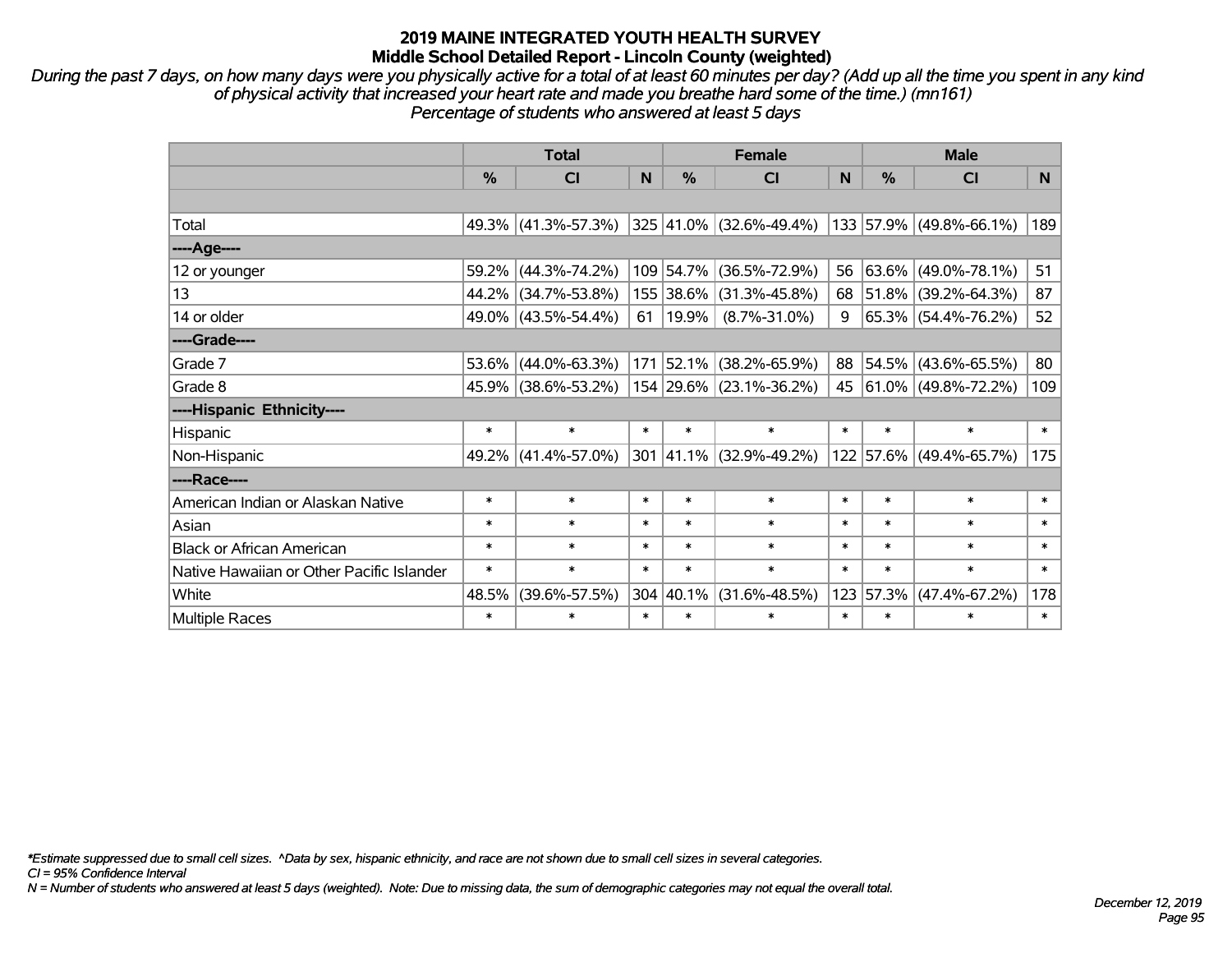*Percentage of students who were physically active for a total of at least 60 minutes per day on all of the past seven days (mnpa7day)*

|                                           | <b>Total</b>  |                        |        | <b>Female</b> |                            |        | <b>Male</b> |                             |        |  |
|-------------------------------------------|---------------|------------------------|--------|---------------|----------------------------|--------|-------------|-----------------------------|--------|--|
|                                           | $\frac{0}{0}$ | CI                     | N      | $\frac{0}{0}$ | CI                         | N      | %           | <b>CI</b>                   | N.     |  |
|                                           |               |                        |        |               |                            |        |             |                             |        |  |
| Total                                     |               | 24.7% (21.9%-27.5%)    |        |               | 163 14.3% (8.5%-20.2%)     |        |             | 46 34.6% (29.5%-39.7%)      | 113    |  |
| ----Age----                               |               |                        |        |               |                            |        |             |                             |        |  |
| 12 or younger                             | 28.8%         | $(17.4\% - 40.1\%)$    | 53     |               | $13.1\%$ (1.0%-25.2%)      |        | 13 46.3%    | $(30.7\% - 61.9\%)$         | 37     |  |
| 13                                        | 17.9%         | $(13.0\% - 22.9\%)$    | 63     |               | $15.6\%$ (8.4%-22.7%)      |        |             | 28 21.1% (10.4%-31.7%)      | 35     |  |
| 14 or older                               |               | $37.6\%$ (27.3%-47.9%) | 47     |               | $12.4\%$ (0.5%-24.3%)      |        |             | $6$   51.6%   (35.3%-67.9%) | 41     |  |
| ----Grade----                             |               |                        |        |               |                            |        |             |                             |        |  |
| Grade 7                                   | 25.8%         | $(19.6\% - 32.1\%)$    | 82     | 14.9%         | $(6.3\% - 23.6\%)$         |        | 25 36.9%    | $(28.5\% - 45.3\%)$         | 54     |  |
| Grade 8                                   |               | 23.9% (20.9%-26.8%)    | 80     |               | $13.8\%$ (8.4%-19.3%)      |        |             | 21 32.9% (24.0%-41.8%)      | 59     |  |
| ----Hispanic Ethnicity----                |               |                        |        |               |                            |        |             |                             |        |  |
| Hispanic                                  | $\ast$        | $\ast$                 | $\ast$ | $\ast$        | $\ast$                     | $\ast$ | $\ast$      | $\ast$                      | $\ast$ |  |
| Non-Hispanic                              |               | 23.8% (20.3%-27.3%)    |        |               | 145   13.9%   (7.9%-19.8%) |        | 41 33.2%    | $(27.0\% - 39.4\%)$         | 101    |  |
| ----Race----                              |               |                        |        |               |                            |        |             |                             |        |  |
| American Indian or Alaskan Native         | $\ast$        | $\ast$                 | $\ast$ | $\ast$        | $\ast$                     | $\ast$ | $\ast$      | $\ast$                      | $\ast$ |  |
| Asian                                     | $\ast$        | $\ast$                 | $\ast$ | $\ast$        | $\ast$                     | $\ast$ | $\ast$      | $\ast$                      | $\ast$ |  |
| <b>Black or African American</b>          | $\ast$        | $\ast$                 | $\ast$ | $\ast$        | $\ast$                     | $\ast$ | $\ast$      | $\ast$                      | $\ast$ |  |
| Native Hawaiian or Other Pacific Islander | $\ast$        | $\ast$                 | $\ast$ | $\ast$        | $\ast$                     | $\ast$ | $\ast$      | $\ast$                      | $\ast$ |  |
| White                                     | 23.7%         | $(19.8\% - 27.7\%)$    | 149    | 13.4%         | $(7.6\% - 19.2\%)$         |        | 41 33.6%    | $(28.7\% - 38.5\%)$         | 105    |  |
| Multiple Races                            |               | 46.2% (20.8%-71.7%)    | 7      | $\ast$        | $\ast$                     | $\ast$ | $\ast$      | $\ast$                      | $\ast$ |  |

*\*Estimate suppressed due to small cell sizes. ^Data by sex, hispanic ethnicity, and race are not shown due to small cell sizes in several categories.*

*CI = 95% Confidence Interval*

*N = Number of students who were physically active for a total of at least 60 minutes per day on all of the past seven days (weighted). Note: Due to missing data, the sum of demographic categories may not equal the overall total.*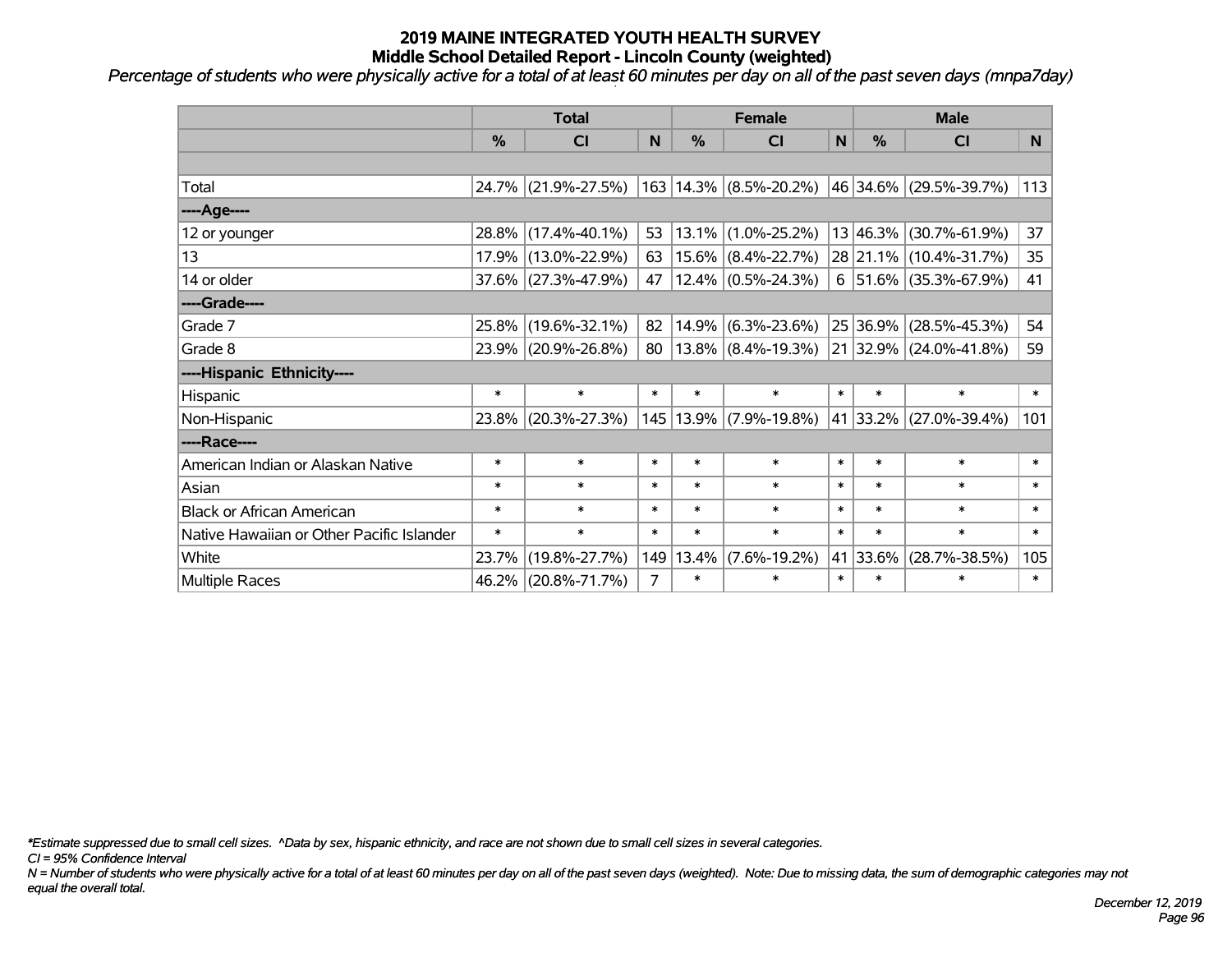### **2019 MAINE INTEGRATED YOUTH HEALTH SURVEY Middle School Detailed Report - Lincoln County (weighted)** *On an average school day, how many hours do you watch TV? (mn125) Percentage of students who answered at least 3 hours*

|                                           | <b>Total</b>  |                        |        |               | <b>Female</b>       | <b>Male</b> |               |                        |        |
|-------------------------------------------|---------------|------------------------|--------|---------------|---------------------|-------------|---------------|------------------------|--------|
|                                           | $\frac{0}{0}$ | CI                     | N      | $\frac{0}{0}$ | C <sub>1</sub>      | N           | $\frac{0}{0}$ | <b>CI</b>              | N      |
|                                           |               |                        |        |               |                     |             |               |                        |        |
| Total                                     | 18.5%         | $(3.5\% - 33.6\%)$     |        | 130 20.5%     | $(1.8\% - 39.1\%)$  | 71          | 17.1%         | $(4.1\% - 30.0\%)$     | 59     |
| ----Age----                               |               |                        |        |               |                     |             |               |                        |        |
| 12 or younger                             | 12.2%         | $(0.0\% - 29.0\%)$     | 22     | $\ast$        | $\ast$              | $\ast$      | $\ast$        | $\ast$                 | $\ast$ |
| 13                                        | 17.4%         | $(1.4\% - 33.4\%)$     | 69     | 20.0%         | $(4.0\% - 36.1\%)$  |             | 41 15.2%      | $(0.0\% - 33.8\%)$     | 28     |
| 14 or older                               |               | $31.2\%$ (19.4%-42.9%) | 39     | 24.4%         | $(0.0\% - 70.3\%)$  |             |               | 10 34.7% (22.9%-46.6%) | 29     |
| ----Grade----                             |               |                        |        |               |                     |             |               |                        |        |
| Grade 7                                   | 11.9%         | $(0.0\% - 34.7\%)$     | 41     | 14.9%         | $(0.0\% - 42.4\%)$  | 29          | 8.1%          | $(0.0\% - 24.5\%)$     | 13     |
| Grade 8                                   |               | 25.3% (16.6%-33.9%)    | 89     |               | 27.9% (13.3%-42.5%) |             |               | 42 24.3% (16.3%-32.3%) | 47     |
| ----Hispanic Ethnicity----                |               |                        |        |               |                     |             |               |                        |        |
| Hispanic                                  | $\ast$        | $\ast$                 | $\ast$ | $\ast$        | $\ast$              | $\ast$      | $\ast$        | $\ast$                 | $\ast$ |
| Non-Hispanic                              | 16.2%         | $(2.5\% - 29.8\%)$     | 106    | 16.3%         | $(0.2\% - 32.5\%)$  | 51          | 16.4%         | $(3.6\% - 29.2\%)$     | 55     |
| ----Race----                              |               |                        |        |               |                     |             |               |                        |        |
| American Indian or Alaskan Native         | $\ast$        | $\ast$                 | $\ast$ | $\ast$        | $\ast$              | $\ast$      | $\ast$        | $\ast$                 | $\ast$ |
| Asian                                     | $\ast$        | $\ast$                 | $\ast$ | $\ast$        | $\ast$              | $\ast$      | $\ast$        | $\ast$                 | $\ast$ |
| <b>Black or African American</b>          | $\ast$        | $\ast$                 | $\ast$ | $\ast$        | $\ast$              | $\ast$      | $\ast$        | $\ast$                 | $\ast$ |
| Native Hawaiian or Other Pacific Islander | $\ast$        | $\ast$                 | $\ast$ | $\ast$        | $\ast$              | $\ast$      | $\ast$        | $\ast$                 | $\ast$ |
| White                                     | 18.7%         | $(3.1\% - 34.3\%)$     | 123    | 21.5%         | $(1.7\% - 41.3\%)$  | 69          | 16.4%         | $(3.5\% - 29.3\%)$     | 54     |
| Multiple Races                            | $\ast$        | $\ast$                 | $\ast$ | $\ast$        | $\ast$              | $\ast$      | $\ast$        | $\ast$                 | $\ast$ |

*\*Estimate suppressed due to small cell sizes. ^Data by sex, hispanic ethnicity, and race are not shown due to small cell sizes in several categories.*

*CI = 95% Confidence Interval*

*N = Number of students who answered at least 3 hours (weighted). Note: Due to missing data, the sum of demographic categories may not equal the overall total.*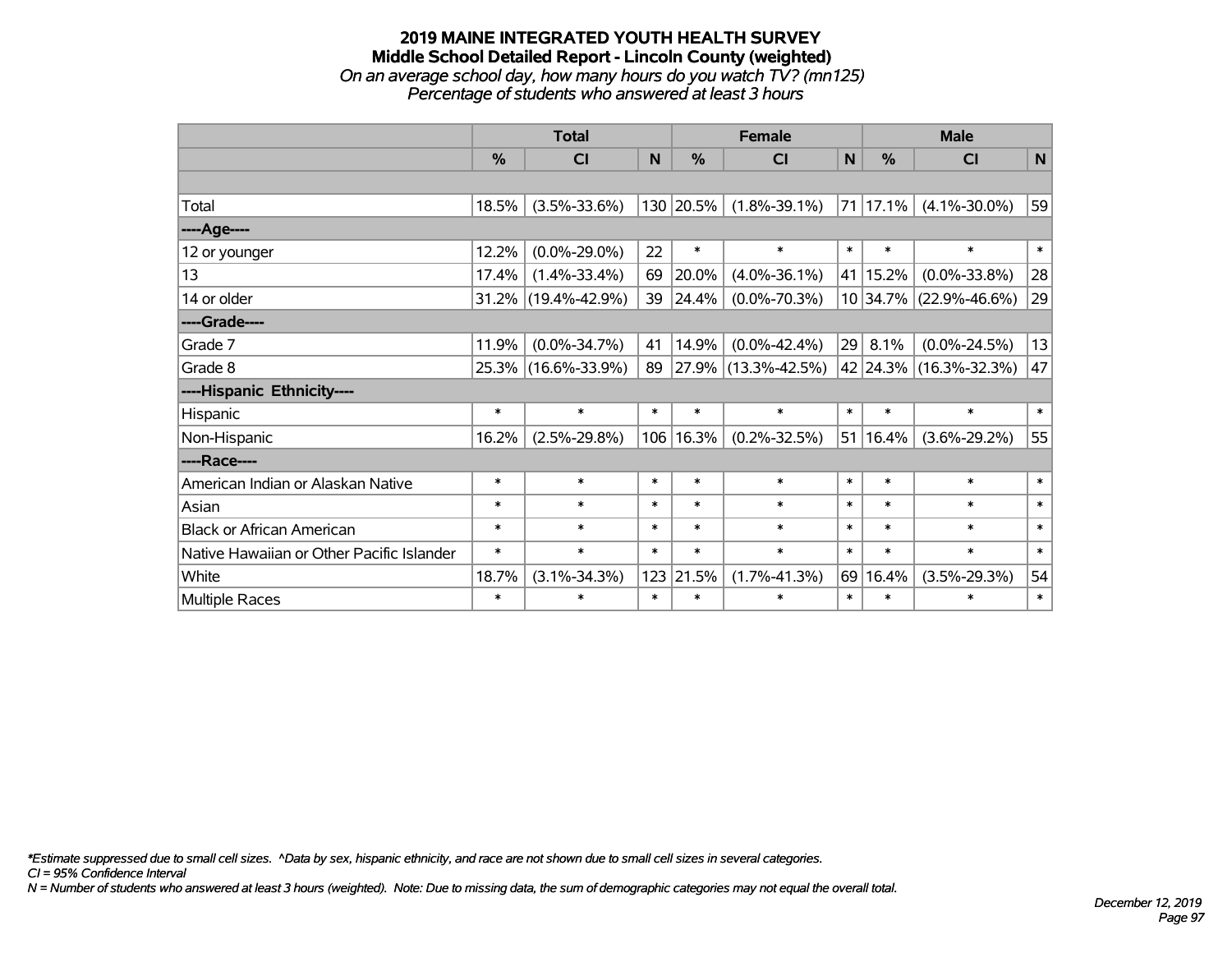### **2019 MAINE INTEGRATED YOUTH HEALTH SURVEY Middle School Detailed Report - Lincoln County (weighted)** *On an average school day, how many hours do you watch TV? (mn125\_2) Percentage of students who answered 2 or fewer hours*

|                                           |               | <b>Total</b>         |        | <b>Female</b> |                         | <b>Male</b> |               |                      |        |
|-------------------------------------------|---------------|----------------------|--------|---------------|-------------------------|-------------|---------------|----------------------|--------|
|                                           | $\frac{0}{0}$ | <b>CI</b>            | N      | $\frac{0}{0}$ | <b>CI</b>               | N           | $\frac{0}{0}$ | <b>CI</b>            | N      |
|                                           |               |                      |        |               |                         |             |               |                      |        |
| Total                                     | 81.5%         | $(66.4\% - 96.5\%)$  |        | 571 79.5%     | $(60.9\% - 98.2\%)$     |             | 275 82.9%     | $(70.0\% - 95.9\%)$  | 289    |
| ----Age----                               |               |                      |        |               |                         |             |               |                      |        |
| 12 or younger                             | 87.8%         | $(71.0\% - 100.0\%)$ | 157    | $\ast$        | $\ast$                  | $\ast$      | $\ast$        | $\ast$               | $\ast$ |
| 13                                        | 82.6%         | $(66.6\% - 98.6\%)$  |        | 329 80.0%     | $(63.9\% - 96.0\%)$     |             | 166 84.8%     | $(66.2\% - 100.0\%)$ | 156    |
| 14 or older                               | 68.8%         | $(57.1\% - 80.6\%)$  |        |               | 86 75.6% (29.7%-100.0%) | 31          | 65.3%         | $(53.4\% - 77.1\%)$  | 54     |
| ----Grade----                             |               |                      |        |               |                         |             |               |                      |        |
| Grade 7                                   | 88.1%         | $(65.3\% - 100.0\%)$ |        | 307 85.1%     | $(57.6\% - 100.0\%)$    |             | 164 91.9%     | $(75.5\% - 100.0\%)$ | 143    |
| Grade 8                                   | 74.7%         | $(66.1\% - 83.4\%)$  |        | 262 72.1%     | $(57.5\% - 86.7\%)$     |             | 108 75.7%     | $(67.7\% - 83.7\%)$  | 146    |
| ----Hispanic Ethnicity----                |               |                      |        |               |                         |             |               |                      |        |
| Hispanic                                  | $\ast$        | $\ast$               | $\ast$ | $\ast$        | $\ast$                  | $\ast$      | $\ast$        | $\ast$               | $\ast$ |
| Non-Hispanic                              | 83.8%         | $(70.2\% - 97.5\%)$  |        | 550 83.7%     | $(67.5\% - 99.8\%)$     |             | 261 83.6%     | $(70.8\% - 96.4\%)$  | 282    |
| ----Race----                              |               |                      |        |               |                         |             |               |                      |        |
| American Indian or Alaskan Native         | $\ast$        | $\ast$               | $\ast$ | $\ast$        | $\ast$                  | $\ast$      | $\ast$        | $\ast$               | $\ast$ |
| Asian                                     | $\ast$        | $\ast$               | $\ast$ | $\ast$        | $\ast$                  | $\ast$      | $\ast$        | $\ast$               | $\ast$ |
| <b>Black or African American</b>          | $\ast$        | $\ast$               | $\ast$ | $\ast$        | $\ast$                  | $\ast$      | $\ast$        | $\ast$               | $\ast$ |
| Native Hawaiian or Other Pacific Islander | $\ast$        | $\ast$               | $\ast$ | $\ast$        | $\ast$                  | $\ast$      | $\ast$        | $\ast$               | $\ast$ |
| White                                     | 81.3%         | $(65.7\% - 96.9\%)$  | 537    | 78.5%         | $(58.7\% - 98.3\%)$     |             | 252 83.6%     | $(70.7\% - 96.5\%)$  | 277    |
| Multiple Races                            | $\ast$        | $\ast$               | $\ast$ | $\ast$        | $\ast$                  | $\ast$      | $\ast$        | $\ast$               | $\ast$ |

*\*Estimate suppressed due to small cell sizes. ^Data by sex, hispanic ethnicity, and race are not shown due to small cell sizes in several categories.*

*CI = 95% Confidence Interval*

*N = Number of students who answered 2 or fewer hours (weighted). Note: Due to missing data, the sum of demographic categories may not equal the overall total.*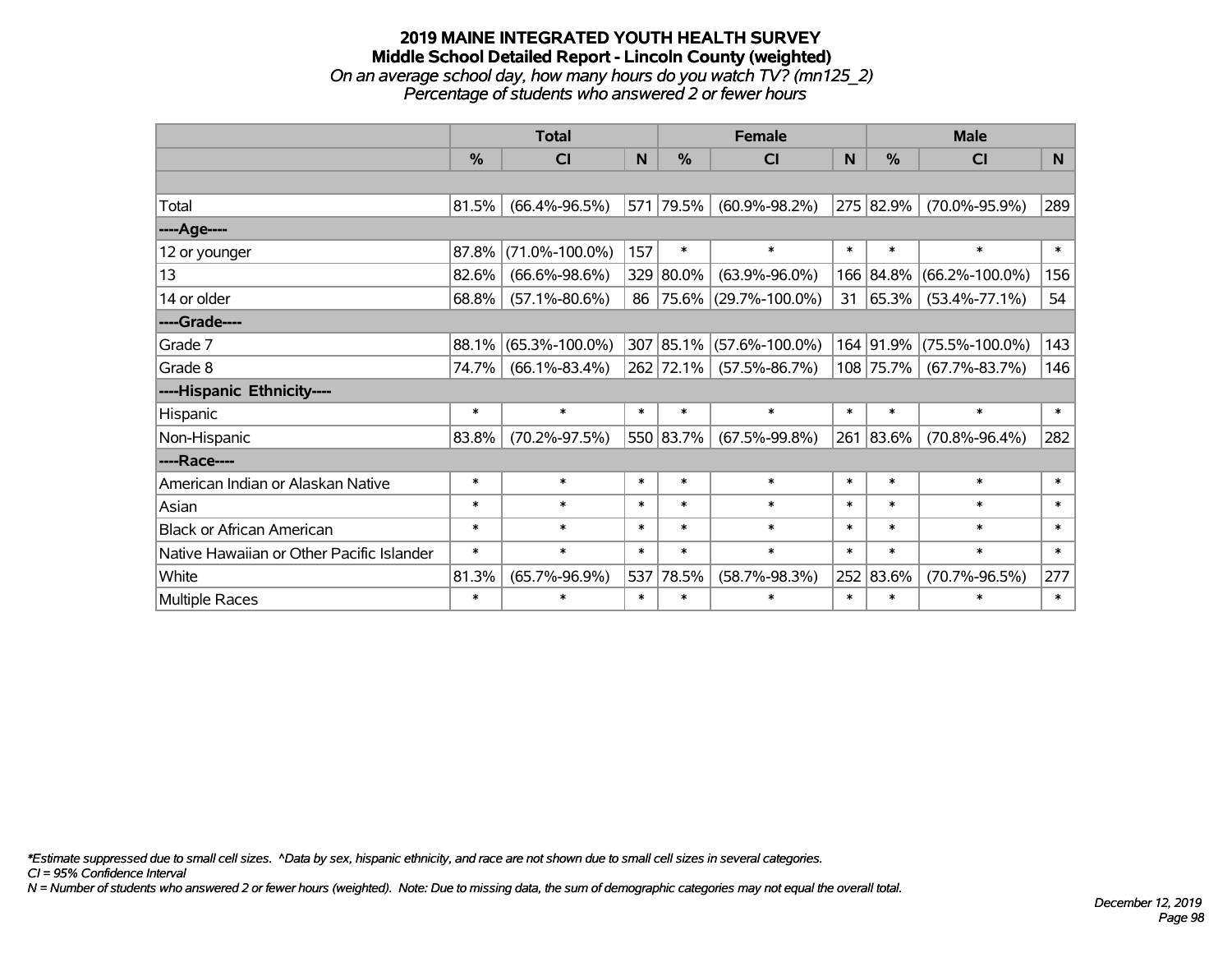*On an average school day, how many hours do you play video or computer games or use a computer for something that is not school work? (Count time spent playing games, watching videos, texting, or using social media on your smartphone, computer, Xbox, PlayStation, iPad, or other tablet.) (mn126c) Percentage of students who answered at least 3 hours*

|                                           | <b>Total</b>  |                     |        | <b>Female</b> |                         |        |             | <b>Male</b>             |        |  |  |
|-------------------------------------------|---------------|---------------------|--------|---------------|-------------------------|--------|-------------|-------------------------|--------|--|--|
|                                           | $\frac{0}{0}$ | <b>CI</b>           | N      | $\frac{0}{0}$ | <b>CI</b>               | N      | %           | <b>CI</b>               | N.     |  |  |
|                                           |               |                     |        |               |                         |        |             |                         |        |  |  |
| Total                                     |               | 39.1% (30.4%-47.9%) |        |               | 264 36.8% (29.1%-44.6%) |        |             | 127 42.4% (25.2%-59.7%) | 136    |  |  |
| ----Age----                               |               |                     |        |               |                         |        |             |                         |        |  |  |
| 12 or younger                             | 15.5%         | $(0.0\% - 35.4\%)$  | 26     | 9.9%          | $(0.0\% - 24.7\%)$      | 10     | 23.6%       | $(0.0\% - 49.0\%)$      | 16     |  |  |
| 13                                        | 48.3%         | $(30.7\% - 65.9\%)$ |        | 186 49.9%     | $(27.2\% - 72.5\%)$     |        | 103 48.6%   | $(22.4\% - 74.8\%)$     | 83     |  |  |
| 14 or older                               |               | 42.2% (30.9%-53.5%) |        | 52 35.0%      | $(7.8\% - 62.2\%)$      |        |             | 14 45.5% (28.2%-62.8%)  | 37     |  |  |
| ----Grade----                             |               |                     |        |               |                         |        |             |                         |        |  |  |
| Grade 7                                   | 28.9%         | $(27.4\% - 30.3\%)$ | 93     | 34.7%         | $(31.4\% - 38.1\%)$     | 67     | 20.2%       | $(6.7\% - 33.6\%)$      | 26     |  |  |
| Grade 8                                   |               | 48.4% (37.8%-58.9%) |        |               | 168 38.7% (22.3%-55.2%) |        |             | 58 57.7% (51.0%-64.4%)  | 110    |  |  |
| ----Hispanic Ethnicity----                |               |                     |        |               |                         |        |             |                         |        |  |  |
| Hispanic                                  | $\ast$        | $\ast$              | $\ast$ | $\ast$        | $\ast$                  | $\ast$ | $\ast$      | $\ast$                  | $\ast$ |  |  |
| Non-Hispanic                              |               | 39.8% (30.2%-49.4%) |        |               | 250 37.5% (28.8%-46.2%) |        | $117$ 43.1% | $(25.7\% - 60.6\%)$     | 133    |  |  |
| ----Race----                              |               |                     |        |               |                         |        |             |                         |        |  |  |
| American Indian or Alaskan Native         | $\ast$        | $\ast$              | $\ast$ | $\ast$        | $\ast$                  | $\ast$ | $\ast$      | $\ast$                  | $\ast$ |  |  |
| Asian                                     | $\ast$        | $\ast$              | $\ast$ | $\ast$        | $\ast$                  | $\ast$ | $\ast$      | $\ast$                  | $\ast$ |  |  |
| <b>Black or African American</b>          | $\ast$        | $\ast$              | $\ast$ | $\ast$        | $\ast$                  | $\ast$ | $\ast$      | $\ast$                  | $\ast$ |  |  |
| Native Hawaiian or Other Pacific Islander | $\ast$        | $\ast$              | $\ast$ | $\ast$        | $\ast$                  | $\ast$ | $\ast$      | $\ast$                  | $\ast$ |  |  |
| White                                     | 40.3%         | $(31.6\% - 48.9\%)$ |        | 254 39.3%     | $(30.1\% - 48.5\%)$     | 126    | 42.2%       | $(24.3\% - 60.1\%)$     | 128    |  |  |
| Multiple Races                            | $\ast$        | $\ast$              | $\ast$ | $\ast$        | $\ast$                  | $\ast$ | $\ast$      | $\ast$                  | $\ast$ |  |  |

*\*Estimate suppressed due to small cell sizes. ^Data by sex, hispanic ethnicity, and race are not shown due to small cell sizes in several categories.*

*CI = 95% Confidence Interval*

*N = Number of students who answered at least 3 hours (weighted). Note: Due to missing data, the sum of demographic categories may not equal the overall total.*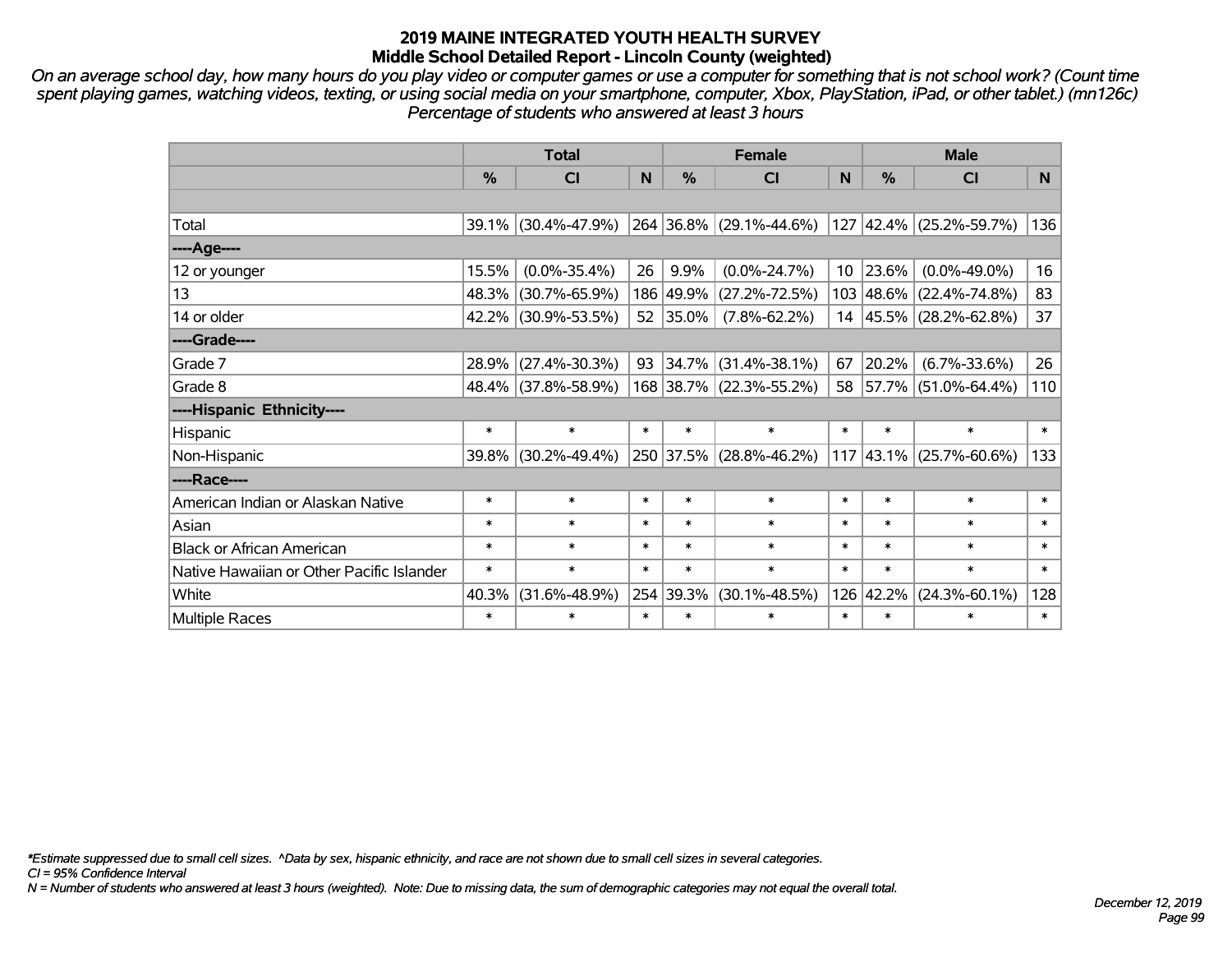*On an average school day, how many hours do you play video or computer games or use a computer for something that is not school work? (Count time spent playing games, watching videos, texting, or using social media on your smartphone, computer, Xbox, PlayStation, iPad, or other tablet.) (mn126c\_2) Percentage of students who answered 2 or fewer hours*

|                                           | <b>Total</b>  |                      |        |           | <b>Female</b>        |        | <b>Male</b>   |                      |        |  |
|-------------------------------------------|---------------|----------------------|--------|-----------|----------------------|--------|---------------|----------------------|--------|--|
|                                           | $\frac{0}{0}$ | CI                   | N      | %         | CI                   | N      | $\frac{0}{0}$ | CI                   | N      |  |
|                                           |               |                      |        |           |                      |        |               |                      |        |  |
| Total                                     | 60.9%         | $(52.1\% - 69.6\%)$  |        | 410 63.2% | $(55.4\% - 70.9\%)$  |        | 218 57.6%     | $(40.3\% - 74.8\%)$  | 184    |  |
| ----Age----                               |               |                      |        |           |                      |        |               |                      |        |  |
| 12 or younger                             | 84.5%         | $(64.6\% - 100.0\%)$ |        | 140 90.1% | $(75.3\% - 100.0\%)$ | 88     | 76.4%         | $(51.0\% - 100.0\%)$ | 52     |  |
| 13                                        | 51.7%         | $(34.1\% - 69.3\%)$  |        | 199 50.1% | $(27.5\% - 72.8\%)$  |        | 104 51.4%     | $(25.2\% - 77.6\%)$  | 88     |  |
| 14 or older                               | 57.8%         | $(46.5\% - 69.1\%)$  | 71     | $ 65.0\%$ | $(37.8\% - 92.2\%)$  | 27     | 54.5%         | $(37.2\% - 71.8\%)$  | 44     |  |
| ----Grade----                             |               |                      |        |           |                      |        |               |                      |        |  |
| Grade 7                                   | 71.1%         | $(69.7\% - 72.6\%)$  |        | 230 65.3% | $(61.9\% - 68.6\%)$  |        | 126 79.8%     | $(66.4\% - 93.3\%)$  | 104    |  |
| Grade 8                                   | 51.6%         | $(41.1\% - 62.2\%)$  |        | 180 61.3% | $(44.8\% - 77.7\%)$  | 92     | 42.3%         | $(35.6\% - 49.0\%)$  | 80     |  |
| ----Hispanic Ethnicity----                |               |                      |        |           |                      |        |               |                      |        |  |
| Hispanic                                  | $\ast$        | $\ast$               | $\ast$ | $\ast$    | $\ast$               | $\ast$ | $\ast$        | $\ast$               | $\ast$ |  |
| Non-Hispanic                              | 60.2%         | $(50.6\% - 69.8\%)$  |        | 377 62.5% | $(53.8\% - 71.2\%)$  |        | 195 56.9%     | $(39.4\% - 74.3\%)$  | 175    |  |
| ----Race----                              |               |                      |        |           |                      |        |               |                      |        |  |
| American Indian or Alaskan Native         | $\ast$        | $\ast$               | $\ast$ | $\ast$    | $\ast$               | $\ast$ | $\ast$        | $\ast$               | $\ast$ |  |
| Asian                                     | $\ast$        | $\ast$               | $\ast$ | $\ast$    | $\ast$               | $\ast$ | $\ast$        | $\ast$               | $\ast$ |  |
| <b>Black or African American</b>          | $\ast$        | $\ast$               | $\ast$ | $\ast$    | $\ast$               | $\ast$ | $\ast$        | $\ast$               | $\ast$ |  |
| Native Hawaiian or Other Pacific Islander | $\ast$        | $\ast$               | $\ast$ | $\ast$    | $\ast$               | $\ast$ | $\ast$        | $\ast$               | $\ast$ |  |
| White                                     | 59.7%         | $(51.1\% - 68.4\%)$  |        | 378 60.7% | $(51.5\% - 69.9\%)$  | 195    | 57.8%         | $(39.9\% - 75.7\%)$  | 176    |  |
| <b>Multiple Races</b>                     | $\ast$        | $\ast$               | $\ast$ | $\ast$    | $\ast$               | $\ast$ | $\ast$        | $\ast$               | $\ast$ |  |

*\*Estimate suppressed due to small cell sizes. ^Data by sex, hispanic ethnicity, and race are not shown due to small cell sizes in several categories.*

*CI = 95% Confidence Interval*

*N = Number of students who answered 2 or fewer hours (weighted). Note: Due to missing data, the sum of demographic categories may not equal the overall total.*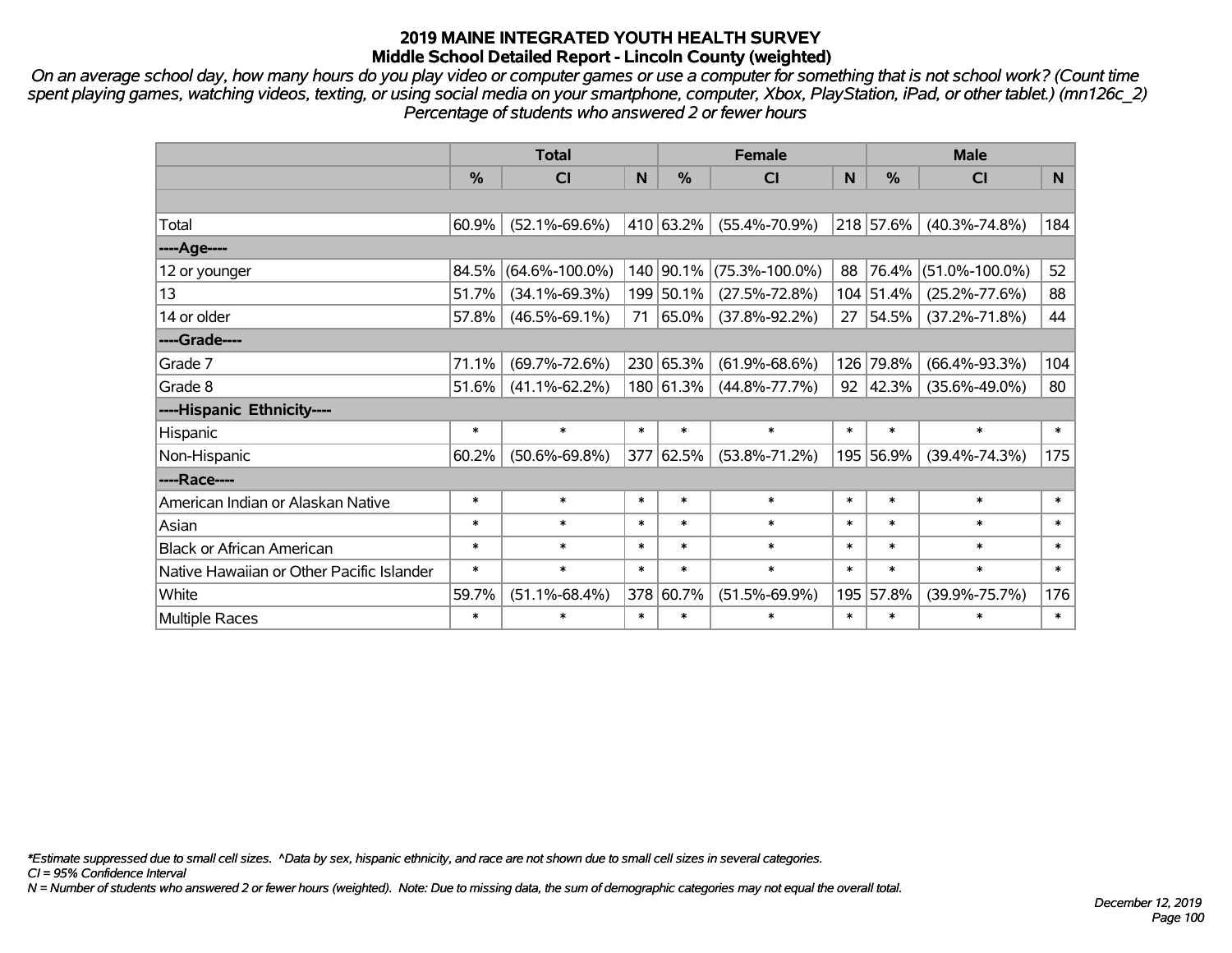*Percentage of students watching 2 or fewer hours of combined screen time (tv, video games, computer) per day on an average school day (mnscreen) '*

|                                           | <b>Total</b> |                     |        |               | <b>Female</b>            | <b>Male</b>     |        |                            |              |
|-------------------------------------------|--------------|---------------------|--------|---------------|--------------------------|-----------------|--------|----------------------------|--------------|
|                                           | %            | <b>CI</b>           | N      | $\frac{0}{0}$ | <b>CI</b>                | <b>N</b>        | %      | <b>CI</b>                  | $\mathsf{N}$ |
|                                           |              |                     |        |               |                          |                 |        |                            |              |
| Total                                     |              | 31.3% (22.0%-40.7%) | 211    |               | $36.7\%$ (17.4%-56.1%)   |                 |        | 127 26.3% (15.9%-36.6%)    | 84           |
| ----Age----                               |              |                     |        |               |                          |                 |        |                            |              |
| 12 or younger                             | 51.3%        | $(39.7\% - 62.9\%)$ | 85     | 60.6%         | $(29.5\% - 91.7\%)$      | 59              | 38.2%  | $(0.0\% - 100.0\%)$        | 26           |
| 13                                        | 24.5%        | $(9.2\% - 39.8\%)$  | 94     | 24.8%         | $(7.8\% - 41.8\%)$       | 51              |        | 25.2% (10.6%-39.8%)        | 43           |
| 14 or older                               |              | 25.7% (14.3%-37.1%) | 31     |               | $ 40.6\% $ (10.8%-70.4%) | 17 <sub>2</sub> | 18.2%  | $(7.7\% - 28.6\%)$         | 14           |
| ----Grade----                             |              |                     |        |               |                          |                 |        |                            |              |
| Grade 7                                   | 43.0%        | $(42.8\% - 43.3\%)$ |        | 139 45.4%     | $(20.6\% - 70.3\%)$      | 88              | 39.5%  | $(4.0\% - 75.1\%)$         | 51           |
| Grade 8                                   |              | 20.6% (13.2%-28.0%) | 71     |               | $ 26.1\% $ (16.0%-36.2%) |                 |        | 39   17.1%   (10.1%-24.1%) | 32           |
| ----Hispanic Ethnicity----                |              |                     |        |               |                          |                 |        |                            |              |
| Hispanic                                  | $\ast$       | $\ast$              | $\ast$ | $\ast$        | $\ast$                   | $\ast$          | $\ast$ | $\ast$                     | $\ast$       |
| Non-Hispanic                              | 31.7%        | $(21.9\% - 41.5\%)$ |        |               | 199 37.5% (16.8%-58.2%)  |                 |        | 117 26.7% (15.3%-38.1%)    | 82           |
| ----Race----                              |              |                     |        |               |                          |                 |        |                            |              |
| American Indian or Alaskan Native         | $\ast$       | $\ast$              | $\ast$ | $\ast$        | $\ast$                   | $\ast$          | $\ast$ | $\ast$                     | $\ast$       |
| Asian                                     | $\ast$       | $\ast$              | $\ast$ | $\ast$        | $\ast$                   | $\ast$          | $\ast$ | $\ast$                     | $\ast$       |
| <b>Black or African American</b>          | $\ast$       | $\ast$              | $\ast$ | $\ast$        | $\ast$                   | $\ast$          | $\ast$ | $\ast$                     | $\ast$       |
| Native Hawaiian or Other Pacific Islander | $\ast$       | $\ast$              | $\ast$ | $\ast$        | $\ast$                   | $\ast$          | $\ast$ | $\ast$                     | $\ast$       |
| White                                     | 29.2%        | $(20.2\% - 38.1\%)$ |        | 184 32.9%     | $(13.0\% - 52.8\%)$      | 105             | 26.0%  | $(14.6\% - 37.3\%)$        | 78           |
| <b>Multiple Races</b>                     | $\ast$       | $\ast$              | $\ast$ | $\ast$        | $\ast$                   | $\ast$          | $\ast$ | $\ast$                     | $\ast$       |

*\*Estimate suppressed due to small cell sizes. ^Data by sex, hispanic ethnicity, and race are not shown due to small cell sizes in several categories.*

*CI = 95% Confidence Interval*

*N = Number of students watching 2 or fewer hours of combined screen time (tv, video games, computer) per day on an average school day (weighted). Note: Due to missing data, the sum of demographic categories may not equal the overall total.*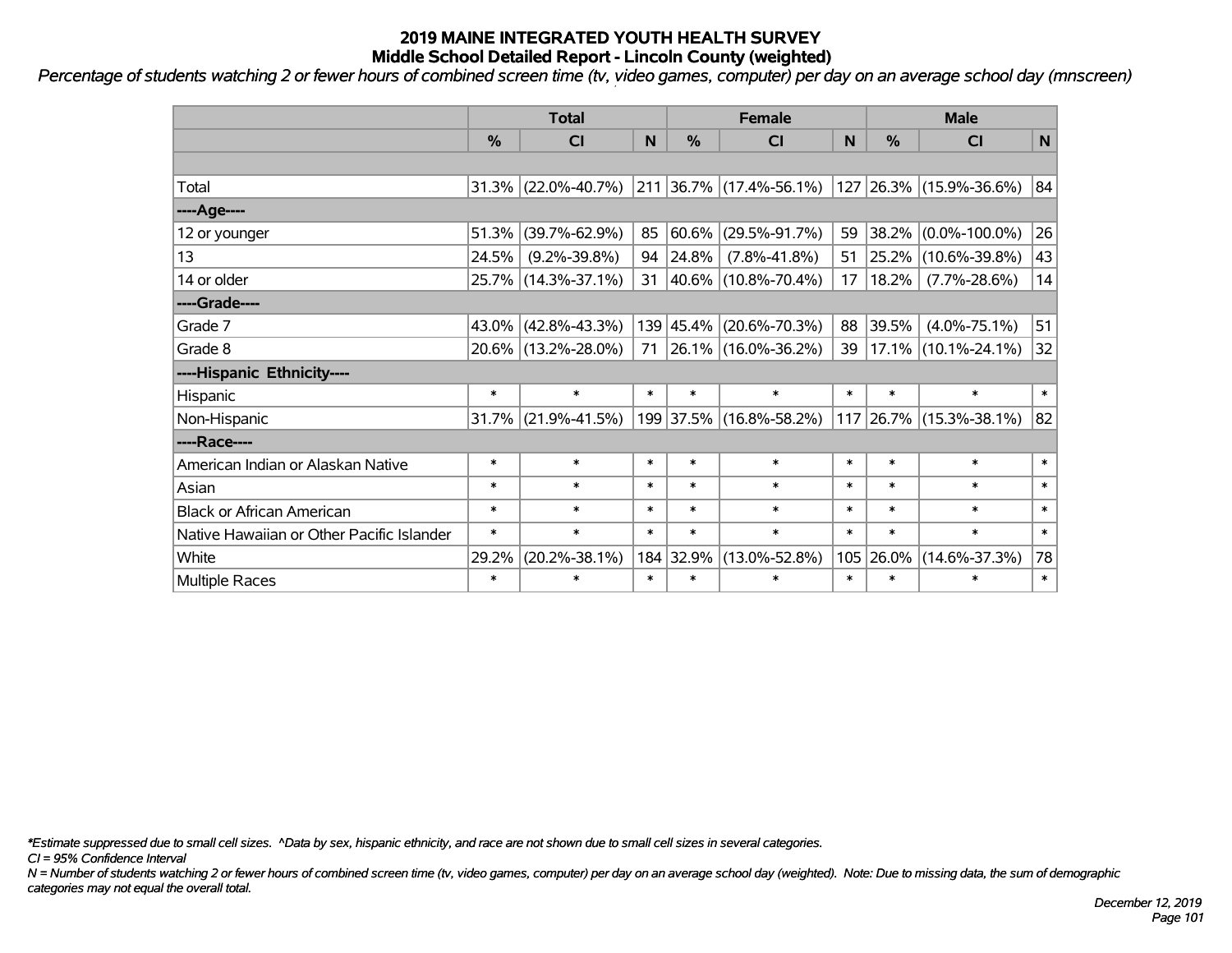*In an average week when you are in school, on how many days do you go to physical education (PE) classes? (mn127) Percentage of students who answered at least 1 day*

|                                           |               | <b>Total</b>            |        | <b>Female</b> |                               | <b>Male</b> |               |                               |        |
|-------------------------------------------|---------------|-------------------------|--------|---------------|-------------------------------|-------------|---------------|-------------------------------|--------|
|                                           | $\frac{0}{0}$ | <b>CI</b>               | N      | %             | <b>CI</b>                     | N           | $\frac{0}{0}$ | <b>CI</b>                     | N      |
|                                           |               |                         |        |               |                               |             |               |                               |        |
| Total                                     | $96.0\%$      | $(88.2\% - 100.0\%)$    |        |               | 635  95.1%  (85.8%-100.0%)    |             |               | $ 310 96.6\% $ (90.3%-100.0%) | 314    |
| ----Age----                               |               |                         |        |               |                               |             |               |                               |        |
| 12 or younger                             | $\ast$        | $\ast$                  | $\ast$ | $\ast$        | $\ast$                        | $\ast$      | $\ast$        | $\ast$                        | $\ast$ |
| 13                                        | 96.0%         | $(87.4\% - 100.0\%)$    |        | 338 95.7%     | $(86.7\% - 100.0\%)$          | 171         | $ 96.1\% $    | $(87.4\% - 100.0\%)$          | 159    |
| 14 or older                               |               | 92.3% (79.5%-100.0%)    | 115    | $\ast$        | $\ast$                        | $\ast$      | $\ast$        | $\ast$                        | $\ast$ |
| ----Grade----                             |               |                         |        |               |                               |             |               |                               |        |
| Grade 7                                   | 98.1%         | $(94.1\% - 100.0\%)$    | 314    | $\ast$        | *                             | $\ast$      | $\ast$        | $\ast$                        | $\ast$ |
| Grade 8                                   |               | $93.9\%$ (82.6%-100.0%) |        |               | $ 315 91.4\% $ (75.0%-100.0%) |             |               | 138 95.7% (88.3%-100.0%)      | 171    |
| ----Hispanic Ethnicity----                |               |                         |        |               |                               |             |               |                               |        |
| Hispanic                                  | $\ast$        | $\ast$                  | $\ast$ | $\ast$        | $\ast$                        | $\ast$      | $\ast$        | $\ast$                        | $\ast$ |
| Non-Hispanic                              | 95.6%         | $(87.2\% - 100.0\%)$    |        | 583 94.7%     | $(84.6\% - 100.0\%)$          |             |               | 282 96.4% (89.5%-100.0%)      | 291    |
| ----Race----                              |               |                         |        |               |                               |             |               |                               |        |
| American Indian or Alaskan Native         | $\ast$        | $\ast$                  | $\ast$ | $\ast$        | $\ast$                        | $\ast$      | $\ast$        | $\ast$                        | $\ast$ |
| Asian                                     | $\ast$        | $\ast$                  | $\ast$ | $\ast$        | $\ast$                        | $\ast$      | $\ast$        | $\ast$                        | $\ast$ |
| <b>Black or African American</b>          | $\ast$        | $\ast$                  | $\ast$ | $\ast$        | $\ast$                        | $\ast$      | $\ast$        | $\ast$                        | $\ast$ |
| Native Hawaiian or Other Pacific Islander | $\ast$        | $\ast$                  | $\ast$ | $\ast$        | $\ast$                        | $\ast$      | $\ast$        | $\ast$                        | $\ast$ |
| White                                     | 95.9%         | $(87.6\% - 100.0\%)$    |        | 602 94.9%     | $(85.1\% - 100.0\%)$          |             | 292 96.9%     | $(89.9\% - 100.0\%)$          | 300    |
| Multiple Races                            | $\ast$        | $\ast$                  | $\ast$ | $\ast$        | *                             | $\ast$      | $\ast$        | $\ast$                        | $\ast$ |

*\*Estimate suppressed due to small cell sizes. ^Data by sex, hispanic ethnicity, and race are not shown due to small cell sizes in several categories.*

*CI = 95% Confidence Interval*

*N = Number of students who answered at least 1 day (weighted). Note: Due to missing data, the sum of demographic categories may not equal the overall total.*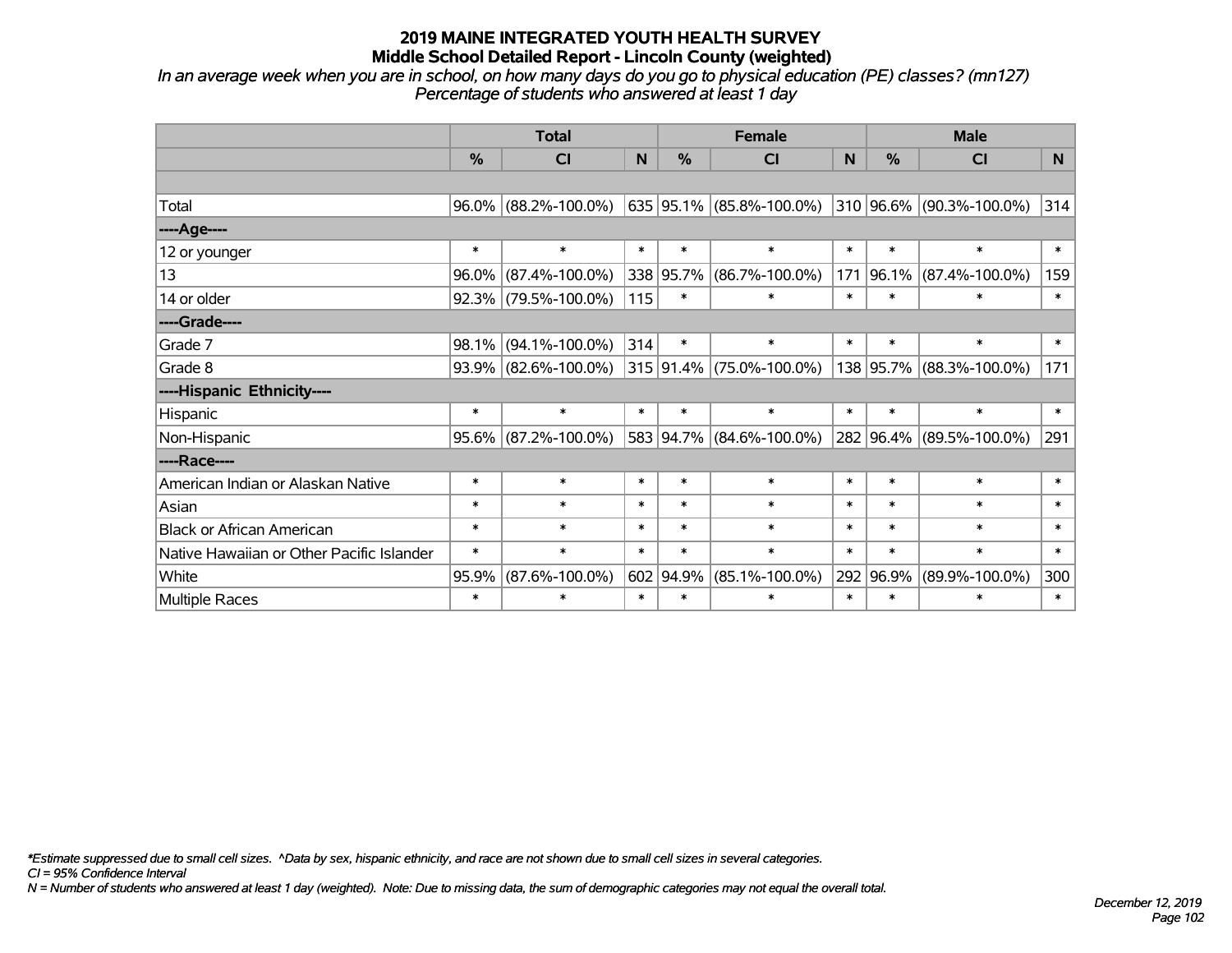*Percentage of students who attended physical education (PE) classes daily in an average week when they were in school (mndlype) '*

|                                           |        | <b>Total</b>       |        | <b>Female</b> |        |              | <b>Male</b> |        |        |
|-------------------------------------------|--------|--------------------|--------|---------------|--------|--------------|-------------|--------|--------|
|                                           | %      | <b>CI</b>          | N      | %             | CI     | <sub>N</sub> | %           | CI N   |        |
|                                           |        |                    |        |               |        |              |             |        |        |
| Total                                     | 1.7%   | $(0.6\% - 2.9\%)$  | 12     | $\ast$        | $\ast$ | $\ast$       | *           | $\ast$ | *      |
| ----Age----                               |        |                    |        |               |        |              |             |        |        |
| 12 or younger                             | $\ast$ | $\ast$             | $\ast$ | $\ast$        | $\ast$ | $\ast$       | $\ast$      | $\ast$ | $\ast$ |
| 13                                        | $\ast$ | $\ast$             | $\ast$ | $\ast$        | $\ast$ | $\ast$       | $\ast$      | $\ast$ | $\ast$ |
| 14 or older                               | 7.9%   | $(1.2\% - 14.6\%)$ | 10     | $\ast$        | $\ast$ | $\ast$       | $\ast$      | $\ast$ | $\ast$ |
| ----Grade----                             |        |                    |        |               |        |              |             |        |        |
| Grade 7                                   | $\ast$ | $\ast$             | $\ast$ | $\ast$        | $\ast$ | $\ast$       | $\ast$      | $\ast$ | $\ast$ |
| Grade 8                                   | 2.9%   | $(0.3\% - 5.5\%)$  | 10     | $\ast$        | $\ast$ | $\ast$       | *           | $\ast$ | $\ast$ |
| ----Hispanic Ethnicity----                |        |                    |        |               |        |              |             |        |        |
| Hispanic                                  | $\ast$ | $\ast$             | $\ast$ | $\ast$        | $\ast$ | $\ast$       | $\ast$      | $\ast$ | *      |
| Non-Hispanic                              | 1.6%   | $(0.3\% - 2.9\%)$  | 10     | $\ast$        | $\ast$ | $\ast$       | *           | $\ast$ | $\ast$ |
| ----Race----                              |        |                    |        |               |        |              |             |        |        |
| American Indian or Alaskan Native         | $\ast$ | $\ast$             | $\ast$ | $\ast$        | $\ast$ | $\ast$       | *           | $\ast$ | $\ast$ |
| Asian                                     | $\ast$ | $\ast$             | $\ast$ | $\ast$        | $\ast$ | $\ast$       | $\ast$      | $\ast$ | $\ast$ |
| <b>Black or African American</b>          | $\ast$ | $\ast$             | $\ast$ | $\ast$        | $\ast$ | $\ast$       | $\ast$      | $\ast$ | $\ast$ |
| Native Hawaiian or Other Pacific Islander | $\ast$ | $\ast$             | $\ast$ | $\ast$        | $\ast$ | $\ast$       | $\ast$      | $\ast$ | $\ast$ |
| White                                     | 1.8%   | $(0.7\% - 3.0\%)$  | 12     | $\ast$        | $\ast$ | $\ast$       | $\ast$      | $\ast$ | *      |
| <b>Multiple Races</b>                     | $\ast$ | $\ast$             | $\ast$ | $\ast$        | $\ast$ | $\ast$       | $\ast$      | $\ast$ | $\ast$ |

*\*Estimate suppressed due to small cell sizes. ^Data by sex, hispanic ethnicity, and race are not shown due to small cell sizes in several categories.*

*CI = 95% Confidence Interval*

*N = Number of students who attended physical education (PE) classes daily in an average week when they were in school (weighted). Note: Due to missing data, the sum of demographic categories may not equal the overall total.*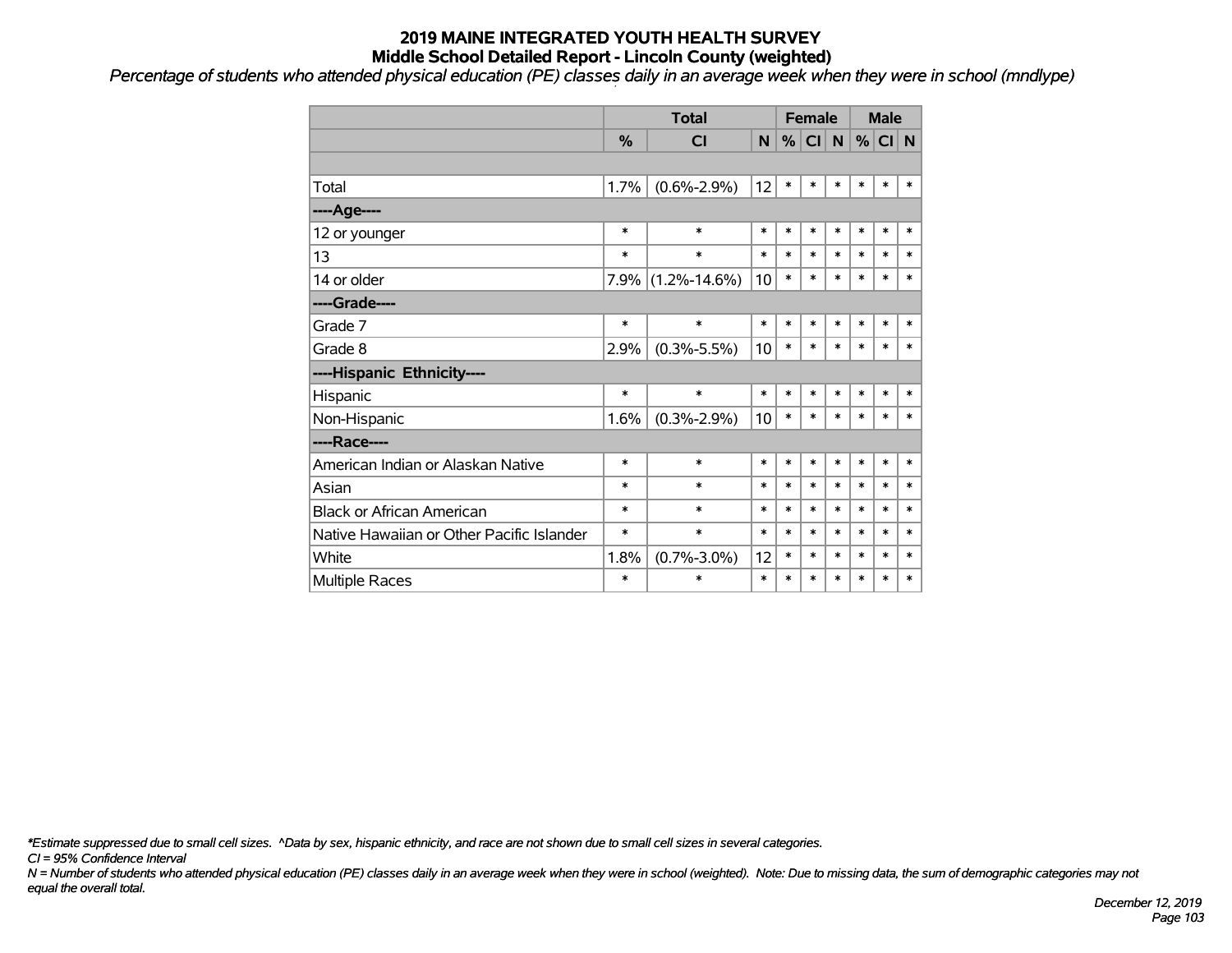*Do any of your classroom teachers provide short physical activity breaks during regular class time? (Do not count your physical education teacher.) (mn180)*

*Percentage of students who answered 'Yes'*

|                                           | <b>Total</b>  |                       |        | <b>Female</b> |                       | <b>Male</b> |          |                           |        |
|-------------------------------------------|---------------|-----------------------|--------|---------------|-----------------------|-------------|----------|---------------------------|--------|
|                                           | $\frac{0}{0}$ | <b>CI</b>             | N      | $\frac{0}{0}$ | <b>CI</b>             | N           | $\%$     | <b>CI</b>                 | N      |
|                                           |               |                       |        |               |                       |             |          |                           |        |
| Total                                     |               | $17.1\%$ (0.9%-33.3%) |        | 116 8.3%      | $(0.0\% - 20.6\%)$    |             |          | $28 26.3\% $ (4.8%-47.7%) | 88     |
| ---- Age----                              |               |                       |        |               |                       |             |          |                           |        |
| 12 or younger                             | 7.5%          | $(0.0\% - 18.3\%)$    | 13     | $\ast$        | $\ast$                | $\ast$      | $\ast$   | $\ast$                    | $\ast$ |
| 13                                        | 17.0%         | $(0.9\% - 33.2\%)$    | 66     | 8.9%          | $(0.0\% - 20.5\%)$    |             | 18 27.6% | $(2.5\% - 52.6\%)$        | 47     |
| 14 or older                               |               | $30.3\%$ (0.0%-65.9%) | 38     | $ 23.1\% $    | $(0.0\% - 60.0\%)$    | 9           |          | $ 34.1\% $ (0.0%-68.7%)   | 28     |
| ----Grade----                             |               |                       |        |               |                       |             |          |                           |        |
| Grade 7                                   | 7.7%          | $(0.0\% - 15.6\%)$    | 25     | $\ast$        | $\ast$                | $\ast$      | $\ast$   | $\ast$                    | $\ast$ |
| Grade 8                                   | 25.9%         | $(0.0\% - 56.3\%)$    | 91     |               | $18.6\%$ (0.0%-41.6%) |             |          | 28 32.8% (0.0%-70.4%)     | 63     |
| ----Hispanic Ethnicity----                |               |                       |        |               |                       |             |          |                           |        |
| Hispanic                                  | $\ast$        | $\ast$                | $\ast$ | $\ast$        | $\ast$                | $\ast$      | $\ast$   | $\ast$                    | $\ast$ |
| Non-Hispanic                              | 17.5%         | $(1.6\% - 33.4\%)$    | 113    | 8.9%          | $(0.0\% - 22.1\%)$    |             | 28 26.1% | $(5.5\% - 46.7\%)$        | 85     |
| ----Race----                              |               |                       |        |               |                       |             |          |                           |        |
| American Indian or Alaskan Native         | $\ast$        | $\ast$                | $\ast$ | $\ast$        | $\ast$                | $\ast$      | $\ast$   | $\ast$                    | $\ast$ |
| Asian                                     | $\ast$        | $\ast$                | $\ast$ | $\ast$        | $\ast$                | $\ast$      | $\ast$   | $\ast$                    | $\ast$ |
| <b>Black or African American</b>          | $\ast$        | $\ast$                | $\ast$ | $\ast$        | $\ast$                | $\ast$      | $\ast$   | $\ast$                    | $\ast$ |
| Native Hawaiian or Other Pacific Islander | $\ast$        | $\ast$                | $\ast$ | $\ast$        | $\ast$                | $\ast$      | $\ast$   | $\ast$                    | $\ast$ |
| White                                     | 16.8%         | $(0.7\% - 32.8\%)$    | 108    | 8.4%          | $(0.0\% - 21.1\%)$    | 27          | 25.6%    | $(4.8\% - 46.3\%)$        | 81     |
| <b>Multiple Races</b>                     | $\ast$        | $\ast$                | $\ast$ | $\ast$        | $\ast$                | $\ast$      | $\ast$   | $\ast$                    | $\ast$ |

*\*Estimate suppressed due to small cell sizes. ^Data by sex, hispanic ethnicity, and race are not shown due to small cell sizes in several categories.*

*CI = 95% Confidence Interval*

*N = Number of students who answered 'Yes' (weighted). Note: Due to missing data, the sum of demographic categories may not equal the overall total.*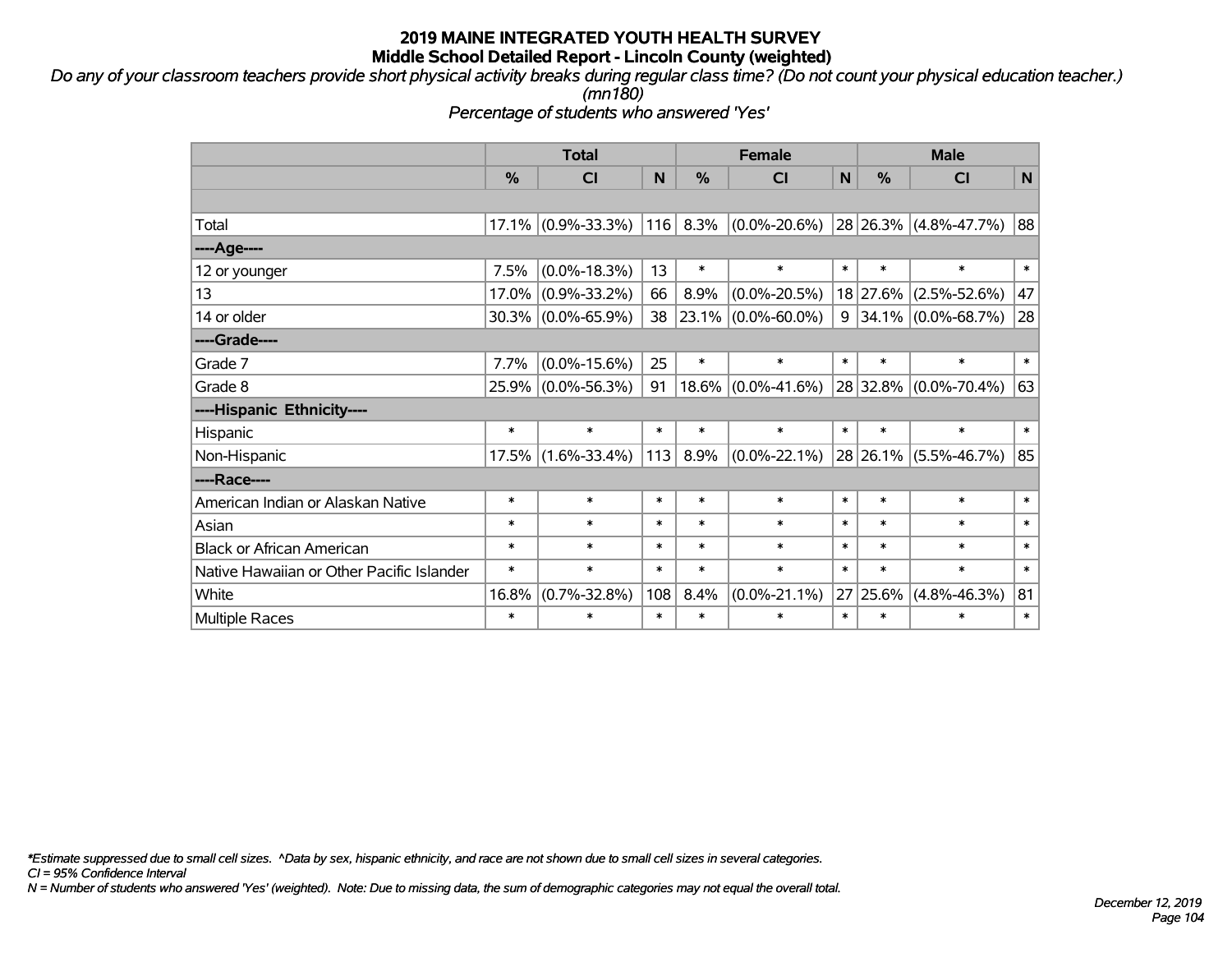*During the past 12 months, on how many sports teams did you play? (Count any teams run by your school or community groups.) (mn179) Percentage of students who answered at least one team*

|                                           | <b>Total</b> |                     |        |                 | <b>Female</b>        |        | <b>Male</b> |                      |                |  |
|-------------------------------------------|--------------|---------------------|--------|-----------------|----------------------|--------|-------------|----------------------|----------------|--|
|                                           | %            | C <sub>l</sub>      | N      | %               | CI                   | N      | %           | <b>CI</b>            | N <sub>1</sub> |  |
|                                           |              |                     |        |                 |                      |        |             |                      |                |  |
| Total                                     |              | 75.9% (71.6%-80.2%) |        | $ 516 79.5\% $  | $(67.3\% - 91.7\%)$  | 267    | 73.0%       | $(61.3\% - 84.8\%)$  | 245            |  |
| ----Age----                               |              |                     |        |                 |                      |        |             |                      |                |  |
| 12 or younger                             | 80.6%        | $(71.8\% - 89.4\%)$ |        | 136 78.1%       | $(73.9\% - 82.3\%)$  | 68     | 83.2%       | $(61.0\% - 100.0\%)$ | 68             |  |
| 13                                        |              | 74.4% (67.7%-81.1%) |        | 288 82.0%       | $(63.4\% - 100.0\%)$ | 170    | $ 66.6\% $  | $(53.2\% - 80.0\%)$  | 115            |  |
| 14 or older                               |              | 74.3% (61.0%-87.5%) |        | $92   69.6\%  $ | $(44.8\% - 94.4\%)$  | 28     | 76.4%       | $(65.9\% - 86.9\%)$  | 63             |  |
| ----Grade----                             |              |                     |        |                 |                      |        |             |                      |                |  |
| Grade 7                                   | 79.3%        | $(77.2\% - 81.5\%)$ |        | 260 84.3%       | $(69.9\% - 98.8\%)$  |        | 155 73.0%   | $(51.0\% - 95.0\%)$  | 105            |  |
| Grade 8                                   |              | 72.6% (68.4%-76.7%) |        | 254 73.3%       | $(63.6\% - 83.0\%)$  |        | 110 73.1%   | $(65.8\% - 80.3\%)$  | 140            |  |
| ----Hispanic Ethnicity----                |              |                     |        |                 |                      |        |             |                      |                |  |
| Hispanic                                  | $\ast$       | $\ast$              | $\ast$ | $\ast$          | $\ast$               | $\ast$ | $\ast$      | $\ast$               | $\ast$         |  |
| Non-Hispanic                              | 78.6%        | $(71.0\% - 86.2\%)$ |        | 507 84.3%       | $(73.0\% - 95.5\%)$  | 263    | 74.0%       | $(61.3\% - 86.6\%)$  | 241            |  |
| ----Race----                              |              |                     |        |                 |                      |        |             |                      |                |  |
| American Indian or Alaskan Native         | $\ast$       | $\ast$              | $\ast$ | $\ast$          | $\ast$               | $\ast$ | $\ast$      | $\ast$               | $\ast$         |  |
| Asian                                     | $\ast$       | $\ast$              | $\ast$ | $\ast$          | $\ast$               | $\ast$ | $\ast$      | $\ast$               | $\ast$         |  |
| <b>Black or African American</b>          | $\ast$       | $\ast$              | $\ast$ | $\ast$          | $\ast$               | $\ast$ | $\ast$      | $\ast$               | $\ast$         |  |
| Native Hawaiian or Other Pacific Islander | $\ast$       | $\ast$              | $\ast$ | $\ast$          | $\ast$               | $\ast$ | $\ast$      | $\ast$               | $\ast$         |  |
| White                                     | 75.3%        | $(70.7\% - 79.9\%)$ | 487    | 78.7%           | $(66.9\% - 90.5\%)$  | 252    | 72.6%       | $(59.8\% - 85.5\%)$  | 231            |  |
| Multiple Races                            | $\ast$       | $\ast$              | $\ast$ | $\ast$          | $\ast$               | $\ast$ | $\ast$      | $\ast$               | $\ast$         |  |

*\*Estimate suppressed due to small cell sizes. ^Data by sex, hispanic ethnicity, and race are not shown due to small cell sizes in several categories.*

*CI = 95% Confidence Interval*

*N = Number of students who answered at least one team (weighted). Note: Due to missing data, the sum of demographic categories may not equal the overall total.*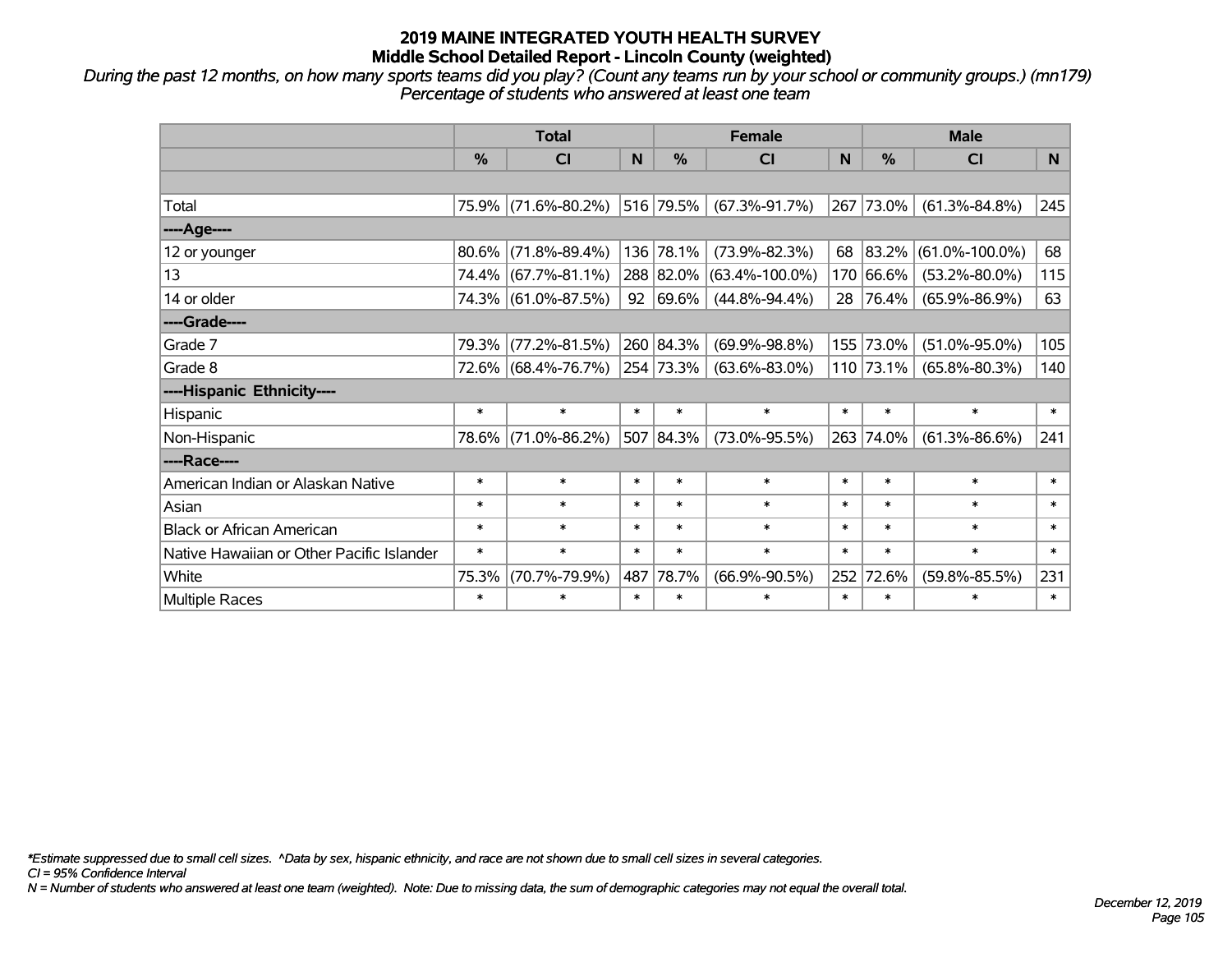### **2019 MAINE INTEGRATED YOUTH HEALTH SURVEY Middle School Detailed Report - Lincoln County (weighted)** *On an average school night, how many hours of sleep do you get? (mn178) Percentage of students who answered at least 8 hours*

|                                           | <b>Total</b>  |                      |        |               | <b>Female</b>           |        | <b>Male</b>   |                          |        |  |
|-------------------------------------------|---------------|----------------------|--------|---------------|-------------------------|--------|---------------|--------------------------|--------|--|
|                                           | $\frac{0}{0}$ | CI                   | N      | $\frac{0}{0}$ | <b>CI</b>               | N      | $\frac{0}{0}$ | <b>CI</b>                | N.     |  |
|                                           |               |                      |        |               |                         |        |               |                          |        |  |
| Total                                     | 62.7%         | $(54.8\% - 70.7\%)$  |        |               | 424 54.1% (45.6%-62.6%) |        |               | 180 72.7% (64.0%-81.3%)  | 244    |  |
| ----Age----                               |               |                      |        |               |                         |        |               |                          |        |  |
| 12 or younger                             | 81.8%         | $(59.2\% - 100.0\%)$ | 138    | $\ast$        | $\ast$                  | $\ast$ | $\ast$        | $\ast$                   | $\ast$ |  |
| 13                                        | 54.0%         | $(44.7\% - 63.3\%)$  |        |               | 209 47.9% (38.7%-57.1%) | 99     |               | 63.6% (39.7%-87.6%)      | 109    |  |
| 14 or older                               | 64.1%         | $(50.2\% - 77.9\%)$  | 77     |               | 57.3% (39.5%-75.1%)     | 22     |               | 66.9% (49.0%-84.8%)      | 55     |  |
| ----Grade----                             |               |                      |        |               |                         |        |               |                          |        |  |
| Grade 7                                   | 64.1%         | $(48.2\% - 80.0\%)$  |        |               | 210 58.2% (43.4%-73.0%) |        |               | 107 71.6% (52.6%-90.6%)  | 103    |  |
| Grade 8                                   | 61.3%         | $(55.4\% - 67.2\%)$  |        |               | 213 48.3% (38.5%-58.2%) | 71     |               | $ 73.4\% $ (70.7%-76.2%) | 141    |  |
| ----Hispanic Ethnicity----                |               |                      |        |               |                         |        |               |                          |        |  |
| Hispanic                                  | $\ast$        | $\ast$               | $\ast$ | $\ast$        | $\ast$                  | $\ast$ | $\ast$        | $\ast$                   | $\ast$ |  |
| Non-Hispanic                              | 63.1%         | $(53.9\% - 72.3\%)$  |        |               | 405 54.0% (44.4%-63.6%) |        |               | 167 73.1% (63.7%-82.5%)  | 238    |  |
| ----Race----                              |               |                      |        |               |                         |        |               |                          |        |  |
| American Indian or Alaskan Native         | $\ast$        | $\ast$               | $\ast$ | $\ast$        | $\ast$                  | $\ast$ | $\ast$        | $\ast$                   | $\ast$ |  |
| Asian                                     | $\ast$        | $\ast$               | $\ast$ | $\ast$        | $\ast$                  | $\ast$ | $\ast$        | $\ast$                   | $\ast$ |  |
| <b>Black or African American</b>          | $\ast$        | $\ast$               | $\ast$ | $\ast$        | $\ast$                  | $\ast$ | $\ast$        | $\ast$                   | $\ast$ |  |
| Native Hawaiian or Other Pacific Islander | $\ast$        | $\ast$               | $\ast$ | $\ast$        | $\ast$                  | $\ast$ | $\ast$        | $\ast$                   | $\ast$ |  |
| White                                     | 63.1%         | $(53.2\% - 72.9\%)$  | 406    | 52.5%         | $(41.9\% - 63.1\%)$     | 167    | 75.0%         | $(63.6\% - 86.4\%)$      | 239    |  |
| Multiple Races                            | $\ast$        | $\ast$               | $\ast$ | $\ast$        | $\ast$                  | $\ast$ | $\ast$        | $\ast$                   | $\ast$ |  |

*\*Estimate suppressed due to small cell sizes. ^Data by sex, hispanic ethnicity, and race are not shown due to small cell sizes in several categories.*

*CI = 95% Confidence Interval*

*N = Number of students who answered at least 8 hours (weighted). Note: Due to missing data, the sum of demographic categories may not equal the overall total.*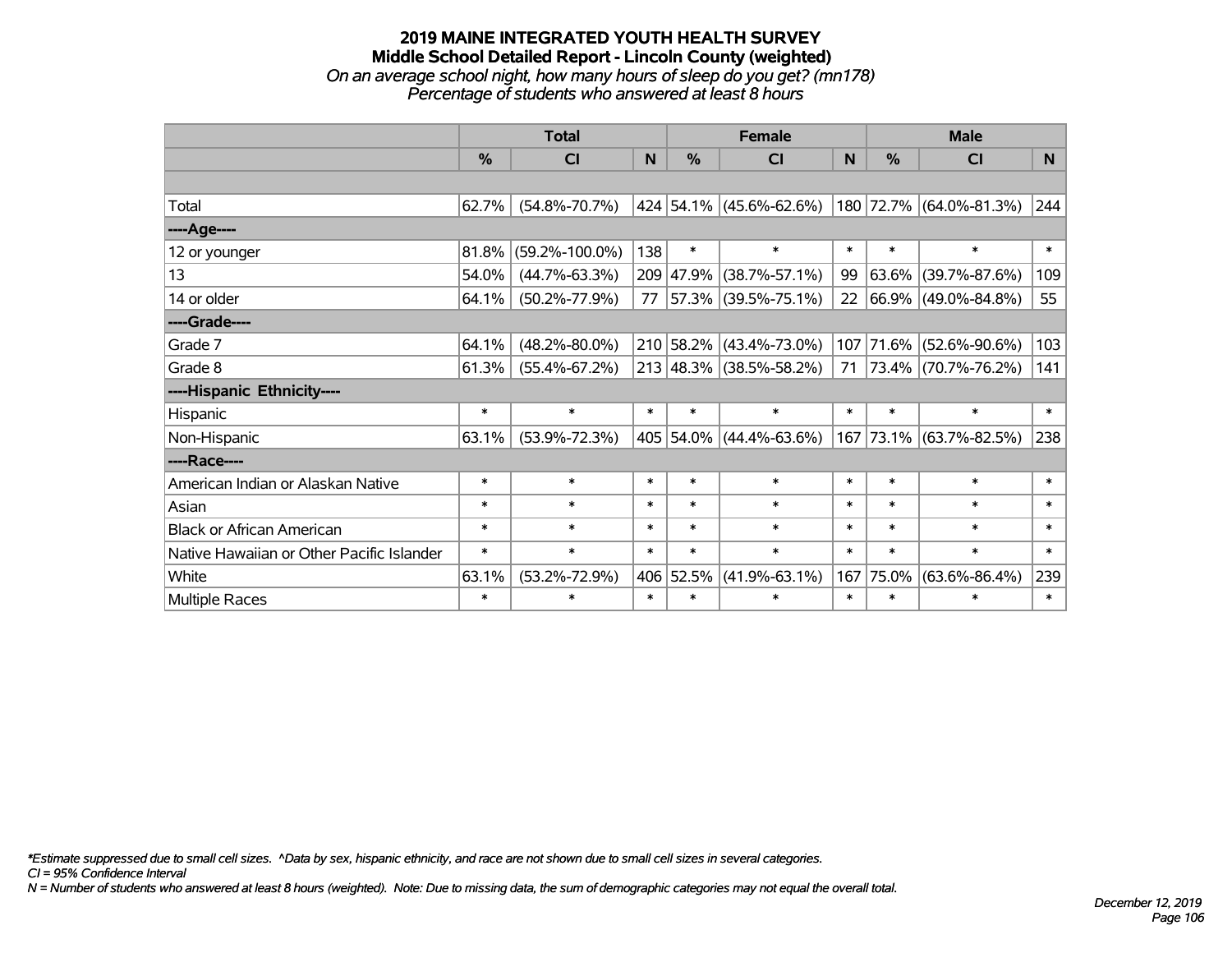## **2019 MAINE INTEGRATED YOUTH HEALTH SURVEY Middle School Detailed Report - Lincoln County (weighted)** *During the past 12 months, how would you describe your grades in school? (mn171) Percentage of students who answered 'Mostly A's' or 'Mostly B's'*

|                                           |               | <b>Total</b>         |        | <b>Female</b> |                            | <b>Male</b> |               |                      |          |
|-------------------------------------------|---------------|----------------------|--------|---------------|----------------------------|-------------|---------------|----------------------|----------|
|                                           | $\frac{0}{0}$ | <b>CI</b>            | N      | %             | <b>CI</b>                  | N           | $\frac{0}{0}$ | <b>CI</b>            | <b>N</b> |
|                                           |               |                      |        |               |                            |             |               |                      |          |
| Total                                     | 74.9%         | $(50.4\% - 99.4\%)$  |        |               | $507$ 73.4% (46.1%-100.0%) |             | 248 76.9%     | $(55.1\% - 98.7\%)$  | 255      |
| ----Age----                               |               |                      |        |               |                            |             |               |                      |          |
| 12 or younger                             | 86.0%         | $(82.3\% - 89.6\%)$  | 145    | $\ast$        | $\ast$                     | $\ast$      | $\ast$        | $\ast$               | $\ast$   |
| 13                                        | 77.5%         | $(49.6\% - 100.0\%)$ |        | 300 78.3%     | $(44.1\% - 100.0\%)$       |             | 162 77.4%     | $(55.5\% - 99.2\%)$  | 133      |
| 14 or older                               | 51.2%         | $(27.3\% - 75.0\%)$  |        | 62 39.8%      | $(10.8\% - 68.9\%)$        | 17          | 57.7%         | $(32.3\% - 83.1\%)$  | 45       |
| ----Grade----                             |               |                      |        |               |                            |             |               |                      |          |
| Grade 7                                   | 93.5%         | $(90.2\% - 96.8\%)$  | 306    | $\ast$        | $\ast$                     | $\ast$      | $\ast$        | $\ast$               | $\ast$   |
| Grade 8                                   | 57.2%         | $(34.4\% - 80.0\%)$  |        | 199 53.6%     | $(21.0\% - 86.3\%)$        | 81          | 60.3%         | $(46.3\% - 74.2\%)$  | 113      |
| ----Hispanic Ethnicity----                |               |                      |        |               |                            |             |               |                      |          |
| Hispanic                                  | $\ast$        | $\ast$               | $\ast$ | $\ast$        | $\ast$                     | $\ast$      | $\ast$        | $\ast$               | $\ast$   |
| Non-Hispanic                              | 76.5%         | $(51.5\% - 100.0\%)$ |        |               | 491 75.7% (47.1%-100.0%)   |             | 237 77.7%     | $(55.8\% - 99.5\%)$  | 250      |
| ----Race----                              |               |                      |        |               |                            |             |               |                      |          |
| American Indian or Alaskan Native         | $\ast$        | $\ast$               | $\ast$ | $\ast$        | $\ast$                     | $\ast$      | $\ast$        | $\ast$               | $\ast$   |
| Asian                                     | $\ast$        | $\ast$               | $\ast$ | $\ast$        | $\ast$                     | $\ast$      | $\ast$        | $\ast$               | $\ast$   |
| <b>Black or African American</b>          | $\ast$        | $\ast$               | $\ast$ | $\ast$        | $\ast$                     | $\ast$      | $\ast$        | $\ast$               | $\ast$   |
| Native Hawaiian or Other Pacific Islander | $\ast$        | $\ast$               | $\ast$ | $\ast$        | $\ast$                     | $\ast$      | $\ast$        | $\ast$               | $\ast$   |
| White                                     | 75.1%         | $(50.4\% - 99.8\%)$  |        | 484 72.8%     | $(45.5\% - 100.0\%)$       | 235         | 77.9%         | $(55.2\% - 100.0\%)$ | 244      |
| Multiple Races                            | $\ast$        | $\ast$               | $\ast$ | $\ast$        | *                          | $\ast$      | $\ast$        | $\ast$               | $\ast$   |

*\*Estimate suppressed due to small cell sizes. ^Data by sex, hispanic ethnicity, and race are not shown due to small cell sizes in several categories.*

*CI = 95% Confidence Interval*

*N = Number of students who answered 'Mostly A's' or 'Mostly B's' (weighted). Note: Due to missing data, the sum of demographic categories may not equal the overall total.*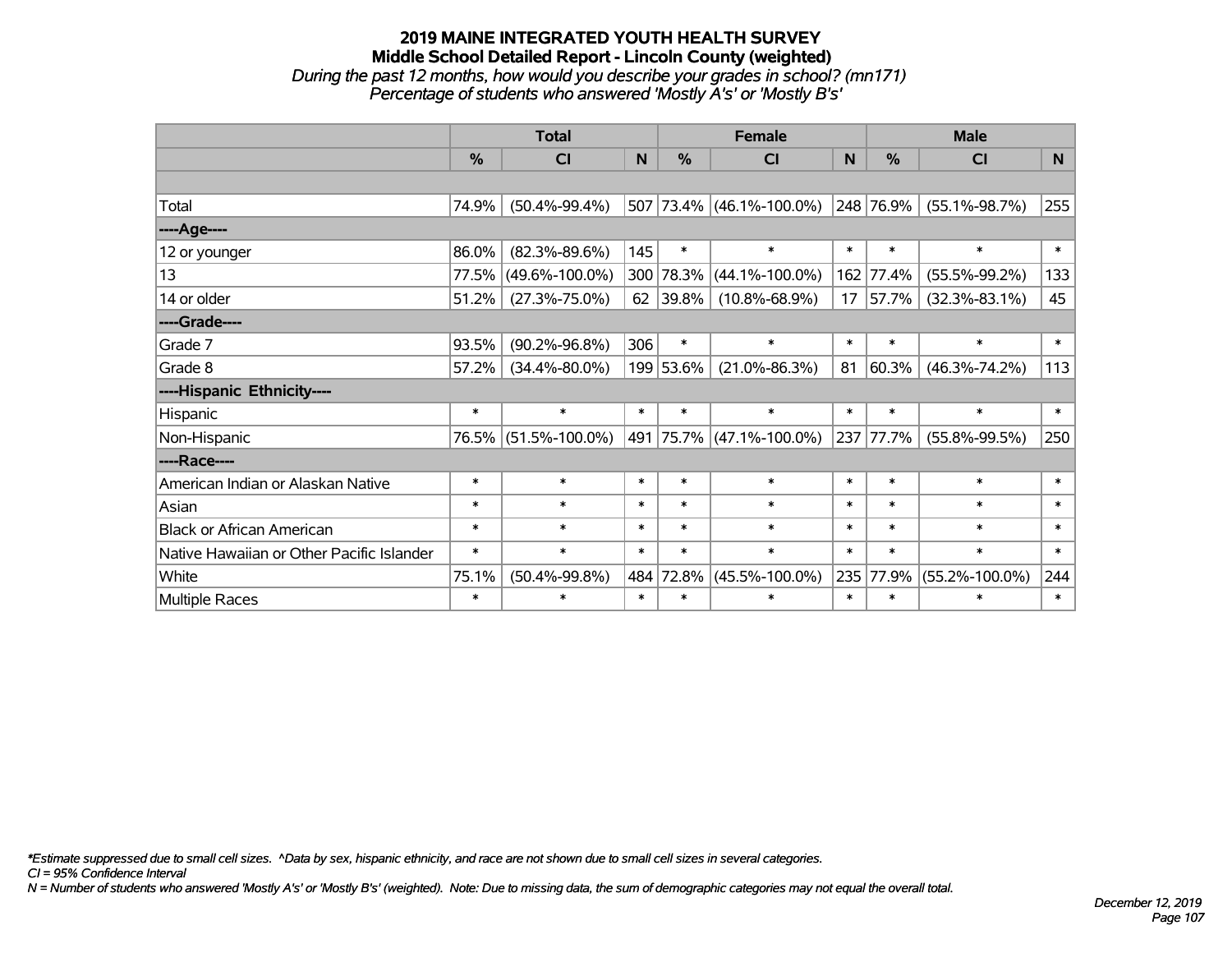*During an average week, how many hours do you spend in clubs or organizations (other than sports) outside of regular school hours? (mn146) Percentage of students who answered at least 1 hour*

|                                           | <b>Total</b>  |                        |        |               | <b>Female</b>           | <b>Male</b> |            |                         |        |
|-------------------------------------------|---------------|------------------------|--------|---------------|-------------------------|-------------|------------|-------------------------|--------|
|                                           | $\frac{0}{0}$ | <b>CI</b>              | N      | $\frac{0}{0}$ | CI                      | N           | %          | <b>CI</b>               | N.     |
|                                           |               |                        |        |               |                         |             |            |                         |        |
| Total                                     |               | $43.0\%$ (31.3%-54.8%) |        |               | 291 45.3% (25.7%-64.9%) |             |            | 153 41.6% (29.2%-54.1%) | 138    |
| ----Age----                               |               |                        |        |               |                         |             |            |                         |        |
| 12 or younger                             | 53.2%         | $(41.3\% - 65.0\%)$    | 90     | $ 43.7\% $    | $(18.6\% - 68.8\%)$     | 38          | $ 63.3\% $ | $(58.0\% - 68.7\%)$     | 51     |
| 13                                        |               | 36.1% (20.3%-51.9%)    |        |               | 139 44.4% (24.2%-64.7%) |             |            | 92 27.6% (10.6%-44.5%)  | 47     |
| 14 or older                               |               | $51.1\%$ (29.5%-72.7%) |        | 62   52.6%    | $(9.5\% - 95.6\%)$      |             |            | 22 50.0% (37.1%-62.9%)  | 39     |
| ----Grade----                             |               |                        |        |               |                         |             |            |                         |        |
| Grade 7                                   | $40.1\%$      | $(32.7\% - 47.4\%)$    |        |               | 131 36.6% (11.6%-61.5%) | 67          | 44.6%      | $(28.4\% - 60.7\%)$     | 64     |
| Grade 8                                   |               | 45.5% (24.2%-66.9%)    |        |               | 158 55.1% (25.9%-84.3%) |             |            | 84 39.4% (20.9%-57.8%)  | 74     |
| ----Hispanic Ethnicity----                |               |                        |        |               |                         |             |            |                         |        |
| Hispanic                                  | $\ast$        | $\ast$                 | $\ast$ | $\ast$        | $\ast$                  | $\ast$      | $\ast$     | $\ast$                  | $\ast$ |
| Non-Hispanic                              |               | 43.8% (32.8%-54.8%)    |        |               | 281 47.5% (30.7%-64.3%) |             | 149 41.1%  | $(28.7\% - 53.5\%)$     | 132    |
| ----Race----                              |               |                        |        |               |                         |             |            |                         |        |
| American Indian or Alaskan Native         | $\ast$        | $\ast$                 | $\ast$ | $\ast$        | $\ast$                  | $\ast$      | $\ast$     | $\ast$                  | $\ast$ |
| Asian                                     | $\ast$        | $\ast$                 | $\ast$ | $\ast$        | $\ast$                  | $\ast$      | $\ast$     | $\ast$                  | $\ast$ |
| <b>Black or African American</b>          | $\ast$        | $\ast$                 | $\ast$ | $\ast$        | $\ast$                  | $\ast$      | $\ast$     | $\ast$                  | $\ast$ |
| Native Hawaiian or Other Pacific Islander | $\ast$        | $\ast$                 | $\ast$ | $\ast$        | $\ast$                  | $\ast$      | $\ast$     | $\ast$                  | $\ast$ |
| White                                     | 44.3%         | $(32.6\% - 56.0\%)$    | 285    | 46.7%         | $(25.9\% - 67.5\%)$     | 151         | 42.8%      | $(29.8\% - 55.8\%)$     | 134    |
| <b>Multiple Races</b>                     | $\ast$        | $\ast$                 | $\ast$ | $\ast$        | $\ast$                  | $\ast$      | $\ast$     | $\ast$                  | $\ast$ |

*\*Estimate suppressed due to small cell sizes. ^Data by sex, hispanic ethnicity, and race are not shown due to small cell sizes in several categories.*

*CI = 95% Confidence Interval*

*N = Number of students who answered at least 1 hour (weighted). Note: Due to missing data, the sum of demographic categories may not equal the overall total.*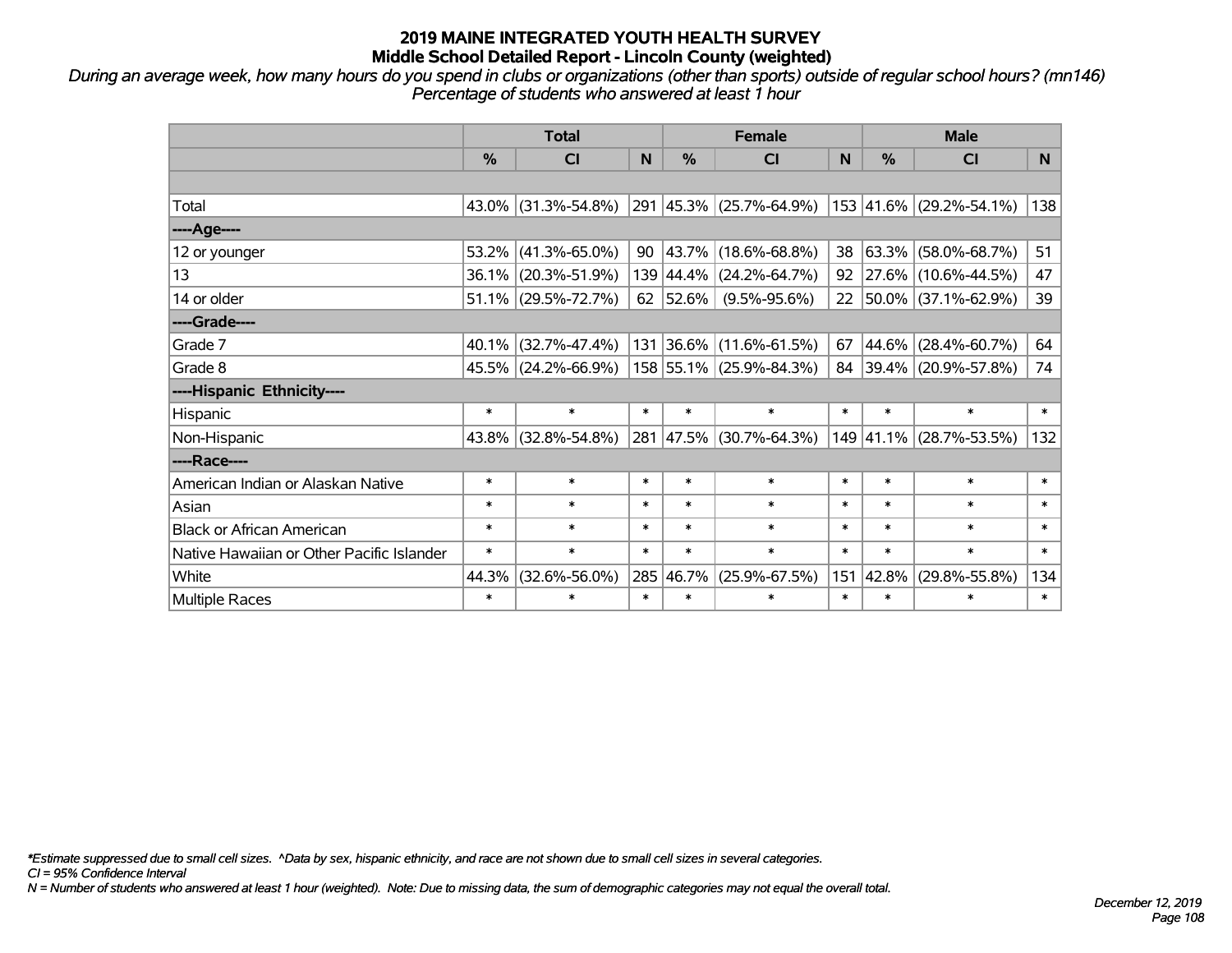# **2019 MAINE INTEGRATED YOUTH HEALTH SURVEY Middle School Detailed Report - Lincoln County (weighted)**

*Do you agree or disagree that at least one of your teachers really cares and gives you help and support when you need it? (mn143) Percentage of students who answered 'Strongly agree' or 'Agree'*

|                                           | <b>Total</b>  |                        |        | <b>Female</b> |                            |        | <b>Male</b> |                         |        |
|-------------------------------------------|---------------|------------------------|--------|---------------|----------------------------|--------|-------------|-------------------------|--------|
|                                           | $\frac{0}{0}$ | CI                     | N      | $\frac{9}{6}$ | <b>CI</b>                  | N      | %           | <b>CI</b>               | N.     |
|                                           |               |                        |        |               |                            |        |             |                         |        |
| Total                                     |               | 70.2% (65.1%-75.2%)    |        |               | 459 62.6% (54.3%-70.9%)    |        |             | 201 77.9% (71.6%-84.2%) | 251    |
| ----Age----                               |               |                        |        |               |                            |        |             |                         |        |
| 12 or younger                             | 76.3%         | $(69.1\% - 83.4\%)$    |        |               | 140 72.0% (64.3%-79.7%)    | 72     | 80.7%       | $(72.0\% - 89.4\%)$     | 64     |
| 13                                        |               | $65.6\%$ (61.6%-69.7%) |        |               | 229 60.9% (53.3%-68.5%)    |        |             | 107 71.1% (61.7%-80.5%) | 118    |
| 14 or older                               |               | 74.0% (60.0%-88.0%)    |        |               | 91   48.1%   (27.8%-68.3%) |        |             | 22 89.6% (81.3%-97.8%)  | 69     |
| ----Grade----                             |               |                        |        |               |                            |        |             |                         |        |
| Grade 7                                   | 74.9%         | $(66.7\% - 83.1\%)$    |        |               | 236 70.6% (60.7%-80.4%)    | 117    | 79.1%       | $(69.8\% - 88.4\%)$     | 114    |
| Grade 8                                   |               | 66.0% (60.8%-71.3%)    |        |               | 221 54.5% (47.1%-61.9%)    |        |             | 82 76.8% (68.5%-85.0%)  | 136    |
| ----Hispanic Ethnicity----                |               |                        |        |               |                            |        |             |                         |        |
| Hispanic                                  | $\ast$        | $\ast$                 | $\ast$ | $\ast$        | $\ast$                     | $\ast$ | $\ast$      | $\ast$                  | $\ast$ |
| Non-Hispanic                              |               | 70.2% (65.4%-75.1%)    |        |               | 426 63.0% (54.8%-71.2%)    |        |             | 186 77.6% (71.5%-83.7%) | 234    |
| ----Race----                              |               |                        |        |               |                            |        |             |                         |        |
| American Indian or Alaskan Native         | $\ast$        | $\ast$                 | $\ast$ | $\ast$        | $\ast$                     | $\ast$ | $\ast$      | $\ast$                  | $\ast$ |
| Asian                                     | $\ast$        | $\ast$                 | $\ast$ | $\ast$        | $\ast$                     | $\ast$ | $\ast$      | $\ast$                  | $\ast$ |
| <b>Black or African American</b>          | $\ast$        | $\ast$                 | $\ast$ | $\ast$        | $\ast$                     | $\ast$ | $\ast$      | $\ast$                  | $\ast$ |
| Native Hawaiian or Other Pacific Islander | $\ast$        | $\ast$                 | $\ast$ | $\ast$        | $\ast$                     | $\ast$ | $\ast$      | $\ast$                  | $\ast$ |
| White                                     | 70.3%         | $(65.6\% - 75.1\%)$    |        | 438 63.2%     | $(54.3\% - 72.0\%)$        | 193    | 77.5%       | $(71.8\% - 83.1\%)$     | 238    |
| Multiple Races                            | $\ast$        | $\ast$                 | $\ast$ | $\ast$        | $\ast$                     | $\ast$ | $\ast$      | *                       | $\ast$ |

*\*Estimate suppressed due to small cell sizes. ^Data by sex, hispanic ethnicity, and race are not shown due to small cell sizes in several categories.*

*CI = 95% Confidence Interval*

*N = Number of students who answered 'Strongly agree' or 'Agree' (weighted). Note: Due to missing data, the sum of demographic categories may not equal the overall total.*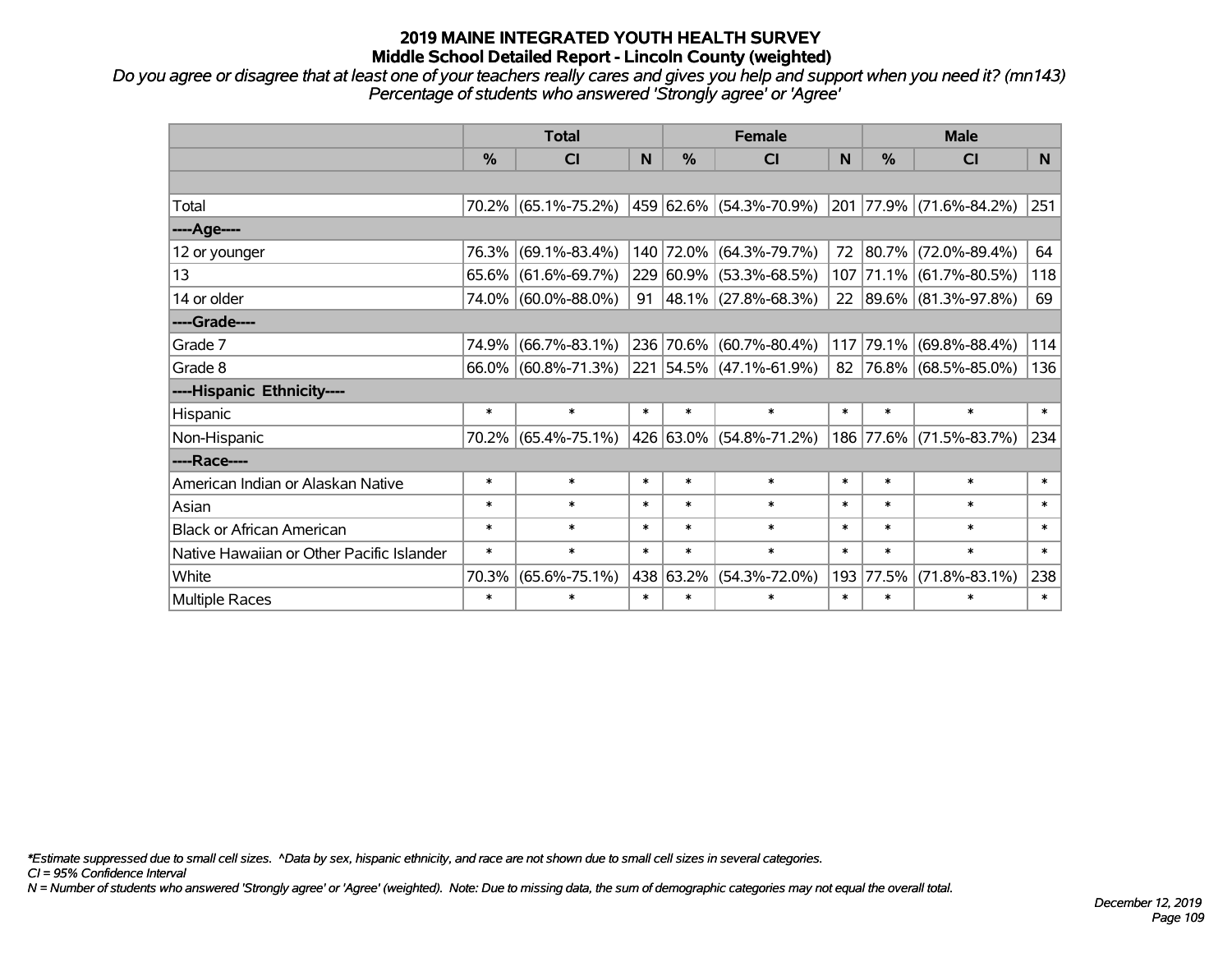# **2019 MAINE INTEGRATED YOUTH HEALTH SURVEY Middle School Detailed Report - Lincoln County (weighted)**

## *How often does one of your parents talk with you about what you are doing in school? (mn144) Percentage of students who answered 'About every day' or 'About once or twice a week'*

|                                           | <b>Total</b>  |                        |        |               | <b>Female</b>               |        | <b>Male</b>    |                          |        |
|-------------------------------------------|---------------|------------------------|--------|---------------|-----------------------------|--------|----------------|--------------------------|--------|
|                                           | $\frac{0}{0}$ | C <sub>l</sub>         | N      | $\frac{9}{6}$ | CI                          | N      | %              | <b>CI</b>                | N.     |
|                                           |               |                        |        |               |                             |        |                |                          |        |
| Total                                     |               | $83.5\%$ (79.3%-87.8%) |        |               | $541 83.1\% $ (77.2%-89.1%) |        |                | 265 83.3% (75.9%-90.8%)  | 265    |
| ----Age----                               |               |                        |        |               |                             |        |                |                          |        |
| 12 or younger                             | 89.8%         | $(86.8\% - 92.9\%)$    |        | 162 89.4%     | $(85.2\% - 93.6\%)$         | 87     | $90.0\%$       | $(83.6\% - 96.3\%)$      | 72     |
| 13                                        |               | 83.4% (79.8%-86.9%)    |        |               | 290 82.2% (76.1%-88.2%)     |        |                | 147 83.9% (77.5%-90.3%)  | 136    |
| 14 or older                               |               | 74.5% (59.0%-90.0%)    |        |               | 89 72.8% (49.5%-96.1%)      | 31     |                | $ 75.3\% $ (59.5%-91.2%) | 58     |
| ----Grade----                             |               |                        |        |               |                             |        |                |                          |        |
| Grade 7                                   | 84.5%         | $(80.7\% - 88.2\%)$    |        |               | 265 85.0% (79.6%-90.3%)     |        | 141 83.4%      | $(72.7\% - 94.1\%)$      | 120    |
| Grade 8                                   |               | $82.6\%$ (74.6%-90.5%) |        |               | 271 81.1% (70.5%-91.7%)     |        |                | 120 83.2% (74.1%-92.4%)  | 145    |
| ----Hispanic Ethnicity----                |               |                        |        |               |                             |        |                |                          |        |
| Hispanic                                  | $\ast$        | $\ast$                 | $\ast$ | $\ast$        | $\ast$                      | $\ast$ | $\ast$         | $\ast$                   | $\ast$ |
| Non-Hispanic                              |               | $83.8\%$ (79.4%-88.2%) |        |               | 503 84.7% (77.5%-91.9%)     |        | $ 248 82.4\% $ | $(74.1\% - 90.7\%)$      | 246    |
| ----Race----                              |               |                        |        |               |                             |        |                |                          |        |
| American Indian or Alaskan Native         | $\ast$        | $\ast$                 | $\ast$ | $\ast$        | $\ast$                      | $\ast$ | $\ast$         | $\ast$                   | $\ast$ |
| Asian                                     | $\ast$        | $\ast$                 | $\ast$ | $\ast$        | $\ast$                      | $\ast$ | $\ast$         | $\ast$                   | $\ast$ |
| <b>Black or African American</b>          | $\ast$        | $\ast$                 | $\ast$ | $\ast$        | $\ast$                      | $\ast$ | $\ast$         | $\ast$                   | $\ast$ |
| Native Hawaiian or Other Pacific Islander | $\ast$        | $\ast$                 | $\ast$ | $\ast$        | $\ast$                      | $\ast$ | $\ast$         | $\ast$                   | $\ast$ |
| White                                     | 83.2%         | $(78.7\% - 87.8\%)$    |        | 513 83.3%     | $(77.1\% - 89.5\%)$         |        | 252 82.6%      | $(74.5\% - 90.7\%)$      | 250    |
| <b>Multiple Races</b>                     | $\ast$        | $\ast$                 | $\ast$ | $\ast$        | $\ast$                      | $\ast$ | $\ast$         | *                        | $\ast$ |

*\*Estimate suppressed due to small cell sizes. ^Data by sex, hispanic ethnicity, and race are not shown due to small cell sizes in several categories.*

*CI = 95% Confidence Interval*

*N = Number of students who answered 'About every day' or 'About once or twice a week' (weighted). Note: Due to missing data, the sum of demographic categories may not equal the overall total.*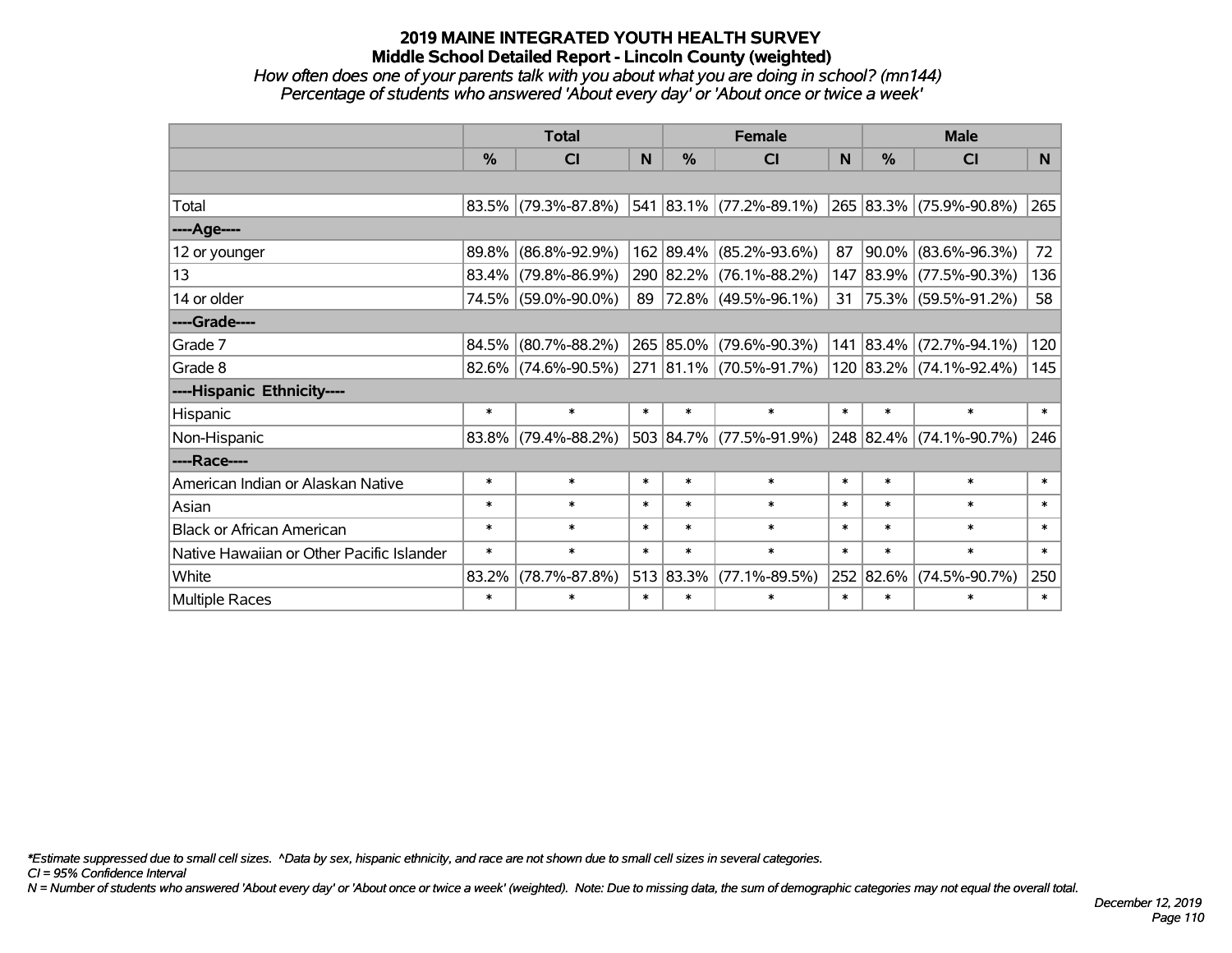#### **2019 MAINE INTEGRATED YOUTH HEALTH SURVEY Middle School Detailed Report - Lincoln County (weighted)** *How often does your family give you love and support? (mn188) Percentage of students who answered 'Most of the time' or 'Always'*

|                                           | <b>Total</b> |                      |        |           | <b>Female</b>           |        | <b>Male</b>   |                      |        |  |
|-------------------------------------------|--------------|----------------------|--------|-----------|-------------------------|--------|---------------|----------------------|--------|--|
|                                           | %            | C <sub>l</sub>       | N      | %         | <b>CI</b>               | N      | $\frac{0}{0}$ | <b>CI</b>            | N      |  |
|                                           |              |                      |        |           |                         |        |               |                      |        |  |
| Total                                     | 86.1%        | $(81.4\% - 90.7\%)$  |        | 557 85.6% | $(82.3\% - 88.9\%)$     |        | 273 87.9%     | $(80.0\% - 95.8\%)$  | 279    |  |
| ----Age----                               |              |                      |        |           |                         |        |               |                      |        |  |
| 12 or younger                             | 90.4%        | $(79.7\% - 100.0\%)$ | 164    | $\ast$    | $\ast$                  | $\ast$ | $\ast$        | $\ast$               | $\ast$ |  |
| 13                                        | 85.6%        | $(82.1\% - 89.0\%)$  |        | 295 80.8% | $(75.5\% - 86.1\%)$     |        | 143 93.9%     | $(86.8\% - 100.0\%)$ | 150    |  |
| 14 or older                               | 80.9%        | $(74.1\% - 87.6\%)$  |        |           | 98 80.2% (59.0%-100.0%) |        | 36 81.2%      | $(69.5\% - 92.8\%)$  | 62     |  |
| ----Grade----                             |              |                      |        |           |                         |        |               |                      |        |  |
| Grade 7                                   | 90.1%        | $(80.8\% - 99.3\%)$  |        | 285 92.5% | $(88.2\% - 96.9\%)$     |        | 154 86.9%     | $(67.8\% - 100.0\%)$ | 127    |  |
| Grade 8                                   | 82.4%        | $(78.4\% - 86.5\%)$  |        | 268 77.9% | $(72.2\% - 83.6\%)$     |        | 116 89.2%     | $(83.1\% - 95.4\%)$  | 151    |  |
| ----Hispanic Ethnicity----                |              |                      |        |           |                         |        |               |                      |        |  |
| Hispanic                                  | $\ast$       | $\ast$               | $\ast$ | $\ast$    | $\ast$                  | $\ast$ | $\ast$        | $\ast$               | $\ast$ |  |
| Non-Hispanic                              | 86.4%        | $(82.2\% - 90.6\%)$  |        | 516 86.5% | $(83.6\% - 89.4\%)$     |        | 254 87.9%     | $(79.0\% - 96.8\%)$  | 259    |  |
| ----Race----                              |              |                      |        |           |                         |        |               |                      |        |  |
| American Indian or Alaskan Native         | $\ast$       | $\ast$               | $\ast$ | $\ast$    | $\ast$                  | $\ast$ | $\ast$        | $\ast$               | $\ast$ |  |
| Asian                                     | $\ast$       | $\ast$               | $\ast$ | $\ast$    | $\ast$                  | $\ast$ | $\ast$        | $\ast$               | $\ast$ |  |
| <b>Black or African American</b>          | $\ast$       | $\ast$               | $\ast$ | $\ast$    | $\ast$                  | $\ast$ | $\ast$        | $\ast$               | $\ast$ |  |
| Native Hawaiian or Other Pacific Islander | $\ast$       | $\ast$               | $\ast$ | $\ast$    | $\ast$                  | $\ast$ | $\ast$        | $\ast$               | $\ast$ |  |
| White                                     | 86.3%        | $(82.7\% - 90.0\%)$  |        | 532 86.1% | $(83.8\% - 88.5\%)$     | 261    | 88.0%         | $(80.5\% - 95.5\%)$  | 266    |  |
| Multiple Races                            | $\ast$       | $\ast$               | $\ast$ | $\ast$    | $\ast$                  | $\ast$ | $\ast$        | $\ast$               | $\ast$ |  |

*\*Estimate suppressed due to small cell sizes. ^Data by sex, hispanic ethnicity, and race are not shown due to small cell sizes in several categories.*

*CI = 95% Confidence Interval*

*N = Number of students who answered 'Most of the time' or 'Always' (weighted). Note: Due to missing data, the sum of demographic categories may not equal the overall total.*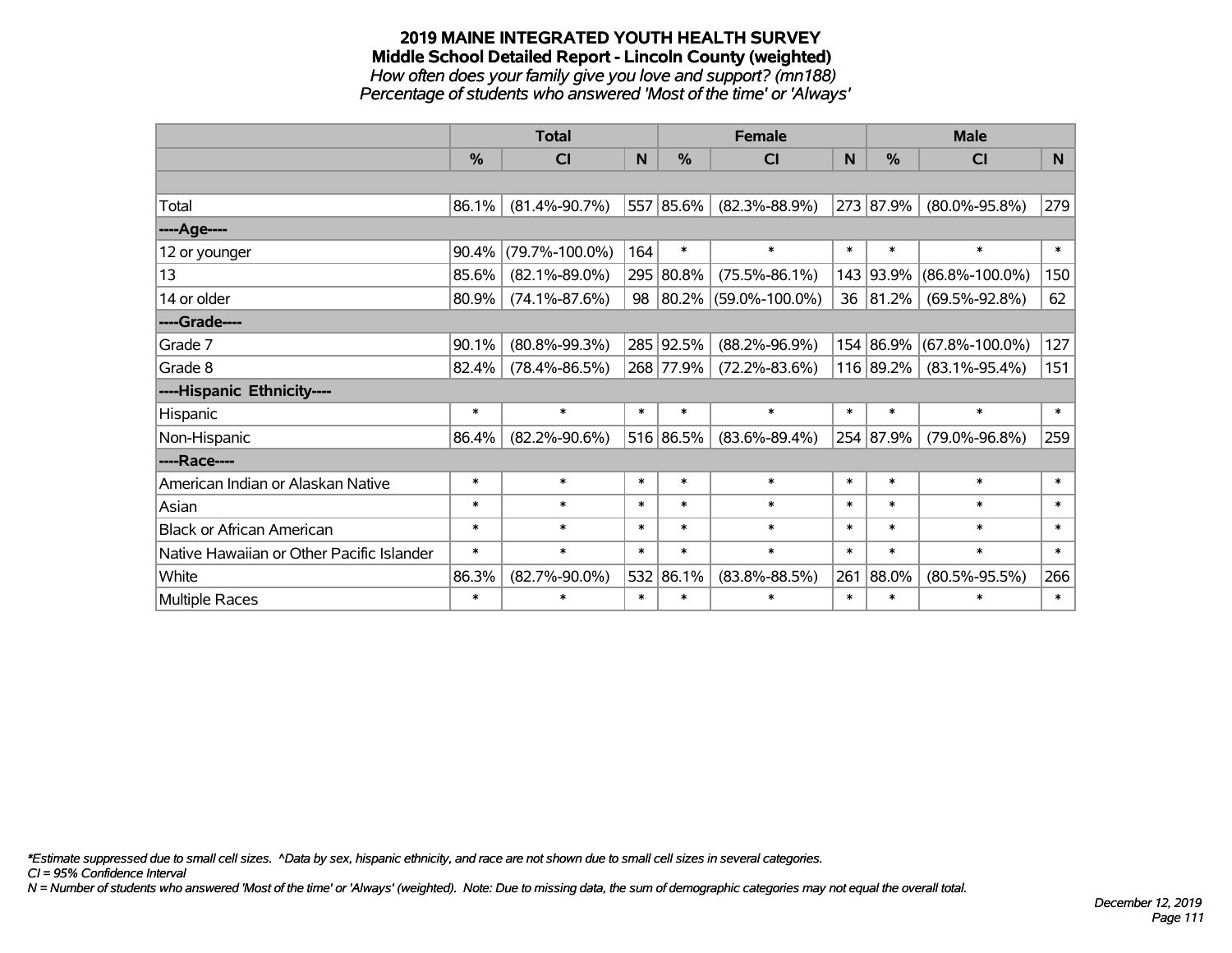### **2019 MAINE INTEGRATED YOUTH HEALTH SURVEY Middle School Detailed Report - Lincoln County (weighted)** *Do you agree or disagree that in your community you feel like you matter to people? (mn148) Percentage of students who answered 'Strongly agree' or 'Agree'*

|                                           | <b>Total</b>  |                     |        |               | <b>Female</b>           |          | <b>Male</b> |                         |                |  |
|-------------------------------------------|---------------|---------------------|--------|---------------|-------------------------|----------|-------------|-------------------------|----------------|--|
|                                           | $\frac{0}{0}$ | CI                  | N.     | $\frac{0}{0}$ | <b>CI</b>               | <b>N</b> | %           | <b>CI</b>               | N <sub>1</sub> |  |
|                                           |               |                     |        |               |                         |          |             |                         |                |  |
| Total                                     |               | 56.4% (49.2%-63.6%) |        |               | 367 48.9% (42.8%-55.1%) |          |             | 158 63.6% (51.9%-75.2%) | 202            |  |
| ----Age----                               |               |                     |        |               |                         |          |             |                         |                |  |
| 12 or younger                             | 63.9%         | $(50.1\% - 77.7\%)$ |        |               | 116 67.1% (59.4%-74.8%) | 67       | 58.6%       | $(32.6\% - 84.6\%)$     | 47             |  |
| 13                                        |               | 51.7% (43.2%-60.1%) |        |               | 179 44.4% (37.1%-51.7%) |          |             | 79 59.5% (47.1%-72.0%)  | 95             |  |
| 14 or older                               |               | 58.7% (44.4%-73.1%) |        |               | 72 26.8% (16.2%-37.4%)  |          |             | 12 77.2% (60.6%-93.7%)  | 59             |  |
| ----Grade----                             |               |                     |        |               |                         |          |             |                         |                |  |
| Grade 7                                   | 61.9%         | $(51.2\% - 72.7\%)$ |        |               | 196 60.0% (51.6%-68.3%) | 101      | 63.0%       | $(46.2\% - 79.8\%)$     | 91             |  |
| Grade 8                                   |               | 50.7% (38.9%-62.6%) |        |               | 167 35.9% (24.6%-47.2%) |          |             | 54 63.8% (49.5%-78.2%)  | 110            |  |
| ----Hispanic Ethnicity----                |               |                     |        |               |                         |          |             |                         |                |  |
| Hispanic                                  | $\ast$        | $\ast$              | $\ast$ | $\ast$        | $\ast$                  | $\ast$   | $\ast$      | $\ast$                  | $\ast$         |  |
| Non-Hispanic                              |               | 56.3% (50.0%-62.6%) |        |               | 340 49.1% (43.2%-55.0%) |          |             | 146 63.3% (51.1%-75.6%) | 188            |  |
| ----Race----                              |               |                     |        |               |                         |          |             |                         |                |  |
| American Indian or Alaskan Native         | $\ast$        | $\ast$              | $\ast$ | $\ast$        | $\ast$                  | $\ast$   | $\ast$      | $\ast$                  | $\ast$         |  |
| Asian                                     | $\ast$        | $\ast$              | $\ast$ | $\ast$        | $\ast$                  | $\ast$   | $\ast$      | $\ast$                  | $\ast$         |  |
| <b>Black or African American</b>          | $\ast$        | $\ast$              | $\ast$ | $\ast$        | $\ast$                  | $\ast$   | $\ast$      | $\ast$                  | $\ast$         |  |
| Native Hawaiian or Other Pacific Islander | $\ast$        | $\ast$              | $\ast$ | $\ast$        | $\ast$                  | $\ast$   | $\ast$      | $\ast$                  | $\ast$         |  |
| White                                     | 56.5%         | $(49.4\% - 63.5\%)$ |        | 350 49.5%     | $(43.4\% - 55.6\%)$     | 152      | 63.2%       | $(50.6\% - 75.7\%)$     | 191            |  |
| <b>Multiple Races</b>                     | $\ast$        | $\ast$              | $\ast$ | $\ast$        | $\ast$                  | $\ast$   | $\ast$      | $\ast$                  | $\ast$         |  |

*\*Estimate suppressed due to small cell sizes. ^Data by sex, hispanic ethnicity, and race are not shown due to small cell sizes in several categories.*

*CI = 95% Confidence Interval*

*N = Number of students who answered 'Strongly agree' or 'Agree' (weighted). Note: Due to missing data, the sum of demographic categories may not equal the overall total.*